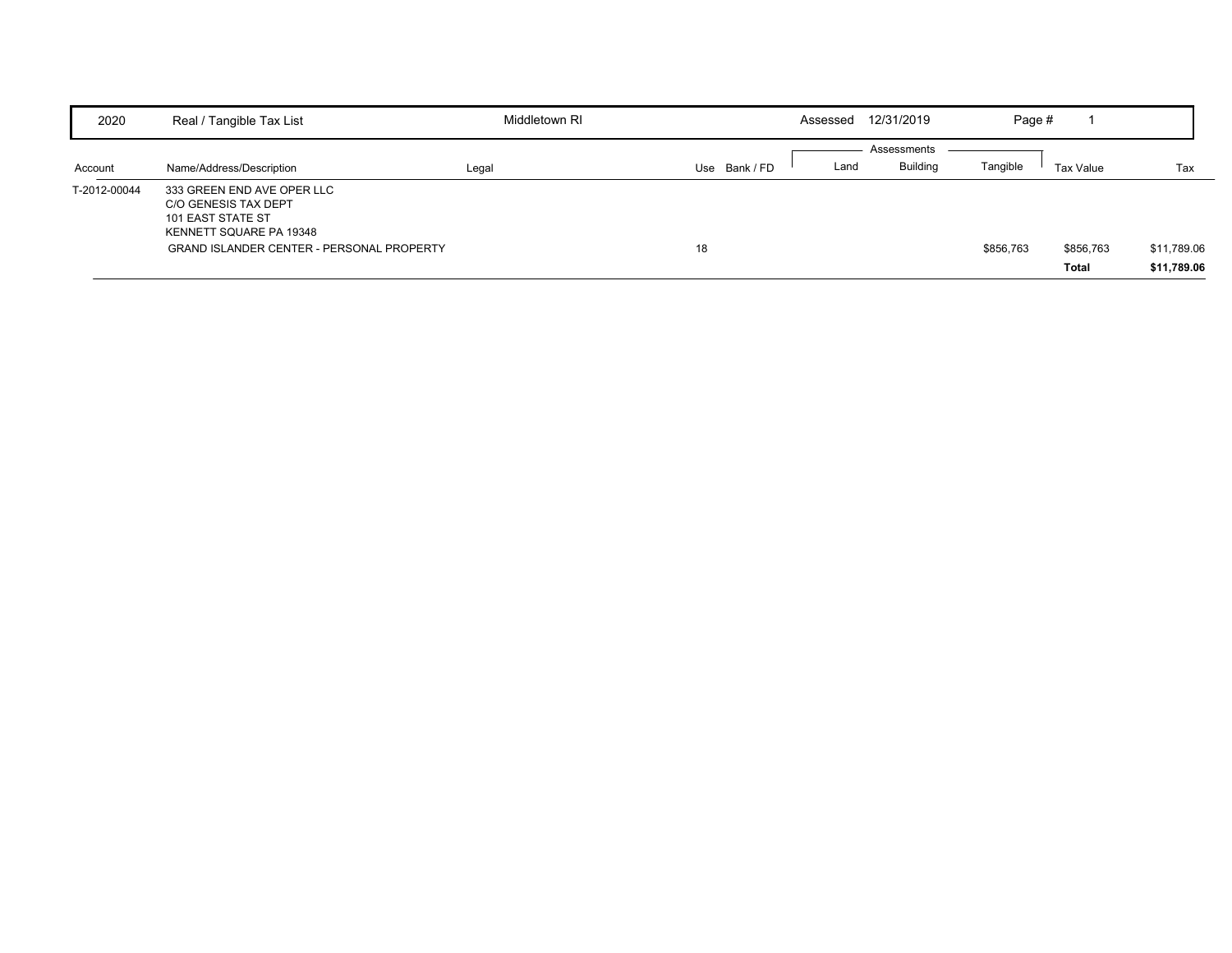| 2020         | Real / Tangible Tax List                                                                                     | Middletown RI |             | Assessed | 12/31/2019                     | Page #   | ົ<br>∠            |                      |
|--------------|--------------------------------------------------------------------------------------------------------------|---------------|-------------|----------|--------------------------------|----------|-------------------|----------------------|
| Account      | Name/Address/Description                                                                                     | Legal         | Use Bank/FD | Land     | Assessments<br><b>Building</b> | Tangible | Tax Value         | Tax                  |
| T-1992-00005 | 485 ENTERPRISES INC<br>485 PARADISE AVENUE<br>MIDDLETOWN RI 02842<br>485 ENTERPRISES INC - PERSONAL PROPERTY |               | 18          |          |                                | \$10,150 | \$10,150<br>Total | \$139.66<br>\$139.66 |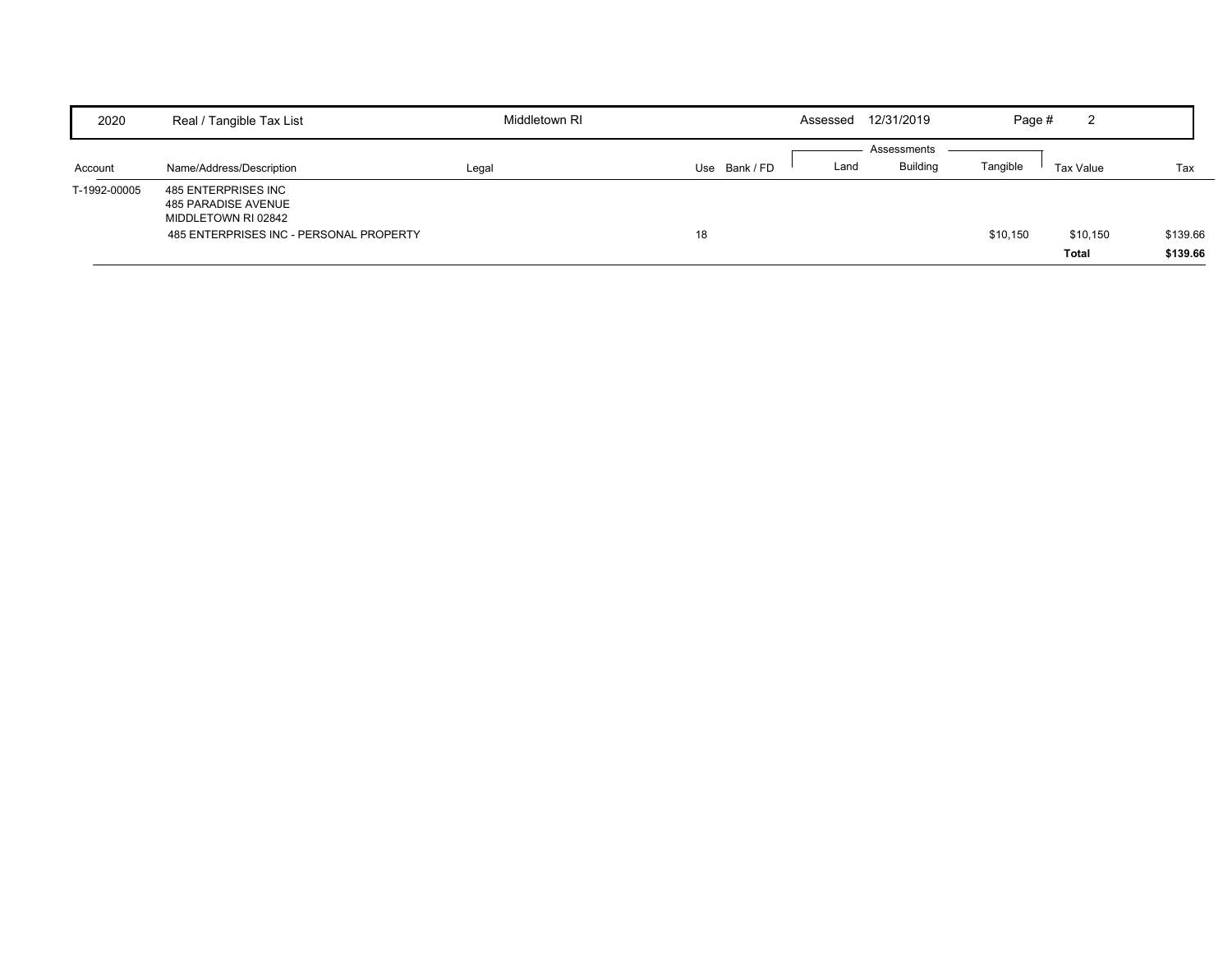| 2020         | Real / Tangible Tax List                                       | Middletown RI |             | Assessed | 12/31/2019      | Page #    | 3         |            |
|--------------|----------------------------------------------------------------|---------------|-------------|----------|-----------------|-----------|-----------|------------|
|              |                                                                |               |             |          | Assessments     |           |           |            |
| Account      | Name/Address/Description                                       | Legal         | Use Bank/FD | Land     | <b>Building</b> | Tangible  | Tax Value | Tax        |
| T-1992-10984 | 7-11 INC<br>C/O RYAN LLC<br>PO BOX 4900<br>SCOTTSDALE AZ 85261 |               |             |          |                 |           |           |            |
|              | 7-ELEVEN FOOD STORES - PERSONAL PROPERTY                       |               | 18          |          |                 | \$181,162 | \$181,162 | \$2,492.79 |
|              |                                                                |               |             |          |                 |           | Total     | \$2,492.79 |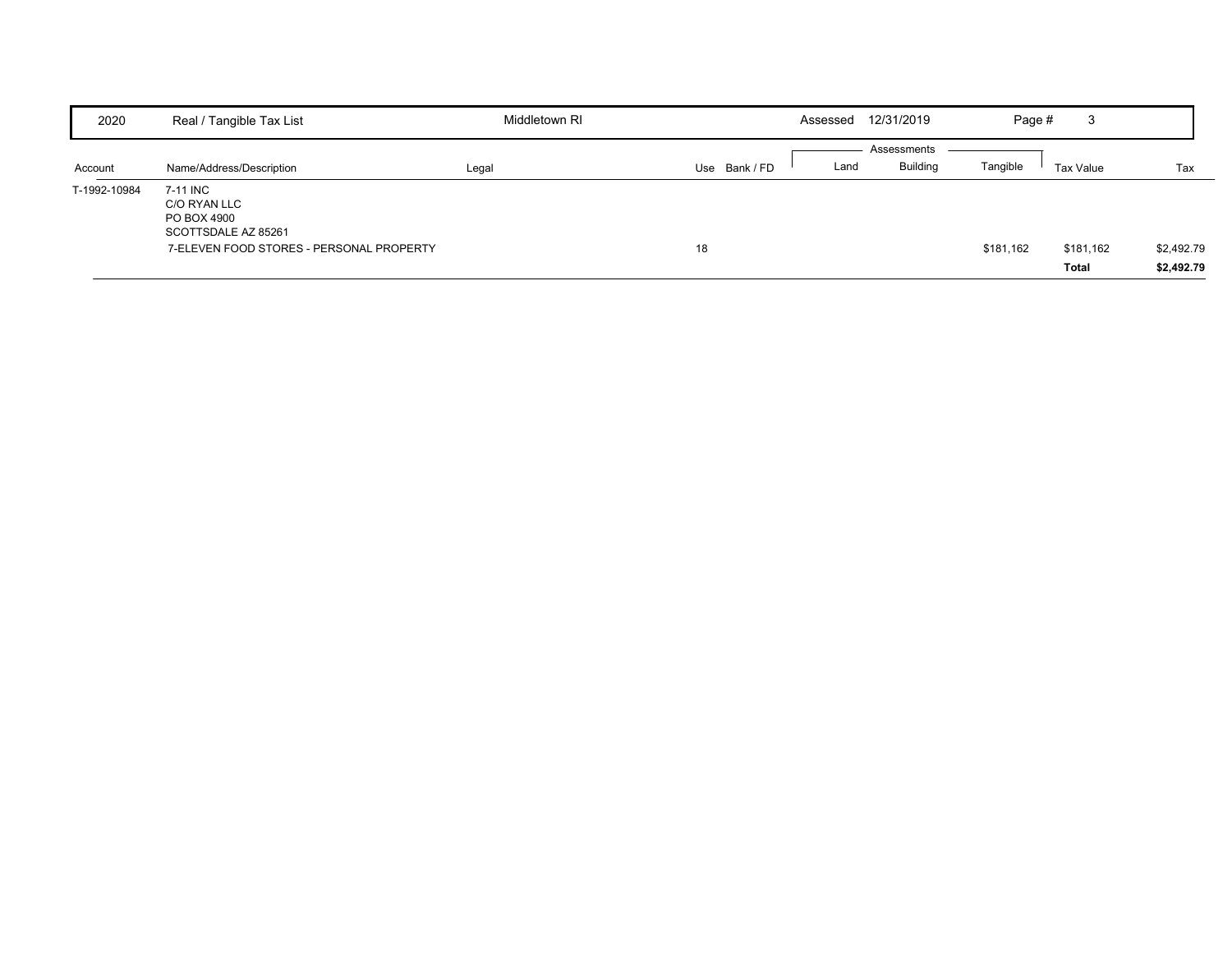| 2020         | Real / Tangible Tax List                                                                            | Middletown RI |             | Assessed | 12/31/2019      | Page #    | 4         |            |
|--------------|-----------------------------------------------------------------------------------------------------|---------------|-------------|----------|-----------------|-----------|-----------|------------|
|              |                                                                                                     |               |             |          | Assessments     |           |           |            |
| Account      | Name/Address/Description                                                                            | Legal         | Use Bank/FD | Land     | <b>Building</b> | Tangible  | Tax Value | Tax        |
| T-2005-00576 | 936 HOSPITALITY LLC<br>936 WEST MAIN ROAD<br>MIDDLETOWN RI 02842<br>QUALITY INN - PERSONAL PROPERTY |               | 18          |          |                 | \$293,164 | \$293,164 | \$4,033.94 |
|              |                                                                                                     |               |             |          |                 |           | Total     | \$4,033.94 |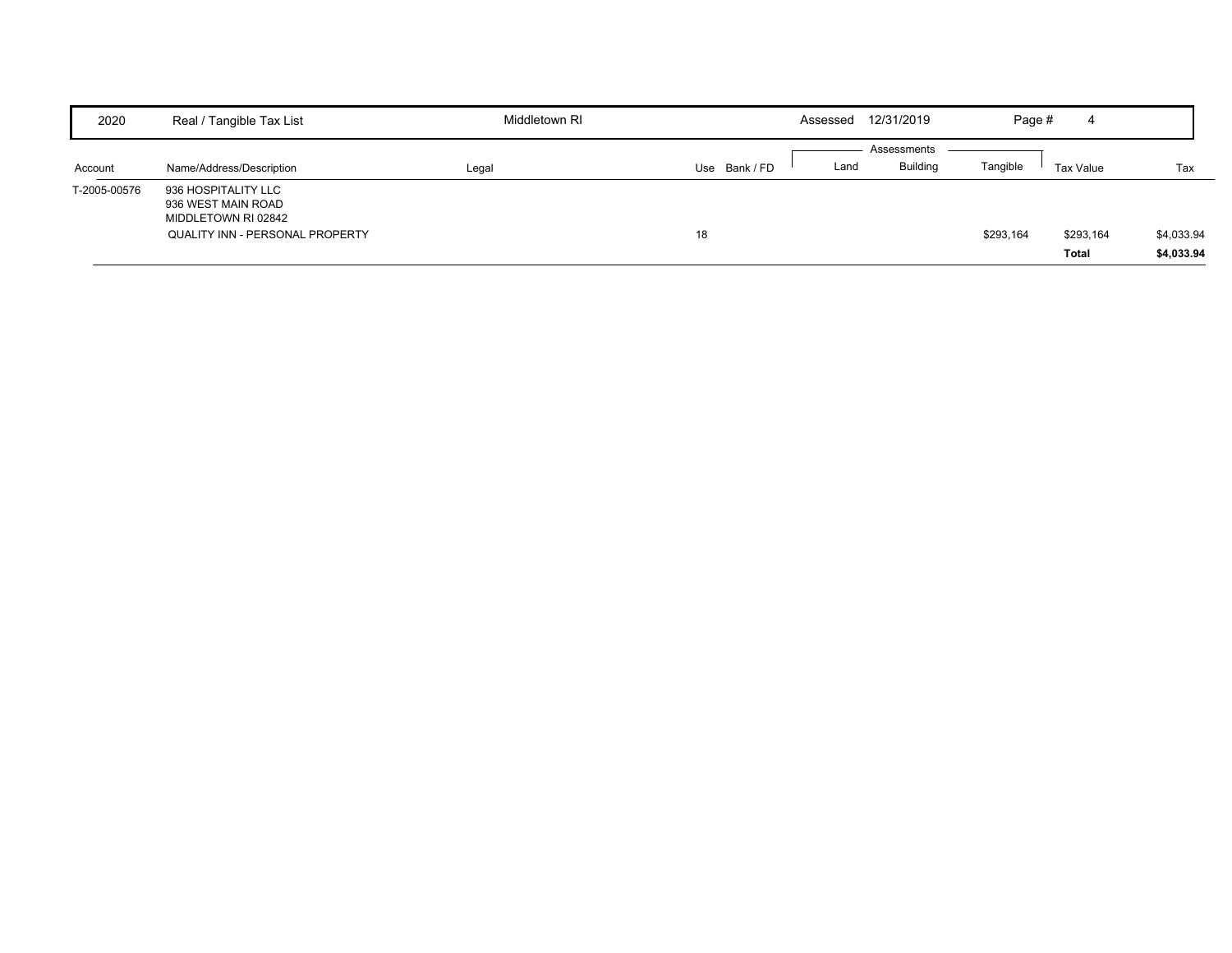| 2020         | Real / Tangible Tax List                                                         | Middletown RI |               |      | Assessed 12/31/2019 | Page #   | 5                |          |
|--------------|----------------------------------------------------------------------------------|---------------|---------------|------|---------------------|----------|------------------|----------|
|              |                                                                                  |               |               |      | Assessments         |          |                  |          |
| Account      | Name/Address/Description                                                         | Legal         | Use Bank / FD | Land | <b>Building</b>     | Tangible | <b>Tax Value</b> | Tax      |
| T-2019-00045 | A & M ACQUISTIONS LLC<br>10 CODDINGTON HIGHWAY<br>MIDDLETOWN RI 02842            |               |               |      |                     |          |                  |          |
|              | A & M TACTICAL - PERSONAL PROPERTY                                               |               | 18            |      |                     | \$11,689 | \$11,689         | \$160.84 |
|              |                                                                                  |               |               |      |                     |          | <b>Total</b>     | \$160.84 |
| T-1995-00515 | A B MARINE<br>747 AQUIDNECK AVENUE<br>SUITE <sub>21</sub><br>MIDDLETOWN RI 02842 |               |               |      |                     |          |                  |          |
|              | A B MARINE INC - PERSONAL PROPERTY                                               |               | 17            |      |                     | \$4,430  | \$4,430          | \$60.96  |
|              |                                                                                  |               |               |      |                     |          | Total            | \$60.96  |
| T-2017-00015 | A SHEAR DELIGHT                                                                  |               |               |      |                     |          |                  |          |
|              | 3 POCAHONTAS DRIVE                                                               |               |               |      |                     |          |                  |          |
|              | MIDDLETOWN RI 02842                                                              |               |               |      |                     |          |                  |          |
|              | A SHEAR DELIGHT - PERSONAL PROPERTY                                              |               | 18            |      |                     | \$15,789 | \$15,789         | \$217.26 |
|              |                                                                                  |               |               |      |                     |          | <b>Total</b>     | \$217.26 |
| T-1992-00016 | AAA NORTHEAST                                                                    |               |               |      |                     |          |                  |          |
|              | ATTN: FINANCE & ACCOUNTING<br>110 ROYAL LITTLE DR<br>PROVIDENCE RI 02904         |               |               |      |                     |          |                  |          |
|              | AAA - PERSONAL PROPERTY                                                          |               | 18            |      |                     | \$55,832 | \$55,832         | \$768.25 |
|              |                                                                                  |               |               |      |                     |          | <b>Total</b>     | \$768.25 |
| T-1992-00017 | ABANCO MANAGEMENT CORPORATION<br>PO BOX 4098                                     |               |               |      |                     |          |                  |          |
|              | MIDDLETOWN RI 02842                                                              |               |               |      |                     |          |                  |          |
|              | ABANCO MANAGEMENT CORPORATION - PERSONAL                                         |               | 17            |      |                     | \$4,813  | \$4,813          | \$66.23  |
|              |                                                                                  |               |               |      |                     |          | <b>Total</b>     | \$66.23  |
| T-1999-09100 | ABC BUILDING CORP<br>1077 AQUIDNECK AVE SUITE A<br>MIDDLETOWN RI 02842-5255      |               |               |      |                     |          |                  |          |
|              | ADVANCED BUILDING CONCEPTS - PERSONAL                                            |               | 18            |      |                     | \$58,891 | \$58,891         | \$810.34 |
|              |                                                                                  |               |               |      |                     |          | <b>Total</b>     | \$810.34 |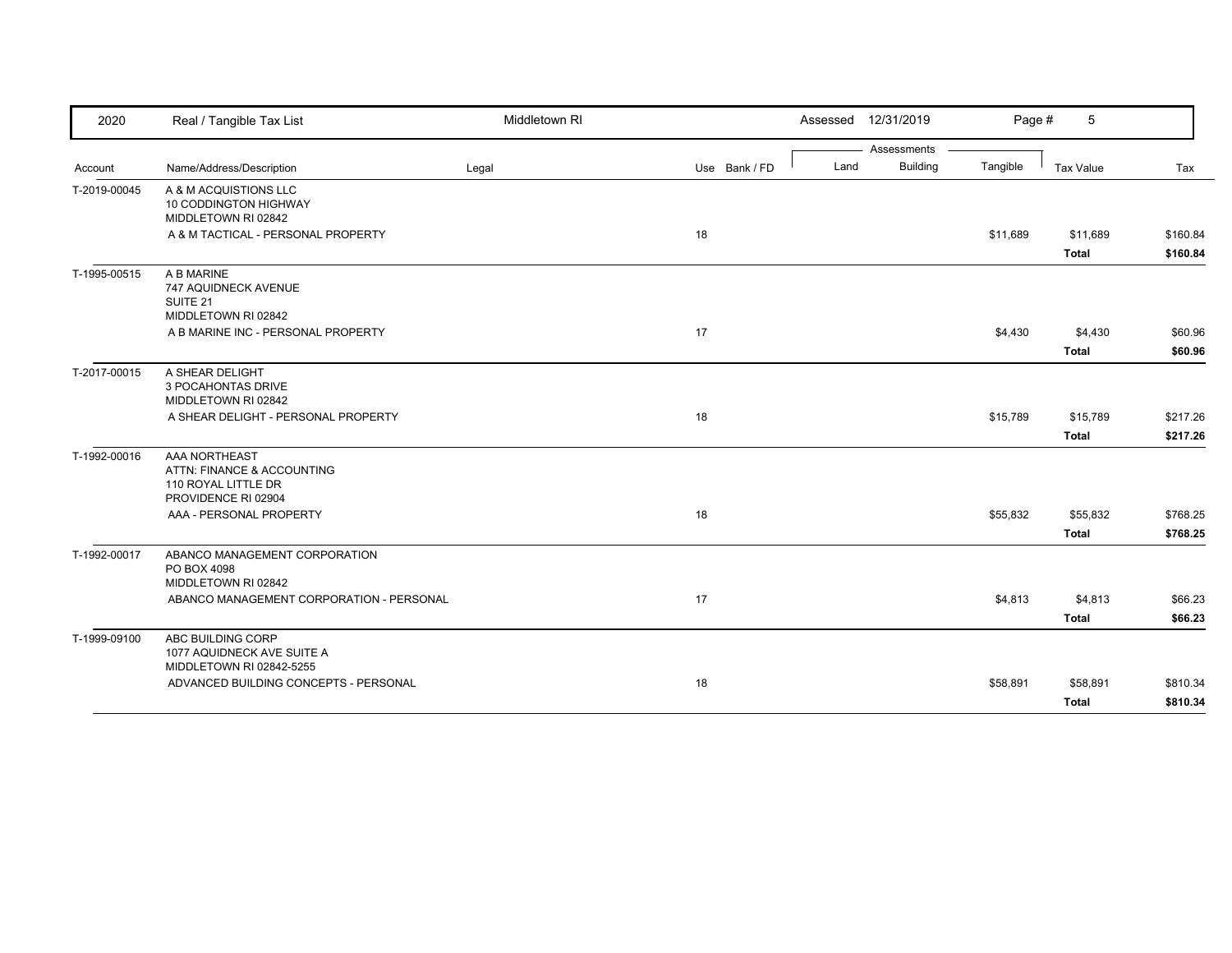| 2020         | Real / Tangible Tax List                                                            | Middletown RI |               | Assessed | 12/31/2019      | Page #    | 6            |            |
|--------------|-------------------------------------------------------------------------------------|---------------|---------------|----------|-----------------|-----------|--------------|------------|
|              |                                                                                     |               |               |          | Assessments     |           |              |            |
| Account      | Name/Address/Description                                                            | Legal         | Use Bank / FD | Land     | <b>Building</b> | Tangible  | Tax Value    | Tax        |
| T-2015-00051 | ACP LAND LESSOR LLC<br>C/O GOLDSTEIN & ASSOC<br>244 GANO ST<br>PROVIDENCE RI 02906  |               |               |          |                 |           |              |            |
|              | ACP LAND LESSOR LLC - PERSONAL PROPERTY                                             |               | 94            |          |                 | \$162,500 | \$162,500    | \$2,236.00 |
|              |                                                                                     |               |               |          |                 |           | Total        | \$2,236.00 |
| T-2001-00616 | ADP LLC<br><b>TAX DEPARTMENT</b><br>1 ADP BLVD MS # B401<br>ROSELAND NJ 07068       |               |               |          |                 |           |              |            |
|              | ADP LLC - PERSONAL PROPERTY                                                         |               | 94            |          |                 | \$26,437  | \$26,437     | \$363.77   |
|              |                                                                                     |               |               |          |                 |           | Total        | \$363.77   |
| T-2013-00032 | ADT LLC<br>ATTN: PROPERTY TAX DEPARTMENT<br>PO BOX 54767<br>LEXINGTON KY 40555      |               |               |          |                 |           |              |            |
|              | ADT LLC - PERSONAL PROPERTY                                                         |               | 18            |          |                 | \$13,888  | \$13,888     | \$191.10   |
|              |                                                                                     |               |               |          |                 |           | Total        | \$191.10   |
| T-2014-00028 | ADVANCE STORES CO INC 107361<br><b>RYAN LLC</b><br>PO BOX 56607<br>ATLANTA GA 30343 |               |               |          |                 |           |              |            |
|              | ADVANCED AUTO PARTS - PERSONAL PROPERTY                                             |               | 18            |          |                 | \$71,708  | \$71,708     | \$986.70   |
|              |                                                                                     |               |               |          |                 |           | Total        | \$986.70   |
| T-1995-00094 | AGUIAR JOSEPH F & DALINDA L<br>614 MITCHELLS LANE<br>MIDDLETOWN RI 02842            |               |               |          |                 |           |              |            |
|              | JOSEPH F AGUIAR LANDSCAPING - PERSONAL                                              |               | 18            |          |                 | \$5,270   | \$5,270      | \$72.52    |
|              |                                                                                     |               |               |          |                 |           | <b>Total</b> | \$72.52    |
| T-2014-00036 | AIRGAS USA LLC NO DIV<br>CORP TX DEPT<br>PO BOX 6675<br>RADNOR PA 19087             |               |               |          |                 |           |              |            |
|              | AIRGAS USA - PERSONAL PROPERTY                                                      |               | 18            |          |                 | \$8,820   | \$8,820      | \$121.36   |
|              |                                                                                     |               |               |          |                 |           | <b>Total</b> | \$121.36   |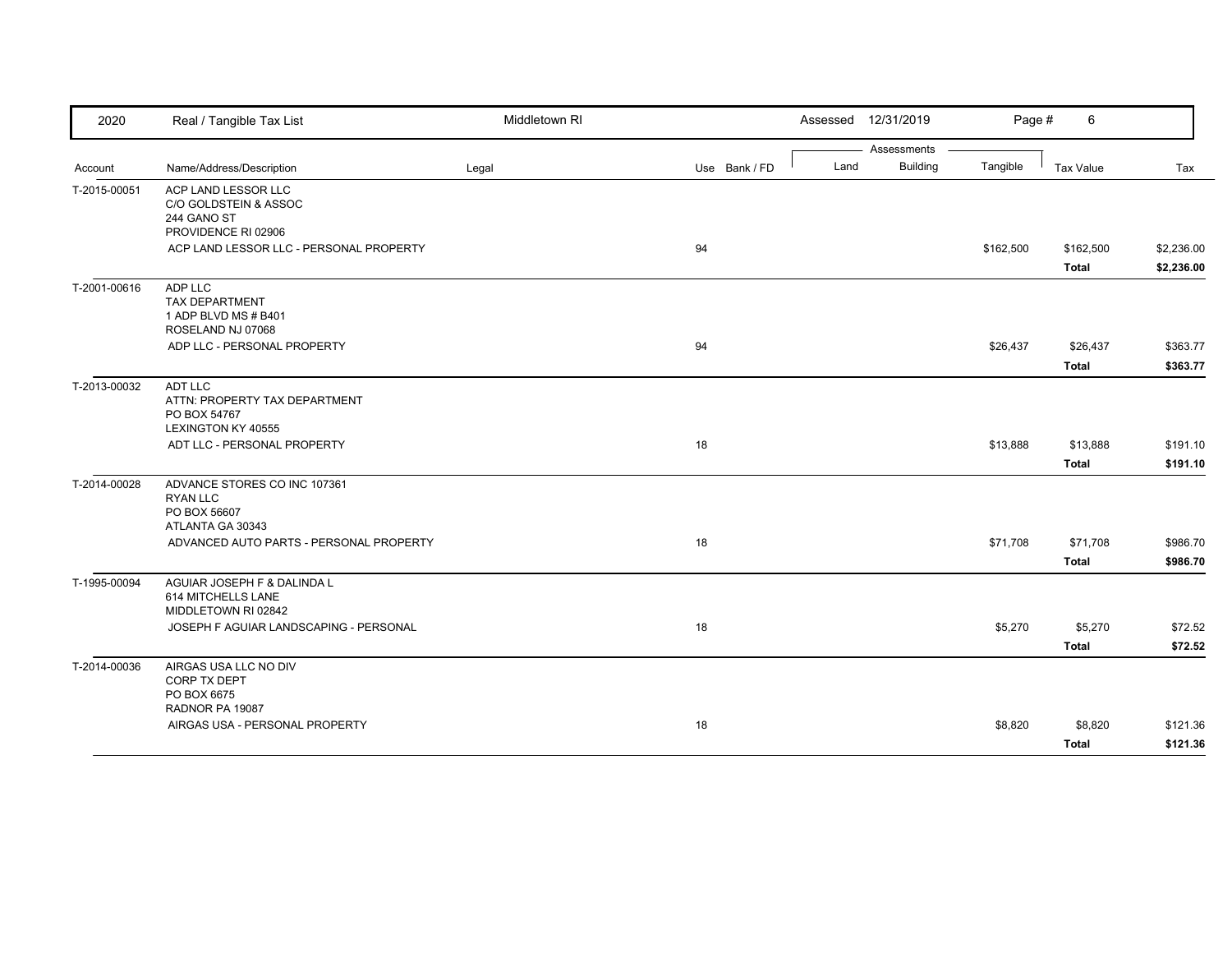| 2020         | Real / Tangible Tax List                                                                                     | Middletown RI |               |      | Assessed 12/31/2019 | Page #    | $\overline{7}$   |            |
|--------------|--------------------------------------------------------------------------------------------------------------|---------------|---------------|------|---------------------|-----------|------------------|------------|
|              |                                                                                                              |               |               |      | Assessments         |           |                  |            |
| Account      | Name/Address/Description                                                                                     | Legal         | Use Bank / FD | Land | <b>Building</b>     | Tangible  | <b>Tax Value</b> | Tax        |
| T-2008-02040 | <b>ALAGRIA LLC</b><br>575 EAST MAIN ROAD<br>UNIT <sub>5</sub><br>MIDDLETOWN RI 02842                         |               |               |      |                     |           |                  |            |
|              | ALAGRIA SALON & SPA - PERSONAL PROPERTY                                                                      |               | 18            |      |                     | \$16,380  | \$16,380         | \$225.39   |
|              |                                                                                                              |               |               |      |                     |           | <b>Total</b>     | \$225.39   |
| T-2014-00003 | ALDI INC (CONNECTICUT)<br>C/O RYAN TAX COMPLIANCE SERV<br>PO BOX 460049<br>HOUSTON TX 77056                  |               |               |      |                     |           |                  |            |
|              | ALDI INC - LOC #73046 - PERSONAL PROPERTY                                                                    |               | 18            |      |                     | \$384,660 | \$384,660        | \$5,292.92 |
|              |                                                                                                              |               |               |      |                     |           | <b>Total</b>     | \$5,292.92 |
| T-2006-00033 | ALL AMERICAN BARBER SHOP<br>23 ROCKWOOD ROAD<br>MIDDLETOWN RI 02842                                          |               |               |      |                     |           |                  |            |
|              | ALL AMERICAN BARBER SHOP - PERSONAL PROPERTY                                                                 |               | 17            |      |                     | \$22,910  | \$22,910         | \$315.24   |
|              |                                                                                                              |               |               |      |                     |           | <b>Total</b>     | \$315.24   |
| T-2011-00093 | ALL AMERICAN LANDSCAPING<br>2 ASPINET RD<br>MIDDLETOWN RI 02842                                              |               |               |      |                     |           |                  |            |
|              | ALL AMERICAN LANDSCAPING - PERSONAL PROPERTY                                                                 |               | 17            |      |                     | \$20,000  | \$20,000         | \$275.20   |
|              |                                                                                                              |               |               |      |                     |           | <b>Total</b>     | \$275.20   |
| T-2008-02051 | ALL STAR DANCE ACADEMY<br><b>KELLEY PAKENHAM DIRECTOR</b><br>1341 WEST MAIN RD STE 19<br>MIDDLETOWN RI 02842 |               |               |      |                     |           |                  |            |
|              | ALL STAR DANCE ACADEMY - PERSONAL PROPERTY                                                                   |               | 17            |      |                     | \$2,030   | \$2,030          | \$27.93    |
|              |                                                                                                              |               |               |      |                     |           | <b>Total</b>     | \$27.93    |
| T-2016-00042 | ALLIANCE FOR CO-OP ENERGY SRVS<br>4140 WEST 99TH STREET<br>CARMEL IN 46032                                   |               |               |      |                     |           |                  |            |
|              | ALLIANCE FOR CO-OP ENERGY SRVS - PERSONAL                                                                    |               | 17            |      |                     | \$2,262   | \$2,262          | \$31.13    |
|              |                                                                                                              |               |               |      |                     |           | <b>Total</b>     | \$31.13    |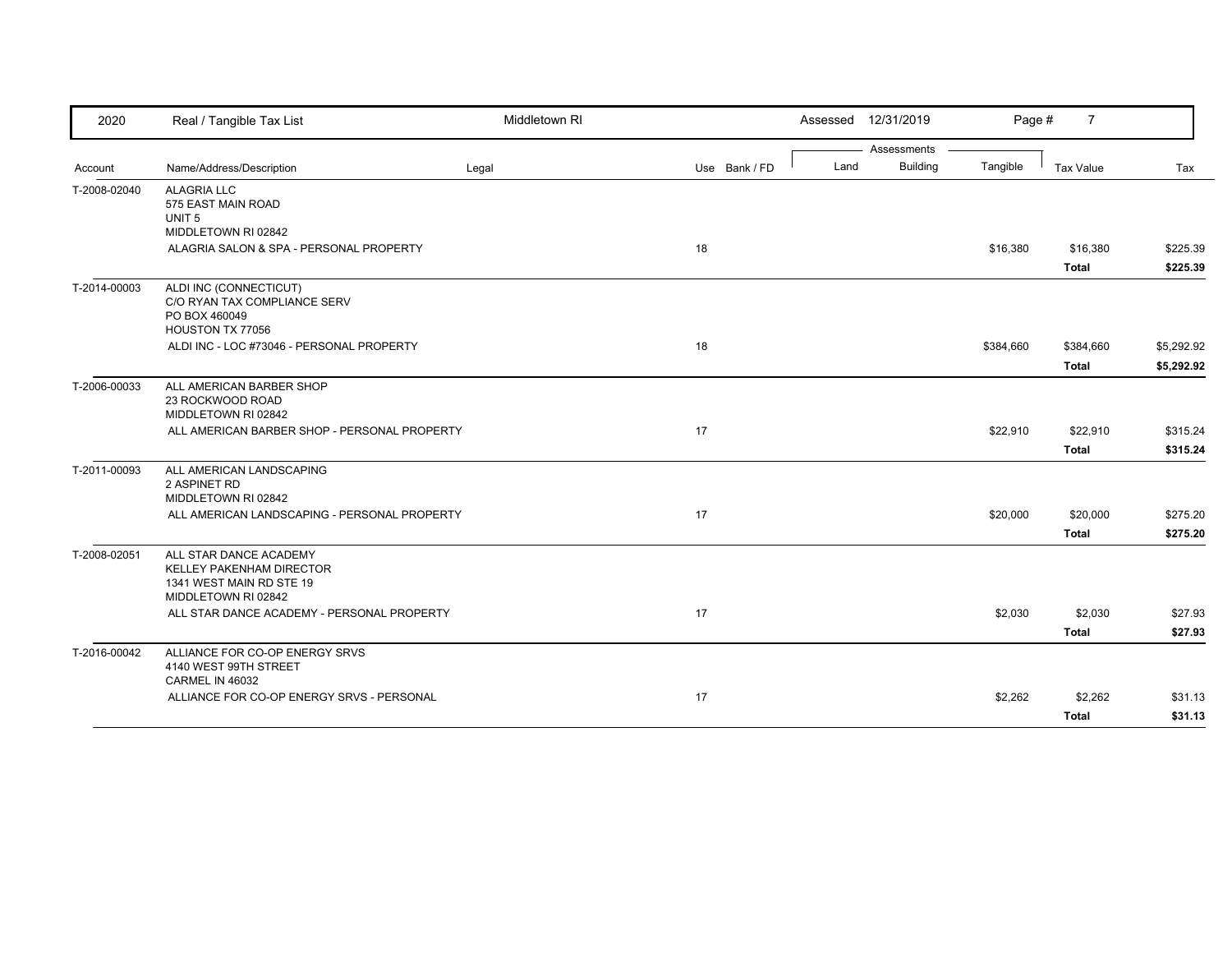| 2020         | Real / Tangible Tax List                                                                            | Middletown RI |               |      | Assessed 12/31/2019 | Page #    | 8                         |                          |
|--------------|-----------------------------------------------------------------------------------------------------|---------------|---------------|------|---------------------|-----------|---------------------------|--------------------------|
|              |                                                                                                     |               |               |      | Assessments         |           |                           |                          |
| Account      | Name/Address/Description                                                                            | Legal         | Use Bank / FD | Land | <b>Building</b>     | Tangible  | <b>Tax Value</b>          | Tax                      |
| T-1999-09126 | ALLIED WASTE SERVICES OF MA<br>PO BOX 29246<br>PHOENIX AZ 85038                                     |               |               |      |                     |           |                           |                          |
|              | ALLIED WASTE SERVICES OF MA - PERSONAL                                                              |               | 94            |      |                     | \$100,283 | \$100,283<br><b>Total</b> | \$1,379.89<br>\$1,379.89 |
| T-1992-00182 | ALLSTATE INSURANCE COMPANY<br>PO BOX 37945<br>CHARLOTTE NC 28237-7945                               |               |               |      |                     |           |                           |                          |
|              | ALLSTATE INSURANCE CO #49809 - PERSONAL                                                             |               | 17            |      |                     | \$2,335   | \$2,335                   | \$32.13                  |
|              |                                                                                                     |               |               |      |                     |           | <b>Total</b>              | \$32.13                  |
| T-2002-00597 | ALLSTATE INSURANCE COMPANY<br>PO BOX 37945<br>CHARLOTTE NC 28237-7945                               |               |               |      |                     |           |                           |                          |
|              | ALLSTATE INSURANCE CO - PERSONAL PROPERTY                                                           |               | 17            |      |                     | \$7,189   | \$7,189                   | \$98.92                  |
|              |                                                                                                     |               |               |      |                     |           | <b>Total</b>              | \$98.92                  |
| T-2006-03158 | AMADO ROBERT J<br>1518 GREEN END AVENUE<br>MIDDLETOWN RI 02842                                      |               |               |      |                     |           |                           |                          |
|              | METICULOUS PAINT JOB INC - PERSONAL PROPERTY                                                        |               | 17            |      |                     | \$3,908   | \$3,908                   | \$53.77                  |
|              |                                                                                                     |               |               |      |                     |           | <b>Total</b>              | \$53.77                  |
| T-2012-00078 | AMERICAN CAPITAL CORPORATION<br>NANCY WADDELL PRESIDENT<br>272 VALLEY RD<br>MIDDLETOWN RI 02842     |               |               |      |                     |           |                           |                          |
|              | AMERICAN CAPITAL CORPORATION - PERSONAL                                                             |               | 18            |      |                     | \$14,603  | \$14,603                  | \$200.94                 |
|              |                                                                                                     |               |               |      |                     |           | <b>Total</b>              | \$200.94                 |
| T-2000-00669 | AMERICAN HONDA MOTOR CO INC<br>ATTN TAX DEPT MS100 2W 4B<br>1919 TORRANCE BLVD<br>TORRANCE CA 90501 |               |               |      |                     |           |                           |                          |
|              | AMERICAN HONDA MOTOR CO INC - PERSONAL                                                              |               | 94            |      |                     | \$27,927  | \$27,927                  | \$384.28                 |
|              |                                                                                                     |               |               |      |                     |           | <b>Total</b>              | \$384.28                 |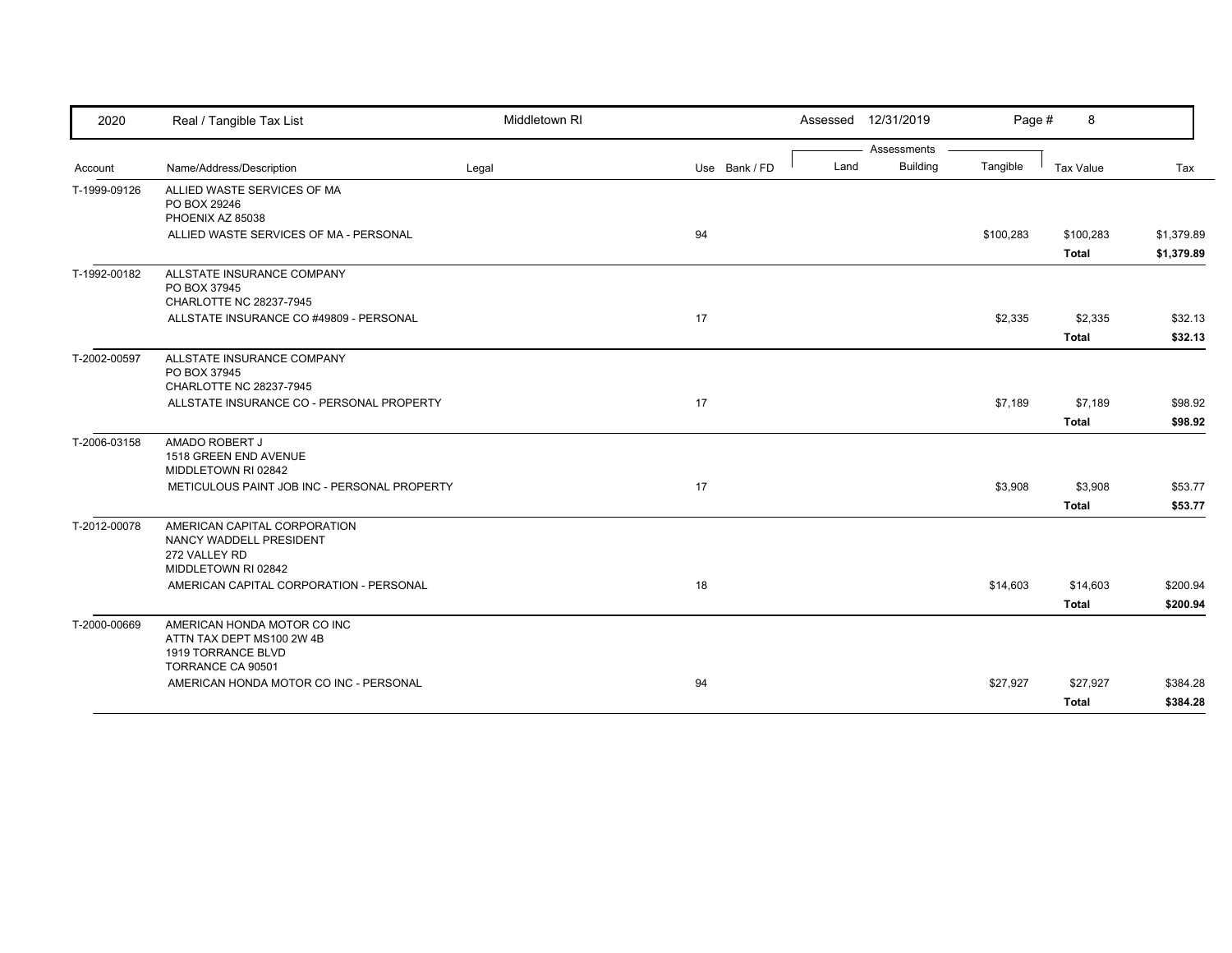| 2020         | Real / Tangible Tax List                                                                     | Middletown RI |               |      | Assessed 12/31/2019 | Page #   | 9                |          |
|--------------|----------------------------------------------------------------------------------------------|---------------|---------------|------|---------------------|----------|------------------|----------|
|              |                                                                                              |               |               |      | Assessments         |          |                  |          |
| Account      | Name/Address/Description                                                                     | Legal         | Use Bank / FD | Land | <b>Building</b>     | Tangible | <b>Tax Value</b> | Tax      |
| T-1992-00287 | AMERICAN SYSTEMS CORP<br>14151 PARK MEADOW DR<br><b>SUITE 500</b><br>CHANTILLY VA 20151-2218 |               |               |      |                     |          |                  |          |
|              | AMERICAN SYSTEMS CORP - PERSONAL PROPERTY                                                    |               | 18            |      |                     | \$37,916 | \$37,916         | \$521.72 |
|              |                                                                                              |               |               |      |                     |          | <b>Total</b>     | \$521.72 |
| T-2010-02054 | AMERIGAS PROPANE LP<br>C/O THE ALBANO GROUP LLC<br>PO BOX 1240<br>MANCHESTER NH 03105        |               |               |      |                     |          |                  |          |
|              | AMERIGAS PROPANE LP - PERSONAL PROPERTY                                                      |               | 94            |      |                     | \$882    | \$882            | \$12.14  |
|              |                                                                                              |               |               |      |                     |          | <b>Total</b>     | \$12.14  |
| T-2006-03146 | ANCHOR FUEL INC<br>55 JOHN CLARKE ROAD STE A3<br>MIDDLETOWN RI 02842                         |               |               |      |                     |          |                  |          |
|              | ANCHOR FUEL INC - PERSONAL PROPERTY                                                          |               | 18            |      |                     | \$17,783 | \$17,783         | \$244.69 |
|              |                                                                                              |               |               |      |                     |          | <b>Total</b>     | \$244.69 |
| T-2016-00017 | ANDREWS AT EAST GATE LTD<br>1374 WEST MAIN ROAD<br>MIDDLETOWN RI 02842                       |               |               |      |                     |          |                  |          |
|              | GOLDS LIQUORS - PERSONAL PROPERTY                                                            |               | 18            |      |                     | \$18,367 | \$18,367         | \$252.73 |
|              |                                                                                              |               |               |      |                     |          | <b>Total</b>     | \$252.73 |
| T-2017-00014 | <b>ANLI SPA</b><br>238 EAST MAIN ROAD<br>UNIT <sub>2</sub><br>MIDDLETOWN RI 02842            |               |               |      |                     |          |                  |          |
|              | ANLI SPA - PERSONAL PROPERTY                                                                 |               | 18            |      |                     | \$35,000 | \$35,000         | \$481.60 |
|              |                                                                                              |               |               |      |                     |          | <b>Total</b>     | \$481.60 |
| T-2012-00090 | APACHE OIL CO INC<br>261 LEDYARD STREET<br>NEW LONDON CT 063202                              |               |               |      |                     |          |                  |          |
|              | APACHE OIL CO INC - PERSONAL PROPERTY                                                        |               | 18            |      |                     | \$42,374 | \$42,374         | \$583.07 |
|              |                                                                                              |               |               |      |                     |          | <b>Total</b>     | \$583.07 |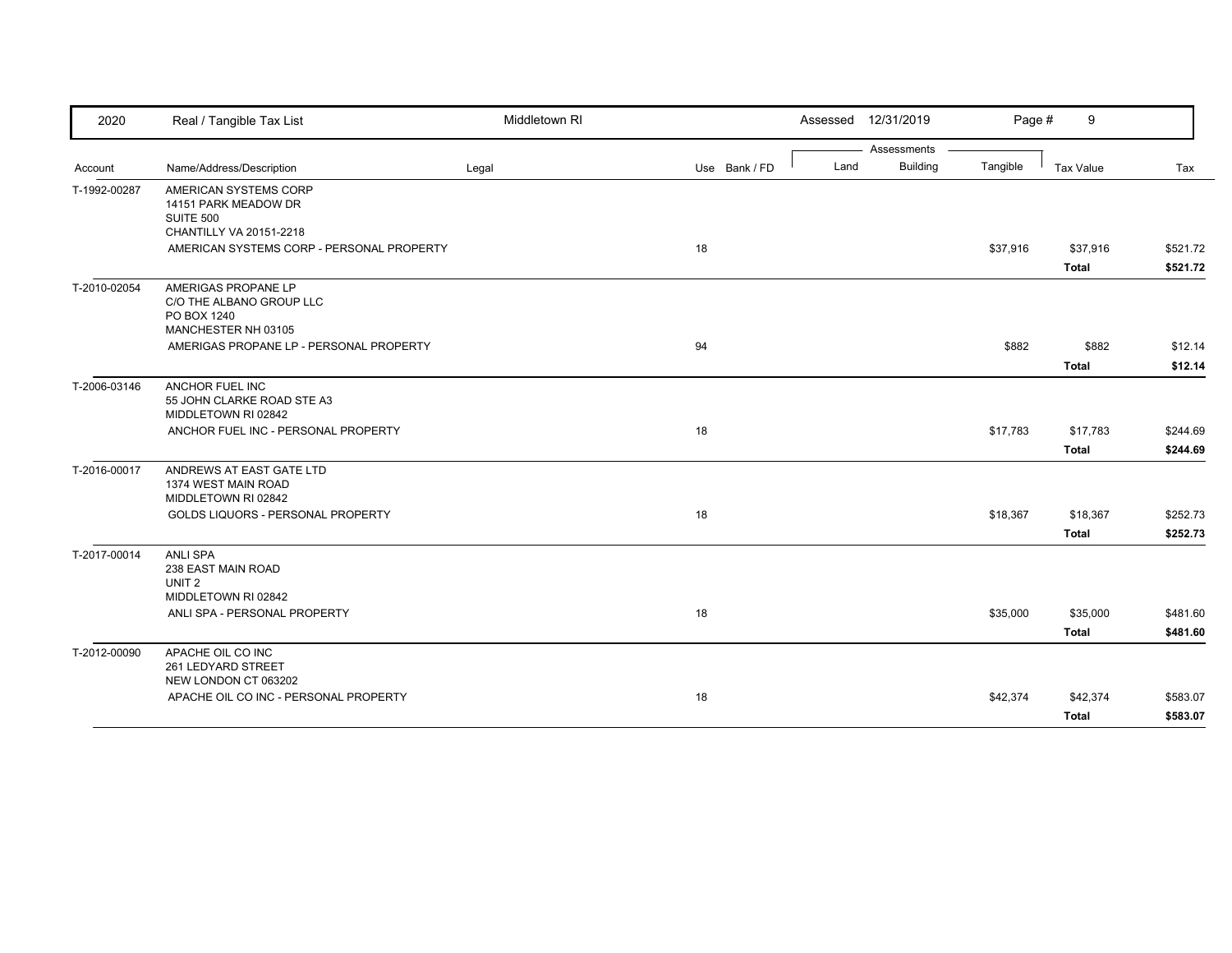| 2020         | Real / Tangible Tax List                                                                   | Middletown RI |               |      | Assessed 12/31/2019 | Page #    | 10           |            |
|--------------|--------------------------------------------------------------------------------------------|---------------|---------------|------|---------------------|-----------|--------------|------------|
|              |                                                                                            |               |               |      | Assessments         |           |              |            |
| Account      | Name/Address/Description                                                                   | Legal         | Use Bank / FD | Land | <b>Building</b>     | Tangible  | Tax Value    | Tax        |
| T-1994-00007 | APEX KITCHEN & BATHS INC<br>767 EAST MAIN ROAD<br>MIDDLETOWN RI 02842                      |               |               |      |                     |           |              |            |
|              | APEX KITCHEN & BATHS - PERSONAL PROPERTY                                                   |               | 17            |      |                     | \$8,895   | \$8,895      | \$122.40   |
|              |                                                                                            |               |               |      |                     |           | <b>Total</b> | \$122.40   |
| T-2012-00095 | APPLE NEW ENGLAND LLC<br>6200 OAK TREE BLVD<br><b>SUITE 250</b><br>INDEPENDENCE OH 44131   |               |               |      |                     |           |              |            |
|              | APPLEBEE'S NEIGHBORHOOD B & G - PERSONAL                                                   |               | 18            |      |                     | \$182,114 | \$182,114    | \$2,505.89 |
|              |                                                                                            |               |               |      |                     |           | <b>Total</b> | \$2,505.89 |
| T-2007-01885 | AQ INC<br>27 AQUIDNECK AVENUE<br>MIDDLETOWN RI 02842                                       |               |               |      |                     |           |              |            |
|              | AQUIDNECK RESTAURANT & PIZZA - PERSONAL                                                    |               | 18            |      |                     | \$40,235  | \$40,235     | \$553.63   |
|              |                                                                                            |               |               |      |                     |           | <b>Total</b> | \$553.63   |
| T-2008-02029 | AQUIDNECK CHIROPRACTIC LLC<br>1272 WEST MAIN ROAD<br><b>BLDG II</b><br>MIDDLETOWN RI 02842 |               |               |      |                     |           |              |            |
|              | AQUIDNECK CHIROPRACTIC - PERSONAL PROPERTY                                                 |               | 18            |      |                     | \$5,654   | \$5,654      | \$77.80    |
|              |                                                                                            |               |               |      |                     |           | <b>Total</b> | \$77.80    |
| T-2011-00050 | <b>AQUIDNECK CLEANERS</b><br>238 EAST MAIN RD<br>UNIT <sub>6</sub><br>MIDDLETOWN RI 02842  |               |               |      |                     |           |              |            |
|              | AQUIDNECK CLEANERS - PERSONAL PROPERTY                                                     |               | 17            |      |                     | \$2,100   | \$2,100      | \$28.90    |
|              |                                                                                            |               |               |      |                     |           | <b>Total</b> | \$28.90    |
| T-1999-00727 | AQUIDNECK DONUTS INC - MAIN<br>811 WEST MAIN ROAD<br>MIDDLETOWN RI 02842                   |               |               |      |                     |           |              |            |
|              | DUNKIN DONUTS (MAIN) - PERSONAL PROPERTY                                                   |               | 18            |      |                     | \$337,746 | \$337,746    | \$4,647.38 |
|              |                                                                                            |               |               |      |                     |           | <b>Total</b> | \$4,647.38 |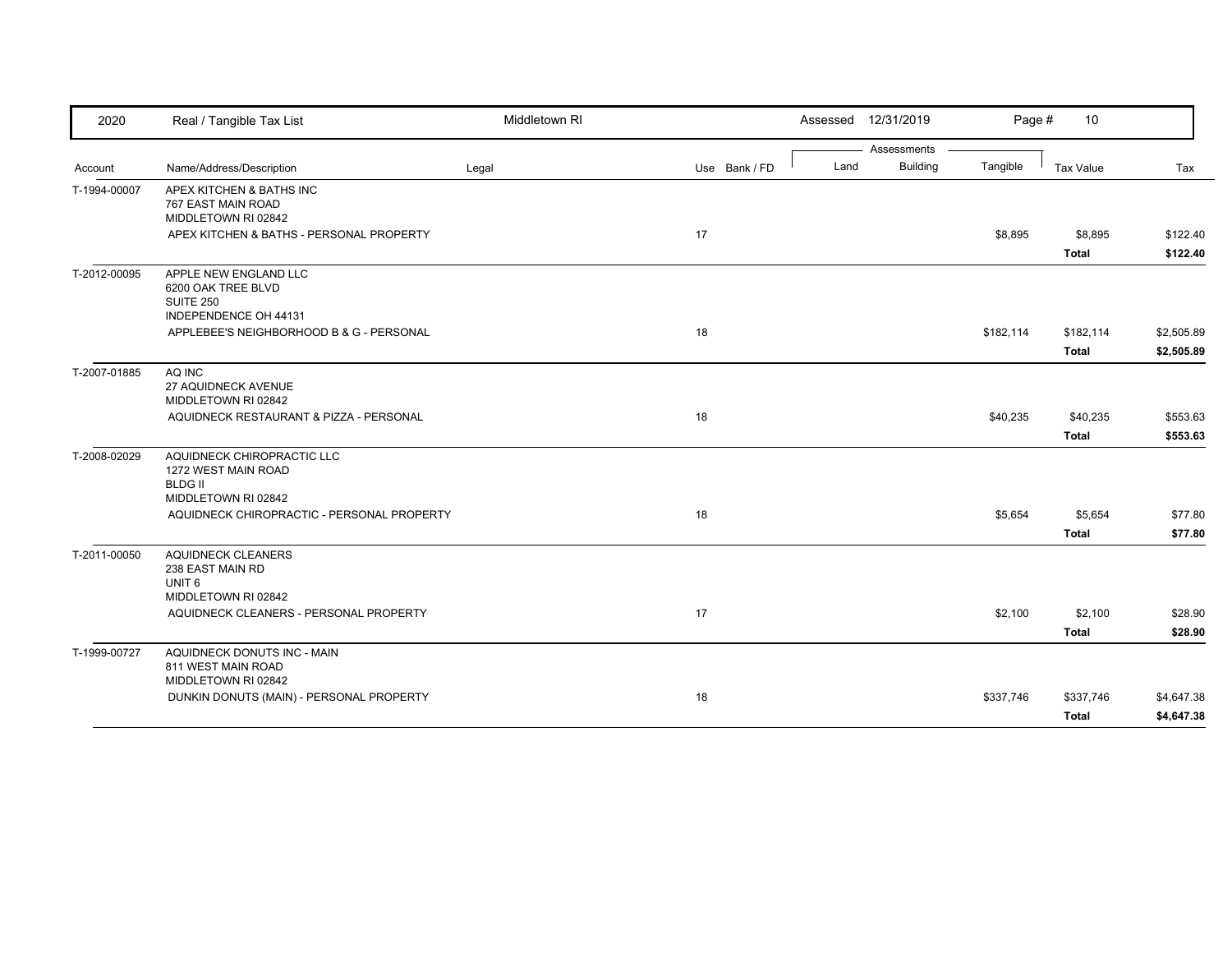| 2020         | Real / Tangible Tax List                                                                            | Middletown RI |               | Assessed 12/31/2019     | Page #    | 11           |             |
|--------------|-----------------------------------------------------------------------------------------------------|---------------|---------------|-------------------------|-----------|--------------|-------------|
|              |                                                                                                     |               |               | Assessments             |           |              |             |
| Account      | Name/Address/Description                                                                            | Legal         | Use Bank / FD | <b>Building</b><br>Land | Tangible  | Tax Value    | Tax         |
| T-1999-00728 | AQUIDNECK DONUTS INC -SAT #1<br>536 EAST MAIN ROAD<br>MIDDLETOWN RI 02842                           |               |               |                         |           |              |             |
|              | DUNKIN DONUTS - SAT #1 - PERSONAL PROPERTY                                                          |               | 18            |                         | \$332,964 | \$332,964    | \$4,581.58  |
|              |                                                                                                     |               |               |                         |           | <b>Total</b> | \$4,581.58  |
| T-1992-00393 | <b>AQUIDNECK GROUP</b><br><b>CROSSPOINT ASSOCIATES</b><br>188 NEEDHAM ST STE 255<br>NEWTON MA 02464 |               |               |                         |           |              |             |
|              | AQUIDNECK GROUP - PERSONAL PROPERTY                                                                 |               | 18            |                         | \$18,250  | \$18,250     | \$251.12    |
|              |                                                                                                     |               |               |                         |           | <b>Total</b> | \$251.12    |
| T-1999-09102 | <b>AQUIDNECK GROUP</b><br><b>CROSSPOINT ASSOCIATES</b><br>300 THIRD AVE SUITE 2<br>WALTHAM MA 02451 |               |               |                         |           |              |             |
|              | AQUIDNECK GROUP - PERSONAL PROPERTY                                                                 |               | 17            |                         | \$6,065   | \$6,065      | \$83.45     |
|              |                                                                                                     |               |               |                         |           | <b>Total</b> | \$83.45     |
| T-1995-00511 | AQUIDNECK ISLAND BOOKS INC<br>575 EAST MAIN ROAD<br>UNIT <sub>1</sub>                               |               |               |                         |           |              |             |
|              | MIDDLETOWN RI 02842<br>ISLAND BOOKS - PERSONAL PROPERTY                                             |               | 18            |                         | \$1,100   | \$1,100      | \$15.14     |
|              |                                                                                                     |               |               |                         |           | <b>Total</b> | \$15.14     |
| T-2017-00053 | AQUIDNECK ISLAND HOSPITALITY<br>PO BOX 248<br>WESTPORT MA 02790                                     |               |               |                         |           |              |             |
|              | HOLIDAY INN EXPRESS - PERSONAL PROPERTY                                                             |               | 18            |                         | \$790,736 | \$790,736    | \$10,880.53 |
|              |                                                                                                     |               |               |                         |           | <b>Total</b> | \$10,880.53 |
| T-1992-00402 | AQUIDNECK MOTORS INC<br>360 WEST MAIN ROAD<br>MIDDLETOWN RI 02842                                   |               |               |                         |           |              |             |
|              | AQUIDNECK MOTORS - PERSONAL PROPERTY                                                                |               | 18            |                         | \$23,659  | \$23,659     | \$325.55    |
|              |                                                                                                     |               |               |                         |           | <b>Total</b> | \$325.55    |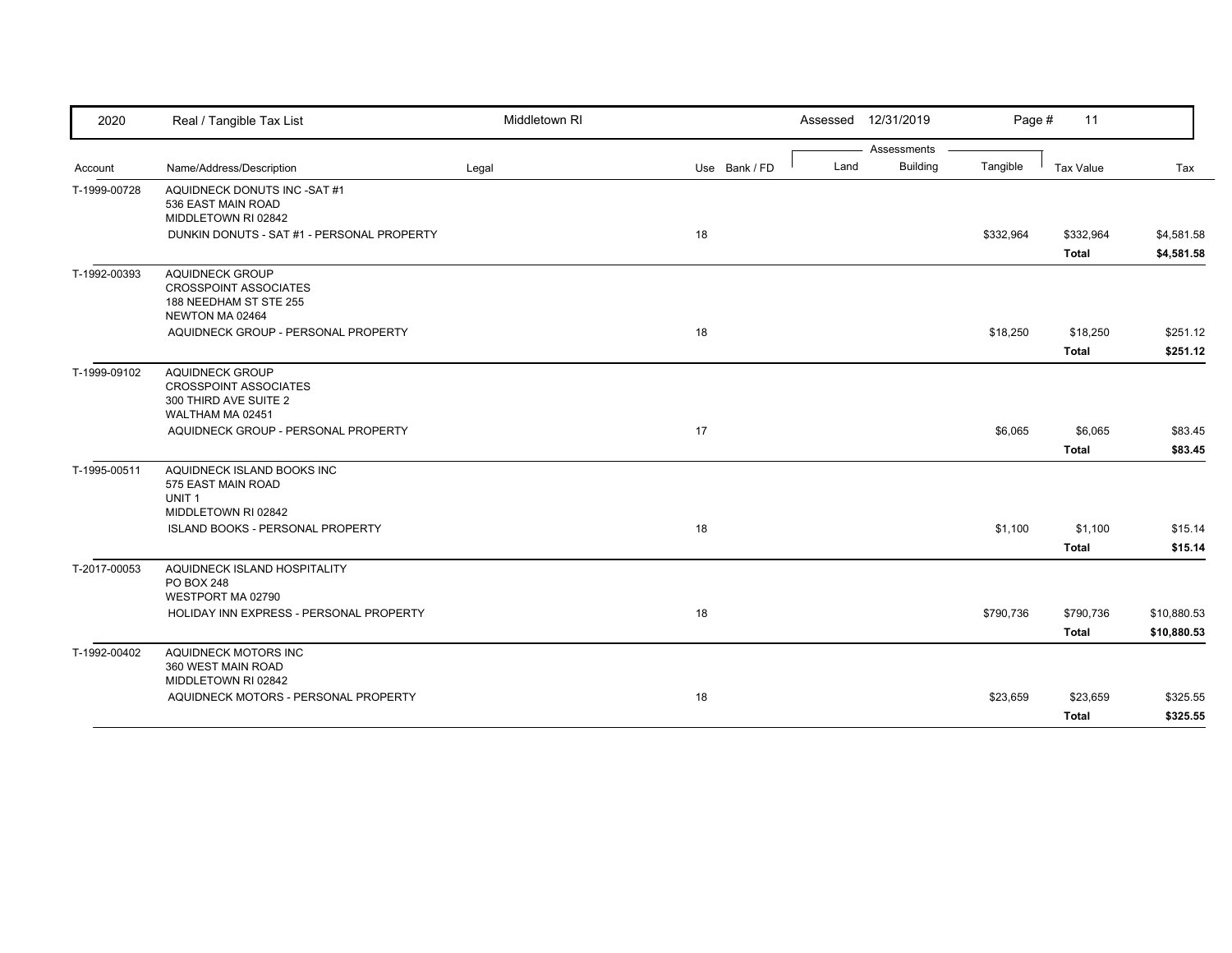| 2020         | Real / Tangible Tax List                                                               | Middletown RI |               |      | Assessed 12/31/2019            | Page #   | 12                       |                      |
|--------------|----------------------------------------------------------------------------------------|---------------|---------------|------|--------------------------------|----------|--------------------------|----------------------|
| Account      | Name/Address/Description                                                               | Legal         | Use Bank / FD | Land | Assessments<br><b>Building</b> | Tangible | <b>Tax Value</b>         | Tax                  |
| T-1992-00403 | AQUIDNECK PACKAGE STORE INC<br><b>15 EAST MAIN ROAD</b><br>MIDDLETOWN RI 02842         |               |               |      |                                |          |                          |                      |
|              | AQUIDNECK LIQUORS - PERSONAL PROPERTY                                                  |               | 18            |      |                                | \$12,862 | \$12,862<br><b>Total</b> | \$176.98<br>\$176.98 |
| T-2019-00006 | AQUIDNECK PEDIATRICS LLC<br>1272 WEST MAIN ROAD<br>MIDDLETOWN RI 02842                 |               |               |      |                                |          |                          |                      |
|              | AQUIDNECK PEDIATRICS LLC - PERSONAL PROPERTY                                           |               | 18            |      |                                | \$45,047 | \$45,047<br><b>Total</b> | \$619.85<br>\$619.85 |
| T-1992-00406 | ARAMARK REFRESHMENT SRVS<br>PO BOX 30286<br>PHILADELPHIA PA 19103                      |               |               |      |                                |          |                          |                      |
|              | ARAMARK REFRESHMENT SRVS - PERSONAL                                                    |               | 94            |      |                                | \$2,951  | \$2,951<br>Total         | \$40.61<br>\$40.61   |
| T-2017-00032 | ASCENTIUM CAPITAL LLC<br>1611 N INTERSTATE 35E<br>SUITE 428                            |               |               |      |                                |          |                          |                      |
|              | CARROLTON TX 75006-8616<br>ASCENTIUM CAPITAL LLC - PERSONAL PROPERTY                   |               | 17            |      |                                | \$674    | \$674<br><b>Total</b>    | \$9.27<br>\$9.27     |
| T-2003-00626 | <b>ASHWORTH DAN</b><br>327 MITCHELLS LANE<br>MIDDLETOWN RI 02842                       |               |               |      |                                |          |                          |                      |
|              | DAN ASHWORTH LANDSCAPING - PERSONAL                                                    |               | 17            |      |                                | \$7,210  | \$7,210<br><b>Total</b>  | \$99.21<br>\$99.21   |
| T-2020-00030 | ASPIRE DERMATOLOGY LLC<br>51 LONG WHARF MALL<br>NEWPORT RI 02840                       |               |               |      |                                |          |                          |                      |
|              | ASPIRE DERMATOLOGY - PERSONAL PROPERTY                                                 |               | 18            |      |                                | \$35,000 | \$35,000<br><b>Total</b> | \$481.60<br>\$481.60 |
| T-2004-00618 | AT & T CORP<br>ATTN: PROPERTY TAX DEPARTMENT<br>1010 PINE 9E-L-01<br>ST LOUIS MO 63101 |               |               |      |                                |          |                          |                      |
|              | AT & T - PERSONAL PROPERTY                                                             |               | 94            |      |                                | \$926    | \$926<br><b>Total</b>    | \$12.74<br>\$12.74   |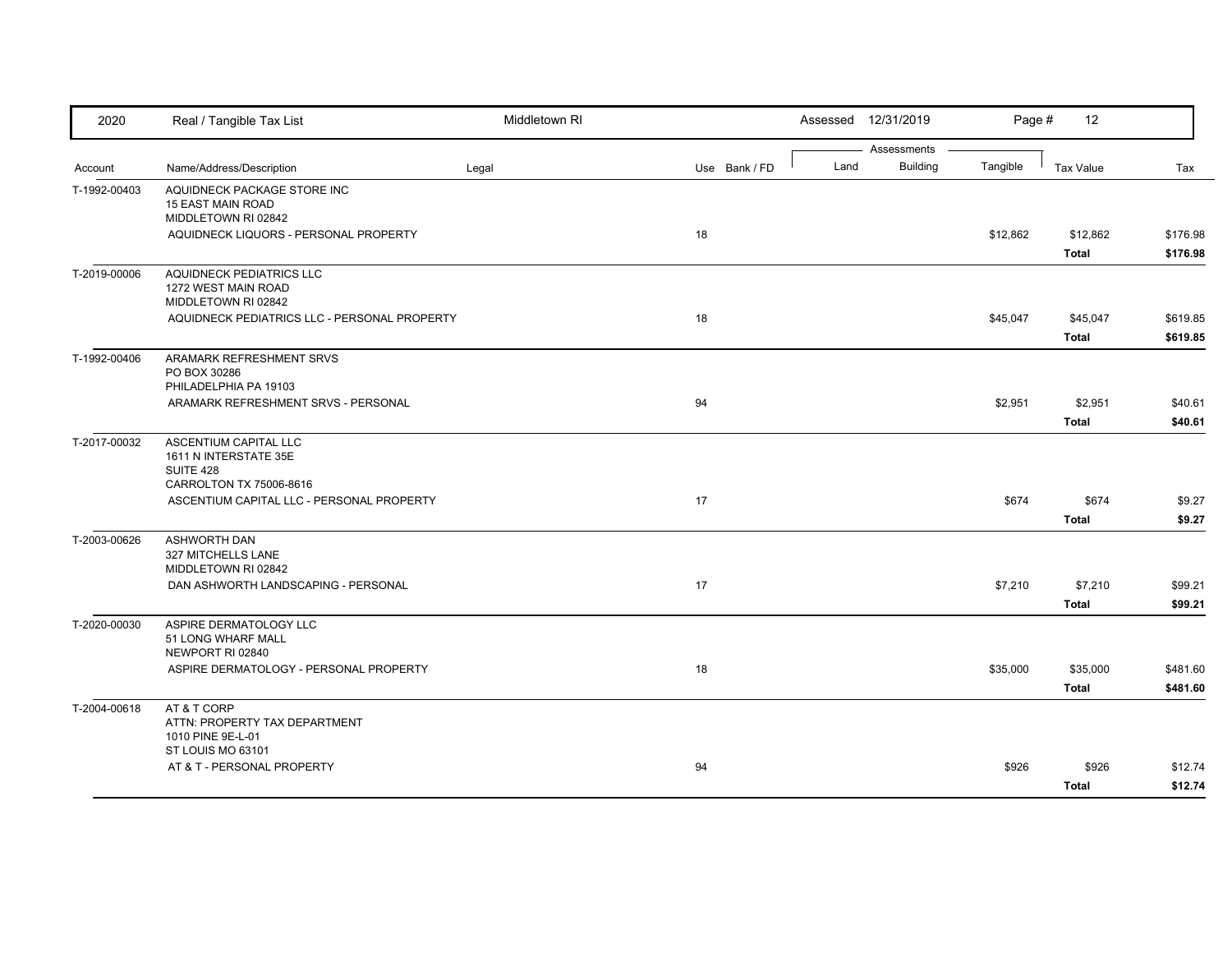| 2020         | Real / Tangible Tax List                                                                           | Middletown RI |               | Assessed 12/31/2019     | Page #    | 13                        |                          |
|--------------|----------------------------------------------------------------------------------------------------|---------------|---------------|-------------------------|-----------|---------------------------|--------------------------|
|              |                                                                                                    |               |               | Assessments             |           |                           |                          |
| Account      | Name/Address/Description                                                                           | Legal         | Use Bank / FD | <b>Building</b><br>Land | Tangible  | Tax Value                 | Tax                      |
| T-2003-00628 | ATC TECH INC<br>PO BOX 4917<br>MIDDLETOWN RI 02842                                                 |               |               |                         |           |                           |                          |
|              | ATC TECH INC - PERSONAL PROPERTY                                                                   |               | 18            |                         | \$55,396  | \$55,396<br><b>Total</b>  | \$762.25<br>\$762.25     |
| T-2000-00654 | ATLANTIC BEACH SUITES LLC<br><b>C/O THE MAINSTAY</b><br>151 ADMIRAL KALBFUS RD<br>NEWPORT RI 02840 |               |               |                         |           |                           |                          |
|              | ATLANTIC BEACH HOTEL & SUITES - PERSONAL                                                           |               | 18            |                         | \$229,941 | \$229,941<br><b>Total</b> | \$3,163.99<br>\$3,163.99 |
| T-1994-00014 | <b>ATLANTIC GRILLE INC</b><br>91 AQUIDNECK AVENUE<br>MIDDLETOWN RI 02842                           |               |               |                         |           |                           |                          |
|              | ATLANTIC GRILLE - PERSONAL PROPERTY                                                                |               | 18            |                         | \$123,559 | \$123,559<br><b>Total</b> | \$1,700.17<br>\$1,700.17 |
| T-2013-00012 | AUTO CHLOR SYSTEM OF NEW YORK<br><b>450 FERGUSON DRIVE</b><br>MOUNTAIN VIEW CA 94043               |               |               |                         |           |                           |                          |
|              | AUTO CHLOR SYSTEM OF NEW YORK - PERSONAL                                                           |               | 94            |                         | \$2,467   | \$2,467<br><b>Total</b>   | \$33.95<br>\$33.95       |
| T-1997-00202 | AUTOZONE PARTS INC<br>C/O WILSON & FRANCO<br>11000 RICHMOND SUITE 350<br>HOUSTON TX 77042          |               |               |                         |           |                           |                          |
|              | AUTO ZONE #105083 - PERSONAL PROPERTY                                                              |               | 18            |                         | \$33,754  | \$33,754<br><b>Total</b>  | \$464.46<br>\$464.46     |
| T-1992-00015 | AV TECH INC<br>99 EAST MAIN ROAD ST 19<br>MIDDLETOWN RI 02842                                      |               |               |                         |           |                           |                          |
|              | FLINT AUDIO VIDEO - PERSONAL PROPERTY                                                              |               | 18            |                         | \$27,913  | \$27,913<br><b>Total</b>  | \$384.08<br>\$384.08     |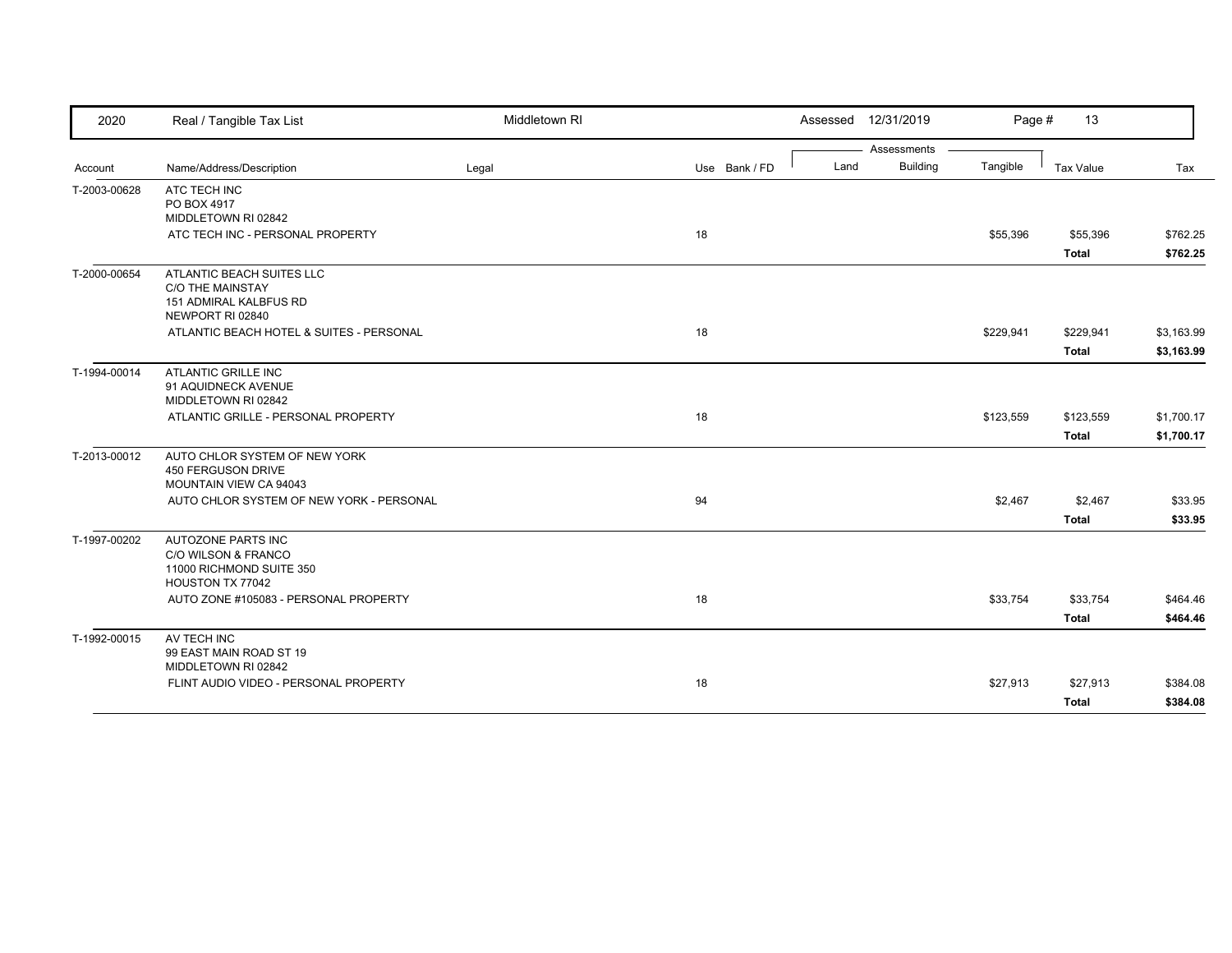| 2020         | Real / Tangible Tax List                                                        | Middletown RI |               | Assessed | 12/31/2019      | Page #    | 14           |            |
|--------------|---------------------------------------------------------------------------------|---------------|---------------|----------|-----------------|-----------|--------------|------------|
|              |                                                                                 |               |               |          | Assessments     |           |              |            |
| Account      | Name/Address/Description                                                        | Legal         | Use Bank / FD | Land     | <b>Building</b> | Tangible  | Tax Value    | Tax        |
| T-1995-00281 | AVID EMPLOYEE STOCK OWNERSHIP<br>72 JOHNNYCAKE HILL ROAD<br>MIDDLETOWN RI 02842 |               |               |          |                 |           |              |            |
|              | AVID PRODUCTS INC - PERSONAL PROPERTY                                           |               | 18            |          |                 | \$185,138 | \$185,138    | \$2,547.50 |
|              |                                                                                 |               |               |          |                 |           | <b>Total</b> | \$2,547.50 |
| T-2020-00036 | AVIS BUDGET CAR RENTAL LLC<br>C/O RYAN PTS DEPT 152                             |               |               |          |                 |           |              |            |
|              | PO BOX 460369<br>HOUSTON TX 77056                                               |               |               |          |                 |           |              |            |
|              | AVIS BUDGET CAR RENTAL LLC - PERSONAL                                           |               | 18            |          |                 | \$12,042  | \$12,042     | \$165.70   |
|              |                                                                                 |               |               |          |                 |           | Total        | \$165.70   |
|              |                                                                                 |               |               |          |                 |           |              |            |
| T-2020-00035 | <b>AXOS BANK</b><br>6975 S UNION PARK CENTER<br><b>STE 200</b>                  |               |               |          |                 |           |              |            |
|              | MIDVALE UT 84047                                                                |               |               |          |                 |           |              |            |
|              | AXOS BANK - PERSONAL PROPERTY                                                   |               | 17            |          |                 | \$9,953   | \$9,953      | \$136.95   |
|              |                                                                                 |               |               |          |                 |           | Total        | \$136.95   |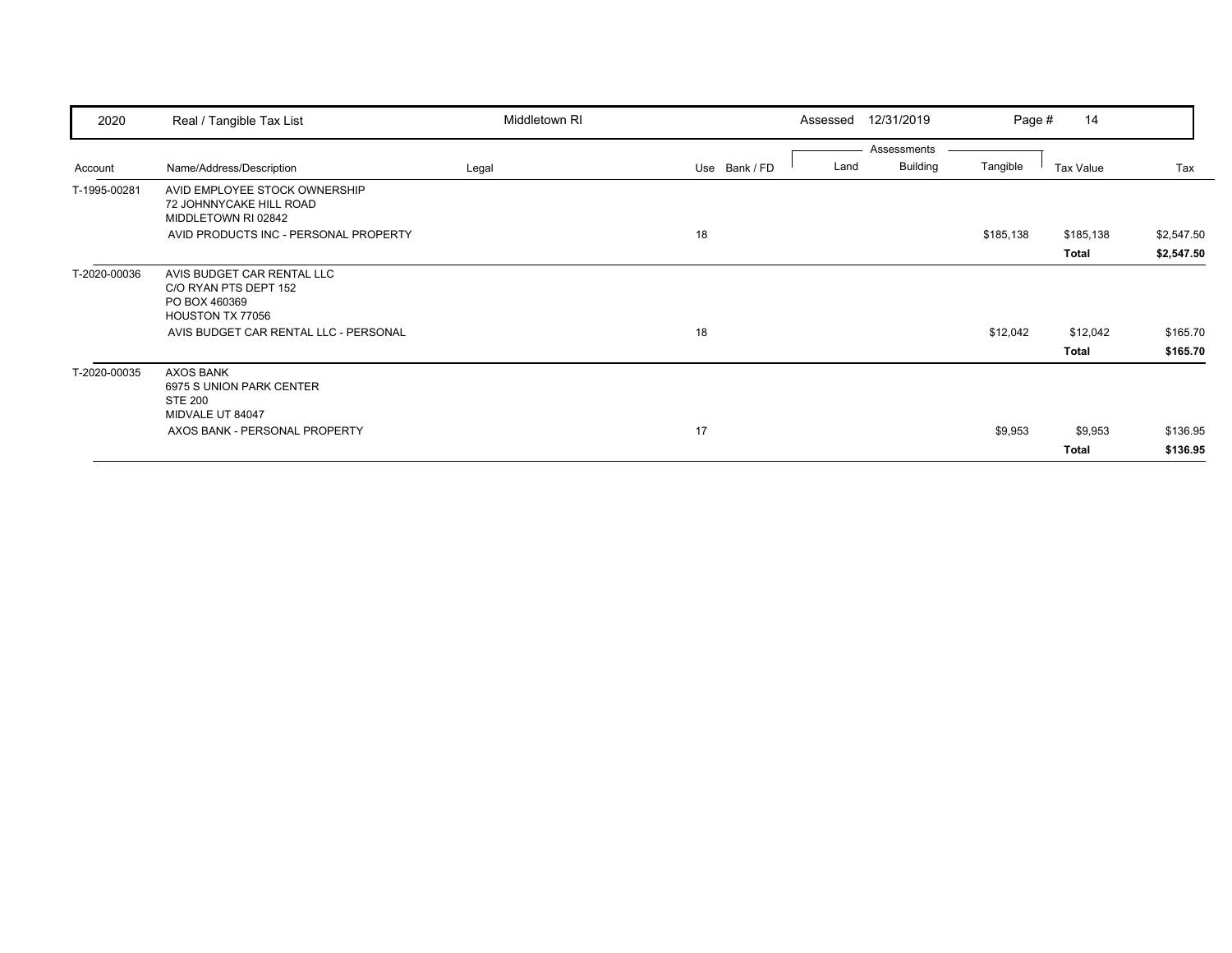| 2020         | Real / Tangible Tax List                                                                        | Middletown RI |               |      | Assessed 12/31/2019            | Page #      | 15                          |                            |
|--------------|-------------------------------------------------------------------------------------------------|---------------|---------------|------|--------------------------------|-------------|-----------------------------|----------------------------|
| Account      | Name/Address/Description                                                                        | Legal         | Use Bank / FD | Land | Assessments<br><b>Building</b> | Tangible    | Tax Value                   | Tax                        |
| T-1994-00018 | <b>B&amp;BINC</b><br>15 VALLEY ROAD<br>MIDDLETOWN RI 02842                                      |               |               |      |                                |             |                             |                            |
|              | NAPA AUTO PARTS - PERSONAL PROPERTY                                                             |               | 18            |      |                                | \$147,460   | \$147,460<br><b>Total</b>   | \$2,029.05<br>\$2,029.05   |
| T-1999-09225 | <b>B &amp; L HOGAN ASSOC LLC</b><br>65 WEST MAIN ROAD<br>MIDDLETOWN RI 02842                    |               |               |      |                                |             |                             |                            |
|              | ORAL SURGERY & DENTAL IMPLANT - PERSONAL                                                        |               | 18            |      |                                | \$51,000    | \$51,000<br><b>Total</b>    | \$701.76<br>\$701.76       |
| T-1992-00969 | B-X OPERATIONS HOLDING CO LLC<br>201 JONES ROAD<br>3RD FLOOR WEST<br>WALTHAM MA 02451           |               |               |      |                                |             |                             |                            |
|              | BLENHEIM NEWPORT - PERSONAL PROPERTY                                                            |               | 18            |      |                                | \$1,031,070 | \$1,031,070<br><b>Total</b> | \$14,187.52<br>\$14,187.52 |
| T-2015-00010 | <b>BACK OF THE BUS LLC</b><br>21 VALLEY ROAD<br>MIDDLETOWN RI 02842                             |               |               |      |                                |             |                             |                            |
|              | IDA'S RESTAURANT - PERSONAL PROPERTY                                                            |               | 17            |      |                                | \$55,408    | \$55,408<br><b>Total</b>    | \$762.41<br>\$762.41       |
| T-1992-12162 | <b>BAE SYSTEMS TECHNOLOGY</b><br>ATTN: TAX & TREASURY<br>520 GAITHER ROAD<br>ROCKVILLE MD 20850 |               |               |      |                                |             |                             |                            |
|              | BAE SYSTEMS INC - PERSONAL PROPERTY                                                             |               | 18            |      |                                | \$56,341    | \$56,341<br><b>Total</b>    | \$775.25<br>\$775.25       |
| T-2004-00532 | <b>BAER WILLIAM G III</b><br>55 HARVEY ROAD<br>MIDDLETOWN RI 02842                              |               |               |      |                                |             |                             |                            |
|              | ISLAND TREE SERVICE - PERSONAL PROPERTY                                                         |               | 17            |      |                                | \$1,650     | \$1,650<br>Total            | \$22.70<br>\$22.70         |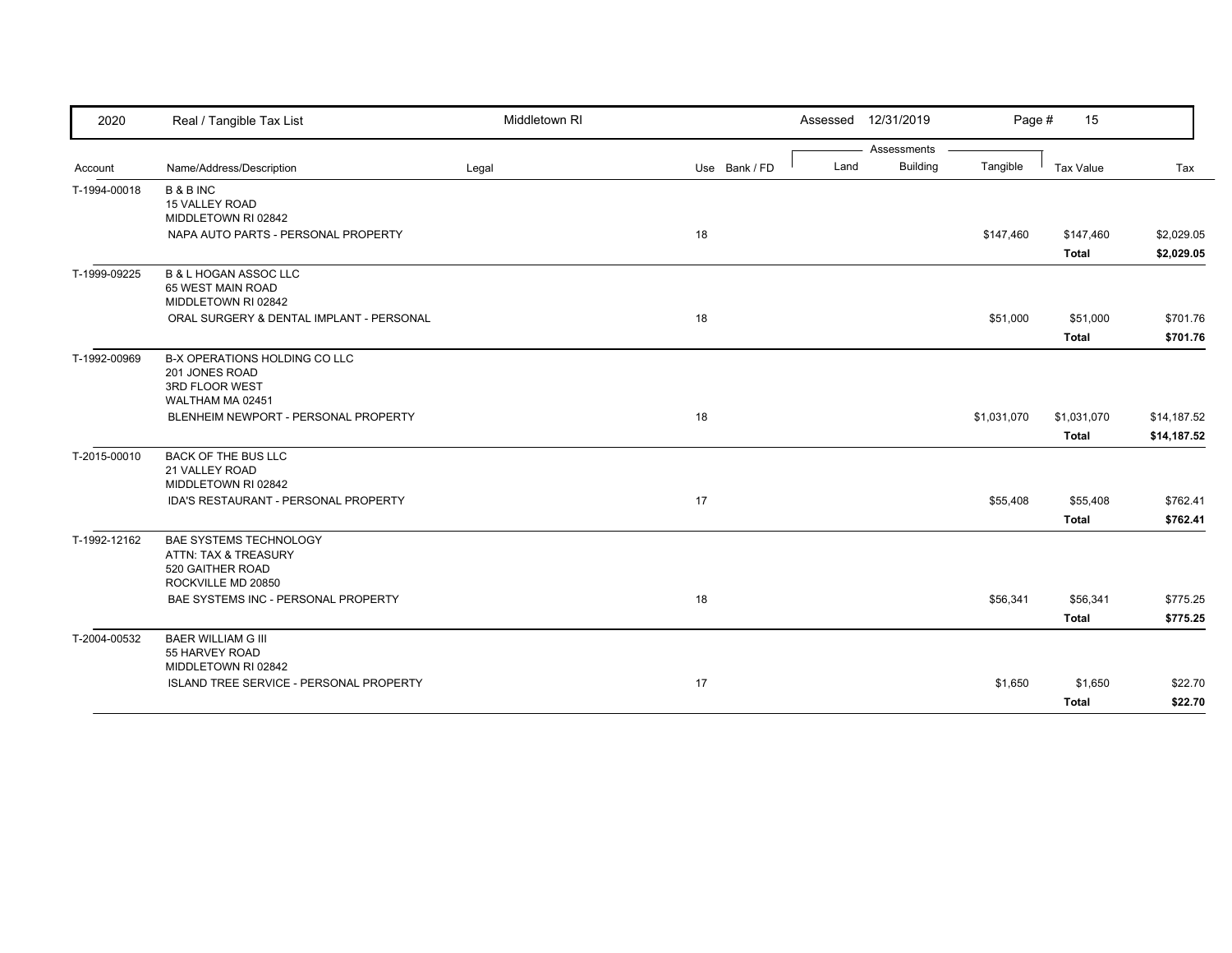| 2020         | Real / Tangible Tax List                                                                                | Middletown RI |               | Assessed 12/31/2019                    | Page #    | 16                        |                          |
|--------------|---------------------------------------------------------------------------------------------------------|---------------|---------------|----------------------------------------|-----------|---------------------------|--------------------------|
| Account      | Name/Address/Description                                                                                | Legal         | Use Bank / FD | Assessments<br><b>Building</b><br>Land | Tangible  | <b>Tax Value</b>          | Tax                      |
| T-1993-00465 | <b>BAGEL BARN INC</b><br>747 AQUIDNECK AVENUE<br>UNIT C<br>MIDDLETOWN RI 02842                          |               |               |                                        |           |                           |                          |
|              | BAGEL BOYS - PERSONAL PROPERTY                                                                          |               | 18            |                                        | \$14,100  | \$14,100<br><b>Total</b>  | \$194.02<br>\$194.02     |
| T-2006-03148 | <b>BAILEY SUSAN &amp; PETSONIAS N</b><br>125 VAN ZANDT AVENUE<br><b>UNIT 209</b><br>NEWPORT RI 02840    |               |               |                                        |           |                           |                          |
|              | SEASIDE PAINTING LLC - PERSONAL PROPERTY                                                                |               | 17            |                                        | \$1,660   | \$1,660<br><b>Total</b>   | \$22.84<br>\$22.84       |
| T-1999-09134 | <b>BAKER COMMODITIES INC</b><br>PO BOX 132<br>N BILLERICA MA 01862-0132                                 |               |               |                                        |           |                           |                          |
|              | BAKER COMMODITIES - PERSONAL PROPERTY                                                                   |               | 94            |                                        | \$1,073   | \$1,073<br><b>Total</b>   | \$14.76<br>\$14.76       |
| T-2011-00022 | <b>BALTAZAR ARMANDO</b><br>54 SOUTH STREET<br>APT <sub>2</sub><br>MARLBOROUGH MA 01752                  |               |               |                                        |           |                           |                          |
|              | 1989 33' CITATION 34S - PERSONAL PROPERTY                                                               |               | 45            |                                        | \$500     | \$500<br><b>Total</b>     | \$6.88<br>\$6.88         |
| T-1992-00363 | <b>BANK OF AMERICA NA</b><br>ATTN: PROPERTY TAX<br>101 NO TRYON ST - NC1-001-03-8<br>CHARLOTTE NC 28255 |               |               |                                        |           |                           |                          |
|              | BANK OF AMERICA - PERSONAL PROPERTY                                                                     |               | 18            |                                        | \$214,020 | \$214,020<br><b>Total</b> | \$2,944.92<br>\$2,944.92 |
| T-2013-00031 | <b>BANK OF AMERICA NA</b><br>101 N TRYON ST- PERS PROP DPT<br>NC1-001-03-80<br>CHARLOTTE NC 28255       |               |               |                                        |           |                           |                          |
|              | BANK OF AMERICA NA - PERSONAL PROPERTY                                                                  |               | 94            |                                        | \$138,309 | \$138,309<br><b>Total</b> | \$1,903.13<br>\$1,903.13 |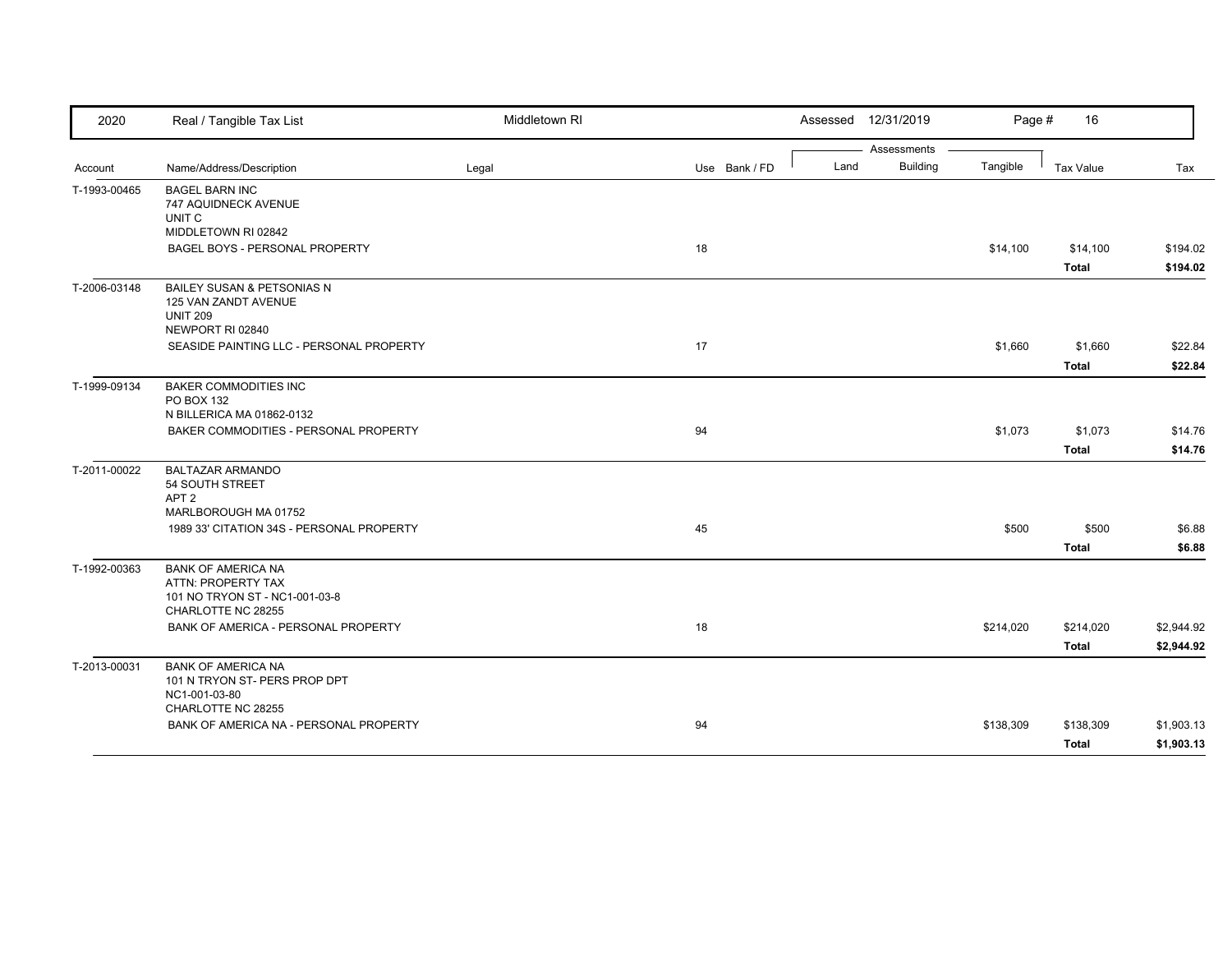| 2020         | Real / Tangible Tax List                                    | Middletown RI |               | Assessed | 12/31/2019                     | Page #      | 17               |             |
|--------------|-------------------------------------------------------------|---------------|---------------|----------|--------------------------------|-------------|------------------|-------------|
|              | Name/Address/Description                                    |               | Use Bank / FD | Land     | Assessments<br><b>Building</b> | Tangible    | <b>Tax Value</b> | Tax         |
| Account      |                                                             | Legal         |               |          |                                |             |                  |             |
| T-2018-00004 | <b>BANK RHODE ISLAND</b><br>PO BOX 9488                     |               |               |          |                                |             |                  |             |
|              | PROVIDENCE RI 02940                                         |               |               |          |                                |             |                  |             |
|              | <b>BANKRI - PERSONAL PROPERTY</b>                           |               | 18            |          |                                | \$208,281   | \$208,281        | \$2,865.95  |
|              |                                                             |               |               |          |                                |             | <b>Total</b>     | \$2,865.95  |
| T-1999-09115 | <b>BANKNEWPORT</b>                                          |               |               |          |                                |             |                  |             |
|              | <b>PO BOX 450</b>                                           |               |               |          |                                |             |                  |             |
|              | NEWPORT RI 02840                                            |               |               |          |                                |             |                  |             |
|              | BANKNEWPORT - PERSONAL PROPERTY                             |               | 18            |          |                                | \$166,955   | \$166,955        | \$2,297.30  |
|              |                                                             |               |               |          |                                |             | Total            | \$2,297.30  |
| T-2015-00004 | <b>BANKNEWPORT</b><br><b>PO BOX 450</b>                     |               |               |          |                                |             |                  |             |
|              | NEWPORT RI 02840                                            |               |               |          |                                |             |                  |             |
|              | BANKNEWPORT - PERSONAL PROPERTY                             |               | 18            |          |                                | \$2,109,843 | \$2,109,843      | \$29,031.44 |
|              |                                                             |               |               |          |                                |             | <b>Total</b>     | \$29,031.44 |
| T-1992-00660 | <b>BARKER BENJAMIN B III</b>                                |               |               |          |                                |             |                  |             |
|              | <b>41 WARD AVENUE</b>                                       |               |               |          |                                |             |                  |             |
|              | MIDDLETOWN RI 02842                                         |               |               |          |                                |             |                  |             |
|              | BB LANDSCAPE GARDENER - PERSONAL PROPERTY                   |               | 17            |          |                                | \$2,731     | \$2,731          | \$37.58     |
|              |                                                             |               |               |          |                                |             | <b>Total</b>     | \$37.58     |
| T-2004-00533 | BARNES & NOBLE BOOKSELLERS INC<br>C/O MARVIN F POER COMPANY |               |               |          |                                |             |                  |             |
|              | PO BOX 52427                                                |               |               |          |                                |             |                  |             |
|              | ATLANTA GA 30355                                            |               |               |          |                                |             |                  |             |
|              | BARNES & NOBLE BOOKSELLERS - PERSONAL                       |               | 18            |          |                                | \$189,694   | \$189,694        | \$2,610.19  |
|              |                                                             |               |               |          |                                |             | <b>Total</b>     | \$2,610.19  |
| T-2002-00526 | <b>BATISTA EMIDIO</b>                                       |               |               |          |                                |             |                  |             |
|              | 497 ROSEVILLE AVENUE<br>NEWARK NJ 07107                     |               |               |          |                                |             |                  |             |
|              | 2003 33' CITATION M-33A - PERSONAL PROPERTY                 |               | 45            |          |                                | \$6,638     | \$6,638          | \$91.34     |
|              |                                                             |               |               |          |                                |             | <b>Total</b>     | \$91.34     |
|              | <b>BATISTA VICTOR &amp; ANA</b>                             |               |               |          |                                |             |                  |             |
| T-2017-00034 | 497 ROSEVILLE AVENUE                                        |               |               |          |                                |             |                  |             |
|              | NEWARK NJ 07107                                             |               |               |          |                                |             |                  |             |
|              | 2014 36" CROSSROADS ZINGER - PERSONAL                       |               | 45            |          |                                | \$18,176    | \$18,176         | \$250.10    |
|              |                                                             |               |               |          |                                |             | <b>Total</b>     | \$250.10    |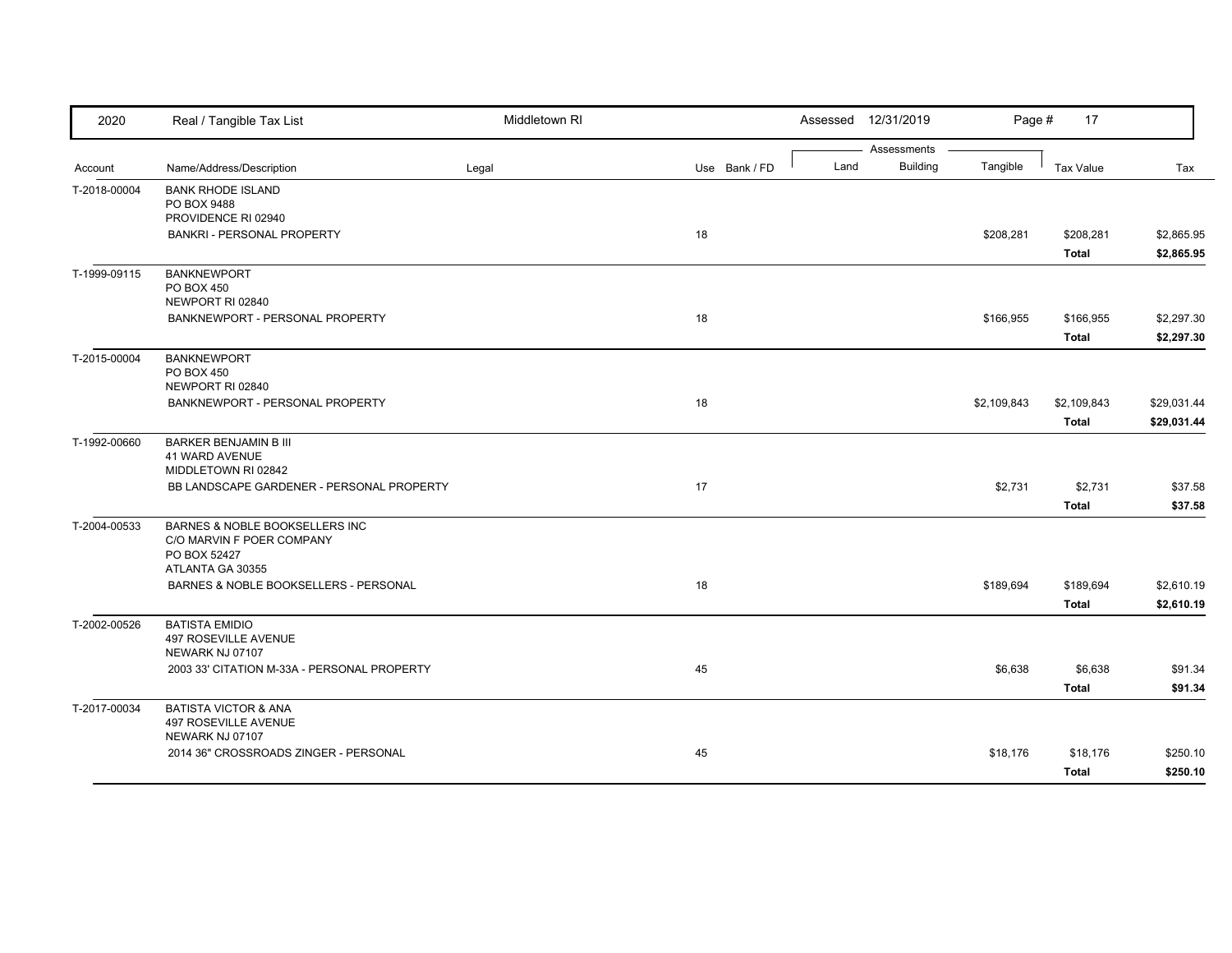| 2020         | Real / Tangible Tax List                                                                                 | Middletown RI |               | Assessed 12/31/2019 |                 | Page #    | 18                      |                    |
|--------------|----------------------------------------------------------------------------------------------------------|---------------|---------------|---------------------|-----------------|-----------|-------------------------|--------------------|
|              |                                                                                                          |               |               |                     | Assessments     |           |                         |                    |
| Account      | Name/Address/Description                                                                                 | Legal         | Use Bank / FD | Land                | <b>Building</b> | Tangible  | <b>Tax Value</b>        | Tax                |
| T-2019-00018 | BAXTER HEALTHCARE CORPORATION<br>C/O RYAN LLC<br>PO BOX 4900 - DEPT 313                                  |               |               |                     |                 |           |                         |                    |
|              | SCOTTSDALE AZ 85261-4900                                                                                 |               |               |                     |                 |           |                         |                    |
|              | BAXTER HEALTHCARE CORPORATION - PERSONAL                                                                 |               | 17            |                     |                 | \$4,496   | \$4,496<br><b>Total</b> | \$61.86<br>\$61.86 |
| T-2013-00040 | <b>BEACH LIQUORS LLC</b><br>286 CHASES LANE<br>MIDDLETOWN RI 02842                                       |               |               |                     |                 |           |                         |                    |
|              | BEACH WINE & LIQUORS - PERSONAL PROPERTY                                                                 |               | 18            |                     |                 | \$17,247  | \$17,247                | \$237.32           |
|              |                                                                                                          |               |               |                     |                 |           | <b>Total</b>            | \$237.32           |
| T-2012-00041 | <b>BEACH STUDIOS</b><br><b>146 AQUIDNECK AVENUE</b><br>MIDDLETOWN RI 02842                               |               |               |                     |                 |           |                         |                    |
|              | BEACH STUDIOS - PERSONAL PROPERTY                                                                        |               | 17            |                     |                 | \$750     | \$750                   | \$10.32            |
|              |                                                                                                          |               |               |                     |                 |           | <b>Total</b>            | \$10.32            |
| T-2004-00536 | <b>BED BATH &amp; BEYOND</b><br><b>C/O TAX DEPARTMENT</b><br>700 LIBERTY AVENUE<br><b>UNION NJ 07083</b> |               |               |                     |                 |           |                         |                    |
|              | BED BATH & BEYOND #550 - PERSONAL PROPERTY                                                               |               | 18            |                     |                 | \$376,608 | \$376,608               | \$5,182.13         |
|              |                                                                                                          |               |               |                     |                 |           | <b>Total</b>            | \$5,182.13         |
| T-1996-00485 | <b>BEHAN BROS INC</b><br>975 AQUIDNECK AVENUE<br>MIDDLETOWN RI 02842                                     |               |               |                     |                 |           |                         |                    |
|              | BEHAN BROS INC - PERSONAL PROPERTY                                                                       |               | 18            |                     |                 | \$93,149  | \$93,149                | \$1,281.73         |
|              |                                                                                                          |               |               |                     |                 |           | <b>Total</b>            | \$1,281.73         |
| T-1999-09090 | BEHAN CHRISTOPHER J ESQ<br>294 VALLEY ROAD<br>MIDDLETOWN RI 02842                                        |               |               |                     |                 |           |                         |                    |
|              | LAW OFFICE CHRISTOPHER J BEHAN - PERSONAL                                                                |               | 17            |                     |                 | \$998     | \$998                   | \$13.73            |
|              |                                                                                                          |               |               |                     |                 |           | <b>Total</b>            | \$13.73            |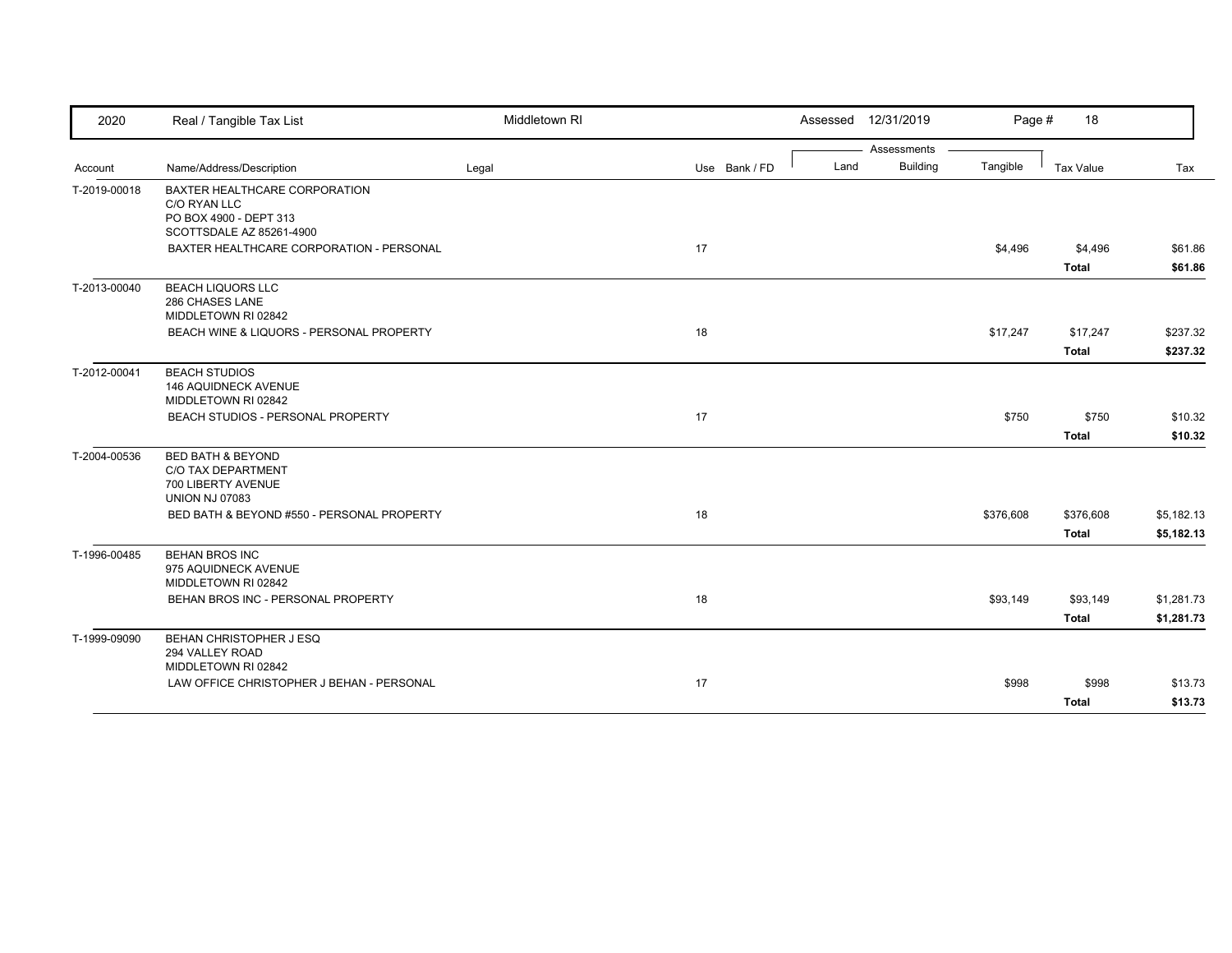| Assessments<br><b>Building</b><br>Tangible<br>Name/Address/Description<br>Use Bank / FD<br>Land<br>Tax Value<br>Legal<br>Account<br>T-2009-01391<br><b>BEHR SALES LLC</b><br>1801 E ST ANDREWS PLACE<br>SANTA ANA CA 92705<br>17<br>BEHR SALES LLC - PERSONAL PROPERTY<br>\$8,627<br>\$8,627<br><b>Total</b><br>BELGRAVIA IMPORTS INC<br>T-2018-00014<br>88 SILVA LANE - STE 102<br>MIDDLETOWN RI 02842<br>18<br>BELGRAVIA IMPORTS INC - PERSONAL PROPERTY<br>\$24,848<br>\$24,848<br><b>Total</b><br><b>BENCHMARK ASSOCIATES INC</b><br>747 AQUIDNECK AVENUE<br>STE <sub>3</sub><br>MIDDLETOWN RI 02842<br>17<br>\$1,208<br>\$1,208<br>BENCHMARK ASSOCIATES INC - PERSONAL PROPERTY<br><b>Total</b><br><b>BENNETT INGRID</b><br>747 AQUIDNECK AVENUE<br>SUITE 12<br>MIDDLETOWN RI 02842<br>17<br>LMFT - INGRID BENNETT - PERSONAL PROPERTY<br>\$1,912<br>\$1,912 | Tax<br>\$118.71<br>\$118.71<br>\$341.91<br>\$341.91 |
|-------------------------------------------------------------------------------------------------------------------------------------------------------------------------------------------------------------------------------------------------------------------------------------------------------------------------------------------------------------------------------------------------------------------------------------------------------------------------------------------------------------------------------------------------------------------------------------------------------------------------------------------------------------------------------------------------------------------------------------------------------------------------------------------------------------------------------------------------------------------|-----------------------------------------------------|
|                                                                                                                                                                                                                                                                                                                                                                                                                                                                                                                                                                                                                                                                                                                                                                                                                                                                   |                                                     |
|                                                                                                                                                                                                                                                                                                                                                                                                                                                                                                                                                                                                                                                                                                                                                                                                                                                                   |                                                     |
|                                                                                                                                                                                                                                                                                                                                                                                                                                                                                                                                                                                                                                                                                                                                                                                                                                                                   |                                                     |
|                                                                                                                                                                                                                                                                                                                                                                                                                                                                                                                                                                                                                                                                                                                                                                                                                                                                   |                                                     |
|                                                                                                                                                                                                                                                                                                                                                                                                                                                                                                                                                                                                                                                                                                                                                                                                                                                                   |                                                     |
|                                                                                                                                                                                                                                                                                                                                                                                                                                                                                                                                                                                                                                                                                                                                                                                                                                                                   |                                                     |
| T-1992-00812<br>T-2006-03115                                                                                                                                                                                                                                                                                                                                                                                                                                                                                                                                                                                                                                                                                                                                                                                                                                      |                                                     |
|                                                                                                                                                                                                                                                                                                                                                                                                                                                                                                                                                                                                                                                                                                                                                                                                                                                                   |                                                     |
|                                                                                                                                                                                                                                                                                                                                                                                                                                                                                                                                                                                                                                                                                                                                                                                                                                                                   |                                                     |
|                                                                                                                                                                                                                                                                                                                                                                                                                                                                                                                                                                                                                                                                                                                                                                                                                                                                   | \$16.62                                             |
|                                                                                                                                                                                                                                                                                                                                                                                                                                                                                                                                                                                                                                                                                                                                                                                                                                                                   |                                                     |
|                                                                                                                                                                                                                                                                                                                                                                                                                                                                                                                                                                                                                                                                                                                                                                                                                                                                   | \$16.62                                             |
|                                                                                                                                                                                                                                                                                                                                                                                                                                                                                                                                                                                                                                                                                                                                                                                                                                                                   |                                                     |
|                                                                                                                                                                                                                                                                                                                                                                                                                                                                                                                                                                                                                                                                                                                                                                                                                                                                   |                                                     |
| <b>Total</b>                                                                                                                                                                                                                                                                                                                                                                                                                                                                                                                                                                                                                                                                                                                                                                                                                                                      | \$26.31<br>\$26.31                                  |
| T-2020-00009<br>BERKSHIRE HILLS BANKCORP<br>PO BOX 1308<br>PITTSFIELD MA 01202                                                                                                                                                                                                                                                                                                                                                                                                                                                                                                                                                                                                                                                                                                                                                                                    |                                                     |
| 18<br>\$125,111<br>BERSKSHIRE HILLS BANKCORP - PERSONAL<br>\$125,111                                                                                                                                                                                                                                                                                                                                                                                                                                                                                                                                                                                                                                                                                                                                                                                              | \$1,721.53                                          |
| <b>Total</b>                                                                                                                                                                                                                                                                                                                                                                                                                                                                                                                                                                                                                                                                                                                                                                                                                                                      | \$1,721.53                                          |
| BETTENCOURT LISA LLC<br>T-1992-09758<br>936 AQUIDNECK AVENUE<br>MIDDLETOWN RI 02842                                                                                                                                                                                                                                                                                                                                                                                                                                                                                                                                                                                                                                                                                                                                                                               |                                                     |
| 17<br>PICKLES DELI - PERSONAL PROPERTY<br>\$9,635<br>\$9,635                                                                                                                                                                                                                                                                                                                                                                                                                                                                                                                                                                                                                                                                                                                                                                                                      | \$132.58                                            |
| <b>Total</b>                                                                                                                                                                                                                                                                                                                                                                                                                                                                                                                                                                                                                                                                                                                                                                                                                                                      | \$132.58                                            |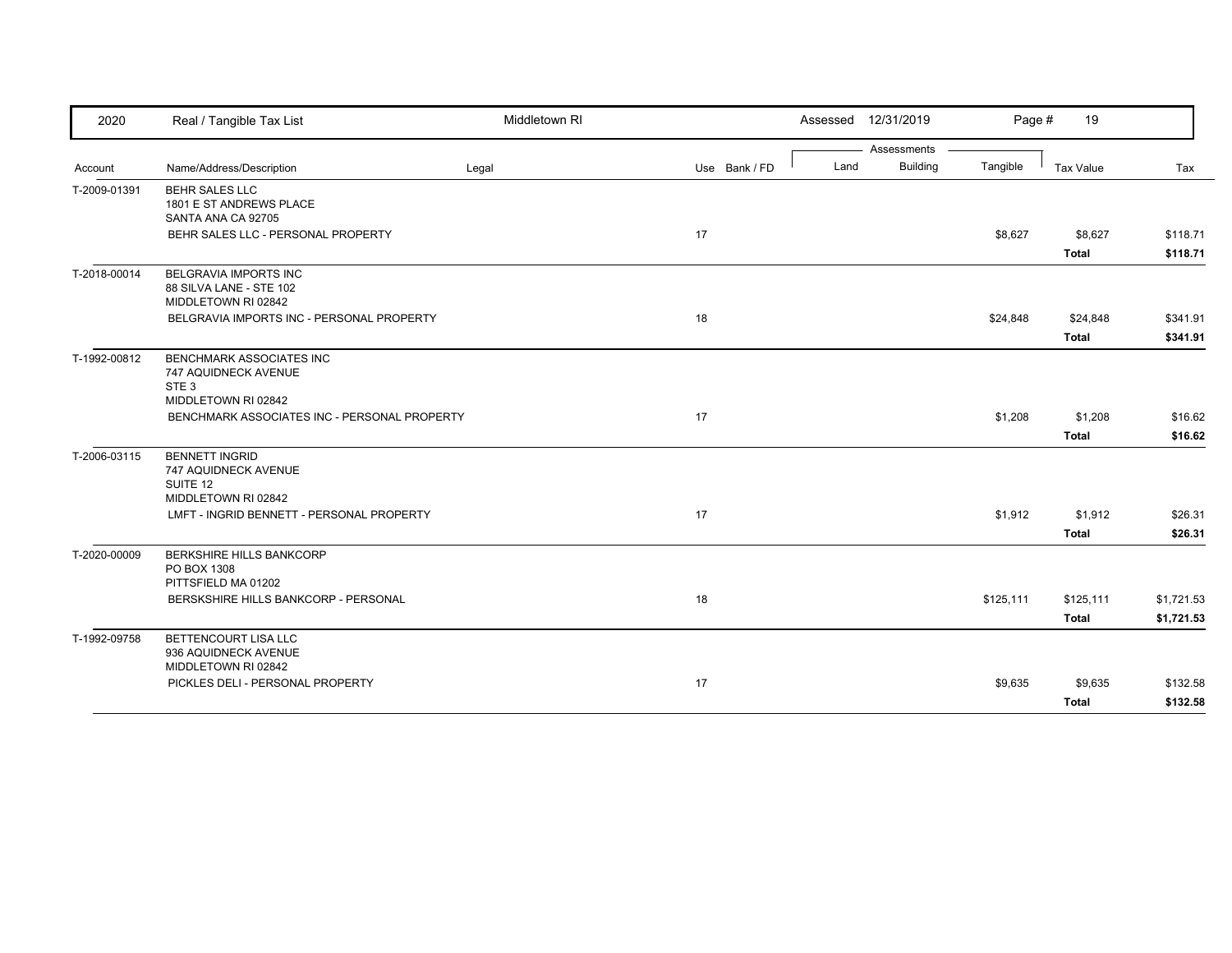| 2020         | Real / Tangible Tax List                        | Middletown RI |               | Assessed 12/31/2019 | Page #                      | 20               |             |
|--------------|-------------------------------------------------|---------------|---------------|---------------------|-----------------------------|------------------|-------------|
| Account      | Name/Address/Description                        | Legal         | Use Bank / FD | Assessments<br>Land | <b>Building</b><br>Tangible | <b>Tax Value</b> | Tax         |
| T-2010-02182 | <b>BIRDS EYE VIEW INC</b>                       |               |               |                     |                             |                  |             |
|              | 211 AIRPORT ROAD ACCESS                         |               |               |                     |                             |                  |             |
|              | MIDDLETOWN RI 02842                             |               |               |                     |                             |                  |             |
|              | BIRDS EYE VIEW HELICOPTERS - PERSONAL           |               | 18            |                     | \$4,060                     | \$4,060          | \$55.87     |
|              |                                                 |               |               |                     |                             | <b>Total</b>     | \$55.87     |
| T-1999-09179 | <b>BJS WHOLESALE CLUB</b>                       |               |               |                     |                             |                  |             |
|              | RTE C-2<br>25 RESEARCH DR                       |               |               |                     |                             |                  |             |
|              | WESTBOROUGH MA 01581                            |               |               |                     |                             |                  |             |
|              | BJ'S WHOLESALE CLUB - PERSONAL PROPERTY         |               | 18            |                     | \$911,489                   | \$911,489        | \$12,542.09 |
|              |                                                 |               |               |                     |                             | <b>Total</b>     | \$12,542.09 |
| T-2012-00032 | <b>BLACK POINT WEALTH MANAGEMENT</b>            |               |               |                     |                             |                  |             |
|              | 2 CORPORATE PLACE                               |               |               |                     |                             |                  |             |
|              | MIDDLETOWN RI 02842                             |               |               |                     |                             |                  |             |
|              | BLACK POINT WEALTH MANAGEMENT - PERSONAL        |               | 18            |                     | \$5,662                     | \$5,662          | \$77.91     |
|              |                                                 |               |               |                     |                             | <b>Total</b>     | \$77.91     |
| T-2003-00559 | BLACKSTONE PROPERTY MANAGEMENT                  |               |               |                     |                             |                  |             |
|              | 224 JOHN CLARKE ROAD                            |               |               |                     |                             |                  |             |
|              | MIDDLETOWN RI 02842                             |               |               |                     |                             |                  |             |
|              | BLACKSTONE CATERERS - PERSONAL PROPERTY         |               | 18            |                     | \$101,014                   | \$101,014        | \$1,389.95  |
|              |                                                 |               |               |                     |                             | <b>Total</b>     | \$1,389.95  |
| T-1992-00958 | <b>BLANK MICHAEL J III</b>                      |               |               |                     |                             |                  |             |
|              | <b>76 PECKHAM AVENUE</b><br>MIDDLETOWN RI 02842 |               |               |                     |                             |                  |             |
|              | BLANK PAINTING CONTRACTING - PERSONAL           |               | 17            |                     | \$3,553                     | \$3,553          | \$48.89     |
|              |                                                 |               |               |                     |                             | <b>Total</b>     | \$48.89     |
|              |                                                 |               |               |                     |                             |                  |             |
| T-1992-03935 | <b>BLISS PRODUCTIONS</b><br>823 WEST MAIN ROAD  |               |               |                     |                             |                  |             |
|              | MIDDLETOWN RI 02842                             |               |               |                     |                             |                  |             |
|              | VILLARI'S MARTIAL ARTS - PERSONAL PROPERTY      |               | 17            |                     | \$4,950                     | \$4,950          | \$68.11     |
|              |                                                 |               |               |                     |                             | Total            | \$68.11     |
| T-2014-00016 | <b>BLOOM LLC</b>                                |               |               |                     |                             |                  |             |
|              | 33 MITCHELLS LANE                               |               |               |                     |                             |                  |             |
|              | MIDDLETOWN RI 02842                             |               |               |                     |                             |                  |             |
|              | BLOOM - PERSONAL PROPERTY                       |               | 17            |                     | \$5,680                     | \$5,680          | \$78.16     |
|              |                                                 |               |               |                     |                             | <b>Total</b>     | \$78.16     |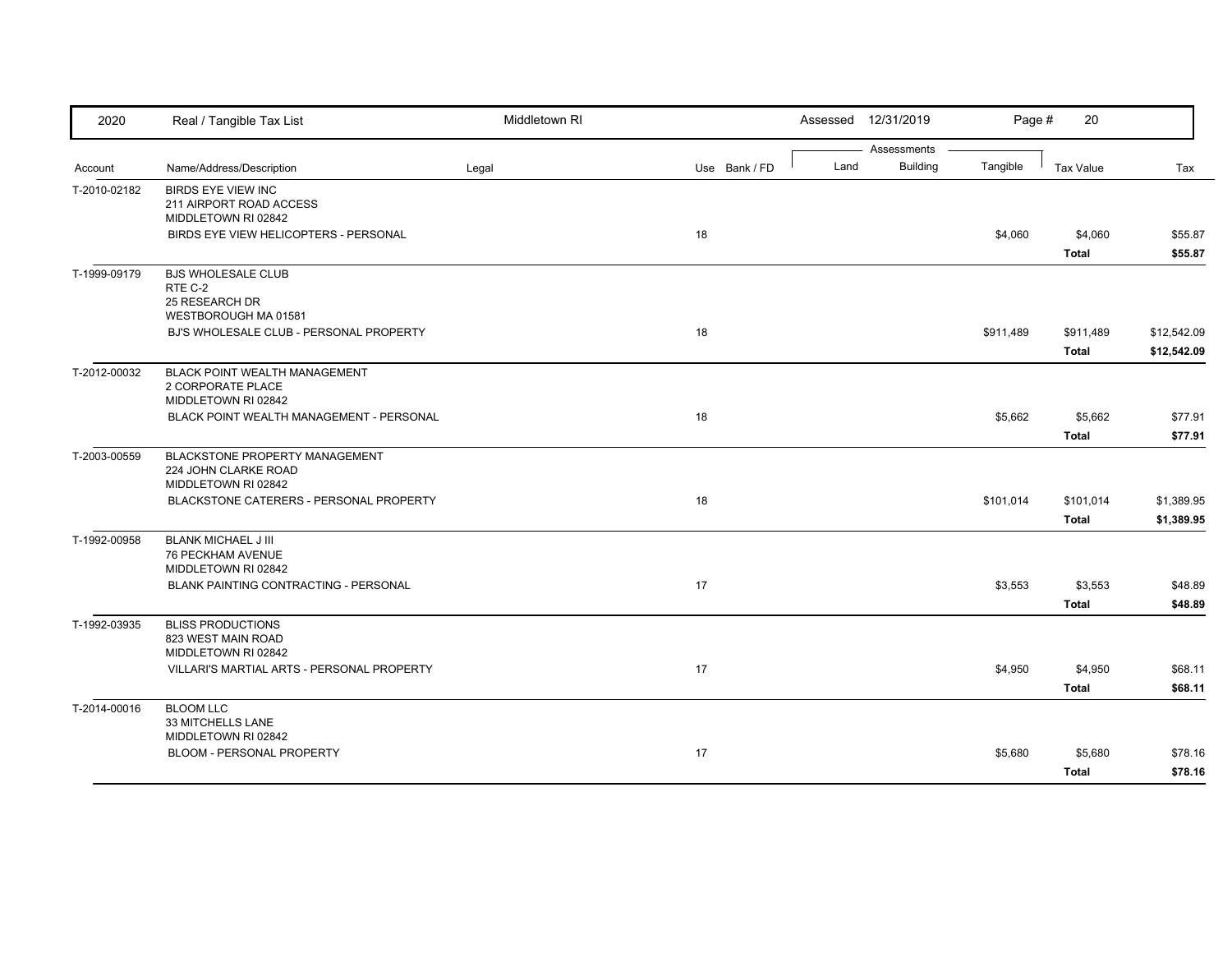| 2020         | Real / Tangible Tax List                                                             | Middletown RI |               |      | Assessed 12/31/2019            | Page #    | 21                        |                          |
|--------------|--------------------------------------------------------------------------------------|---------------|---------------|------|--------------------------------|-----------|---------------------------|--------------------------|
| Account      | Name/Address/Description                                                             | Legal         | Use Bank / FD | Land | Assessments<br><b>Building</b> | Tangible  | <b>Tax Value</b>          | Tax                      |
| T-1999-09016 | BLOWFISH EMBROIDERY INC<br>1038 AQUIDNECK AVENUE                                     |               |               |      |                                |           |                           |                          |
|              | MIDDLETOWN RI 02842<br>BLOWFISH EMBROIDERY - PERSONAL PROPERTY                       |               | 18            |      |                                | \$10,962  | \$10,962<br>Total         | \$150.84<br>\$150.84     |
| T-2006-03172 | BLUE PLATE DINER INC<br>665 WEST MAIN RD<br>MIDDLETOWN RI 02842                      |               |               |      |                                |           |                           |                          |
|              | BLUE PLATE DINER - PERSONAL PROPERTY                                                 |               | 18            |      |                                | \$144,926 | \$144,926<br><b>Total</b> | \$1,994.18<br>\$1,994.18 |
| T-1992-08066 | BLUE WAVE REAL ESTATE LLC<br>72 POWERS STREET<br>NEEDHAM MA 02492                    |               |               |      |                                |           |                           |                          |
|              | BLUE WAVE CAR WASH - PERSONAL PROPERTY                                               |               | 18            |      |                                | \$70,211  | \$70,211<br><b>Total</b>  | \$966.10<br>\$966.10     |
| T-2009-01047 | <b>BONNIER CORPORATION</b><br>460 N ORLANDO AVE<br>SUITE 200<br>WINTER PARK FL 32789 |               |               |      |                                |           |                           |                          |
|              | BONNIER CORPORATION - PERSONAL PROPERTY                                              |               | 18            |      |                                | \$35,886  | \$35,886<br><b>Total</b>  | \$493.79<br>\$493.79     |
| T-2020-00008 | <b>BOTTEGA BOCCONI</b><br>36 AQUIDNECK AVENUE<br>MIDDLETOWN RI 02842                 |               |               |      |                                |           |                           |                          |
|              | BOTTTEGA BOCCONI - PERSONAL PROPERTY                                                 |               | 18            |      |                                | \$17,115  | \$17,115<br><b>Total</b>  | \$235.50<br>\$235.50     |
| T-2010-02134 | <b>BRAGA ANTONIO</b><br>226 DICENCO BLVD<br>MARLBOROUGH MA 01752                     |               |               |      |                                |           |                           |                          |
|              | 2010 KEYSTONE PASSPORT - PERSONAL PROPERTY                                           |               | 45            |      |                                | \$8,050   | \$8,050<br><b>Total</b>   | \$110.77<br>\$110.77     |
| T-2006-03137 | <b>BRIDGE TO FITNESS INC</b><br>951 AQUIDNECK AVENUE<br>MIDDLETOWN RI 02842          |               |               |      |                                |           |                           |                          |
|              | BRIDGE TO FITNESS INC - PERSONAL PROPERTY                                            |               | 18            |      |                                | \$202,615 | \$202,615<br><b>Total</b> | \$2,787.98<br>\$2,787.98 |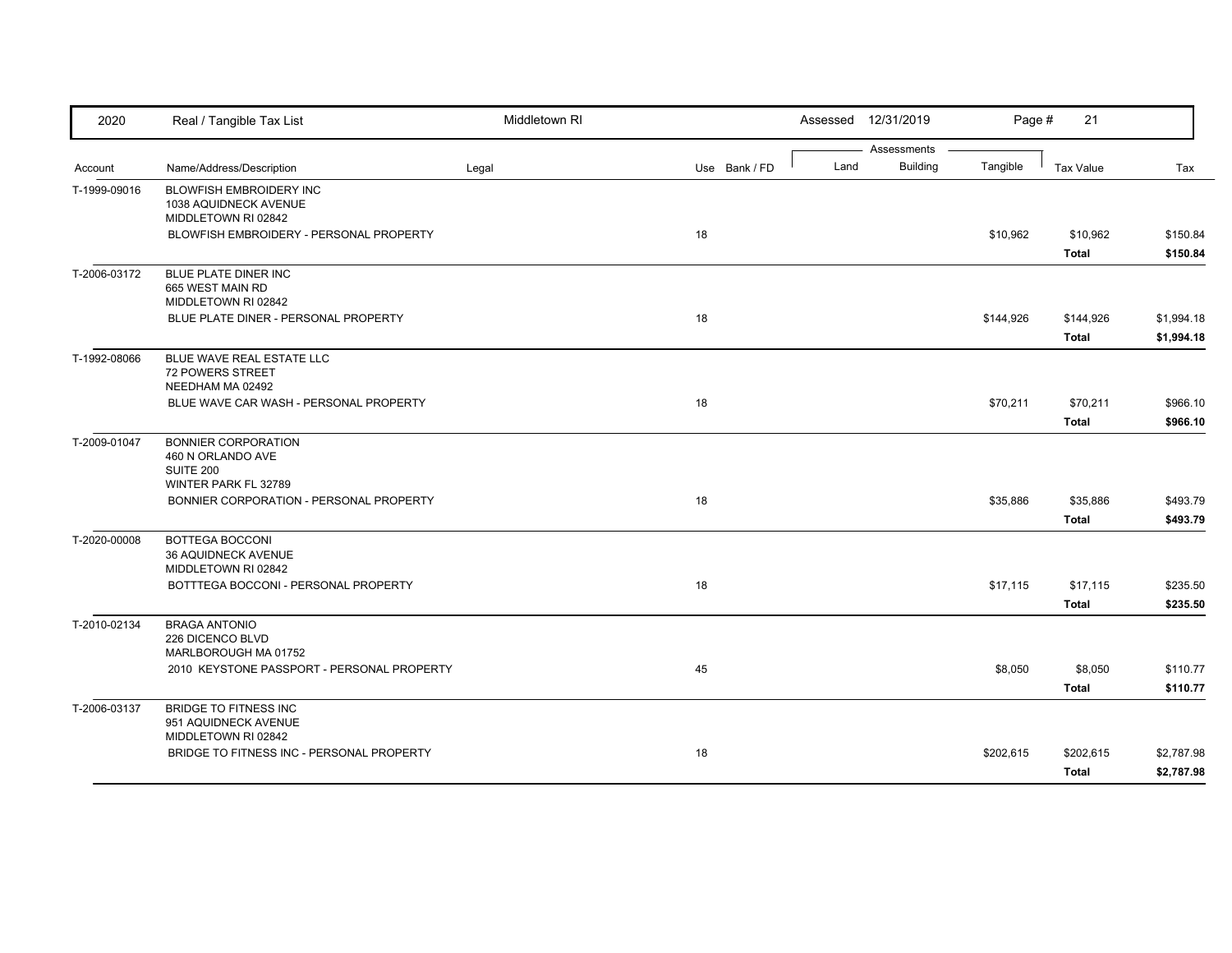| 2020         | Real / Tangible Tax List                                                                    | Middletown RI |               | Assessed 12/31/2019 |                 | Page #   | 22                       |                          |
|--------------|---------------------------------------------------------------------------------------------|---------------|---------------|---------------------|-----------------|----------|--------------------------|--------------------------|
|              |                                                                                             |               |               |                     | Assessments     |          |                          |                          |
| Account      | Name/Address/Description                                                                    | Legal         | Use Bank / FD | Land                | <b>Building</b> | Tangible | Tax Value                | Tax                      |
| T-2012-00056 | BRISTOL COUNTY REHAB SVCS INC<br>1341 WEST MAIN ROAD<br>SUITE 12<br>MIDDLETOWN RI 02842     |               |               |                     |                 |          |                          |                          |
|              | BRISTOL COUNTY REHAB SVCS INC - PERSONAL                                                    |               | 17            |                     |                 | \$1,301  | \$1,301                  | \$17.90                  |
|              |                                                                                             |               |               |                     |                 |          | <b>Total</b>             | \$17.90                  |
| T-1999-09186 | <b>BRITTEN CORINNA</b><br>120 MIANTONOMI AVENUE<br>MIDDLETOWN RI 02842                      |               |               |                     |                 |          |                          |                          |
|              | VILLA ONE TWENTY - PERSONAL PROPERTY                                                        |               | 18            |                     |                 | \$14,801 | \$14,801                 | \$203.66                 |
|              |                                                                                             |               |               |                     |                 |          | <b>Total</b>             | \$203.66                 |
| T-2009-01059 | <b>BRODEN MILLWORKS LLC</b><br><b>185 OLIPHANT LANE</b><br>MIDDLETOWN RI 02842              |               |               |                     |                 |          |                          |                          |
|              | BRODEN MILLWORKS & SUPPLY - PERSONAL                                                        |               | 17            |                     |                 | \$2,300  | \$2,300                  | \$31.65                  |
|              |                                                                                             |               |               |                     |                 |          | <b>Total</b>             | \$31.65                  |
| T-2006-03177 | <b>BROWN DIANE M</b><br>PO BOX 582<br>WEST ROXBURY MA 02132                                 |               |               |                     |                 |          |                          |                          |
|              | 2006 37' KEYSTONE SPRINGDALE - PERSONAL                                                     |               | 45            |                     |                 | \$9,372  | \$9,372                  | \$128.96                 |
|              |                                                                                             |               |               |                     |                 |          | <b>Total</b>             | \$128.96                 |
| T-2004-00626 | <b>BROWN LARRY</b><br>DBA LUCA MUSIC & PIANO GALLERY<br>84 BOULEVARD<br>MIDDLETOWN RI 02842 |               |               |                     |                 |          |                          |                          |
|              | LUCA MUSIC & PIANO GALLERY - PERSONAL                                                       |               | 17            |                     |                 | \$450    | \$450                    | \$6.19                   |
|              |                                                                                             |               |               |                     |                 |          | <b>Total</b>             | \$6.19                   |
| T-1992-09513 | <b>BUCKS &amp; DOUGH ENTERPRISES INC</b><br>36 CROWTHERS PLACE<br>HOPE VALLEY RI 02832      |               |               |                     |                 |          |                          |                          |
|              | DOMINO'S PIZZA - PERSONAL PROPERTY                                                          |               | 18            |                     |                 | \$76,373 | \$76,373<br><b>Total</b> | \$1,050.89<br>\$1,050.89 |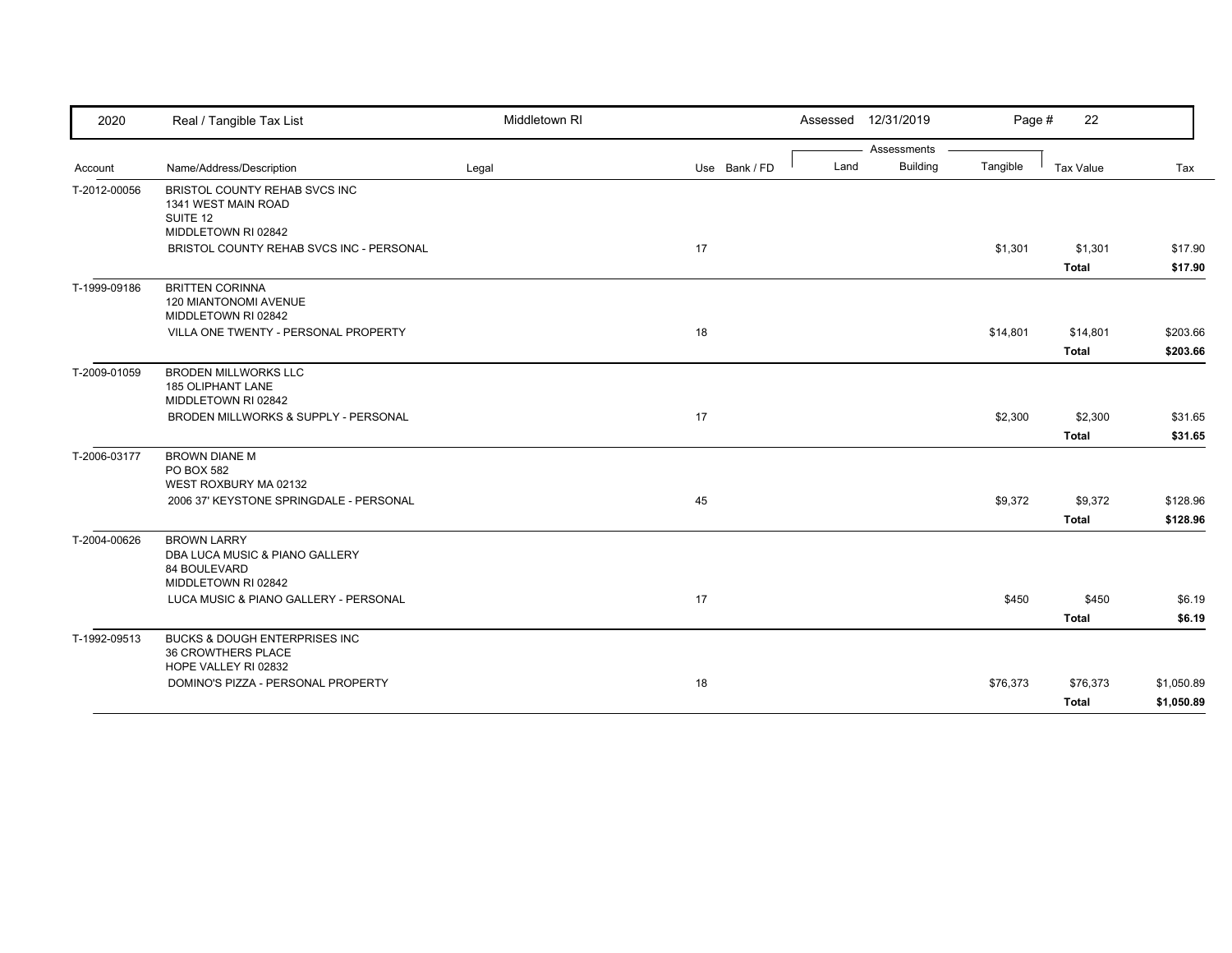| 2020         | Real / Tangible Tax List                                                                       | Middletown RI |               |      | Assessed 12/31/2019 | Page #   | 23               |            |
|--------------|------------------------------------------------------------------------------------------------|---------------|---------------|------|---------------------|----------|------------------|------------|
|              |                                                                                                |               |               |      | Assessments         |          |                  |            |
| Account      | Name/Address/Description                                                                       | Legal         | Use Bank / FD | Land | <b>Building</b>     | Tangible | <b>Tax Value</b> | Tax        |
| T-2020-00033 | BUCKS AND DOUGH ENTERPRISES IN<br>36 CROWTHERS PLACE<br>HOPE VALLEY RI 02832                   |               |               |      |                     |          |                  |            |
|              | DOMINO'S PIZZA - PERSONAL PROPERTY                                                             |               | 18            |      |                     | \$80,000 | \$80,000         | \$1,100.80 |
|              |                                                                                                |               |               |      |                     |          | Total            | \$1,100.80 |
| T-2016-00040 | <b>BUDGET TRUCK RENTAL LLC</b><br>C/O RYAN LLC - DEPT 152<br>PO BOX 460369<br>HOUSTON TX 77056 |               |               |      |                     |          |                  |            |
|              | BUDGET TRUCK RENTAL - PERSONAL PROPERTY                                                        |               | 94            |      |                     | \$2,480  | \$2,480          | \$34.12    |
|              |                                                                                                |               |               |      |                     |          | <b>Total</b>     | \$34.12    |
| T-2006-03140 | <b>BUDLONG RUSSELL</b><br>107 AMESBURY CIRCLE<br>MIDDLETOWN RI 02842                           |               |               |      |                     |          |                  |            |
|              | RC BUDLONG CONSTRUCTION - PERSONAL PROPERTY                                                    |               | 17            |      |                     | \$3,246  | \$3,246          | \$44.66    |
|              |                                                                                                |               |               |      |                     |          | <b>Total</b>     | \$44.66    |
| T-1992-01428 | BULK LAWN & GARDEN EQUIPMENT<br><b>787 AQUIDNECK AVENUE</b><br>MIDDLETOWN RI 02842             |               |               |      |                     |          |                  |            |
|              | BULK LAWN & GARDEN EQUIP - PERSONAL PROPERTY                                                   |               | 17            |      |                     | \$7,391  | \$7,391          | \$101.70   |
|              |                                                                                                |               |               |      |                     |          | <b>Total</b>     | \$101.70   |
| T-2005-00604 | <b>BURKE PAUL D ARCHITECT</b><br>371 VAUCLUSE AVENUE<br>MIDDLETOWN RI 02842                    |               |               |      |                     |          |                  |            |
|              | PAUL BURKE - ARCHITECT - PERSONAL PROPERTY                                                     |               | 17            |      |                     | \$1,392  | \$1,392          | \$19.15    |
|              |                                                                                                |               |               |      |                     |          | Total            | \$19.15    |
| T-1992-11309 | <b>BYAM KEN &amp; JAYNE</b><br>238 EAST MAIN ROAD<br>MIDDLETOWN RI 02842                       |               |               |      |                     |          |                  |            |
|              | SUBWAY MIDDLETOWN INC - PERSONAL PROPERTY                                                      |               | 18            |      |                     | \$5,615  | \$5,615          | \$77.26    |
|              |                                                                                                |               |               |      |                     |          | <b>Total</b>     | \$77.26    |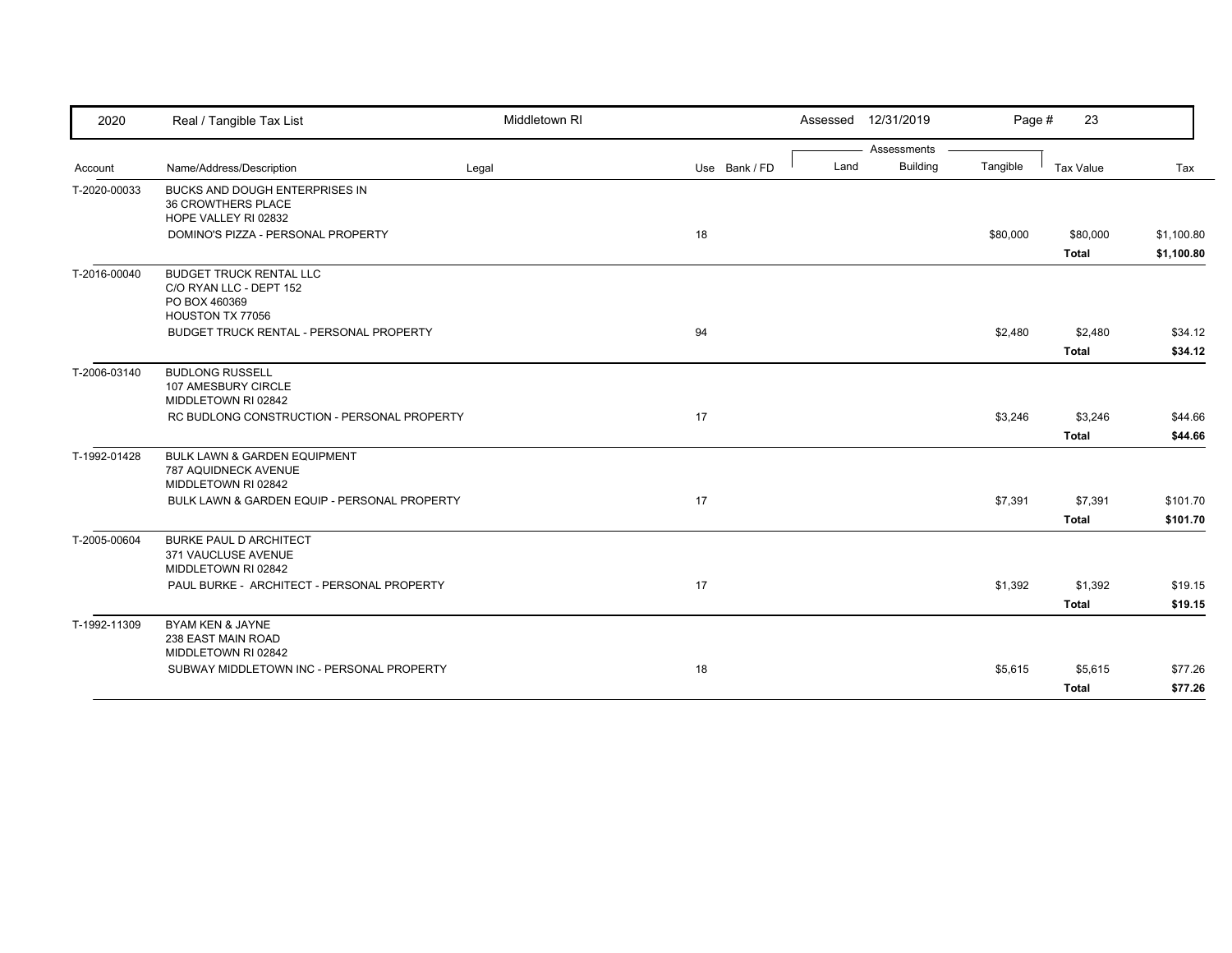| 2020         | Real / Tangible Tax List                                 | Middletown RI |               |      | Assessed 12/31/2019 | Page #    | 24               |            |
|--------------|----------------------------------------------------------|---------------|---------------|------|---------------------|-----------|------------------|------------|
|              |                                                          |               |               |      | Assessments         |           |                  |            |
| Account      | Name/Address/Description                                 | Legal         | Use Bank / FD | Land | <b>Building</b>     | Tangible  | <b>Tax Value</b> | Tax        |
| T-1994-00662 | <b>CAMRAC LLC</b>                                        |               |               |      |                     |           |                  |            |
|              | 8 ELLA GRASSO TURNPIKE                                   |               |               |      |                     |           |                  |            |
|              | WINDSOR LOCKS CT 06096<br>CAMRAC LLC - PERSONAL PROPERTY |               | 18            |      |                     | \$91,821  | \$91,821         | \$1,263.46 |
|              |                                                          |               |               |      |                     |           |                  |            |
|              |                                                          |               |               |      |                     |           | <b>Total</b>     | \$1,263.46 |
| T-2004-00619 | CANON FINANCIAL SERVICES INC                             |               |               |      |                     |           |                  |            |
|              | 158 GAITHER DR STE 200<br>PO BOX 5008                    |               |               |      |                     |           |                  |            |
|              | MT LAUREL NJ 08054                                       |               |               |      |                     |           |                  |            |
|              | CANON FINANCIAL SERVICES INC - PERSONAL                  |               | 94            |      |                     | \$223,007 | \$223,007        | \$3,068.58 |
|              |                                                          |               |               |      |                     |           | <b>Total</b>     | \$3,068.58 |
| T-1992-01632 | CAPPACCILLI JOHN                                         |               |               |      |                     |           |                  |            |
|              | 1 JUNCTION STATION RD                                    |               |               |      |                     |           |                  |            |
|              | SOUTHWICK MA 01077                                       |               |               |      |                     |           |                  |            |
|              | 2008 26' PROWLER - PERSONAL PROPERTY                     |               | 45            |      |                     | \$8,719   | \$8,719          | \$119.97   |
|              |                                                          |               |               |      |                     |           | <b>Total</b>     | \$119.97   |
| T-2001-00676 | CAPRARELLA JAMES                                         |               |               |      |                     |           |                  |            |
|              | 11 ELMWOOD CT                                            |               |               |      |                     |           |                  |            |
|              | MANSFIELD MA 02048                                       |               |               |      |                     |           |                  |            |
|              | 2003 33' SUNLINE SOLARIS SE - PERSONAL PROPERTY          |               | 45            |      |                     | \$6,318   | \$6,318          | \$86.94    |
|              |                                                          |               |               |      |                     |           | <b>Total</b>     | \$86.94    |
| T-2011-00011 | CARDIS DEPT STORE INC                                    |               |               |      |                     |           |                  |            |
|              | ONE FURNITURE WAY<br>SWANSEA MA 02777                    |               |               |      |                     |           |                  |            |
|              | CARDIS MATTRESSES - PERSONAL PROPERTY                    |               | 18            |      |                     | \$21,718  | \$21,718         | \$298.84   |
|              |                                                          |               |               |      |                     |           |                  |            |
|              |                                                          |               |               |      |                     |           | <b>Total</b>     | \$298.84   |
| T-2005-00606 | CARDTRONICS USA INC                                      |               |               |      |                     |           |                  |            |
|              | 3250 BRIARPARK DRIVE<br><b>STE 400</b>                   |               |               |      |                     |           |                  |            |
|              | HOUSTON TX 77042                                         |               |               |      |                     |           |                  |            |
|              | CARDTRONICS USA INC - PERSONAL PROPERTY                  |               | 17            |      |                     | \$19,900  | \$19,900         | \$273.82   |
|              |                                                          |               |               |      |                     |           |                  |            |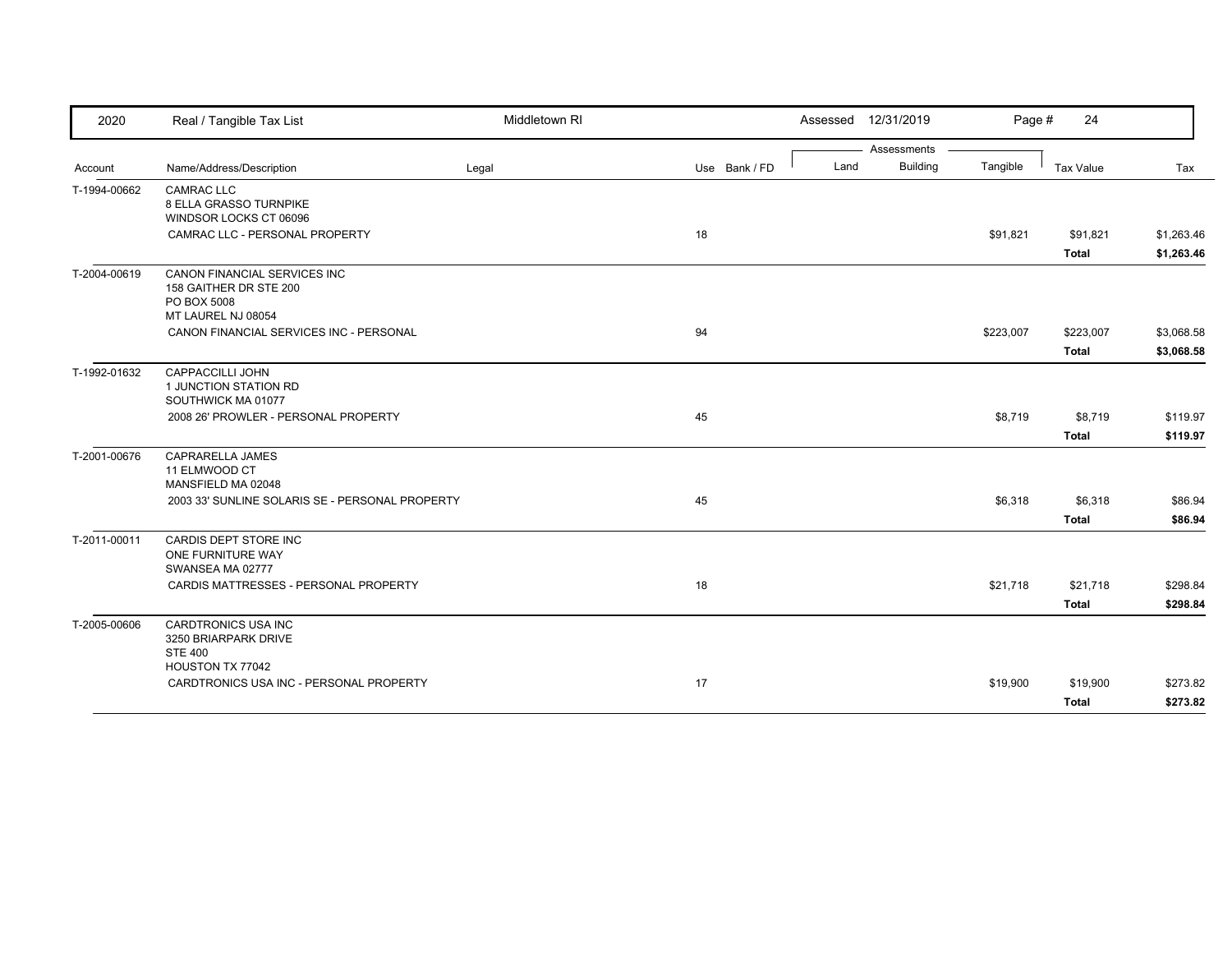| 2020         | Real / Tangible Tax List                                            | Middletown RI |               |      | Assessed 12/31/2019            | Page #    | 25               |            |
|--------------|---------------------------------------------------------------------|---------------|---------------|------|--------------------------------|-----------|------------------|------------|
|              | Name/Address/Description                                            |               | Use Bank / FD | Land | Assessments<br><b>Building</b> | Tangible  | <b>Tax Value</b> | Tax        |
| Account      |                                                                     | Legal         |               |      |                                |           |                  |            |
| T-2009-01054 | <b>CAREY RICHMOND &amp; VIKING</b><br>2 CORPORATE PLACE             |               |               |      |                                |           |                  |            |
|              | <b>STE 306</b>                                                      |               |               |      |                                |           |                  |            |
|              | MIDDLETOWN RI 02842                                                 |               |               |      |                                |           |                  |            |
|              | CAREY RICHMOND & VIKING - PERSONAL PROPERTY                         |               | 18            |      |                                | \$40,600  | \$40,600         | \$558.66   |
|              |                                                                     |               |               |      |                                |           | <b>Total</b>     | \$558.66   |
| T-2012-00086 | <b>CARLISLE PATRICK</b>                                             |               |               |      |                                |           |                  |            |
|              | 7A LEDYARD STREET                                                   |               |               |      |                                |           |                  |            |
|              | NEWPORT RI 02840                                                    |               |               |      |                                |           |                  |            |
|              | PDC LANDSCAPING INC - PERSONAL PROPERTY                             |               | 18            |      |                                | \$37,916  | \$37,916         | \$521.72   |
|              |                                                                     |               |               |      |                                |           | <b>Total</b>     | \$521.72   |
| T-2002-00556 | CATALINA MARKETING CORP                                             |               |               |      |                                |           |                  |            |
|              | PO BOX 829                                                          |               |               |      |                                |           |                  |            |
|              | COLLEYVILLE TX 76034<br>CATALINA MARKETING CORP - PERSONAL PROPERTY |               | 94            |      |                                | \$4,961   | \$4,961          | \$68.26    |
|              |                                                                     |               |               |      |                                |           |                  |            |
|              |                                                                     |               |               |      |                                |           | <b>Total</b>     | \$68.26    |
| T-2014-00032 | CDK GLOBAL LLC<br>C/O ADVANTIX                                      |               |               |      |                                |           |                  |            |
|              | 200 WEST RIVER DRIVE                                                |               |               |      |                                |           |                  |            |
|              | ST CHARLES IL 60174                                                 |               |               |      |                                |           |                  |            |
|              | CDK GLOBAL LLC - PERSONAL PROPERTY                                  |               | 18            |      |                                | \$6,123   | \$6,123          | \$84.25    |
|              |                                                                     |               |               |      |                                |           | <b>Total</b>     | \$84.25    |
| T-2019-00041 | CELLULAR SALES OF RILLC                                             |               |               |      |                                |           |                  |            |
|              | 9040 EXECUTIVE PARK DRIVE                                           |               |               |      |                                |           |                  |            |
|              | KNOXVILLE TN 37923                                                  |               |               |      |                                |           |                  |            |
|              | CELLULAR SALES OF RI LLC - PERSONAL PROPERTY                        |               | 18            |      |                                | \$129,883 | \$129,883        | \$1,787.19 |
|              |                                                                     |               |               |      |                                |           | <b>Total</b>     | \$1,787.19 |
| T-1992-01952 | CHAVES GARDENS INC                                                  |               |               |      |                                |           |                  |            |
|              | 935 EAST MAIN ROAD                                                  |               |               |      |                                |           |                  |            |
|              | MIDDLETOWN RI 02842                                                 |               |               |      |                                |           |                  |            |
|              | CHAVES GARDENS INC - PERSONAL PROPERTY                              |               | 18            |      |                                | \$75,266  | \$75,266         | \$1,035.66 |
|              |                                                                     |               |               |      |                                |           | <b>Total</b>     | \$1,035.66 |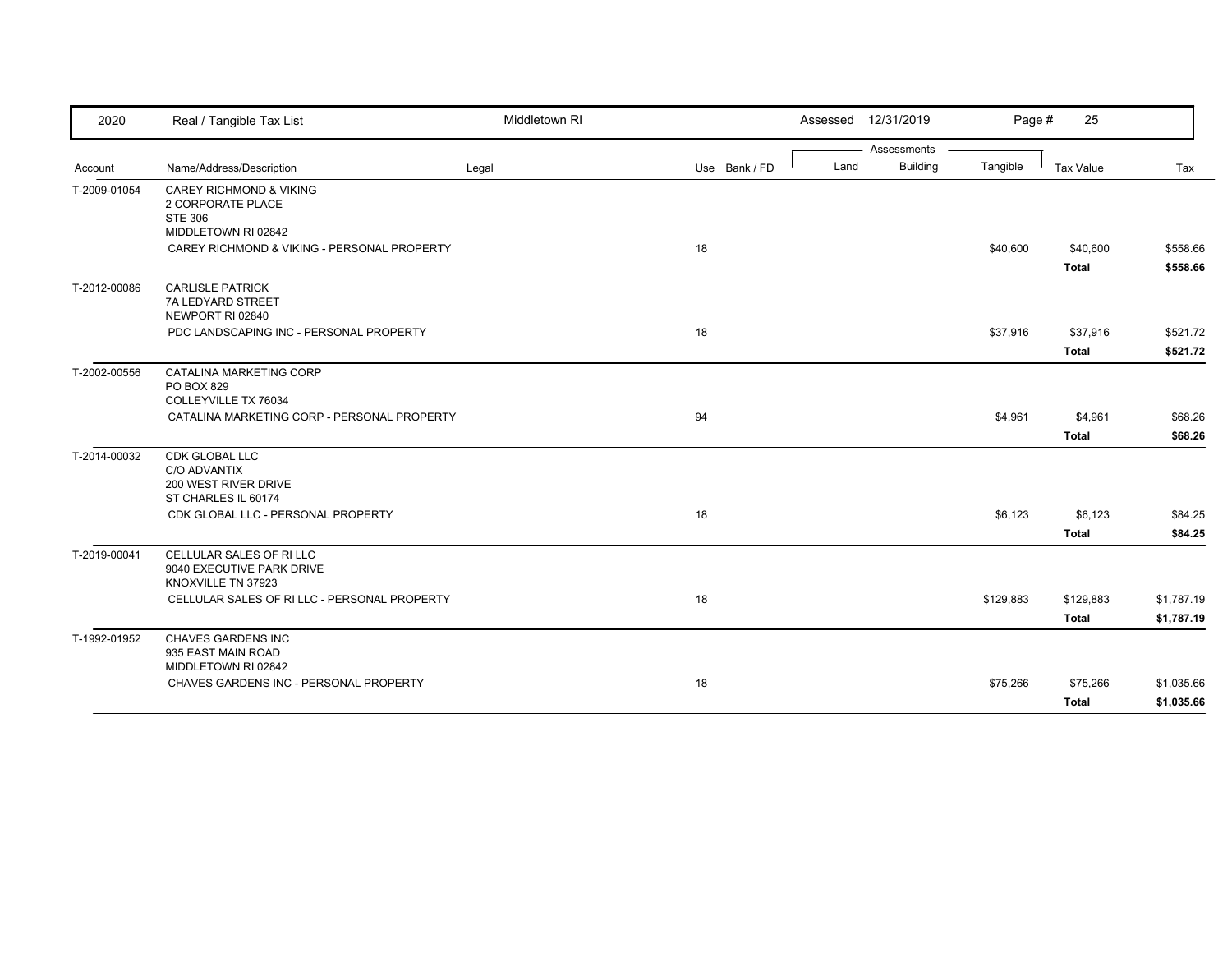| 2020         | Real / Tangible Tax List                                                  | Middletown RI |               |      | Assessed 12/31/2019            | Page #    | 26                        |                          |
|--------------|---------------------------------------------------------------------------|---------------|---------------|------|--------------------------------|-----------|---------------------------|--------------------------|
| Account      | Name/Address/Description                                                  | Legal         | Use Bank / FD | Land | Assessments<br><b>Building</b> | Tangible  | <b>Tax Value</b>          | Tax                      |
| T-1994-00079 | CHELSEAS INC<br>1015 AQUIDNECK AVENUE<br>MIDDLETOWN RI 02842              |               |               |      |                                |           |                           |                          |
|              | CHELSEA'S - PERSONAL PROPERTY                                             |               | 18            |      |                                | \$14,855  | \$14,855<br><b>Total</b>  | \$204.40<br>\$204.40     |
| T-2011-00016 | <b>CHENG LING</b><br>170 AQUIDNECK AVENUE<br>MIDDLETOWN RI 02842          |               |               |      |                                |           |                           |                          |
|              | AQUIDNECK ISLAND ACUPUNCTURE I - PERSONAL                                 |               | 17            |      |                                | \$4,760   | \$4,760<br><b>Total</b>   | \$65.50<br>\$65.50       |
| T-2005-00607 | CHEP USA LLC<br>5897 WINDWARD PARKWAY<br>ALPHARETTA GA 30005              |               |               |      |                                |           |                           |                          |
|              | CHEP USA - PERSONAL PROPERTY                                              |               | 94            |      |                                | \$75,677  | \$75,677<br><b>Total</b>  | \$1,041.32<br>\$1,041.32 |
| T-1992-05637 | CHINA STAR II 778 INC<br>877 WEST MAIN ROAD<br>MIDDLETOWN RI 02842        |               |               |      |                                |           |                           |                          |
|              | CHINA STAR II RESTAURANT - PERSONAL PROPERTY                              |               | 18            |      |                                | \$34,219  | \$34,219<br><b>Total</b>  | \$470.85<br>\$470.85     |
| T-1994-00081 | CHING TAO CHINESE RESTAURANT<br>288 WEST MAIN ROAD<br>MIDDLETOWN RI 02842 |               |               |      |                                |           |                           |                          |
|              | CHING TAO CHINESE RESTAURANT - PERSONAL                                   |               | 18            |      |                                | \$38,508  | \$38,508<br><b>Total</b>  | \$529.87<br>\$529.87     |
| T-2016-00002 | CHIPOTLE MEXICAN GRILL<br>C/O MARVIN F POER<br>PO BOX 52427               |               |               |      |                                |           |                           |                          |
|              | ATLANTA GA 30355-4027<br>CHIPOTLE MEXICAN GRILL - PERSONAL PROPERTY       |               | 18            |      |                                | \$148,023 | \$148,023<br><b>Total</b> | \$2,036.80<br>\$2,036.80 |
| T-2001-00629 | CHRIS AIRCRAFT INC<br>22 HIGHBANK AVENUE<br>N KINGSTON RI 02852           |               |               |      |                                |           |                           |                          |
|              | CHRIS AIRCRAFT INC - PERSONAL PROPERTY                                    |               | 17            |      |                                | \$4,063   | \$4,063<br><b>Total</b>   | \$55.91<br>\$55.91       |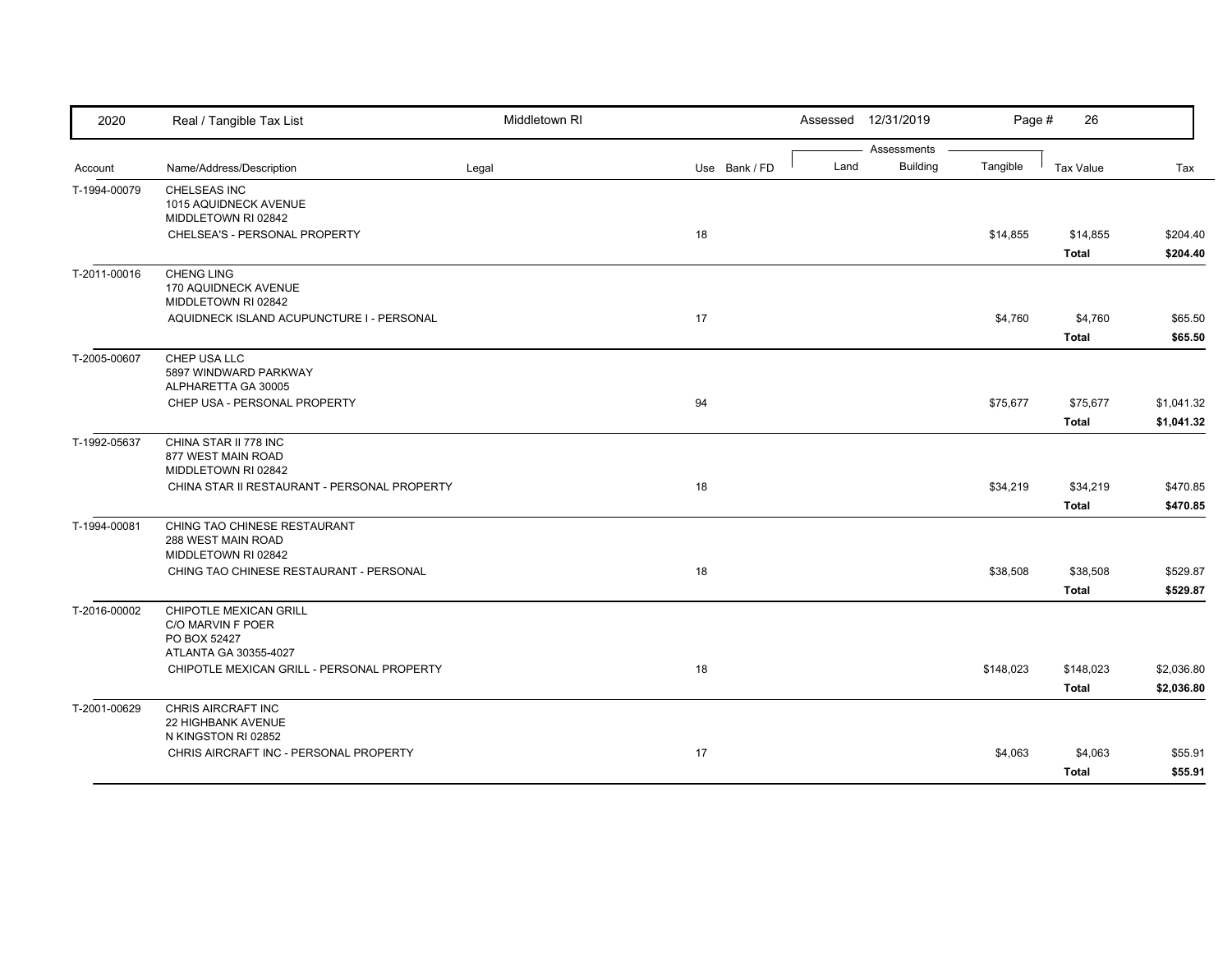| 2020         | Real / Tangible Tax List                                                                             | Middletown RI |               | Assessed 12/31/2019 |                                | Page #    | 27                        |                          |
|--------------|------------------------------------------------------------------------------------------------------|---------------|---------------|---------------------|--------------------------------|-----------|---------------------------|--------------------------|
| Account      | Name/Address/Description                                                                             | Legal         | Use Bank / FD | Land                | Assessments<br><b>Building</b> | Tangible  | Tax Value                 | Tax                      |
| T-1992-02018 | CHRISTMAS TREE SHOPS INC<br>C/O TAX DEPARTMENT<br>700 LIBERTY AVENUE<br><b>UNION NJ 07083</b>        |               |               |                     |                                |           |                           |                          |
|              | CHRISTMAS TREE SHOPS #7009 - PERSONAL                                                                |               | 18            |                     |                                | \$415,263 | \$415,263<br>Total        | \$5,714.02<br>\$5,714.02 |
| T-2011-00079 | CHRUPCALA MAIA<br>741 WEST MAIN RD<br>MIDDLETOWN RI 02842                                            |               |               |                     |                                |           |                           |                          |
|              | THE WIGGLE ROOM LLC - PERSONAL PROPERTY                                                              |               | 17            |                     |                                | \$670     | \$670<br><b>Total</b>     | \$9.22<br>\$9.22         |
| T-2004-00541 | CISCO SYSTEMS CAPITAL CORP<br>PROP TAX ALLIANCE INC<br>PO BOX 311746<br>NEW BRAUNFELS TX 78131       |               |               |                     |                                |           |                           |                          |
|              | CISCO SYSTEMS CAPITAL CORP - PERSONAL                                                                |               | 94            |                     |                                | \$3,083   | \$3,083<br><b>Total</b>   | \$42.42<br>\$42.42       |
| T-2017-00026 | <b>CIT BANK NA</b><br>C/O RYAN LLC PROPERTY TAX COMP<br>PO BOX 460709<br>HOUSTON TX 77056            |               |               |                     |                                |           |                           |                          |
|              | CIT BANK NA - PERSONAL PROPERTY                                                                      |               | 18            |                     |                                | \$193,891 | \$193,891<br><b>Total</b> | \$2,667.94<br>\$2,667.94 |
| T-2016-00039 | <b>CIT FINANCE LLC</b><br>C/O RYAN LLC PROPERTY TAX COMP<br>PO BOX 460709<br>HOUSTON TX 77056        |               |               |                     |                                |           |                           |                          |
|              | CIT FINANCE LLC - PERSONAL PROPERTY                                                                  |               | 94            |                     |                                | \$13,334  | \$13,334<br><b>Total</b>  | \$183.48<br>\$183.48     |
| T-2015-00026 | CIT TECHNOLOGY FINANCING SRVS<br>C/O RYAN LLC PROPERTY TAX COMP<br>PO BOX 460709<br>HOUSTON TX 77056 |               |               |                     |                                |           |                           |                          |
|              | CIT TECHNOLOGY FINANCING SRVS - PERSONAL                                                             |               | 18            |                     |                                | \$2,444   | \$2,444<br><b>Total</b>   | \$33.63<br>\$33.63       |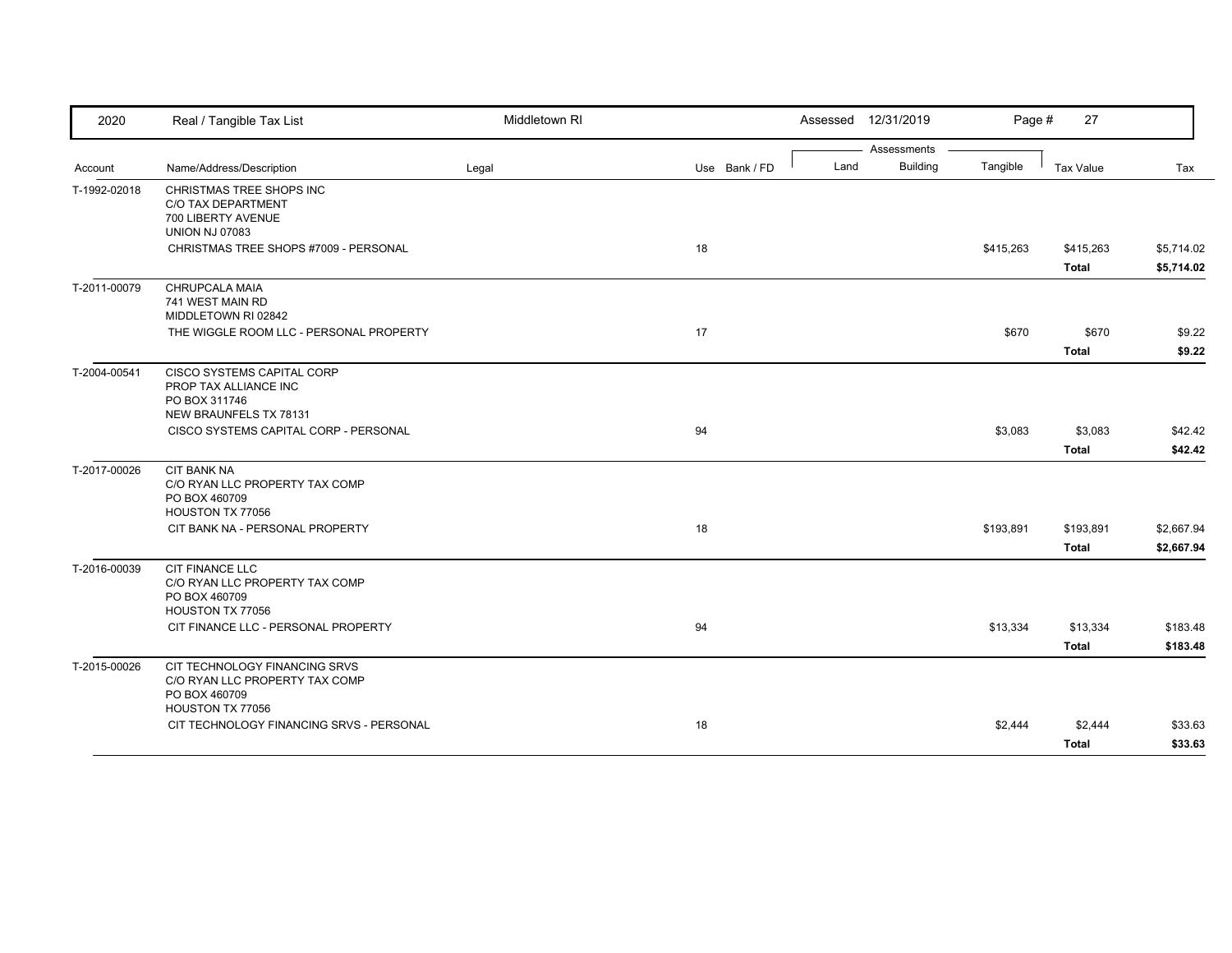| 2020         | Real / Tangible Tax List                                                         | Middletown RI |               | Assessed 12/31/2019 |                 | Page #    | 28           |            |
|--------------|----------------------------------------------------------------------------------|---------------|---------------|---------------------|-----------------|-----------|--------------|------------|
|              |                                                                                  |               |               |                     | Assessments     |           |              |            |
| Account      | Name/Address/Description                                                         | Legal         | Use Bank / FD | Land                | <b>Building</b> | Tangible  | Tax Value    | Tax        |
| T-1992-02070 | CITIZENS BANK NATIONAL ASSOC<br>ONE CITIZENS BANK WAY<br>JCCL30                  |               |               |                     |                 |           |              |            |
|              | JOHNSTON RI 02919                                                                |               |               |                     |                 |           |              |            |
|              | CITIZENS BANK - PERSONAL PROPERTY                                                |               | 18            |                     |                 | \$177,402 | \$177,402    | \$2,441.05 |
|              |                                                                                  |               |               |                     |                 |           | <b>Total</b> | \$2,441.05 |
| T-2016-00018 | CLAMBAKE CLUB OF NEWPORT<br>353 TUCKERMAN AVENUE<br>MIDDLETOWN RI 02842          |               |               |                     |                 |           |              |            |
|              | CLAMBAKE CLUB OF NEWPORT - PERSONAL                                              |               | 18            |                     |                 | \$291,600 | \$291,600    | \$4,012.42 |
|              |                                                                                  |               |               |                     |                 |           | <b>Total</b> | \$4,012.42 |
| T-1999-09096 | <b>CLARIS VISION LLC</b><br>51 STATE ROAD                                        |               |               |                     |                 |           |              |            |
|              | N DARTMOUTH MA 02747<br>KOCH EYE ASSOCIATES - PERSONAL PROPERTY                  |               | 18            |                     |                 | \$81,284  | \$81,284     | \$1,118.47 |
|              |                                                                                  |               |               |                     |                 |           | <b>Total</b> | \$1,118.47 |
|              |                                                                                  |               |               |                     |                 |           |              |            |
| T-2004-00596 | <b>CLARIS VISION LLC</b><br>51 STATE ROAD<br>DARTMOUTH MA 02747-3319             |               |               |                     |                 |           |              |            |
|              | EYE HEALTH ASSOCIATES - PERSONAL PROPERTY                                        |               | 18            |                     |                 | \$62,054  | \$62,054     | \$853.86   |
|              |                                                                                  |               |               |                     |                 |           | <b>Total</b> | \$853.86   |
| T-1992-02117 | <b>CLASSIC INSURANCE AGENCY LTD</b><br>126 WEST MAIN ROAD<br>MIDDLETOWN RI 02842 |               |               |                     |                 |           |              |            |
|              | CLASSIC INSURANCE AGENCY - PERSONAL PROPERTY                                     |               | 17            |                     |                 | \$2,252   | \$2,252      | \$30.99    |
|              |                                                                                  |               |               |                     |                 |           | Total        | \$30.99    |
| T-2018-00001 | COASTAL FOOT AND ANKLE<br>850 AQUIDNECK AVENUE<br>REAR 15                        |               |               |                     |                 |           |              |            |
|              | MIDDLETOWN RI 02842                                                              |               |               |                     |                 |           |              |            |
|              | COASTAL FOOT AND ANKLE - PERSONAL PROPERTY                                       |               | 17            |                     |                 | \$18,000  | \$18,000     | \$247.68   |
|              |                                                                                  |               |               |                     |                 |           | Total        | \$247.68   |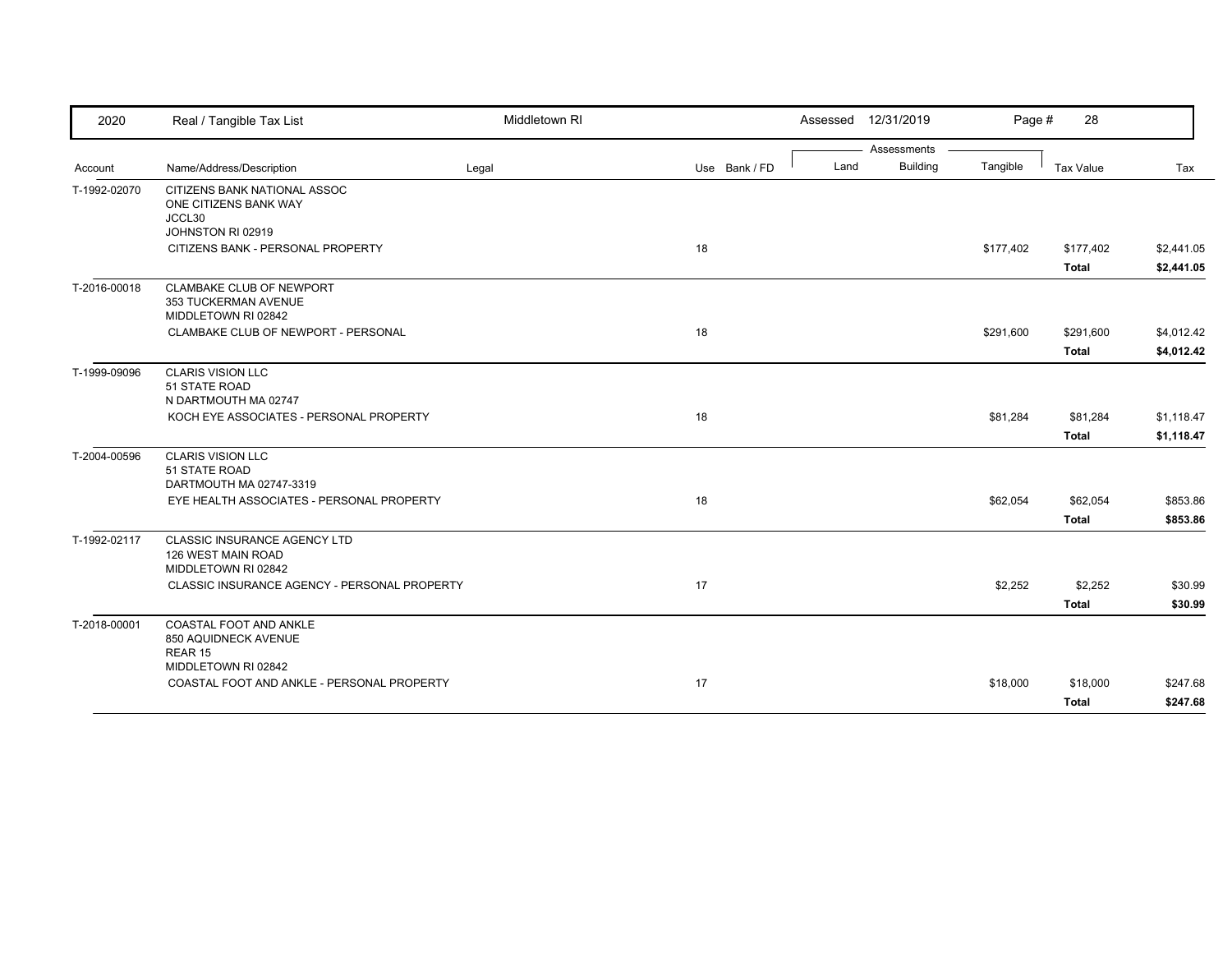| 2020         | Real / Tangible Tax List                                                                                         | Middletown RI |               |      | Assessed 12/31/2019 | Page #    | 29                        |                          |
|--------------|------------------------------------------------------------------------------------------------------------------|---------------|---------------|------|---------------------|-----------|---------------------------|--------------------------|
|              |                                                                                                                  |               |               |      | Assessments         |           |                           |                          |
| Account      | Name/Address/Description                                                                                         | Legal         | Use Bank / FD | Land | <b>Building</b>     | Tangible  | <b>Tax Value</b>          | Tax                      |
| T-1999-09006 | COASTAL MEDICAL INC<br>10 DAVOL SQUARE<br><b>STE 300</b>                                                         |               |               |      |                     |           |                           |                          |
|              | PROVIDENCE RI 02903                                                                                              |               |               |      |                     |           |                           |                          |
|              | COASTAL MEDICAL INC - NPT DIV - PERSONAL                                                                         |               | 18            |      |                     | \$205,595 | \$205,595<br><b>Total</b> | \$2,828.99<br>\$2,828.99 |
| T-2004-00542 | COASTAL PROPERTY MGMT INC<br>1341 WEST MAIN ROAD<br><b>STE 11</b>                                                |               |               |      |                     |           |                           |                          |
|              | MIDDLETOWN RI 02842<br>COASTAL PROPERTY MANAGEMENT - PERSONAL                                                    |               | 17            |      |                     | \$1,313   |                           | \$18.07                  |
|              |                                                                                                                  |               |               |      |                     |           | \$1,313<br><b>Total</b>   | \$18.07                  |
| T-1992-02144 | COCA-COLA BEVERAGES NORTHEAST<br>PO BOX 1827<br>C/O PROPERTY TAX DEPARTMENT<br>BRANDON FL 33509                  |               |               |      |                     |           |                           |                          |
|              | COCA-COLA BEVERAGES NORTHEAST - PERSONAL                                                                         |               | 94            |      |                     | \$58,587  | \$58,587                  | \$806.16                 |
|              |                                                                                                                  |               |               |      |                     |           | <b>Total</b>              | \$806.16                 |
| T-1999-09223 | <b>COINSTAR ASSET HOLDINGS LLC</b><br>PO BOX 72210<br>PHOENIX AZ 85050<br>COINSTAR ASSET HOLDINGS LLC - PERSONAL |               | 94            |      |                     | \$7,645   | \$7,645                   | \$105.20                 |
|              |                                                                                                                  |               |               |      |                     |           | <b>Total</b>              | \$105.20                 |
| T-1992-10418 | <b>COLBEA ENTERPRISES LLC</b><br>2050 PLAINFIELD ROAD<br>CRANSTON RI 02921                                       |               |               |      |                     |           |                           |                          |
|              | SHELL @ EAST MAIN - VALLEY - PERSONAL PROPERTY                                                                   |               | 18            |      |                     | \$136,500 | \$136,500                 | \$1,878.24               |
|              |                                                                                                                  |               |               |      |                     |           | <b>Total</b>              | \$1,878.24               |
| T-2000-00633 | <b>COLBEA ENTERPRISES LLC</b><br>2050 PLAINFIELD PIKE<br>CRANSTON RI 02921                                       |               |               |      |                     |           |                           |                          |
|              | SHELL @ W MAIN - FOREST - PERSONAL PROPERTY                                                                      |               | 18            |      |                     | \$63,343  | \$63,343                  | \$871.60                 |
|              |                                                                                                                  |               |               |      |                     |           | <b>Total</b>              | \$871.60                 |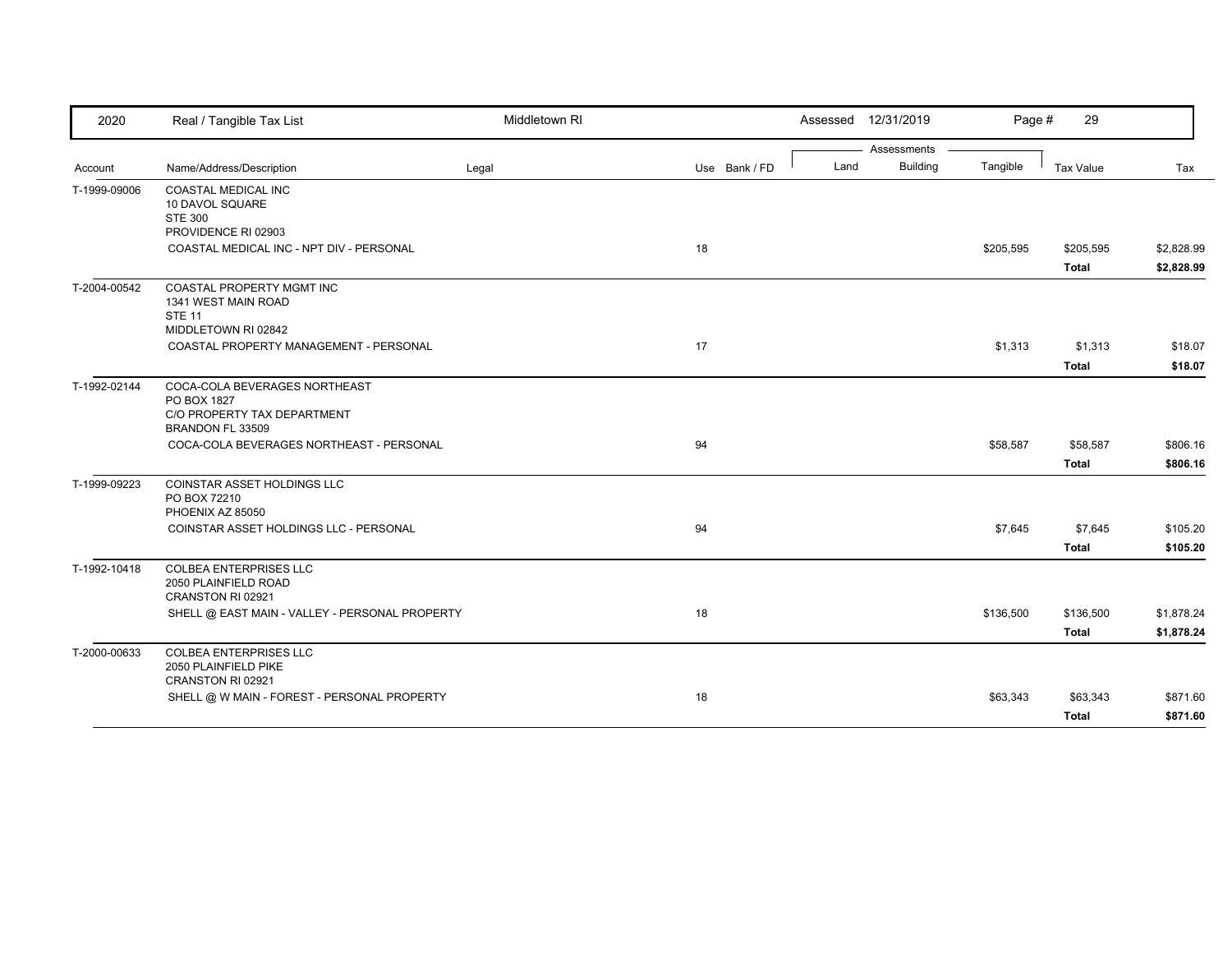| 2020         | Real / Tangible Tax List                                   | Middletown RI |               |      | Assessed 12/31/2019            | Page #    | 30               |            |
|--------------|------------------------------------------------------------|---------------|---------------|------|--------------------------------|-----------|------------------|------------|
| Account      | Name/Address/Description                                   | Legal         | Use Bank / FD | Land | Assessments<br><b>Building</b> | Tangible  | <b>Tax Value</b> | Tax        |
| T-2013-00039 | <b>COLLINS FAMILY LLC</b>                                  |               |               |      |                                |           |                  |            |
|              | 213 FISCHER CIRCLE                                         |               |               |      |                                |           |                  |            |
|              | PORTSMOUTH RI 02871<br>EYE CARE FOR RI - PERSONAL PROPERTY |               | 18            |      |                                | \$272,806 | \$272,806        | \$3,753.81 |
|              |                                                            |               |               |      |                                |           | <b>Total</b>     | \$3,753.81 |
| T-2014-00005 | <b>COLVIN DAVID</b>                                        |               |               |      |                                |           |                  |            |
|              | 15 WOOD RIDGE HILLS ROAD<br>OLD LYME CT 06371              |               |               |      |                                |           |                  |            |
|              | 1996 32' MALLARD BY FLEETWOOD - PERSONAL                   |               | 45            |      |                                | \$500     | \$500            | \$6.88     |
|              |                                                            |               |               |      |                                |           | <b>Total</b>     | \$6.88     |
| T-2015-00013 | <b>COMPUTER SCIENCES CORP</b>                              |               |               |      |                                |           |                  |            |
|              | ATTN: PROPERTY TAX DEPT<br>3400 N CENTRAL EXPWY STE 210    |               |               |      |                                |           |                  |            |
|              | RICHARDSON TX 75080                                        |               |               |      |                                |           |                  |            |
|              | COMPUTER SCIENCES CORP - PERSONAL PROPERTY                 |               | 18            |      |                                | \$1,486   | \$1,486          | \$20.45    |
|              |                                                            |               |               |      |                                |           | <b>Total</b>     | \$20.45    |
| T-1992-02632 | COMPUTER SCIENCES CORPORATION                              |               |               |      |                                |           |                  |            |
|              | 3400 N CENTRAL EXPWY STE 210<br>RICHARDSON TX 75080        |               |               |      |                                |           |                  |            |
|              | COMPUTER SCIENCES CORPORATION - PERSONAL                   |               | 94            |      |                                | \$37,341  | \$37,341         | \$513.81   |
|              |                                                            |               |               |      |                                |           | <b>Total</b>     | \$513.81   |
| T-1992-04361 | CONOPCO INC                                                |               |               |      |                                |           |                  |            |
|              | PO BOX 339<br><b>ISELIN NJ 08830</b>                       |               |               |      |                                |           |                  |            |
|              | CONOPCO INC - PERSONAL PROPERTY                            |               | 94            |      |                                | \$517     | \$517            | \$7.11     |
|              |                                                            |               |               |      |                                |           | <b>Total</b>     | \$7.11     |
| T-2004-00636 | <b>CONTI ALLEN</b>                                         |               |               |      |                                |           |                  |            |
|              | 5 OLIVER STREET                                            |               |               |      |                                |           |                  |            |
|              | NORTH PROVIDENCE RI 02904                                  |               |               |      |                                |           |                  |            |
|              | 2017 34' PHOENIX SHASTA - PERSONAL PROPERTY                |               | 45            |      |                                | \$25,721  | \$25,721         | \$353.92   |
|              |                                                            |               |               |      |                                |           | <b>Total</b>     | \$353.92   |
| T-2019-00001 | <b>CORE DEVELOPMENT &amp; MGMT</b>                         |               |               |      |                                |           |                  |            |
|              | 166 GROVE STREET<br>FRANKLIN MA 02038                      |               |               |      |                                |           |                  |            |
|              | RISMA-MDL FITNESS LLC - PERSONAL PROPERTY                  |               | 18            |      |                                | \$584,459 | \$584,459        | \$8,042.16 |
|              |                                                            |               |               |      |                                |           | <b>Total</b>     | \$8,042.16 |
|              |                                                            |               |               |      |                                |           |                  |            |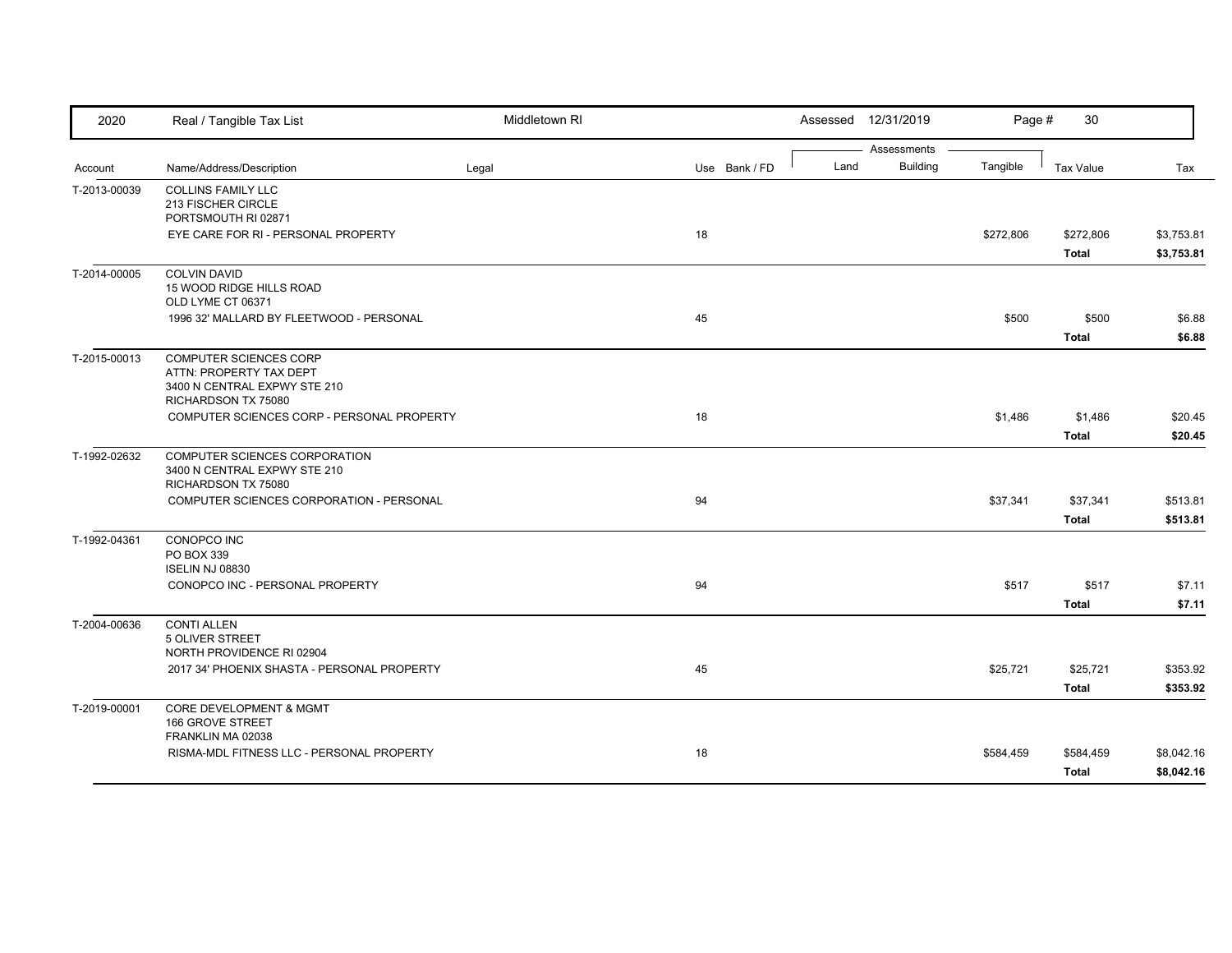| 2020         | Real / Tangible Tax List                                                              | Middletown RI |               |      | Assessed 12/31/2019            | Page #      | 31                          |                            |
|--------------|---------------------------------------------------------------------------------------|---------------|---------------|------|--------------------------------|-------------|-----------------------------|----------------------------|
|              |                                                                                       |               |               | Land | Assessments<br><b>Building</b> | Tangible    |                             |                            |
| Account      | Name/Address/Description                                                              | Legal         | Use Bank / FD |      |                                |             | <b>Tax Value</b>            | Tax                        |
| T-2008-02035 | CORE STRENGTH & CONDITIONING L<br>1066 AQUIDNECK AVENUE<br>MIDDLETOWN RI 02842        |               |               |      |                                |             |                             |                            |
|              | CORE STRENGTH & CONDITIONING - PERSONAL                                               |               | 18            |      |                                | \$49,500    | \$49,500<br><b>Total</b>    | \$681.12<br>\$681.12       |
| T-2002-00558 | <b>CORRIGAN DANIEL G - ET AL</b><br>747 AQUIDNECK AVENUE<br>STE <sub>1</sub>          |               |               |      |                                |             |                             |                            |
|              | MIDDLETOWN RI 02842<br>CORRIGAN FINANCIAL INC - PERSONAL PROPERTY                     |               | 18            |      |                                | \$107,443   | \$107,443<br><b>Total</b>   | \$1,478.42<br>\$1,478.42   |
| T-2005-00578 | CORT FURNITURE RENTAL<br><b>BADEN TX MGT LLC</b><br>PO BOX 80397<br>FT WAYNE IN 46898 |               |               |      |                                |             |                             |                            |
|              | CORT FURNITURE RENTAL - PERSONAL PROPERTY                                             |               | 94            |      |                                | \$355,849   | \$355,849<br><b>Total</b>   | \$4,896.48<br>\$4,896.48   |
| T-2018-00013 | <b>CORTES DELTRA</b><br>796 AQUIDNECK AVENUE<br>UNIT D<br>MIDDLETOWN RI 02842         |               |               |      |                                |             |                             |                            |
|              | NUTRITION SPOT/TOTALLY PREP - PERSONAL                                                |               | 17            |      |                                | \$910       | \$910<br><b>Total</b>       | \$12.52<br>\$12.52         |
| T-2014-00006 | <b>COSTA CASIMIRO</b><br>19 PINEWOOD ROAD<br>BOLTON MA 01740                          |               |               |      |                                |             |                             |                            |
|              | 2003 36' DUTCHMAN - PERSONAL PROPERTY                                                 |               | 45            |      |                                | \$5,538     | \$5,538<br><b>Total</b>     | \$76.20<br>\$76.20         |
| T-1992-04933 | COX COMMUNICATIONS LLC<br>6205-A PEACHTREE DUNWOODY RD<br>12TH                        |               |               |      |                                |             |                             |                            |
|              | ATLANTA GA 30328<br>COX COMMUNICATIONS INC - PERSONAL PROPERTY                        |               | 18            |      |                                | \$2,548,604 | \$2,548,604<br><b>Total</b> | \$35,068.79<br>\$35,068.79 |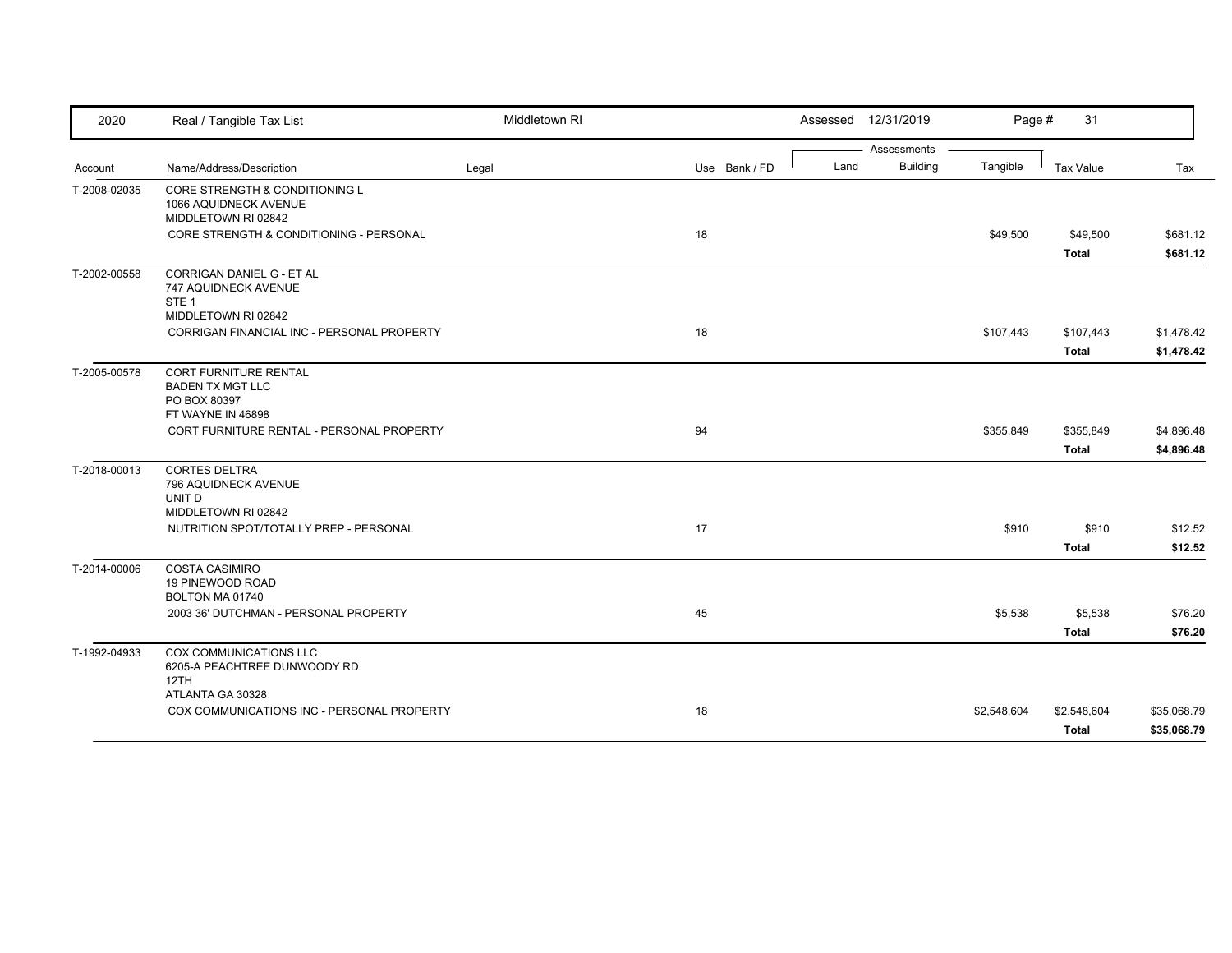| 2020         | Real / Tangible Tax List                                                                               | Middletown RI |               |      | Assessed 12/31/2019            | Page #   | 32                       |                      |
|--------------|--------------------------------------------------------------------------------------------------------|---------------|---------------|------|--------------------------------|----------|--------------------------|----------------------|
| Account      | Name/Address/Description                                                                               | Legal         | Use Bank / FD | Land | Assessments<br><b>Building</b> | Tangible | <b>Tax Value</b>         | Tax                  |
| T-2019-00010 | COX SOLUTIONS STORE<br>868 WEST MAIN ROAD<br>MIDDLETOWN RI 02842                                       |               |               |      |                                |          |                          |                      |
|              | COX SOLUTIONS STORE - PERSONAL PROPERTY                                                                |               | 18            |      |                                | \$15,000 | \$15,000<br><b>Total</b> | \$206.40<br>\$206.40 |
| T-1992-02603 | <b>CROOKES DENNIS M</b><br>238 EAST MAIN ROAD<br>MIDDLETOWN RI 02842                                   |               |               |      |                                |          |                          |                      |
|              | WOODHOOKER'S SPORTS TAVERN - PERSONAL                                                                  |               | 18            |      |                                | \$15,306 | \$15,306<br><b>Total</b> | \$210.61<br>\$210.61 |
| T-2000-00684 | CROWN ATLANTIC CO LLC<br><b>PMB353</b><br>4017 WASHINGTON RD<br>MCMURRAY PA 15317-2520                 |               |               |      |                                |          |                          |                      |
|              | CROWN ATLANTIC COMPANY LLC - PERSONAL                                                                  |               | 18            |      |                                | \$15,510 | \$15,510<br><b>Total</b> | \$213.42<br>\$213.42 |
| T-2004-00545 | CROWN CREDIT COMPANY<br>44 SOUTH WASHINGTON STREET<br>NEW BREMEN OH 45869                              |               |               |      |                                |          |                          |                      |
|              | CROWN CREDIT COMPANY - PERSONAL PROPERTY                                                               |               | 94            |      |                                | \$34,155 | \$34,155<br><b>Total</b> | \$469.97<br>\$469.97 |
| T-2005-00641 | CRYSTAL ROCK LLC<br>1050 BUCKINGHAM STREET<br>WATERTOWN CT 06795-0998                                  |               |               |      |                                |          |                          |                      |
|              | CRYSTAL ROCK LLC - PERSONAL PROPERTY                                                                   |               | 18            |      |                                | \$461    | \$461<br><b>Total</b>    | \$6.34<br>\$6.34     |
| T-2016-00045 | <b>CSC SERVICEWORKS INC</b><br>PO BOX 460049 DEPT 802<br>HOUSTON TX 77056                              |               |               |      |                                |          |                          |                      |
|              | CSC SERVICEWORKS INC - PERSONAL PROPERTY                                                               |               | 94            |      |                                | \$15,508 | \$15,508<br><b>Total</b> | \$213.39<br>\$213.39 |
| T-2008-02013 | CSI LEASING INC<br>ATTN: PROPERTY TAX DEPT<br>9990 OLD OLIVE ST RD - STE 101<br>ST LOUIS MO 63141-5901 |               |               |      |                                |          |                          |                      |
|              | CSI LEASING INC - PERSONAL PROPERTY                                                                    |               | 94            |      |                                | \$35,643 | \$35,643<br>Total        | \$490.45<br>\$490.45 |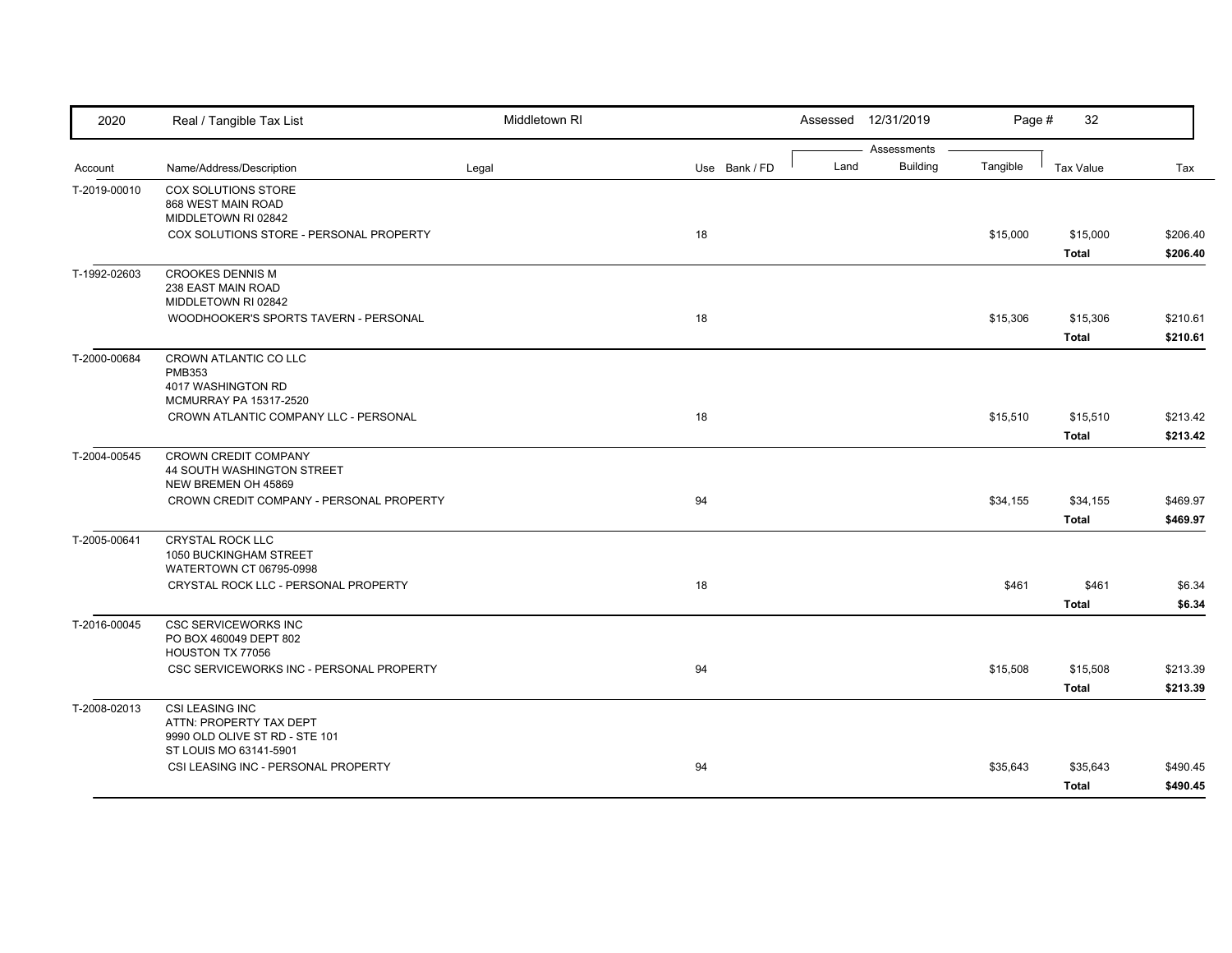| 2020         | Real / Tangible Tax List                                                                                                                                  | Middletown RI |               | Assessed | 12/31/2019                     | Page #    | 33                 |                          |
|--------------|-----------------------------------------------------------------------------------------------------------------------------------------------------------|---------------|---------------|----------|--------------------------------|-----------|--------------------|--------------------------|
| Account      | Name/Address/Description                                                                                                                                  | Legal         | Use Bank / FD | Land     | Assessments<br><b>Building</b> | Tangible  | Tax Value          | Tax                      |
| T-1992-02646 | CUMBERLAND FARMS INC #1264<br><b>C/O TAX DEPARTMENT</b><br><b>165 FLANDERS ROAD</b><br>WESTBOROUGH MA 01581<br>CUMBERLAND FARMS #1264 - PERSONAL PROPERTY |               | 18            |          |                                | \$420,241 | \$420,241<br>Total | \$5,782.52<br>\$5,782.52 |
| T-2003-00564 | <b>CUSTOM HOUSE COFFEE LLC</b><br>796 AQUIDNECK AVENUE<br>MIDDLETOWN RI 02842<br>CUSTOM HOUSE COFFEE LLC - PERSONAL PROPERTY                              |               | 18            |          |                                | \$70,963  | \$70,963<br>Total  | \$976.45<br>\$976.45     |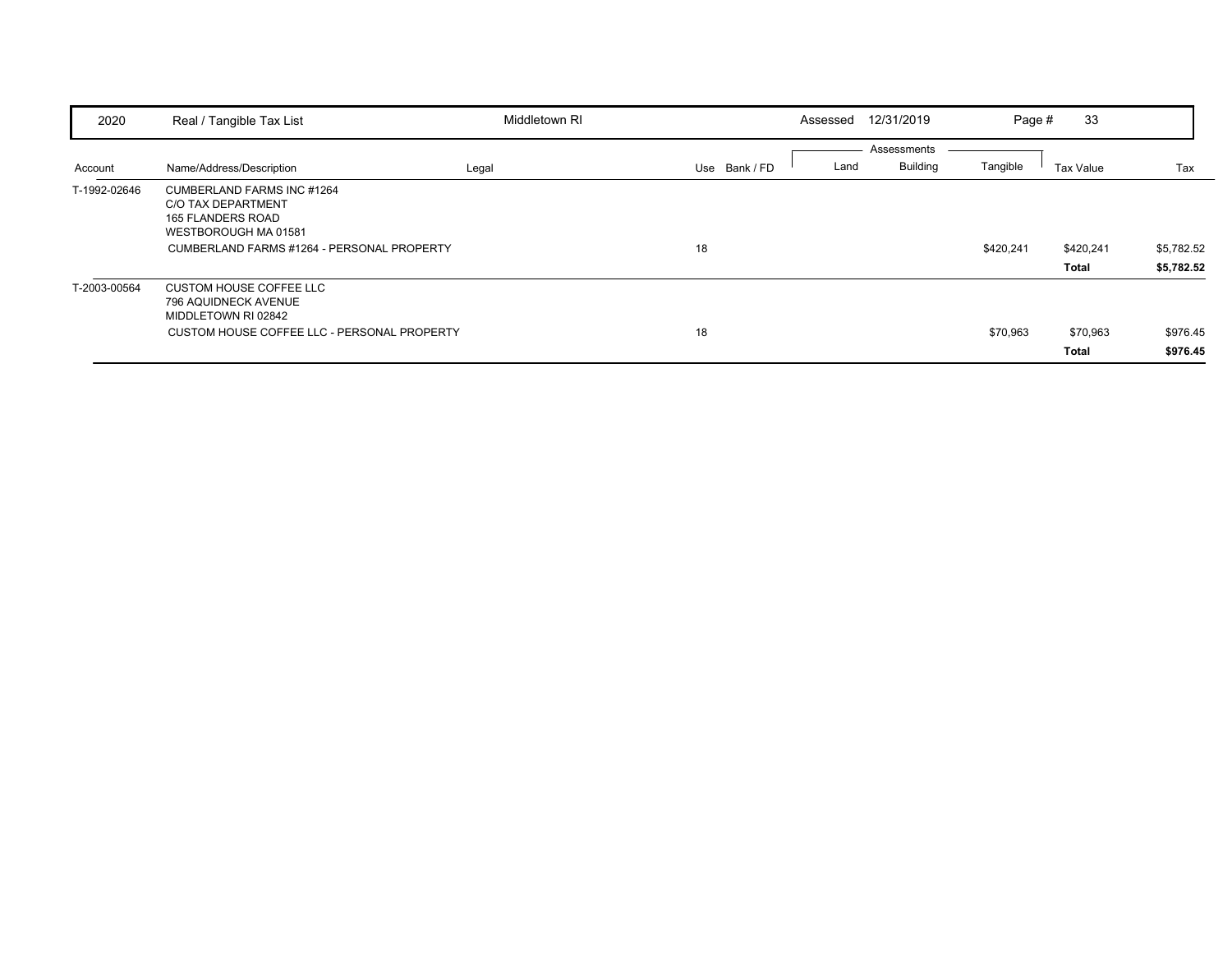| 2020         | Real / Tangible Tax List                                                     | Middletown RI |               |      | Assessed 12/31/2019            | Page #    | 34                        |                          |
|--------------|------------------------------------------------------------------------------|---------------|---------------|------|--------------------------------|-----------|---------------------------|--------------------------|
| Account      | Name/Address/Description                                                     | Legal         | Use Bank / FD | Land | Assessments<br><b>Building</b> | Tangible  | <b>Tax Value</b>          | Tax                      |
| T-1992-02690 | D & H INC<br>210 CODDINGTON HWY<br>MIDDLETOWN RI 02842                       |               |               |      |                                |           |                           |                          |
|              | CODDINGTON BREWING CO - PERSONAL PROPERTY                                    |               | 18            |      |                                | \$47,954  | \$47,954<br><b>Total</b>  | \$659.85<br>\$659.85     |
| T-1992-08135 | <b>D &amp; M TIRE SALES LTD</b><br>729 WEST MAIN ROAD<br>MIDDLETOWN RI 02842 |               |               |      |                                |           |                           |                          |
|              | D & M TIRE SALES LTD - PERSONAL PROPERTY                                     |               | 18            |      |                                | \$26,381  | \$26,381<br><b>Total</b>  | \$363.00<br>\$363.00     |
| T-2005-00586 | D ANG P CORPORATION<br>23 VALLEY ROAD<br>MIDDLETOWN RI 02842                 |               |               |      |                                |           |                           |                          |
|              | BANGKOK CITY THAI RESTAURANT - PERSONAL                                      |               | 18            |      |                                | \$127,345 | \$127,345<br><b>Total</b> | \$1,752.27<br>\$1,752.27 |
| T-1994-00293 | <b>DE FOODS INC</b><br>101 ACCORD PARK DRIVE<br>SUITE 104                    |               |               |      |                                |           |                           |                          |
|              | NORWELL MA 02061<br><b>KFC - PERSONAL PROPERTY</b>                           |               | 18            |      |                                | \$62,605  | \$62,605<br><b>Total</b>  | \$861.44<br>\$861.44     |
| T-2004-00546 | <b>DADDIO DOMENIC</b><br>434 PARK AVENUE<br>PORTSMOUTH RI 02871              |               |               |      |                                |           |                           |                          |
|              | NEWPORT COUNTY ACUPUNCTURE CTR - PERSONAL                                    |               | 17            |      |                                | \$680     | \$680<br><b>Total</b>     | \$9.36<br>\$9.36         |
| T-2018-00017 | DATA SALES CO INC<br>3450 W BURNSVILLE PKWY<br>BURNSVILLE MN 55337           |               |               |      |                                |           |                           |                          |
|              | DATA SALES CO INC - PERSONAL PROPERTY                                        |               | 17            |      |                                | \$609     | \$609<br><b>Total</b>     | \$8.38<br>\$8.38         |
| T-2003-00560 | DAY COMMUNICATIONS INC<br>747 AQUIDNECK AVENUE<br><b>STE 201</b>             |               |               |      |                                |           |                           |                          |
|              | MIDDLETOWN RI 02842<br>BLUE WATER SAILING LLC - PERSONAL PROPERTY            |               | 17            |      |                                | \$7,263   | \$7,263<br><b>Total</b>   | \$99.94<br>\$99.94       |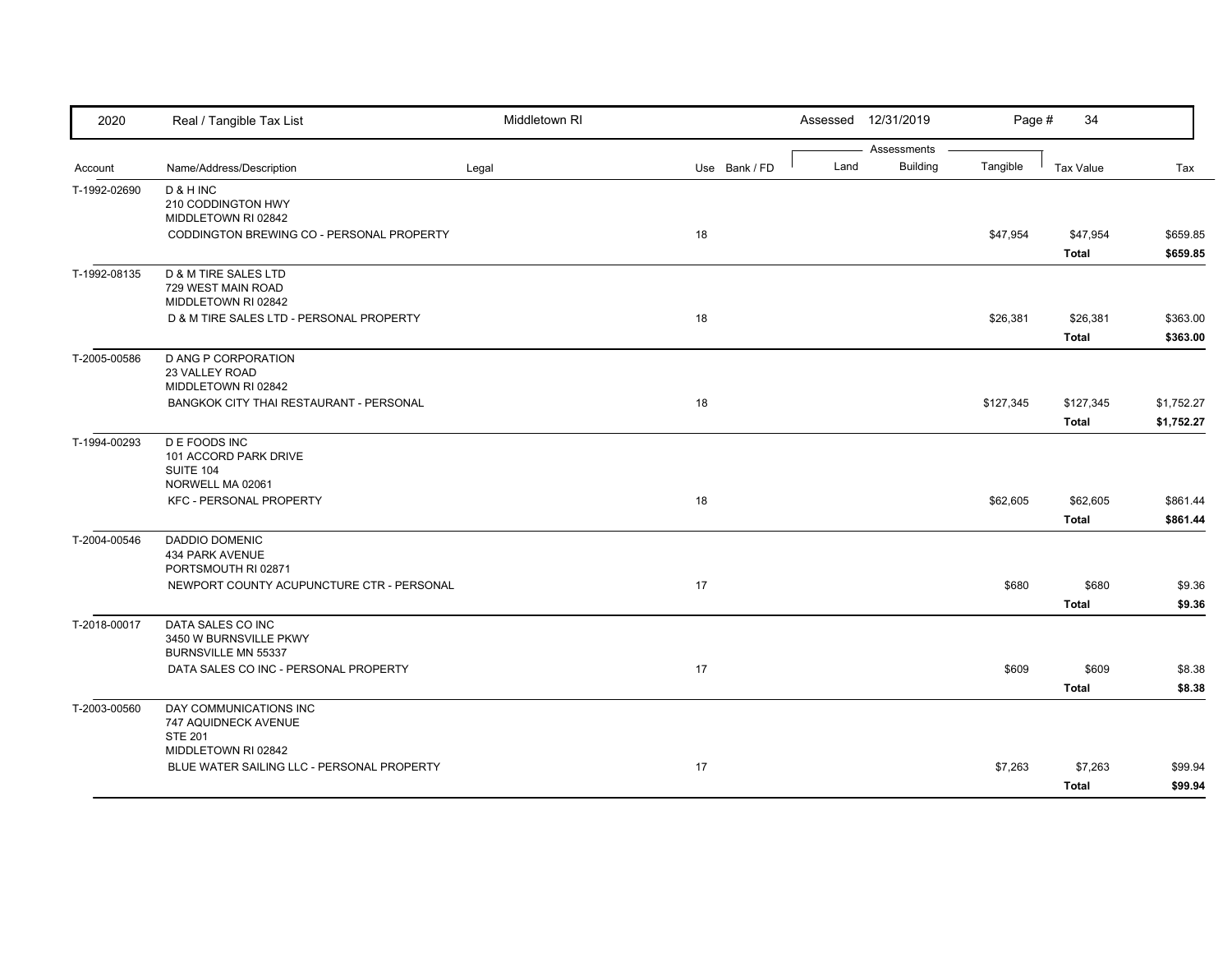| 2020         | Real / Tangible Tax List                                                            | Middletown RI |               |      | Assessed 12/31/2019            | Page #    | 35                        |                          |
|--------------|-------------------------------------------------------------------------------------|---------------|---------------|------|--------------------------------|-----------|---------------------------|--------------------------|
| Account      | Name/Address/Description                                                            | Legal         | Use Bank / FD | Land | Assessments<br><b>Building</b> | Tangible  | <b>Tax Value</b>          | Tax                      |
| T-1995-00526 | DDL OMNI ENGINEERING LLC                                                            |               |               |      |                                |           |                           |                          |
|              | 8260 GREENSBORO DRIVE<br>SUITE 600<br>MCLEAN VA 22102                               |               |               |      |                                |           |                           |                          |
|              | DDL OMNI ENGINEERING LLC - PERSONAL PROPERTY                                        |               | 17            |      |                                | \$3,280   | \$3,280<br><b>Total</b>   | \$45.13<br>\$45.13       |
| T-2000-00663 | DE LAGE LANDEN FINANCIAL SRV<br>1111 OLD EAGLE SCHOOL ROAD<br><b>WAYNE PA 19087</b> |               |               |      |                                |           |                           |                          |
|              | DE LAGE LANDEN FINANCIAL - PERSONAL PROPERTY                                        |               | 94            |      |                                | \$569,669 | \$569,669<br><b>Total</b> | \$7,838.65<br>\$7,838.65 |
| T-2016-00047 | <b>DELL MARKETING</b><br>ATTN: PROPERTY TAX<br>ONE DELL WAY RRI-35                  |               |               |      |                                |           |                           |                          |
|              | ROUND ROCK TX 78682<br>DELL MARKETING LP - PERSONAL PROPERTY                        |               | 17            |      |                                | \$1,264   | \$1,264<br>Total          | \$17.39<br>\$17.39       |
| T-2011-00008 | <b>DENNIS BROTHERS LLC</b><br>699 AQUIDNECK AVENUE<br>MIDDLETOWN RI 02842           |               |               |      |                                |           |                           |                          |
|              | DENNIS BROTHERS LLC - PERSONAL PROPERTY                                             |               | 17            |      |                                | \$2,477   | \$2,477<br><b>Total</b>   | \$34.08<br>\$34.08       |
| T-2004-00598 | DETWILER DEVIN & TRACY<br>790 AQUIDNECK AVENUE<br>MIDDLETOWN RI 02842               |               |               |      |                                |           |                           |                          |
|              | JO D' ALAN SALON - PERSONAL PROPERTY                                                |               | 18            |      |                                | \$23,640  | \$23,640<br>Total         | \$325.29<br>\$325.29     |
| T-2016-00035 | <b>DIAMOND TOWERS IV LLC</b><br>820 MORRIS TURNPIKE<br>SUITE 104                    |               |               |      |                                |           |                           |                          |
|              | SHORT HILLS NJ 07078<br>DIAMOND TOWERS IV LLC - PERSONAL PROPERTY                   |               | 18            |      |                                | \$16,200  | \$16,200<br><b>Total</b>  | \$222.91<br>\$222.91     |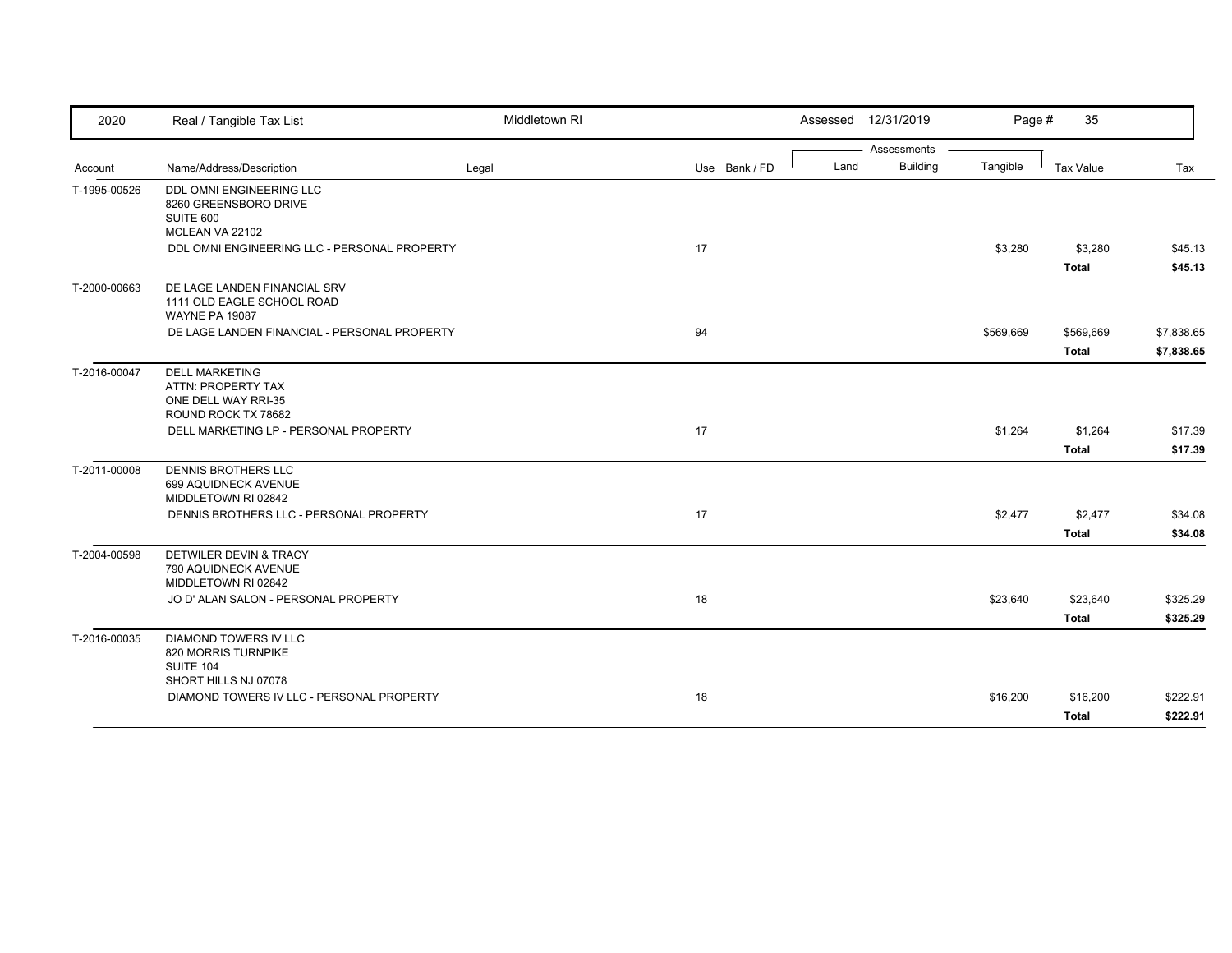| 2020         | Real / Tangible Tax List                                                                | Middletown RI |               |      | Assessed 12/31/2019 | Page #   | 36               |            |
|--------------|-----------------------------------------------------------------------------------------|---------------|---------------|------|---------------------|----------|------------------|------------|
|              |                                                                                         |               |               |      | Assessments         |          |                  |            |
| Account      | Name/Address/Description                                                                | Legal         | Use Bank / FD | Land | <b>Building</b>     | Tangible | <b>Tax Value</b> | Tax        |
| T-2017-00004 | DIEGOS MIDDLETOWN LLC<br>116 AQUIDNECK AVENUE<br>MIDDLETOWN RI 02842                    |               |               |      |                     |          |                  |            |
|              | DIEGOS BARRIO CANTINA - PERSONAL PROPERTY                                               |               | 18            |      |                     | \$75,000 | \$75,000         | \$1,032.00 |
|              |                                                                                         |               |               |      |                     |          | <b>Total</b>     | \$1,032.00 |
| T-2003-00568 | DIRECT MAIL MANAGER INC<br>800 AQUIDNECK AVENUE<br>ATTN: HOLLY<br>MIDDLETOWN RI 02842   |               |               |      |                     |          |                  |            |
|              | DIRECT MAIL MANAGER - PERSONAL PROPERTY                                                 |               | 18            |      |                     | \$18,905 | \$18,905         | \$260.13   |
|              |                                                                                         |               |               |      |                     |          | <b>Total</b>     | \$260.13   |
| T-2000-00699 | <b>DIRECTV LLC</b><br>PROPERTY TAX DEPT<br>1010 PINE - 9E-L-01<br>ST LOUIS MO 63101     |               |               |      |                     |          |                  |            |
|              | DIRECTTV LLC - PERSONAL PROPERTY                                                        |               | 94            |      |                     | \$42,896 | \$42,896         | \$590.25   |
|              |                                                                                         |               |               |      |                     |          | <b>Total</b>     | \$590.25   |
| T-2003-00638 | <b>DISH NETWORK LLC</b><br>PO BOX 6623<br>ENGLEWOOD CO 80155                            |               |               |      |                     |          |                  |            |
|              | DISH NETWORK LLC - PERSONAL PROPERTY                                                    |               | 18            |      |                     | \$7,308  | \$7,308          | \$100.56   |
|              |                                                                                         |               |               |      |                     |          | <b>Total</b>     | \$100.56   |
| T-2017-00019 | <b>DLL FINANCE LLD</b><br>8001 BIRCHWOOD CT - STE C<br>PO BOX 2000<br>JOHNSTON IA 50131 |               |               |      |                     |          |                  |            |
|              | DLL FINANCE LLC - PERSONAL PROPERTY                                                     |               | 18            |      |                     | \$76,168 | \$76,168         | \$1,048.07 |
|              |                                                                                         |               |               |      |                     |          | <b>Total</b>     | \$1,048.07 |
| T-2001-00628 | DOLIVEIRA & ASSOCIATES P C<br>2540 PAWTUCKET AVENUE<br>EAST PROVIDENCE RI 02914         |               |               |      |                     |          |                  |            |
|              | D'OLIVEIRA & ASSOCIATES PC - PERSONAL PROPERTY                                          |               | 17            |      |                     | \$1,471  | \$1,471          | \$20.24    |
|              |                                                                                         |               |               |      |                     |          | <b>Total</b>     | \$20.24    |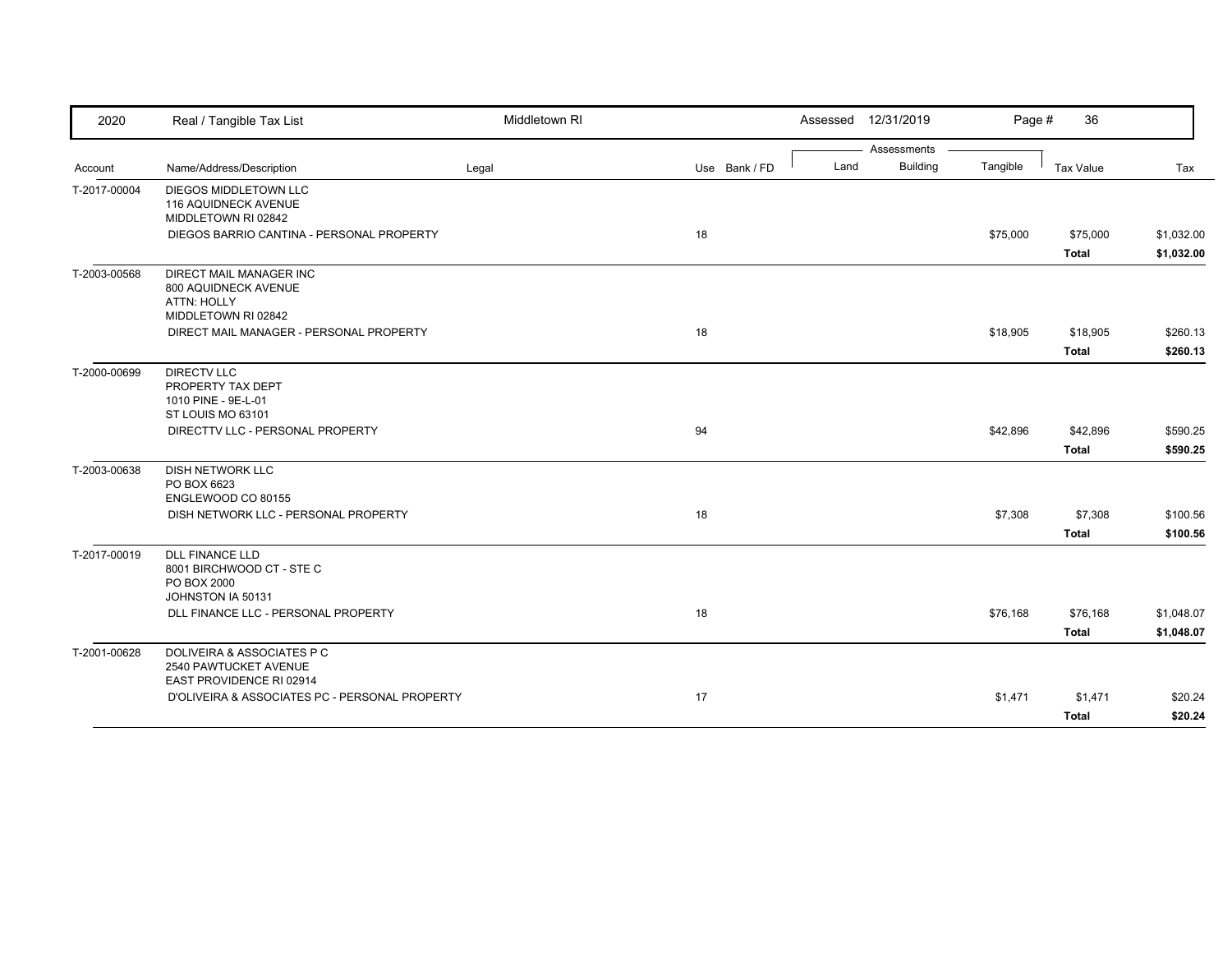| 2020         | Real / Tangible Tax List                                      | Middletown RI |               |      | Assessed 12/31/2019 | Page #    | 37                       |                          |
|--------------|---------------------------------------------------------------|---------------|---------------|------|---------------------|-----------|--------------------------|--------------------------|
|              |                                                               |               |               |      | Assessments         |           |                          |                          |
| Account      | Name/Address/Description                                      | Legal         | Use Bank / FD | Land | <b>Building</b>     | Tangible  | Tax Value                | Tax                      |
| T-2007-01915 | DOLLAR TREE STORES INC<br>C/O RYAN TAX COMPLIANCE SERVIC      |               |               |      |                     |           |                          |                          |
|              | PO BOX 460049 DEPT 710                                        |               |               |      |                     |           |                          |                          |
|              | HOUSTON TX 77056                                              |               |               |      |                     |           |                          |                          |
|              | DOLLAR TREE #3156 - PERSONAL PROPERTY                         |               | 18            |      |                     | \$73,149  | \$73,149<br><b>Total</b> | \$1,006.53<br>\$1,006.53 |
|              | DON JESTINGS & SONS LLC                                       |               |               |      |                     |           |                          |                          |
| T-1992-05414 | 103 FOREST AVENUE                                             |               |               |      |                     |           |                          |                          |
|              | MIDDLETOWN RI 02842                                           |               |               |      |                     |           |                          |                          |
|              | DON JESTINGS & SONS LLC - PERSONAL PROPERTY                   |               | 18            |      |                     | \$40,418  | \$40,418                 | \$556.15                 |
|              |                                                               |               |               |      |                     |           | <b>Total</b>             | \$556.15                 |
| T-2005-00673 | DONOVAN & SONS INC                                            |               |               |      |                     |           |                          |                          |
|              | 613 AQUIDNECK AVENUE                                          |               |               |      |                     |           |                          |                          |
|              | MIDDLETOWN RI 02842<br>DONOVAN & SONS INC - PERSONAL PROPERTY |               | 18            |      |                     | \$11,165  | \$11,165                 | \$153.63                 |
|              |                                                               |               |               |      |                     |           |                          |                          |
|              |                                                               |               |               |      |                     |           | <b>Total</b>             | \$153.63                 |
| T-1998-00731 | DOUBLE RB INC<br>82 EAST MAIN ROAD                            |               |               |      |                     |           |                          |                          |
|              | MIDDLETOWN RI 02842-4912                                      |               |               |      |                     |           |                          |                          |
|              | BECKY'S BBQ - PERSONAL PROPERTY                               |               | 18            |      |                     | \$24,350  | \$24,350                 | \$335.06                 |
|              |                                                               |               |               |      |                     |           | <b>Total</b>             | \$335.06                 |
| T-1992-00806 | DS SERVICES OF AMERICA INC                                    |               |               |      |                     |           |                          |                          |
|              | 2300 WINDY RIDGE PKWY                                         |               |               |      |                     |           |                          |                          |
|              | SUITE 500N                                                    |               |               |      |                     |           |                          |                          |
|              | ATLANTA GA 30339                                              |               |               |      |                     |           |                          |                          |
|              | DS SERVICES OF AMERICA INC - PERSONAL PROPERTY                |               | 94            |      |                     | \$3,732   | \$3,732                  | \$51.35                  |
|              |                                                               |               |               |      |                     |           | <b>Total</b>             | \$51.35                  |
| T-2019-00014 | <b>DSW SHOE WAREHOUSE INC</b>                                 |               |               |      |                     |           |                          |                          |
|              | ATTN: TAX DEPT<br>810 DSW DRIVE                               |               |               |      |                     |           |                          |                          |
|              | COLUMBUS OH 43219                                             |               |               |      |                     |           |                          |                          |
|              | DSW SHOE WAREHOUSE 41-29623 - PERSONAL                        |               | 18            |      |                     | \$288,414 | \$288,414                | \$3,968.58               |
|              |                                                               |               |               |      |                     |           | <b>Total</b>             | \$3,968.58               |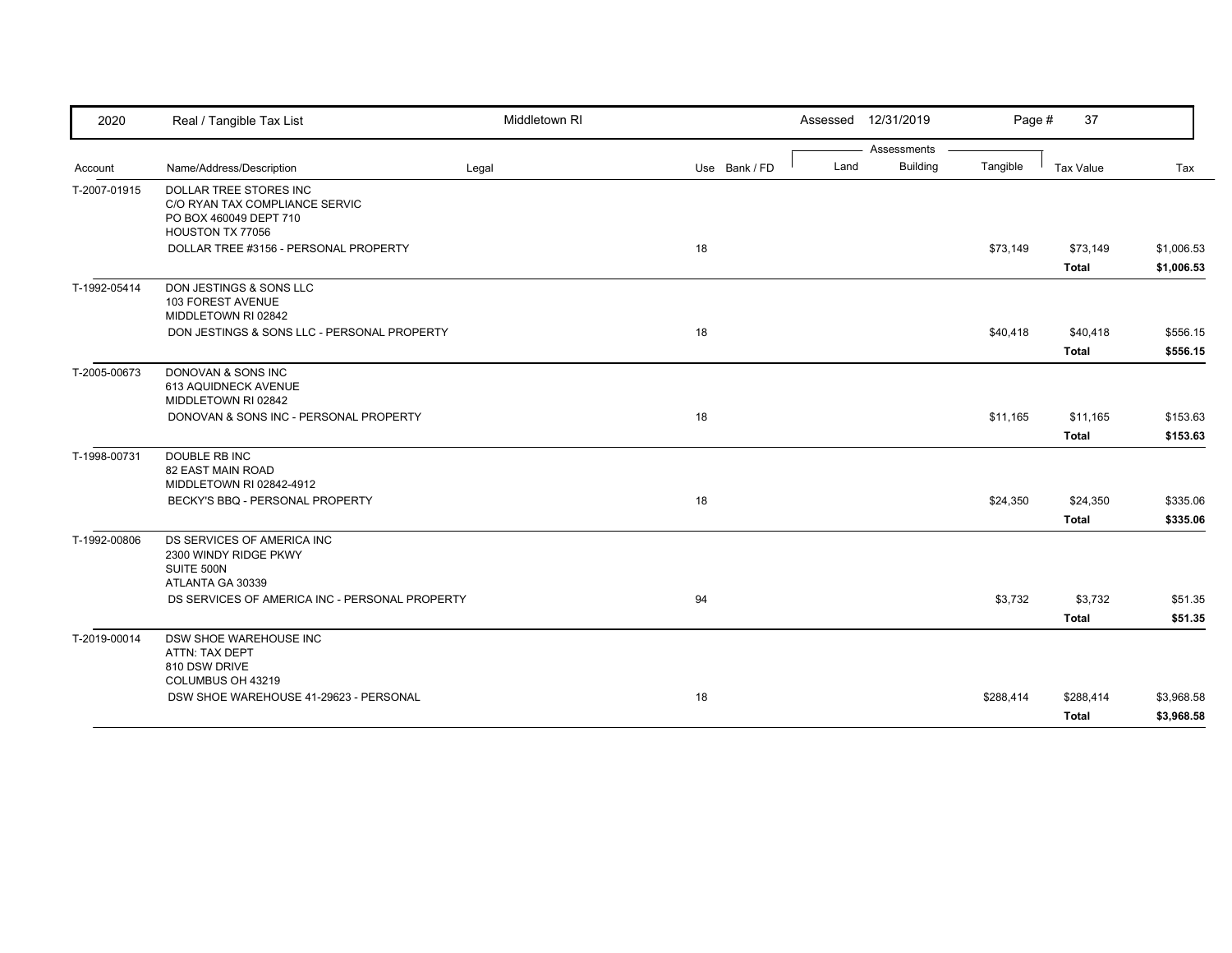| 2020         | Real / Tangible Tax List                                                                                       | Middletown RI |             | Assessed | 12/31/2019                     | Page #   | 38             |                  |
|--------------|----------------------------------------------------------------------------------------------------------------|---------------|-------------|----------|--------------------------------|----------|----------------|------------------|
| Account      | Name/Address/Description                                                                                       | Legal         | Use Bank/FD | Land     | Assessments<br><b>Building</b> | Tangible | Tax Value      | Tax              |
| T-1993-00088 | DWYER WILLIAM J JR<br>26 VALLEY ROAD<br>SUITE 103<br>MIDDLETOWN RI 02842<br>SEAPORT REALTY - PERSONAL PROPERTY |               | 17          |          |                                | \$600    | \$600<br>Total | \$8.26<br>\$8.26 |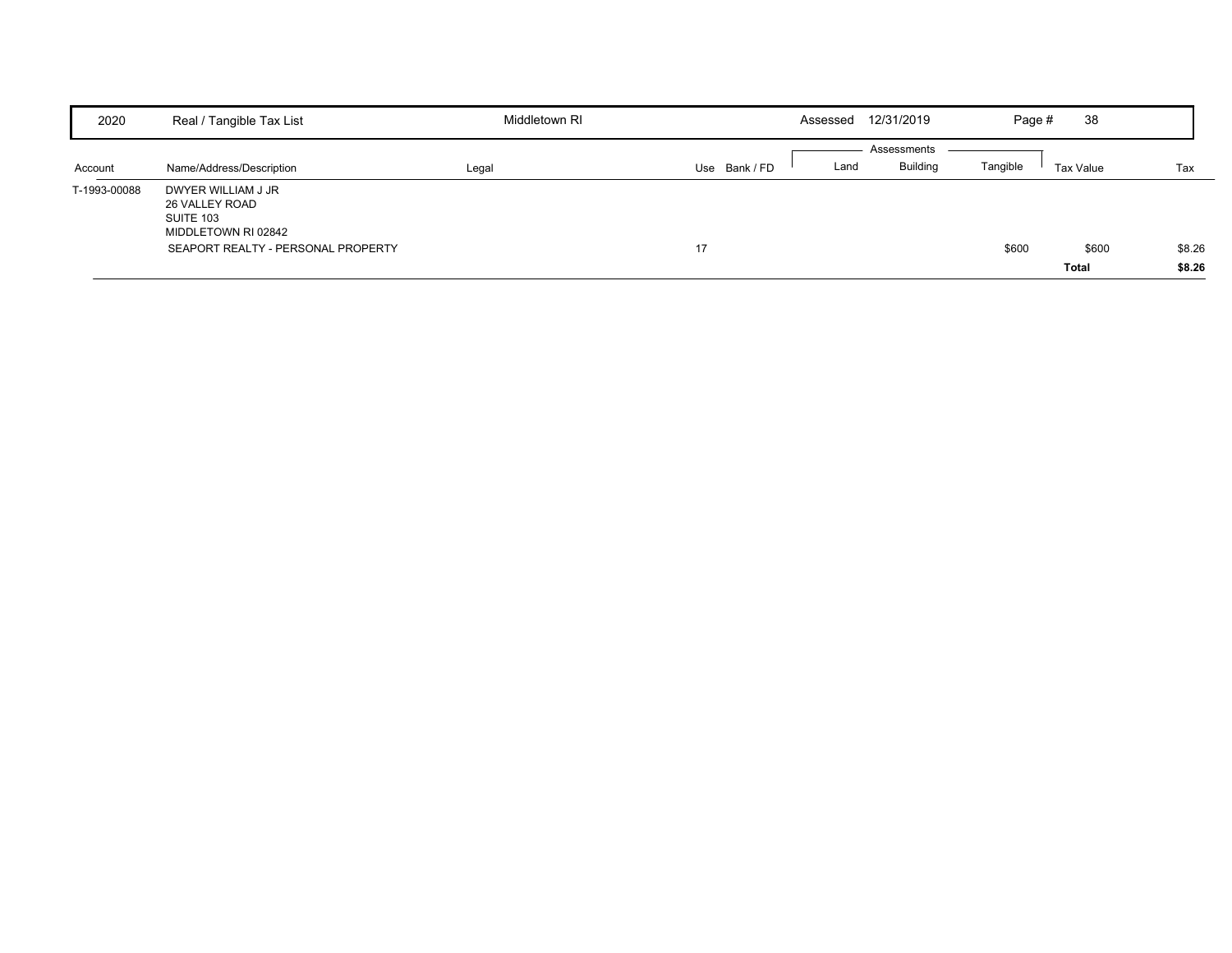| 2020         | Real / Tangible Tax List                                                                              | Middletown RI |               |      | Assessed 12/31/2019 | Page #    | 39               |            |
|--------------|-------------------------------------------------------------------------------------------------------|---------------|---------------|------|---------------------|-----------|------------------|------------|
|              |                                                                                                       |               |               |      | Assessments         |           |                  |            |
| Account      | Name/Address/Description                                                                              | Legal         | Use Bank / FD | Land | <b>Building</b>     | Tangible  | <b>Tax Value</b> | Tax        |
| T-2019-00024 | E FRANCIS PAPER INC<br>114 WEST MAIN ROAD<br>UNIT <sub>2</sub>                                        |               |               |      |                     |           |                  |            |
|              | MIDDLETOWN RI 02842                                                                                   |               |               |      |                     |           |                  |            |
|              | E FRANCIS PAPER INC - PERSONAL PROPERTY                                                               |               | 18            |      |                     | \$28,432  | \$28,432         | \$391.22   |
|              |                                                                                                       |               |               |      |                     |           | <b>Total</b>     | \$391.22   |
| T-2020-00020 | E LA CARTE<br>810 HAMILTON STREET<br>REDWOOD CITY CA 94063                                            |               |               |      |                     |           |                  |            |
|              | PRESTO - PERSONAL PROPERTY                                                                            |               | 94            |      |                     | \$3,606   | \$3,606          | \$49.62    |
|              |                                                                                                       |               |               |      |                     |           | <b>Total</b>     | \$49.62    |
| T-2010-02116 | <b>EAGLE LEASING COMPANY</b><br>PO BOX 923<br>ORANGE CT 06477                                         |               |               |      |                     |           |                  |            |
|              | EAGLE LEASING COMPANY - PERSONAL PROPERTY                                                             |               | 94            |      |                     | \$33,242  | \$33,242         | \$457.41   |
|              |                                                                                                       |               |               |      |                     |           | <b>Total</b>     | \$457.41   |
| T-1999-09236 | EAR NOSE THROAT MED & SURGERY<br>850 AQUIDNECK AVENUE<br><b>B9</b><br>MIDDLETOWN RI 02842             |               |               |      |                     |           |                  |            |
|              | EAR NOSE & THROAT MEDICINE - PERSONAL                                                                 |               | 18            |      |                     | \$62,114  | \$62,114         | \$854.69   |
|              |                                                                                                       |               |               |      |                     |           | <b>Total</b>     | \$854.69   |
| T-2017-00016 | <b>EAST ISLAND RESERVE</b><br>985 EAST MAIN ROAD<br>MIDDLETOWN RI 02842                               |               |               |      |                     |           |                  |            |
|              | EAST ISLAND RESERVE - PERSONAL PROPERTY                                                               |               | 18            |      |                     | \$184,188 | \$184,188        | \$2,534.43 |
|              |                                                                                                       |               |               |      |                     |           | <b>Total</b>     | \$2,534.43 |
| T-1992-12855 | <b>EAST MAIN NUTRITION LLC</b><br>510 EAST MAIN ROAD<br><b>UNITS 4 &amp; 5</b><br>MIDDLETOWN RI 02842 |               |               |      |                     |           |                  |            |
|              | NATURE'S GOODNESS - PERSONAL PROPERTY                                                                 |               | 17            |      |                     | \$31,728  | \$31,728         | \$436.58   |
|              |                                                                                                       |               |               |      |                     |           | <b>Total</b>     | \$436.58   |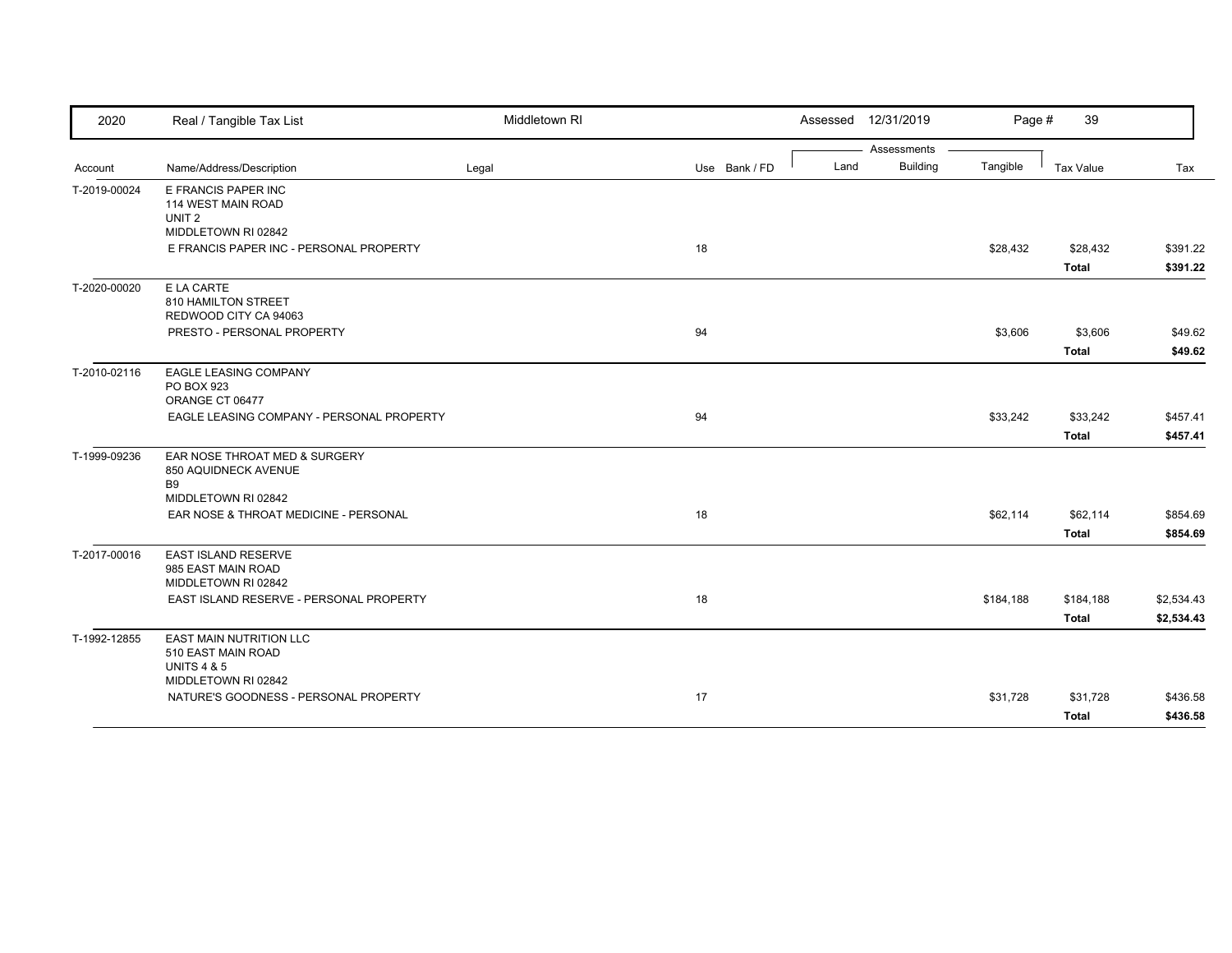| 2020         | Real / Tangible Tax List                                                        | Middletown RI |               |      | Assessed 12/31/2019            | Page #   | 40                       |                      |
|--------------|---------------------------------------------------------------------------------|---------------|---------------|------|--------------------------------|----------|--------------------------|----------------------|
| Account      | Name/Address/Description                                                        | Legal         | Use Bank / FD | Land | Assessments<br><b>Building</b> | Tangible | <b>Tax Value</b>         | Tax                  |
| T-1999-09025 | EAST SIDE CLINICAL LABORATORY<br>10 RISHO AVENUE<br>EAST PROVIDENCE RI 02914    |               |               |      |                                |          |                          |                      |
|              | EAST SIDE CLINICAL LABORATORY - PERSONAL                                        |               | 17            |      |                                | \$705    | \$705<br><b>Total</b>    | \$9.70<br>\$9.70     |
| T-2008-02012 | EASTERN SPECIALITY FINANCE INC<br>630 N CENTRAL EXPY<br>STE A                   |               |               |      |                                |          |                          |                      |
|              | <b>PLANO TX 75074</b><br>CHECK N GO - PERSONAL PROPERTY                         |               | 18            |      |                                | \$26,950 | \$26,950<br><b>Total</b> | \$370.83<br>\$370.83 |
| T-1992-03342 | <b>EASTON POND CHIROPRACTIC</b><br>170 AQUIDNECK AVENUE<br>MIDDLETOWN RI 02842  |               |               |      |                                |          |                          |                      |
|              | EASTON POND CHIROPRACTIC INC - PERSONAL                                         |               | 18            |      |                                | \$28,268 | \$28,268<br>Total        | \$388.97<br>\$388.97 |
| T-2016-00027 | EASTON POND REALTY LLC<br>55 JOHN CLARK ROAD<br>MIDDLETOWN RI 02842             |               |               |      |                                |          |                          |                      |
|              | EASTON POND REALTY LLC - PERSONAL PROPERTY                                      |               | 18            |      |                                | \$62,433 | \$62,433<br><b>Total</b> | \$859.08<br>\$859.08 |
| T-1992-03352 | <b>EBERHARDT JASON</b><br>2 CODDINGTON HIGHWAY<br>MIDDLETOWN RI 02842           |               |               |      |                                |          |                          |                      |
|              | JASON'S II BARBER STYLIST - PERSONAL PROPERTY                                   |               | 17            |      |                                | \$2,324  | \$2,324<br><b>Total</b>  | \$31.98<br>\$31.98   |
| T-2012-00066 | <b>ECKHART JAN &amp; MICHELLE</b><br>19 THIRD BEACH ROAD<br>MIDDLETOWN RI 02842 |               |               |      |                                |          |                          |                      |
|              | SWEET BERRY FARM - PERSONAL PROPERTY                                            |               | 18            |      |                                | \$27,116 | \$27,116<br><b>Total</b> | \$373.12<br>\$373.12 |
| T-1992-08124 | EDEN NORTHGATE LLC<br>136 BROOKLINE AVENUE<br>BOSTON MA 02215                   |               |               |      |                                |          |                          |                      |
|              | EDEN NORTHGATE LLC - PERSONAL PROPERTY                                          |               | 18            |      |                                | \$47,604 | \$47,604<br><b>Total</b> | \$655.03<br>\$655.03 |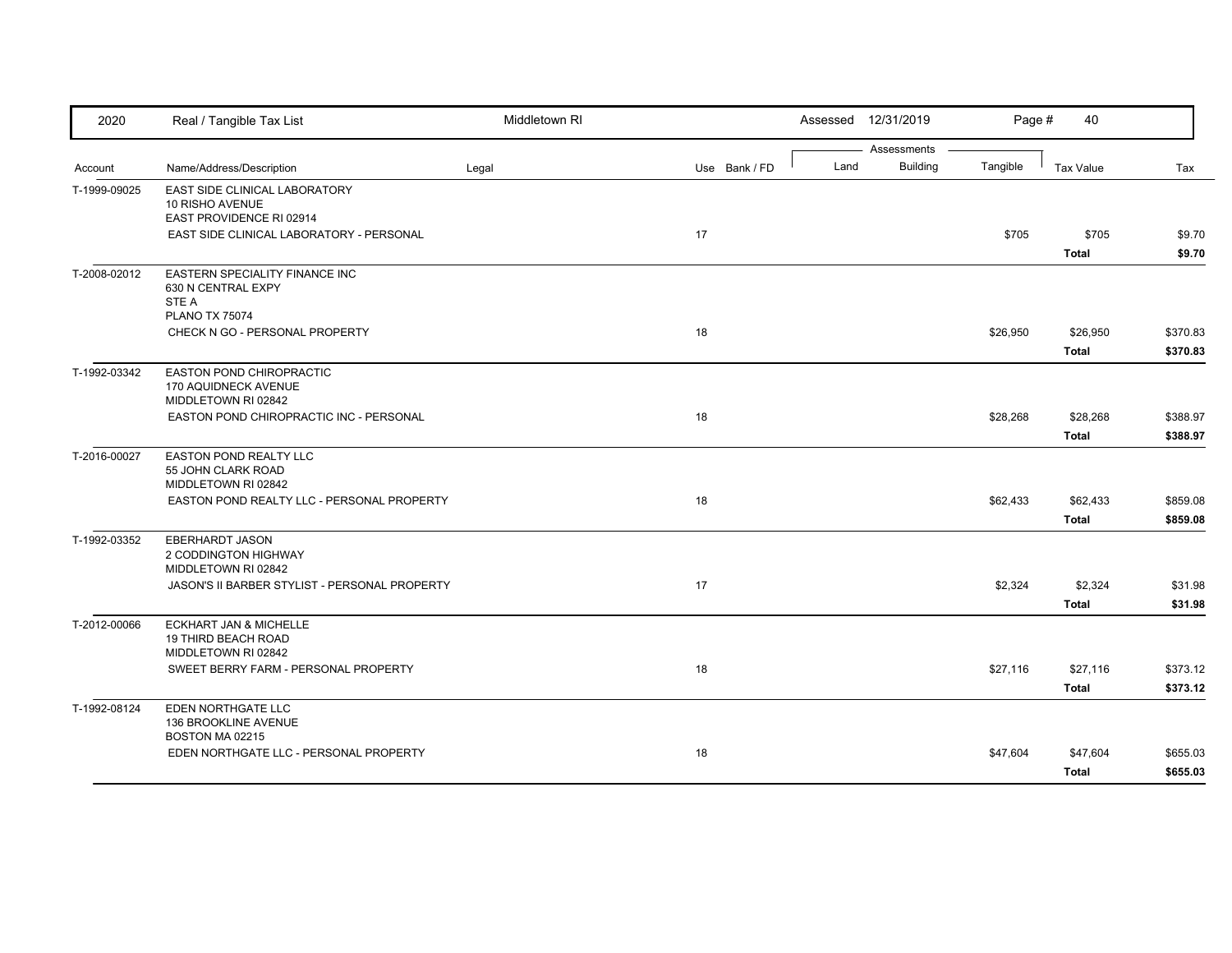| 2020         | Real / Tangible Tax List                   | Middletown RI |               |      | Assessed 12/31/2019 | Page #      | 41           |             |
|--------------|--------------------------------------------|---------------|---------------|------|---------------------|-------------|--------------|-------------|
|              |                                            |               |               |      | Assessments         |             |              |             |
| Account      | Name/Address/Description                   | Legal         | Use Bank / FD | Land | <b>Building</b>     | Tangible    | Tax Value    | Tax         |
| T-2011-00049 | EDWARD D JONES & CO                        |               |               |      |                     |             |              |             |
|              | PO BOX 66528                               |               |               |      |                     |             |              |             |
|              | ST LOUIS MO 63166-6528                     |               |               |      |                     |             |              |             |
|              | EDWARD D JONES & CO - PERSONAL PROPERTY    |               | 17            |      |                     | \$4,473     | \$4,473      | \$61.55     |
|              |                                            |               |               |      |                     |             | <b>Total</b> | \$61.55     |
| T-1992-04166 | ELECTRIC BOAT CORPORATION                  |               |               |      |                     |             |              |             |
|              | 75 EASTERN POINT ROAD                      |               |               |      |                     |             |              |             |
|              | DEPT 613 - J88-9                           |               |               |      |                     |             |              |             |
|              | GROTON CT 06340-4989                       |               |               |      |                     |             |              |             |
|              | ELECTRIC BOAT CORPORATION - PERSONAL       |               | 18            |      |                     | \$139,533   | \$139,533    | \$1,919.97  |
|              |                                            |               |               |      |                     |             | <b>Total</b> | \$1,919.97  |
| T-2014-00022 | ELECTRO RENT CORPORATION                   |               |               |      |                     |             |              |             |
|              | 8511 FALLBROOK AVENUE                      |               |               |      |                     |             |              |             |
|              | SUITE 200                                  |               |               |      |                     |             |              |             |
|              | WEST HILLS CA 91304-3244                   |               |               |      |                     |             |              |             |
|              | ELECTRO RENT CORPORATION - PERSONAL        |               | 18            |      |                     | \$47,984    | \$47,984     | \$660.26    |
|              |                                            |               |               |      |                     |             | <b>Total</b> | \$660.26    |
| T-1997-00436 | EMBRACE HOME LOANS INC                     |               |               |      |                     |             |              |             |
|              | <b>25 ENTERPRISE CENTER</b>                |               |               |      |                     |             |              |             |
|              | MIDDLETOWN RI 02842-5201                   |               |               |      |                     |             |              |             |
|              | EMBRACE HOME LOANS INC - PERSONAL PROPERTY |               | 18            |      |                     | \$4,180,212 | \$4,180,212  | \$57,519.72 |
|              |                                            |               |               |      |                     |             | <b>Total</b> | \$57,519.72 |
| T-1996-00466 | EMPIRE VISION CENTER INC #1194             |               |               |      |                     |             |              |             |
|              | PO BOX 2539                                |               |               |      |                     |             |              |             |
|              | SAN ANTONIO TX 78299                       |               |               |      |                     |             |              |             |
|              | VISIONWORKS #1194 - PERSONAL PROPERTY      |               | 18            |      |                     | \$107,889   | \$107,889    | \$1,484.55  |
|              |                                            |               |               |      |                     |             | <b>Total</b> | \$1,484.55  |
| T-2008-02053 | ENVY SALON & SPA LLC                       |               |               |      |                     |             |              |             |
|              | <b>C/O MALINDA RODERICK</b>                |               |               |      |                     |             |              |             |
|              | 800 C AQUIDNECK AVE                        |               |               |      |                     |             |              |             |
|              | MIDDLETOWN RI 02842                        |               |               |      |                     |             |              |             |
|              | ENVY SALON & SPA - PERSONAL PROPERTY       |               | 18            |      |                     | \$12,180    | \$12,180     | \$167.60    |
|              |                                            |               |               |      |                     |             | <b>Total</b> | \$167.60    |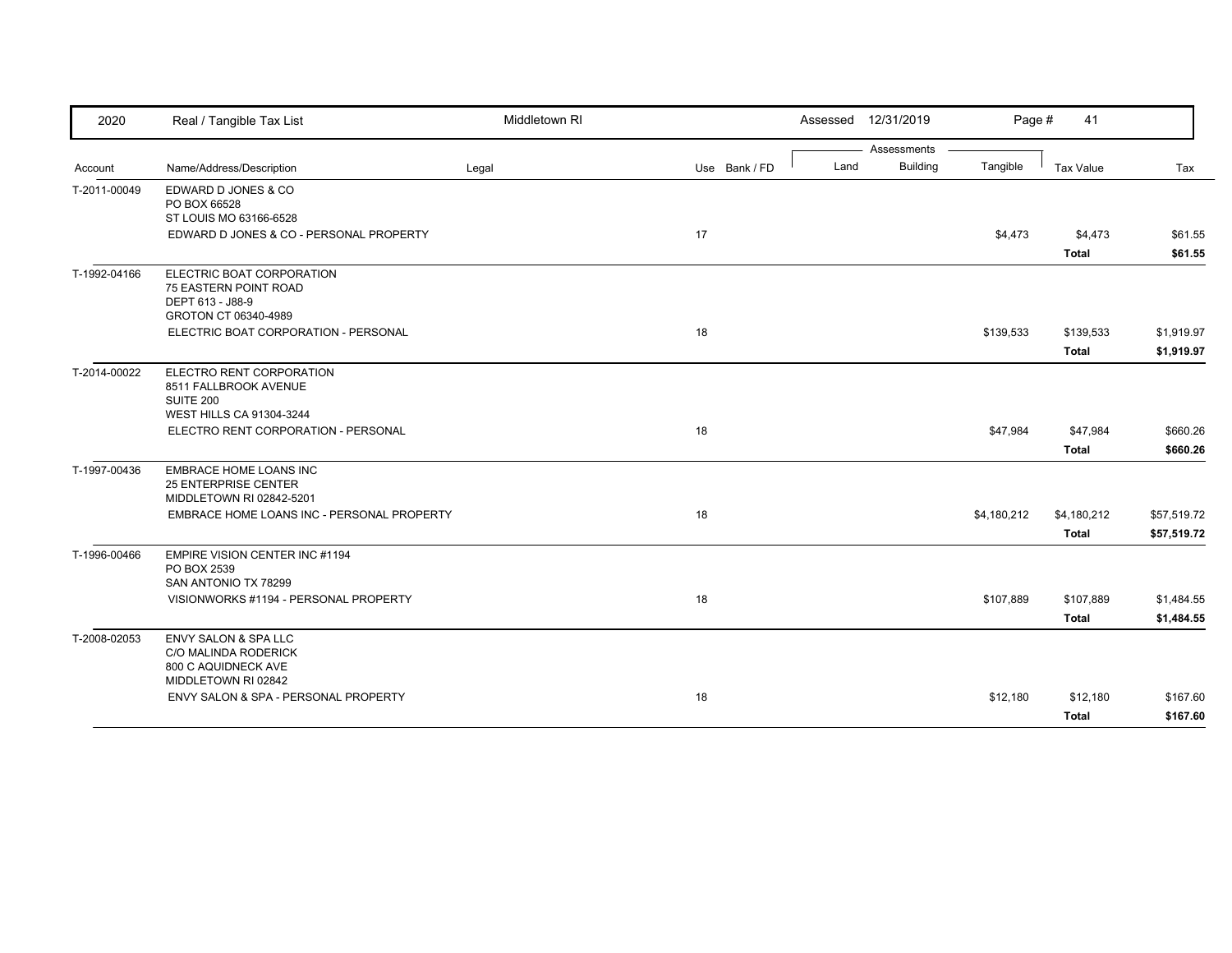| 2020         | Real / Tangible Tax List                    | Middletown RI |               | Assessed | 12/31/2019      | Page #   | 42        |          |
|--------------|---------------------------------------------|---------------|---------------|----------|-----------------|----------|-----------|----------|
|              |                                             |               |               |          | Assessments     |          |           |          |
| Account      | Name/Address/Description                    | Legal         | Use Bank / FD | Land     | <b>Building</b> | Tangible | Tax Value | Tax      |
| T-2002-00565 | <b>EPLUS GROUP INC</b>                      |               |               |          |                 |          |           |          |
|              | ATTN: PROP TX DEPT MS 239                   |               |               |          |                 |          |           |          |
|              | 13595 DULLES TECH DR                        |               |               |          |                 |          |           |          |
|              | HERNDON VA 20171-3413                       |               |               |          |                 |          |           |          |
|              | EPLUS GROUP INC - PERSONAL PROPERTY         |               | 94            |          |                 | \$53,498 | \$53,498  | \$736.13 |
|              |                                             |               |               |          |                 |          | Total     | \$736.13 |
| T-1996-00483 | <b>ERNIES REPAIR SERVICE</b>                |               |               |          |                 |          |           |          |
|              | 305 OLIPHANT LANE                           |               |               |          |                 |          |           |          |
|              | MIDDLETOWN RI 02842                         |               |               |          |                 |          |           |          |
|              | ERNIE'S REPAIR SERVICE - PERSONAL PROPERTY  |               | 17            |          |                 | \$1,654  | \$1,654   | \$22.76  |
|              |                                             |               |               |          |                 |          | Total     | \$22.76  |
| T-2007-01886 | <b>EXCELLENT COFFEE COMPANY</b>             |               |               |          |                 |          |           |          |
|              | 259 EAST AVENUE                             |               |               |          |                 |          |           |          |
|              | PAWTUCKET RI 02860                          |               |               |          |                 |          |           |          |
|              | DOWNEAST COFFEE ROASTER - PERSONAL PROPERTY |               | 94            |          |                 | \$1,297  | \$1,297   | \$17.85  |
|              |                                             |               |               |          |                 |          | Total     | \$17.85  |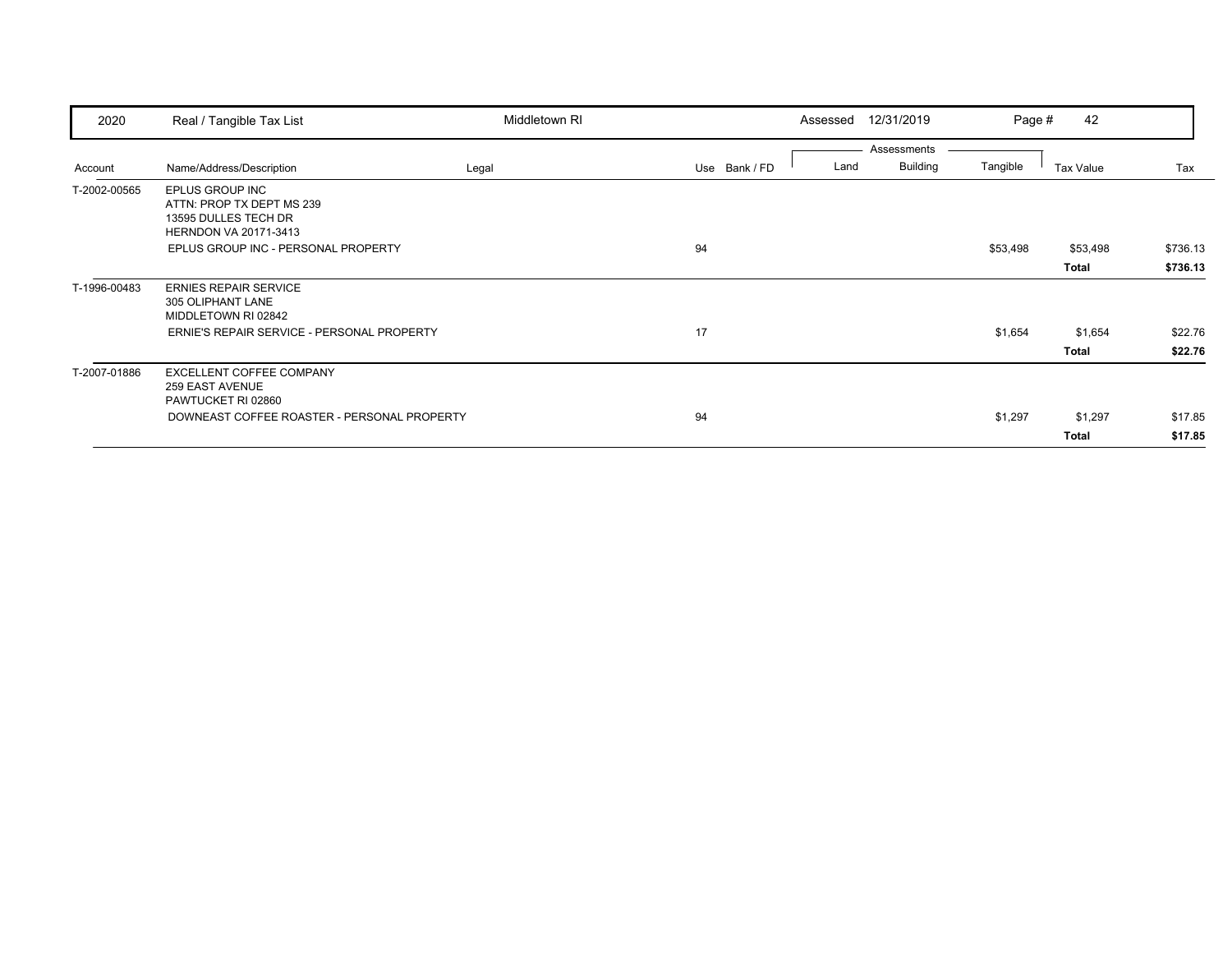| 2020         | Real / Tangible Tax List                                                                                                                                         | Middletown RI |               |      | Assessed 12/31/2019            | Page #    | 43                                       |                                 |
|--------------|------------------------------------------------------------------------------------------------------------------------------------------------------------------|---------------|---------------|------|--------------------------------|-----------|------------------------------------------|---------------------------------|
| Account      | Name/Address/Description                                                                                                                                         | Legal         | Use Bank / FD | Land | Assessments<br><b>Building</b> | Tangible  | <b>Tax Value</b>                         | Tax                             |
| T-1992-03544 | FABRIC CONNECTION OF NPT<br>741 EAST MAIN ROAD<br>MIDDLETOWN RI 02842<br>THE FABRIC CONNECTION - PERSONAL PROPERTY                                               |               | 17            |      |                                | \$900     | \$900                                    | \$12.38                         |
| T-2005-00569 | FAIN KENNETH W<br>695 WEST MAIN ROAD<br>MIDDLETOWN RI 02842<br>ISLAND CARPET & FLOOR COVERING - PERSONAL                                                         |               | 18            |      |                                | \$19,434  | <b>Total</b><br>\$19,434<br><b>Total</b> | \$12.38<br>\$267.41<br>\$267.41 |
| T-2018-00009 | FALL RIVER BEAUTY INC<br>57 EAST MAIN ROAD<br>MIDDLETOWN RI 02842<br>LA CHIC NAILS - PERSONAL PROPERTY                                                           |               | 17            |      |                                | \$6,900   | \$6,900<br><b>Total</b>                  | \$94.94<br>\$94.94              |
| T-1999-09037 | FAME AND JOY LLC<br>PO BOX 3521<br>NEWPORT RI 02840<br>RODEWAY INN - PERSONAL PROPERTY                                                                           |               | 18            |      |                                | \$673,469 | \$673,469<br><b>Total</b>                | \$9,266.93<br>\$9,266.93        |
| T-2015-00022 | FARM CREDIT LEASING SRVCS CORP<br>ATTN: TAX DEPARTMENT<br>6340 S FIDDLERS GREEN CIRCLE<br>GREENWOOD VILLAGE CO 80111<br>FARM CREDIT LEASING SVCS CORP - PERSONAL |               | 18            |      |                                | \$30,554  | \$30,554<br><b>Total</b>                 | \$420.42<br>\$420.42            |
| T-2018-00022 | FEDERAL EXPRESS CORPORATION<br>3630 HACKS CROSS ROAD<br>MEMPHIS TN 38125<br>FEDERAL EXPRESS CORPORATION - PERSONAL                                               |               | 17            |      |                                | \$464     | \$464<br><b>Total</b>                    | \$6.38<br>\$6.38                |
| T-2005-00577 | FEDEX OFFICE & PRINT SERVICES<br>C/O ALTUS GROUP US INC<br>PO BOX 71850<br>PHOENIX AZ 85050                                                                      |               |               |      |                                |           |                                          |                                 |
|              | FEDEX OFFICE & PRINT SRV INC - PERSONAL                                                                                                                          |               | 18            |      |                                | \$281,759 | \$281,759<br><b>Total</b>                | \$3,877.00<br>\$3,877.00        |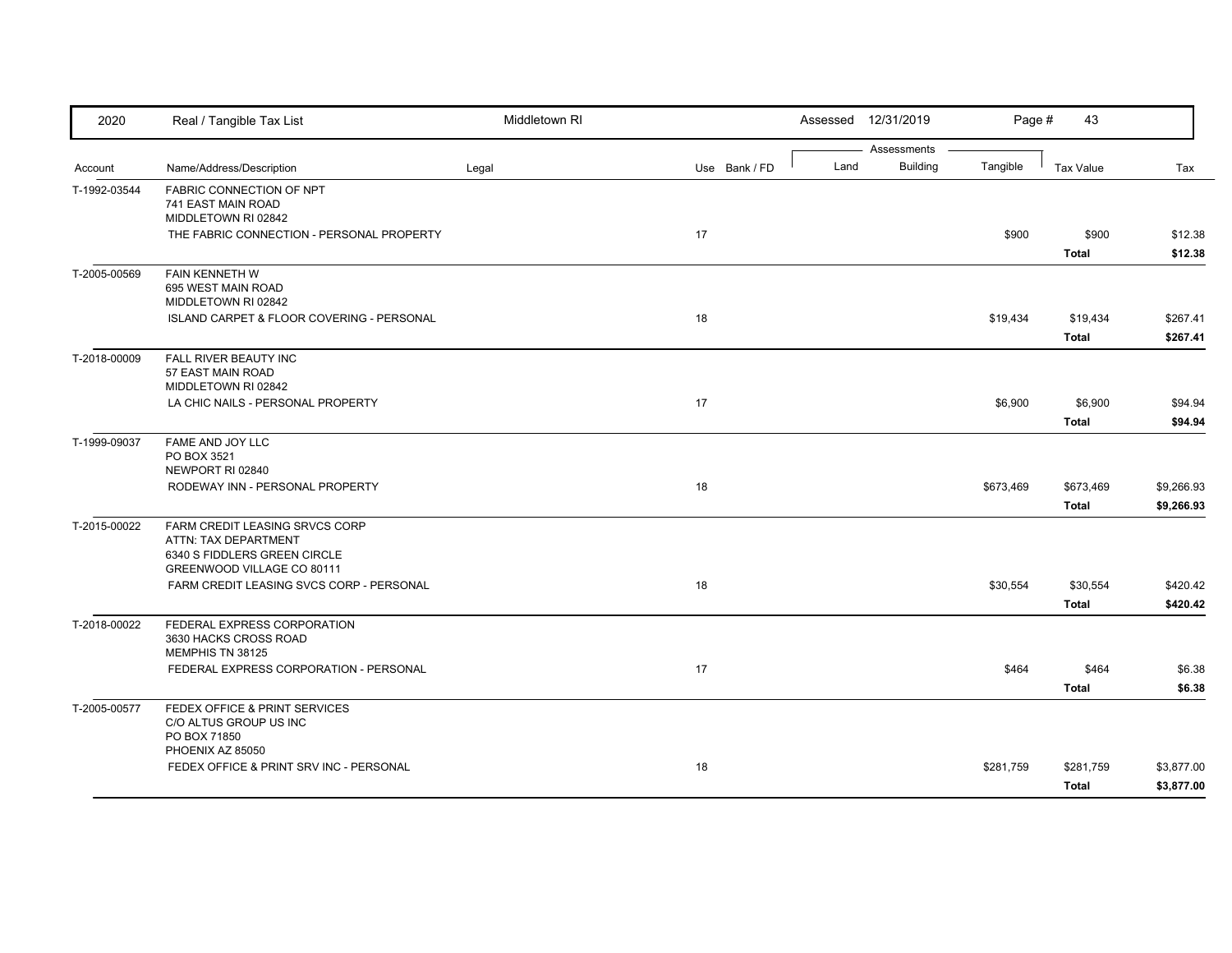| 2020         | Real / Tangible Tax List                                       | Middletown RI |               |      | Assessed 12/31/2019 | Page #    | 44           |            |
|--------------|----------------------------------------------------------------|---------------|---------------|------|---------------------|-----------|--------------|------------|
|              |                                                                |               |               |      | Assessments         |           |              |            |
| Account      | Name/Address/Description                                       | Legal         | Use Bank / FD | Land | <b>Building</b>     | Tangible  | Tax Value    | Tax        |
| T-1992-03662 | <b>FERRELLGAS LP</b><br>ONE LIBERTY PLAZA                      |               |               |      |                     |           |              |            |
|              | OPERATING TAX DEPARTMENT<br>LIBERTY MO 64068                   |               |               |      |                     |           |              |            |
|              | FERRELLGAS LP/BLUE RHINO - PERSONAL PROPERTY                   |               | 94            |      |                     | \$4,036   | \$4,036      | \$55.54    |
|              |                                                                |               |               |      |                     |           | <b>Total</b> | \$55.54    |
| T-1999-09044 | FINN JOHN M & SHARON MEEHAN<br>294 VALLEY ROAD                 |               |               |      |                     |           |              |            |
|              | MIDDLETOWN RI 02842                                            |               |               |      |                     |           |              |            |
|              | FINN & MEEHAN WEALTH MGMT - PERSONAL                           |               | 18            |      |                     | \$13,254  | \$13,254     | \$182.38   |
|              |                                                                |               |               |      |                     |           | <b>Total</b> | \$182.38   |
| T-1992-09147 | FIRST BEACH LLC                                                |               |               |      |                     |           |              |            |
|              | 28 JACOME WAY                                                  |               |               |      |                     |           |              |            |
|              | MIDDLETOWN RI 02842<br>NEWPORT BEACH HOTEL & SUITES - PERSONAL |               | 18            |      |                     | \$158,766 | \$158,766    | \$2,184.62 |
|              |                                                                |               |               |      |                     |           | <b>Total</b> | \$2,184.62 |
| T-1997-00228 | FIRST DATA MERCHANT SVCS CORP                                  |               |               |      |                     |           |              |            |
|              | <b>RYAN LLC</b>                                                |               |               |      |                     |           |              |            |
|              | PO BOX 4900                                                    |               |               |      |                     |           |              |            |
|              | SCOTTSDALE AZ 85621-4900                                       |               |               |      |                     |           |              |            |
|              | FIRST DATA MERCHANT SVCS CORP - PERSONAL                       |               | 94            |      |                     | \$12,841  | \$12,841     | \$176.69   |
|              |                                                                |               |               |      |                     |           | Total        | \$176.69   |
| T-2015-00037 | FITZGERALD JOHN                                                |               |               |      |                     |           |              |            |
|              | 299 WEST MAIN ROAD<br>MIDDLETOWN RI 02842                      |               |               |      |                     |           |              |            |
|              | SPAVANA - PERSONAL PROPERTY                                    |               | 17            |      |                     | \$1,948   | \$1,948      | \$26.80    |
|              |                                                                |               |               |      |                     |           | <b>Total</b> | \$26.80    |
| T-2011-00070 | <b>FLATWAVES LLC</b>                                           |               |               |      |                     |           |              |            |
|              | 1130 AQUIDNECK AVENUE                                          |               |               |      |                     |           |              |            |
|              | MIDDLETOWN RI 02842                                            |               |               |      |                     |           |              |            |
|              | FLATWAVES - PERSONAL PROPERTY                                  |               | 17            |      |                     | \$4,425   | \$4,425      | \$60.89    |
|              |                                                                |               |               |      |                     |           | <b>Total</b> | \$60.89    |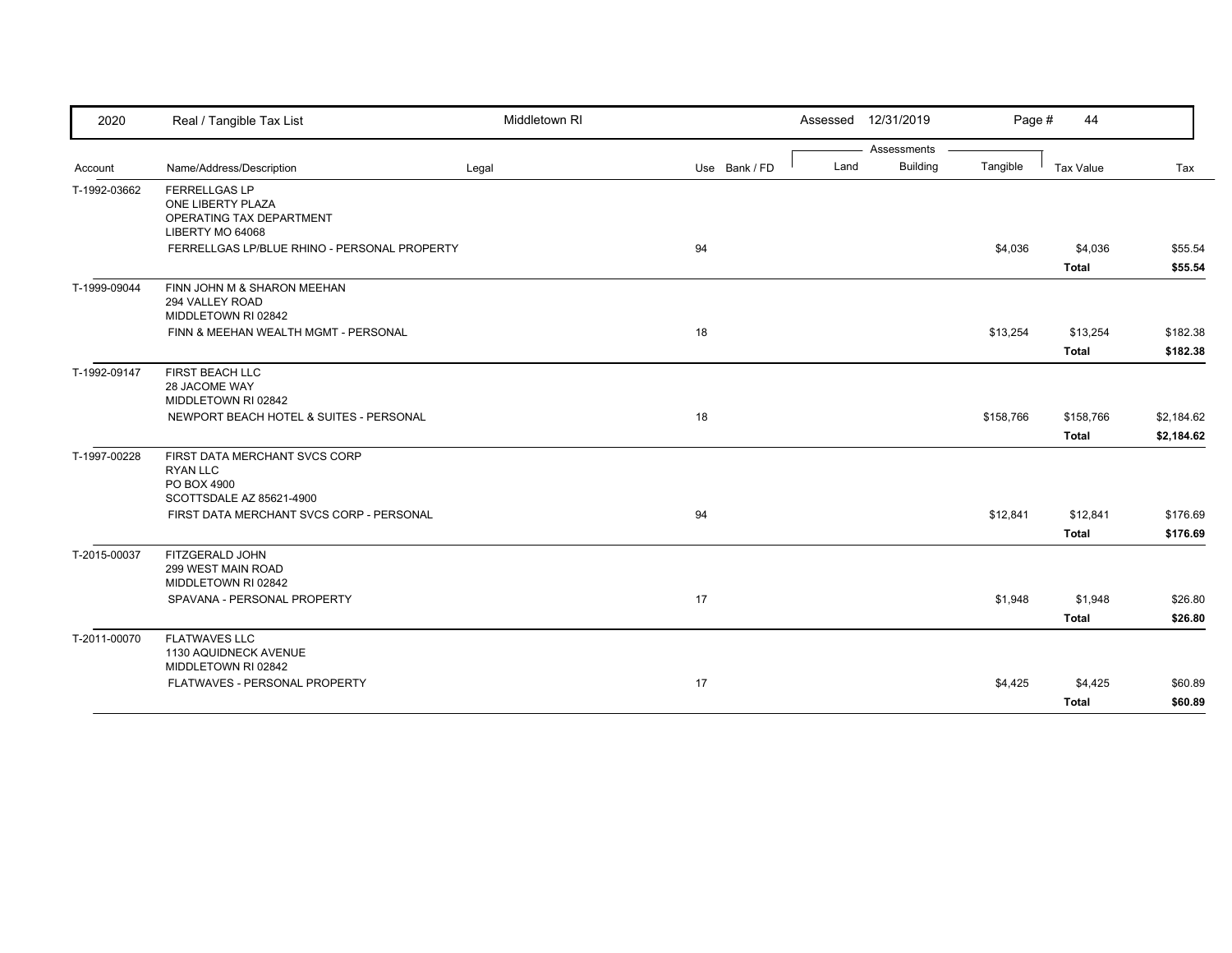| 2020         | Real / Tangible Tax List                                   | Middletown RI |               |      | Assessed 12/31/2019            | Page #    | 45               |            |
|--------------|------------------------------------------------------------|---------------|---------------|------|--------------------------------|-----------|------------------|------------|
|              | Name/Address/Description                                   | Legal         | Use Bank / FD | Land | Assessments<br><b>Building</b> | Tangible  | <b>Tax Value</b> | Tax        |
| Account      |                                                            |               |               |      |                                |           |                  |            |
| T-2010-02066 | <b>FLORIDAS NATURAL FOOD SERVICE</b><br>20205 HWY 27       |               |               |      |                                |           |                  |            |
|              | LAKE WALES FL 33853                                        |               |               |      |                                |           |                  |            |
|              | FLORIDA'S NATURAL FOOD SRVC - PERSONAL                     |               | 94            |      |                                | \$3,035   | \$3,035          | \$41.76    |
|              |                                                            |               |               |      |                                |           | <b>Total</b>     | \$41.76    |
| T-1999-09213 | <b>FLYNN WILLIAM</b>                                       |               |               |      |                                |           |                  |            |
|              | 1120 AQUIDNECK AVENUE<br>MIDDLETOWN RI 02842               |               |               |      |                                |           |                  |            |
|              | FLYNN FINANCIAL GROUP - PERSONAL PROPERTY                  |               | 18            |      |                                | \$9,056   | \$9,056          | \$124.61   |
|              |                                                            |               |               |      |                                |           | <b>Total</b>     | \$124.61   |
|              | FOOT & ANKLE INSTITUTE OF NE                               |               |               |      |                                |           |                  |            |
| T-1997-00226 | 850 AQUIDNECK AVENUE                                       |               |               |      |                                |           |                  |            |
|              | SUITE A-3                                                  |               |               |      |                                |           |                  |            |
|              | MIDDLETOWN RI 02842                                        |               |               |      |                                |           |                  |            |
|              | FOOT & ANKLE INSTITUTE OF NE - PERSONAL                    |               | 18            |      |                                | \$25,330  | \$25,330         | \$348.54   |
|              |                                                            |               |               |      |                                |           | <b>Total</b>     | \$348.54   |
| T-2013-00015 | FOREST FARM ASSISTED LIVING LP<br>C/O PHOENIX PROP MGT INC |               |               |      |                                |           |                  |            |
|              | 250 CENTERVILLE RD #E11                                    |               |               |      |                                |           |                  |            |
|              | WARWICK RI 02886                                           |               |               |      |                                |           |                  |            |
|              | FOREST FARM ASSISTED LIVING - PERSONAL                     |               | 18            |      |                                | \$26,934  | \$26,934         | \$370.61   |
|              |                                                            |               |               |      |                                |           | <b>Total</b>     | \$370.61   |
| T-1992-03840 | FOREST FARM HEALTH CARE CENTER                             |               |               |      |                                |           |                  |            |
|              | 201 FOREST AVENUE<br>MIDDLETOWN RI 02842                   |               |               |      |                                |           |                  |            |
|              | FOREST FARM HEALTH CARE CENTER - PERSONAL                  |               | 18            |      |                                | \$106,077 | \$106,077        | \$1,459.62 |
|              |                                                            |               |               |      |                                |           | Total            | \$1,459.62 |
|              | FOX DAVID F ESQ                                            |               |               |      |                                |           |                  |            |
| T-1992-03884 | 850 AQUIDNECK AVENUE                                       |               |               |      |                                |           |                  |            |
|              | $B - 11$                                                   |               |               |      |                                |           |                  |            |
|              | MIDDLETOWN RI 02842                                        |               |               |      |                                |           |                  |            |
|              | LAW OFFICES OF DAVID F FOX - PERSONAL PROPERTY             |               | 18            |      |                                | \$13,997  | \$13,997         | \$192.60   |
|              |                                                            |               |               |      |                                |           | Total            | \$192.60   |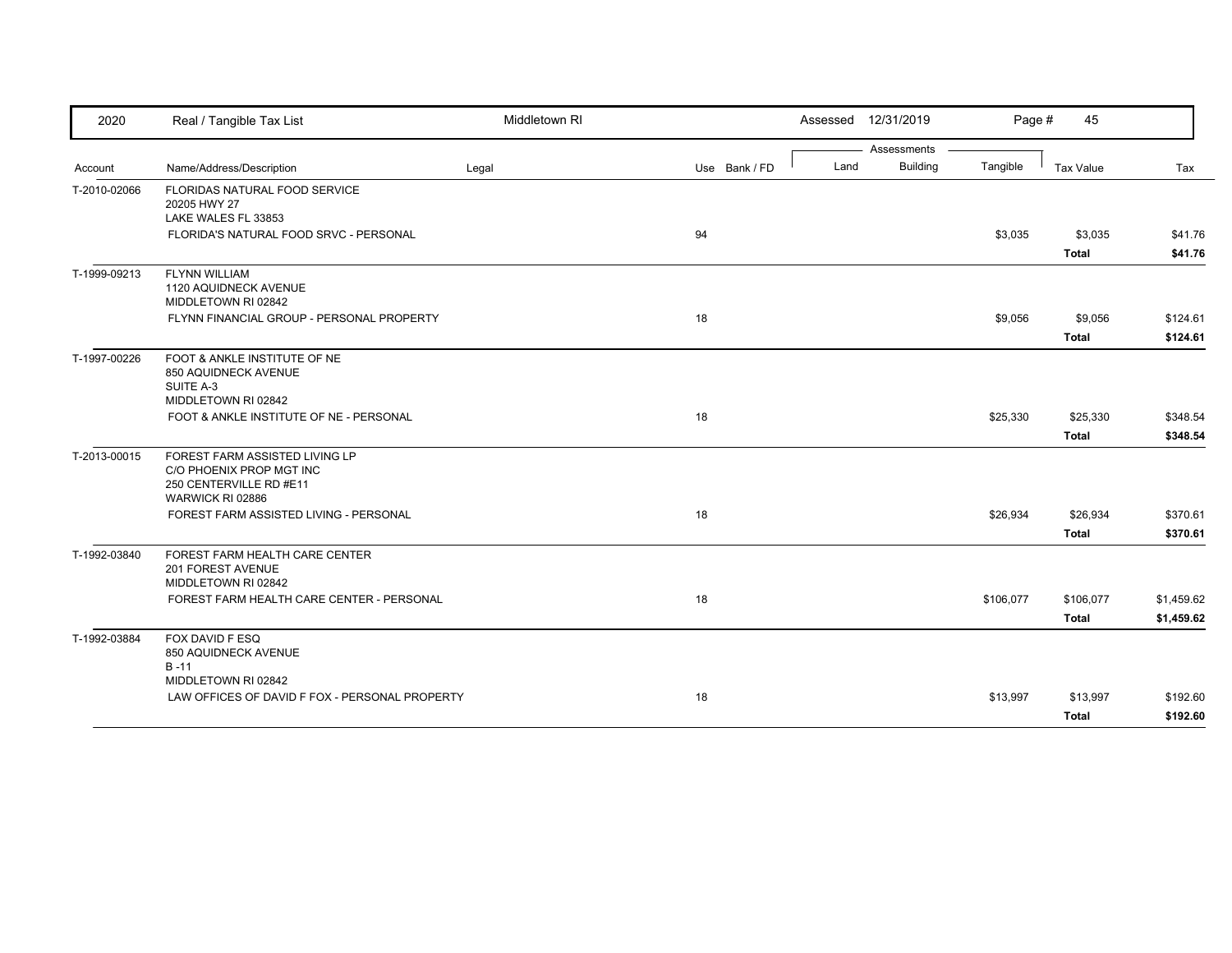| 2020         | Real / Tangible Tax List                                                  | Middletown RI |               | 12/31/2019<br>Assessed                 | Page #   | 46                       |                      |
|--------------|---------------------------------------------------------------------------|---------------|---------------|----------------------------------------|----------|--------------------------|----------------------|
| Account      | Name/Address/Description                                                  | Legal         | Use Bank / FD | Assessments<br><b>Building</b><br>Land | Tangible | Tax Value                | Tax                  |
| T-2020-00019 | <b>FOY CARMEN</b><br><b>28 HALL AVENUE</b><br>NEWPORT RI 02840            |               |               |                                        |          |                          |                      |
|              | SPROUT AND LENTIL LLC - PERSONAL PROPERTY                                 |               | 18            |                                        | \$42,156 | \$42,156<br>Total        | \$580.07<br>\$580.07 |
| T-2019-00015 | FRANCOTYP-POSTALIA INC<br>140 N MITCHELL CT - STE 200<br>ADDISON IL 60101 |               |               |                                        |          |                          |                      |
|              | FP MAILING SOLUTIONS - PERSONAL PROPERTY                                  |               | 17            |                                        | \$565    | \$565<br><b>Total</b>    | \$7.77<br>\$7.77     |
| T-1992-03925 | FRATERNAL ORDER OF POLICE #21<br>PO BOX 4348<br>MIDDLETOWN RI 02842       |               |               |                                        |          |                          |                      |
|              | FOP MIDDLETOWN LODGE #21 - PERSONAL PROPERTY                              |               | 18            |                                        | \$11,723 | \$11,723<br>Total        | \$161.31<br>\$161.31 |
| T-1992-12293 | <b>FRAZIER WALTER L</b><br>168 RIDGEWOOD ROAD<br>MIDDLETOWN RI 02842      |               |               |                                        |          |                          |                      |
|              | FRAZIER'S DISPOSAL SERVICE INC - PERSONAL                                 |               | 18            |                                        | \$53,657 | \$53,657<br><b>Total</b> | \$738.32<br>\$738.32 |
| T-1992-03983 | <b>FULLER KIM</b><br><b>150 FOREST AVENUE</b><br>MIDDLETOWN RI 02842      |               |               |                                        |          |                          |                      |
|              | KIM FULLER PHOTOGRAPHY - PERSONAL PROPERTY                                |               | 17            |                                        | \$6,191  | \$6,191<br><b>Total</b>  | \$85.19<br>\$85.19   |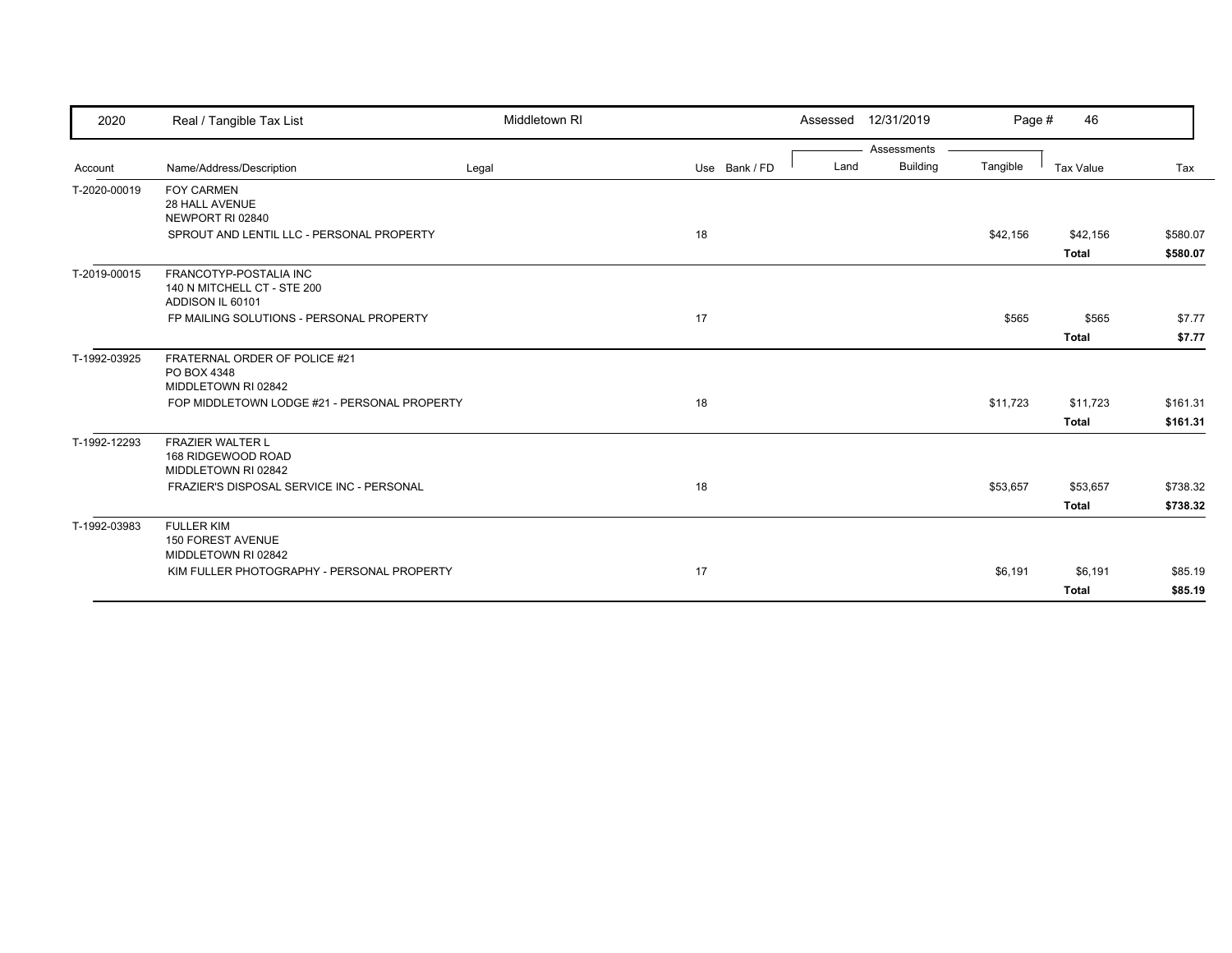| 2020         | Real / Tangible Tax List                                                                     | Middletown RI |               |      | Assessed 12/31/2019            | Page #   | 47                       |                          |
|--------------|----------------------------------------------------------------------------------------------|---------------|---------------|------|--------------------------------|----------|--------------------------|--------------------------|
| Account      | Name/Address/Description                                                                     | Legal         | Use Bank / FD | Land | Assessments<br><b>Building</b> | Tangible | <b>Tax Value</b>         | Tax                      |
| T-1992-04060 | <b>GAMBRELL &amp; SONS INC</b><br>1132 AQUIDNECK AVENUE<br>MIDDLETOWN RI 02842               |               |               |      |                                |          |                          |                          |
|              | GAMBRELL GLASS COMPANY - PERSONAL PROPERTY                                                   |               | 17            |      |                                | \$7,800  | \$7,800<br><b>Total</b>  | \$107.33<br>\$107.33     |
| T-2006-03138 | <b>GAMESTOP INC</b><br>PO BOX 743068<br>DALLAS TX 75374                                      |               |               |      |                                |          |                          |                          |
|              | <b>GAMESTOP - PERSONAL PROPERTY</b>                                                          |               | 18            |      |                                | \$29,356 | \$29,356<br><b>Total</b> | \$403.94<br>\$403.94     |
| T-2008-02054 | <b>GASTON MICHAEL</b><br><b>453 TURNER ROAD</b><br>MIDDLETOWN RI 02842                       |               |               |      |                                |          |                          |                          |
|              | MJ GASTON & ASSOCIATES - PERSONAL PROPERTY                                                   |               | 17            |      |                                | \$3,045  | \$3,045<br><b>Total</b>  | \$41.90<br>\$41.90       |
| T-2001-00130 | <b>GAUDET MICHAEL J</b><br>8 ROY AVENUE<br>MIDDLETOWN RI 02842                               |               |               |      |                                |          |                          |                          |
|              | GAUDET CONSTRUCTION - PERSONAL PROPERTY                                                      |               | 17            |      |                                | \$3,800  | \$3,800<br>Total         | \$52.29<br>\$52.29       |
| T-1992-00300 | GENERAL DYNAMICS INFO TECH INC<br>C/O IS&T TAX DEPT<br>13857 MCLEAREN RD<br>HERNDON VA 20171 |               |               |      |                                |          |                          |                          |
|              | <b>GENERAL DYNAMICS INFO TECH INC - PERSONAL</b>                                             |               | 18            |      |                                | \$97,106 | \$97,106<br><b>Total</b> | \$1,336.18<br>\$1,336.18 |
| T-1997-00229 | <b>GENERAL NUTRITION INC</b><br>PO BOX 548<br>GLEN ROCK NJ 07452                             |               |               |      |                                |          |                          |                          |
|              | GENERAL NUTRITION CENTER #3551 - PERSONAL                                                    |               | 17            |      |                                | \$8,923  | \$8,923<br><b>Total</b>  | \$122.78<br>\$122.78     |
| T-1999-09208 | <b>GHORAYEB MOUFID</b><br>52 EAST MAIN ROAD<br>MIDDLETOWN RI 02842                           |               |               |      |                                |          |                          |                          |
|              | INTERNATIONAL POCKETS CAFE - PERSONAL                                                        |               | 18            |      |                                | \$16,120 | \$16,120<br><b>Total</b> | \$221.81<br>\$221.81     |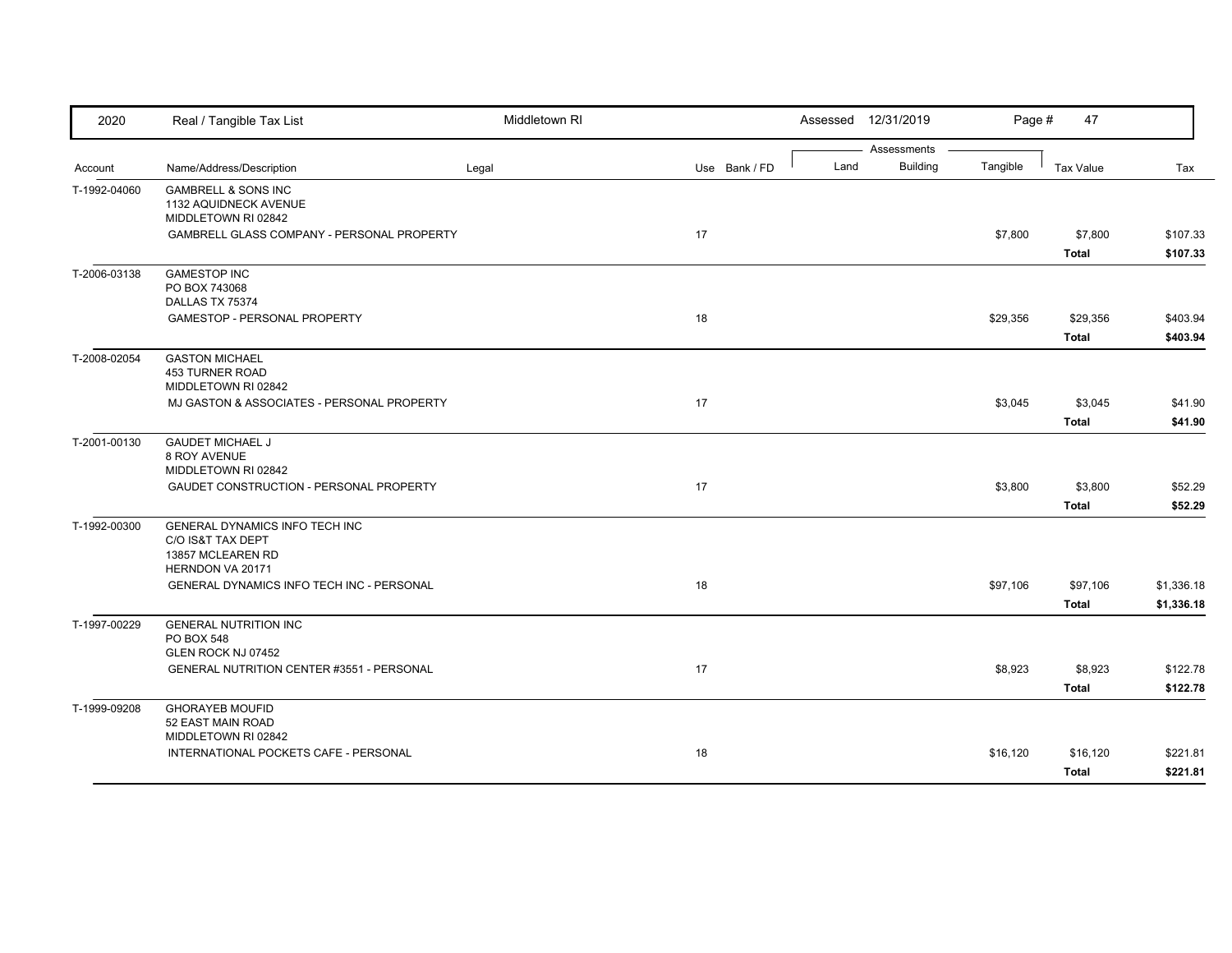| 2020         | Real / Tangible Tax List                                                         | Middletown RI |               | Assessed 12/31/2019                    | Page #   | 48                       |                      |
|--------------|----------------------------------------------------------------------------------|---------------|---------------|----------------------------------------|----------|--------------------------|----------------------|
| Account      | Name/Address/Description                                                         | Legal         | Use Bank / FD | Assessments<br><b>Building</b><br>Land | Tangible | <b>Tax Value</b>         | Tax                  |
| T-2012-00077 | <b>GIESEKE KAREN PHD</b><br>42 VALLEY ROAD<br>STE 3C<br>MIDDLETOWN RI 02842      |               |               |                                        |          |                          |                      |
|              | KAREN GIESEKE PHD & ASSOCIATES - PERSONAL                                        |               | 18            |                                        | \$10,670 | \$10,670<br><b>Total</b> | \$146.82<br>\$146.82 |
| T-2017-00007 | <b>GILS APPLIANCE</b><br>PO BOX 507<br>BRISTOL RI 02809                          |               |               |                                        |          |                          |                      |
|              | GIL'S APPLIANCE - PERSONAL PROPERTY                                              |               | 18            |                                        | \$38,207 | \$38,207<br><b>Total</b> | \$525.73<br>\$525.73 |
| T-2015-00035 | <b>GLAM NAIL SALON</b><br>510 EAST MAIN ROAD<br>MIDDLETOWN RI 02842              |               |               |                                        |          |                          |                      |
|              | GLAM NAIL SALON - PERSONAL PROPERTY                                              |               | 17            |                                        | \$5,000  | \$5,000<br><b>Total</b>  | \$68.80<br>\$68.80   |
| T-1992-10503 | <b>GOFF TOM</b><br>579 AQUIDNECK AVENUE<br>MIDDLETOWN RI 02842                   |               |               |                                        |          |                          |                      |
|              | SIGNS BY GOFF - PERSONAL PROPERTY                                                |               | 17            |                                        | \$7,978  | \$7,978<br><b>Total</b>  | \$109.78<br>\$109.78 |
| T-2016-00015 | <b>GRASSHOPPER LAWN &amp; LANDSCAPE</b><br>1 LAKEVIEW AVENUE<br>NEWPORT RI 02840 |               |               |                                        |          |                          |                      |
|              | GRASSHOPPER LAWN & LANDSCAPE - PERSONAL                                          |               | 18            |                                        | \$20,000 | \$20,000<br><b>Total</b> | \$275.20<br>\$275.20 |
| T-2013-00007 | <b>GRAVES HAROLD F JR</b><br>178 EAST MAIN ROAD<br>MIDDLETOWN RI 02842           |               |               |                                        |          |                          |                      |
|              | FREEMAN GRAVES & SONS - PERSONAL PROPERTY                                        |               | 17            |                                        | \$7,648  | \$7,648<br><b>Total</b>  | \$105.24<br>\$105.24 |
| T-1992-02758 | <b>GRAY NICOLE R CPA</b><br>747 AQUIDNECK AVE STE 2E<br>MIDDLETOWN RI 02842      |               |               |                                        |          |                          |                      |
|              | NICOLE GRAY & ASSOCIATES - PERSONAL PROPERTY                                     |               | 18            |                                        | \$24,693 | \$24,693<br><b>Total</b> | \$339.78<br>\$339.78 |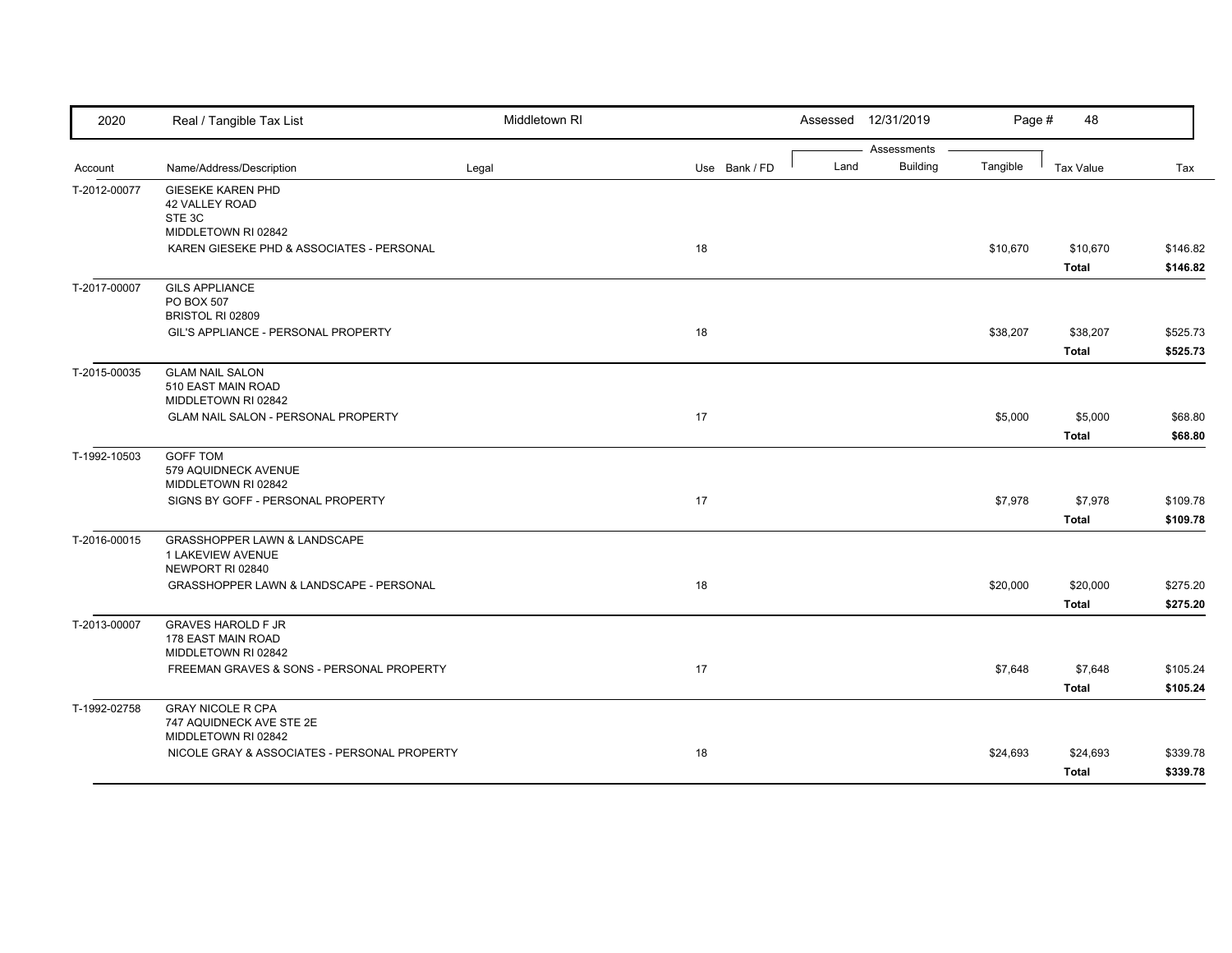| 2020         | Real / Tangible Tax List                                                                              | Middletown RI |               |      | Assessed 12/31/2019 | Page #    | 49           |            |
|--------------|-------------------------------------------------------------------------------------------------------|---------------|---------------|------|---------------------|-----------|--------------|------------|
|              |                                                                                                       |               |               |      | Assessments         |           |              |            |
| Account      | Name/Address/Description                                                                              | Legal         | Use Bank / FD | Land | <b>Building</b>     | Tangible  | Tax Value    | Tax        |
| T-1992-08733 | <b>GRAYHAWK LEASING LLC</b><br>1412 MAIN STREET<br><b>SUITE 1500</b><br>DALLAS TX 75202               |               |               |      |                     |           |              |            |
|              | <b>GRAYHAWK LEASING - PERSONAL PROPERTY</b>                                                           |               | 94            |      |                     | \$69,690  | \$69,690     | \$958.93   |
|              |                                                                                                       |               |               |      |                     |           | <b>Total</b> | \$958.93   |
| T-2015-00019 | <b>GREAT AMERICAN FINANCIAL SRVCS</b><br>625 1ST STREET SE<br><b>STE 800</b><br>CEDAR RAPIDS IA 52401 |               |               |      |                     |           |              |            |
|              | <b>GREAT AMERICAN FINANCIAL SRVCS - PERSONAL</b>                                                      |               | 18            |      |                     | \$66,612  | \$66,612     | \$916.58   |
|              |                                                                                                       |               |               |      |                     |           | <b>Total</b> | \$916.58   |
| T-1992-03581 | <b>GREEN ACRES DISTRIBUTORS INC</b><br>595 AQUIDNECK AVENUE<br>MIDDLETOWN RI 02842                    |               |               |      |                     |           |              |            |
|              | <b>GREEN ACRES DISTRIBUTORS INC - PERSONAL</b>                                                        |               | 17            |      |                     | \$3,154   | \$3,154      | \$43.40    |
|              |                                                                                                       |               |               |      |                     |           | <b>Total</b> | \$43.40    |
| T-1992-10174 | <b>GRJ MIDDLETOWN LLC</b><br>425 EAST MAIN RD.<br>MIDDLETOWN RI 02842                                 |               |               |      |                     |           |              |            |
|              | PORTOFINO BAR & GRILL - PERSONAL PROPERTY                                                             |               | 18            |      |                     | \$186,411 | \$186,411    | \$2,565.02 |
|              |                                                                                                       |               |               |      |                     |           | <b>Total</b> | \$2,565.02 |
| T-2012-00081 | <b>GVI INC</b><br>10440 BALLSFORD RD<br><b>STE 200</b>                                                |               |               |      |                     |           |              |            |
|              | MANASSAS VA 20109                                                                                     |               |               |      |                     |           |              |            |
|              | GATEWAY VENTURES INC - PERSONAL PROPERTY                                                              |               | 17            |      |                     | \$12,655  | \$12,655     | \$174.13   |
|              |                                                                                                       |               |               |      |                     |           | <b>Total</b> | \$174.13   |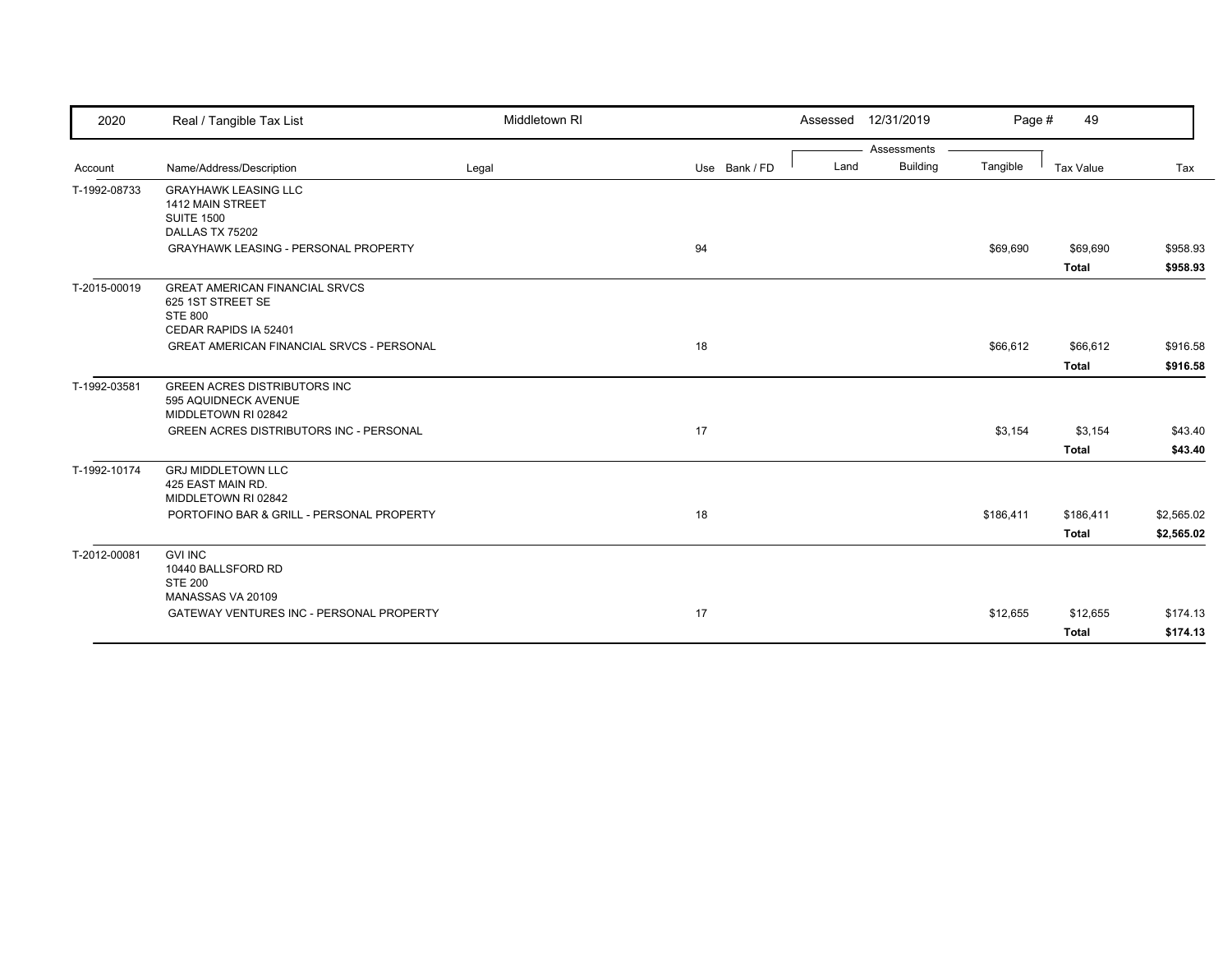| 2020         | Real / Tangible Tax List                                                                                | Middletown RI |               |      | Assessed 12/31/2019 | Page #   | 50                       |                      |
|--------------|---------------------------------------------------------------------------------------------------------|---------------|---------------|------|---------------------|----------|--------------------------|----------------------|
|              |                                                                                                         |               |               |      | Assessments         |          |                          |                      |
| Account      | Name/Address/Description                                                                                | Legal         | Use Bank / FD | Land | <b>Building</b>     | Tangible | Tax Value                | Tax                  |
| T-2012-00076 | <b>H &amp; H REAL ESTATE LLC</b><br>294 VALLEY ROAD<br>MIDDLETOWN RI 02842                              |               |               |      |                     |          |                          |                      |
|              | HOGAN ASSOCIATES - PERSONAL PROPERTY                                                                    |               | 18            |      |                     | \$7,121  | \$7,121<br><b>Total</b>  | \$97.98<br>\$97.98   |
| T-1999-09003 | H & R BLOCK EASTERN ENTERPRISE<br>BUSINESS PP TAX #38620<br>ONE H & R BLOCK WAY<br>KANSAS CITY MO 64105 |               |               |      |                     |          |                          |                      |
|              | H & R BLOCK - PERSONAL PROPERTY                                                                         |               | 18            |      |                     | \$24,510 | \$24,510<br><b>Total</b> | \$337.26<br>\$337.26 |
| T-1992-04676 | HALLMARK MARKETING COMPANY LLC<br>PO BOX 419749<br><b>TAX 407</b><br>KANSAS CITY MO 64141-6479          |               |               |      |                     |          |                          |                      |
|              | HALLMARK MARKETING COMPANY LLC - PERSONAL                                                               |               | 94            |      |                     | \$13,077 | \$13,077<br><b>Total</b> | \$179.94<br>\$179.94 |
| T-1999-09038 | <b>HARDING LUKE</b><br>305 B OLIPHANT LANE<br>MIDDLETOWN RI 02842                                       |               |               |      |                     |          |                          |                      |
|              | UG NASONS - PERSONAL PROPERTY                                                                           |               | 17            |      |                     | \$9,328  | \$9,328<br><b>Total</b>  | \$128.35<br>\$128.35 |
| T-2010-02186 | <b>HARKEN INC</b><br>N15 W24983 BLUEMOUND ROAD<br>PEWAUKEE WI 53072                                     |               |               |      |                     |          |                          |                      |
|              | HARKEN INC - PERSONAL PROPERTY                                                                          |               | 18            |      |                     | \$55,119 | \$55,119<br><b>Total</b> | \$758.44<br>\$758.44 |
| T-2012-00043 | <b>HARRIS CORP - GCSD</b><br>PO BOX 3075<br>MCKINNEY TX 75070                                           |               |               |      |                     |          |                          |                      |
|              | HARRIS CORP - GCSD - PERSONAL PROPERTY                                                                  |               | 18            |      |                     | \$2,986  | \$2,986<br><b>Total</b>  | \$41.09<br>\$41.09   |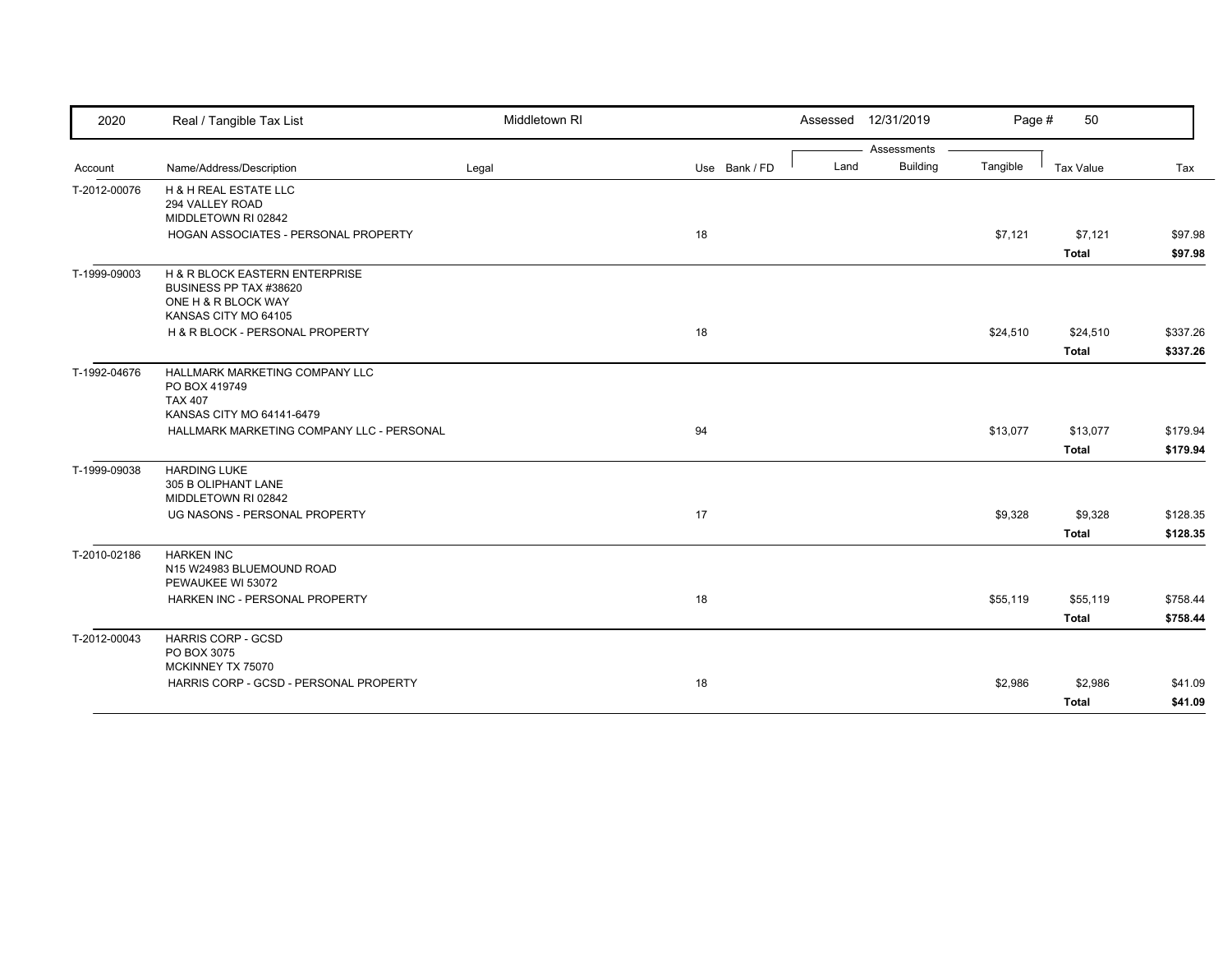| 2020         | Real / Tangible Tax List                                                                    | Middletown RI |               |      | Assessed 12/31/2019            | Page #      | 51               |             |
|--------------|---------------------------------------------------------------------------------------------|---------------|---------------|------|--------------------------------|-------------|------------------|-------------|
|              | Name/Address/Description                                                                    | Legal         | Use Bank / FD | Land | Assessments<br><b>Building</b> | Tangible    | <b>Tax Value</b> | Tax         |
| Account      |                                                                                             |               |               |      |                                |             |                  |             |
| T-1992-04940 | HERSHEY CREAMERY CO<br>301 S CAMERON STREET<br>HARRISBURG PA 17101                          |               |               |      |                                |             |                  |             |
|              | HERSHEY CREAMERY CO - PERSONAL PROPERTY                                                     |               | 94            |      |                                | \$767       | \$767            | \$10.55     |
|              |                                                                                             |               |               |      |                                |             | <b>Total</b>     | \$10.55     |
| T-1999-09232 | HEWLETT PACKARD FINANCIAL SERV<br>ATTN PROPERTY TAX<br>PO BOX 251209<br>PLANO TX 75025-1209 |               |               |      |                                |             |                  |             |
|              | HEWLETT PACKARD FINANCIAL SERV - PERSONAL                                                   |               | 94            |      |                                | \$66,119    | \$66,119         | \$909.80    |
|              |                                                                                             |               |               |      |                                |             | <b>Total</b>     | \$909.80    |
| T-2016-00063 | HIGI SH LLC<br>C/O PARADIGM TAX GROUP<br>PO BOX 800729<br>DALLAS TX 75380                   |               |               |      |                                |             |                  |             |
|              | HIGI SH LLC - PERSONAL PROPERTY                                                             |               | 17            |      |                                | \$2,621     | \$2,621          | \$36.06     |
|              |                                                                                             |               |               |      |                                |             | <b>Total</b>     | \$36.06     |
| T-2005-00622 | <b>HOME DEPOT USA</b><br>PROPERTY TAX DEPT - B-12<br>PO BOX 105842                          |               |               |      |                                |             |                  |             |
|              | ATLANTA GA 30348-5842<br>HOME DEPOT USA - PERSONAL PROPERTY                                 |               | 18            |      |                                | \$1,315,881 | \$1,315,881      | \$18,106.52 |
|              |                                                                                             |               |               |      |                                |             | <b>Total</b>     | \$18,106.52 |
| T-1992-05079 | <b>HOOGENDOORN DICK &amp; VICTOR</b><br><b>408 TURNER ROAD</b><br>MIDDLETOWN RI 02842       |               |               |      |                                |             |                  |             |
|              | HOOGENDOORN NURSERIES INC - PERSONAL                                                        |               | 17            |      |                                | \$4,261     | \$4,261          | \$58.63     |
|              |                                                                                             |               |               |      |                                |             | <b>Total</b>     | \$58.63     |
| T-2012-00075 | <b>HOOK JOSEPH ESQ</b><br>294 VALLEY ROAD<br>MIDDLETOWN RI 02842                            |               |               |      |                                |             |                  |             |
|              | LAW OFFICE OF JOSEPH HOOK - PERSONAL                                                        |               | 17            |      |                                | \$2,419     | \$2,419          | \$33.29     |
|              |                                                                                             |               |               |      |                                |             | <b>Total</b>     | \$33.29     |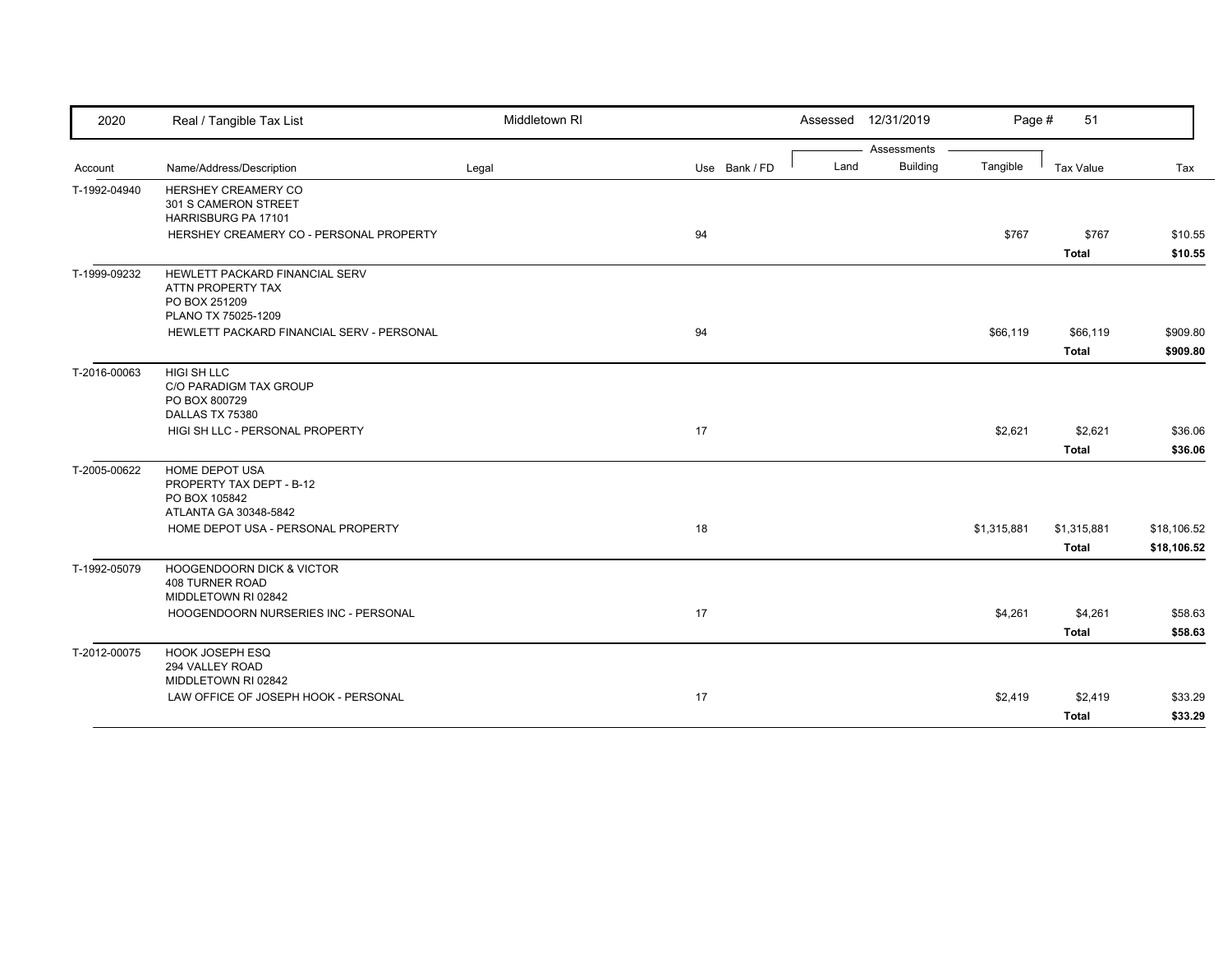| 2020         | Real / Tangible Tax List                                                        | Middletown RI |               |      | Assessed 12/31/2019            | Page #    | 52               |            |
|--------------|---------------------------------------------------------------------------------|---------------|---------------|------|--------------------------------|-----------|------------------|------------|
|              | Name/Address/Description                                                        |               | Use Bank / FD | Land | Assessments<br><b>Building</b> | Tangible  | <b>Tax Value</b> | Tax        |
| Account      |                                                                                 | Legal         |               |      |                                |           |                  |            |
| T-2005-00566 | HOSPITALITY PROPERTIES TRUST<br>PO BOX 696583                                   |               |               |      |                                |           |                  |            |
|              | SAN ANTONIO TX 78269                                                            |               |               |      |                                |           |                  |            |
|              | COURTYARD BY MARRIOTT - PERSONAL PROPERTY                                       |               | 18            |      |                                | \$723,709 | \$723,709        | \$9,958.24 |
|              |                                                                                 |               |               |      |                                |           | <b>Total</b>     | \$9,958.24 |
| T-2011-00108 | <b>HOURIHAN SUZANNE</b><br>287 THIRD BEACH RD<br>MIDDLETOWN RI 02842            |               |               |      |                                |           |                  |            |
|              | NEWPORT EQUESTRIAN ACADEMY - PERSONAL                                           |               | 17            |      |                                | \$900     | \$900            | \$12.38    |
|              |                                                                                 |               |               |      |                                |           | <b>Total</b>     | \$12.38    |
| T-2020-00021 | HPE DEPOSITOR MASTER TRUST<br>PO BOX 251209<br>PLANO TX 75025-1209              |               |               |      |                                |           |                  |            |
|              | HPE DEPOSITOR MASTER TRUST - PERSONAL                                           |               | 94            |      |                                | \$1,971   | \$1,971          | \$27.12    |
|              |                                                                                 |               |               |      |                                |           | <b>Total</b>     | \$27.12    |
| T-1992-00742 | <b>HPK INC</b><br>15 AQUIDNECK AVENUE<br>MIDDLETOWN RI 02842                    |               |               |      |                                |           |                  |            |
|              | TICKETS - PERSONAL PROPERTY                                                     |               | 18            |      |                                | \$50,817  | \$50,817         | \$699.24   |
|              |                                                                                 |               |               |      |                                |           | <b>Total</b>     | \$699.24   |
| T-1994-00002 | HUGHES NETWORK SYSTEMS LLC<br>PO BOX 460049<br>PTS DEPT 804<br>HOUSTON TX 77056 |               |               |      |                                |           |                  |            |
|              | HUGHES NETWORK SYSTEMS LLC - PERSONAL                                           |               | 18            |      |                                | \$1,042   | \$1,042          | \$14.34    |
|              |                                                                                 |               |               |      |                                |           | <b>Total</b>     | \$14.34    |
| T-1995-00351 | HUNTER AUGUSTIN L JR<br>283 WEST MAIN ROAD<br>MIDDLETOWN RI 02842-0401          |               |               |      |                                |           |                  |            |
|              | AUGUSTIN HAIR STYLIST - PERSONAL PROPERTY                                       |               | 17            |      |                                | \$750     | \$750            | \$10.32    |
|              |                                                                                 |               |               |      |                                |           | <b>Total</b>     | \$10.32    |
|              | HUNTINGTON TECHNOLOGY FINANCE                                                   |               |               |      |                                |           |                  |            |
| T-2017-00025 | 2285 FRANKLIN ROAD                                                              |               |               |      |                                |           |                  |            |
|              | BLOOMFIELD HILLS MI 48302                                                       |               |               |      |                                |           |                  |            |
|              | HUNTINGTON TECHNOLOGY FINANCE - PERSONAL                                        |               | 18            |      |                                | \$7,410   | \$7,410          | \$101.96   |
|              |                                                                                 |               |               |      |                                |           | <b>Total</b>     | \$101.96   |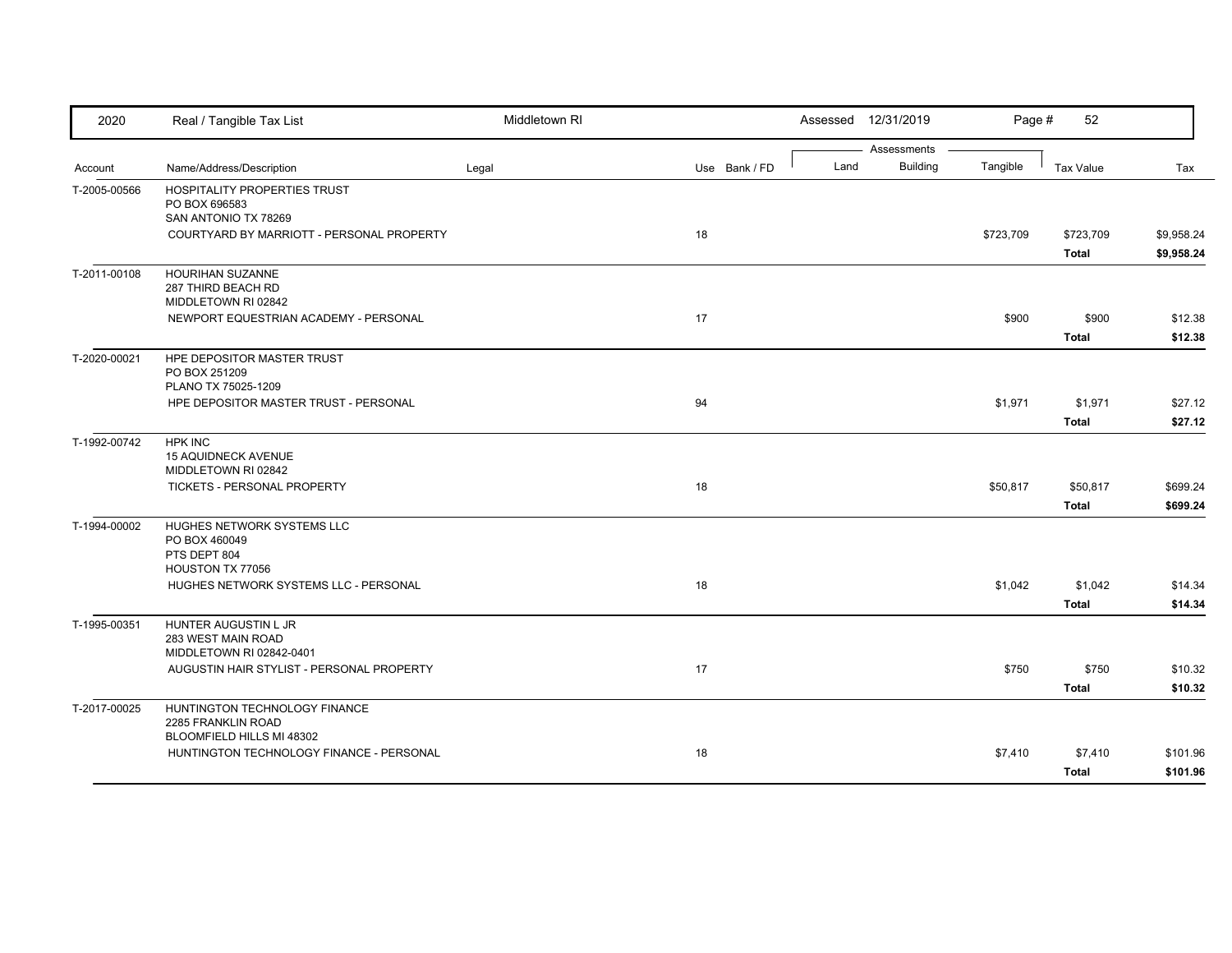| 2020         | Real / Tangible Tax List                                                                        | Middletown RI |               | Assessed | 12/31/2019                     | Page #   | 53           |          |
|--------------|-------------------------------------------------------------------------------------------------|---------------|---------------|----------|--------------------------------|----------|--------------|----------|
| Account      | Name/Address/Description                                                                        | Legal         | Use Bank / FD | Land     | Assessments<br><b>Building</b> | Tangible | Tax Value    | Tax      |
| T-2018-00024 | HUNTINGTON TECHNOLOGY FINANCE<br>2285 FRANKLIN ROAD<br>BLOOMFIELD HILLS MI 48302                |               |               |          |                                |          |              |          |
|              | HUNTINGTON TECHNOLOGY FINANCE - PERSONAL                                                        |               | 94            |          |                                | \$20,477 | \$20,477     | \$281.76 |
|              |                                                                                                 |               |               |          |                                |          | Total        | \$281.76 |
| T-2019-00027 | HUNTINGTON TECHNOLOGY FINANCE<br>2285 FRANKLIN ROAD<br>BLOOMFIELD HILLS MI 48302                |               |               |          |                                |          |              |          |
|              | HUNTINGTON TECHNOLOGY FINANCE - PERSONAL                                                        |               | 17            |          |                                | \$9,111  | \$9,111      | \$125.37 |
|              |                                                                                                 |               |               |          |                                |          | <b>Total</b> | \$125.37 |
| T-2020-00025 | HUNTINGTON TECHNOLOGY FINANCE<br>2285 FRANKLIN ROAD<br>PO BOX 2017<br>BLOOMFIELD HILLS MI 48302 |               |               |          |                                |          |              |          |
|              | HUNTINGTON TECHNOLOGY FINANCE - PERSONAL                                                        |               | 17            |          |                                | \$3,519  | \$3,519      | \$48.42  |
|              |                                                                                                 |               |               |          |                                |          | Total        | \$48.42  |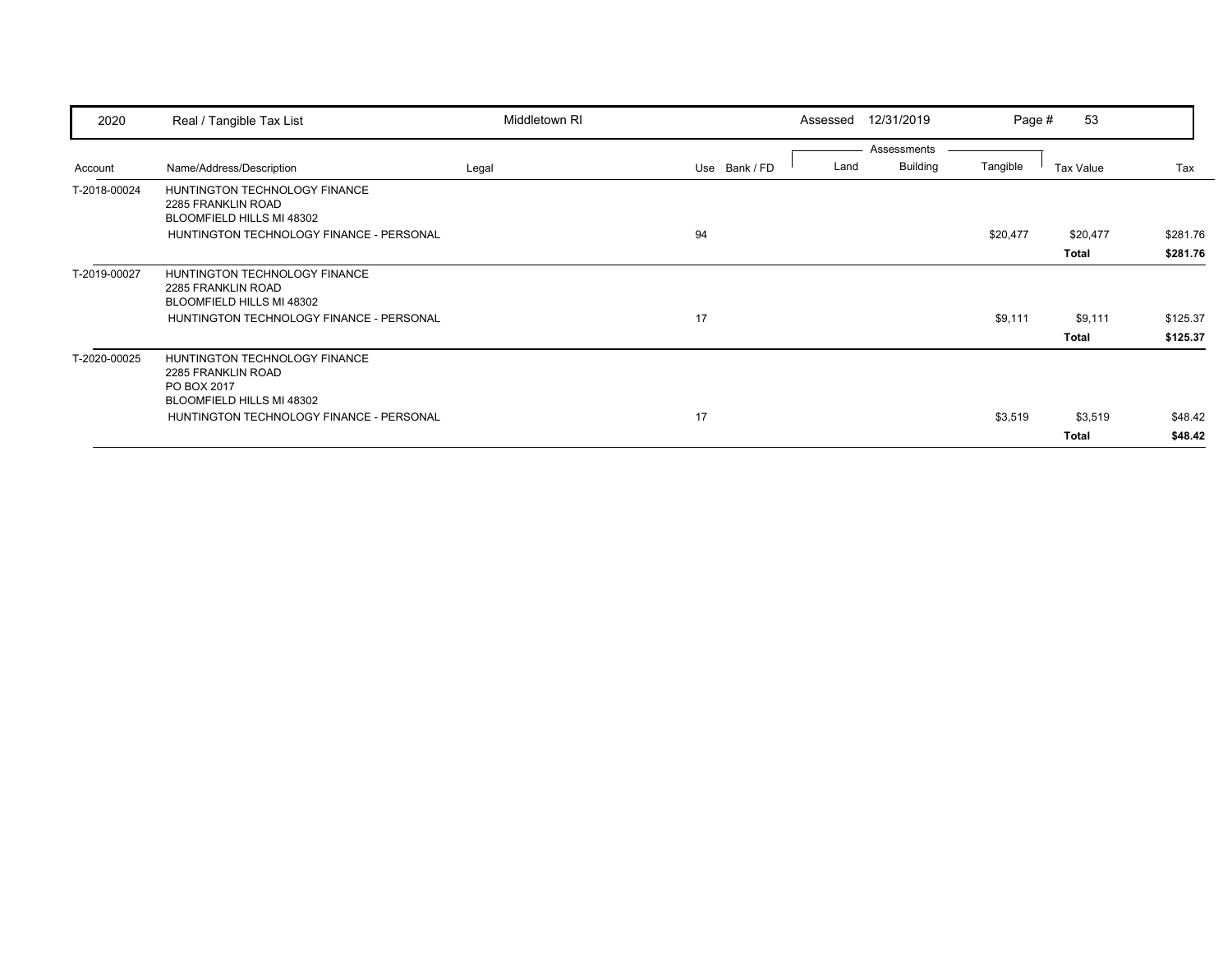| 2020         | Real / Tangible Tax List                                                                                     | Middletown RI |               |      | Assessed 12/31/2019            | Page #   | 54                       |                      |
|--------------|--------------------------------------------------------------------------------------------------------------|---------------|---------------|------|--------------------------------|----------|--------------------------|----------------------|
| Account      | Name/Address/Description                                                                                     | Legal         | Use Bank / FD | Land | Assessments<br><b>Building</b> | Tangible | <b>Tax Value</b>         | Tax                  |
| T-2012-00024 | I SQUARED SYSTEMS LLC<br>55 JOHN CLARKE ROAD<br>MIDDLETOWN RI 02842                                          |               |               |      |                                |          |                          |                      |
|              | I SQUARED SYSTEMS LLC - PERSONAL PROPERTY                                                                    |               | 17            |      |                                | \$6,276  | \$6,276<br><b>Total</b>  | \$86.36<br>\$86.36   |
| T-2018-00049 | <b>IBM CREDIT LLC</b><br>150 KETTLETOWN ROAD<br>PO BOX 1159<br>SOUTHBURY CT 06488                            |               |               |      |                                |          |                          |                      |
|              | AT & T SERVICES INC - 1139744 - PERSONAL PROPERTY                                                            |               | 17            |      |                                | \$763    | \$763<br><b>Total</b>    | \$10.50<br>\$10.50   |
| T-2012-00011 | ICI SERVICES CORPORATION<br>500 VIKING DRIVE<br><b>STE 400</b><br>VIRGINIA BEACH VA 23452                    |               |               |      |                                |          |                          |                      |
|              | ICI SERVICES CORPORATION - PERSONAL PROPERTY                                                                 |               | 17            |      |                                | \$2,613  | \$2,613<br><b>Total</b>  | \$35.95<br>\$35.95   |
| T-1992-04010 | IGT GLOBAL SOLUTIONS CORP<br>TAX DEPARTMENT<br>10 MEMORIAL BLVD<br>PROVIDENCE RI 02903                       |               |               |      |                                |          |                          |                      |
|              | IGT GLOBAL SOLUTIONS CORP - PERSONAL PROPERTY                                                                |               | 94            |      |                                | \$36,563 | \$36,563<br><b>Total</b> | \$503.11<br>\$503.11 |
| T-2017-00024 | <b>IHOP RESTAURANTS LLC</b><br>C/O DUCHARME MCMILLEN & ASSOC<br>PO BOX 80615<br><b>INDIANAPOLIS IN 46280</b> |               |               |      |                                |          |                          |                      |
|              | IHOP #4701 - PERSONAL PROPERTY                                                                               |               | 18            |      |                                | \$5,911  | \$5,911<br><b>Total</b>  | \$81.34<br>\$81.34   |
| T-1996-00501 | <b>INNERLIGHT ASSOCIATES INC</b><br>850 AQUIDNECK AVENUE<br>MIDDLETOWN RI 02842                              |               |               |      |                                |          |                          |                      |
|              | INNERLIGHT YOGA & MEDIATION - PERSONAL                                                                       |               | 18            |      |                                | \$5,315  | \$5,315<br><b>Total</b>  | \$73.13<br>\$73.13   |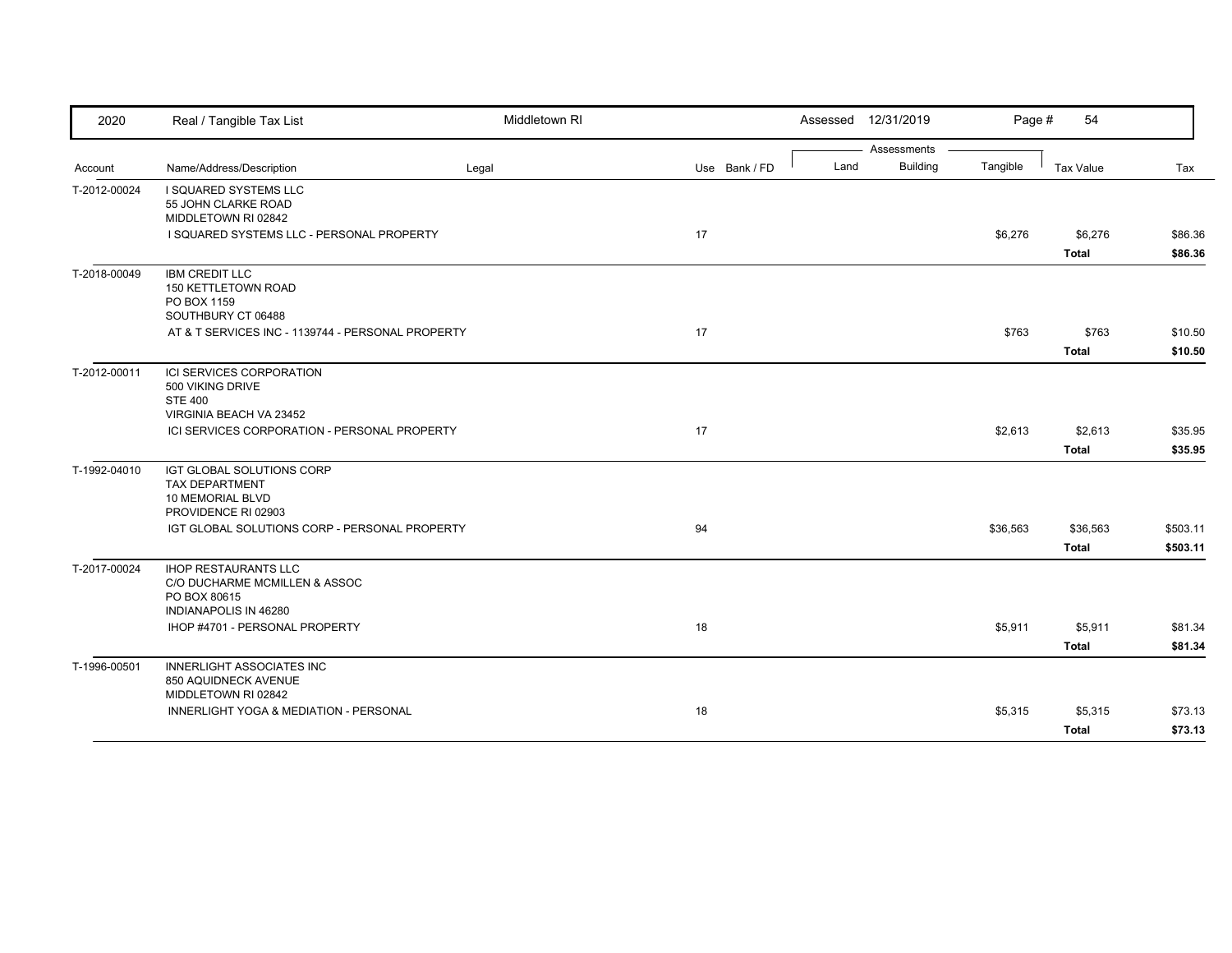| 2020         | Real / Tangible Tax List                                                                                               | Middletown RI |               |      | Assessed 12/31/2019 | Page #   | 55               |          |
|--------------|------------------------------------------------------------------------------------------------------------------------|---------------|---------------|------|---------------------|----------|------------------|----------|
|              |                                                                                                                        |               |               |      | Assessments         |          |                  |          |
| Account      | Name/Address/Description                                                                                               | Legal         | Use Bank / FD | Land | <b>Building</b>     | Tangible | <b>Tax Value</b> | Tax      |
| T-2005-00623 | INNOVATIVE HOME SYSTEMS INC<br>PO BOX 4039<br>MIDDLETOWN RI 02842                                                      |               |               |      |                     |          |                  |          |
|              | INNOVATIVE HOME SYSTEMS INC - PERSONAL                                                                                 |               | 18            |      |                     | \$24,763 | \$24,763         | \$340.74 |
|              |                                                                                                                        |               |               |      |                     |          | <b>Total</b>     | \$340.74 |
| T-2014-00037 | <b>INTERFACE SECURITY SYSTEMS LLC</b><br>C/O BROWN SMITH WALLACE<br>6 CITYPLACE DRIVE - SUITE 800<br>ST LOUIS MO 63141 |               |               |      |                     |          |                  |          |
|              | INTERFACE SECURITY SYSTEMS - PERSONAL                                                                                  |               | 18            |      |                     | \$1,180  | \$1,180          | \$16.24  |
|              |                                                                                                                        |               |               |      |                     |          | <b>Total</b>     | \$16.24  |
| T-2017-00039 | INTERGRATED MGMT SOLUTIONS INC<br>PO BOX 52<br>JAMESTOWN RI 02835                                                      |               |               |      |                     |          |                  |          |
|              | INTEGRATED MGMT SOLUTIONS INC - PERSONAL                                                                               |               | 17            |      |                     | \$3,013  | \$3,013          | \$41.46  |
|              |                                                                                                                        |               |               |      |                     |          | <b>Total</b>     | \$41.46  |
| T-2006-03171 | <b>INTWALA RAKESH</b><br>58 ALLSTON AVENUE<br>MIDDLETOWN RI 02842                                                      |               |               |      |                     |          |                  |          |
|              | AUDIO DEZIGN - PERSONAL PROPERTY                                                                                       |               | 18            |      |                     | \$20,300 | \$20,300         | \$279.33 |
|              |                                                                                                                        |               |               |      |                     |          | <b>Total</b>     | \$279.33 |
| T-2020-00032 | <b>INVIDIA SALON</b><br>173 EAST MAIN ROAD<br>MIDDLETOWN RI 02842                                                      |               |               |      |                     |          |                  |          |
|              | INVIDIA SALON - PERSONAL PROPERTY                                                                                      |               | 18            |      |                     | \$25,000 | \$25,000         | \$344.00 |
|              |                                                                                                                        |               |               |      |                     |          | Total            | \$344.00 |
| T-1992-05268 | <b>ISLAND ASSOCIATES INC</b><br>1015 AQUIDENCK AVENUE<br>STE <sub>5</sub>                                              |               |               |      |                     |          |                  |          |
|              | MIDDLETOWN RI 02842                                                                                                    |               |               |      |                     |          |                  |          |
|              | <b>ISLAND ASSOCIATES INC - PERSONAL PROPERTY</b>                                                                       |               | 17            |      |                     | \$3,600  | \$3,600          | \$49.54  |
|              |                                                                                                                        |               |               |      |                     |          | Total            | \$49.54  |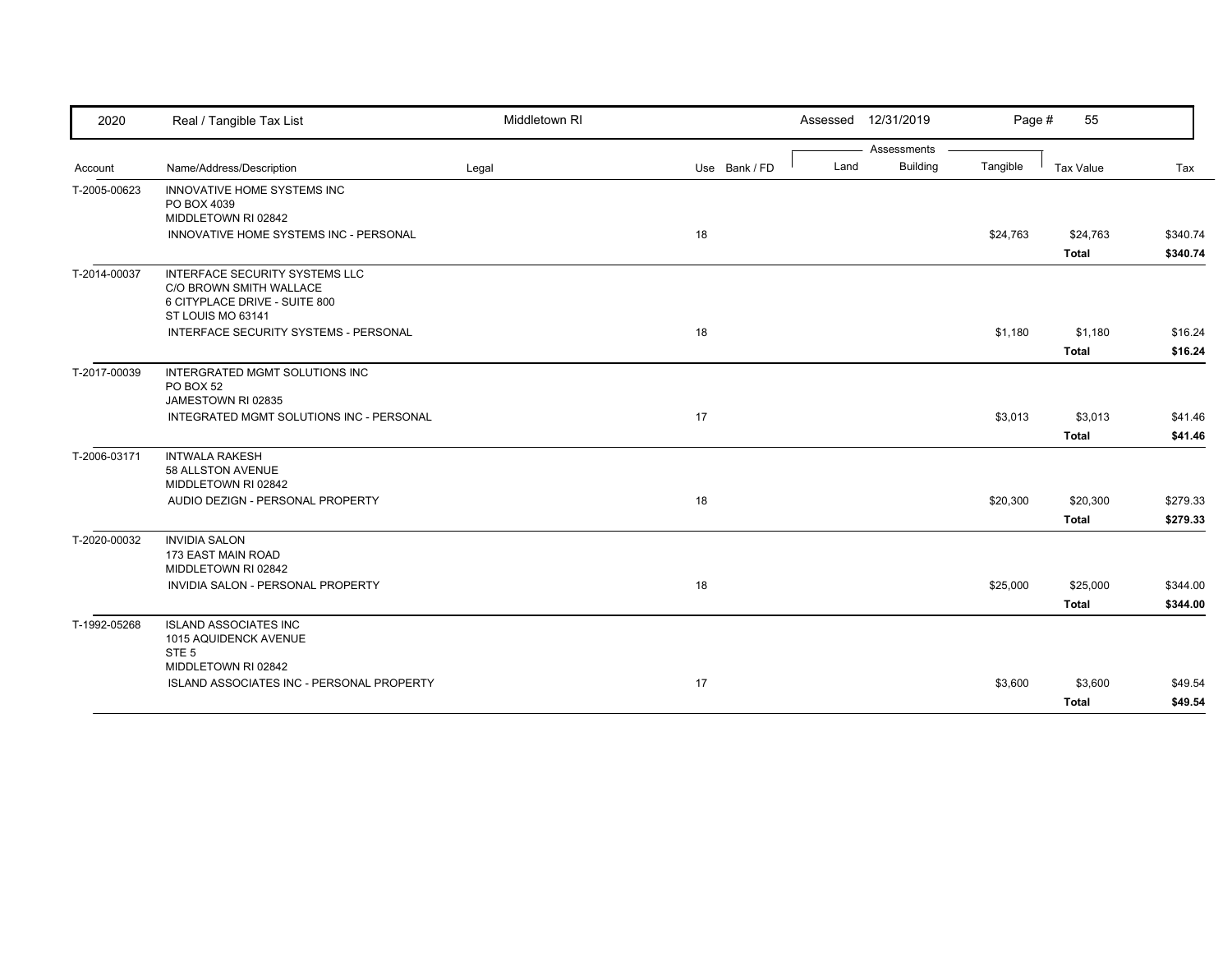| 2020         | Real / Tangible Tax List                      | Middletown RI |               | Assessed | 12/31/2019                     | Page #    | 56        |            |
|--------------|-----------------------------------------------|---------------|---------------|----------|--------------------------------|-----------|-----------|------------|
|              |                                               |               |               |          | Assessments<br><b>Building</b> |           |           |            |
| Account      | Name/Address/Description                      | Legal         | Use Bank / FD | Land     |                                | Tangible  | Tax Value | Tax        |
| T-1992-05281 | <b>ISLAND ELEMENTS INC</b>                    |               |               |          |                                |           |           |            |
|              | 86 & 89 AQUIDNECK AVENUE                      |               |               |          |                                |           |           |            |
|              | MIDDLETOWN RI 02842                           |               |               |          |                                |           |           |            |
|              | ISLAND SURF & SPORT - PERSONAL PROPERTY       |               | 18            |          |                                | \$31,447  | \$31,447  | \$432.71   |
|              |                                               |               |               |          |                                |           | Total     | \$432.71   |
| T-2008-02031 | <b>ISLAND HOTEL GROUP LLC</b>                 |               |               |          |                                |           |           |            |
|              | PO BOX 2516                                   |               |               |          |                                |           |           |            |
|              | FALL RIVER MA 02720                           |               |               |          |                                |           |           |            |
|              | RESIDENCE INN BY MARRIOTT - PERSONAL PROPERTY |               | 18            |          |                                | \$200,174 | \$200,174 | \$2,754.39 |
|              |                                               |               |               |          |                                |           | Total     | \$2,754.39 |
| T-1993-10015 | <b>ISLAND MANAGEMENT INC</b>                  |               |               |          |                                |           |           |            |
|              | 1223 GREEN END AVENUE                         |               |               |          |                                |           |           |            |
|              | MIDDLETOWN RI 02842-5705                      |               |               |          |                                |           |           |            |
|              | FLO'S CLAM SHACK - PERSONAL PROPERTY          |               | 18            |          |                                | \$31,780  | \$31,780  | \$437.29   |
|              |                                               |               |               |          |                                |           | Total     | \$437.29   |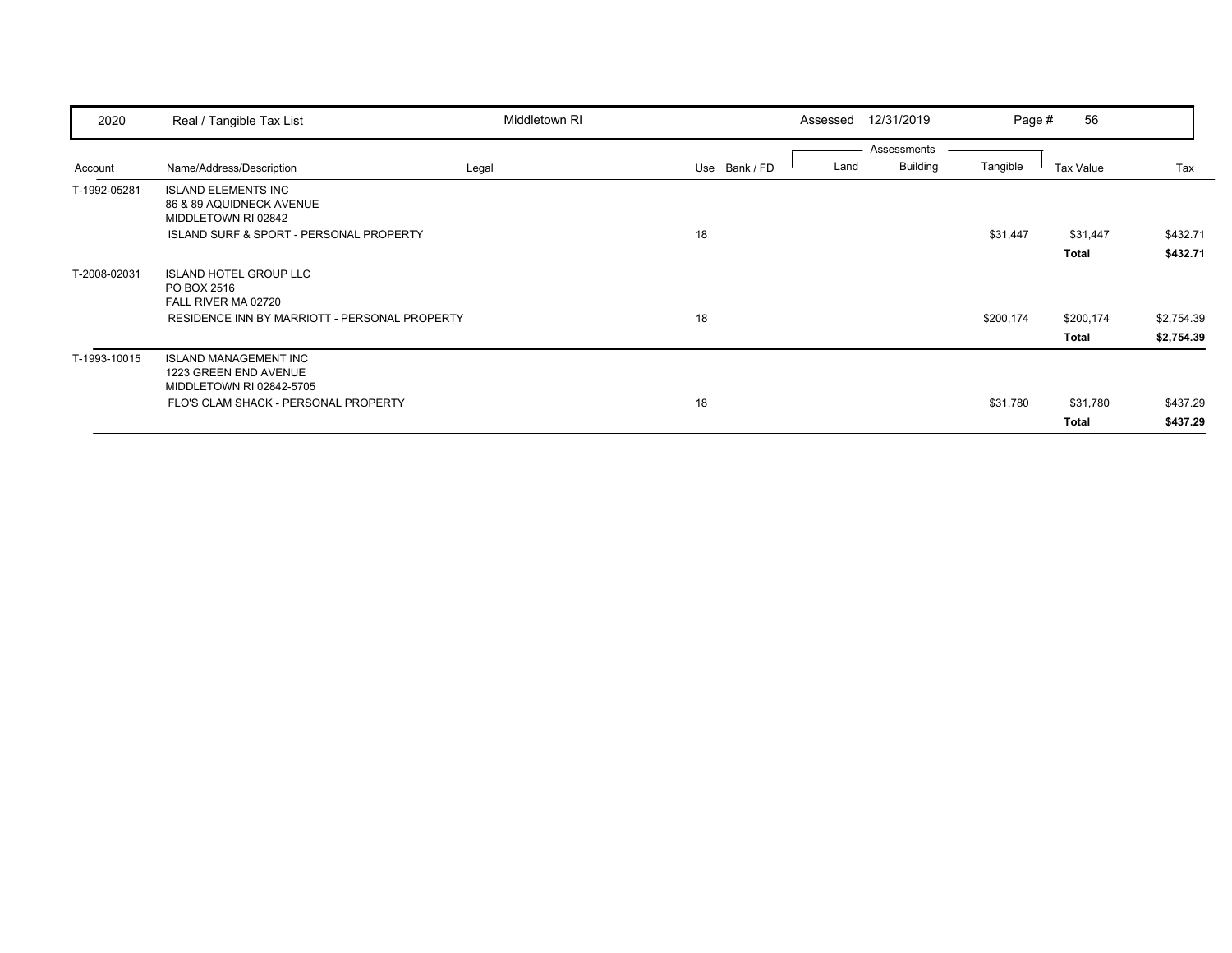| 2020         | Real / Tangible Tax List                                                                 | Middletown RI |               | Assessed 12/31/2019 |                 | Page #    | 57               |            |
|--------------|------------------------------------------------------------------------------------------|---------------|---------------|---------------------|-----------------|-----------|------------------|------------|
|              |                                                                                          |               |               |                     | Assessments     |           |                  |            |
| Account      | Name/Address/Description                                                                 | Legal         | Use Bank / FD | Land                | <b>Building</b> | Tangible  | <b>Tax Value</b> | Tax        |
| T-2003-00578 | <b>J &amp; S ROOFING INC</b><br>31 BEACON STREET<br>MIDDLETOWN RI 02842                  |               |               |                     |                 |           |                  |            |
|              | J & S ROOFING - PERSONAL PROPERTY                                                        |               | 17            |                     |                 | \$1,786   | \$1,786          | \$24.58    |
|              |                                                                                          |               |               |                     |                 |           | <b>Total</b>     | \$24.58    |
| T-2005-00571 | JALARAM VANI LLC<br>1359 WEST MAIN ROAD<br>MIDDLETOWN RI 02842                           |               |               |                     |                 |           |                  |            |
|              | AMBASSADOR INN THE - PERSONAL PROPERTY                                                   |               | 18            |                     |                 | \$28,128  | \$28,128         | \$387.04   |
|              |                                                                                          |               |               |                     |                 |           | <b>Total</b>     | \$387.04   |
| T-1992-05291 | JAM CONSTRUCTION CO INC<br>1700 WEST MAIN ROAD<br>MIDDLETOWN RI 02842                    |               |               |                     |                 |           |                  |            |
|              | JAM CONSTRUCTION CO INC - PERSONAL PROPERTY                                              |               | 18            |                     |                 | \$221,138 | \$221,138        | \$3,042.86 |
|              |                                                                                          |               |               |                     |                 |           | <b>Total</b>     | \$3,042.86 |
| T-2015-00023 | <b>JAMS PIZZERIA LLC</b><br>C/O DATA INSTANCE LLC<br>87 LEROY AVENUE<br>WARWICK RI 02889 |               |               |                     |                 |           |                  |            |
|              | PIEZONI'S - PERSONAL PROPERTY                                                            |               | 18            |                     |                 | \$32,536  | \$32,536         | \$447.70   |
|              |                                                                                          |               |               |                     |                 |           | <b>Total</b>     | \$447.70   |
| T-1992-05353 | JAN CO INC<br>PO BOX 8819<br>CRANSTON RI 02920                                           |               |               |                     |                 |           |                  |            |
|              | BURGER KING #1221 - PERSONAL PROPERTY                                                    |               | 18            |                     |                 | \$29,312  | \$29,312         | \$403.33   |
|              |                                                                                          |               |               |                     |                 |           | <b>Total</b>     | \$403.33   |
| T-2004-00558 | JANSSEN FAMILY CHIROPRACTIC<br>850 AQUIDNECK AVENUE<br>REAR B-12                         |               |               |                     |                 |           |                  |            |
|              | MIDDLETOWN RI 02842                                                                      |               |               |                     |                 |           |                  |            |
|              | JANSSEN FAMILY CHIROPRACTIC - PERSONAL                                                   |               | 17            |                     |                 | \$3,890   | \$3,890          | \$53.53    |
|              |                                                                                          |               |               |                     |                 |           | <b>Total</b>     | \$53.53    |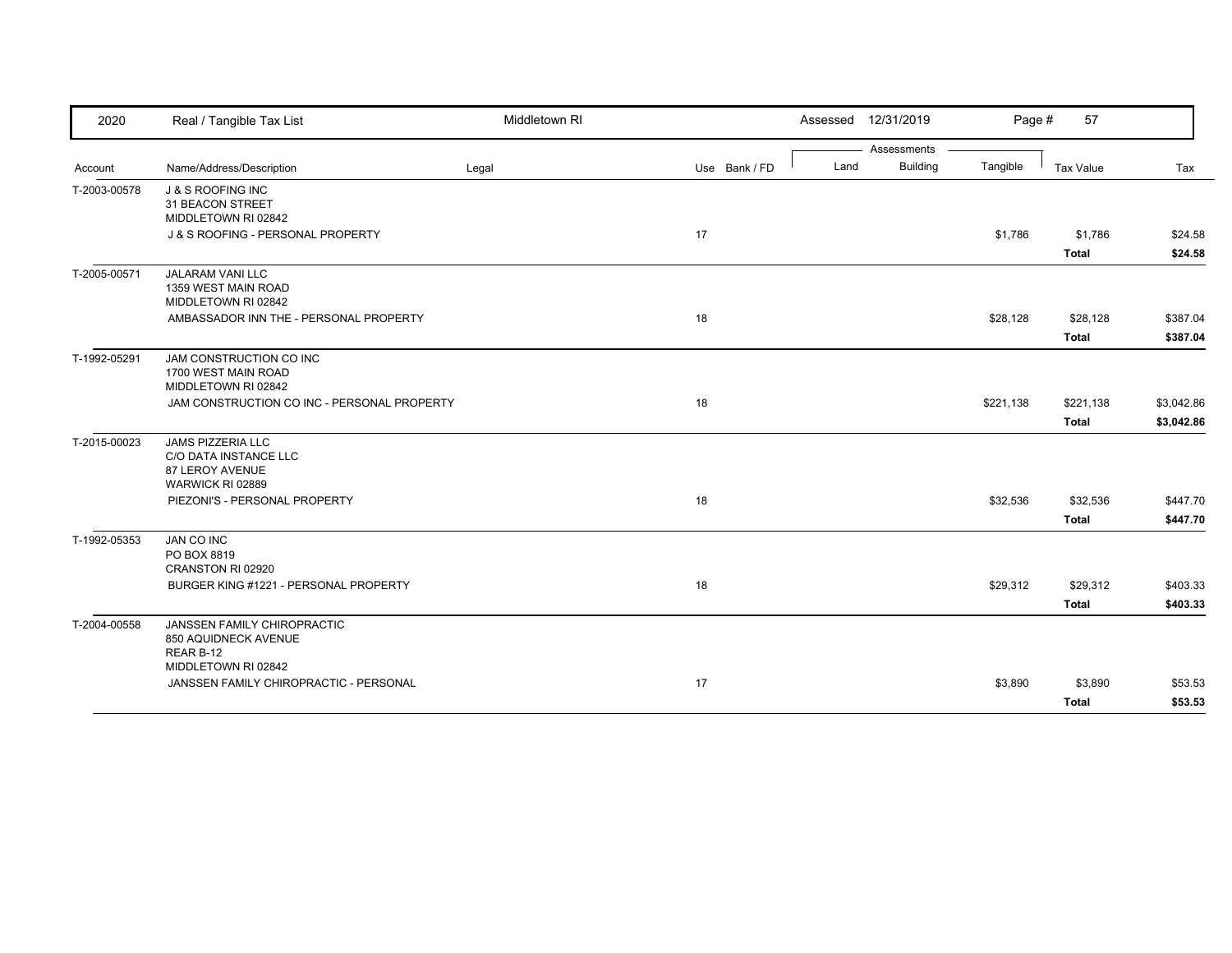| 2020         | Real / Tangible Tax List                                                       | Middletown RI |               |      | Assessed 12/31/2019            | Page #   | 58                       |                      |
|--------------|--------------------------------------------------------------------------------|---------------|---------------|------|--------------------------------|----------|--------------------------|----------------------|
| Account      | Name/Address/Description                                                       | Legal         | Use Bank / FD | Land | Assessments<br><b>Building</b> | Tangible | <b>Tax Value</b>         | Tax                  |
| T-2020-00029 | <b>JAX &amp; JILLS</b><br>77A UNITY DRIVE<br>MIDDLETOWN RI 02842               |               |               |      |                                |          |                          |                      |
|              | JAX & JILLS - PERSONAL PROPERTY                                                |               | 17            |      |                                | \$4,500  | \$4,500<br>Total         | \$61.92<br>\$61.92   |
| T-1999-09017 | JENKINS WOODWORKING INC<br>1150 AQUIDNECK AVENUE<br>MIDDLETOWN RI 02842        |               |               |      |                                |          |                          |                      |
|              | JENKINS CONSTRUCTION CO - PERSONAL PROPERTY                                    |               | 18            |      |                                | \$41,118 | \$41,118<br><b>Total</b> | \$565.78<br>\$565.78 |
| T-2008-02037 | JFA SECURITY & CONSULTING SERV<br>641 JEPSON LANE<br>MIDDLETOWN RI 02842       |               |               |      |                                |          |                          |                      |
|              | JFA SECURITY & CONSULTING - PERSONAL PROPERTY                                  |               | 17            |      |                                | \$2,427  | \$2,427<br><b>Total</b>  | \$33.40<br>\$33.40   |
| T-2016-00016 | <b>JIN SHANJI</b><br>957 WEST MAIN ROAD<br>UNITS B2 & C<br>MIDDLETOWN RI 02842 |               |               |      |                                |          |                          |                      |
|              | CHARMING NAIL & SPA - PERSONAL PROPERTY                                        |               | 18            |      |                                | \$20,760 | \$20,760<br><b>Total</b> | \$285.66<br>\$285.66 |
| T-2009-01397 | JJ NEWPORT GROUP INC<br>216 GRAY CRAIG ROAD<br>MIDDLETOWN RI 02842             |               |               |      |                                |          |                          |                      |
|              | JJ NEWPORT GROUP INC - PERSONAL PROPERTY                                       |               | 17            |      |                                | \$2,650  | \$2,650<br><b>Total</b>  | \$36.46<br>\$36.46   |
| T-2011-00056 | JL ELECTRIC INC<br>307 OLIPHANT LANE<br>UNIT <sub>2</sub>                      |               |               |      |                                |          |                          |                      |
|              | MIDDLETOWN RI 02842<br>JL ELECTRIC - PERSONAL PROPERTY                         |               | 17            |      |                                | \$3,850  | \$3,850<br><b>Total</b>  | \$52.98<br>\$52.98   |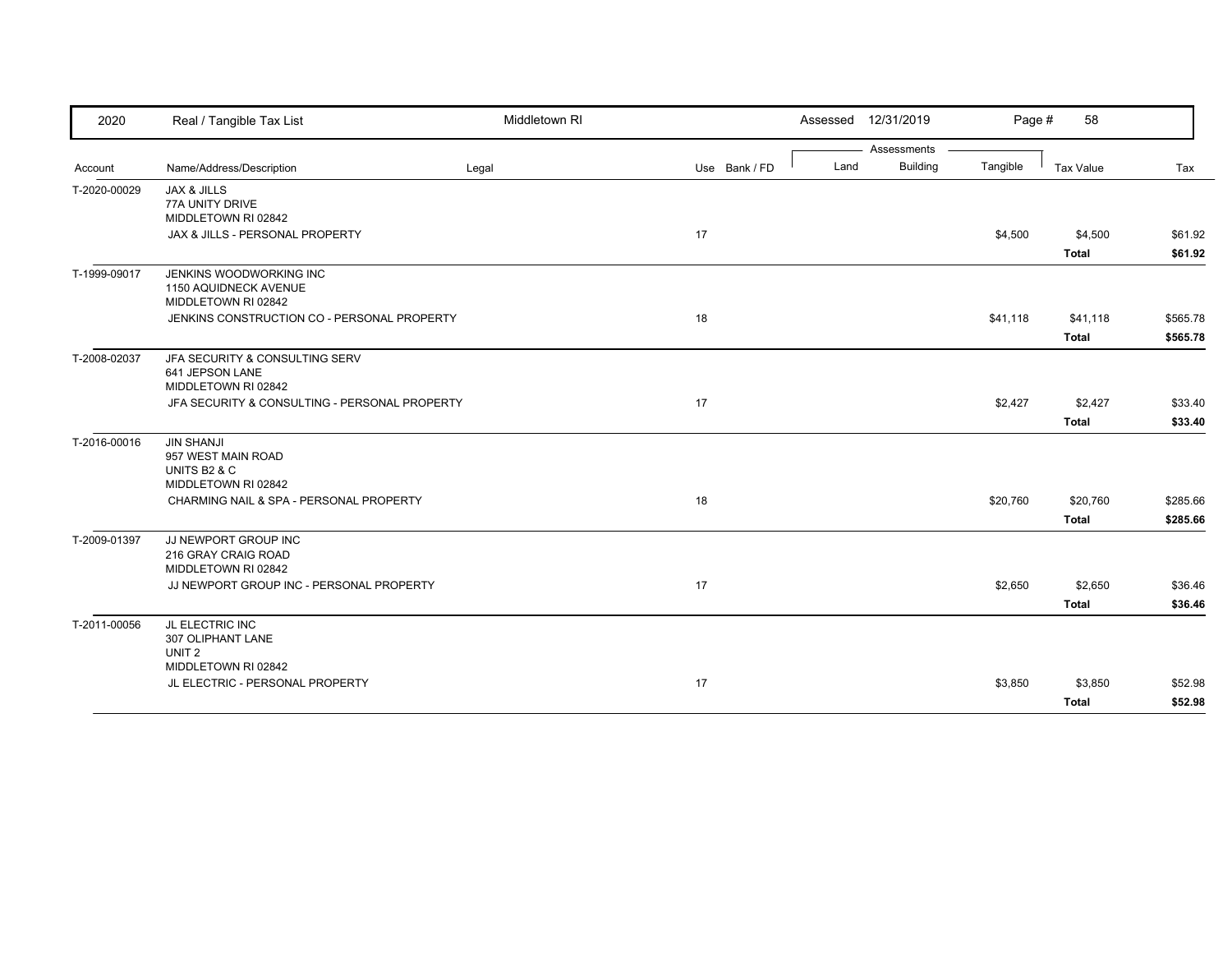| 2020         | Real / Tangible Tax List                                                                             | Middletown RI |               |      | Assessed 12/31/2019 | Page #   | 59                       |                      |
|--------------|------------------------------------------------------------------------------------------------------|---------------|---------------|------|---------------------|----------|--------------------------|----------------------|
|              |                                                                                                      |               |               |      | Assessments         |          |                          |                      |
| Account      | Name/Address/Description                                                                             | Legal         | Use Bank / FD | Land | <b>Building</b>     | Tangible | <b>Tax Value</b>         | Tax                  |
| T-1992-05301 | <b>JM COOPER COMPANY</b><br>PO BOX 4691<br>MIDDLETOWN RI 02842                                       |               |               |      |                     |          |                          |                      |
|              | JM COOPER COMPANY - PERSONAL PROPERTY                                                                |               | 18            |      |                     | \$4,944  | \$4,944                  | \$68.03              |
|              |                                                                                                      |               |               |      |                     |          | <b>Total</b>             | \$68.03              |
| T-1992-05447 | JOHNNYS GETTY SERVICE INC<br>795 WEST MAIN ROAD<br>MIDDLETOWN RI 02842                               |               |               |      |                     |          |                          |                      |
|              | JOHNNY'S GETTY SERVICE INC - PERSONAL PROPERTY                                                       |               | 18            |      |                     | \$21,973 | \$21,973<br><b>Total</b> | \$302.35<br>\$302.35 |
| T-2014-00033 | JOHNSON CONTROLS SECURITY SOLU<br>ATTN: PROPERTY TAX DEPT<br>PO BOX 5006<br>BOCA RATON FL 33431-0806 |               |               |      |                     |          |                          |                      |
|              | JOHNSON CONTROLS SEC SOLUTIONS - PERSONAL                                                            |               | 18            |      |                     | \$1,064  | \$1,064<br><b>Total</b>  | \$14.64<br>\$14.64   |
| T-1992-05472 | <b>JOHNSON GINA</b><br>1138 AQUIDNECK AVENUE<br>MIDDLETOWN RI 02842                                  |               |               |      |                     |          |                          |                      |
|              | GINA'S BEAUTY SALON - PERSONAL PROPERTY                                                              |               | 17            |      |                     | \$1,131  | \$1,131                  | \$15.56              |
|              |                                                                                                      |               |               |      |                     |          | <b>Total</b>             | \$15.56              |
| T-1992-05501 | JONES GEOFFREY G DMD<br>700 AQUIDNECK AVENUE<br>MIDDLETOWN RI 02842                                  |               |               |      |                     |          |                          |                      |
|              | <b>ISLAND DENTAL HEALTH - PERSONAL PROPERTY</b>                                                      |               | 18            |      |                     | \$20,828 | \$20,828                 | \$286.59             |
|              |                                                                                                      |               |               |      |                     |          | <b>Total</b>             | \$286.59             |
| T-2015-00017 | <b>JONES HEIDI</b><br>2788B EAST MAIN ROAD<br>PORTSMOUTH RI 02871                                    |               |               |      |                     |          |                          |                      |
|              | HEIDI'S FITNESS STUDIO - PERSONAL PROPERTY                                                           |               | 17            |      |                     | \$4,750  | \$4,750                  | \$65.36              |
|              |                                                                                                      |               |               |      |                     |          | <b>Total</b>             | \$65.36              |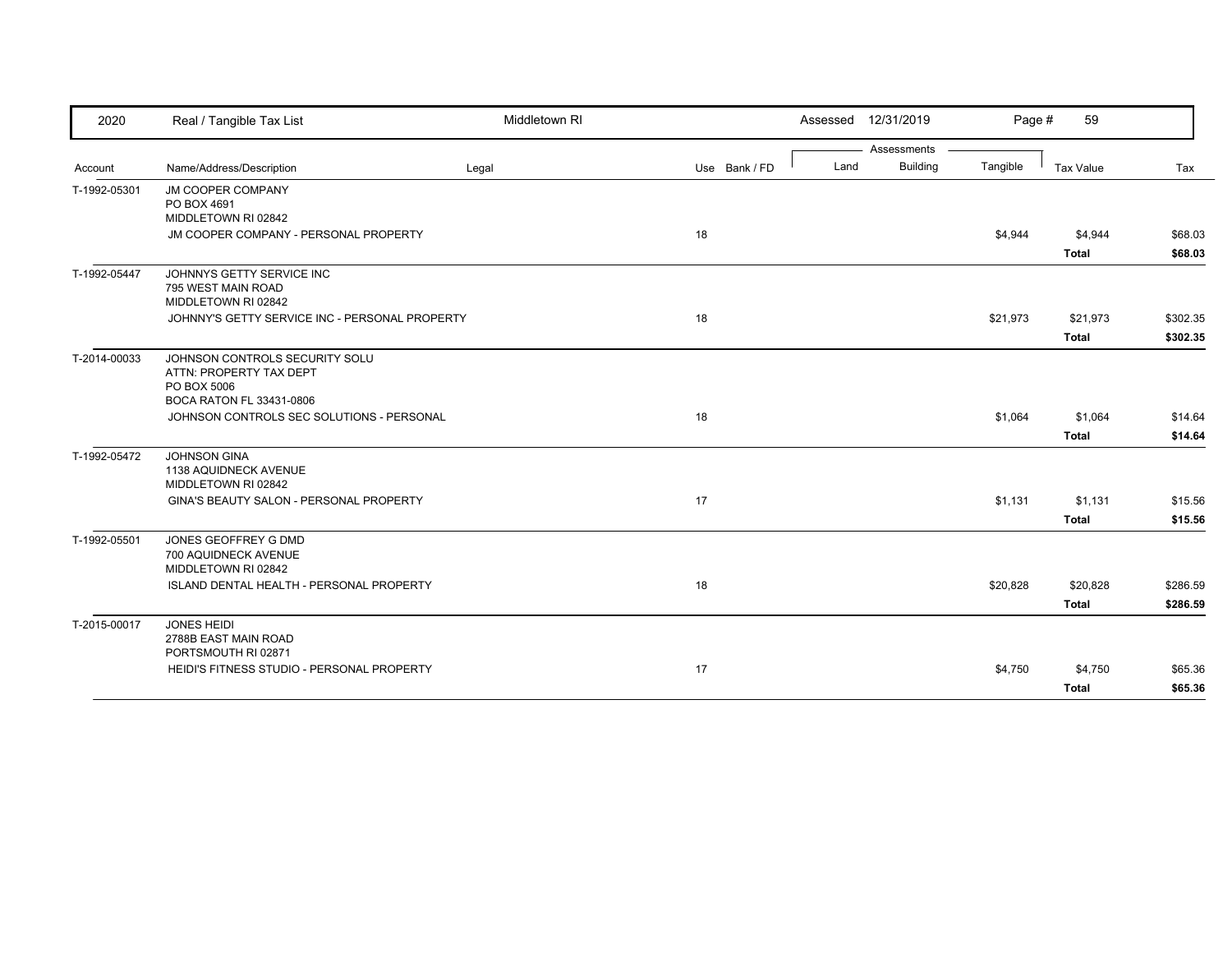| 2020         | Real / Tangible Tax List                                                   | Middletown RI |               | Assessed 12/31/2019                    | Page #    | 60                        |                          |
|--------------|----------------------------------------------------------------------------|---------------|---------------|----------------------------------------|-----------|---------------------------|--------------------------|
| Account      | Name/Address/Description                                                   | Legal         | Use Bank / FD | Assessments<br><b>Building</b><br>Land | Tangible  | Tax Value                 | Tax                      |
| T-1992-05548 | K & E CORPORATION<br>14 WEDGEWOOD DRIVE<br>MIDDLETOWN RI 02842             |               |               |                                        |           |                           |                          |
|              | RHEA'S RESTAURANT - PERSONAL PROPERTY                                      |               | 18            |                                        | \$49,093  | \$49,093<br><b>Total</b>  | \$675.52<br>\$675.52     |
| T-2020-00038 | K & K BEACH CLUB LLC<br>240 AQUIDNECK AVE<br>MIDDLETOWN RI 02842           |               |               |                                        |           |                           |                          |
|              | K & K BEACH CLUB - PERSONAL PROPERTY                                       |               | 18            |                                        | \$357,000 | \$357,000<br><b>Total</b> | \$4,912.32<br>\$4,912.32 |
| T-1994-00336 | K WORLD ENTERPRISES<br>70 WEST MAIN ROAD<br>MIDDLETOWN RI 02842            |               |               |                                        |           |                           |                          |
|              | KS AUTO REPAIR - PERSONAL PROPERTY                                         |               | 17            |                                        | \$7,298   | \$7,298<br><b>Total</b>   | \$100.42<br>\$100.42     |
| T-2013-00016 | <b>KANBUN CORPORATION</b><br>7 BROOKS AVENUE - SUITE 3<br>NEWPORT RI 02840 |               |               |                                        |           |                           |                          |
|              | AMERIKICK - PERSONAL PROPERTY                                              |               | 17            |                                        | \$2,710   | \$2,710<br><b>Total</b>   | \$37.29<br>\$37.29       |
| T-1996-00469 | <b>KARMIK LLC</b><br>265 PROSPECT AVENUE<br>MIDDLETOWN RI 02842            |               |               |                                        |           |                           |                          |
|              | KARMIK LLC - PERSONAL PROPERTY                                             |               | 17            |                                        | \$2,574   | \$2,574<br><b>Total</b>   | \$35.42<br>\$35.42       |
| T-1992-09650 | <b>KARNS ROBERT T</b><br>6 VALLEY ROAD<br>MIDDLETOWN RI 02842              |               |               |                                        |           |                           |                          |
|              | KARNS LAW GROUP - PERSONAL PROPERTY                                        |               | 18            |                                        | \$22,018  | \$22,018<br><b>Total</b>  | \$302.97<br>\$302.97     |
| T-2017-00037 | <b>KASBAC LLC</b><br>128 UNION STREET - STE 504<br>NEW BEDFORD MA 02740    |               |               |                                        |           |                           |                          |
|              | MCDONALD'S - PERSONAL PROPERTY                                             |               | 18            |                                        | \$137,728 | \$137,728<br><b>Total</b> | \$1,895.14<br>\$1,895.14 |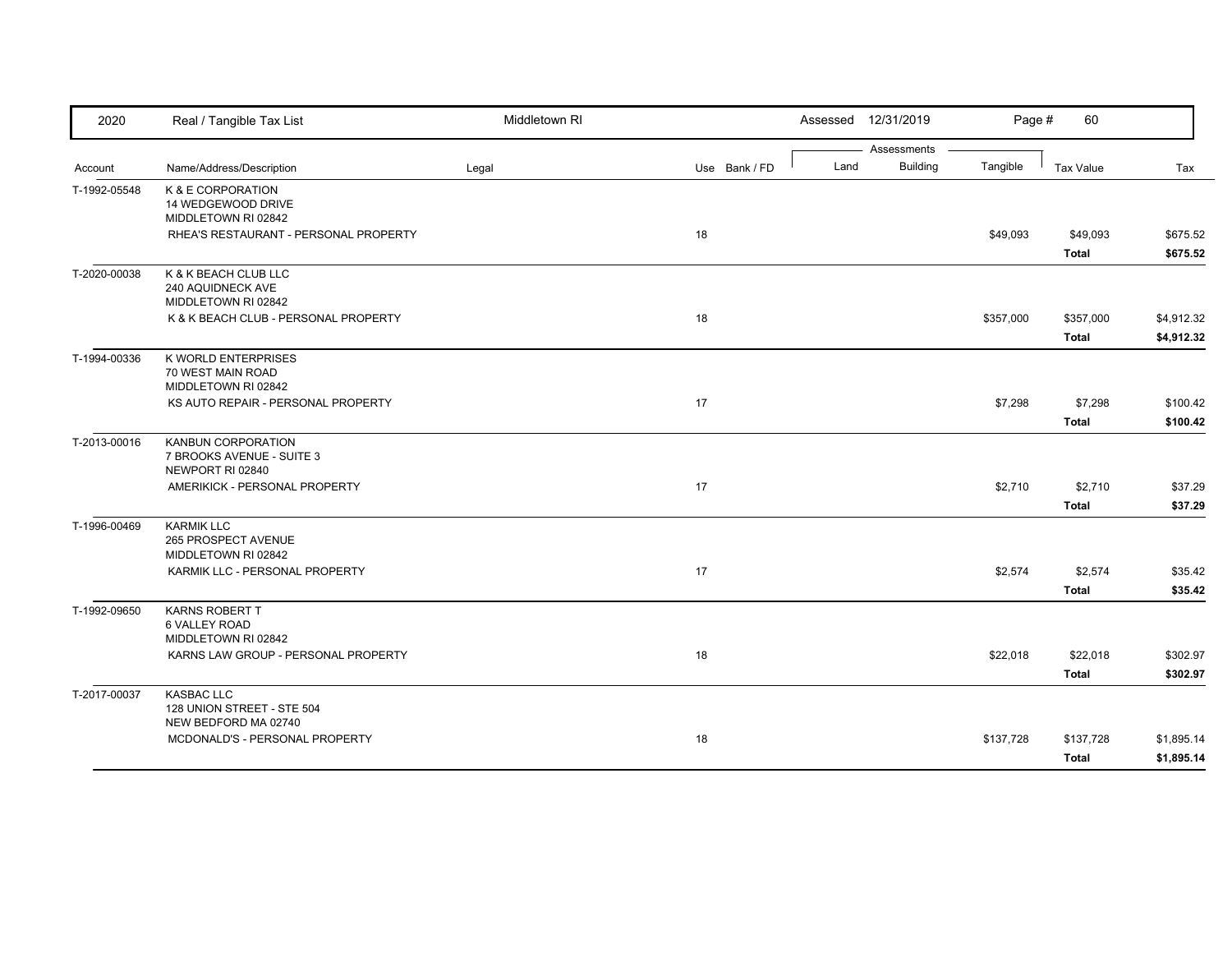| 2020         | Real / Tangible Tax List                                                      | Middletown RI |               |      | Assessed 12/31/2019            | Page #    | 61                        |                          |
|--------------|-------------------------------------------------------------------------------|---------------|---------------|------|--------------------------------|-----------|---------------------------|--------------------------|
| Account      | Name/Address/Description                                                      | Legal         | Use Bank / FD | Land | Assessments<br><b>Building</b> | Tangible  | <b>Tax Value</b>          | Tax                      |
| T-2017-00038 | <b>KASBAC LLC</b><br>128 UNION STREET - STE 504<br>NEW BEDFORD MA 02740       |               |               |      |                                |           |                           |                          |
|              | MCDONALD'S - PERSONAL PROPERTY                                                |               | 18            |      |                                | \$170,567 | \$170,567<br><b>Total</b> | \$2,347.00<br>\$2,347.00 |
| T-1992-05632 | KEHEW & VAILLANCOURT INSURANCE<br>1224 WEST MAIN ROAD<br>MIDDLETOWN RI 02842  |               |               |      |                                |           |                           |                          |
|              | KEHEW & VAILLANCOURT INSURANCE - PERSONAL                                     |               | 18            |      |                                | \$5,300   | \$5,300<br><b>Total</b>   | \$72.93<br>\$72.93       |
| T-1992-05629 | KEHEW KENNETH A DDS<br>74 VALLEY ROAD<br>MIDDLETOWN RI 02842                  |               |               |      |                                |           |                           |                          |
|              | KEHEW KENNETH A DDS - PERSONAL PROPERTY                                       |               | 18            |      |                                | \$30,254  | \$30,254<br><b>Total</b>  | \$416.30<br>\$416.30     |
| T-2018-00053 | KELLERMEYER BERGENSONS SRV INC<br>200 W RIVER DRIVE<br>ST CHARLES IL 60174    |               |               |      |                                |           |                           |                          |
|              | KELLERMEYER BERGENSONS SRV INC - PERSONAL                                     |               | 17            |      |                                | \$460     | \$460<br><b>Total</b>     | \$6.33<br>\$6.33         |
| T-1992-05664 | <b>KELLY &amp; PICERNE INC</b><br>75 LAMBERT LYNN HIGHWAY<br>WARWICK RI 02886 |               |               |      |                                |           |                           |                          |
|              | KELLY & PICERNE INC - PERSONAL PROPERTY                                       |               | 18            |      |                                | \$16,412  | \$16,412<br><b>Total</b>  | \$225.83<br>\$225.83     |
| T-2020-00012 | <b>KELLY RENEE S</b><br>132 PROSPECT AVENUE<br>MIDDLETOWN RI 02842            |               |               |      |                                |           |                           |                          |
|              | 2013 30' COUGAR HIGH COUNTRY - PERSONAL                                       |               | 45            |      |                                | \$7,580   | \$7,580<br><b>Total</b>   | \$104.30<br>\$104.30     |
| T-1992-01111 | KEMPENAAR REAL ESTATES INC<br>351 WEST MAIN ROAD<br>MIDDLETOWN RI 02842       |               |               |      |                                |           |                           |                          |
|              | HOWARD JOHNSON MOTOR LODGE - PERSONAL                                         |               | 18            |      |                                | \$504,156 | \$504,156<br><b>Total</b> | \$6,937.19<br>\$6,937.19 |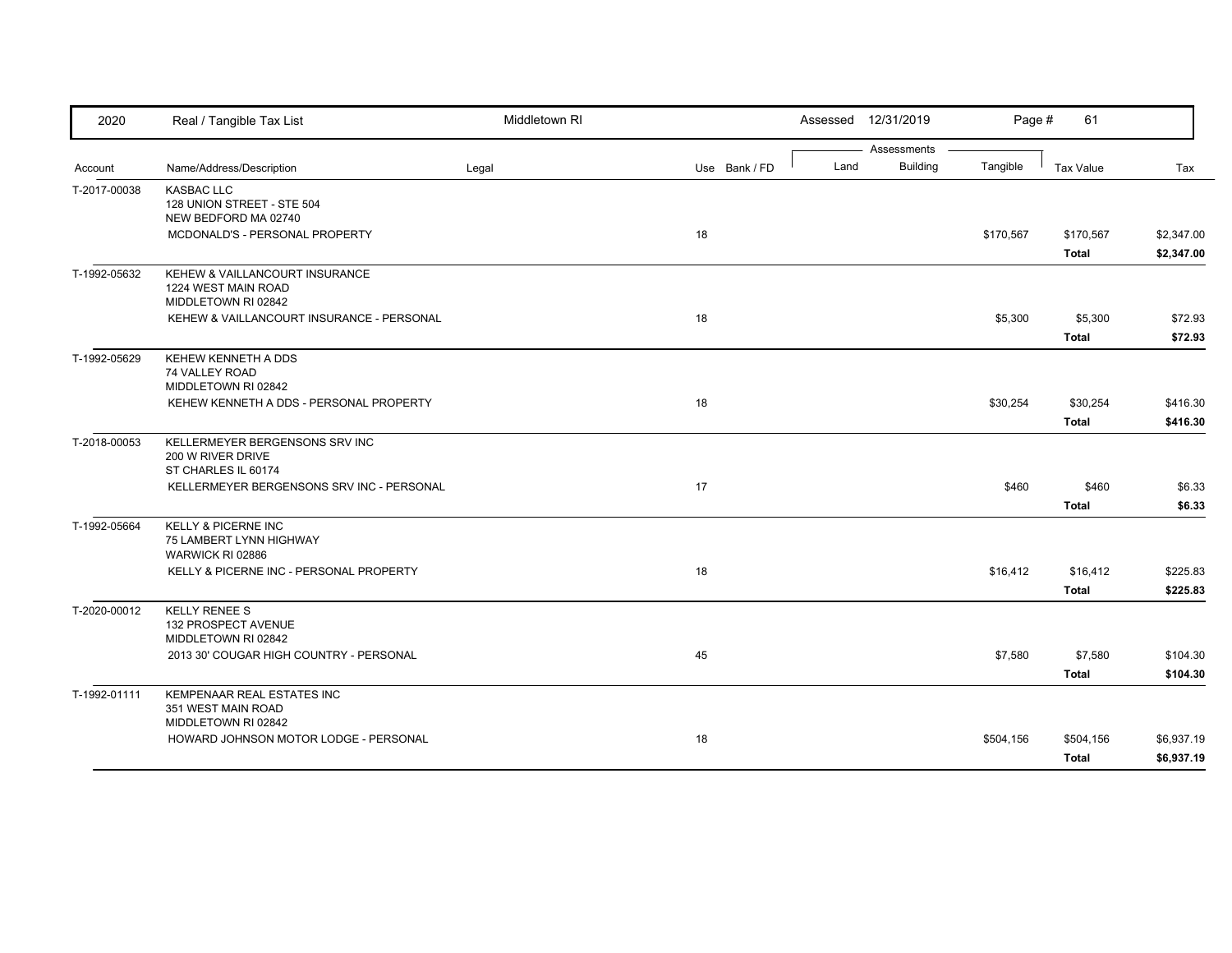| 2020         | Real / Tangible Tax List                                                      | Middletown RI |               |  |      | Assessed 12/31/2019            | Page #    | 62                        |                          |
|--------------|-------------------------------------------------------------------------------|---------------|---------------|--|------|--------------------------------|-----------|---------------------------|--------------------------|
| Account      | Name/Address/Description                                                      | Legal         | Use Bank / FD |  | Land | Assessments<br><b>Building</b> | Tangible  | <b>Tax Value</b>          | Tax                      |
| T-1992-05718 | <b>KEMPENAARS CATERING LLC</b><br>1105 EAST MAIN ROAD<br>MIDDLETOWN RI 02842  |               |               |  |      |                                |           |                           |                          |
|              | KEMPENAAR'S CLAMBAKE CLUB - PERSONAL                                          |               | 18            |  |      |                                | \$19,467  | \$19,467<br><b>Total</b>  | \$267.87<br>\$267.87     |
| T-1992-04005 | <b>KIMARK INC</b><br>496 EAST MAIN ROAD<br>MIDDLETOWN RI 02842                |               |               |  |      |                                |           |                           |                          |
|              | FROSTY FREEZ - PERSONAL PROPERTY                                              |               | 17            |  |      |                                | \$4,588   | \$4,588<br><b>Total</b>   | \$63.13<br>\$63.13       |
| T-2018-00026 | KINGSBRIDGE HOLDINGS LLC<br>PO BOX 156<br>NORTHBROOK IL 60065-0156            |               |               |  |      |                                |           |                           |                          |
|              | KINGSBRIDGE HOLDINGS LLC - PERSONAL PROPERTY                                  |               | 18            |  |      |                                | \$9,447   | \$9,447<br><b>Total</b>   | \$129.99<br>\$129.99     |
| T-1998-01577 | KIRBY PERKINS CONSTRUCTION INC<br>210 OLD AIRPORT ROAD<br>MIDDLETOWN RI 02842 |               |               |  |      |                                |           |                           |                          |
|              | KIRBY CONSTRUCTION - PERSONAL PROPERTY                                        |               | 18            |  |      |                                | \$109,409 | \$109,409<br><b>Total</b> | \$1,505.47<br>\$1,505.47 |
| T-2002-00579 | KITONIS WALTER P III<br>9500 INNOVATION DRIVE<br>MANASSAS VA 20110            |               |               |  |      |                                |           |                           |                          |
|              | PROGENY SYSTEMS CORP - PERSONAL PROPERTY                                      |               | 18            |  |      |                                | \$213,409 | \$213,409<br><b>Total</b> | \$2,936.51<br>\$2,936.51 |
| T-2017-00052 | <b>KITT RON</b><br>11 WAYLAND TRAIL<br>NARRAGANSETT RI 02882                  |               |               |  |      |                                |           |                           |                          |
|              | 1998 24' FLEETWOOD PROWLER - PERSONAL                                         |               | 45            |  |      |                                | \$4,013   | \$4,013<br><b>Total</b>   | \$55.22<br>\$55.22       |
| T-2004-00540 | KJM ENTERPRISES II LLC<br>330 WEST MAIN ROAD<br>MIDDLETOWN RI 02842           |               |               |  |      |                                |           |                           |                          |
|              | CARMELLA'S PIZZERIA II - PERSONAL PROPERTY                                    |               | 18            |  |      |                                | \$41,652  | \$41,652<br><b>Total</b>  | \$573.13<br>\$573.13     |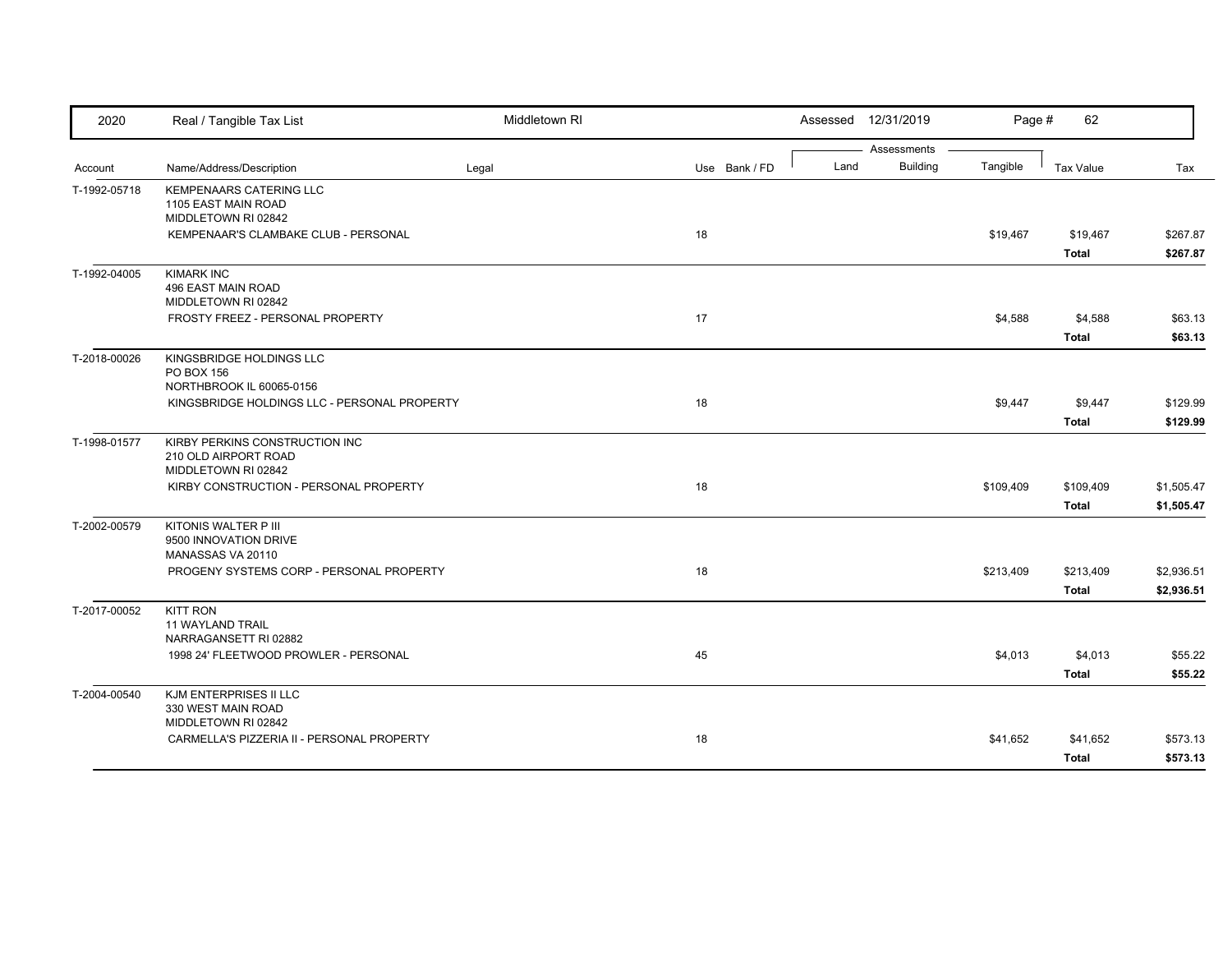| 2020         | Real / Tangible Tax List                                                   | Middletown RI |               |      | Assessed 12/31/2019 | Page #   | 63               |            |
|--------------|----------------------------------------------------------------------------|---------------|---------------|------|---------------------|----------|------------------|------------|
|              |                                                                            |               |               |      | Assessments         |          |                  |            |
| Account      | Name/Address/Description                                                   | Legal         | Use Bank / FD | Land | <b>Building</b>     | Tangible | <b>Tax Value</b> | Tax        |
| T-2009-01057 | <b>KKR PROPERTY MANAGEMENT</b><br>26 VALLEY ROAD<br><b>STE 203</b>         |               |               |      |                     |          |                  |            |
|              | MIDDLETOWN RI 02842                                                        |               |               |      |                     |          |                  |            |
|              | PREMIER PROPERTY MANAGEMENT - PERSONAL                                     |               | 17            |      |                     | \$7,440  | \$7,440          | \$102.37   |
|              |                                                                            |               |               |      |                     |          | <b>Total</b>     | \$102.37   |
| T-2006-03121 | <b>KLR HOLDINGS INC</b><br>951 NORTH MAIN ST<br>PROVIDENCE RI 02904        |               |               |      |                     |          |                  |            |
|              | KLR - PERSONAL PROPERTY                                                    |               | 18            |      |                     | \$14,428 | \$14,428         | \$198.53   |
|              |                                                                            |               |               |      |                     |          | <b>Total</b>     | \$198.53   |
| T-2018-00048 | KONSTANTINOS & ELENI MOISIADES<br>16 WEDGWOOD DRIVE<br>MIDDLETOWN RI 02842 |               |               |      |                     |          |                  |            |
|              | RHEA'S BED & BREAKFAST - PERSONAL PROPERTY                                 |               | 18            |      |                     | \$20,081 | \$20,081         | \$276.31   |
|              |                                                                            |               |               |      |                     |          | <b>Total</b>     | \$276.31   |
| T-1995-00500 | KOOHY DAVID<br>438 EAST MAIN ROAD<br>SUITE 203<br>MIDDLETOWN RI 02842      |               |               |      |                     |          |                  |            |
|              | COASTAL FINANCIAL SERVICES & I - PERSONAL                                  |               | 17            |      |                     | \$25,260 | \$25,260         | \$347.58   |
|              |                                                                            |               |               |      |                     |          | <b>Total</b>     | \$347.58   |
| T-2013-00027 | <b>KOSINSKI MICHAEL</b><br>414 MITCHELLS LN<br>MIDDLETOWN RI 02842         |               |               |      |                     |          |                  |            |
|              | LITTLE CREEK LANDSCAPING - PERSONAL PROPERTY                               |               | 18            |      |                     | \$93,252 | \$93,252         | \$1,283.15 |
|              |                                                                            |               |               |      |                     |          | <b>Total</b>     | \$1,283.15 |
| T-2004-00632 | KOSSOWSKI JOHN<br>35 LONGWOOD ROAD<br>APT 309<br>MASHPEE MA 02649-2847     |               |               |      |                     |          |                  |            |
|              | 2011 29' KEYSTONE PASSPORT - PERSONAL PROPERTY                             |               | 45            |      |                     | \$9,922  | \$9,922          | \$136.53   |
|              |                                                                            |               |               |      |                     |          | <b>Total</b>     | \$136.53   |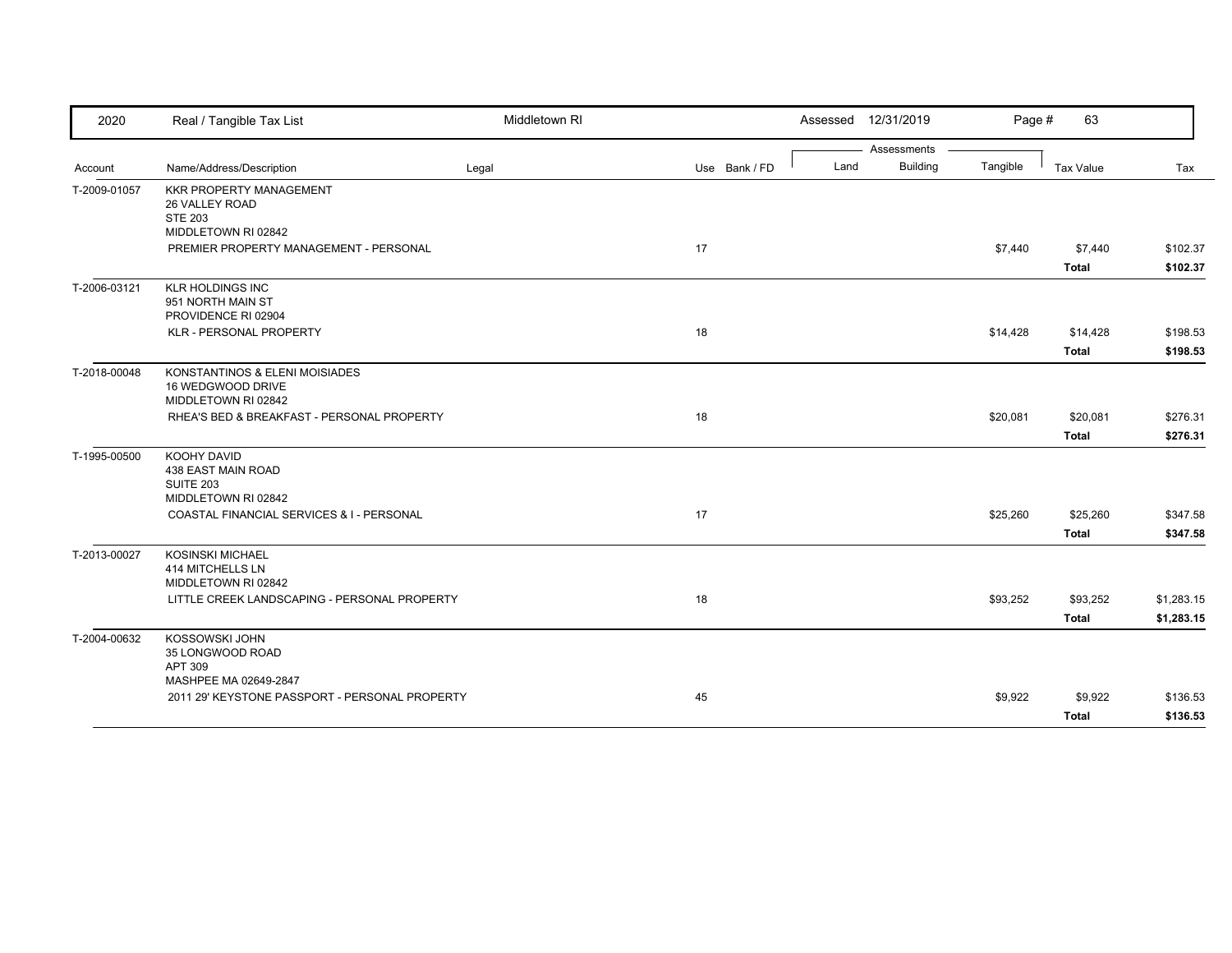| 2020         | Real / Tangible Tax List                                                          | Middletown RI |               | 12/31/2019<br>Assessed                 | Page #      | 64                          |                            |
|--------------|-----------------------------------------------------------------------------------|---------------|---------------|----------------------------------------|-------------|-----------------------------|----------------------------|
| Account      | Name/Address/Description                                                          | Legal         | Use Bank / FD | Assessments<br><b>Building</b><br>Land | Tangible    | <b>Tax Value</b>            | Tax                        |
| T-2018-00040 | KOSTAK JAEN & BENEDICT<br><b>25 LIMESTONE DRIVE</b><br>TORRINGTON CT 06790        |               |               |                                        |             |                             |                            |
|              | 1992 29' TERRY TRAVEL TRAILER - PERSONAL                                          |               | 45            |                                        | \$500       | \$500<br><b>Total</b>       | \$6.88<br>\$6.88           |
| T-2016-00056 | KOSTAK KENNETH & DONNA<br>PO BOX 304<br>NORTH CANTON CT 06059                     |               |               |                                        |             |                             |                            |
|              | 2018 36' FOREST RIVER FLAGSTA - PERSONAL                                          |               | 45            |                                        | \$33,106    | \$33,106<br><b>Total</b>    | \$455.54<br>\$455.54       |
| T-1999-09099 | KURTIS JOSEPH DMD<br>333 VALLEY ROAD<br>SUITE <sub>3</sub><br>MIDDLETOWN RI 02842 |               |               |                                        |             |                             |                            |
|              | JOSEPH KURTIS DMD - PERSONAL PROPERTY                                             |               | 18            |                                        | \$36,093    | \$36,093<br><b>Total</b>    | \$496.64<br>\$496.64       |
| T-1992-05991 | KVH INDUSTRIES INC<br>50 ENTERPRISE CENTER<br>MIDDLETOWN RI 02842                 |               |               |                                        |             |                             |                            |
|              | KVH INDUSTRIES - PERSONAL PROPERTY                                                |               | 18            |                                        | \$3,393,853 | \$3,393,853<br><b>Total</b> | \$46,699.42<br>\$46,699.42 |
| T-1992-05997 | KYRAN RESEARCH ASSOC INC<br>PO BOX 3780<br>NEWPORT RI 02840                       |               |               |                                        |             |                             |                            |
|              | KYRAN RESEARCH ASSOC INC - PERSONAL PROPERTY                                      |               | 18            |                                        | \$43,269    | \$43,269<br><b>Total</b>    | \$595.38<br>\$595.38       |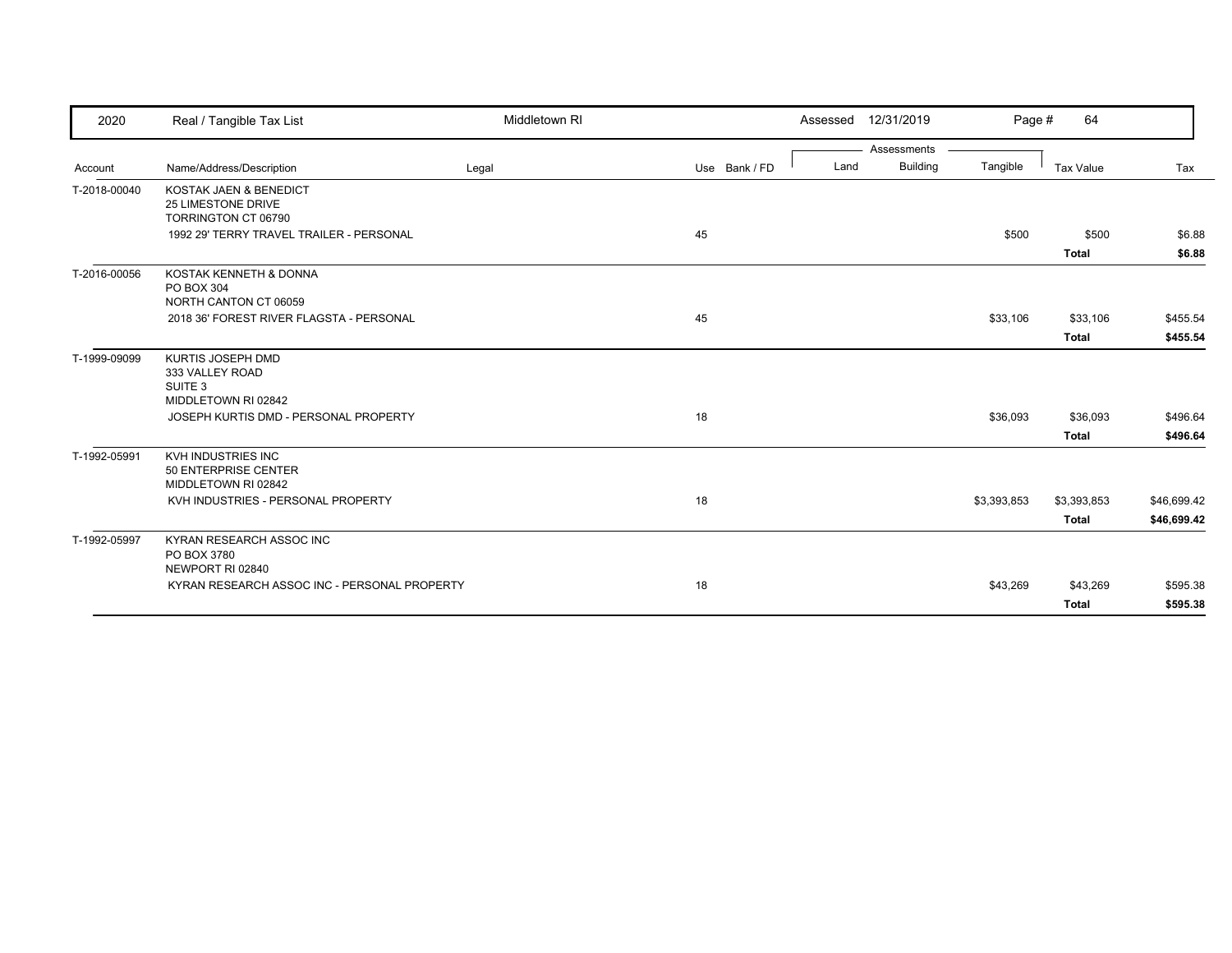| 2020         | Real / Tangible Tax List                                                         | Middletown RI |               |      | Assessed 12/31/2019            | Page #   | 65                       |                      |
|--------------|----------------------------------------------------------------------------------|---------------|---------------|------|--------------------------------|----------|--------------------------|----------------------|
| Account      | Name/Address/Description                                                         | Legal         | Use Bank / FD | Land | Assessments<br><b>Building</b> | Tangible | <b>Tax Value</b>         | Tax                  |
| T-2012-00083 | <b>L3 ADAPTIVE METHODS INC</b><br>5860 TRINITY PKWY<br><b>STE 200</b>            |               |               |      |                                |          |                          |                      |
|              | CENTREVILLE VA 20120-2400<br>L3 ADAPTIVE METHODS INC - PERSONAL PROPERTY         |               | 18            |      |                                | \$5,484  | \$5,484<br><b>Total</b>  | \$75.46<br>\$75.46   |
| T-2020-00004 | L3HARRIS TECHNOLOGIES INC<br>PO BOX 460169<br>HOUSTON TX 77056                   |               |               |      |                                |          |                          |                      |
|              | L3HARRIS TECHNOLOGIES INC - PERSONAL PROPERTY                                    |               | 17            |      |                                | \$2,955  | \$2,955<br><b>Total</b>  | \$40.66<br>\$40.66   |
| T-1997-00260 | LABORE WAYNE DDS & COLUMPAR<br>477 EAST MAIN ROAD<br>MIDDLETOWN RI 02842         |               |               |      |                                |          |                          |                      |
|              | W LABORE DDS & C COLUMPAR DMD - PERSONAL                                         |               | 18            |      |                                | \$31,087 | \$31,087<br><b>Total</b> | \$427.76<br>\$427.76 |
| T-1992-06033 | LACERDA H LANDSCAPING & CONST<br><b>465 OLIPHANT LANE</b><br>MIDDLETOWN RI 02842 |               |               |      |                                |          |                          |                      |
|              | H LACERDA LANDSCAPING & CONST - PERSONAL                                         |               | 18            |      |                                | \$45,252 | \$45,252<br><b>Total</b> | \$622.67<br>\$622.67 |
| T-2010-02140 | <b>LALIBERTE PAUL</b><br><b>139 EMORY STREET</b><br>ATTLEBORO MA 02703           |               |               |      |                                |          |                          |                      |
|              | 2014 40' CEDAR CREEK COTTAGE - PERSONAL                                          |               | 45            |      |                                | \$40,613 | \$40,613<br><b>Total</b> | \$558.83<br>\$558.83 |
| T-2005-00676 | <b>LANDPOINT LLC</b><br>C/O KEVIN TARSAGIAN<br>74 TAYLOR RD                      |               |               |      |                                |          |                          |                      |
|              | PORTSMOUTH RI 02871<br>LANDPOINT LLC - PERSONAL PROPERTY                         |               | 17            |      |                                | \$1,117  | \$1,117<br><b>Total</b>  | \$15.37<br>\$15.37   |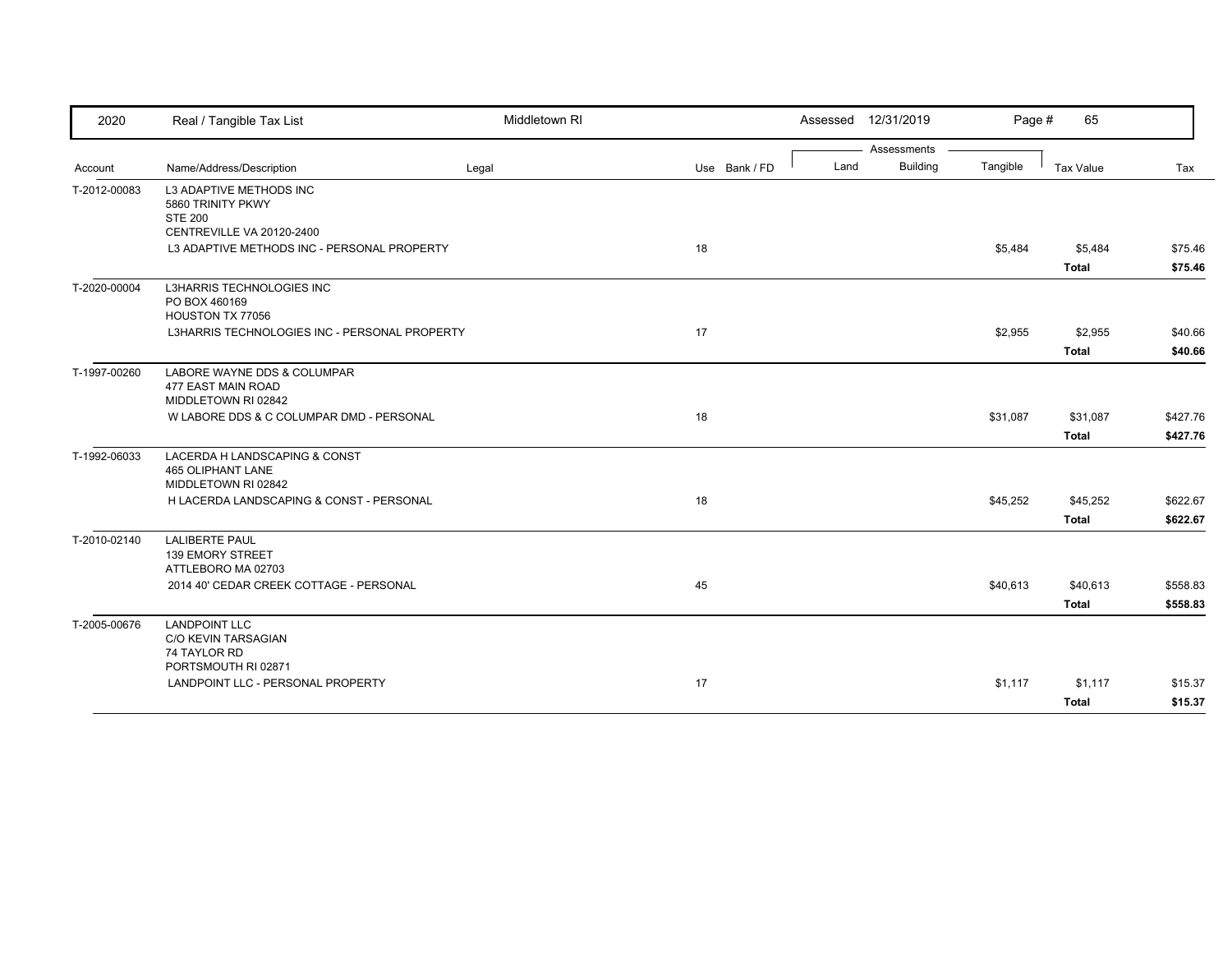| 2020         | Real / Tangible Tax List                                                                   | Middletown RI |    |               |      | Assessed 12/31/2019            | Page #    | 66                        |                          |
|--------------|--------------------------------------------------------------------------------------------|---------------|----|---------------|------|--------------------------------|-----------|---------------------------|--------------------------|
| Account      | Name/Address/Description                                                                   | Legal         |    | Use Bank / FD | Land | Assessments<br><b>Building</b> | Tangible  | <b>Tax Value</b>          | Tax                      |
| T-1999-09033 | LANDS END LIMO INC<br>170 COMPTON VIEW DRIVE<br>MIDDLETOWN RI 02842                        |               |    |               |      |                                |           |                           |                          |
|              | LAND'S END LIMO INC - PERSONAL PROPERTY                                                    |               | 17 |               |      |                                | \$639     | \$639<br><b>Total</b>     | \$8.79<br>\$8.79         |
| T-2003-00621 | LANG PHARMA NUTRITION INC<br>20 SILVA LANE<br>MIDDLETOWN RI 02842                          |               |    |               |      |                                |           |                           |                          |
|              | LANG PHARMA NUTRITION INC - PERSONAL PROPERTY                                              |               | 18 |               |      |                                | \$307,324 | \$307,324<br><b>Total</b> | \$4,228.78<br>\$4,228.78 |
| T-2016-00030 | LANGWAY OF NEWPORT INC<br>285 EAST MAIN ROAD<br>MIDDLETOWN RI 02842                        |               |    |               |      |                                |           |                           |                          |
|              | LANGWAY OF NEWPORT INC - PERSONAL PROPERTY                                                 |               | 18 |               |      |                                | \$209,476 | \$209,476<br><b>Total</b> | \$2,882.39<br>\$2,882.39 |
| T-2016-00007 | LAPETITE GOURMANDE<br>17 WEBSTER STREET<br>NEWPORT RI 02842                                |               |    |               |      |                                |           |                           |                          |
|              | POWER OF JUICE - PERSONAL PROPERTY                                                         |               | 17 |               |      |                                | \$25,000  | \$25,000<br><b>Total</b>  | \$344.00<br>\$344.00     |
| T-2018-00018 | <b>LASALLE SOLUTIONS</b><br>1611 N INTERSTATE 35E<br>SUITE 428<br>CARROLLTON TX 75006-8616 |               |    |               |      |                                |           |                           |                          |
|              | LASALLE SOLUTIONS - PERSONAL PROPERTY                                                      |               | 17 |               |      |                                | \$15,328  | \$15,328<br><b>Total</b>  | \$210.91<br>\$210.91     |
| T-1992-10236 | <b>LAURIN ENTERPRISES LLC</b><br>113 FENNER AVENUE<br>MIDDLETOWN RI 02842                  |               |    |               |      |                                |           |                           |                          |
|              | GOLD'S AUTO RECYCLING - PERSONAL PROPERTY                                                  |               | 18 |               |      |                                | \$8,479   | \$8,479<br><b>Total</b>   | \$116.67<br>\$116.67     |
| T-2016-00011 | <b>LAWTON JUNE</b><br>796 AQUIDNECK AVENUE<br>MIDDLETOWN RI 02842                          |               |    |               |      |                                |           |                           |                          |
|              | JUNE LOVE'S ENGLISH CAKES - PERSONAL PROPERTY                                              |               | 17 |               |      |                                | \$2,310   | \$2,310<br><b>Total</b>   | \$31.79<br>\$31.79       |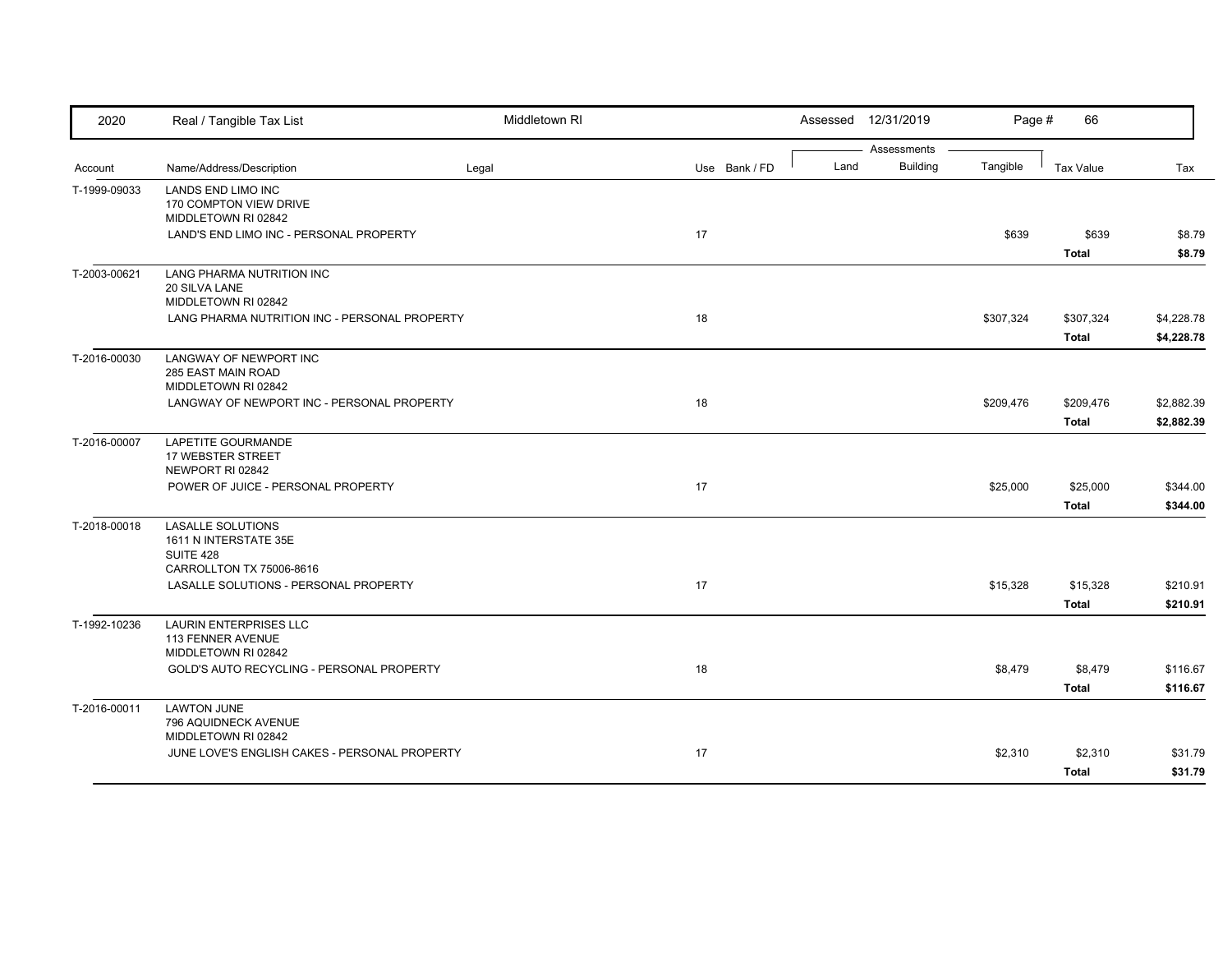| 2020         | Real / Tangible Tax List                                                         | Middletown RI |               |      | Assessed 12/31/2019            | Page #    | 67                        |                          |
|--------------|----------------------------------------------------------------------------------|---------------|---------------|------|--------------------------------|-----------|---------------------------|--------------------------|
| Account      | Name/Address/Description                                                         | Legal         | Use Bank / FD | Land | Assessments<br><b>Building</b> | Tangible  | <b>Tax Value</b>          | Tax                      |
| T-2005-00012 | LEAF CAPITAL FUNDING LLC<br>2005 MARKET ST - FL 14<br>PHILADELPHIA PA 19103-7042 |               |               |      |                                |           |                           |                          |
|              | LEAF CAPITAL FUNDING LLC - PERSONAL PROPERTY                                     |               | 18            |      |                                | \$134,405 | \$134,405<br><b>Total</b> | \$1,849.41<br>\$1,849.41 |
| T-2005-00644 | LEIDOS INC #1173<br>PO BOX 80615<br>INDIANAPOLIS IN 46280                        |               |               |      |                                |           |                           |                          |
|              | LEIDOS INC 1173 - PERSONAL PROPERTY                                              |               | 18            |      |                                | \$12,383  | \$12,383<br><b>Total</b>  | \$170.39<br>\$170.39     |
| T-1995-00493 | LEITE DONUTS INC<br>78 WEST MAIN ROAD<br>MIDDLETOWN RI 02842                     |               |               |      |                                |           |                           |                          |
|              | MA'S DONUTS & MORE - PERSONAL PROPERTY                                           |               | 18            |      |                                | \$120,668 | \$120,668<br><b>Total</b> | \$1,660.39<br>\$1,660.39 |
| T-2013-00003 | <b>LEVINE ANDREW</b><br>800 AQUIDNECK AVE SUITE 2<br>MIDDLETOWN RI 02842         |               |               |      |                                |           |                           |                          |
|              | HANDY ANDY - PERSONAL PROPERTY                                                   |               | 17            |      |                                | \$942     | \$942<br><b>Total</b>     | \$12.96<br>\$12.96       |
| T-2018-00054 | LI ZUSHENG<br>694 AQUIDNECK AVENUE<br>MIDDLETOWN RI 02842                        |               |               |      |                                |           |                           |                          |
|              | MING MOON - PERSONAL PROPERTY                                                    |               | 18            |      |                                | \$23,578  | \$23,578<br><b>Total</b>  | \$324.43<br>\$324.43     |
| T-2020-00034 | LIFESPAN PHYSICIAN GROUP INC<br>225 CAROLINA AVE<br>ATTN: FINANCE DEPT - STE 100 |               |               |      |                                |           |                           |                          |
|              | PROVIDENCE RI 02905<br>LIFESPAN URGENT CARE - PERSONAL PROPERTY                  |               | 18            |      |                                | \$80,000  | \$80,000<br><b>Total</b>  | \$1,100.80<br>\$1,100.80 |
| T-2015-00020 | LIN ENTERPRISES LLC<br>112 BOWERY - FL 1<br>NEW YORK NY 10013                    |               |               |      |                                |           |                           |                          |
|              | YUMI GARDEN BUFFET - PERSONAL PROPERTY                                           |               | 18            |      |                                | \$72,100  | \$72,100<br><b>Total</b>  | \$992.10<br>\$992.10     |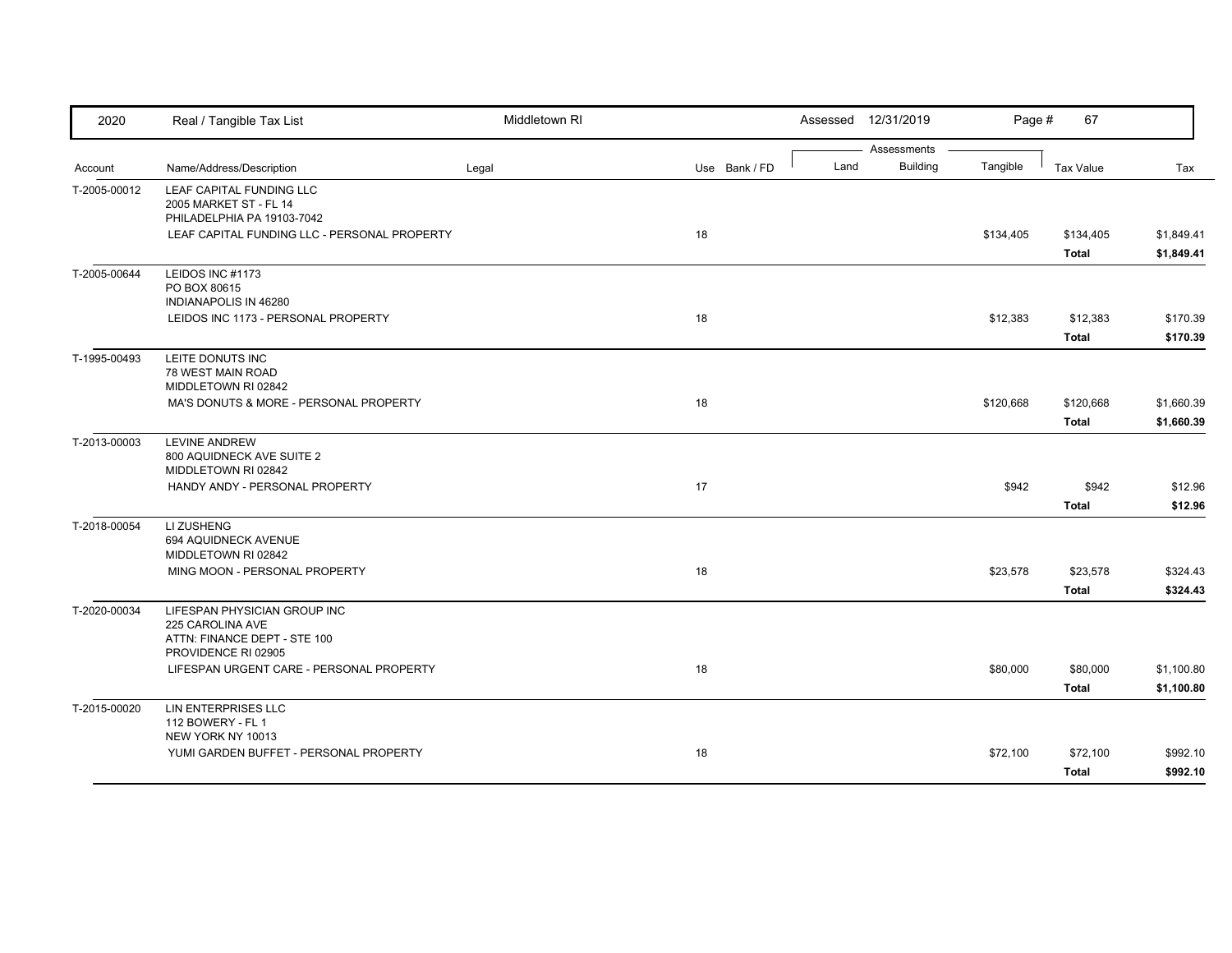| 2020         | Real / Tangible Tax List                                                                     | Middletown RI |               |      | Assessed 12/31/2019            | Page #    | 68                        |                          |
|--------------|----------------------------------------------------------------------------------------------|---------------|---------------|------|--------------------------------|-----------|---------------------------|--------------------------|
|              |                                                                                              |               |               | Land | Assessments<br><b>Building</b> |           |                           |                          |
| Account      | Name/Address/Description                                                                     | Legal         | Use Bank / FD |      |                                | Tangible  | <b>Tax Value</b>          | Tax                      |
| T-2012-00058 | LIPTAK JOHN<br>920 EAST MAIN ROAD<br>PORTSMOUTH RI 02871                                     |               |               |      |                                |           |                           |                          |
|              | LIPTAK SIGNS - PERSONAL PROPERTY                                                             |               | 17            |      |                                | \$2,140   | \$2,140                   | \$29.45                  |
|              |                                                                                              |               |               |      |                                |           | <b>Total</b>              | \$29.45                  |
| T-2020-00001 | LMG RHODE ISLAND HOLDINGS INC<br><b>75 FOUNTAIN STREET</b><br>PROVIDENCE RI 02902            |               |               |      |                                |           |                           |                          |
|              | THE NEWPORT DAILY NEWS - PERSONAL PROPERTY                                                   |               | 18            |      |                                | \$100,764 | \$100,764                 | \$1,386.51               |
|              |                                                                                              |               |               |      |                                |           | <b>Total</b>              | \$1,386.51               |
| T-1992-11950 | LOCKHEED MARTIN CORPORATION<br>PO BOX 61511<br>BLDG 100 RM U4632<br>KING OF PRUSSIA PA 19406 |               |               |      |                                |           |                           |                          |
|              | LOCKHEED MARTIN - RMS - PERSONAL PROPERTY                                                    |               | 18            |      |                                | \$843,004 | \$843,004                 | \$11,599.74              |
|              |                                                                                              |               |               |      |                                |           | <b>Total</b>              | \$11,599.74              |
| T-2015-00038 | <b>LOCSTAR BEAUTY BAR</b><br>62 WAVE AVENUE - UNIT A<br>MIDDLETOWN RI 02842                  |               |               |      |                                |           |                           |                          |
|              | LOCKSTAR BEAUTY BAR - PERSONAL PROPERTY                                                      |               | $17$          |      |                                | \$10,000  | \$10,000                  | \$137.60                 |
|              |                                                                                              |               |               |      |                                |           | <b>Total</b>              | \$137.60                 |
| T-2011-00041 | LONG GUY E<br>703 GREEN END AVE<br>MIDDLETOWN RI 02842                                       |               |               |      |                                |           |                           |                          |
|              | AQUIDNECK COMPUTER WORKS - PERSONAL                                                          |               | 17            |      |                                | \$3,000   | \$3,000                   | \$41.28                  |
|              |                                                                                              |               |               |      |                                |           | <b>Total</b>              | \$41.28                  |
| T-1992-06493 | LONGADE LLC<br>1 WINFIELD COURT<br>MIDDLETOWN RI 02842-6220                                  |               |               |      |                                |           |                           |                          |
|              | DEL'S LEMONADE - PERSONAL PROPERTY                                                           |               | 18            |      |                                | \$19,102  | \$19,102                  | \$262.84                 |
|              |                                                                                              |               |               |      |                                |           | <b>Total</b>              | \$262.84                 |
| T-2017-00048 | LONGWOOD VENUES<br>20 CHAPEL STREET                                                          |               |               |      |                                |           |                           |                          |
|              | BROOKLINE MA 02446<br>NEWPORT BEACH HOUSE - PERSONAL PROPERTY                                |               | 18            |      |                                | \$376,200 | \$376,200<br><b>Total</b> | \$5,176.51<br>\$5,176.51 |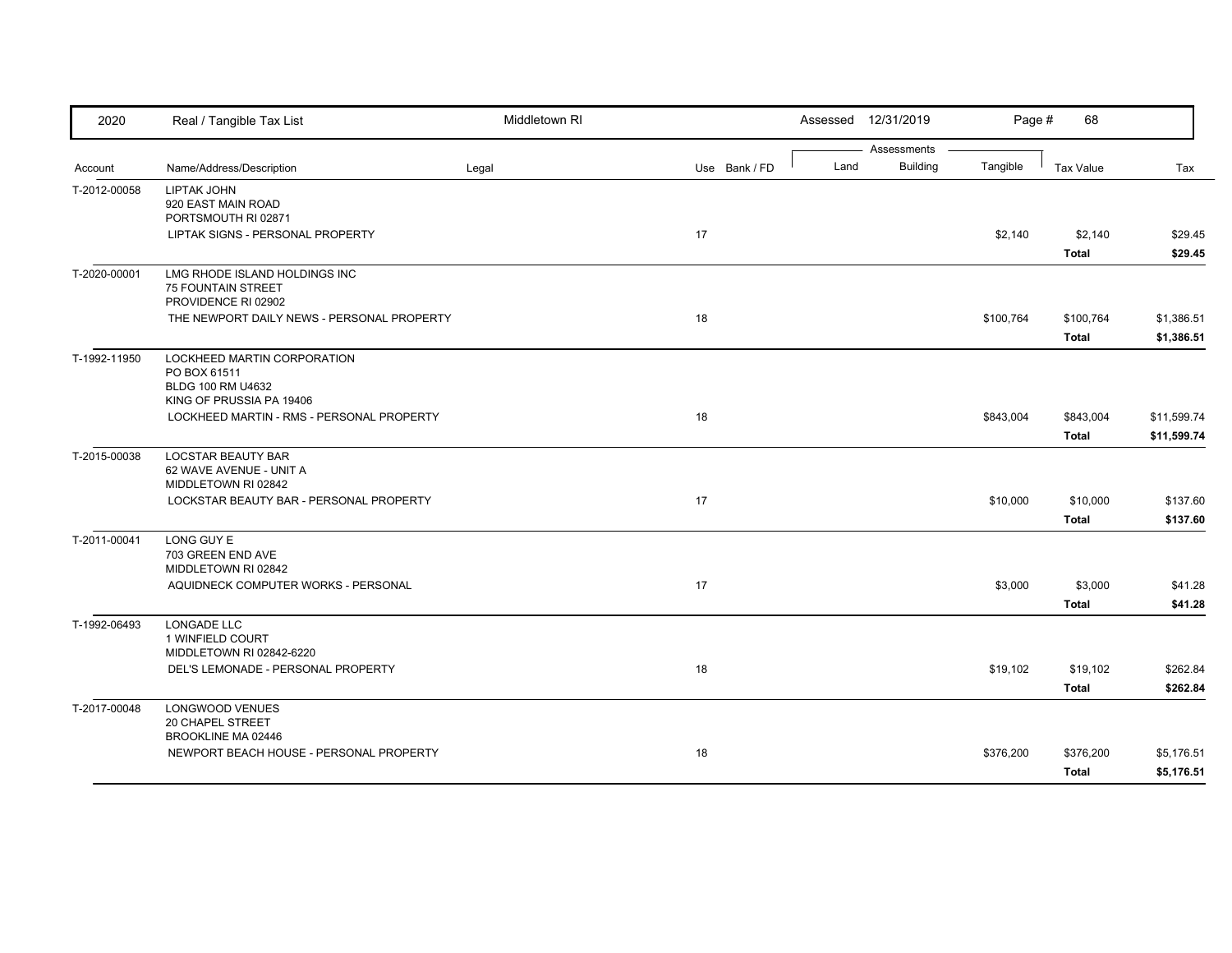| 2020         | Real / Tangible Tax List                                                                                         | Middletown RI |               | Assessed 12/31/2019     | Page #    | 69                        |                          |
|--------------|------------------------------------------------------------------------------------------------------------------|---------------|---------------|-------------------------|-----------|---------------------------|--------------------------|
|              |                                                                                                                  |               |               | Assessments             |           |                           |                          |
| Account      | Name/Address/Description                                                                                         | Legal         | Use Bank / FD | <b>Building</b><br>Land | Tangible  | Tax Value                 | Tax                      |
| T-1993-01185 | <b>LOOKING UPWARDS INC</b><br><b>C/O KEYSTONE GROUP</b><br>1130 TEN ROD ROD STE D207<br>NORTH KINGSTOWN RI 02852 |               |               |                         |           |                           |                          |
|              | LOOKING UPWARDS - PERSONAL PROPERTY                                                                              |               | 18            |                         | \$220,654 | \$220,654<br><b>Total</b> | \$3,036.20<br>\$3,036.20 |
| T-2007-01953 | <b>LOOKING UPWARDS INC</b><br>C/O KEYSTONE GROUP<br>1130 TEN ROD ROAD - SUITE D 20<br>N KINGSTON RI 02852        |               |               |                         |           |                           |                          |
|              | KINDERART - PERSONAL PROPERTY                                                                                    |               | 18            |                         | \$69,700  | \$69,700<br><b>Total</b>  | \$959.07<br>\$959.07     |
| T-2017-00047 | LOOMIS ARMORED US LLC<br>1401 MCKINNEY STREET<br><b>SUITE 1200</b><br>HOUSTON TX 77010                           |               |               |                         |           |                           |                          |
|              | LOOMIS ARMORED US LLC - PERSONAL PROPERTY                                                                        |               | 17            |                         | \$10,903  | \$10,903<br><b>Total</b>  | \$150.03<br>\$150.03     |
| T-2003-00634 | <b>LUCEY KATHRYN WHITNEY</b><br>230 TROUT DRIVE<br>MIDDLETOWN RI 02842                                           |               |               |                         |           |                           |                          |
|              | K WHITNEY LUCEY PHOTOGRAPHY - PERSONAL                                                                           |               | 17            |                         | \$3,015   | \$3,015<br><b>Total</b>   | \$41.49<br>\$41.49       |
| T-2017-00006 | <b>LUCKY DOG RESORT INC</b><br>599 EAST MAIN ROAD<br>MIDDLETOWN RI 02842                                         |               |               |                         |           |                           |                          |
|              | LUCKY DOG RESORT INC - PERSONAL PROPERTY                                                                         |               | 18            |                         | \$23,598  | \$23,598<br><b>Total</b>  | \$324.71<br>\$324.71     |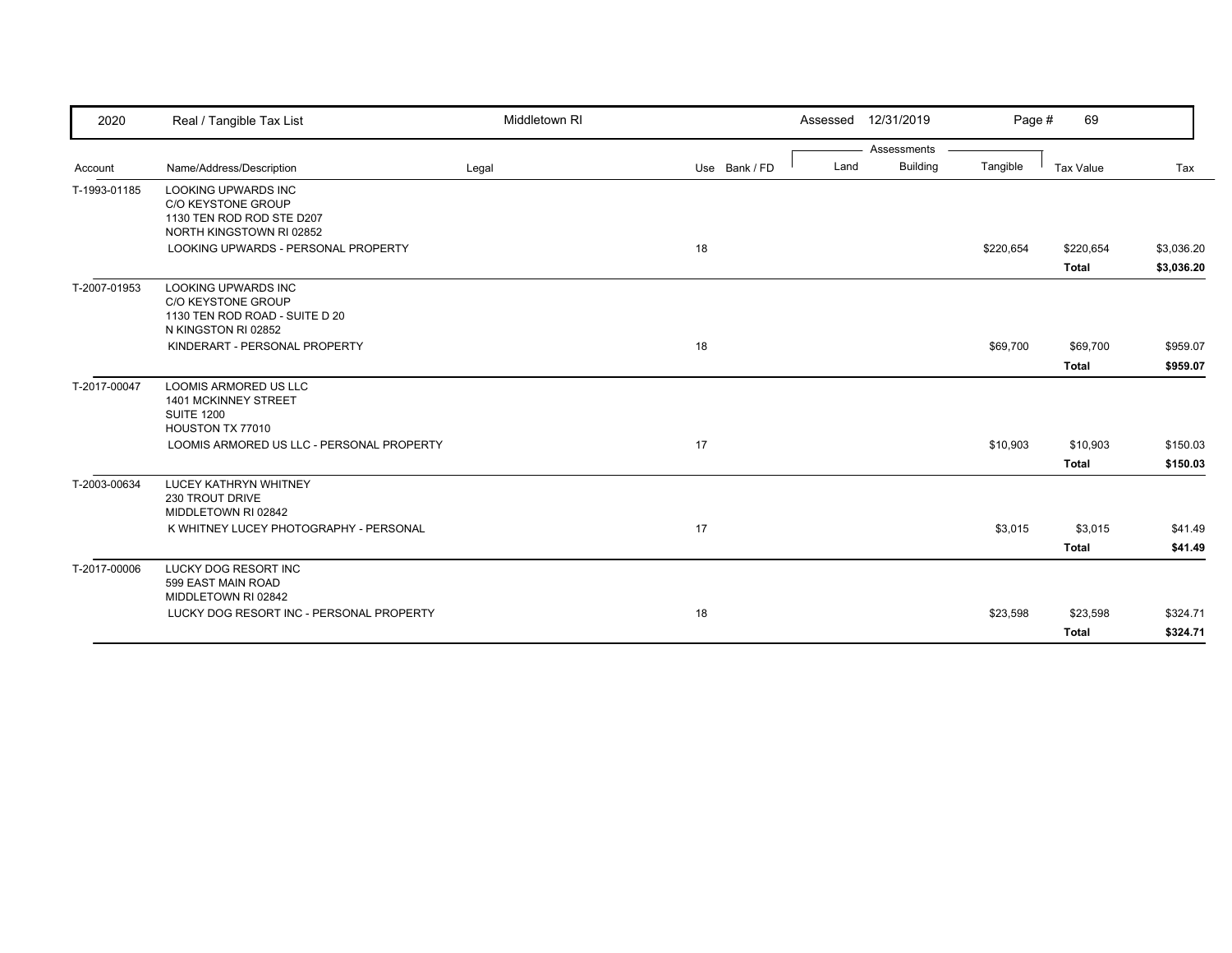| 2020         | Real / Tangible Tax List                                                    | Middletown RI |               |      | Assessed 12/31/2019            | Page #      | 70                          |                            |
|--------------|-----------------------------------------------------------------------------|---------------|---------------|------|--------------------------------|-------------|-----------------------------|----------------------------|
| Account      | Name/Address/Description                                                    | Legal         | Use Bank / FD | Land | Assessments<br><b>Building</b> | Tangible    | <b>Tax Value</b>            | Tax                        |
| T-1999-09182 | M & J WINDOW FASHIONS INC<br>425 ATWELLS AVENUE<br>PROVIDENCE RI 02909      |               |               |      |                                |             |                             |                            |
|              | A SHADE ABOVE - PERSONAL PROPERTY                                           |               | 18            |      |                                | \$12,633    | \$12,633<br><b>Total</b>    | \$173.83<br>\$173.83       |
| T-2017-00021 | <b>M &amp; K TRANSPORTATION</b><br>1141 WAPPING ROAD<br>MIDDLETOWN RI 02842 |               |               |      |                                |             |                             |                            |
|              | M & K TRANSPORTATION LLC - PERSONAL PROPERTY                                |               | 17            |      |                                | \$5,995     | \$5,995<br><b>Total</b>     | \$82.49<br>\$82.49         |
| T-2012-00062 | MAC & BOB INC<br>54 ELLERY ROAD<br>NEWPORT RI 02840                         |               |               |      |                                |             |                             |                            |
|              | R & R CONSTRUCTION - PERSONAL PROPERTY                                      |               | 18            |      |                                | \$9,462     | \$9,462<br><b>Total</b>     | \$130.20<br>\$130.20       |
| T-1997-00490 | <b>MACMILLAN ROBERT</b><br>23 JOHNNYCAKE HILL ROAD<br>MIDDLETOWN RI 02842   |               |               |      |                                |             |                             |                            |
|              | HOOD SAILS LLC - PERSONAL PROPERTY                                          |               | 18            |      |                                | \$6,725     | \$6,725<br><b>Total</b>     | \$92.54<br>\$92.54         |
| T-2020-00013 | MACWILLIAM CECILIA & DAVID<br>188 VALLEY ROAD<br>MIDDLETOWN RI 02842        |               |               |      |                                |             |                             |                            |
|              | 2006 31' JAYCO JAY FLIGHT - PERSONAL PROPERTY                               |               | 45            |      |                                | \$5,092     | \$5,092<br><b>Total</b>     | \$70.07<br>\$70.07         |
| T-2019-00035 | <b>MAGELLAN HEALTH</b><br>14100 MAGELLAN PLAZA<br>MARYLAND HEIGHTS MO 63043 |               |               |      |                                |             |                             |                            |
|              | MAGELLAN METHOD LLC - PERSONAL PROPERTY                                     |               | 18            |      |                                | \$1,253,835 | \$1,253,835<br><b>Total</b> | \$17,252.77<br>\$17,252.77 |
| T-2014-00042 | <b>MAIN HOTEL LLC</b><br>PO BOX 2516                                        |               |               |      |                                |             |                             |                            |
|              | FALL RIVER MA 02722<br>HOMEWOOD SUITES - PERSONAL PROPERTY                  |               | 18            |      |                                | \$352,500   | \$352,500<br><b>Total</b>   | \$4,850.40<br>\$4,850.40   |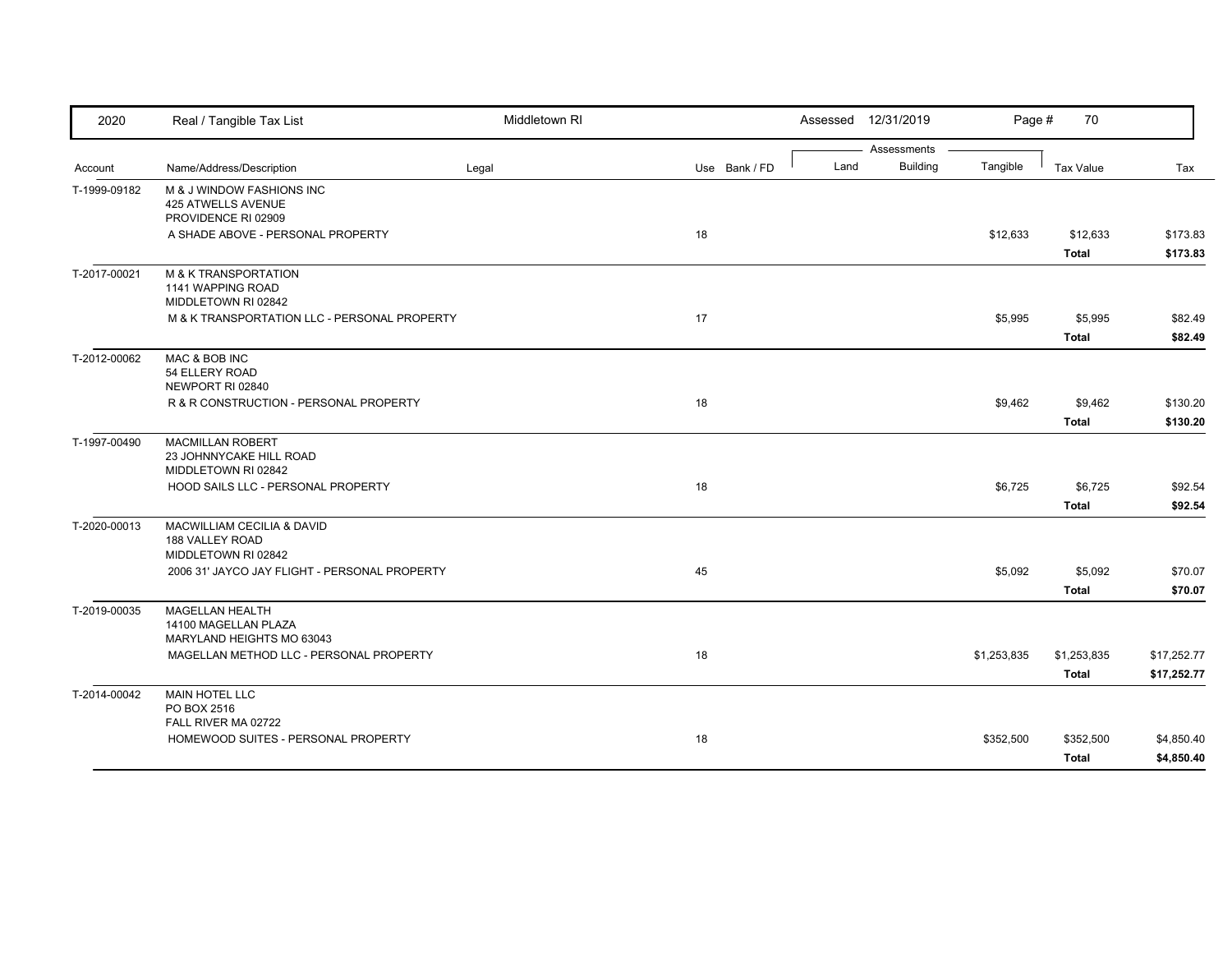| 2020         | Real / Tangible Tax List                                                  | Middletown RI |               |      | Assessed 12/31/2019 | Page #   | 71               |          |
|--------------|---------------------------------------------------------------------------|---------------|---------------|------|---------------------|----------|------------------|----------|
|              |                                                                           |               |               |      | Assessments         |          |                  |          |
| Account      | Name/Address/Description                                                  | Legal         | Use Bank / FD | Land | <b>Building</b>     | Tangible | <b>Tax Value</b> | Tax      |
| T-2020-00006 | MANUFACTURERS SERVICES GROUP/W<br>PROPERTY TAX COMPLIANCE<br>PO BOX 36200 |               |               |      |                     |          |                  |          |
|              | <b>BILLINGS MT 59107-6200</b>                                             |               |               |      |                     |          |                  |          |
|              | MANUFACTURER SERVICES GROUP/WE - PERSONAL                                 |               | 94            |      |                     | \$26,458 | \$26,458         | \$364.06 |
|              |                                                                           |               |               |      |                     |          | <b>Total</b>     | \$364.06 |
| T-2011-00028 | <b>MARGOLIS SHAWN</b><br>1151 AQUIDNECK AVENUE<br>SUITE 1                 |               |               |      |                     |          |                  |          |
|              | MIDDLETOWN RI 02842                                                       |               |               |      |                     |          |                  |          |
|              | SIG'S PLACE LLC - PERSONAL PROPERTY                                       |               | 18            |      |                     | \$38,521 | \$38,521         | \$530.05 |
|              |                                                                           |               |               |      |                     |          | <b>Total</b>     | \$530.05 |
| T-2013-00009 | <b>MARINA LEIGH LLC</b><br>5 WOODRUFF AVENUE<br>NARRAGANSETT RI 02882     |               |               |      |                     |          |                  |          |
|              | BLINDS & DESIGNS - PERSONAL PROPERTY                                      |               | 17            |      |                     | \$1,864  | \$1,864          | \$25.65  |
|              |                                                                           |               |               |      |                     |          | <b>Total</b>     | \$25.65  |
| T-1997-00189 | <b>MARINE ACOUSTICS INC</b><br>2 CORPORATE PLACE<br><b>SUITE 105</b>      |               |               |      |                     |          |                  |          |
|              | MIDDLETOWN RI 02842                                                       |               |               |      |                     |          |                  |          |
|              | MARINE ACOUSTICS INC - PERSONAL PROPERTY                                  |               | 18            |      |                     | \$51,250 | \$51,250         | \$705.20 |
|              |                                                                           |               |               |      |                     |          | <b>Total</b>     | \$705.20 |
| T-1992-12573 | MARINE RESCUE PRODUCTS INC<br>PO BOX 3484<br>NEWPORT RI 02840             |               |               |      |                     |          |                  |          |
|              | MARINE RESCUE PRODUCTS - PERSONAL PROPERTY                                |               | 17            |      |                     | \$3,470  | \$3,470          | \$47.75  |
|              |                                                                           |               |               |      |                     |          | <b>Total</b>     | \$47.75  |
| T-1992-09819 | <b>MARKS RONALD A</b><br>351 EAST MAIN ROAD<br>MIDDLETOWN RI 02842        |               |               |      |                     |          |                  |          |
|              | RON MARKS PLUMBING & REAL EST - PERSONAL                                  |               | 17            |      |                     | \$5,325  | \$5,325          | \$73.27  |
|              |                                                                           |               |               |      |                     |          | <b>Total</b>     | \$73.27  |
|              |                                                                           |               |               |      |                     |          |                  |          |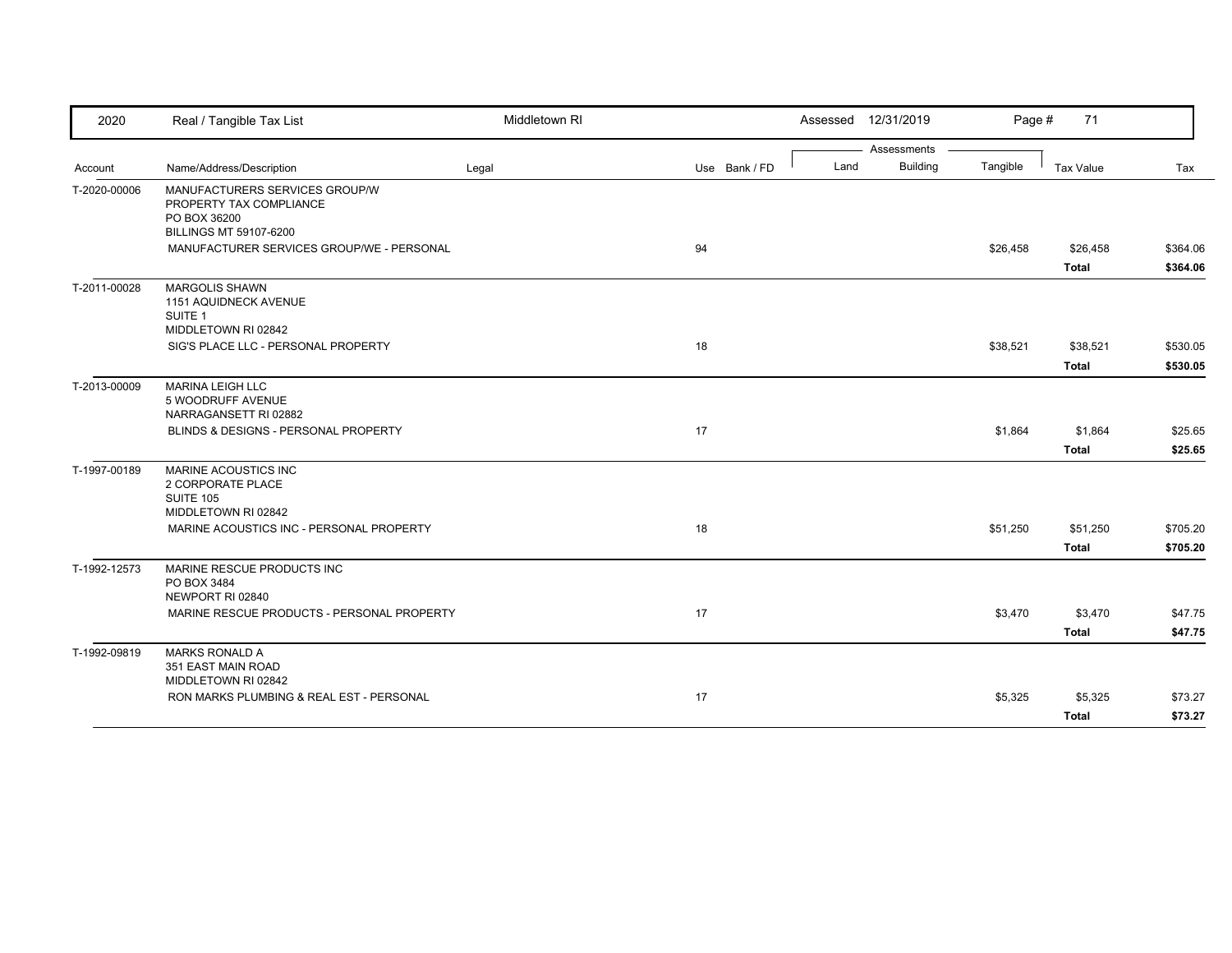| 2020         | Real / Tangible Tax List                                                 | Middletown RI |               |      | Assessed 12/31/2019            | Page #   | 72                       |                      |
|--------------|--------------------------------------------------------------------------|---------------|---------------|------|--------------------------------|----------|--------------------------|----------------------|
| Account      | Name/Address/Description                                                 | Legal         | Use Bank / FD | Land | Assessments<br><b>Building</b> | Tangible | <b>Tax Value</b>         | Tax                  |
| T-1999-09224 | <b>MARLIN LEASING</b><br>PO BOX 5481<br>MT LAUREL NJ 08054               |               |               |      |                                |          |                          |                      |
|              | MARLIN LEASING - PERSONAL PROPERTY                                       |               | 94            |      |                                | \$69,713 | \$69,713<br><b>Total</b> | \$959.25<br>\$959.25 |
| T-2005-00627 | MARTLAND DAVID A CPA<br>739 JEPSON LANE<br>MIDDLETOWN RI 02842           |               |               |      |                                |          |                          |                      |
|              | DAVID A MARTLAND CPA - PERSONAL PROPERTY                                 |               | 17            |      |                                | \$1,132  | \$1,132<br><b>Total</b>  | \$15.58<br>\$15.58   |
| T-2001-00603 | <b>MARTLAND GEORGE</b><br>190 EAST MAIN ROAD<br>MIDDLETOWN RI 02842      |               |               |      |                                |          |                          |                      |
|              | GEORGE MARTLAND AGENCY - PERSONAL PROPERTY                               |               | 17            |      |                                | \$1,325  | \$1,325<br><b>Total</b>  | \$18.23<br>\$18.23   |
| T-1999-00735 | MASSAGE THERAPY CENTER LLC<br>575 EAST MAIN ROAD<br>BOX 6                |               |               |      |                                |          |                          |                      |
|              | MIDDLETOWN RI 02842<br>MASSAGE THERAPY CTR LLC - PERSONAL PROPERTY       |               | 17            |      |                                | \$897    | \$897<br><b>Total</b>    | \$12.34<br>\$12.34   |
| T-1992-03424 | MASTROSTEFANO VINCENT & ANTHON<br>555 ELMWOOD AVE<br>PROVIDENCE RI 02907 |               |               |      |                                |          |                          |                      |
|              | ELECTRIC CONNECTION TEC INC - PERSONAL                                   |               | 17            |      |                                | \$6,320  | \$6,320<br><b>Total</b>  | \$86.96<br>\$86.96   |
| T-2019-00005 | MATTS LOCAL PHARMACY<br><b>88 EAST MAIN ROAD</b><br>MIDDLETOWN RI 02842  |               |               |      |                                |          |                          |                      |
|              | MATT'S LOCAL PHARMACY - PERSONAL PROPERTY                                |               | 18            |      |                                | \$35,000 | \$35,000<br><b>Total</b> | \$481.60<br>\$481.60 |
| T-1997-00230 | <b>MC LLC</b><br>1422 EDINGER AVENUE<br>SUITE 150                        |               |               |      |                                |          |                          |                      |
|              | TUSTIN CA 92780<br>JIFFY LUBE #1442 - PERSONAL PROPERTY                  |               | 18            |      |                                | \$64,097 | \$64,097<br><b>Total</b> | \$881.97<br>\$881.97 |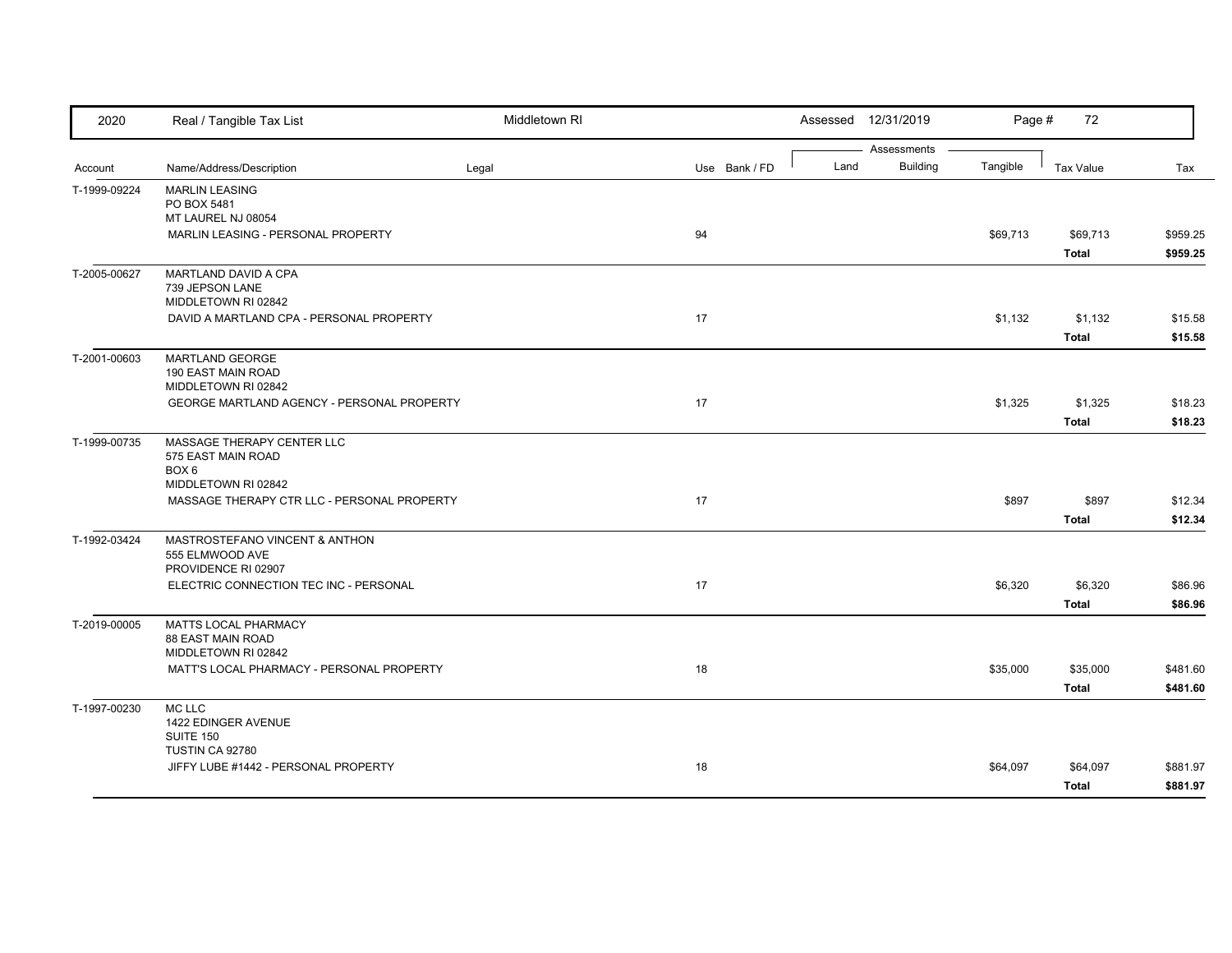| 2020         | Real / Tangible Tax List                                                   | Middletown RI |               |      | Assessed 12/31/2019            | Page #      | 73                          |                            |
|--------------|----------------------------------------------------------------------------|---------------|---------------|------|--------------------------------|-------------|-----------------------------|----------------------------|
| Account      | Name/Address/Description                                                   | Legal         | Use Bank / FD | Land | Assessments<br><b>Building</b> | Tangible    | <b>Tax Value</b>            | Tax                        |
| T-2013-00024 | <b>MCCARTHY MICHAEL</b><br>8 JOHN STREET<br>ATTLEBORO MA 02703             |               |               |      |                                |             |                             |                            |
|              | 2015 35' SPRINTER - PERSONAL PROPERTY                                      |               | 45            |      |                                | \$6,206     | \$6,206<br><b>Total</b>     | \$85.39<br>\$85.39         |
| T-2006-03162 | <b>MCGRATH THOMAS F</b><br>299 OLIPHANT LANE<br>MIDDLETOWN RI 02842        |               |               |      |                                |             |                             |                            |
|              | MCGRATH CONSTRUCTION - PERSONAL PROPERTY                                   |               | 17            |      |                                | \$2,791     | \$2,791<br><b>Total</b>     | \$38.40<br>\$38.40         |
| T-2013-00035 | MCINTYRE NICOLE<br>936 AQUIDNECK AVENUE<br>MIDDLETOWN RI 02842             |               |               |      |                                |             |                             |                            |
|              | COLE & COMPANY HAIR STUDIO LLC - PERSONAL                                  |               | 17            |      |                                | \$4,120     | \$4,120<br><b>Total</b>     | \$56.69<br>\$56.69         |
| T-1992-07173 | MCLAUGHLIN RESEARCH CORP<br>130 EUGENE ONEILL DRIVE<br>NEW LONDON CT 06320 |               |               |      |                                |             |                             |                            |
|              | MCLAUGHLIN RESEARCH CORP - PERSONAL                                        |               | 18            |      |                                | \$1,069,586 | \$1,069,586<br><b>Total</b> | \$14,717.50<br>\$14,717.50 |
| T-2017-00035 | <b>MDR ENTERPRISES</b><br>1215 WEST MAIN ROAD<br>MIDDLETOWN RI 02842       |               |               |      |                                |             |                             |                            |
|              | BMW OF NEWPORT - PERSONAL PROPERTY                                         |               | 18            |      |                                | \$243,000   | \$243,000<br><b>Total</b>   | \$3,343.68<br>\$3,343.68   |
| T-2014-00011 | MEDEIROS NELSON JR<br>38 BENNETT STREET<br>HUDSON MA 01749-2805            |               |               |      |                                |             |                             |                            |
|              | 2013 32' KEYSTONE SPRINTER - PERSONAL PROPERTY                             |               | 45            |      |                                | \$18,772    | \$18,772<br><b>Total</b>    | \$258.30<br>\$258.30       |
| T-1999-09054 | MELBRO INC<br>PO BOX 4129<br>MIDDLETOWN RI 02842                           |               |               |      |                                |             |                             |                            |
|              | BAYVIEW PARK - PERSONAL PROPERTY                                           |               | 17            |      |                                | \$550       | \$550<br><b>Total</b>       | \$7.57<br>\$7.57           |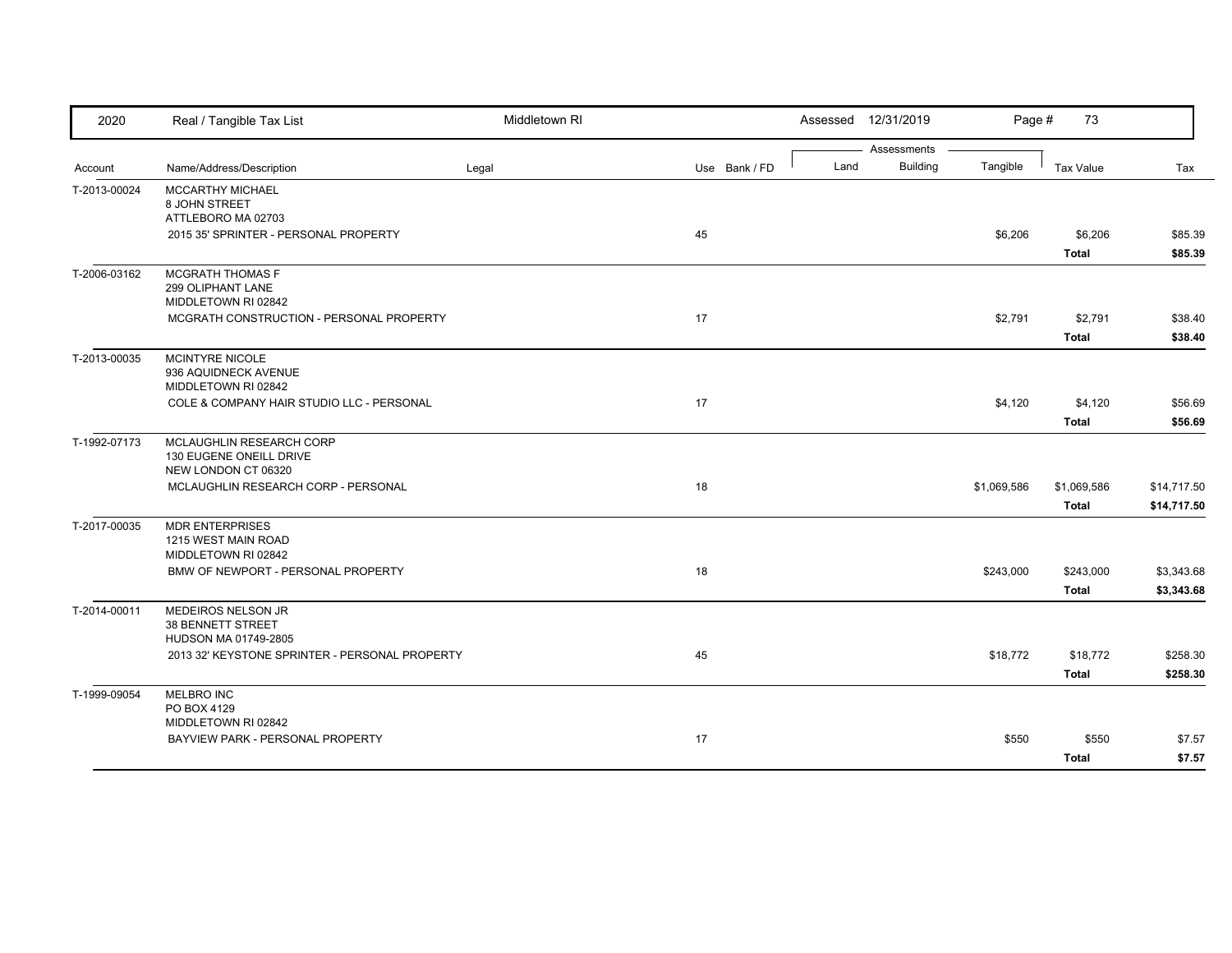| 2020         | Real / Tangible Tax List                                                     | Middletown RI |               |      | Assessed 12/31/2019            | Page #    | 74                        |                          |
|--------------|------------------------------------------------------------------------------|---------------|---------------|------|--------------------------------|-----------|---------------------------|--------------------------|
| Account      | Name/Address/Description                                                     | Legal         | Use Bank / FD | Land | Assessments<br><b>Building</b> | Tangible  | <b>Tax Value</b>          | Tax                      |
| T-1992-07298 | MELLO CONSTRUCTION CO INC<br>87 BEACON STREET<br>MIDDLETOWN RI 02842         |               |               |      |                                |           |                           |                          |
|              | MELLO CONSTRUCTION CO INC - PERSONAL                                         |               | 18            |      |                                | \$66,990  | \$66,990<br><b>Total</b>  | \$921.78<br>\$921.78     |
| T-1992-07402 | <b>MESSIER ROBERT</b><br>879 WEST MAIN ROAD<br>MIDDLETOWN RI 02842           |               |               |      |                                |           |                           |                          |
|              | PEDAL POWER BICYCLE SHOP INC - PERSONAL                                      |               | 17            |      |                                | \$2,813   | \$2,813<br><b>Total</b>   | \$38.71<br>\$38.71       |
| T-2013-00029 | <b>MESTRINELLI CHARLES</b><br><b>43 MIXTER ST</b><br>MIDDLETOWN RI 02842     |               |               |      |                                |           |                           |                          |
|              | GREEN LAND LANDSCAPE LLC - PERSONAL PROPERTY                                 |               | 17            |      |                                | \$24,817  | \$24,817<br><b>Total</b>  | \$341.48<br>\$341.48     |
| T-2017-00027 | <b>METABANK</b><br>5480 CORPORATE DRIVE<br>SUITE 350                         |               |               |      |                                |           |                           |                          |
|              | TROY MI 48098-2642<br>CRESTMARK EQUIPMENT FINANCE - PERSONAL                 |               | 17            |      |                                | \$5,124   | \$5,124<br><b>Total</b>   | \$70.51<br>\$70.51       |
| T-2006-03149 | MICHAEL DAVID E<br>855 AQUIDNECK AVENUE #2<br>MIDDLETOWN RI 02842            |               |               |      |                                |           |                           |                          |
|              | DAVID MICHAEL DISTINCTIVE HOME - PERSONAL                                    |               | 17            |      |                                | \$3,908   | \$3,908<br><b>Total</b>   | \$53.77<br>\$53.77       |
| T-1999-09027 | MICHAEL JOSEPH NARDOLILLO INC<br>750 AQUIDNECK AVENUE<br>MIDDLETOWN RI 02842 |               |               |      |                                |           |                           |                          |
|              | PROVENCAL BAKERY AND CAFE - PERSONAL                                         |               | 18            |      |                                | \$2,790   | \$2,790<br><b>Total</b>   | \$38.39<br>\$38.39       |
| T-2004-00564 | MICHAELS STORES LLC<br>C/O MARVIN F POER & COMPANY<br>PO BOX 52427           |               |               |      |                                |           |                           |                          |
|              | ATLANTA GA 30355<br>MICHAEL'S STORES INC - PERSONAL PROPERTY                 |               | 18            |      |                                | \$167,230 | \$167,230<br><b>Total</b> | \$2,301.08<br>\$2,301.08 |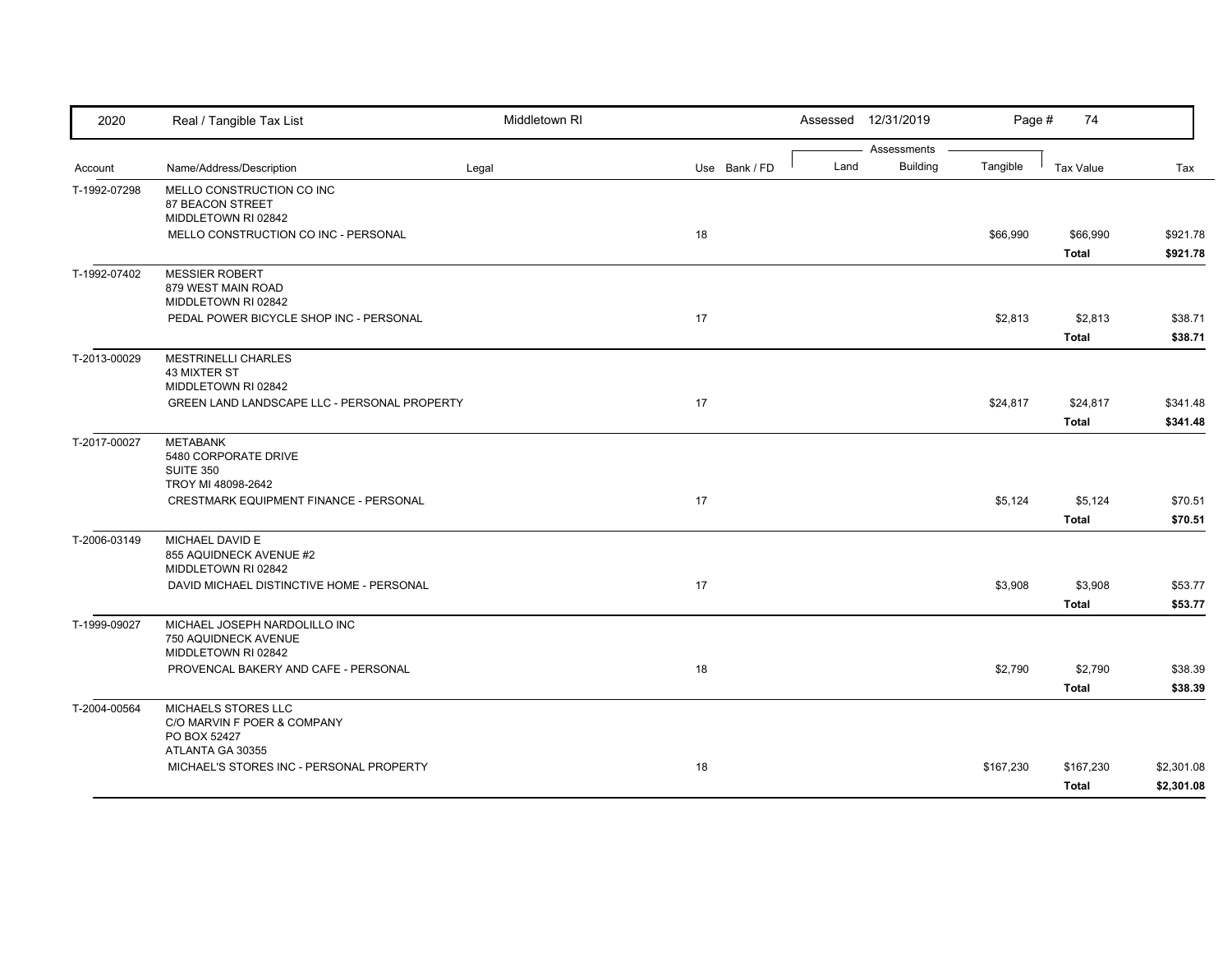| 2020         | Real / Tangible Tax List                                                                             | Middletown RI |               | Assessed 12/31/2019 |                 | Page #    | 75                        |                          |
|--------------|------------------------------------------------------------------------------------------------------|---------------|---------------|---------------------|-----------------|-----------|---------------------------|--------------------------|
|              |                                                                                                      |               |               |                     | Assessments     |           |                           |                          |
| Account      | Name/Address/Description                                                                             | Legal         | Use Bank / FD | Land                | <b>Building</b> | Tangible  | <b>Tax Value</b>          | Tax                      |
| T-2000-00638 | MIDDLETOWN (RI) ASSOC OF RI LP<br>C/O GENESIS TAX DEPT<br>101 EAST STATE ST                          |               |               |                     |                 |           |                           |                          |
|              | KENNETT SQUARE PA 19348                                                                              |               |               |                     |                 |           |                           |                          |
|              | MIDDLETOWN (RI) ASSOC OF RI LP - PERSONAL                                                            |               | 18            |                     |                 | \$381,020 | \$381,020<br><b>Total</b> | \$5,242.84<br>\$5,242.84 |
| T-1992-07429 | MIDDLETOWN ASSOCIATES LLC<br>C/O KELLY & PICERNE<br>75 LAMBERT LIND HIGHWAY<br>WARWICK RI 02886      |               |               |                     |                 |           |                           |                          |
|              | EAST BAY VILLAGE - PERSONAL PROPERTY                                                                 |               | 18            |                     |                 | \$16,412  | \$16,412                  | \$225.83                 |
|              |                                                                                                      |               |               |                     |                 |           | <b>Total</b>              | \$225.83                 |
| T-1992-07435 | MIDDLETOWN COLUMBUS CLUB INC<br>7 VALLEY ROAD<br>MIDDLETOWN RI 02842                                 |               |               |                     |                 |           |                           |                          |
|              | COLUMBUS CLUB OF MIDDLETOWN - PERSONAL                                                               |               | 17            |                     |                 | \$8,808   | \$8,808                   | \$121.20                 |
|              |                                                                                                      |               |               |                     |                 |           | Total                     | \$121.20                 |
| T-2009-01048 | MIDDLETOWN SELF-STORAGE LLC<br>909 AQUIDNECK AVENUE<br>MIDDLETOWN RI 02842                           |               |               |                     |                 |           |                           |                          |
|              | MIDDLETOWN SELF STORAGE CENTER - PERSONAL                                                            |               | 17            |                     |                 | \$8,120   | \$8,120                   | \$111.73                 |
|              |                                                                                                      |               |               |                     |                 |           | <b>Total</b>              | \$111.73                 |
| T-1994-00253 | MIDDLETOWN TACO INC<br><b>79 NORTH MAIN STREET</b><br>MANSFIELD MA 02048                             |               |               |                     |                 |           |                           |                          |
|              | TACO BELL - PERSONAL PROPERTY                                                                        |               | 18            |                     |                 | \$257,134 | \$257,134                 | \$3,538.16               |
|              |                                                                                                      |               |               |                     |                 |           | Total                     | \$3,538.16               |
| T-1992-07415 | <b>MIHOLD INC</b><br>C/O KENTCO SOUTH<br>2715 STATE RTE 9 - STE 104<br><b>BALLSTON NY 12020-5306</b> |               |               |                     |                 |           |                           |                          |
|              | MIDAS AUTO SERVICE EXPERTS - PERSONAL                                                                |               | 18            |                     |                 | \$61,733  | \$61,733                  | \$849.45                 |
|              |                                                                                                      |               |               |                     |                 |           | Total                     | \$849.45                 |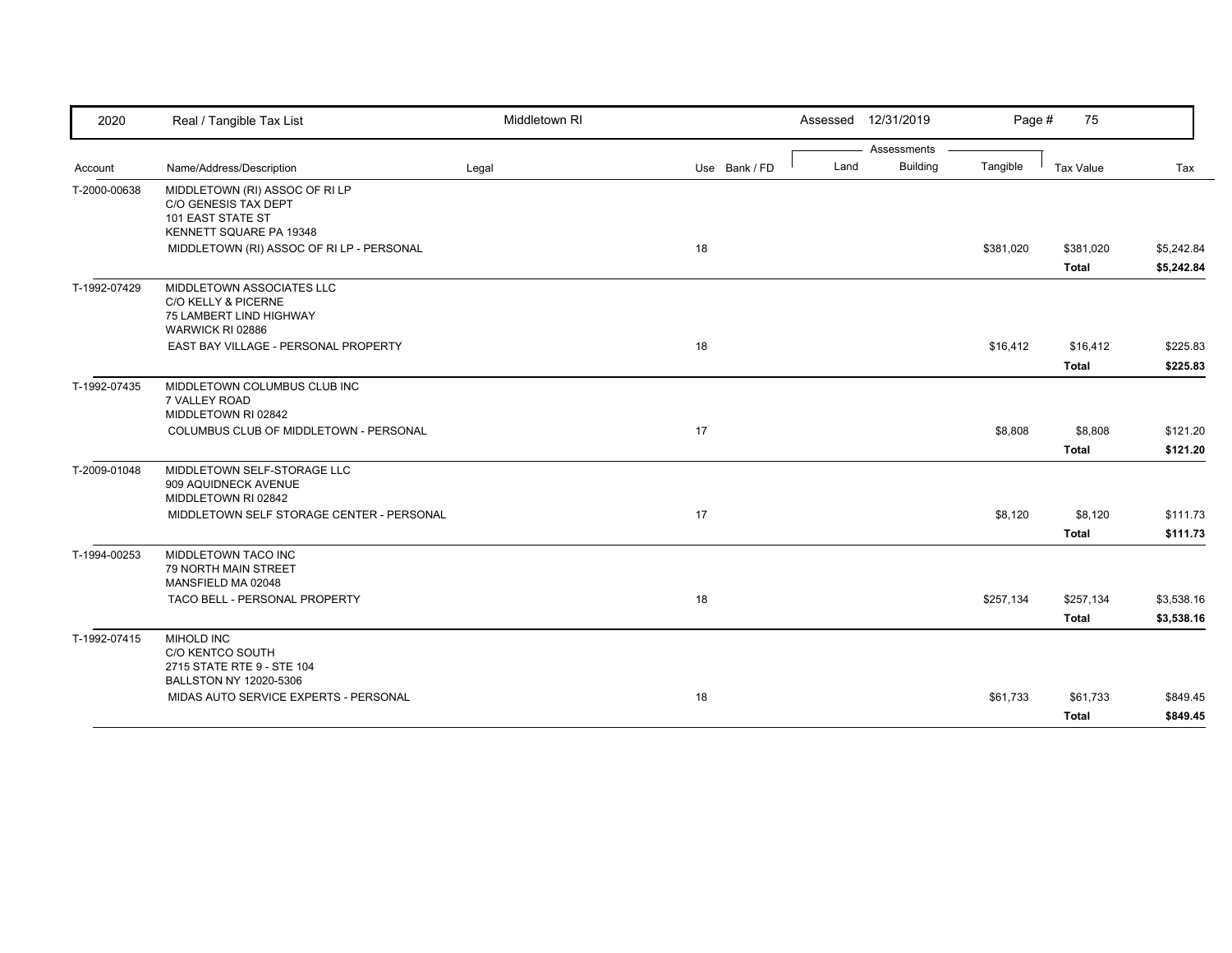| 2020         | Real / Tangible Tax List                                              | Middletown RI |               |      | Assessed 12/31/2019            | Page #    | 76                        |                          |
|--------------|-----------------------------------------------------------------------|---------------|---------------|------|--------------------------------|-----------|---------------------------|--------------------------|
| Account      | Name/Address/Description                                              | Legal         | Use Bank / FD | Land | Assessments<br><b>Building</b> | Tangible  | <b>Tax Value</b>          | Tax                      |
| T-2012-00084 | <b>MIKEL INC</b><br>2 CORPORATE PLACE<br><b>STE 103</b>               |               |               |      |                                |           |                           |                          |
|              | MIDDLETOWN RI 02842<br>MIKEL INC - PERSONAL PROPERTY                  |               | 18            |      |                                | \$158,501 | \$158,501<br><b>Total</b> | \$2,180.97<br>\$2,180.97 |
| T-1992-11336 | MILESTONE DENTAL CARE INC<br>94 EAST MAIN ROAD<br>MIDDLETOWN RI 02842 |               |               |      |                                |           |                           |                          |
|              | MILESTONE DENTAL CARE INC - PERSONAL PROPERTY                         |               | 18            |      |                                | \$29,831  | \$29,831<br><b>Total</b>  | \$410.47<br>\$410.47     |
| T-2018-00003 | MILK AND HONEY LLC<br>800 AQUIDNECK AVENUE<br>MIDDLETOWN RI 02842     |               |               |      |                                |           |                           |                          |
|              | AQUIDNECK MEAT & PROVISIONS - PERSONAL                                |               | 18            |      |                                | \$22,400  | \$22,400<br><b>Total</b>  | \$308.22<br>\$308.22     |
| T-1992-07521 | MINI WAREHOUSING INC<br>241 FRANCIS AVENUE<br>MANSFIELD MA 02048      |               |               |      |                                |           |                           |                          |
|              | MINI WAREHOUSING INC - PERSONAL PROPERTY                              |               | 94            |      |                                | \$4,844   | \$4,844<br><b>Total</b>   | \$66.65<br>\$66.65       |
| T-2018-00010 | <b>MIRACLE EAR</b><br>877 WEST MAIN ROAD<br>MIDDLETOWN RI 02842       |               |               |      |                                |           |                           |                          |
|              | MIRACLE EAR - PERSONAL PROPERTY                                       |               | 17            |      |                                | \$5,000   | \$5,000<br><b>Total</b>   | \$68.80<br>\$68.80       |
| T-2011-00001 | <b>MIRANDA RICHARD</b><br>790 AQUIDNECK AVENUE<br>MIDDLETOWN RI 02842 |               |               |      |                                |           |                           |                          |
|              | AQUIDNECK LANDWORKS INC - PERSONAL PROPERTY                           |               | 17            |      |                                | \$570     | \$570<br><b>Total</b>     | \$7.84<br>\$7.84         |
| T-2020-00018 | <b>MISSION LLC</b><br>58 AQUIDNECK AVENUE<br>MIDDLETOWN RI 02842      |               |               |      |                                |           |                           |                          |
|              | MISSION - PERSONAL PROPERTY                                           |               | 18            |      |                                | \$72,960  | \$72,960<br><b>Total</b>  | \$1,003.93<br>\$1,003.93 |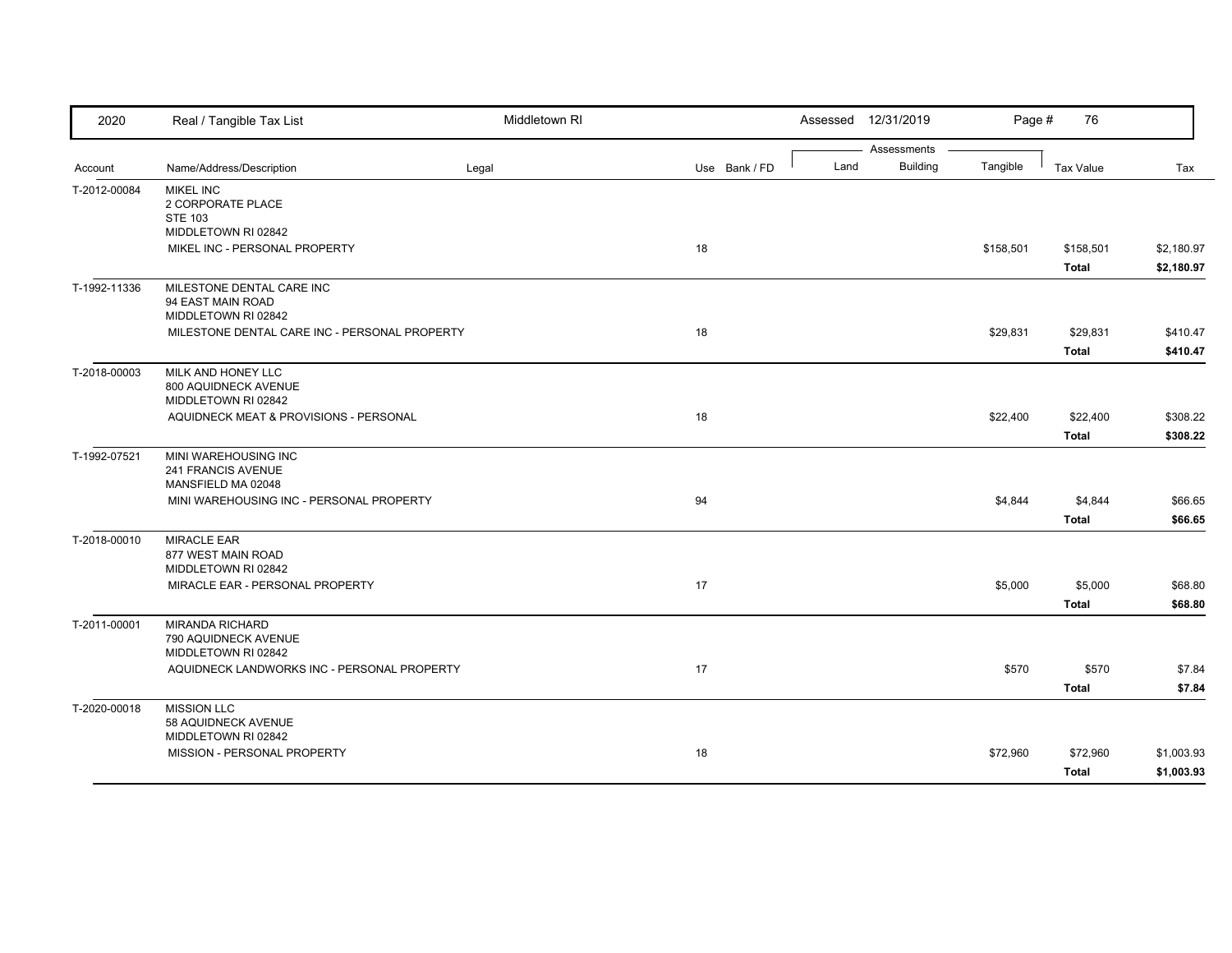| 2020         | Real / Tangible Tax List                                                             | Middletown RI |               |      | Assessed 12/31/2019            | Page #      | 77                          |                            |
|--------------|--------------------------------------------------------------------------------------|---------------|---------------|------|--------------------------------|-------------|-----------------------------|----------------------------|
| Account      | Name/Address/Description                                                             | Legal         | Use Bank / FD | Land | Assessments<br><b>Building</b> | Tangible    | <b>Tax Value</b>            | Tax                        |
| T-2019-00042 | MITSUBISHI UFJ LEASE & FINANCE<br>12340 EL CAMINO REAL STE 350<br>SAN DIEGO CA 92130 |               |               |      |                                |             |                             |                            |
|              | MITSUBISHI UFJ LEASE & FINANCE - PERSONAL                                            |               | 17            |      |                                | \$2,763     | \$2,763<br><b>Total</b>     | \$38.02<br>\$38.02         |
| T-2018-00002 | MIZU WEI JAPANESE RESTAURANT<br>250 EAST MAIN ROAD<br>MIDDLETOWN RI 02842            |               |               |      |                                |             |                             |                            |
|              | MIZU WEI JAPANESE RESTAURANT - PERSONAL                                              |               | 18            |      |                                | \$21,278    | \$21,278<br><b>Total</b>    | \$292.79<br>\$292.79       |
| T-1992-09980 | <b>MMR LLC</b><br>55 CAMBRIDGE PKWY<br>SUITE 200<br>CAMBRIDGE MA 02142               |               |               |      |                                |             |                             |                            |
|              | ISLAND CINEMAS - PERSONAL PROPERTY                                                   |               | 18            |      |                                | \$1,009,068 | \$1,009,068<br><b>Total</b> | \$13,884.78<br>\$13,884.78 |
| T-2008-02083 | MOBILE STORAGE INC<br>81 PILSUDSKI STREET<br>PROVIDENCE RI 02909                     |               |               |      |                                |             |                             |                            |
|              | MOBILE STORAGE INC - PERSONAL PROPERTY                                               |               | 94            |      |                                | \$3,404     | \$3,404<br><b>Total</b>     | \$46.84<br>\$46.84         |
| T-2010-02094 | <b>MOISIADES LLC</b><br>42 AQUIDNECK AVENUE<br>MIDDLETOWN RI 02842                   |               |               |      |                                |             |                             |                            |
|              | RHEA'S INN BY THE SEA - PERSONAL PROPERTY                                            |               | 18            |      |                                | \$65,872    | \$65,872<br><b>Total</b>    | \$906.40<br>\$906.40       |
| T-2018-00007 | MOLLY MAE LLC<br>288 EAST MAIN ROAD<br>MIDDLETOWN RI 02842                           |               |               |      |                                |             |                             |                            |
|              | ANYTIME FITNESS - PERSONAL PROPERTY                                                  |               | 18            |      |                                | \$60,675    | \$60,675<br><b>Total</b>    | \$834.89<br>\$834.89       |
| T-1992-11833 | MONEYGRAM PAYMENT SYSTEMS LLC<br>C/O RYAN TAX COMPLIANCE SRVS<br>PO BOX 460189       |               |               |      |                                |             |                             |                            |
|              | HOUSTON TX 77056<br>MONEYGRAM PAYMENT SYSTEMS LLC - PERSONAL                         |               | 94            |      |                                | \$1,266     | \$1,266<br><b>Total</b>     | \$17.42<br>\$17.42         |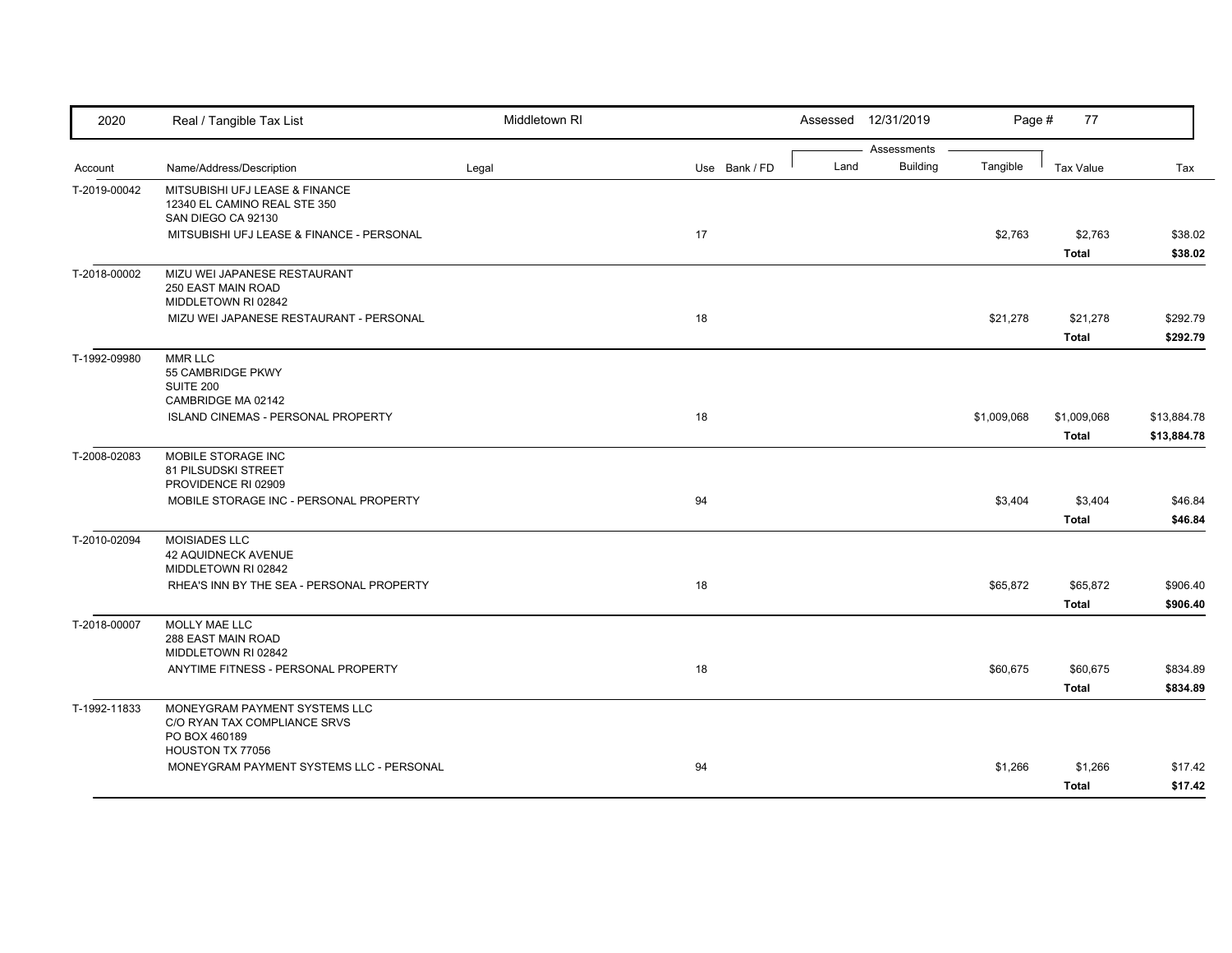| 2020         | Real / Tangible Tax List                    | Middletown RI |               |      | Assessed 12/31/2019            | Page #   | 78               |          |
|--------------|---------------------------------------------|---------------|---------------|------|--------------------------------|----------|------------------|----------|
| Account      | Name/Address/Description                    | Legal         | Use Bank / FD | Land | Assessments<br><b>Building</b> | Tangible | <b>Tax Value</b> | Tax      |
| T-2003-00647 | MONIZ BRUCE A                               |               |               |      |                                |          |                  |          |
|              | 487 THAMES ST                               |               |               |      |                                |          |                  |          |
|              | NEWPORT RI 02840                            |               |               |      |                                |          |                  |          |
|              | BAM BUILDING CORP - PERSONAL PROPERTY       |               | 17            |      |                                | \$2,233  | \$2,233          | \$30.73  |
|              |                                             |               |               |      |                                |          | <b>Total</b>     | \$30.73  |
| T-1992-00989 | <b>MONRO INC</b>                            |               |               |      |                                |          |                  |          |
|              | 6920 INVERNESS WAY                          |               |               |      |                                |          |                  |          |
|              | <b>STE 301</b><br>FORT WAYNE IN 46804       |               |               |      |                                |          |                  |          |
|              | MONRO INC - PERSONAL PROPERTY               |               | 18            |      |                                | \$28,034 | \$28,034         | \$385.75 |
|              |                                             |               |               |      |                                |          | <b>Total</b>     | \$385.75 |
| T-2012-00007 | MONTEGONET SOLUTIONS LLC                    |               |               |      |                                |          |                  |          |
|              | 28 JACOME WAY                               |               |               |      |                                |          |                  |          |
|              | MIDDLETOWN RI 02842                         |               |               |      |                                |          |                  |          |
|              | SELF SERVICE NETWORKS - PERSONAL PROPERTY   |               | 18            |      |                                | \$23,399 | \$23,399         | \$321.97 |
|              |                                             |               |               |      |                                |          | <b>Total</b>     | \$321.97 |
| T-2001-01785 | MOORE BLOOMS LLC                            |               |               |      |                                |          |                  |          |
|              | 577 GREEN END AVENUE                        |               |               |      |                                |          |                  |          |
|              | MIDDLETOWN RI 02842                         |               |               |      |                                |          |                  |          |
|              | MOORE BLOOMS LLC - PERSONAL PROPERTY        |               | 17            |      |                                | \$2,825  | \$2,825          | \$38.87  |
|              |                                             |               |               |      |                                |          | <b>Total</b>     | \$38.87  |
| T-2004-00601 | MOORE VIRGADAMO & LYNCH LTD                 |               |               |      |                                |          |                  |          |
|              | 97 JOHN CLARKE ROAD<br>MIDDLETOWN RI 02842  |               |               |      |                                |          |                  |          |
|              | MOORE VIRGADAMO & LYNCH - PERSONAL PROPERTY |               | 18            |      |                                | \$13,398 | \$13,398         | \$184.36 |
|              |                                             |               |               |      |                                |          | <b>Total</b>     | \$184.36 |
| T-2012-00014 | MOPO INC                                    |               |               |      |                                |          |                  |          |
|              | 72 EAST MAIN ROAD                           |               |               |      |                                |          |                  |          |
|              | MIDDLETOWN RI 02842                         |               |               |      |                                |          |                  |          |
|              | THE FRENCH CONFECTION - PERSONAL PROPERTY   |               | 18            |      |                                | \$15,430 | \$15,430         | \$212.32 |
|              |                                             |               |               |      |                                |          | <b>Total</b>     | \$212.32 |
| T-2011-00062 | <b>MORREL DONNA</b>                         |               |               |      |                                |          |                  |          |
|              | 770 AQUIDNECK AVENUE                        |               |               |      |                                |          |                  |          |
|              | MIDDLETOWN RI 02842                         |               |               |      |                                |          |                  |          |
|              | SPALON LLC - PERSONAL PROPERTY              |               | 17            |      |                                | \$1,680  | \$1,680          | \$23.12  |
|              |                                             |               |               |      |                                |          | <b>Total</b>     | \$23.12  |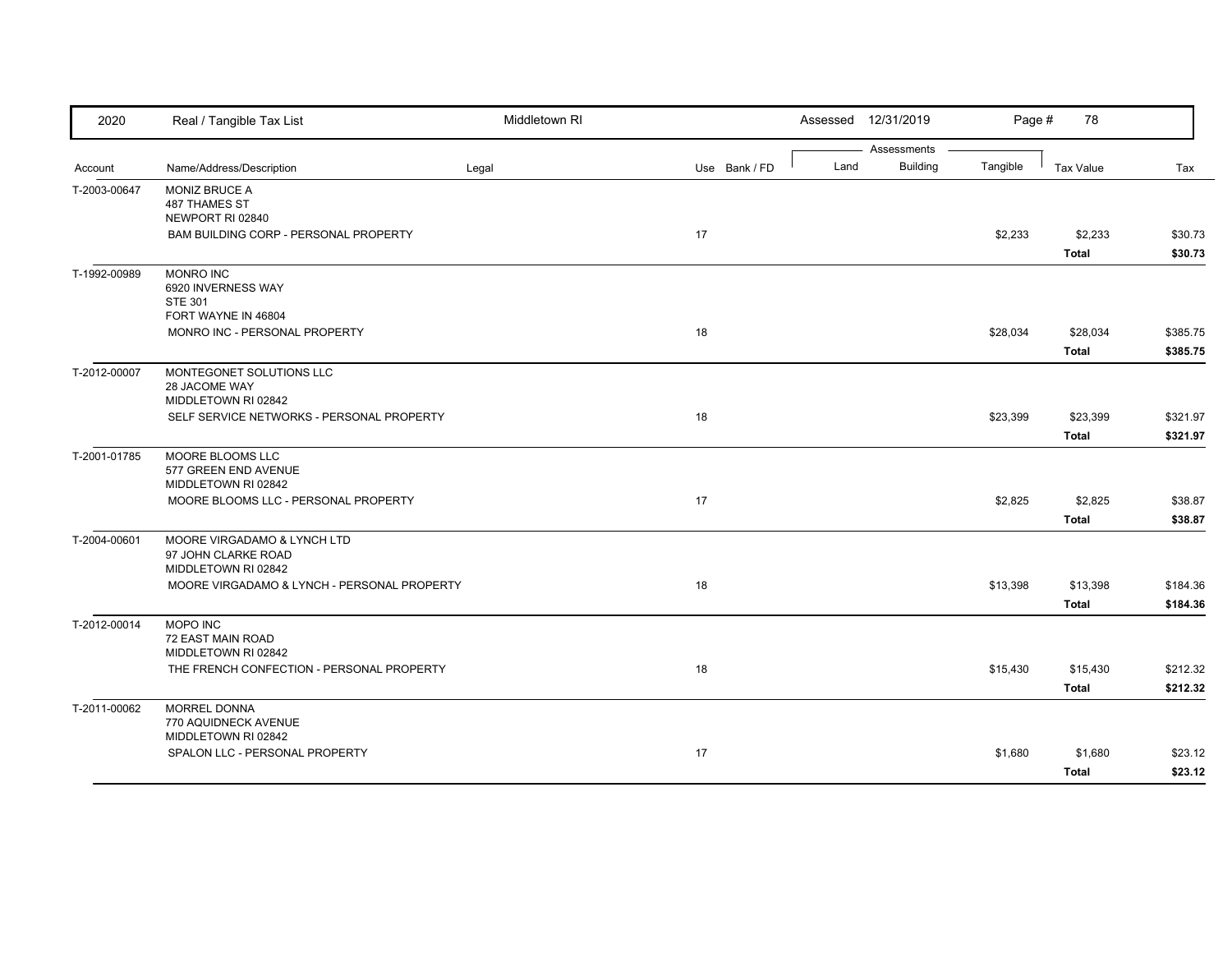| 2020         | Real / Tangible Tax List                                             | Middletown RI |               | Assessed 12/31/2019 |                                | Page #   | 79                       |                      |
|--------------|----------------------------------------------------------------------|---------------|---------------|---------------------|--------------------------------|----------|--------------------------|----------------------|
| Account      | Name/Address/Description                                             | Legal         | Use Bank / FD | Land                | Assessments<br><b>Building</b> | Tangible | <b>Tax Value</b>         | Tax                  |
| T-2016-00057 | <b>MORRIS TIM</b><br>59 HIGHLAND AVENUE                              |               |               |                     |                                |          |                          |                      |
|              | AGAWAM MA 01001<br>2013 40' SIERRA 402QB - PERSONAL PROPERTY         |               | 45            |                     |                                | \$19,000 | \$19,000<br><b>Total</b> | \$261.44<br>\$261.44 |
| T-2017-00049 | MOVEMENT MORTGAGE LLC<br>8024 CALVIN HALL RD<br>INDIAN LAND SC 29707 |               |               |                     |                                |          |                          |                      |
|              | MOVEMENT MORTGAGE LLC - PERSONAL PROPERTY                            |               | 17            |                     |                                | \$631    | \$631<br><b>Total</b>    | \$8.68<br>\$8.68     |
| T-2015-00040 | MUNCY JEREMY L<br>9 DENVER AVENUE<br>WARREN RI 02885-1839            |               |               |                     |                                |          |                          |                      |
|              | MUNCY'S BARBER SHOP - PERSONAL PROPERTY                              |               | 17            |                     |                                | \$865    | \$865<br><b>Total</b>    | \$11.90<br>\$11.90   |
| T-2010-02158 | MURPHY JOHN<br>4 SPRUCE AVENUE<br>MIDDLETOWN RI 02842                |               |               |                     |                                |          |                          |                      |
|              | JLM LANDSCAPING - PERSONAL PROPERTY                                  |               | 17            |                     |                                | \$6,090  | \$6,090<br>Total         | \$83.80<br>\$83.80   |
| T-2006-03191 | MURPHY MICHAEL<br>102 RIDGEWOOD ROAD<br>MIDDLETOWN RI 02842          |               |               |                     |                                |          |                          |                      |
|              | ATLANTIC DISC JOCKEY SERVICE - PERSONAL                              |               | 17            |                     |                                | \$558    | \$558<br><b>Total</b>    | \$7.68<br>\$7.68     |
| T-1998-00755 | <b>MUZAK LLC</b><br>C/O RYAN TAX COMPLIANCE<br>PO BOX 460049         |               |               |                     |                                |          |                          |                      |
|              | HOUSTON TX 77056<br>MUZAK LLC - PERSONAL PROPERTY                    |               | 18            |                     |                                | \$1,902  | \$1,902<br><b>Total</b>  | \$26.17<br>\$26.17   |
| T-2007-01948 | <b>MYERS JAMES</b><br>510 EAST MAIN ROAD<br>MIDDLETOWN RI 02842      |               |               |                     |                                |          |                          |                      |
|              | MAMA'S BOY MUSIC - PERSONAL PROPERTY                                 |               | 17            |                     |                                | \$1,015  | \$1,015<br><b>Total</b>  | \$13.97<br>\$13.97   |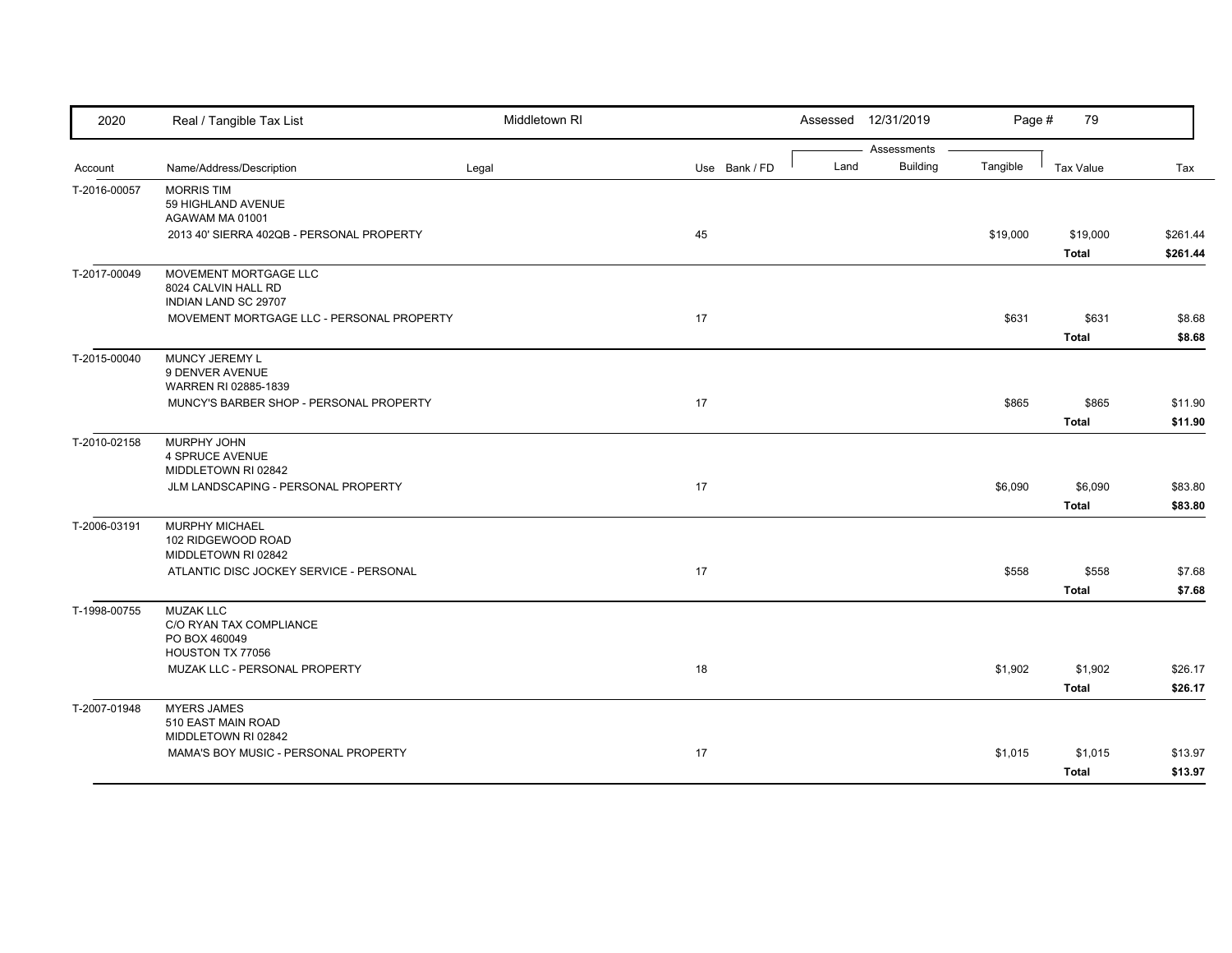| 2020         | Real / Tangible Tax List                                     | Middletown RI | Assessed      | 12/31/2019              | Page #   | 80                      |                    |
|--------------|--------------------------------------------------------------|---------------|---------------|-------------------------|----------|-------------------------|--------------------|
|              |                                                              |               |               | Assessments             |          |                         |                    |
| Account      | Name/Address/Description                                     | Legal         | Use Bank / FD | <b>Building</b><br>Land | Tangible | Tax Value               | Tax                |
| T-2001-00683 | <b>MYERS KENNETH</b><br>26 OAKWOOD ROAD<br>SIMSBURY CT 06070 |               |               |                         |          |                         |                    |
|              | 2000 34' COACHMAN ROYAL 338FL - PERSONAL                     |               | 45            |                         | \$6,498  | \$6,498<br><b>Total</b> | \$89.41<br>\$89.41 |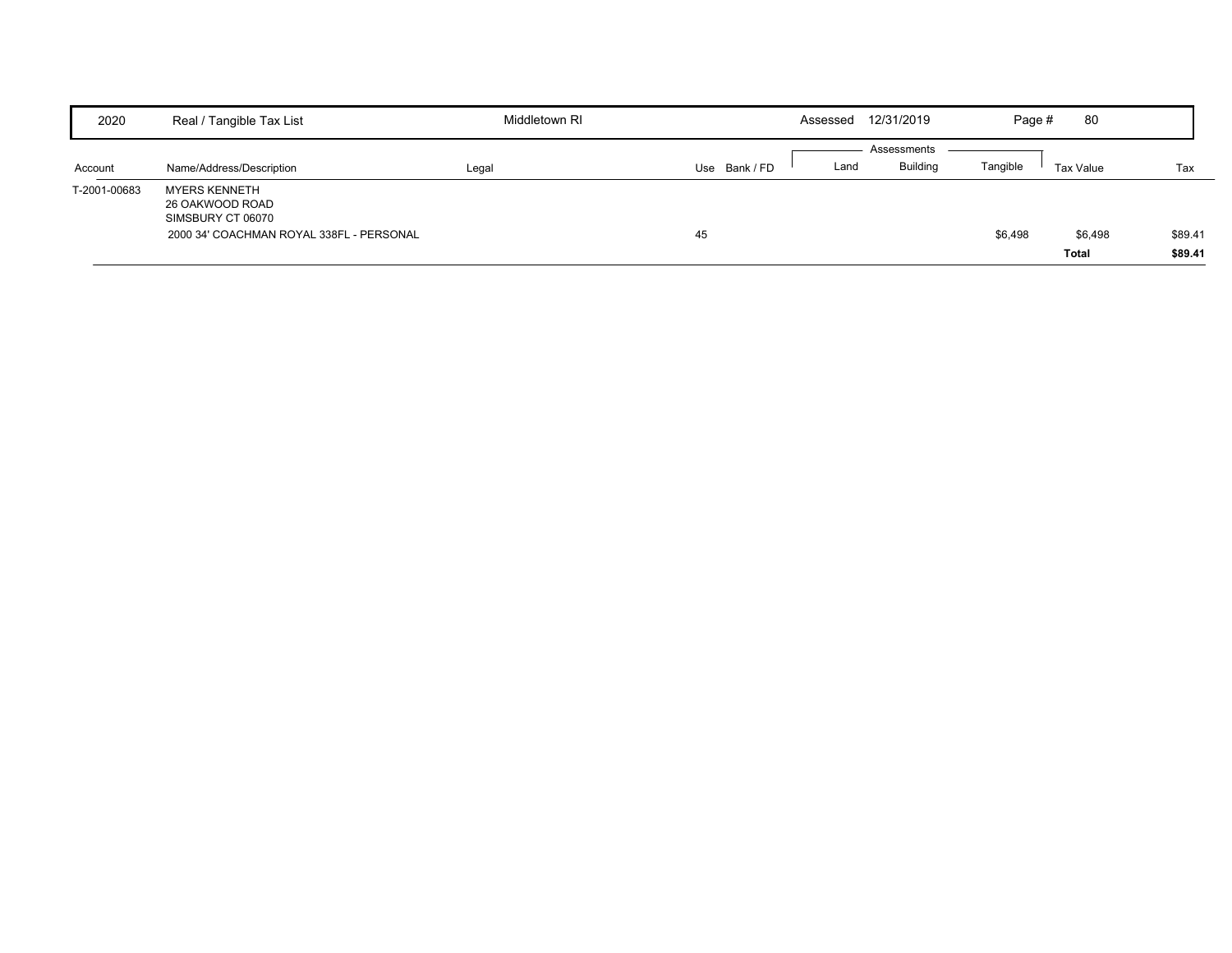| 2020         | Real / Tangible Tax List                                                                                          | Middletown RI |               |      | Assessed 12/31/2019            | Page #       | 81                           |                              |
|--------------|-------------------------------------------------------------------------------------------------------------------|---------------|---------------|------|--------------------------------|--------------|------------------------------|------------------------------|
| Account      | Name/Address/Description                                                                                          | Legal         | Use Bank / FD | Land | Assessments<br><b>Building</b> | Tangible     | <b>Tax Value</b>             | Tax                          |
| T-1992-09129 | NARRAGANSETT ELECTRIC CO<br>PROPERTY TAX DEPT<br>40 SYLVAN RD<br>WALTHAM MA 02451                                 |               |               |      |                                |              |                              |                              |
|              | NARRAGANSETT ELECTRIC (GAS) - PERSONAL                                                                            |               | 10            |      |                                | \$14,412,391 | \$14,412,391<br><b>Total</b> | \$198,314.50<br>\$198,314.50 |
| T-1992-07990 | NARRAGANSETT ELECTRIC CORP<br>PROPERTY TAX DEPT<br>40 SYLVAN RD<br>WALTHAM MA 02451-2286                          |               |               |      |                                |              |                              |                              |
|              | NARRAGANSETT ELECTRIC - PERSONAL PROPERTY                                                                         |               | 10            |      |                                | \$16,091,019 | \$16,091,019<br><b>Total</b> | \$221,412.42<br>\$221,412.42 |
| T-1992-00367 | NATIONAL ENTERTAINMENT NETWORK<br>325 INTERLOCKEN PARKWAY B<br>BROOMFIELD CO 80021-8043                           |               |               |      |                                |              |                              |                              |
|              | NATIONAL ENTERTAINMENT NETWORK - PERSONAL                                                                         |               | 94            |      |                                | \$888        | \$888<br><b>Total</b>        | \$12.22<br>\$12.22           |
| T-2014-00029 | NAVY FEDERAL CREDIT UNION<br>PO BOX 24626<br>MERRIFIELD VA 22119<br>NAVY FEDERAL CREDIT UNION - PERSONAL PROPERTY |               | 18            |      |                                | \$154,077    | \$154,077                    | \$2,120.10                   |
|              |                                                                                                                   |               |               |      |                                |              | <b>Total</b>                 | \$2,120.10                   |
| T-2013-00017 | NBT LLC<br>DBA EMPIRE TEA & COFFEE<br>22 BROADWAY<br>NEWPORT RI 02840                                             |               |               |      |                                |              |                              |                              |
|              | EMPIRE TEA & COFFEE - PERSONAL PROPERTY                                                                           |               | 18            |      |                                | \$23,505     | \$23,505<br><b>Total</b>     | \$323.43<br>\$323.43         |
| T-2009-01056 | <b>NELSON JOHN ERIK</b><br>25 BARTLEETT ROAD<br>MIDDLETOWN RI 02842                                               |               |               |      |                                |              |                              |                              |
|              | JOHN ERIK NELSON PROPERTIES - PERSONAL                                                                            |               | 17            |      |                                | \$2,030      | \$2,030<br><b>Total</b>      | \$27.93<br>\$27.93           |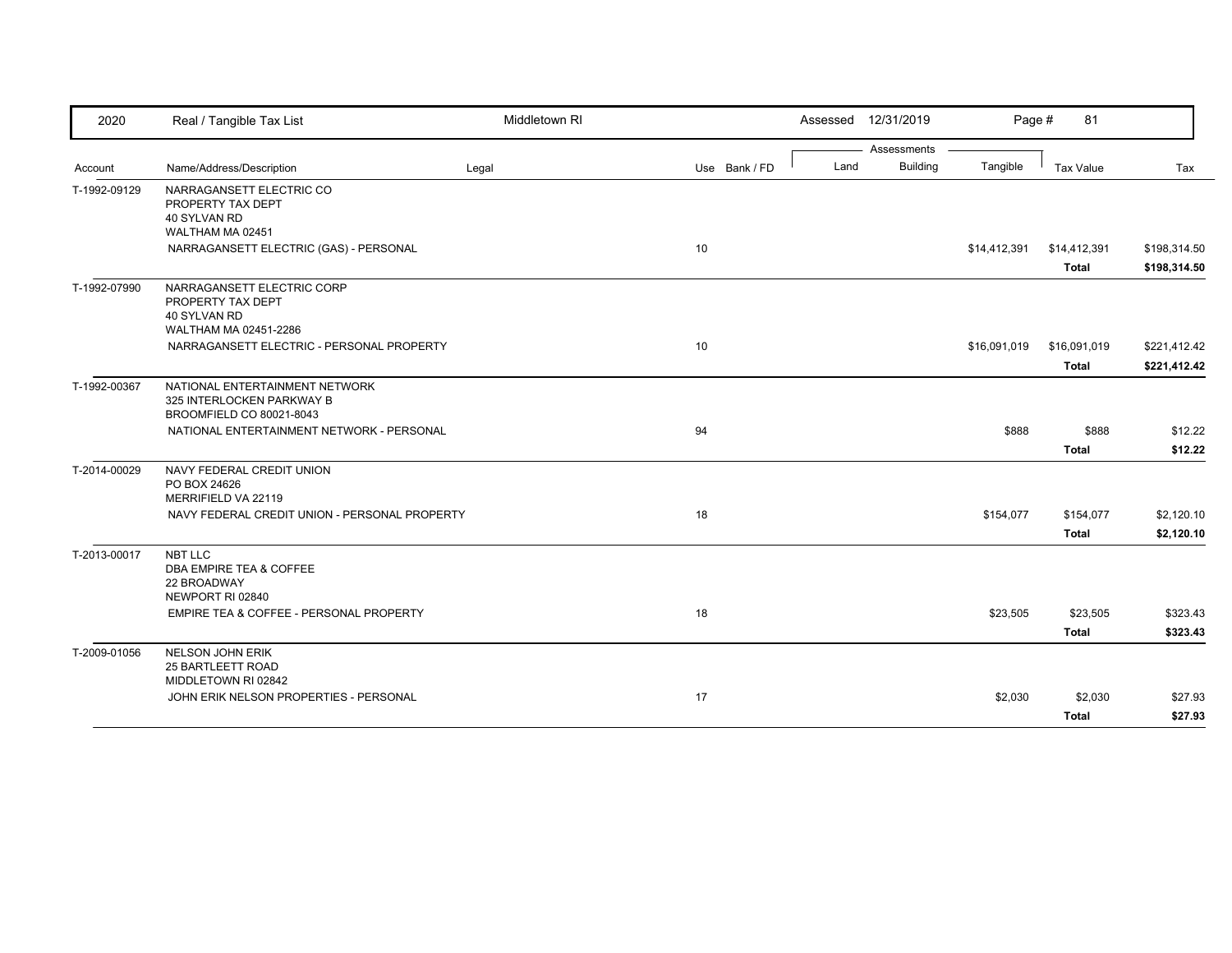| 2020         | Real / Tangible Tax List                                                                             | Middletown RI |               | Assessed 12/31/2019 | Page #                      | 82           |            |
|--------------|------------------------------------------------------------------------------------------------------|---------------|---------------|---------------------|-----------------------------|--------------|------------|
|              |                                                                                                      |               |               |                     | Assessments                 |              |            |
| Account      | Name/Address/Description                                                                             | Legal         | Use Bank / FD | Land                | <b>Building</b><br>Tangible | Tax Value    | Tax        |
| T-1992-09018 | NESTLE WATERS NORTH AMERICA IN<br>C/O RYAN TX COMP SERV LLC<br>PO BOX 4900 DEPT 170                  |               |               |                     |                             |              |            |
|              | SCOTTSDALE AZ 85261-4900<br>NESTLE WATERS NORTH AMERICA - PERSONAL                                   |               | 94            |                     | \$9,131                     | \$9,131      | \$125.64   |
|              |                                                                                                      |               |               |                     |                             | <b>Total</b> | \$125.64   |
| T-2005-00629 | NETWORK & SIMULATION TECH INC<br>PO BOX 6036<br>MIDDLETOWN RI 02842                                  |               |               |                     |                             |              |            |
|              | NETSIMCO - PERSONAL PROPERTY                                                                         |               | 18            |                     | \$26,160                    | \$26,160     | \$359.96   |
|              |                                                                                                      |               |               |                     |                             | <b>Total</b> | \$359.96   |
| T-1996-00468 | NEW ENGLAND AUTHENTIC EATS LLC<br>PROP TX DPT 770128-PAPA G<br>600 PROVIDENCE HWY<br>DEDHAM MA 02026 |               |               |                     |                             |              |            |
|              | DANGELO SANDWICH SHOP - PERSONAL PROPERTY                                                            |               | 18            |                     | \$104,146                   | \$104,146    | \$1,433.05 |
|              |                                                                                                      |               |               |                     |                             | <b>Total</b> | \$1,433.05 |
| T-2011-00006 | NEW ENGLAND GRILL COMPANY<br>750 AQUIDNECK AVENUE<br>MIDDLETOWN RI 02842                             |               |               |                     |                             |              |            |
|              | NEW ENGLAND GRILL COMPANY - PERSONAL                                                                 |               | 18            |                     | \$5,700                     | \$5,700      | \$78.43    |
|              |                                                                                                      |               |               |                     |                             | <b>Total</b> | \$78.43    |
| T-1999-09083 | NEWCARE LLC<br>201 FOREST AVENUE<br>MIDDLETOWN RI 02842                                              |               |               |                     |                             |              |            |
|              | NEWCARE HOMECARE & STAFFING - PERSONAL                                                               |               | 18            |                     | \$14,570                    | \$14,570     | \$200.48   |
|              |                                                                                                      |               |               |                     |                             | <b>Total</b> | \$200.48   |
| T-1999-09040 | NEWPORT CATERING INC<br>926 AQUIDNECK AVENUE<br>MIDDLETOWN RI 02842                                  |               |               |                     |                             |              |            |
|              | <b>GLORIOUS AFFAIRS - PERSONAL PROPERTY</b>                                                          |               | 18            |                     | \$4,766                     | \$4,766      | \$65.58    |
|              |                                                                                                      |               |               |                     |                             | <b>Total</b> | \$65.58    |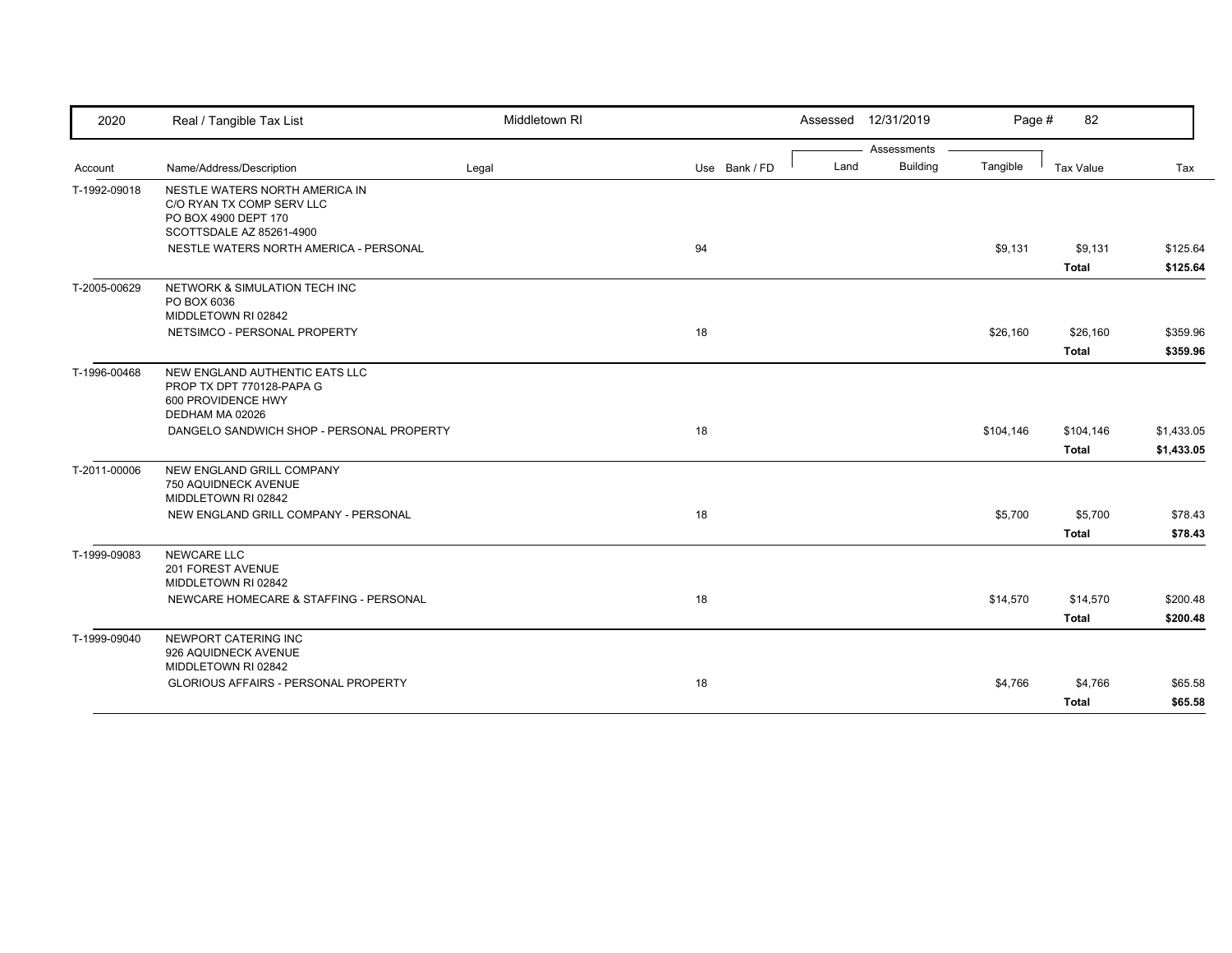| 2020         | Real / Tangible Tax List                                                         | Middletown RI |    |               |      | Assessed 12/31/2019            | Page #   | 83                       |                      |
|--------------|----------------------------------------------------------------------------------|---------------|----|---------------|------|--------------------------------|----------|--------------------------|----------------------|
| Account      | Name/Address/Description                                                         | Legal         |    | Use Bank / FD | Land | Assessments<br><b>Building</b> | Tangible | <b>Tax Value</b>         | Tax                  |
| T-2011-00075 | NEWPORT CHRYSLER JEEP DODGE RA<br>310 WEST MAIN ROAD<br>MIDDLETOWN RI 02842      |               |    |               |      |                                |          |                          |                      |
|              | NEWPORT CHRYSLER JEEP DODGE RA - PERSONAL                                        |               | 17 |               |      |                                | \$69,183 | \$69,183<br><b>Total</b> | \$951.96<br>\$951.96 |
| T-1992-08420 | NEWPORT COUNTY LAUNDRY INC<br>1367 WEST MAIN ROAD<br>MIDDLETOWN RI 02842         |               |    |               |      |                                |          |                          |                      |
|              | SHOP AND WASH - PERSONAL PROPERTY                                                |               | 17 |               |      |                                | \$19,202 | \$19,202<br><b>Total</b> | \$264.22<br>\$264.22 |
| T-1992-07975 | NEWPORT COUNTY PROPANE INC<br>50 UNDERWOOD LANE<br>MIDDLETOWN RI 02842           |               |    |               |      |                                |          |                          |                      |
|              | NEWPORT COUNTY PROPANE - PERSONAL PROPERTY                                       |               | 18 |               |      |                                | \$36,072 | \$36,072<br><b>Total</b> | \$496.35<br>\$496.35 |
| T-1992-07983 | NEWPORT CREAMERY LLC<br>PO BOX 8819                                              |               |    |               |      |                                |          |                          |                      |
|              | CRANSTON RI 02920<br>NEWPORT CREAMERY #1 - PERSONAL PROPERTY                     |               | 18 |               |      |                                | \$30,877 | \$30,877<br><b>Total</b> | \$424.87<br>\$424.87 |
| T-2020-00007 | NEWPORT CRYOTHERAPY LLC<br>51 BLISS MINE ROAD<br>NEWPORT RI 02840                |               |    |               |      |                                |          |                          |                      |
|              | ISLAND WELLNESS - PERSONAL PROPERTY                                              |               | 18 |               |      |                                | \$39,040 | \$39,040<br><b>Total</b> | \$537.19<br>\$537.19 |
| T-1992-07974 | NEWPORT CTY BOARD OF REALTORS<br>26 VALLEY ROAD - STE 204<br>MIDDLETOWN RI 02842 |               |    |               |      |                                |          |                          |                      |
|              | NEWPORT CTY BOARD OF REALTORS - PERSONAL                                         |               | 18 |               |      |                                | \$12,573 | \$12,573<br><b>Total</b> | \$173.00<br>\$173.00 |
| T-2011-00040 | NEWPORT FESTIVALS FOUNDATION<br>PO BOX 650                                       |               |    |               |      |                                |          |                          |                      |
|              | <b>ESSEX MA 01929</b><br>NEWPORT FOLK & JAZZ FESTIVALS - PERSONAL                |               | 17 |               |      |                                | \$7,500  | \$7,500<br><b>Total</b>  | \$103.20<br>\$103.20 |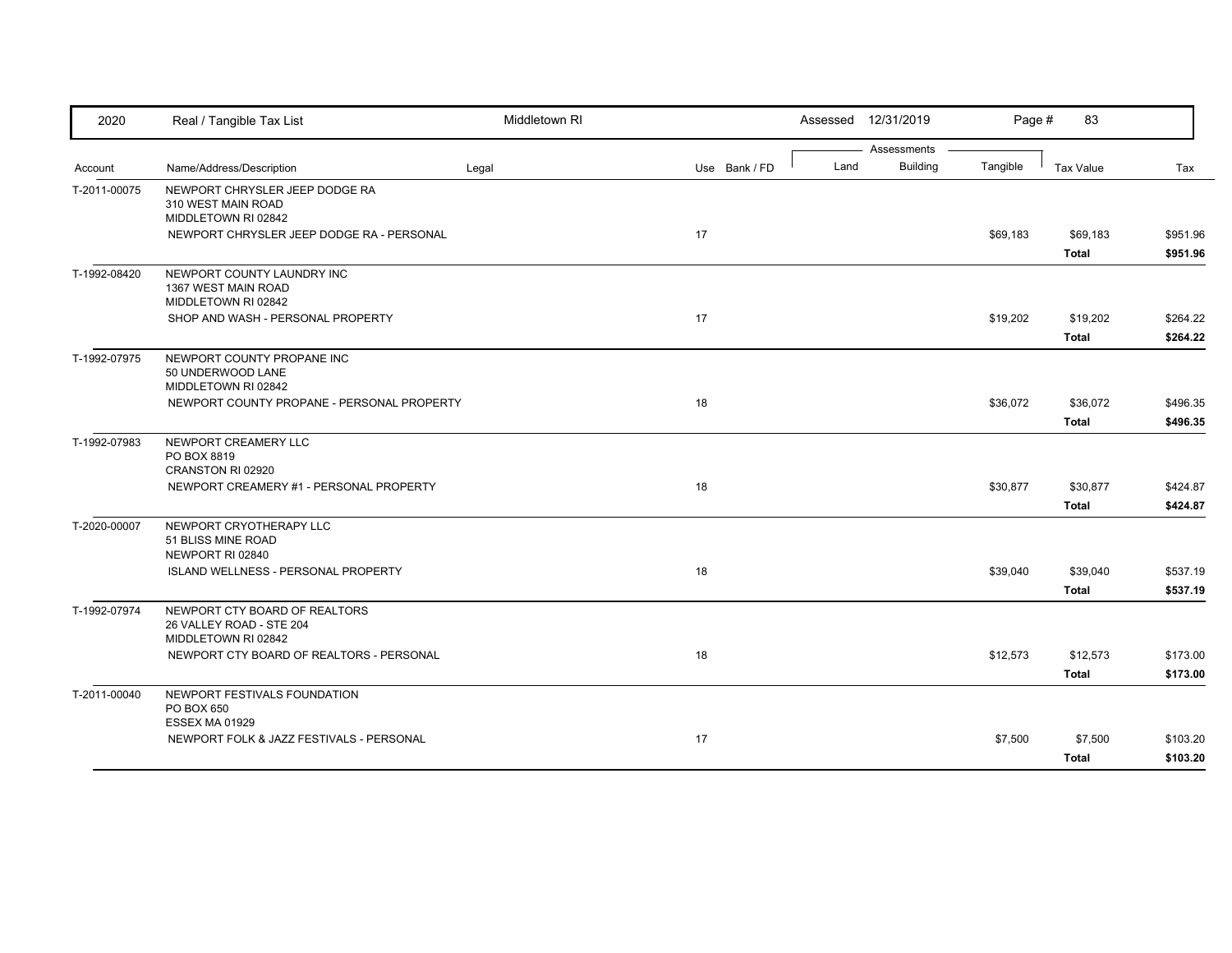| 2020         | Real / Tangible Tax List                                 | Middletown RI |               |      | Assessed 12/31/2019            | Page #   | 84               |                      |
|--------------|----------------------------------------------------------|---------------|---------------|------|--------------------------------|----------|------------------|----------------------|
| Account      | Name/Address/Description                                 | Legal         | Use Bank / FD | Land | Assessments<br><b>Building</b> | Tangible | <b>Tax Value</b> | Tax                  |
| T-2001-01842 | NEWPORT FISH CO INC                                      |               |               |      |                                |          |                  |                      |
|              | 1079 AQUIDNECK AVENUE                                    |               |               |      |                                |          |                  |                      |
|              | MIDDLETOWN RI 02842                                      |               |               |      |                                |          |                  |                      |
|              | NEWPORT FISH CO INC - PERSONAL PROPERTY                  |               | 18            |      |                                | \$48,554 | \$48,554         | \$668.10             |
|              |                                                          |               |               |      |                                |          | <b>Total</b>     | \$668.10             |
| T-2015-00016 | NEWPORT HOBBY HOUSE LTD<br>2-4 CODDINGTON HIGHWAY        |               |               |      |                                |          |                  |                      |
|              | MIDDLETOWN RI 02842                                      |               |               |      |                                |          |                  |                      |
|              | NEWPORT HOBBY HOUSE - PERSONAL PROPERTY                  |               | 17            |      |                                | \$2,717  | \$2,717          | \$37.39              |
|              |                                                          |               |               |      |                                |          | <b>Total</b>     | \$37.39              |
| T-2012-00010 | NEWPORT INSURANCE AGENCY INC                             |               |               |      |                                |          |                  |                      |
|              | 460 EAST MAIN ROAD<br>MIDDLETOWN RI 02842                |               |               |      |                                |          |                  |                      |
|              | NEWPORT INSURANCE - PERSONAL PROPERTY                    |               | 18            |      |                                | \$20,878 | \$20,878         | \$287.28             |
|              |                                                          |               |               |      |                                |          | <b>Total</b>     | \$287.28             |
| T-2010-02064 | NEWPORT LANDINGS LLC                                     |               |               |      |                                |          |                  |                      |
|              | 131 LAKE ERIE STREET<br>MIDDLETOWN RI 02842              |               |               |      |                                |          |                  |                      |
|              | LANDINGS LLC - PERSONAL PROPERTY                         |               | 18            |      |                                | \$86,669 | \$86,669         | \$1,192.57           |
|              |                                                          |               |               |      |                                |          | <b>Total</b>     | \$1,192.57           |
| T-2000-00677 | NEWPORT LOBSTER CO                                       |               |               |      |                                |          |                  |                      |
|              | 1076 AQUIDNECK AVENUE<br>MIDDLETOWN RI 02842             |               |               |      |                                |          |                  |                      |
|              | NEWPORT LOBSTER CO - PERSONAL PROPERTY                   |               | 18            |      |                                | \$23,643 | \$23,643         | \$325.33             |
|              |                                                          |               |               |      |                                |          | <b>Total</b>     | \$325.33             |
| T-1999-09207 | <b>NEWPORT MART</b>                                      |               |               |      |                                |          |                  |                      |
|              | 341 ARCADE AVENUE                                        |               |               |      |                                |          |                  |                      |
|              | SEEKONK MA 02771<br>NEWPORT MART INC - PERSONAL PROPERTY |               | 18            |      |                                | \$13,327 | \$13,327         | \$183.38             |
|              |                                                          |               |               |      |                                |          | <b>Total</b>     | \$183.38             |
| T-2019-00034 | NEWPORT MARTIAL ARTS                                     |               |               |      |                                |          |                  |                      |
|              | 800 AQUIDNECK AVENUE - G                                 |               |               |      |                                |          |                  |                      |
|              | MIDDLETOWN RI 02842                                      |               |               |      |                                |          |                  |                      |
|              | NEWPORT MARTIAL ARTS - PERSONAL PROPERTY                 |               | 17            |      |                                | \$8,570  | \$8,570          | \$117.92<br>\$117.92 |
|              |                                                          |               |               |      |                                |          | <b>Total</b>     |                      |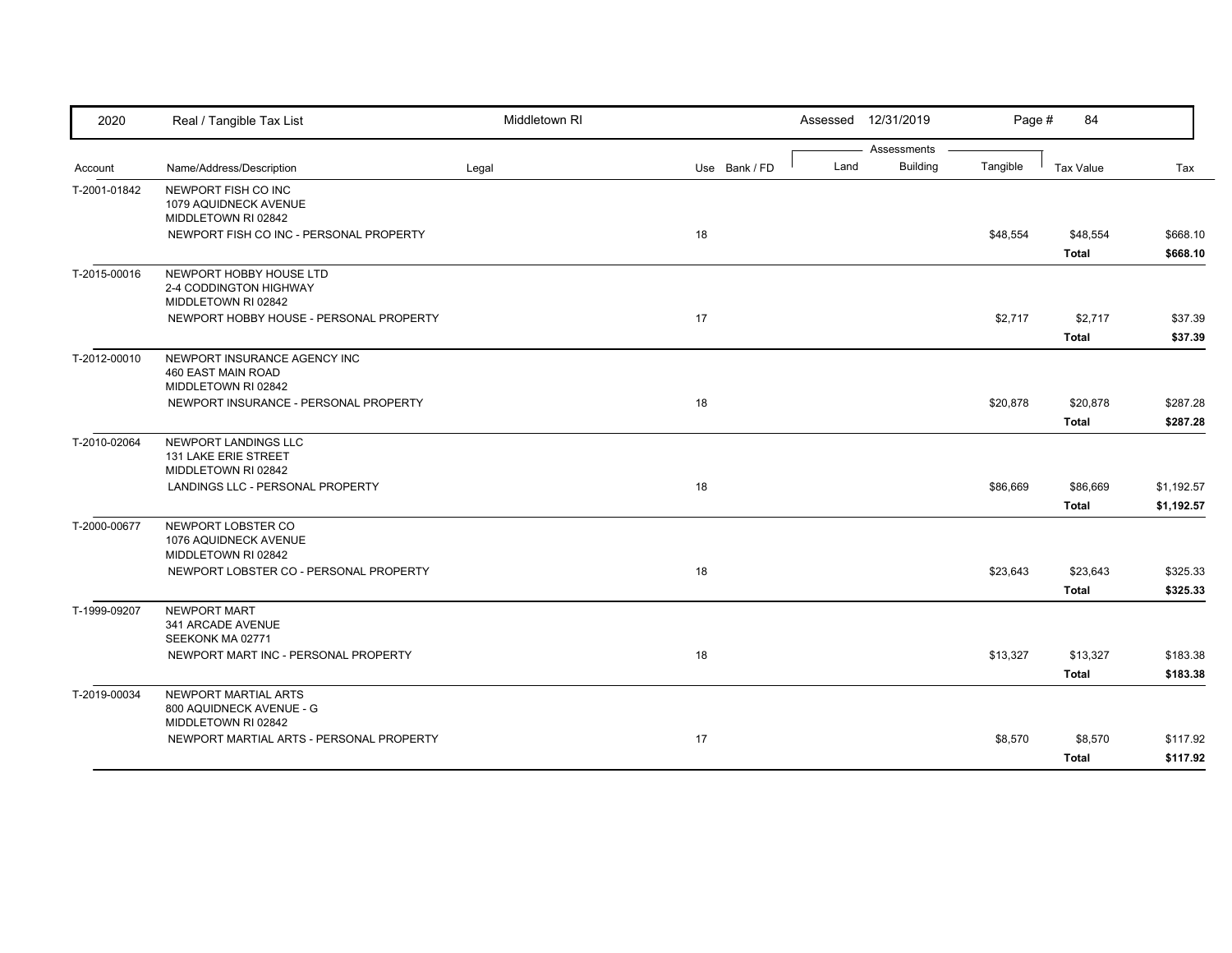| 2020         | Real / Tangible Tax List                                                    | Middletown RI |               |      | Assessed 12/31/2019            | Page #    | 85                        |                          |
|--------------|-----------------------------------------------------------------------------|---------------|---------------|------|--------------------------------|-----------|---------------------------|--------------------------|
| Account      | Name/Address/Description                                                    | Legal         | Use Bank / FD | Land | Assessments<br><b>Building</b> | Tangible  | Tax Value                 | Tax                      |
| T-1992-08015 | NEWPORT MUSIC CO INC<br>849 UNION STREET<br>PORTSMOUTH RI 02871             |               |               |      |                                |           |                           |                          |
|              | NEWPORT MUSIC CO INC - PERSONAL PROPERTY                                    |               | 94            |      |                                | \$158,543 | \$158,543<br><b>Total</b> | \$2,181.55<br>\$2,181.55 |
| T-2008-02090 | NEWPORT NATIONAL GOLF CLUB<br>324 MITCHELLS LANE<br>MIDDLETOWN RI 02842     |               |               |      |                                |           |                           |                          |
|              | NEWPORT NATIONAL GOLF CLUB - PERSONAL                                       |               | 18            |      |                                | \$160,574 | \$160,574<br><b>Total</b> | \$2,209.50<br>\$2,209.50 |
| T-1992-08022 | NEWPORT RESTORATION FOUNDATION<br>51 TOURO STREET<br>NEWPORT RI 02840       |               |               |      |                                |           |                           |                          |
|              | NEWPORT RESTORATION FOUNDATION - PERSONAL                                   |               | 18            |      |                                | \$11,500  | \$11,500<br><b>Total</b>  | \$158.24<br>\$158.24     |
| T-1992-08023 | NEWPORT RIFLE CLUB<br>PO BOX 4366                                           |               |               |      |                                |           |                           |                          |
|              | MIDDLETOWN RI 02842<br>NEWPORT RIFLE CLUB - PERSONAL PROPERTY               |               | 17            |      |                                | \$4,090   | \$4,090<br><b>Total</b>   | \$56.28<br>\$56.28       |
| T-1992-08026 | NEWPORT TOOL & DIE CO INC<br>1219 AQUIDNECK AVENUE<br>MIDDLETOWN RI 02842   |               |               |      |                                |           |                           |                          |
|              | NEWPORT TOOL & DIE CO - PERSONAL PROPERTY                                   |               | 19            |      |                                | \$10,685  | \$10,685<br><b>Total</b>  | \$147.03<br>\$147.03     |
| T-1996-00471 | NEWPORT VINEYARDS & WINERY LLC<br>909 EAST MAIN ROAD<br>MIDDLETOWN RI 02842 |               |               |      |                                |           |                           |                          |
|              | NEWPORT VINEYARDS LLC - PERSONAL PROPERTY                                   |               | 18            |      |                                | \$366,904 | \$366,904<br><b>Total</b> | \$5,048.60<br>\$5,048.60 |
| T-2006-03145 | NGUYEN-WILKE THANH TAM<br>606 EAST MAIN ROAD<br>MIDDLETOWN RI 02842         |               |               |      |                                |           |                           |                          |
|              | OCEANA STYLING SALON LLC - PERSONAL PROPERTY                                |               | 17            |      |                                | \$8,932   | \$8,932<br><b>Total</b>   | \$122.90<br>\$122.90     |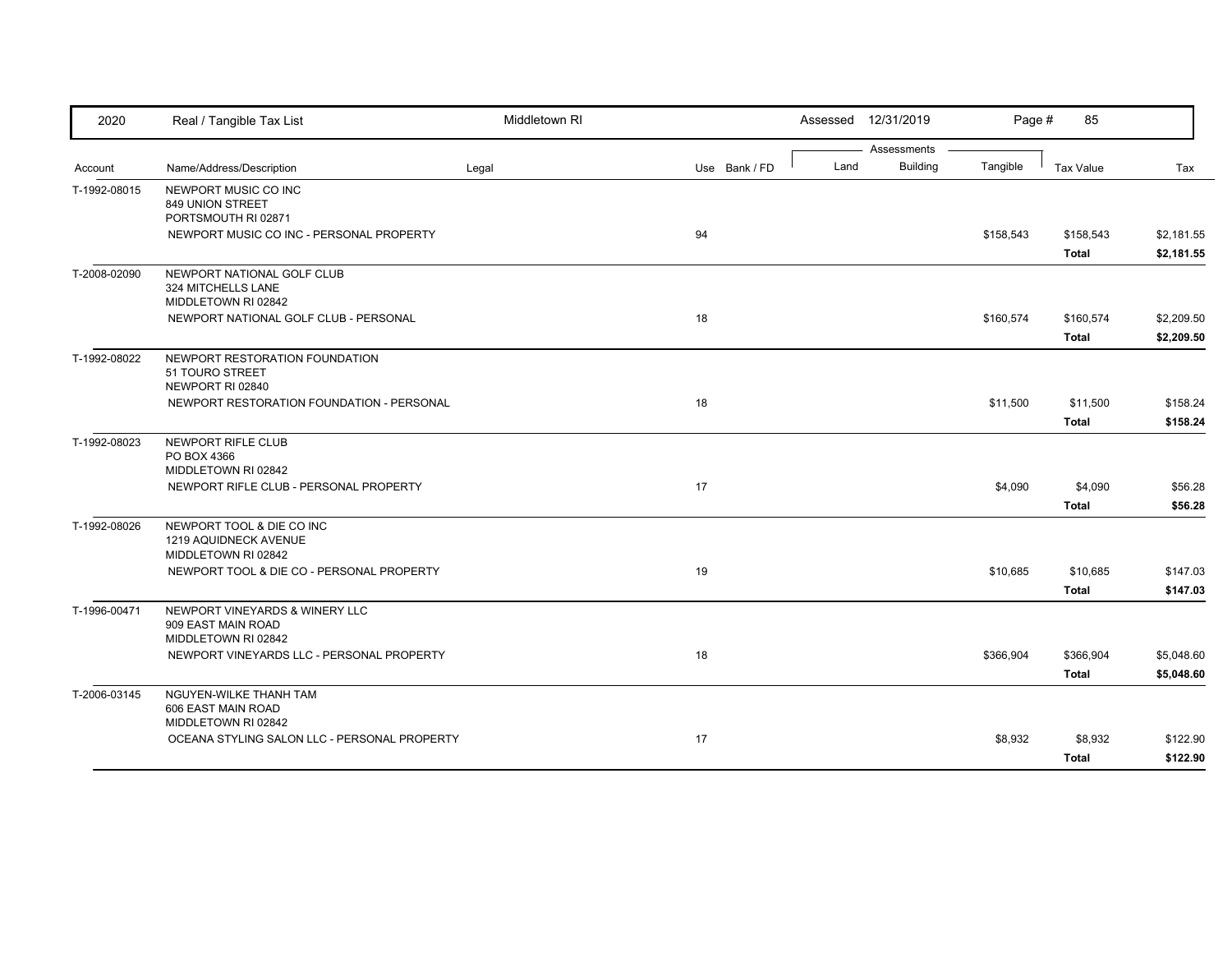| 2020         | Real / Tangible Tax List                    | Middletown RI |               |      | Assessed 12/31/2019            | Page #    | 86                      |                    |
|--------------|---------------------------------------------|---------------|---------------|------|--------------------------------|-----------|-------------------------|--------------------|
|              |                                             |               |               |      | Assessments<br><b>Building</b> |           |                         |                    |
| Account      | Name/Address/Description                    | Legal         | Use Bank / FD | Land |                                | Tangible  | <b>Tax Value</b>        | Tax                |
| T-2016-00038 | NISSAN MOTOR ACCEPTANCE<br>PO BOX 650214    |               |               |      |                                |           |                         |                    |
|              | ATTN: SIGNS<br>DALLAS TX 75265              |               |               |      |                                |           |                         |                    |
|              | NISSAN MOTOR ACCEPTANCE - PERSONAL PROPERTY |               | 94            |      |                                | \$18,018  | \$18,018                | \$247.93           |
|              |                                             |               |               |      |                                |           | <b>Total</b>            | \$247.93           |
| T-2016-00019 | NO NONSENSE NUTRITION<br>883 WEST MAIN ROAD |               |               |      |                                |           |                         |                    |
|              | MIDDLETOWN RI 02842                         |               |               |      |                                |           |                         |                    |
|              | RI NUTRITION - PERSONAL PROPERTY            |               | 17            |      |                                | \$3,000   | \$3,000<br><b>Total</b> | \$41.28<br>\$41.28 |
| T-1992-11495 | NORTHRUP GRUMMAN SYSTEMS CORP               |               |               |      |                                |           |                         |                    |
|              | 2980 FAIRVIEW PARK DRIVE                    |               |               |      |                                |           |                         |                    |
|              | M/S 11163A<br>FALLS CHURCH VA 22042         |               |               |      |                                |           |                         |                    |
|              | NORTHROP GRUMMAN SYSTEMS CORP - PERSONAL    |               | 18            |      |                                | \$506,651 | \$506,651               | \$6,971.52         |
|              |                                             |               |               |      |                                |           | <b>Total</b>            | \$6,971.52         |
|              |                                             |               |               |      |                                |           |                         |                    |
| T-2017-00050 | NOTHARDT JOHN<br><b>142 OAKHAM ROAD</b>     |               |               |      |                                |           |                         |                    |
|              | NORTH BROOKFIELD MA 01535                   |               |               |      |                                |           |                         |                    |
|              | 2012 26' SHASTA REVERE - PERSONAL PROPERTY  |               | 18            |      |                                | \$7,581   | \$7,581                 | \$104.31           |
|              |                                             |               |               |      |                                |           | <b>Total</b>            | \$104.31           |
| T-2018-00047 | NOVA LEAP HEALTH RI INC<br>438 EAST MAIN RD |               |               |      |                                |           |                         |                    |
|              | <b>STE 202</b>                              |               |               |      |                                |           |                         |                    |
|              | MIDDLETOWN RU 02842                         |               |               |      |                                |           |                         |                    |
|              | ALL ABOUT HOME CARE - PERSONAL PROPERTY     |               | 18            |      |                                | \$11,000  | \$11,000                | \$151.36           |
|              |                                             |               |               |      |                                |           | <b>Total</b>            | \$151.36           |
| T-2019-00031 | NPRTO NORTHEAST LLC                         |               |               |      |                                |           |                         |                    |
|              | PO BOX 4900<br><b>DEPT 500</b>              |               |               |      |                                |           |                         |                    |
|              | SCOTTSDALE AZ 85261                         |               |               |      |                                |           |                         |                    |
|              | PROG LEASING LLC - PERSONAL PROPERTY        |               | 18            |      |                                | \$16,732  | \$16,732                | \$230.23           |
|              |                                             |               |               |      |                                |           | <b>Total</b>            | \$230.23           |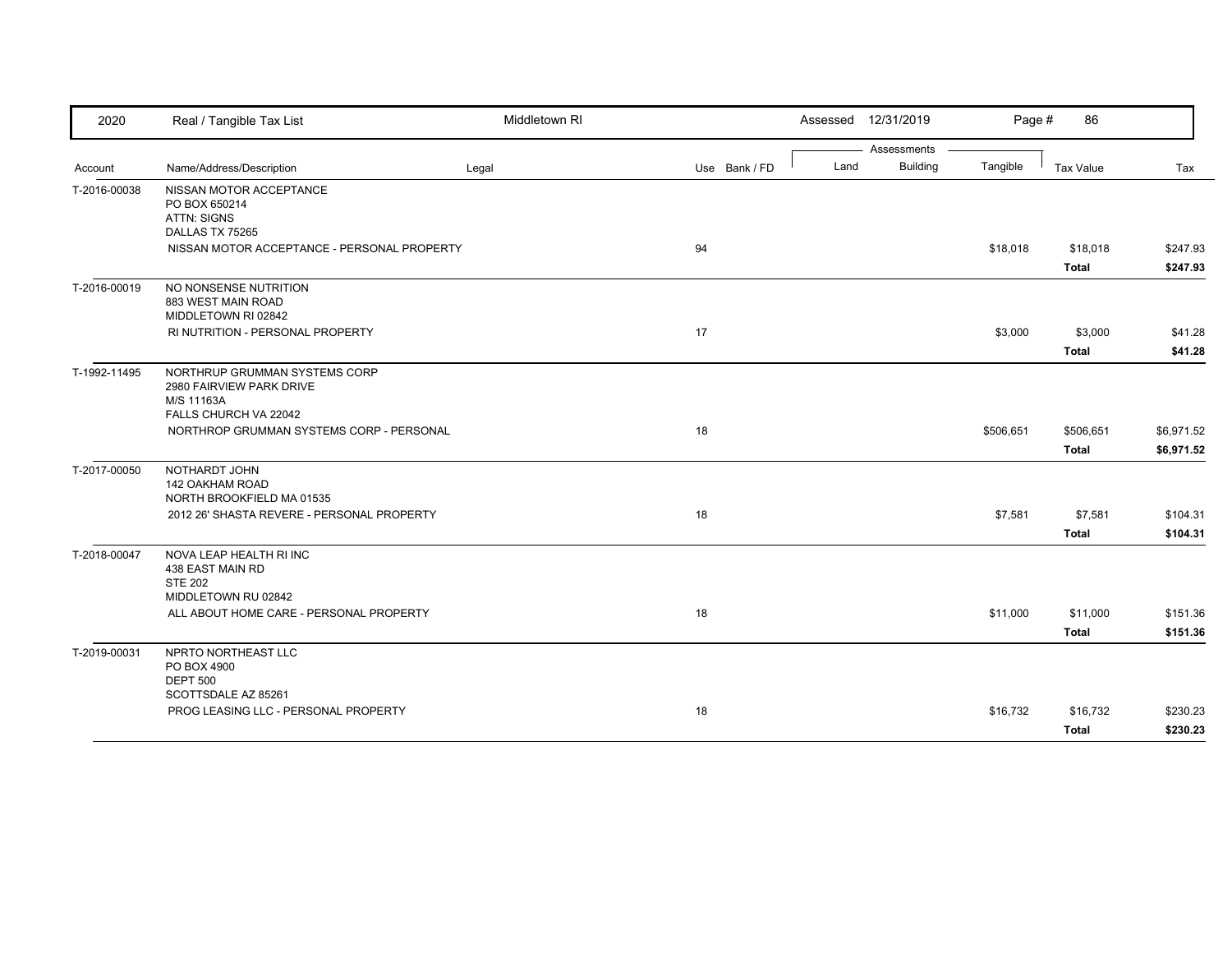| 2020         | Real / Tangible Tax List                    | Middletown RI |               | Assessed | 12/31/2019      | Page #    | 87           |            |
|--------------|---------------------------------------------|---------------|---------------|----------|-----------------|-----------|--------------|------------|
|              |                                             |               |               |          | Assessments     |           |              |            |
| Account      | Name/Address/Description                    | Legal         | Use Bank / FD | Land     | <b>Building</b> | Tangible  | Tax Value    | Tax        |
| T-1999-09234 | NUCO2 SUPPLY LLC                            |               |               |          |                 |           |              |            |
|              | <b>TAX DEPARTMENT</b>                       |               |               |          |                 |           |              |            |
|              | 10 RIVERVIEW DRIVE                          |               |               |          |                 |           |              |            |
|              | DANBURY CT 06810                            |               |               |          |                 |           |              |            |
|              | NUCO2 SUPPLY LLC - PERSONAL PROPERTY        |               | 94            |          |                 | \$9,983   | \$9,983      | \$137.37   |
|              |                                             |               |               |          |                 |           | <b>Total</b> | \$137.37   |
| T-1992-08160 | NUNES PROPERTIES LTD                        |               |               |          |                 |           |              |            |
|              | 909 EAST MAIN ROAD                          |               |               |          |                 |           |              |            |
|              | MIDDLETOWN RI 02842                         |               |               |          |                 |           |              |            |
|              | NUNES PROPERTIES LTD - PERSONAL PROPERTY    |               | 17            |          |                 | \$1,166   | \$1,166      | \$16.04    |
|              |                                             |               |               |          |                 |           | Total        | \$16.04    |
| T-2018-00032 | NVA NEWPORT VETERINARY MGMT LLC             |               |               |          |                 |           |              |            |
|              | 29229 CANWOOD ST                            |               |               |          |                 |           |              |            |
|              | <b>STE 100</b>                              |               |               |          |                 |           |              |            |
|              | AGOURA HILLS CA 91301                       |               |               |          |                 |           |              |            |
|              | NEWPORT ANIMAL HOSPITAL - PERSONAL PROPERTY |               | 18            |          |                 | \$178,952 | \$178,952    | \$2,462.38 |
|              |                                             |               |               |          |                 |           | Total        | \$2,462.38 |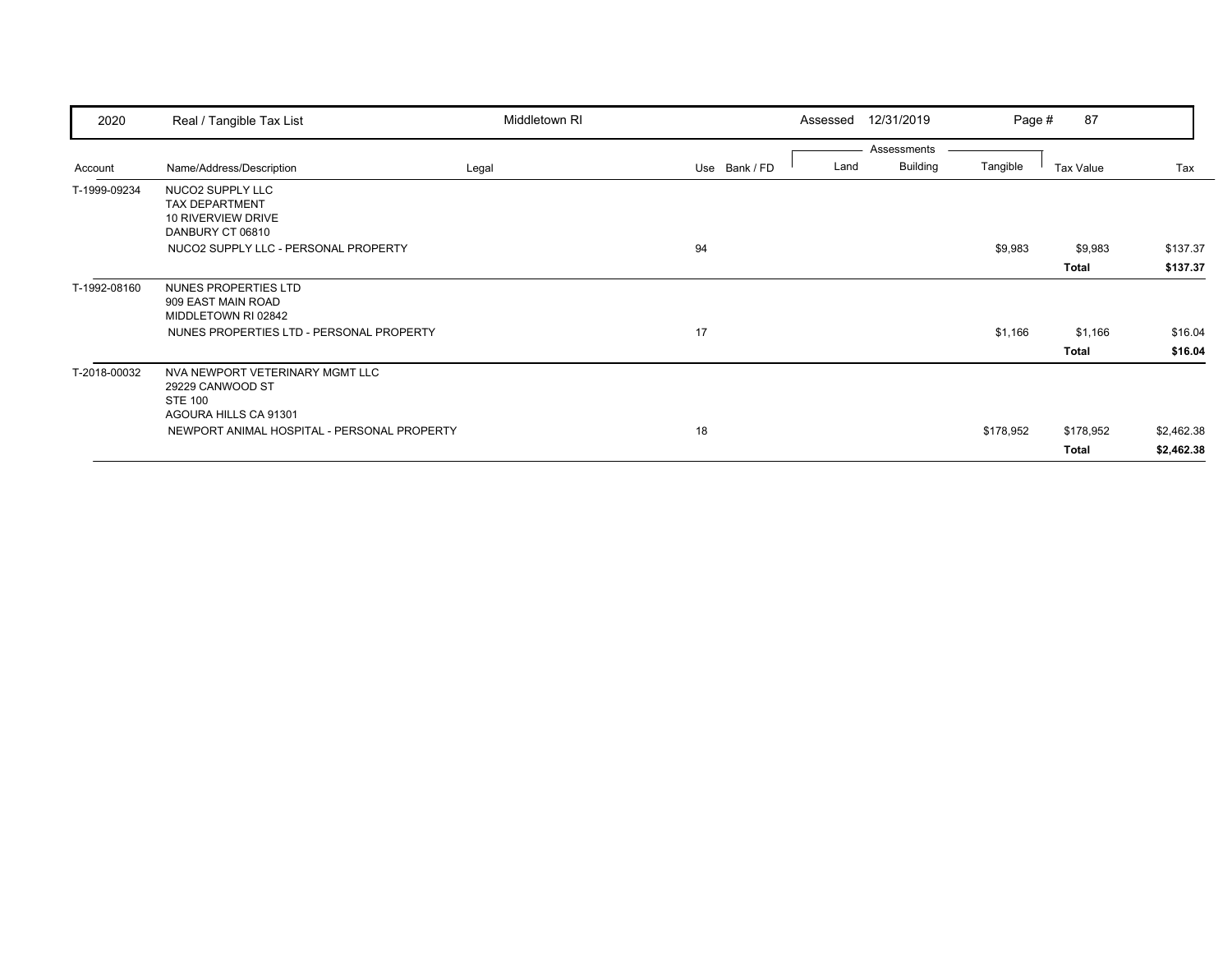| 2020         | Real / Tangible Tax List                                                                              | Middletown RI |               |      | Assessed 12/31/2019            | Page #   | 88                       |                      |
|--------------|-------------------------------------------------------------------------------------------------------|---------------|---------------|------|--------------------------------|----------|--------------------------|----------------------|
| Account      | Name/Address/Description                                                                              | Legal         | Use Bank / FD | Land | Assessments<br><b>Building</b> | Tangible | <b>Tax Value</b>         | Tax                  |
| T-1999-09043 | OCEAN COLOR GROUP INC<br>131 CORPORATE PLACE<br>MIDDLETOWN RI 02842                                   |               |               |      |                                |          |                          |                      |
|              | OCEAN COLOR GROUP INC - PERSONAL PROPERTY                                                             |               | 18            |      |                                | \$7,250  | \$7,250<br><b>Total</b>  | \$99.76<br>\$99.76   |
| T-2018-00056 | OCEAN SATE URGENT CARE<br>67 VALLEY ROAD<br>MIDDLETOWN RI 02842                                       |               |               |      |                                |          |                          |                      |
|              | OCEAN STATE URGENT CARE - PERSONAL PROPERTY                                                           |               | 18            |      |                                | \$36,311 | \$36,311<br><b>Total</b> | \$499.64<br>\$499.64 |
| T-1996-00524 | OCEAN STATE ENDODONTICS INC<br>58 EAST MAIN ROAD<br>MIDDLETOWN RI 02842                               |               |               |      |                                |          |                          |                      |
|              | OCEAN STATE ENDODONTICS - PERSONAL PROPERTY                                                           |               | 18            |      |                                | \$48,450 | \$48,450<br><b>Total</b> | \$666.67<br>\$666.67 |
| T-1999-09009 | OCEAN STATE HEARING AID CENTER<br>163 WATERMAN ST<br>PROVIDENCE RI 02906                              |               |               |      |                                |          |                          |                      |
|              | OCEAN STATE HEARING AID CENTER - PERSONAL                                                             |               | 17            |      |                                | \$944    | \$944<br><b>Total</b>    | \$12.99<br>\$12.99   |
| T-1994-00285 | OCEAN STATE JOBBERS INC<br>375 COMMERCE PARK ROAD<br>ATTN: TAX DEPARTMENT<br>NORTH KINGSTOWN RI 02852 |               |               |      |                                |          |                          |                      |
|              | OCEAN STATE JOB LOT - PERSONAL PROPERTY                                                               |               | 18            |      |                                | \$30,352 | \$30,352<br><b>Total</b> | \$417.64<br>\$417.64 |
| T-1999-09210 | OCEAN STATE NURSING INC<br>3929 MENDON ROAD<br>CUMBERLAND RI 02864                                    |               |               |      |                                |          |                          |                      |
|              | OCEAN STATE NURSING - PERSONAL PROPERTY                                                               |               | 17            |      |                                | \$1,539  | \$1,539<br><b>Total</b>  | \$21.18<br>\$21.18   |
| T-2011-00076 | <b>OCEAN STATE TRANSIT</b><br>3349 HWY 138<br><b>BLDG A - STE C</b>                                   |               |               |      |                                |          |                          |                      |
|              | <b>WALL NJ 07719</b><br>OCEAN STATE TRANSIT - PERSONAL PROPERTY                                       |               | 17            |      |                                | \$2,120  | \$2,120<br><b>Total</b>  | \$29.17<br>\$29.17   |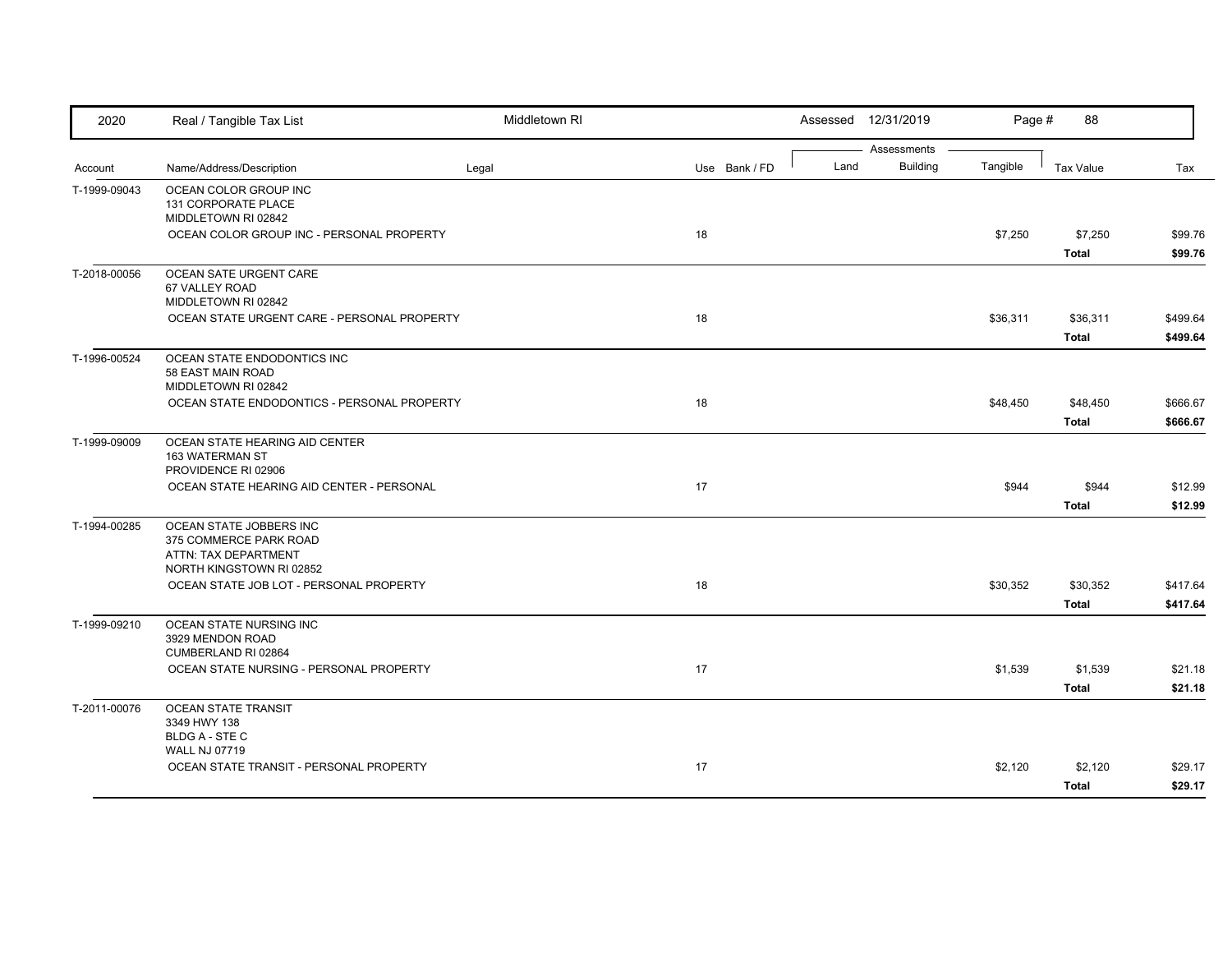| 2020         | Real / Tangible Tax List                                                          | Middletown RI |               |      | Assessed 12/31/2019 | Page #    | 89               |            |
|--------------|-----------------------------------------------------------------------------------|---------------|---------------|------|---------------------|-----------|------------------|------------|
|              |                                                                                   |               |               |      | Assessments         |           |                  |            |
| Account      | Name/Address/Description                                                          | Legal         | Use Bank / FD | Land | <b>Building</b>     | Tangible  | <b>Tax Value</b> | Tax        |
| T-1992-04617 | OCEANPOINT INSURANCE AGENCY<br>PO BOX 450<br>NEWPORT RI 02840                     |               |               |      |                     |           |                  |            |
|              | OCEANPOINT INSURANCE AGENCY - PERSONAL                                            |               | 18            |      |                     | \$310,822 | \$310,822        | \$4,276.91 |
|              |                                                                                   |               |               |      |                     |           | <b>Total</b>     | \$4,276.91 |
| T-1992-03286 | OCEANSIDE FAMILY DENTISTRY<br>97 WEST MAIN ROAD<br>MIDDLETOWN RI 02842            |               |               |      |                     |           |                  |            |
|              | OCEANSIDE FAMILY DENTISTRY - PERSONAL                                             |               | 18            |      |                     | \$42,315  | \$42,315         | \$582.25   |
|              |                                                                                   |               |               |      |                     |           | Total            | \$582.25   |
| T-2005-00564 | ODONNELL T & J BURGESS<br><b>150 AQUIDNECK AVENUE</b><br>MIDDLETOWN RI 02842      |               |               |      |                     |           |                  |            |
|              | SEA WHALE MOTEL INC - PERSONAL PROPERTY                                           |               | 18            |      |                     | \$22,736  | \$22,736         | \$312.85   |
|              |                                                                                   |               |               |      |                     |           | <b>Total</b>     | \$312.85   |
| T-1992-08281 | <b>OFFICER KRISTIN</b><br>38 ELLSMERE AVENUE<br>WATERBURY CT 06705                |               |               |      |                     |           |                  |            |
|              | 1996 32' HORNET 32R - PERSONAL PROPERTY                                           |               | 45            |      |                     | \$3,621   | \$3,621          | \$49.82    |
|              |                                                                                   |               |               |      |                     |           | <b>Total</b>     | \$49.82    |
| T-1999-09218 | OLYMPIA SPORTS ACQUISITION LLC<br>231 MILWAUKEE STREET STE 200<br>DENVER CO 80206 |               |               |      |                     |           |                  |            |
|              | OLYMPIA SPORTS ACQUISITION LLC - PERSONAL                                         |               | 18            |      |                     | \$76,465  | \$76,465         | \$1,052.16 |
|              |                                                                                   |               |               |      |                     |           | <b>Total</b>     | \$1,052.16 |
| T-2011-00030 | <b>OMNICARE INC</b><br>C/O ALTUS GROUP INC<br>PO BOX 72000                        |               |               |      |                     |           |                  |            |
|              | PHOENIX AZ 85050                                                                  |               |               |      |                     |           |                  |            |
|              | ASCO HEALTHCARE OF NE LP - PERSONAL PROPERTY                                      |               | 94            |      |                     | \$4,373   | \$4,373          | \$60.17    |
|              |                                                                                   |               |               |      |                     |           | <b>Total</b>     | \$60.17    |
| T-2011-00048 | ONEILL DONALD P<br>150 BERKELEY AVENUE<br>MIDDLETOWN RI 02842                     |               |               |      |                     |           |                  |            |
|              | AQUIDNECK KITCHEN & BATH - PERSONAL PROPERTY                                      |               | 17            |      |                     | \$3,000   | \$3,000          | \$41.28    |
|              |                                                                                   |               |               |      |                     |           | <b>Total</b>     | \$41.28    |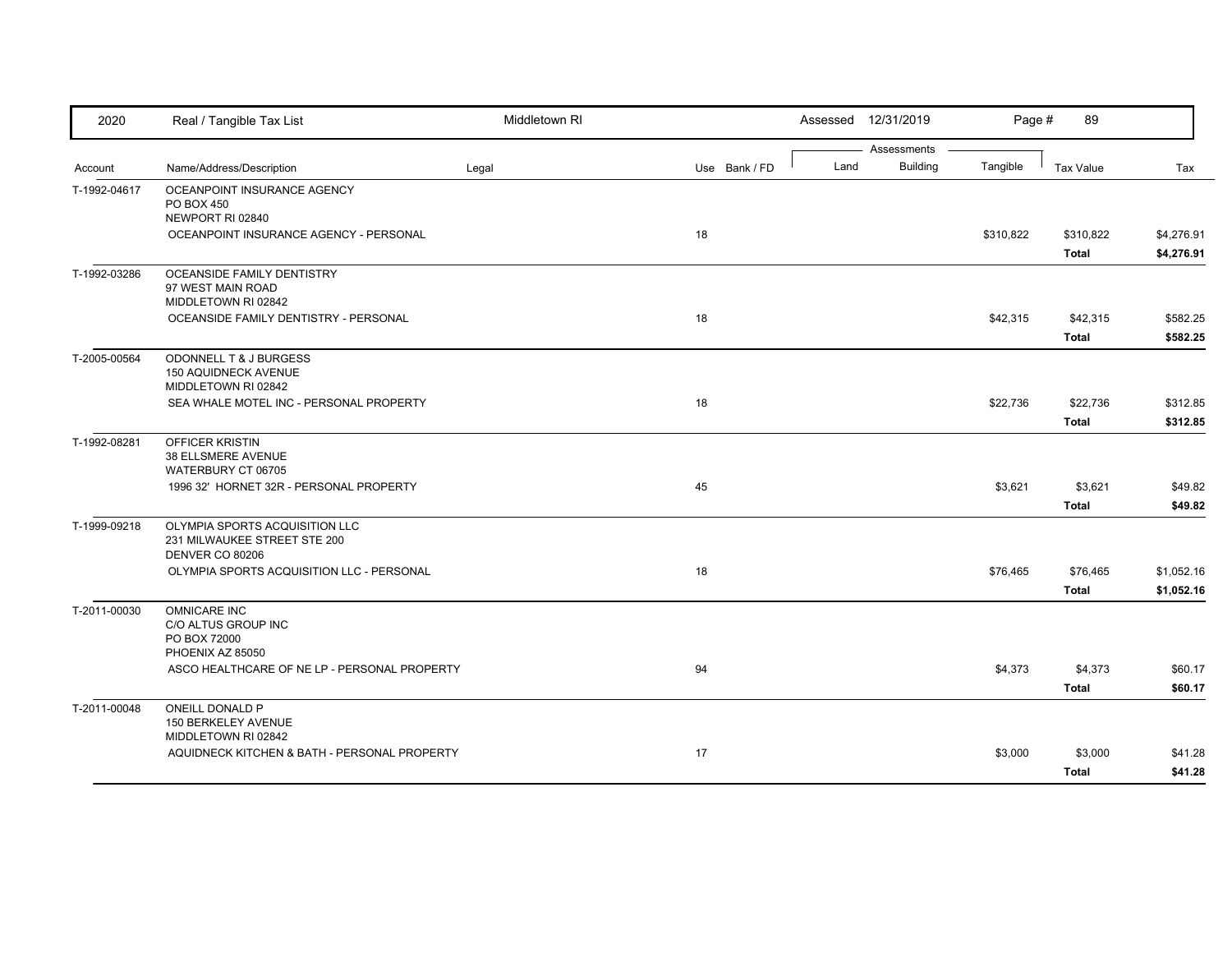| 2020         | Real / Tangible Tax List                                                                                | Middletown RI |               |      | Assessed 12/31/2019 | Page #   | 90                       |                      |
|--------------|---------------------------------------------------------------------------------------------------------|---------------|---------------|------|---------------------|----------|--------------------------|----------------------|
|              |                                                                                                         |               |               |      | Assessments         |          |                          |                      |
| Account      | Name/Address/Description                                                                                | Legal         | Use Bank / FD | Land | Building            | Tangible | Tax Value                | Tax                  |
| T-2020-00003 | <b>ONPOINT CAPITAL LLC</b><br>1611 N INTERSTATE 35E<br>SUITE 428<br>CARROLLTON TX 75006-8616            |               |               |      |                     |          |                          |                      |
|              | ONPOINT CAPITAL LLC - PERSONAL PROPERTY                                                                 |               | 94            |      |                     | \$7,899  | \$7,899<br><b>Total</b>  | \$108.69<br>\$108.69 |
| T-2013-00030 | OPTOS NORTH AMERICA<br>C/O MARVIN F POER & COMPANY<br>PO BOX 52427<br>ATLANTA GA 30355                  |               |               |      |                     |          |                          |                      |
|              | OPTOMETRIC PROVIDERS - PERSONAL PROPERTY                                                                |               | 94            |      |                     | \$5,184  | \$5,184<br><b>Total</b>  | \$71.33<br>\$71.33   |
| T-2019-00020 | OPUS INSPECTION INC<br>7 KRIPES RD<br>EAST GRANBY CT 06026                                              |               |               |      |                     |          |                          |                      |
|              | OPUS INSPECTION INC - PERSONAL PROPERTY                                                                 |               | 18            |      |                     | \$16,616 | \$16,616<br><b>Total</b> | \$228.64<br>\$228.64 |
| T-2010-02056 | <b>OSTHEIMER GREG</b><br><b>48 GUN CLUB ROAD</b><br>STAMFORD CT 06903                                   |               |               |      |                     |          |                          |                      |
|              | ROCKY BROOK ORCHARD - PERSONAL PROPERTY                                                                 |               | 17            |      |                     | \$4,000  | \$4,000<br><b>Total</b>  | \$55.04<br>\$55.04   |
| T-1992-08416 | <b>OXBOW ASSOCIATES</b><br><b>BAY MANAGEMENT CORP</b><br>990 WASHINGTON ST - STE 302<br>DEDHAM MA 02026 |               |               |      |                     |          |                          |                      |
|              | OXBOW FARMS APARTMENTS - PERSONAL PROPERTY                                                              |               | 18            |      |                     | \$14,326 | \$14,326<br><b>Total</b> | \$197.13<br>\$197.13 |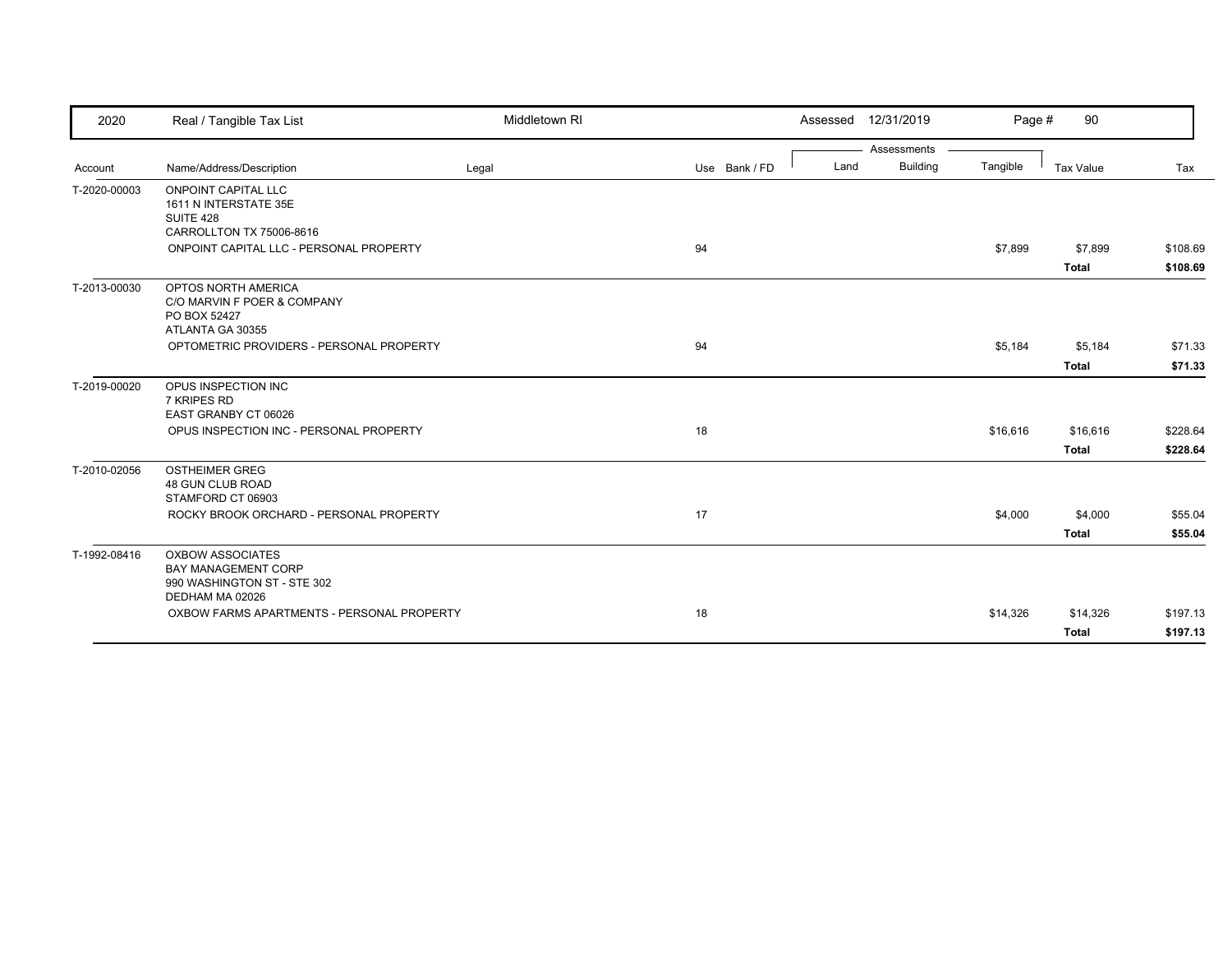| 2020         | Real / Tangible Tax List                                                                                   | Middletown RI |               |      | Assessed 12/31/2019            | Page #    | 91           |            |
|--------------|------------------------------------------------------------------------------------------------------------|---------------|---------------|------|--------------------------------|-----------|--------------|------------|
|              |                                                                                                            |               |               |      | Assessments<br><b>Building</b> |           |              |            |
| Account      | Name/Address/Description                                                                                   | Legal         | Use Bank / FD | Land |                                | Tangible  | Tax Value    | Tax        |
| T-2020-00017 | PAPPAS PHYSICAL THERAPY LLC<br>C/O CONFLUENT HEALTH LLC<br>175 S ENGLISH STATION RD<br>LOUISVILLE KY 40245 |               |               |      |                                |           |              |            |
|              | PAPPAS PHYSICAL THERAPY LLC - PERSONAL                                                                     |               | 18            |      |                                | \$44,987  | \$44,987     | \$619.02   |
|              |                                                                                                            |               |               |      |                                |           | <b>Total</b> | \$619.02   |
| T-2020-00022 | PARACO GAS COMPANY<br>800 WESTCHESTER AVE W<br><b>STE S604</b><br>RYE BROOK NY 10573                       |               |               |      |                                |           |              |            |
|              | PARACO GAS COMPANY - PERSONAL PROPERTY                                                                     |               | 17            |      |                                | \$3,796   | \$3,796      | \$52.23    |
|              |                                                                                                            |               |               |      |                                |           | <b>Total</b> | \$52.23    |
| T-2004-00612 | PARANZINO GAIL<br>202 VALLEY ROAD<br>MIDDLETOWN RI 02842                                                   |               |               |      |                                |           |              |            |
|              | SEW WHAT - PERSONAL PROPERTY                                                                               |               | 17            |      |                                | \$960     | \$960        | \$13.21    |
|              |                                                                                                            |               |               |      |                                |           | <b>Total</b> | \$13.21    |
| T-2002-00001 | PATIL SUNJAY DDS<br>747 AQUIDNECK AVENUE<br><b>STE 203</b><br>MIDDLETOWN RI 02842                          |               |               |      |                                |           |              |            |
|              | AQUIDNECK AVE FAMILY DENTAL - PERSONAL                                                                     |               | 18            |      |                                | \$116,681 | \$116,681    | \$1,605.53 |
|              |                                                                                                            |               |               |      |                                |           | <b>Total</b> | \$1,605.53 |
| T-2009-01037 | PATTISON SIGN GROUP<br>555 ELLESMERE ROAD<br>TORONTO ON MIR4E8                                             |               |               |      |                                |           |              |            |
|              | PATTISON SIGN GROUP - PERSONAL PROPERTY                                                                    |               | 94            |      |                                | \$10,488  | \$10,488     | \$144.31   |
|              |                                                                                                            |               |               |      |                                |           | <b>Total</b> | \$144.31   |
| T-2005-00631 | PAWNEE LEASING CORPORATION<br>1611 N INTERSTATE 35E<br>SUITE 428                                           |               |               |      |                                |           |              |            |
|              | CARROLLTON TX 75006-0145                                                                                   |               |               |      |                                |           |              |            |
|              | PAWNEE LEASING CORPORATION - PERSONAL                                                                      |               | 94            |      |                                | \$88,602  | \$88,602     | \$1,219.16 |
|              |                                                                                                            |               |               |      |                                |           | <b>Total</b> | \$1,219.16 |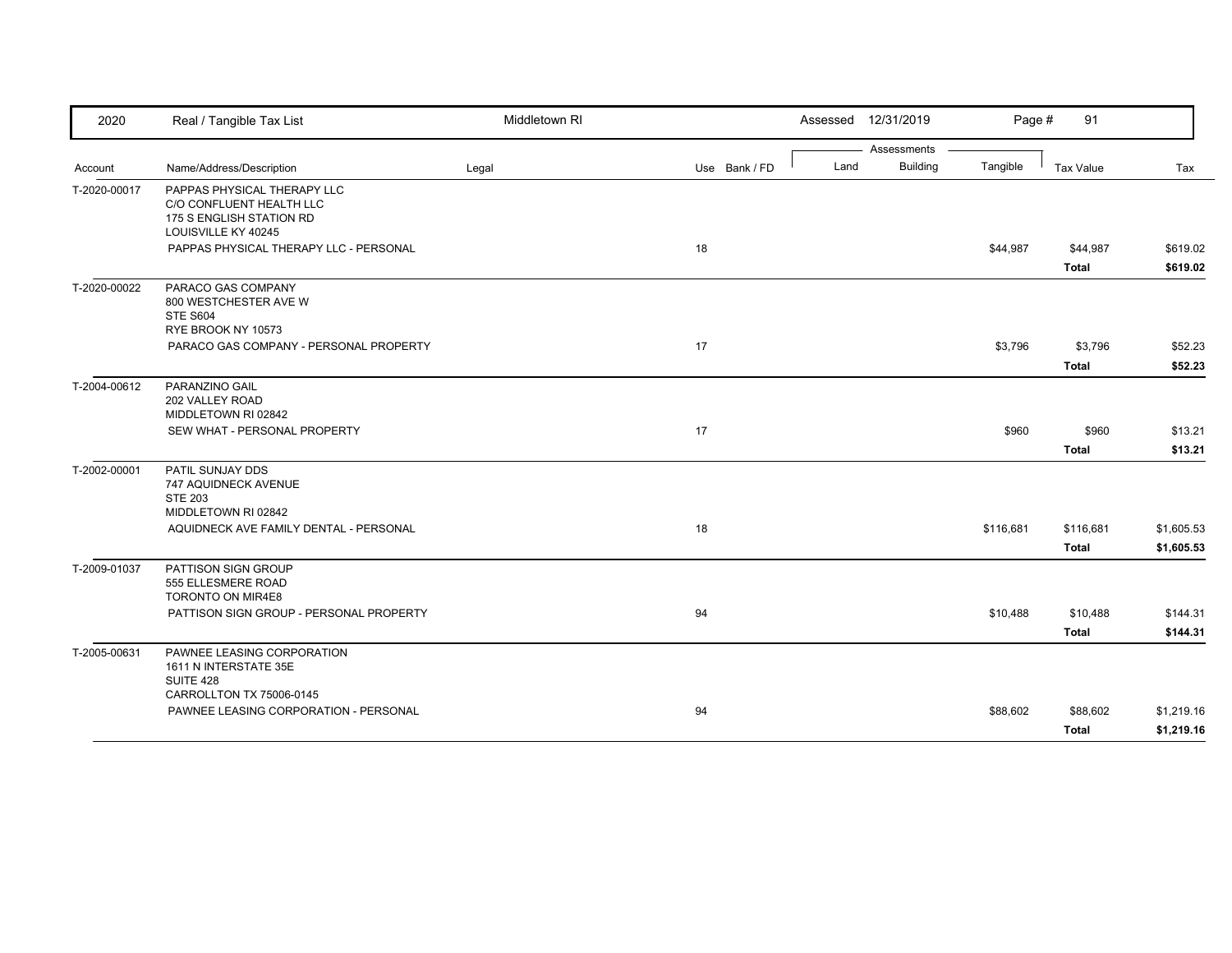| 2020         | Real / Tangible Tax List                                           | Middletown RI |               |      | Assessed 12/31/2019            | Page #    | 92               |            |
|--------------|--------------------------------------------------------------------|---------------|---------------|------|--------------------------------|-----------|------------------|------------|
| Account      | Name/Address/Description                                           | Legal         | Use Bank / FD | Land | Assessments<br><b>Building</b> | Tangible  | <b>Tax Value</b> | Tax        |
| T-2012-00055 | PAX INC                                                            |               |               |      |                                |           |                  |            |
|              | 687 WEST MAIN ROAD<br>MIDDLETOWN RI 02842                          |               |               |      |                                |           |                  |            |
|              | MINUTEMAN PRESS - PERSONAL PROPERTY                                |               | 18            |      |                                | \$31,375  | \$31,375         | \$431.72   |
|              |                                                                    |               |               |      |                                |           | <b>Total</b>     | \$431.72   |
| T-2017-00036 | PCR HOLDINGS LLC<br>170 AQUIDNECK AVENUE<br>MIDDLETOWN RI 02842    |               |               |      |                                |           |                  |            |
|              | PARADISE CLEANING/RESTORATION - PERSONAL                           |               | 18            |      |                                | \$70,110  | \$70,110         | \$964.71   |
|              |                                                                    |               |               |      |                                |           | Total            | \$964.71   |
| T-2003-00577 | PD HUMPHREY CO INC<br>8 CODDINGTON HIGHWAY<br>MIDDLETOWN RI 02842  |               |               |      |                                |           |                  |            |
|              | HUMPHREY'S WINDOW & DOOR - PERSONAL                                |               | 17            |      |                                | \$7,897   | \$7,897          | \$108.66   |
|              |                                                                    |               |               |      |                                |           | <b>Total</b>     | \$108.66   |
| T-2011-00112 | PD HUMPHREY CO INC<br>750 AQUIDNECK AVE<br>MIDDLETOWN RI 02842     |               |               |      |                                |           |                  |            |
|              | BEACH PAINT - PERSONAL PROPERTY                                    |               | 18            |      |                                | \$6,900   | \$6,900          | \$94.94    |
|              |                                                                    |               |               |      |                                |           | <b>Total</b>     | \$94.94    |
| T-2016-00021 | PEABODY ENTERPRISES LLC<br>PO BOX 4579<br>MIDDLETOWN RI 02842      |               |               |      |                                |           |                  |            |
|              | PEABODY'S BEACH - PERSONAL PROPERTY                                |               | 17            |      |                                | \$1,800   | \$1,800          | \$24.77    |
|              |                                                                    |               |               |      |                                |           | <b>Total</b>     | \$24.77    |
| T-1992-08652 | PECKHAM BROTHERS CO INC<br>270 PARADISE AVE<br>MIDDLETOWN RI 02842 |               |               |      |                                |           |                  |            |
|              | PECKHAM BROTHERS CO INC - PERSONAL PROPERTY                        |               | 18            |      |                                | \$185,506 | \$185,506        | \$2,552.56 |
|              |                                                                    |               |               |      |                                |           | <b>Total</b>     | \$2,552.56 |
| T-1995-00284 | PEPPER DINING INC<br>MARVIN F POER & CO<br>PO BOX 802206           |               |               |      |                                |           |                  |            |
|              | DALLAS TX 75380-2206                                               |               |               |      |                                |           |                  |            |
|              | CHILIS #819 - PERSONAL PROPERTY                                    |               | 18            |      |                                | \$199,485 | \$199,485        | \$2,744.91 |
|              |                                                                    |               |               |      |                                |           | <b>Total</b>     | \$2,744.91 |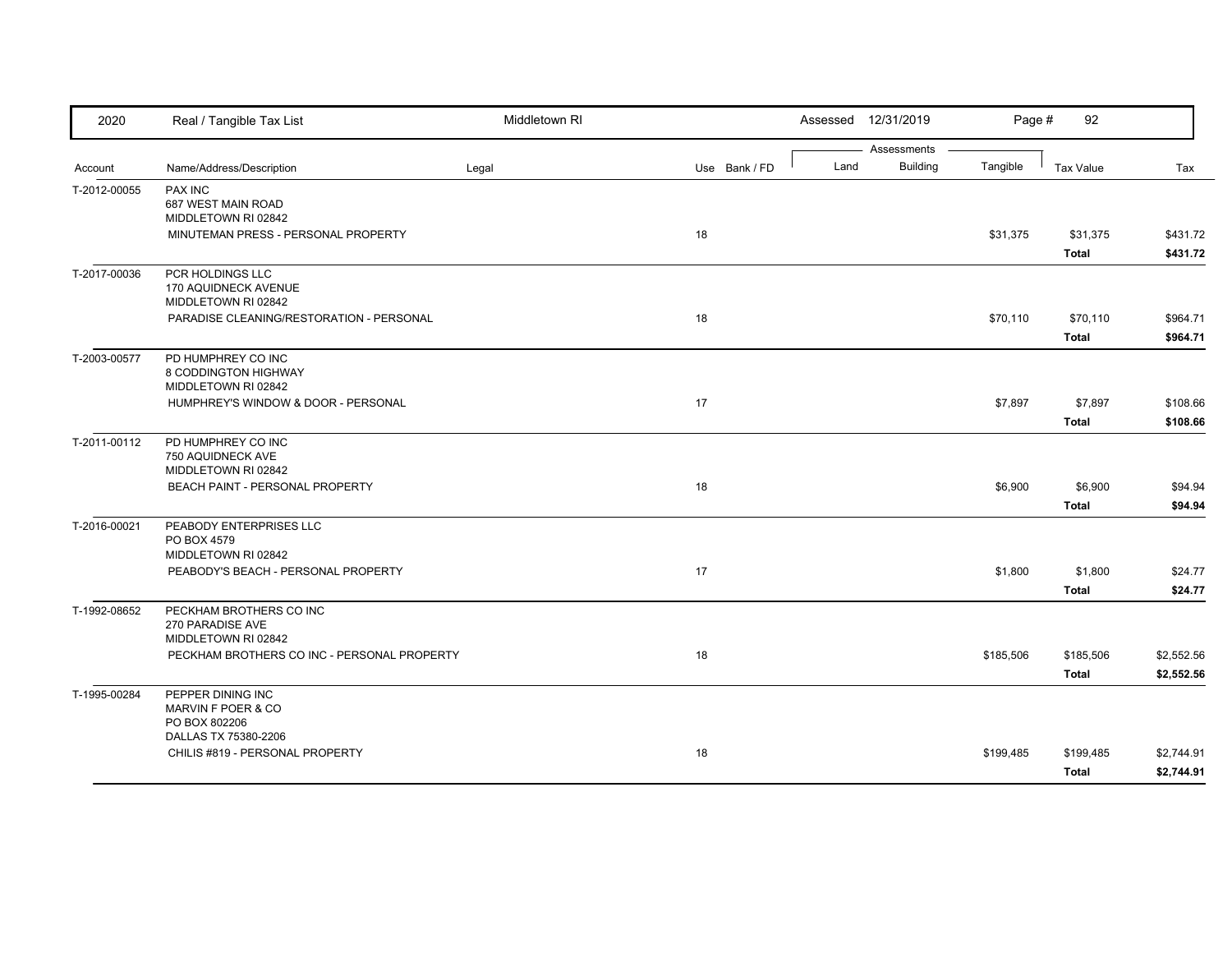| 2020         | Real / Tangible Tax List                                                                 | Middletown RI |               |      | Assessed 12/31/2019 | Page #    | 93           |            |
|--------------|------------------------------------------------------------------------------------------|---------------|---------------|------|---------------------|-----------|--------------|------------|
|              |                                                                                          |               |               |      | Assessments         |           |              |            |
| Account      | Name/Address/Description                                                                 | Legal         | Use Bank / FD | Land | <b>Building</b>     | Tangible  | Tax Value    | Tax        |
| T-2019-00039 | PEREZ RALPH RODNEY<br>11846 STANTON DRIVE<br>SAN ANTONIO TX 78253                        |               |               |      |                     |           |              |            |
|              | 31' 1977 AIRSTREAM - PERSONAL PROPERTY                                                   |               | 45            |      |                     | \$500     | \$500        | \$6.88     |
|              |                                                                                          |               |               |      |                     |           | <b>Total</b> | \$6.88     |
| T-2014-00034 | PERKINS PAPER LLC<br>1611 INTERSTATE 35E<br><b>SUITE 428</b><br>CARROLTON TX 75006-8616  |               |               |      |                     |           |              |            |
|              | PERKINS PAPER LLC - PERSONAL PROPERTY                                                    |               | 18            |      |                     | \$13,393  | \$13,393     | \$184.29   |
|              |                                                                                          |               |               |      |                     |           | <b>Total</b> | \$184.29   |
| T-1992-03945 | PERKINS THOMAS<br>210 OLD AIRPORT ROAD<br>MIDDLETOWN RI 02842                            |               |               |      |                     |           |              |            |
|              | SEAL ROCK LLC - PERSONAL PROPERTY                                                        |               | 17            |      |                     | \$11,846  | \$11,846     | \$163.00   |
|              |                                                                                          |               |               |      |                     |           | <b>Total</b> | \$163.00   |
| T-2016-00003 | PET VALU INC - 5701<br>489 DEVON PARK DRIVE<br><b>SUITE 320</b><br><b>WAYNE PA 19087</b> |               |               |      |                     |           |              |            |
|              | PET VALU - PERSONAL PROPERTY                                                             |               | 18            |      |                     | \$242,276 | \$242,276    | \$3,333.72 |
|              |                                                                                          |               |               |      |                     |           | <b>Total</b> | \$3,333.72 |
| T-2005-00591 | PETCO ANIMAL SUPPLIES INC<br>PO BOX 91119<br>AUSTIN TX 78709                             |               |               |      |                     |           |              |            |
|              | PETCO #1830 - PERSONAL PROPERTY                                                          |               | 18            |      |                     | \$298,408 | \$298,408    | \$4,106.09 |
|              |                                                                                          |               |               |      |                     |           | <b>Total</b> | \$4,106.09 |
| T-2016-00032 | PETRO HOLDINGS<br>PO BOX 283<br>TIVERTON RI 02878                                        |               |               |      |                     |           |              |            |
|              | BUCKLEY HEATING & COOLING - PERSONAL PROPERTY                                            |               | 18            |      |                     | \$27,615  | \$27,615     | \$379.98   |
|              |                                                                                          |               |               |      |                     |           | <b>Total</b> | \$379.98   |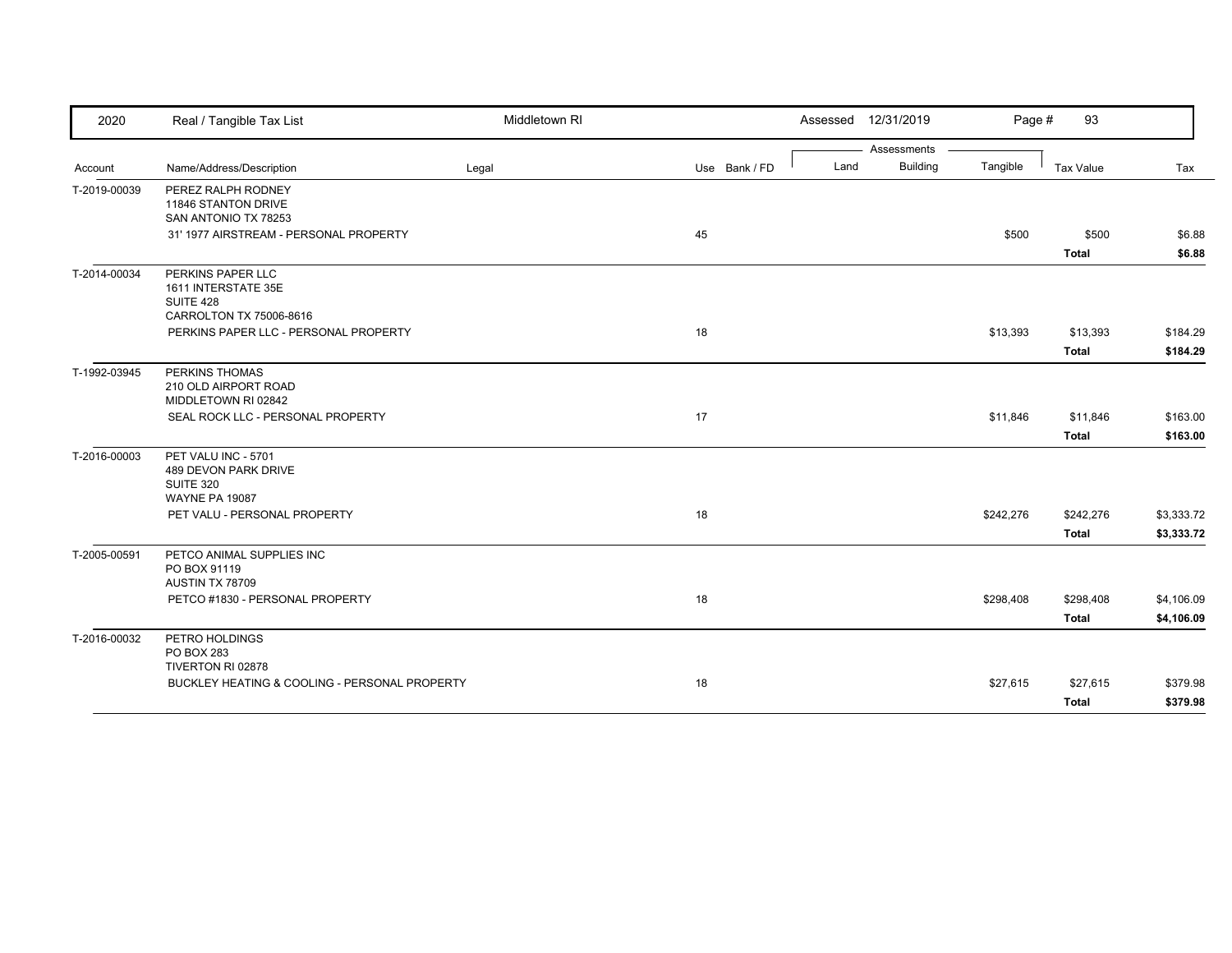| 2020         | Real / Tangible Tax List                                                                             | Middletown RI |               | Assessed 12/31/2019 |                 | Page #    | 94                       |                      |
|--------------|------------------------------------------------------------------------------------------------------|---------------|---------------|---------------------|-----------------|-----------|--------------------------|----------------------|
|              |                                                                                                      |               |               |                     | Assessments     |           |                          |                      |
| Account      | Name/Address/Description                                                                             | Legal         | Use Bank / FD | Land                | <b>Building</b> | Tangible  | Tax Value                | Tax                  |
| T-2017-00028 | PETRO HOLDINGS<br>PO BOX 283<br>TIVERTON RI 02878                                                    |               |               |                     |                 |           |                          |                      |
|              | WOODS HEATING - PERSONAL PROPERTY                                                                    |               | 17            |                     |                 | \$941     | \$941<br><b>Total</b>    | \$12.95<br>\$12.95   |
| T-2018-00033 | PETRO HOLDINGS<br>PO BOX 283<br>TIVERTON RI 02878                                                    |               |               |                     |                 |           |                          |                      |
|              | PETRO HOLDINGS - PERSONAL PROPERTY                                                                   |               | 17            |                     |                 | \$5,980   | \$5,980<br><b>Total</b>  | \$82.28<br>\$82.28   |
| T-2007-01921 | PIMTONG INC<br>238 EAST MAIN ROAD<br>MIDDLETOWN RI 02842                                             |               |               |                     |                 |           |                          |                      |
|              | SIAM SQUARE FINE THAI - PERSONAL PROPERTY                                                            |               | 18            |                     |                 | \$33,431  | \$33,431<br><b>Total</b> | \$460.01<br>\$460.01 |
| T-2012-00057 | PINE DAVID<br>PO BOX 4067<br>MIDDLETOWN RI 02842                                                     |               |               |                     |                 |           |                          |                      |
|              | DIESEL DAVES - PERSONAL PROPERTY                                                                     |               | 17            |                     |                 | \$5,434   | \$5,434                  | \$74.77              |
|              |                                                                                                      |               |               |                     |                 |           | Total                    | \$74.77              |
| T-1992-08989 | PITNEY BOWES GLOBAL FINANCIAL<br>5310 CYPRESS CENTER DR<br><b>SUITE 110</b><br><b>TAMPA FL 33609</b> |               |               |                     |                 |           |                          |                      |
|              | PITNEY BOWES GLOBAL FINANCIAL - PERSONAL                                                             |               | 94            |                     |                 | \$114,236 | \$114,236                | \$1,571.89           |
|              |                                                                                                      |               |               |                     |                 |           | <b>Total</b>             | \$1,571.89           |
| T-1992-08990 | PITNEY BOWES INC<br>5310 CYPRESS CENTER DRIVE<br>SUITE 110<br><b>TAMPA FL 33609</b>                  |               |               |                     |                 |           |                          |                      |
|              | PITNEY BOWES INC - PERSONAL PROPERTY                                                                 |               | 94            |                     |                 | \$16,950  | \$16,950                 | \$233.23             |
|              |                                                                                                      |               |               |                     |                 |           | <b>Total</b>             | \$233.23             |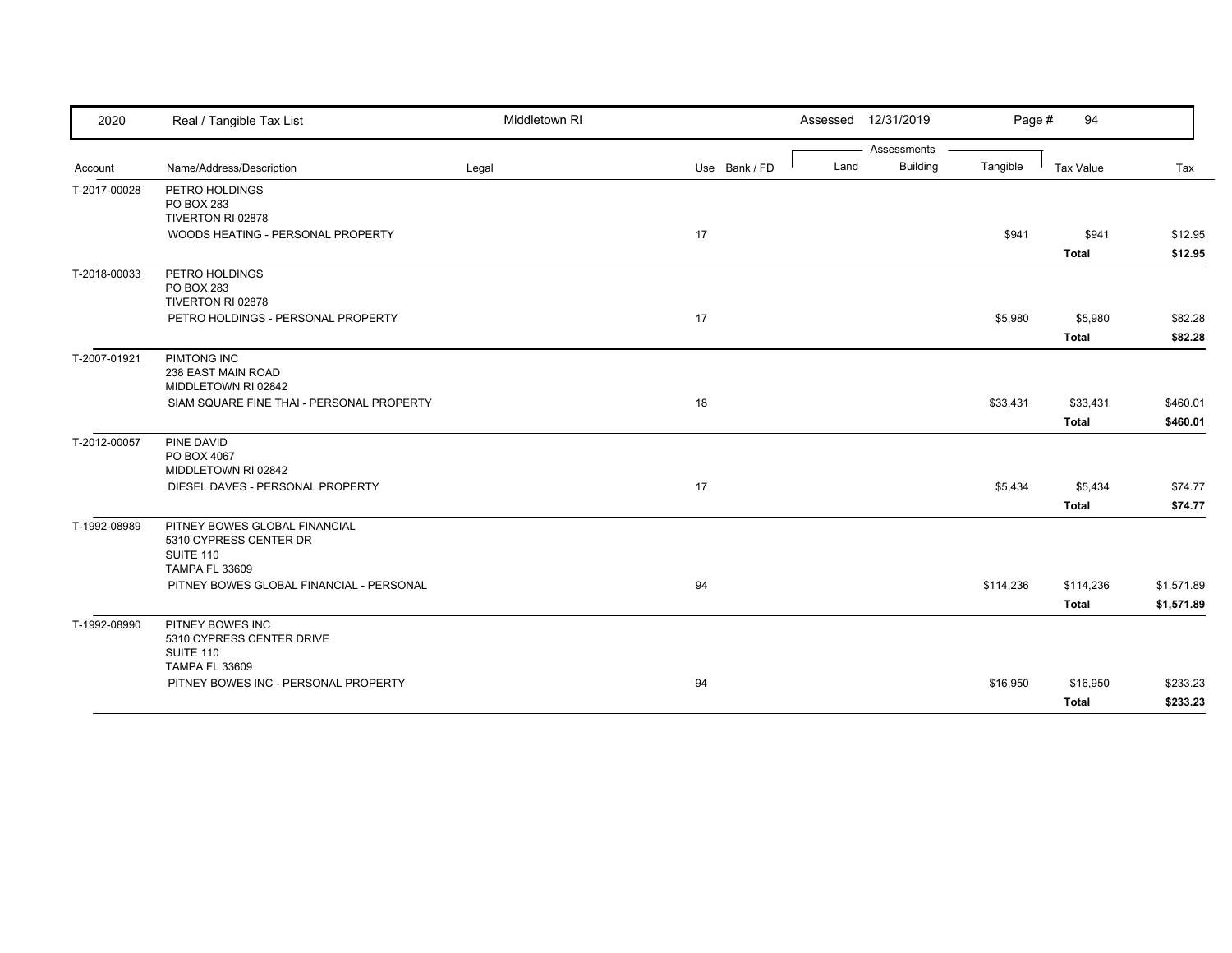| 2020         | Real / Tangible Tax List                                    | Middletown RI |               |      | Assessed 12/31/2019            | Page #    | 95               |             |
|--------------|-------------------------------------------------------------|---------------|---------------|------|--------------------------------|-----------|------------------|-------------|
|              |                                                             |               |               | Land | Assessments<br><b>Building</b> | Tangible  |                  |             |
| Account      | Name/Address/Description                                    | Legal         | Use Bank / FD |      |                                |           | <b>Tax Value</b> | Tax         |
| T-1994-00309 | PLEMMONS TONI<br>510 EAST MAIN ROAD - 6                     |               |               |      |                                |           |                  |             |
|              | MIDDLETOWN RI 02842                                         |               |               |      |                                |           |                  |             |
|              | ULTIMATE IMAGE HAIR SALON - PERSONAL PROPERTY               |               | 17            |      |                                | \$4,996   | \$4,996          | \$68.74     |
|              |                                                             |               |               |      |                                |           | Total            | \$68.74     |
| T-2019-00033 | PLUM DENTAL GROUP LLC                                       |               |               |      |                                |           |                  |             |
|              | 770 AQUIDNACK AVENUE                                        |               |               |      |                                |           |                  |             |
|              | MIDDLETOWN RI 02842                                         |               |               |      |                                |           |                  |             |
|              | PLUM DENTAL GROUP LLC - PERSONAL PROPERTY                   |               | 18            |      |                                | \$73,643  | \$73,643         | \$1,013.33  |
|              |                                                             |               |               |      |                                |           | <b>Total</b>     | \$1,013.33  |
| T-1992-09003 | PLUMBERS SUPPLY COMPANY                                     |               |               |      |                                |           |                  |             |
|              | 922 FLAHERTY DRIVE<br>PO BOX 51687                          |               |               |      |                                |           |                  |             |
|              | NEW BEDFORD MA 02745                                        |               |               |      |                                |           |                  |             |
|              | PLUMBERS SUPPLY COMPANY INC - PERSONAL                      |               | 18            |      |                                | \$47,351  | \$47,351         | \$651.55    |
|              |                                                             |               |               |      |                                |           | <b>Total</b>     | \$651.55    |
| T-2018-00021 | PNC EQUIPMENT FINANCE LLC                                   |               |               |      |                                |           |                  |             |
|              | 995 DALTON AVENUE                                           |               |               |      |                                |           |                  |             |
|              | CINCINNATI OH 45203                                         |               |               |      |                                |           |                  |             |
|              | PNC EQUIPMENT FINANCE LLC - PERSONAL PROPERTY               |               | 94            |      |                                | \$830,125 | \$830,125        | \$11,422.52 |
|              |                                                             |               |               |      |                                |           | <b>Total</b>     | \$11,422.52 |
| T-1999-09081 | POLO CLEANERS                                               |               |               |      |                                |           |                  |             |
|              | 698 AQUIDNECK AVENUE<br>MIDDLETOWN RI 02842                 |               |               |      |                                |           |                  |             |
|              | VIKING CLEANERS - PERSONAL PROPERTY                         |               | 18            |      |                                | \$23,195  | \$23,195         | \$319.16    |
|              |                                                             |               |               |      |                                |           | <b>Total</b>     | \$319.16    |
| T-1992-09023 | POLO CLEANERS INC                                           |               |               |      |                                |           |                  |             |
|              | 698 AQUIDNECK AVENUE                                        |               |               |      |                                |           |                  |             |
|              | MIDDLETOWN RI 02842                                         |               |               |      |                                |           |                  |             |
|              | POLO CLEANERS INC - PERSONAL PROPERTY                       |               | 18            |      |                                | \$84,195  | \$84,195         | \$1,158.52  |
|              |                                                             |               |               |      |                                |           | <b>Total</b>     | \$1,158.52  |
| T-2020-00011 | POLO SALON & SPA                                            |               |               |      |                                |           |                  |             |
|              | 710 AQUIDNECK AVENUE                                        |               |               |      |                                |           |                  |             |
|              | MIDDLETOWN RI 02842<br>POLO SALON & SPA - PERSONAL PROPERTY |               | 17            |      |                                | \$9,500   | \$9,500          | \$130.72    |
|              |                                                             |               |               |      |                                |           |                  |             |
|              |                                                             |               |               |      |                                |           | <b>Total</b>     | \$130.72    |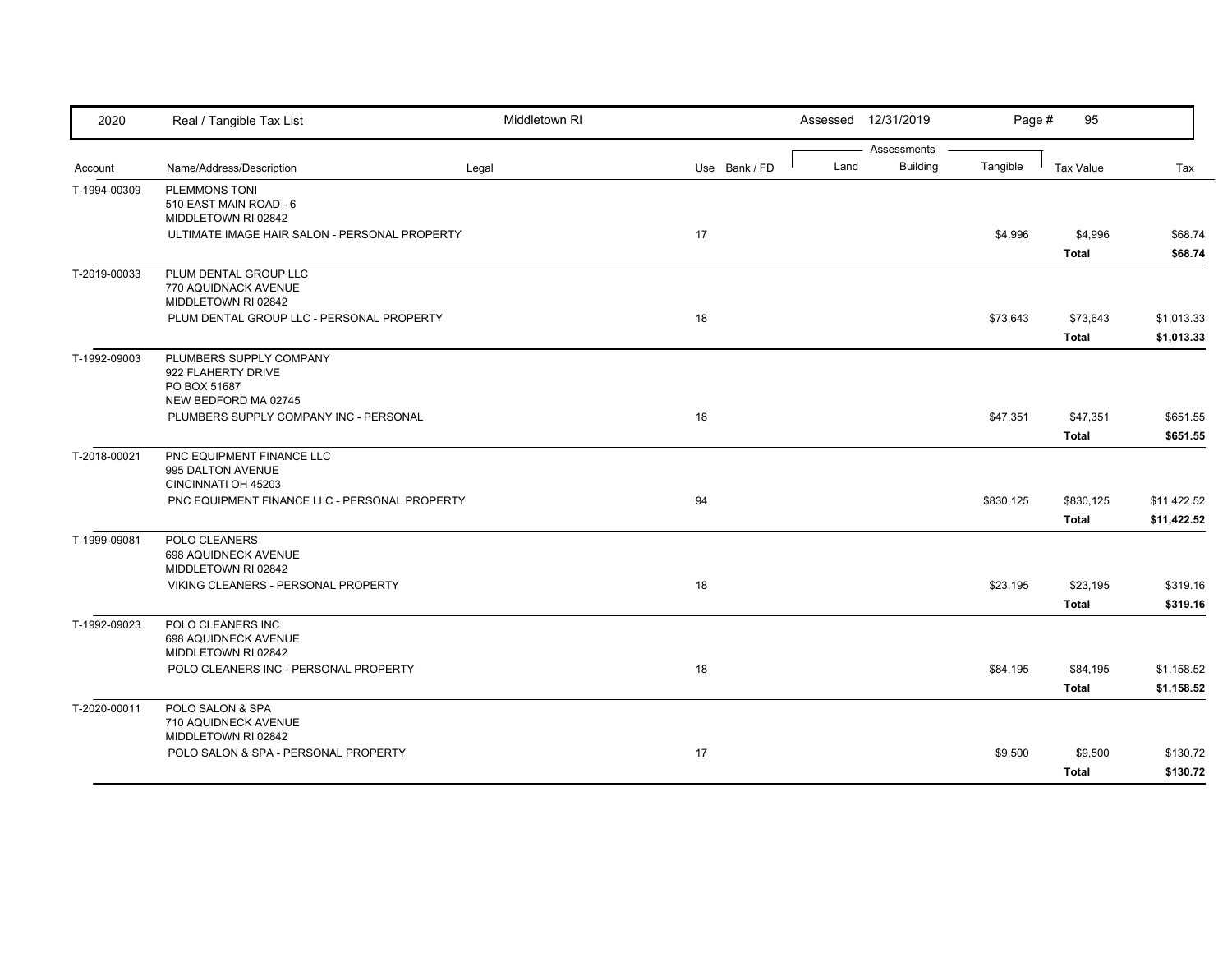| 2020         | Real / Tangible Tax List                                                                   | Middletown RI |               | Assessed 12/31/2019 |                 | Page #   | 96           |          |
|--------------|--------------------------------------------------------------------------------------------|---------------|---------------|---------------------|-----------------|----------|--------------|----------|
|              |                                                                                            |               |               |                     | Assessments     |          |              |          |
| Account      | Name/Address/Description                                                                   | Legal         | Use Bank / FD | Land                | <b>Building</b> | Tangible | Tax Value    | Tax      |
| T-2017-00001 | PONTE ELIZABETH J<br>184 KAY STREET<br>NEWPORT RI 02840                                    |               |               |                     |                 |          |              |          |
|              | NEWPORT FINANCIAL - PERSONAL PROPERTY                                                      |               | 18            |                     |                 | \$1,840  | \$1,840      | \$25.32  |
|              |                                                                                            |               |               |                     |                 |          | <b>Total</b> | \$25.32  |
| T-2011-00096 | PORRAZZO PETER<br>1106 NO MAIN ST<br>PROVIDENCE RI 02904                                   |               |               |                     |                 |          |              |          |
|              | ATLAS ATM - PERSONAL PROPERTY                                                              |               | 17            |                     |                 | \$14,298 | \$14,298     | \$196.74 |
|              |                                                                                            |               |               |                     |                 |          | <b>Total</b> | \$196.74 |
| T-2008-02018 | PORT PIZZA LLC<br>659 WEST MAIN ROAD<br>MIDDLETOWN RI 02842                                |               |               |                     |                 |          |              |          |
|              | KINGSTON PIZZA - PERSONAL PROPERTY                                                         |               | 18            |                     |                 | \$3,300  | \$3,300      | \$45.41  |
|              |                                                                                            |               |               |                     |                 |          | <b>Total</b> | \$45.41  |
| T-1992-09046 | POST ALL INC<br>1151 AQUIDNECK AVENUE<br>MIDDLETOWN RI 02842                               |               |               |                     |                 |          |              |          |
|              | POST ALL - PERSONAL PROPERTY                                                               |               | 18            |                     |                 | \$28,345 | \$28,345     | \$390.03 |
|              |                                                                                            |               |               |                     |                 |          | <b>Total</b> | \$390.03 |
| T-2018-00025 | PRAXAIR DISTRIBUTION INC<br>10 RIVERVIEW DRIVE<br>ATTN: TAX DEPARTMENT<br>DANBURY CT 06810 |               |               |                     |                 |          |              |          |
|              | PRAXAIR DISTRIBUTION INC - PERSONAL PROPERTY                                               |               | 17            |                     |                 | \$5,189  | \$5,189      | \$71.40  |
|              |                                                                                            |               |               |                     |                 |          | <b>Total</b> | \$71.40  |
| T-2020-00023 | PRECISE SYSTEMS INC<br>22290 EXPLORATION DRIVE<br><b>STE 400</b>                           |               |               |                     |                 |          |              |          |
|              | <b>LEXINGTON PARK MD 20653</b><br>PRECISE SYSTEMS INC - PERSONAL PROPERTY                  |               | 17            |                     |                 | \$1,539  | \$1,539      | \$21.18  |
|              |                                                                                            |               |               |                     |                 |          | <b>Total</b> | \$21.18  |
|              |                                                                                            |               |               |                     |                 |          |              |          |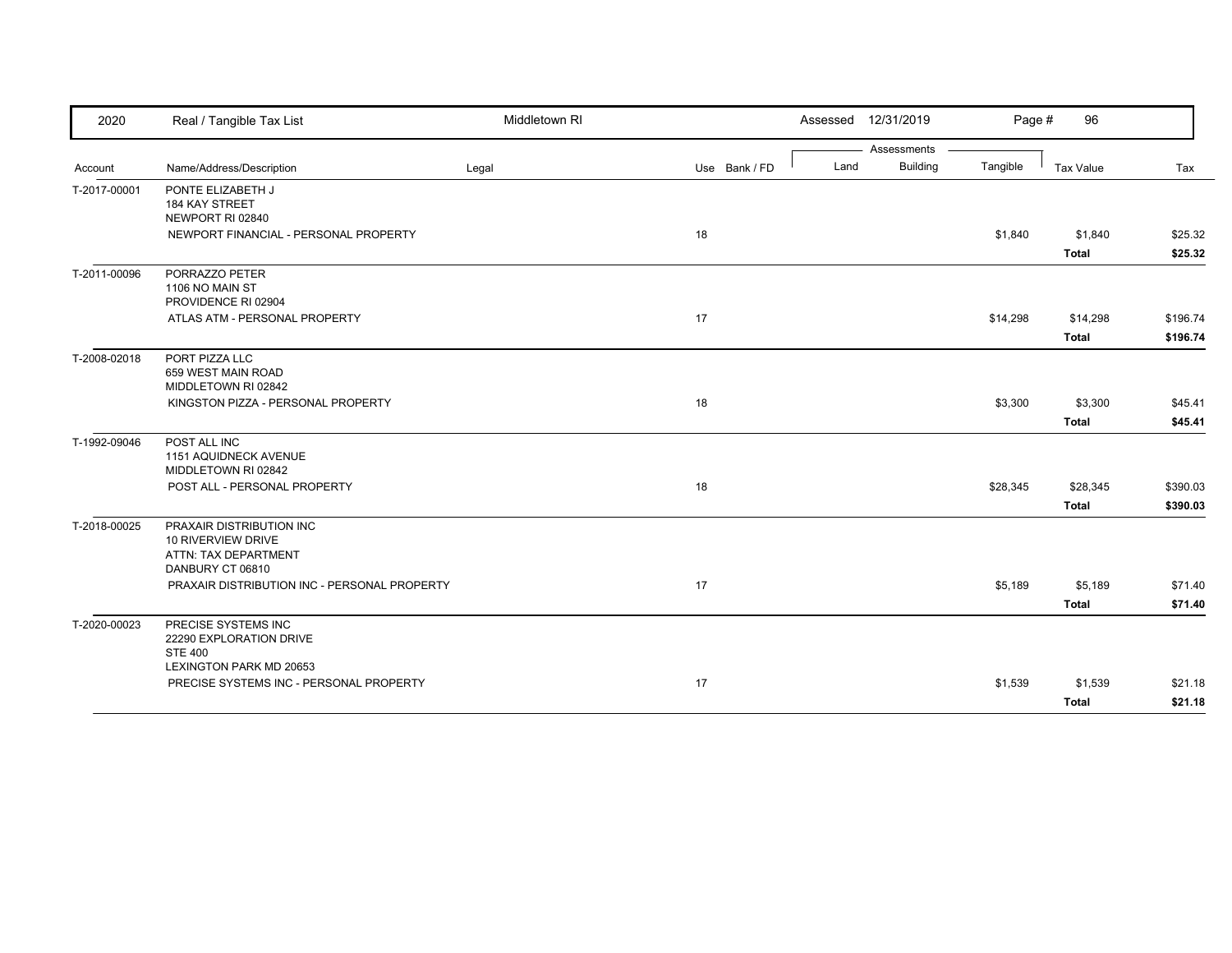| 2020         | Real / Tangible Tax List                                                                   | Middletown RI |               |      | Assessed 12/31/2019            | Page #    | 97                        |                          |
|--------------|--------------------------------------------------------------------------------------------|---------------|---------------|------|--------------------------------|-----------|---------------------------|--------------------------|
| Account      | Name/Address/Description                                                                   | Legal         | Use Bank / FD | Land | Assessments<br><b>Building</b> | Tangible  | <b>Tax Value</b>          | Tax                      |
| T-2007-01931 | PRIORITY AUTOMOTIVE OF NPT<br>1133 WEST MAIN ROAD                                          |               |               |      |                                |           |                           |                          |
|              | MIDDLETOWN RI 02842                                                                        |               |               |      |                                |           |                           |                          |
|              | HYUNDAI OF NEWPORT - PERSONAL PROPERTY                                                     |               | 18            |      |                                | \$59,084  | \$59,084                  | \$813.00                 |
|              |                                                                                            |               |               |      |                                |           | <b>Total</b>              | \$813.00                 |
| T-2018-00044 | PROVENCHER PAMELA<br>90 LEE STREET<br>EAST LONG MEADOW MA 01028                            |               |               |      |                                |           |                           |                          |
|              | 2001 31' DUTCHMEN CLASSIC - PERSONAL PROPERTY                                              |               | 45            |      |                                | \$7,310   | \$7,310                   | \$100.59                 |
|              |                                                                                            |               |               |      |                                |           | <b>Total</b>              | \$100.59                 |
| T-1992-09131 | PRUDENTIAL FINANCIAL INC<br>100 MULBERRY STREET<br>GC3 - 4TH FLOOR<br>NEWARK NJ 07102-4061 |               |               |      |                                |           |                           |                          |
|              | PRUDENTIAL INSURANCE CO - PERSONAL PROPERTY                                                |               | 17            |      |                                | \$2,492   | \$2,492                   | \$34.29                  |
|              |                                                                                            |               |               |      |                                |           | <b>Total</b>              | \$34.29                  |
| T-2020-00014 | PRUE DIANA<br>132 PROSPECT AVENUE<br>MIDDLETOWN RI 02842                                   |               |               |      |                                |           |                           |                          |
|              | 2013 41' HEARTLAND COUNTRY RID - PERSONAL                                                  |               | 45            |      |                                | \$22,800  | \$22,800                  | \$313.73                 |
|              |                                                                                            |               |               |      |                                |           | <b>Total</b>              | \$313.73                 |
| T-2001-00460 | PRUITT CRAIG A & NICOLE M<br>42 VALLEY ROAD<br>MIDDLETOWN RI 02842                         |               |               |      |                                |           |                           |                          |
|              | PRUITT CHIROPRACTIC LTD - PERSONAL PROPERTY                                                |               | 18            |      |                                | \$53,032  | \$53,032                  | \$729.72                 |
|              |                                                                                            |               |               |      |                                |           | <b>Total</b>              | \$729.72                 |
| T-2007-01922 | PULICE STEPHEN P<br>PO BOX 4739<br>MIDDLETOWN RI 02842                                     |               |               |      |                                |           |                           |                          |
|              | PULICE PLUMBING - PERSONAL PROPERTY                                                        |               | 17            |      |                                | \$1,494   | \$1,494                   | \$20.56                  |
|              |                                                                                            |               |               |      |                                |           | <b>Total</b>              | \$20.56                  |
|              |                                                                                            |               |               |      |                                |           |                           |                          |
| T-1992-09150 | PURVIS SYSTEMS INCORPORATED<br>88 SILVA LANE<br>MIDDLETOWN RI 02842                        |               |               |      |                                |           |                           |                          |
|              | PURVIS SYSTEMS INC - PERSONAL PROPERTY                                                     |               | 18            |      |                                | \$523,541 | \$523,541<br><b>Total</b> | \$7,203.92<br>\$7,203.92 |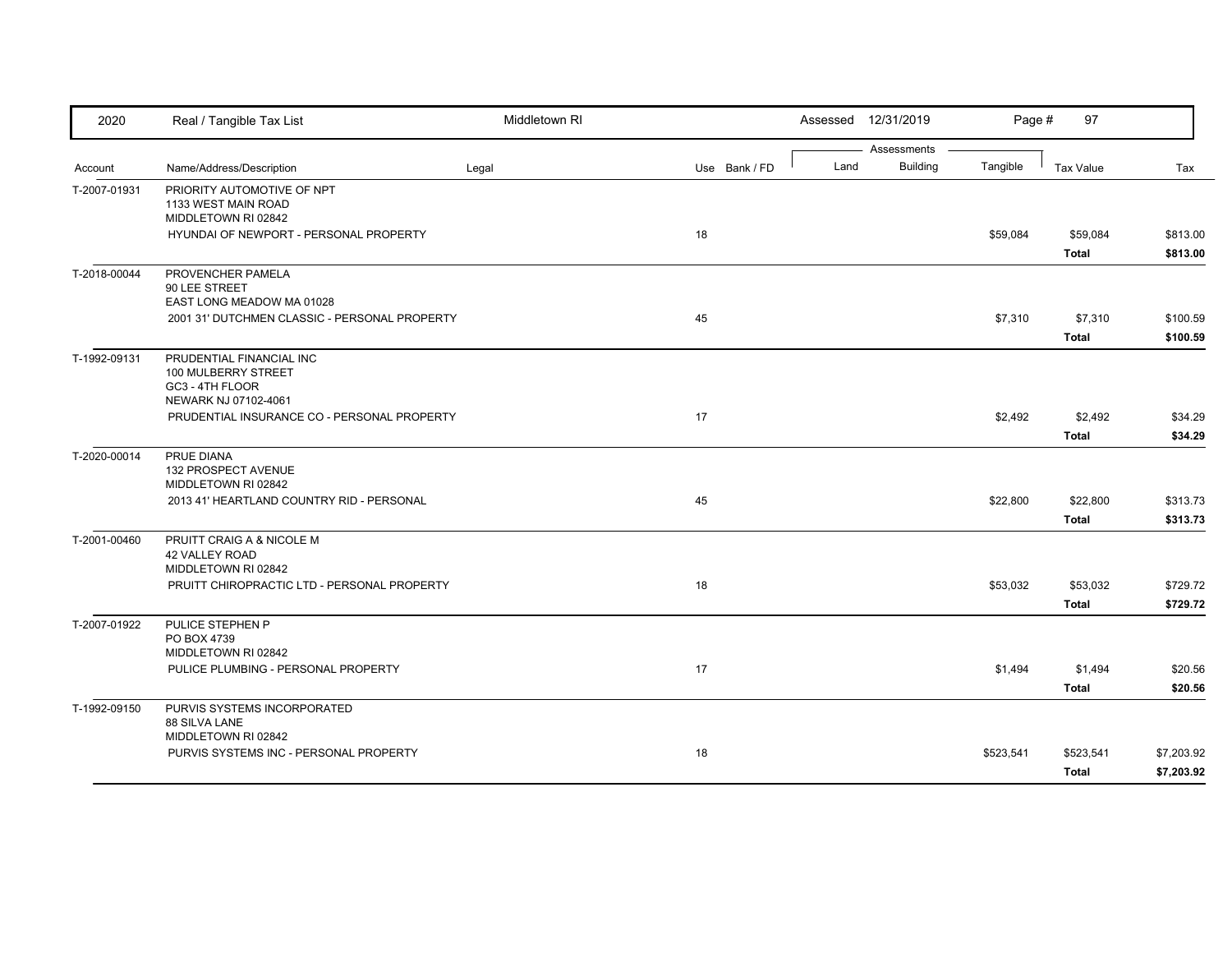| 2020         | Real / Tangible Tax List                                                                            | Middletown RI |    |               |      | Assessed 12/31/2019 | Page #    | 98           |            |
|--------------|-----------------------------------------------------------------------------------------------------|---------------|----|---------------|------|---------------------|-----------|--------------|------------|
|              |                                                                                                     |               |    |               |      | Assessments         |           |              |            |
| Account      | Name/Address/Description                                                                            | Legal         |    | Use Bank / FD | Land | <b>Building</b>     | Tangible  | Tax Value    | Tax        |
| T-1999-00739 | <b>QUADIENT INC</b><br>478 WHEELERS FARM ROAD<br>ATTN: TAX DEPARTMENT<br>MILFORD CT 06461           |               |    |               |      |                     |           |              |            |
|              | QUADIENT INC - PERSONAL PROPERTY                                                                    |               | 94 |               |      |                     | \$3,116   | \$3,116      | \$42.88    |
|              |                                                                                                     |               |    |               |      |                     |           | <b>Total</b> | \$42.88    |
| T-2006-03130 | <b>QUADIENT LEASING USA INC</b><br>478 WHEELERS FARM RD<br>ATTN: TAX DEPARTMENT<br>MILFORD CT 06461 |               |    |               |      |                     |           |              |            |
|              | QUADIENT LEASING USA INC - PERSONAL PROPERTY                                                        |               | 94 |               |      |                     | \$27,275  | \$27,275     | \$375.30   |
|              |                                                                                                     |               |    |               |      |                     |           | <b>Total</b> | \$375.30   |
| T-2005-00565 | <b>QUALITYTIME LLC</b><br>1185 WEST MAIN ROAD<br>MIDDLETOWN RI 02842                                |               |    |               |      |                     |           |              |            |
|              | TRAVELODGE - PERSONAL PROPERTY                                                                      |               | 18 |               |      |                     | \$105,371 | \$105,371    | \$1,449.90 |
|              |                                                                                                     |               |    |               |      |                     |           | <b>Total</b> | \$1,449.90 |
| T-2015-00008 | QUENCH USA INC<br>C/O GRANT THORNTON LLP<br>PO BOX 30286<br>PHILADELPHIA PA 19103                   |               |    |               |      |                     |           |              |            |
|              | QUENCH USA INC - PERSONAL PROPERTY                                                                  |               | 18 |               |      |                     | \$498     | \$498        | \$6.85     |
|              |                                                                                                     |               |    |               |      |                     |           | <b>Total</b> | \$6.85     |
| T-1992-12153 | QUICKSILVER LLC<br>180 BROADWAY<br>PAWTUCKET RI 02860                                               |               |    |               |      |                     |           |              |            |
|              | CROWN COLLISION CENTER - PERSONAL PROPERTY                                                          |               | 18 |               |      |                     | \$376,288 | \$376,288    | \$5,177.72 |
|              |                                                                                                     |               |    |               |      |                     |           | <b>Total</b> | \$5,177.72 |
| T-2006-03196 | QUINN KEVIN & MARY<br><b>4 RENFREW PARK</b><br>MIDDLETOWN RI 02842                                  |               |    |               |      |                     |           |              |            |
|              | QUINNS XTERMINATOR - PERSONAL PROPERTY                                                              |               | 17 |               |      |                     | \$360     | \$360        | \$4.95     |
|              |                                                                                                     |               |    |               |      |                     |           | <b>Total</b> | \$4.95     |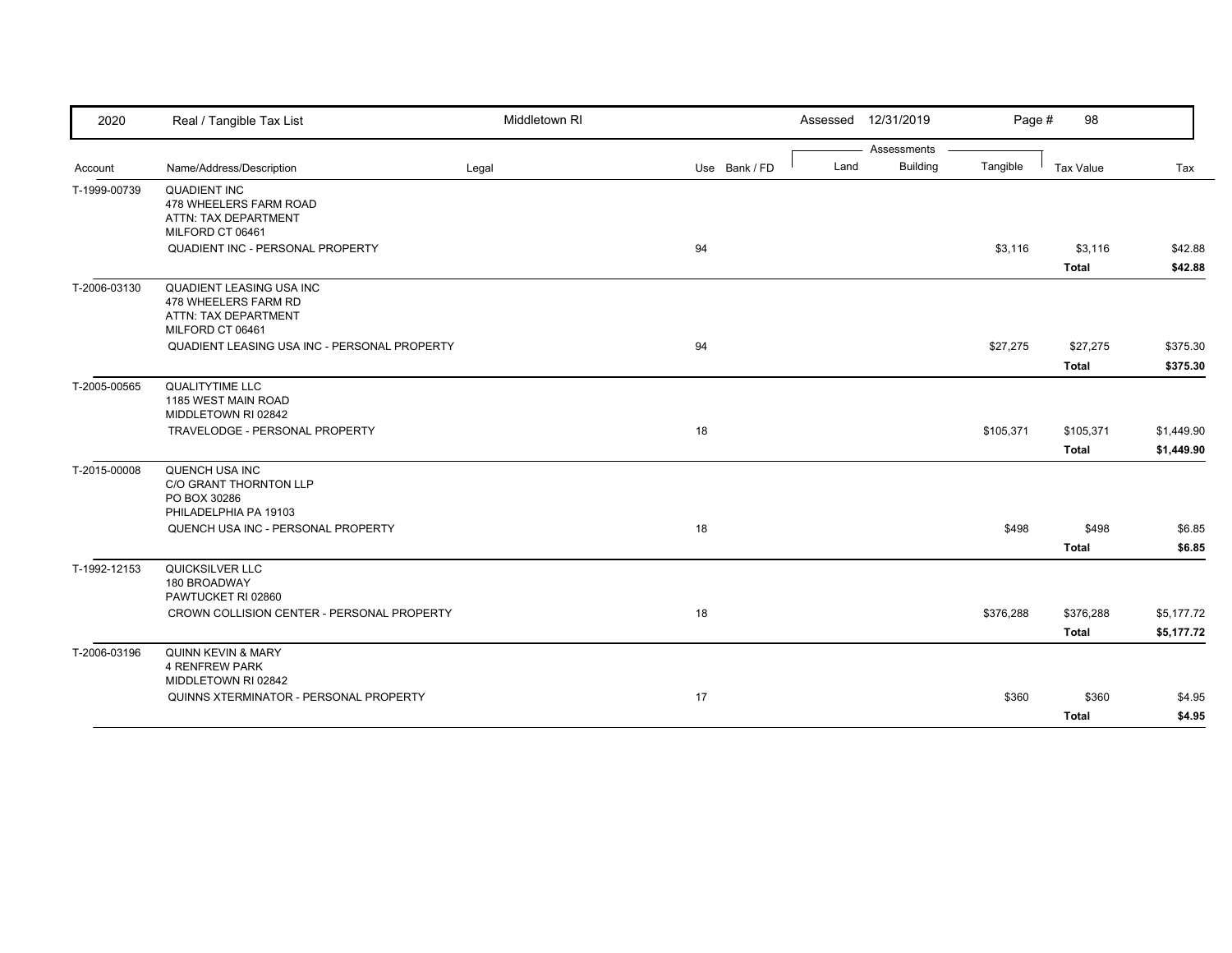| 2020         | Real / Tangible Tax List                                                            | Middletown RI |               |      | Assessed 12/31/2019            | Page #    | 99                       |                          |
|--------------|-------------------------------------------------------------------------------------|---------------|---------------|------|--------------------------------|-----------|--------------------------|--------------------------|
| Account      | Name/Address/Description                                                            | Legal         | Use Bank / FD | Land | Assessments<br><b>Building</b> | Tangible  | <b>Tax Value</b>         | Tax                      |
| T-2005-00632 | RAUCHLE RANDY<br>126 ESPLANADE<br>MIDDLETOWN RI 02842                               |               |               |      |                                |           |                          |                          |
|              | RAR MEDICAL - PERSONAL PROPERTY                                                     |               | 17            |      |                                | \$558     | \$558<br><b>Total</b>    | \$7.68<br>\$7.68         |
| T-2004-00574 | RAYMOND LEASING CORP<br>22 SOUTH CANAL STREET<br>GREENE NY 13778                    |               |               |      |                                |           |                          |                          |
|              | RAYMOND LEASING CORPORATION - PERSONAL                                              |               | 94            |      |                                | \$52,229  | \$52,229<br><b>Total</b> | \$718.67<br>\$718.67     |
| T-2006-03129 | RAYTHEON BBN TECHNOLOGIES<br>PO BOX 660248<br>MAIL STOP 336<br>DALLAS TX 75266-0248 |               |               |      |                                |           |                          |                          |
|              | RAYTHEON BBN TECHNOLOGIES - PERSONAL                                                |               | 18            |      |                                | \$75,927  | \$75,927<br><b>Total</b> | \$1,044.76<br>\$1,044.76 |
| T-1999-09079 | REAGAN CONSTRUCTION CORP<br>121 GREENE LANE<br>MIDDLETOWN RI 02842                  |               |               |      |                                |           |                          |                          |
|              | REAGAN CONSTRUCTION CORP - PERSONAL                                                 |               | 18            |      |                                | \$61,589  | \$61,589<br><b>Total</b> | \$847.46<br>\$847.46     |
| T-2010-02062 | <b>REAL D INC</b><br>PO BOX 568<br>SAINT CHARLES IL 60174                           |               |               |      |                                |           |                          |                          |
|              | REAL D INC - PERSONAL PROPERTY                                                      |               | 94            |      |                                | \$3,759   | \$3,759<br><b>Total</b>  | \$51.72<br>\$51.72       |
| T-2007-01954 | REDBOX AUTOMATED RETAIL LLC<br>PO BOX 72210<br>PHOENIX AZ 85050                     |               |               |      |                                |           |                          |                          |
|              | REDBOX AUTOMATED RETAIL LLC - PERSONAL                                              |               | 18            |      |                                | \$18,520  | \$18,520<br><b>Total</b> | \$254.84<br>\$254.84     |
| T-1992-09421 | RENT A CENTER EAST INC<br>C/O MARVIN POER & COMPANY<br>PO BOX 52427                 |               |               |      |                                |           |                          |                          |
|              | ATLANTA GA 30355<br>RENT ACENTER EAST INC #2099 - PERSONAL                          |               | 18            |      |                                | \$326,001 | \$326,001<br>Total       | \$4,485.77<br>\$4,485.77 |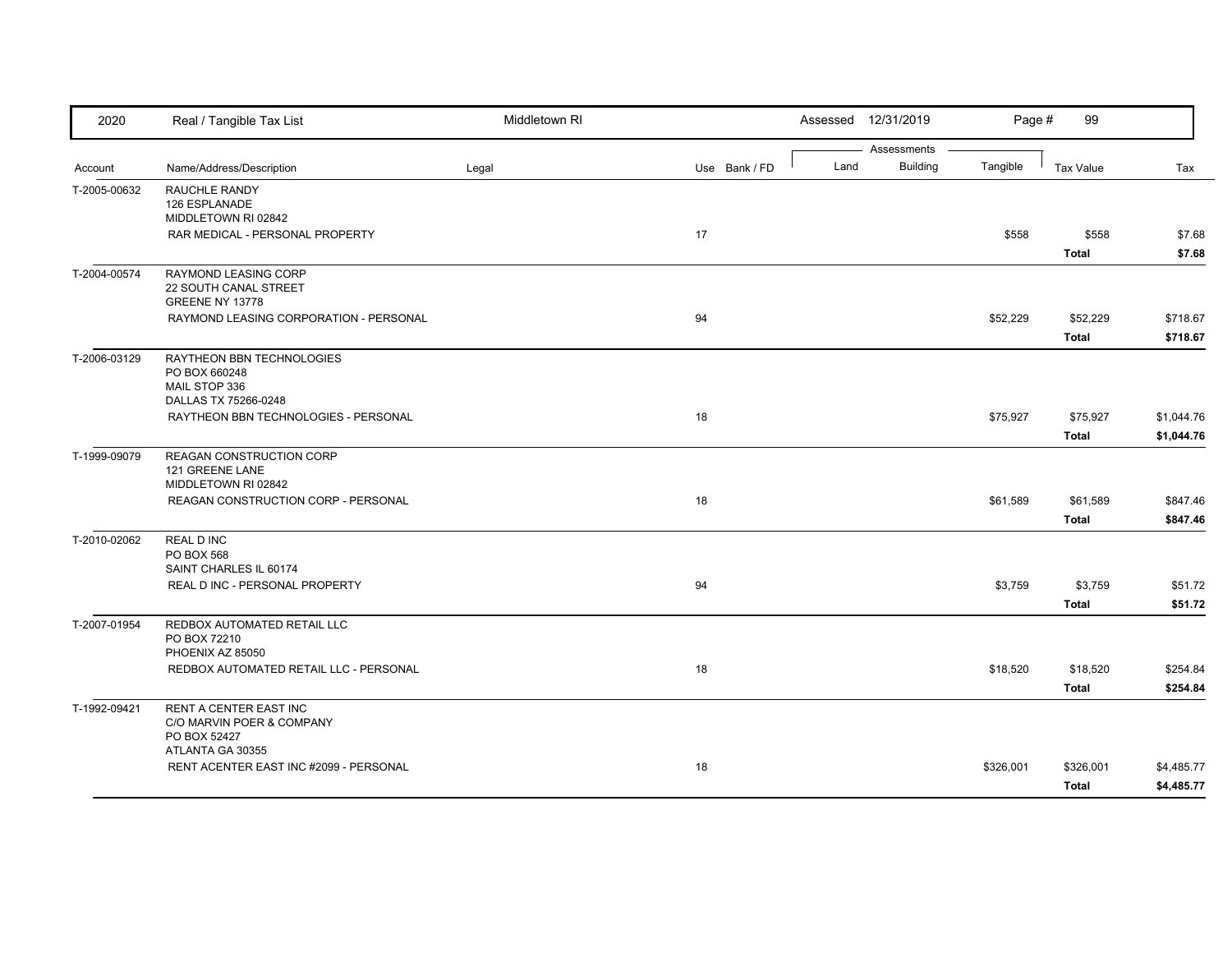| 2020         | Real / Tangible Tax List                                                                                | Middletown RI |               |      | Assessed 12/31/2019            | Page #    | 100                       |                          |
|--------------|---------------------------------------------------------------------------------------------------------|---------------|---------------|------|--------------------------------|-----------|---------------------------|--------------------------|
| Account      | Name/Address/Description                                                                                | Legal         | Use Bank / FD | Land | Assessments<br><b>Building</b> | Tangible  | Tax Value                 | Tax                      |
| T-2000-00649 | <b>RESEARCH &amp; DEV SOLUTIONS INC</b><br>7921 JONES BRANCH DRIVE<br><b>STE 275</b><br>MCLEAN VA 22102 |               |               |      |                                |           |                           |                          |
|              | RESEARCH & DEV SOLUTIONS INC - PERSONAL                                                                 |               | 18            |      |                                | \$143,312 | \$143,312<br><b>Total</b> | \$1,971.97<br>\$1,971.97 |
| T-1992-09429 | RESEARCH ENGINEERING & MFG INC<br>55 HAMMARLUND WAY<br>TECH <sub>2</sub><br>MIDDLETOWN RI 02842         |               |               |      |                                |           |                           |                          |
|              | REMINC - PERSONAL PROPERTY                                                                              |               | 18            |      |                                | \$209,210 | \$209,210<br><b>Total</b> | \$2,878.73<br>\$2,878.73 |
| T-2006-03128 | RESTAURANT TECHNOLOGIES INC<br>1611 N INTERSTATE 35E<br>SUITE 428<br>CARROLLTON TX 75006-8616           |               |               |      |                                |           |                           |                          |
|              | RESTAURANT TECHNOLOGIES INC - PERSONAL                                                                  |               | 94            |      |                                | \$9,971   | \$9,971<br><b>Total</b>   | \$137.20<br>\$137.20     |
| T-1992-09439 | REYNA CAPITAL CORPORATION<br>C/O TAX DEPARTMENT OHA2 03-40<br>ONE REYNOLDS WAY<br>KETTERING OH 45430    |               |               |      |                                |           |                           |                          |
|              | REYNA CAPITAL CORPORATION - PERSONAL                                                                    |               | 18            |      |                                | \$57,300  | \$57,300<br><b>Total</b>  | \$788.45<br>\$788.45     |
| T-1992-09168 | REYNOLDS JOSEPH & KEVIN<br>307 OLIPHANT LANE<br>UNIT <sub>8</sub><br>MIDDLETOWN RI 02842                |               |               |      |                                |           |                           |                          |
|              | QUICK FAB - PERSONAL PROPERTY                                                                           |               | 17            |      |                                | \$9,391   | \$9,391<br><b>Total</b>   | \$129.22<br>\$129.22     |
| T-1992-00389 | RHODE ISLAND CVS PHARMACY LLC<br>C/O ALTUS GROUP US INC<br>PO BOX 71130                                 |               |               |      |                                |           |                           |                          |
|              | PHOENIX AZ 85050<br>CVS #00493 - PERSONAL PROPERTY                                                      |               | 18            |      |                                | \$311,167 | \$311,167<br>Total        | \$4,281.66<br>\$4,281.66 |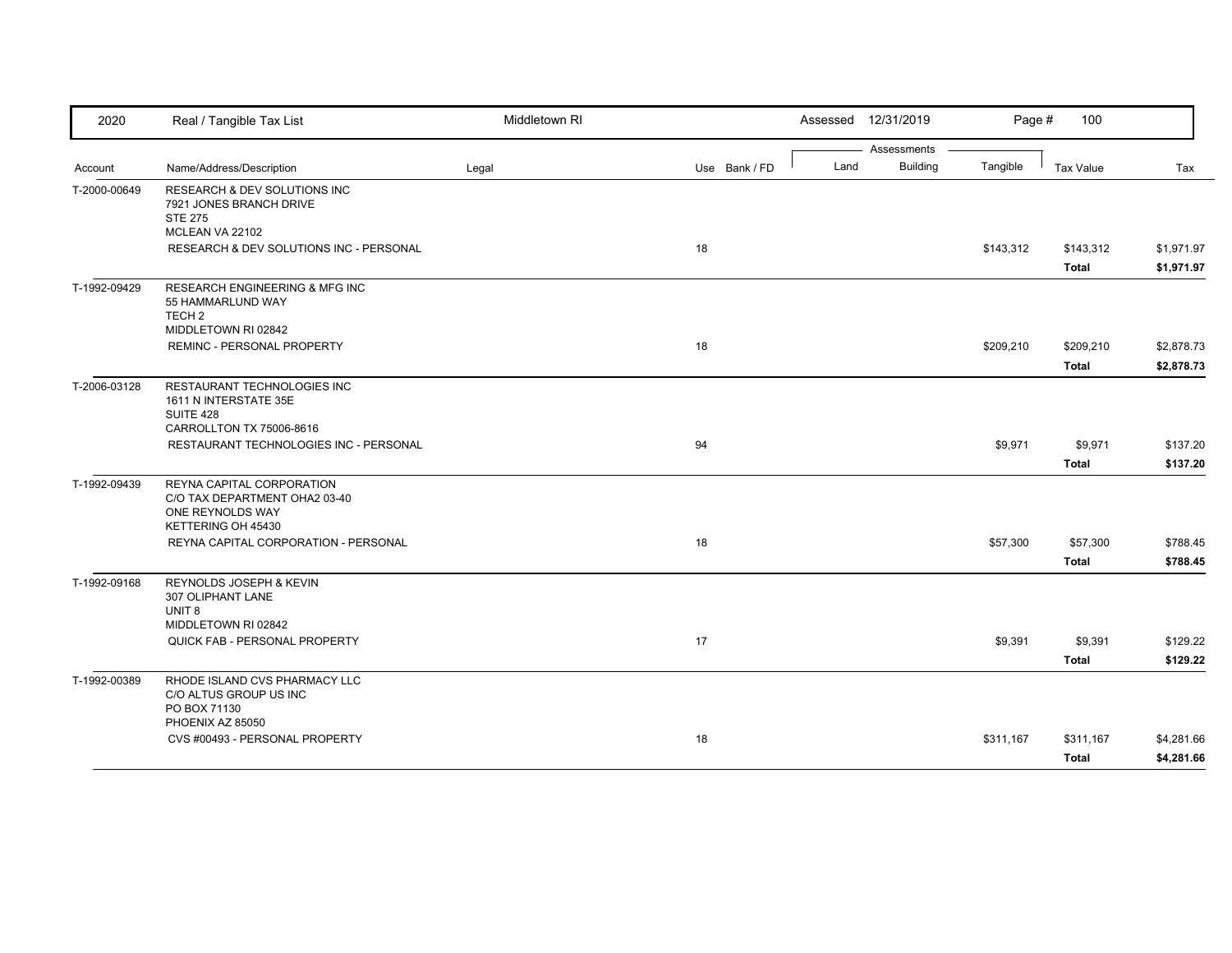| 2020         | Real / Tangible Tax List                  | Middletown RI |               |      | Assessed 12/31/2019 | Page #    | 101              |            |
|--------------|-------------------------------------------|---------------|---------------|------|---------------------|-----------|------------------|------------|
|              |                                           |               |               |      | Assessments         |           |                  |            |
| Account      | Name/Address/Description                  | Legal         | Use Bank / FD | Land | <b>Building</b>     | Tangible  | <b>Tax Value</b> | Tax        |
| T-2018-00012 | RI FRIED CHICKEN INC                      |               |               |      |                     |           |                  |            |
|              | 390 WEST MAIN ROAD                        |               |               |      |                     |           |                  |            |
|              | MIDDLETOWN RI 02842                       |               |               |      |                     |           |                  |            |
|              | CROWN CHICKEN - PERSONAL PROPERTY         |               | 18            |      |                     | \$25,000  | \$25,000         | \$344.00   |
|              |                                           |               |               |      |                     |           | <b>Total</b>     | \$344.00   |
| T-1998-00699 | RICH PRODUCTS CORPORATION                 |               |               |      |                     |           |                  |            |
|              | MARVIN F POER & CO                        |               |               |      |                     |           |                  |            |
|              | PO BOX 802206                             |               |               |      |                     |           |                  |            |
|              | DALLAS TX 75380-2206                      |               |               |      |                     |           |                  |            |
|              | RICH PRODUCTS CORPORATION - PERSONAL      |               | 94            |      |                     | \$1,245   | \$1,245          | \$17.13    |
|              |                                           |               |               |      |                     |           | <b>Total</b>     | \$17.13    |
| T-2000-00657 | RICOH USA INC                             |               |               |      |                     |           |                  |            |
|              | PO BOX 3850                               |               |               |      |                     |           |                  |            |
|              | MANCHESTER NH 03105-3850                  |               |               |      |                     |           |                  |            |
|              | RICOH USA INC - PERSONAL PROPERTY         |               | 94            |      |                     | \$23,046  | \$23,046         | \$317.11   |
|              |                                           |               |               |      |                     |           | <b>Total</b>     | \$317.11   |
| T-2019-00023 | <b>RIH VENTURES</b>                       |               |               |      |                     |           |                  |            |
|              | 148 W RIVER ST                            |               |               |      |                     |           |                  |            |
|              | STE <sub>4B</sub>                         |               |               |      |                     |           |                  |            |
|              | PROVIDENCE RI 02904                       |               |               |      |                     |           |                  |            |
|              | LIFESPAN LABORATORIES - PERSONAL PROPERTY |               | 18            |      |                     | \$38,308  | \$38,308         | \$527.12   |
|              |                                           |               |               |      |                     |           | <b>Total</b>     | \$527.12   |
| T-2008-02074 | <b>RISING TIDE ANGLER INC</b>             |               |               |      |                     |           |                  |            |
|              | 1037 AQUIDNECK AVENUE                     |               |               |      |                     |           |                  |            |
|              | MIDDLETOWN RI 02842                       |               |               |      |                     |           |                  |            |
|              | THE SALTWATER EDGE - PERSONAL PROPERTY    |               | 18            |      |                     | \$13,688  | \$13,688         | \$188.35   |
|              |                                           |               |               |      |                     |           | <b>Total</b>     | \$188.35   |
| T-2001-00653 | <b>RITE SOLUTIONS INC</b>                 |               |               |      |                     |           |                  |            |
|              | 185 SOUTH BROAD STREET                    |               |               |      |                     |           |                  |            |
|              | <b>SUITE 303</b>                          |               |               |      |                     |           |                  |            |
|              | PAWCATUCK CT 06379                        |               |               |      |                     |           |                  |            |
|              | RITE SOLUTIONS - PERSONAL PROPERTY        |               | 18            |      |                     | \$539,735 | \$539,735        | \$7,426.75 |
|              |                                           |               |               |      |                     |           | <b>Total</b>     | \$7,426.75 |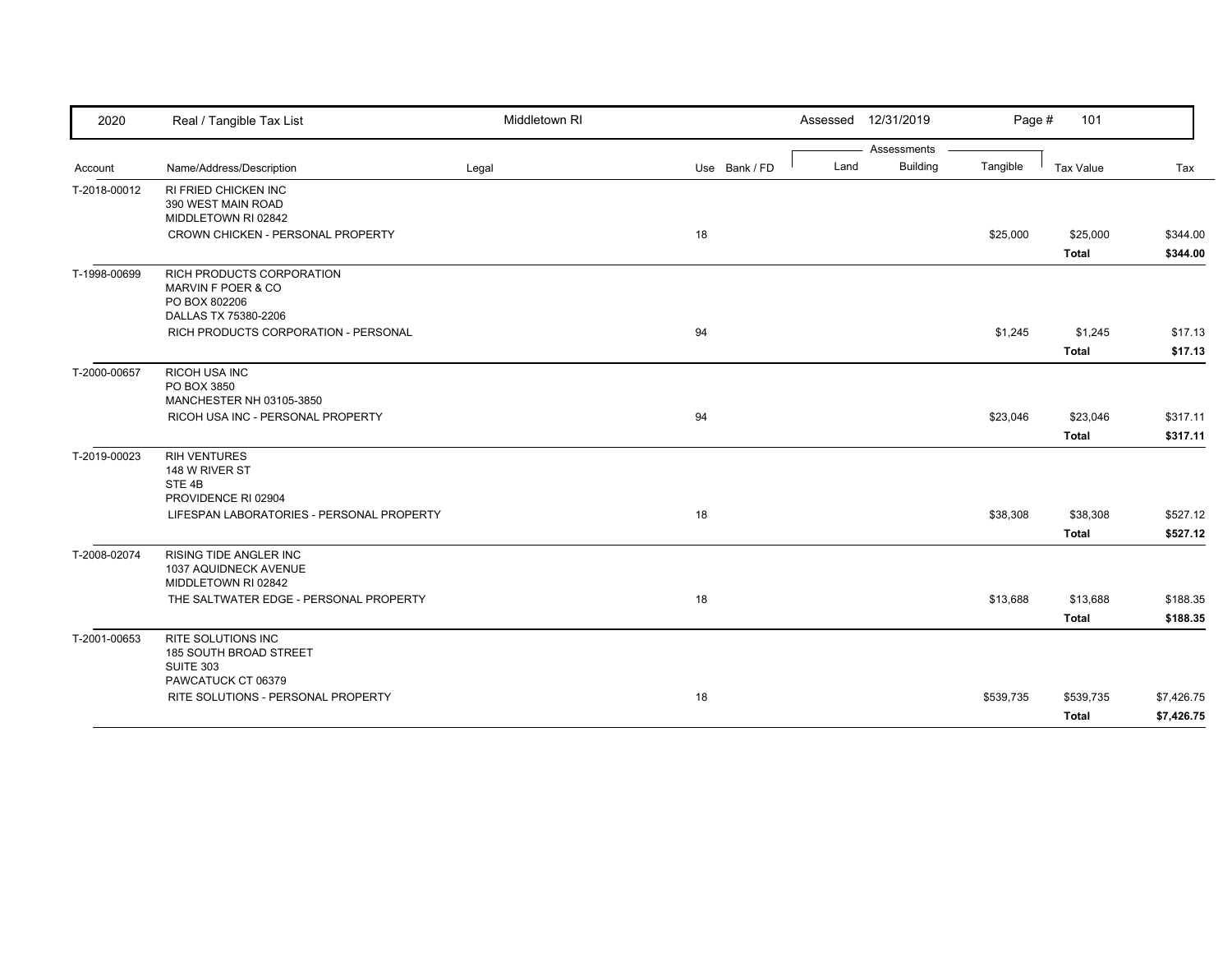| 2020         | Real / Tangible Tax List                                                                           | Middletown RI |               | Assessed 12/31/2019 |                 | Page #    | 102          |             |
|--------------|----------------------------------------------------------------------------------------------------|---------------|---------------|---------------------|-----------------|-----------|--------------|-------------|
|              |                                                                                                    |               |               |                     | Assessments     |           |              |             |
| Account      | Name/Address/Description                                                                           | Legal         | Use Bank / FD | Land                | <b>Building</b> | Tangible  | Tax Value    | Tax         |
| T-2002-00541 | RIVERHEAD BLDG SUPPLY CORP<br>250 DAVID COURT<br>CALVERTON NY 11933-3052                           |               |               |                     |                 |           |              |             |
|              | RIVERHEAD BUILDING SUPPLY - PERSONAL PROPERTY                                                      |               | 18            |                     |                 | \$124,401 | \$124,401    | \$1,711.76  |
|              |                                                                                                    |               |               |                     |                 |           | <b>Total</b> | \$1,711.76  |
| T-2011-00094 | RIVERHEAD BLDG SUPPLY CORP<br>250 DAVID COURT<br>CALVERTON NY 11933-3052                           |               |               |                     |                 |           |              |             |
|              | RIVERHEAD BUILDING SUPPLY - PERSONAL PROPERTY                                                      |               | 18            |                     |                 | \$180,426 | \$180,426    | \$2,482.66  |
|              |                                                                                                    |               |               |                     |                 |           | <b>Total</b> | \$2,482.66  |
| T-2015-00033 | RM FOLY INC<br>ADVANCED PROPERTY TAX<br>1611 N INTERSTATE 35E - STE 42<br>CARROLLTON TX 75006-8616 |               |               |                     |                 |           |              |             |
|              | RM FOLEY INC - PERSONAL PROPERTY                                                                   |               | 18            |                     |                 | \$22,380  | \$22,380     | \$307.95    |
|              |                                                                                                    |               |               |                     |                 |           | Total        | \$307.95    |
| T-2012-00008 | RM TITLE LLC<br>88 SILVA LANE<br>MIDDLETOWN RI 02842                                               |               |               |                     |                 |           |              |             |
|              | SOLIDIFI TITLE & CLOSING LLC - PERSONAL PROPERTY                                                   |               | 18            |                     |                 | \$729,884 | \$729,884    | \$10,043.20 |
|              |                                                                                                    |               |               |                     |                 |           | <b>Total</b> | \$10,043.20 |
| T-2001-00643 | RODRIGUES CHRIS<br>800 AQUIDNECK AVENUE - G<br>MIDDLETOWN RI 02842                                 |               |               |                     |                 |           |              |             |
|              | NEWPORT MARTIAL ARTS - PERSONAL PROPERTY                                                           |               | 18            |                     |                 | \$7,155   | \$7,155      | \$98.45     |
|              |                                                                                                    |               |               |                     |                 |           | Total        | \$98.45     |
| T-2015-00029 | ROETTINGER WALTER MD<br>294 VALLEY ROAD<br>UNIT <sub>4</sub><br>MIDDLETOWN RI 02842                |               |               |                     |                 |           |              |             |
|              | WALTER ROETTINGER MD INC - PERSONAL PROPERTY                                                       |               | 18            |                     |                 | \$11,757  | \$11,757     | \$161.78    |
|              |                                                                                                    |               |               |                     |                 |           | <b>Total</b> | \$161.78    |
|              |                                                                                                    |               |               |                     |                 |           |              |             |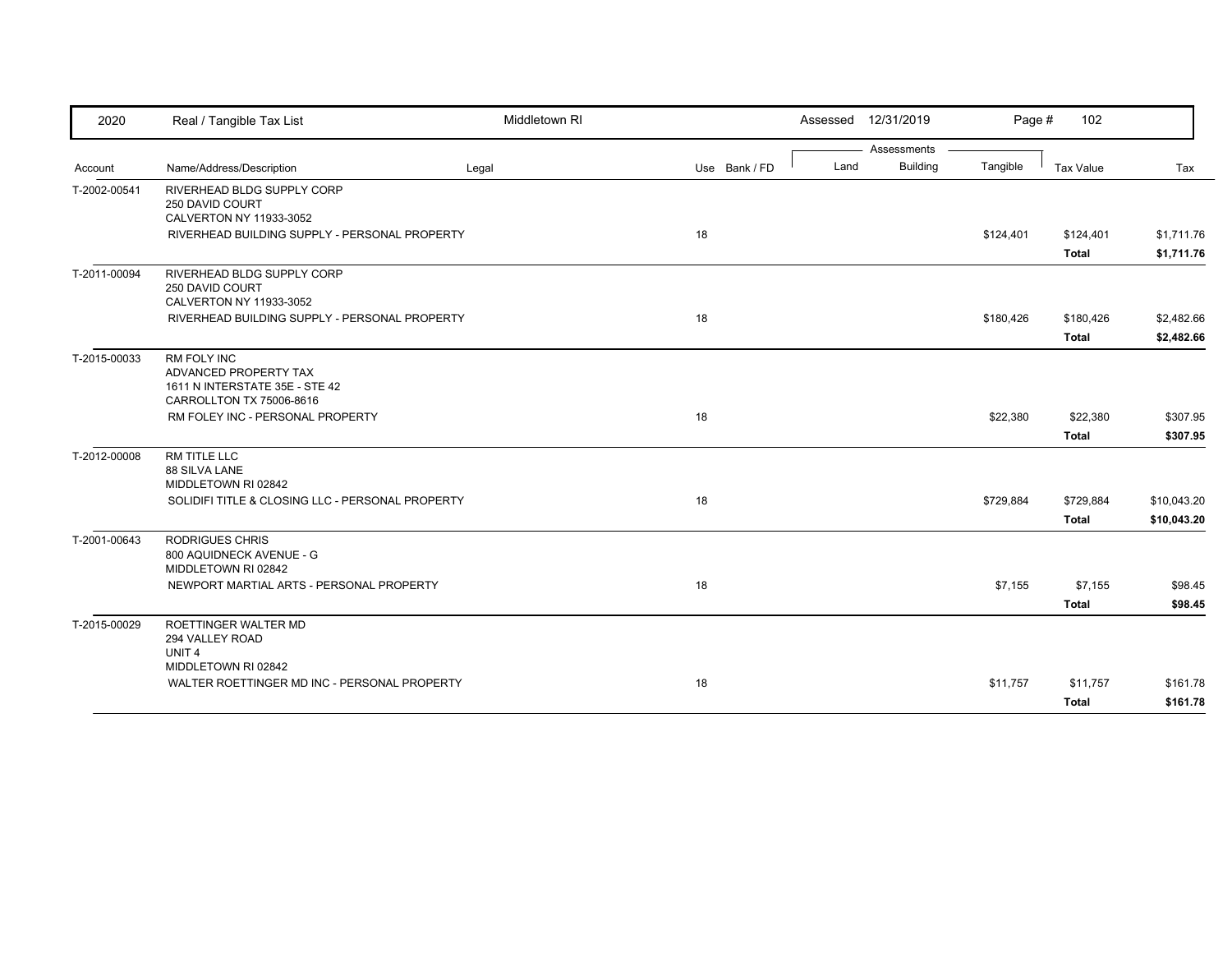| 2020         | Real / Tangible Tax List                                                                                       | Middletown RI |               | Assessed | 12/31/2019                     | Page #   | 103                     |                      |
|--------------|----------------------------------------------------------------------------------------------------------------|---------------|---------------|----------|--------------------------------|----------|-------------------------|----------------------|
| Account      | Name/Address/Description                                                                                       | Legal         | Use Bank / FD | Land     | Assessments<br><b>Building</b> | Tangible | Tax Value               | Tax                  |
| T-1993-00440 | ROSARIO GRACE INC<br>PO BOX 5567<br>SALISBURY MA 01952<br>SUPERCUTS #9948 - PERSONAL PROPERTY                  |               | 18            |          |                                | \$51,674 | \$51,674<br>Total       | \$711.03<br>\$711.03 |
| T-1992-03335 | ROSSI C JOSEPH & DAVID<br>281 COMMERCE DRIVE<br>FALL RIVER MA 02720<br>EASTERN ICE COMPANY - PERSONAL PROPERTY |               | 94            |          |                                | \$3,600  | \$3,600<br><b>Total</b> | \$49.54<br>\$49.54   |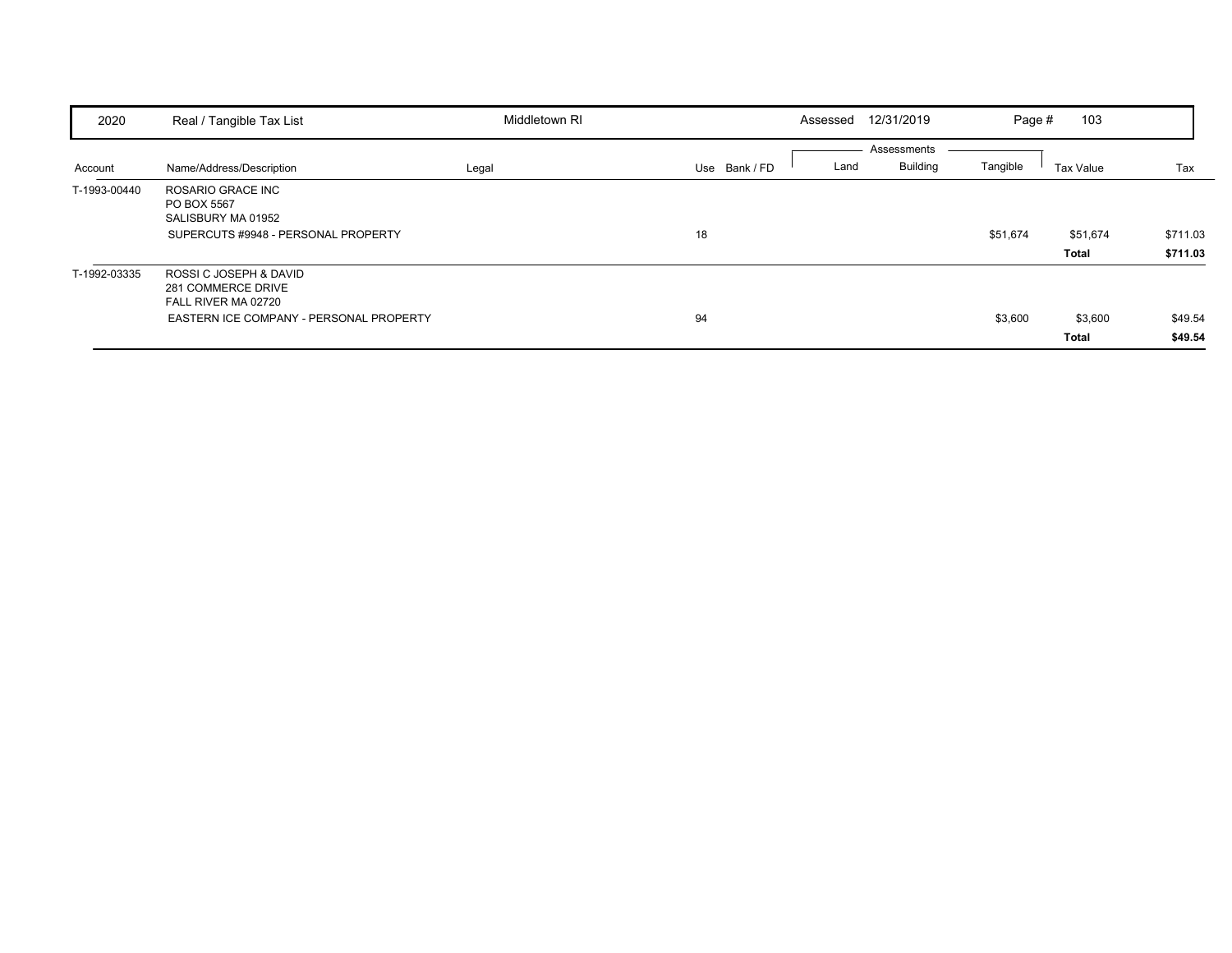| 2020         | Real / Tangible Tax List                                              | Middletown RI |               | Assessed 12/31/2019 | Page #                      | 104                       |                          |
|--------------|-----------------------------------------------------------------------|---------------|---------------|---------------------|-----------------------------|---------------------------|--------------------------|
| Account      | Name/Address/Description                                              | Legal         | Use Bank / FD | Assessments<br>Land | <b>Building</b><br>Tangible | <b>Tax Value</b>          | Tax                      |
| T-2018-00020 | S & D COFFEE INC<br>PO BOX 1628<br>CONCORD NC 28026                   |               |               |                     |                             |                           |                          |
|              | S & D COFFEE INC - PERSONAL PROPERTY                                  |               | 17            |                     | \$812                       | \$812<br><b>Total</b>     | \$11.17<br>\$11.17       |
| T-1992-00395 | S & K INC<br>1272 WEST MAIN ROAD<br>MIDDLETOWN RI 02842               |               |               |                     |                             |                           |                          |
|              | BRIGHT IDEAS - PERSONAL PROPERTY                                      |               | 18            |                     | \$9,260                     | \$9,260<br><b>Total</b>   | \$127.42<br>\$127.42     |
| T-1992-05546 | SHIJINC<br>747 AQUIDNECK AVENUE<br>MIDDLETOWN RI 02842                |               |               |                     |                             |                           |                          |
|              | NEW SEA SHAI - PERSONAL PROPERTY                                      |               | 18            |                     | \$29,040                    | \$29,040<br><b>Total</b>  | \$399.59<br>\$399.59     |
| T-2012-00069 | SABO RHONDA L PSYD<br>170 AQUIDNECK AVENUE<br>MIDDLETOWN RI 02842     |               |               |                     |                             |                           |                          |
|              | RHONDA L SABO PSYD - PERSONAL PROPERTY                                |               | 17            |                     | \$924                       | \$924<br>Total            | \$12.71<br>\$12.71       |
| T-1992-09993 | SACCUCCI AUTO GROUP INC<br>1350 WEST MAIN ROAD<br>MIDDLETOWN RI 02842 |               |               |                     |                             |                           |                          |
|              | SACCUCCI HONDA - PERSONAL PROPERTY                                    |               | 18            |                     | \$206,847                   | \$206,847<br><b>Total</b> | \$2,846.21<br>\$2,846.21 |
| T-1992-10000 | SAFETY KLEEN SYSTEMS INC<br>ATTN: PW TAX<br>PO BOX 9149               |               |               |                     |                             |                           |                          |
|              | NORWELL MA 02061-9149<br>SAFETY KLEEN SYSTEMS INC - PERSONAL PROPERTY |               | 94            |                     | \$1,457                     | \$1,457<br><b>Total</b>   | \$20.05<br>\$20.05       |
| T-1992-01986 | SAKONNET EYE CARE<br>811 AQUIDNECK AVENUE<br>MIDDLETOWN RI 02842-5256 |               |               |                     |                             |                           |                          |
|              | SAKONNET EYE CARE INC - PERSONAL PROPERTY                             |               | 18            |                     | \$30,386                    | \$30,386<br><b>Total</b>  | \$418.11<br>\$418.11     |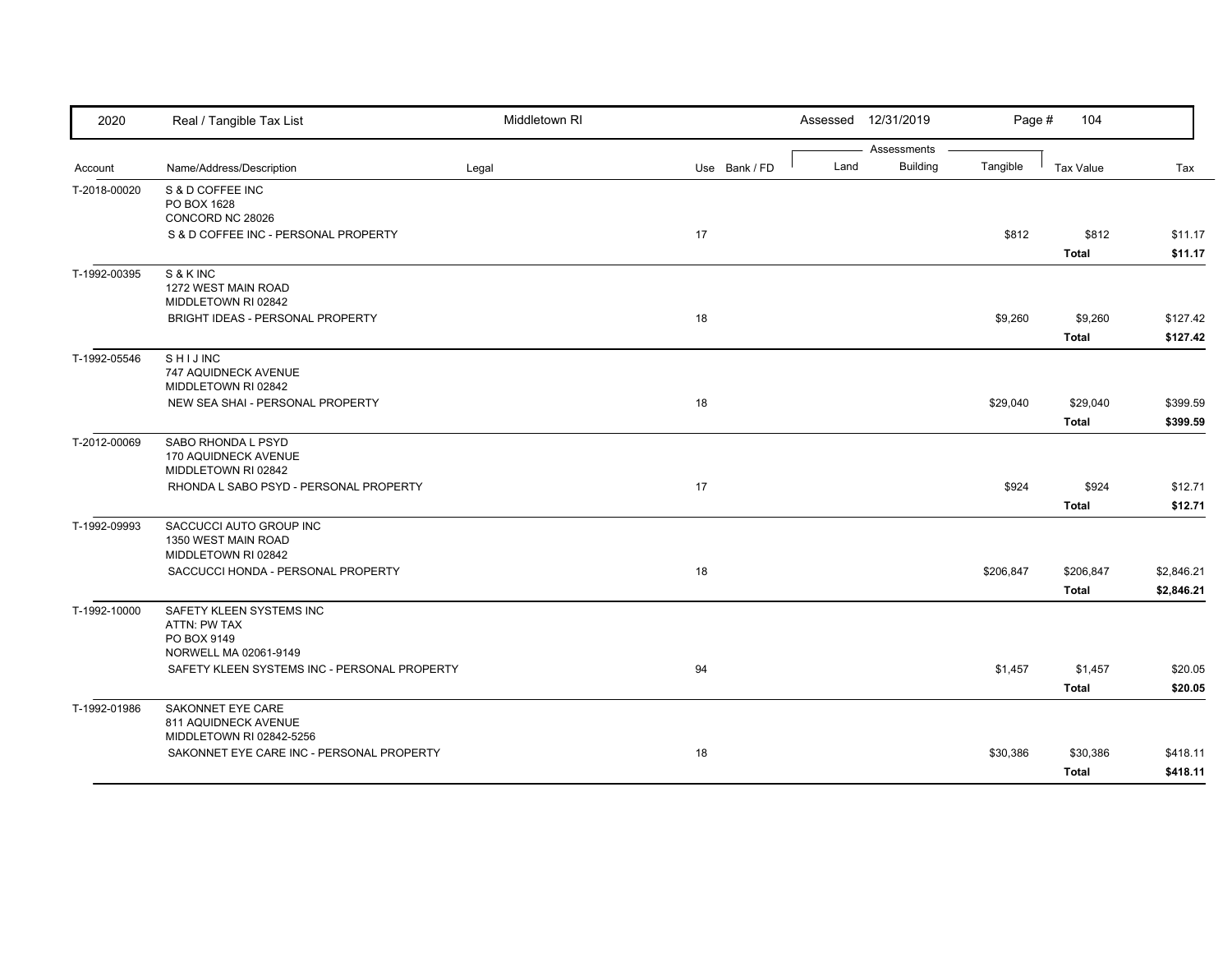| 2020         | Real / Tangible Tax List                                                     | Middletown RI |               |      | Assessed 12/31/2019            | Page #    | 105                      |                          |
|--------------|------------------------------------------------------------------------------|---------------|---------------|------|--------------------------------|-----------|--------------------------|--------------------------|
| Account      | Name/Address/Description                                                     | Legal         | Use Bank / FD | Land | Assessments<br><b>Building</b> | Tangible  | <b>Tax Value</b>         | Tax                      |
| T-2006-03168 | SAKONNET TAX PREP LLC<br>554 WEST MAIN ROAD<br>MIDDLETOWN RI 02842           |               |               |      |                                |           |                          |                          |
|              | LIBERTY TAX SERVICE - PERSONAL PROPERTY                                      |               | 17            |      |                                | \$2,156   | \$2,156<br>Total         | \$29.67<br>\$29.67       |
| T-1992-10053 | SAMUELS REALTY<br>POLO CENTER<br>678 AQUIDNECK AVENUE<br>MIDDLETOWN RI 02842 |               |               |      |                                |           |                          |                          |
|              | SAMUEL'S REALTY CO - PERSONAL PROPERTY                                       |               | 17            |      |                                | \$4,950   | \$4,950<br><b>Total</b>  | \$68.11<br>\$68.11       |
| T-2005-00580 | SANTANDER BANK NA<br>PO BOX 953<br>PORT JEFFERSON STA NY 11776               |               |               |      |                                |           |                          |                          |
|              | SANTANDER BANK - PERSONAL PROPERTY                                           |               | 18            |      |                                | \$213,950 | \$213,950<br>Total       | \$2,943.95<br>\$2,943.95 |
| T-1992-10126 | SANTO FRANK C<br>627 GREEN END AVENUE<br>MIDDLETOWN RI 02842                 |               |               |      |                                |           |                          |                          |
|              | FRANK SANTO LANDSCAPING - PERSONAL PROPERTY                                  |               | 17            |      |                                | \$17,783  | \$17,783<br><b>Total</b> | \$244.69<br>\$244.69     |
| T-1995-00492 | <b>SANTOS MICHAEL</b><br>334 COTTRELL ROAD<br>TIVERTON RI 02878              |               |               |      |                                |           |                          |                          |
|              | SANDY'S LIQUORS - PERSONAL PROPERTY                                          |               | 18            |      |                                | \$11,165  | \$11,165<br><b>Total</b> | \$153.63<br>\$153.63     |
| T-2004-00581 | <b>SANTOS WILLIAM</b><br>390 CRANDALL ROAD<br>TIVERTON RI 02878              |               |               |      |                                |           |                          |                          |
|              | SANTOS WELDING - PERSONAL PROPERTY                                           |               | 17            |      |                                | \$5,552   | \$5,552<br><b>Total</b>  | \$76.40<br>\$76.40       |
| T-2015-00030 | <b>SB NEWPORT LLC</b><br>109 CREST FIELD LANE<br>N KINGSTON RI 02852         |               |               |      |                                |           |                          |                          |
|              | STUDIO BARRE NEWPORT - PERSONAL PROPERTY                                     |               | 18            |      |                                | \$40,264  | \$40,264<br><b>Total</b> | \$554.03<br>\$554.03     |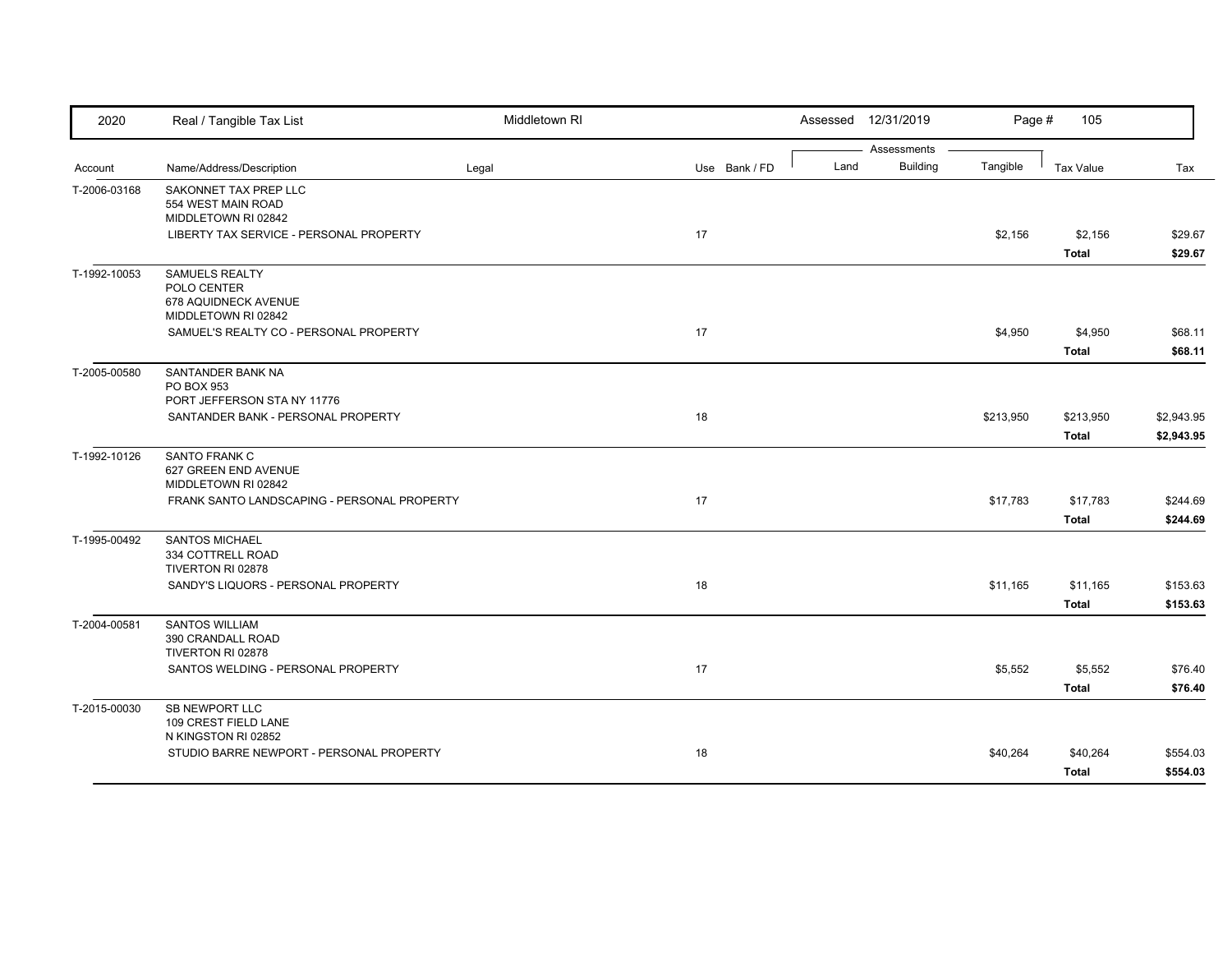| 2020         | Real / Tangible Tax List                                                                           | Middletown RI |               | Assessed 12/31/2019 |                 | Page #    | 106              |            |
|--------------|----------------------------------------------------------------------------------------------------|---------------|---------------|---------------------|-----------------|-----------|------------------|------------|
|              |                                                                                                    |               |               |                     | Assessments     |           |                  |            |
| Account      | Name/Address/Description                                                                           | Legal         | Use Bank / FD | Land                | <b>Building</b> | Tangible  | <b>Tax Value</b> | Tax        |
| T-2009-01029 | SBA 2012 TC ASSETS LLC<br>8051 CONGRESS AVENUE<br>ATTN: TAX DEPARTMENT<br>BOCA RATON FL 33487-2797 |               |               |                     |                 |           |                  |            |
|              | SBA 2012 TC ASSETS LLC - PERSONAL PROPERTY                                                         |               | 18            |                     |                 | \$9,558   | \$9,558          | \$131.52   |
|              |                                                                                                    |               |               |                     |                 |           | <b>Total</b>     | \$131.52   |
| T-2019-00043 | <b>SCANTRON CORPORATION</b><br>15955 LA CANTERA PARKWAY<br>SAN ANTONIO TX 78256                    |               |               |                     |                 |           |                  |            |
|              | SCANTRON CORPORATION - PERSONAL PROPERTY                                                           |               | 17            |                     |                 | \$1,062   | \$1,062          | \$14.61    |
|              |                                                                                                    |               |               |                     |                 |           | <b>Total</b>     | \$14.61    |
| T-2020-00026 | SCHOLLS WELLNESS COMPANY LLC<br>PO BOX 80615<br>INDIANAPOLIS IN 46280                              |               |               |                     |                 |           |                  |            |
|              | SCHOLL'S WELLNESS - PERSONAL PROPERTY                                                              |               | 17            |                     |                 | \$3,738   | \$3,738          | \$51.43    |
|              |                                                                                                    |               |               |                     |                 |           | <b>Total</b>     | \$51.43    |
| T-2003-00600 | SCHOTT PETER J DMD<br>1005 AQUIDNECK AVENUE<br>MIDDLETOWN RI 02842                                 |               |               |                     |                 |           |                  |            |
|              | PETER SCHOTT DMD - PERSONAL PROPERTY                                                               |               | 18            |                     |                 | \$64,683  | \$64,683         | \$890.04   |
|              |                                                                                                    |               |               |                     |                 |           | <b>Total</b>     | \$890.04   |
| T-2013-00014 | <b>SCHWARTZ KENNETH</b><br>790 AQUIDNECK AVENUE<br>MIDDLETOWN RI 02842                             |               |               |                     |                 |           |                  |            |
|              | K & R CONSTRUCTION - PERSONAL PROPERTY                                                             |               | 17            |                     |                 | \$5,840   | \$5,840          | \$80.36    |
|              |                                                                                                    |               |               |                     |                 |           | <b>Total</b>     | \$80.36    |
| T-2015-00002 | SCIENCE APPLICATIONS INTL CORP<br>PT COMPLIANCE SERVICES<br>PO BOX 80615<br>INDIANAPOLIS IN 46280  |               |               |                     |                 |           |                  |            |
|              |                                                                                                    |               | 18            |                     |                 | \$254,712 | \$254,712        | \$3,504.84 |
|              | SAIC - PERSONAL PROPERTY                                                                           |               |               |                     |                 |           |                  |            |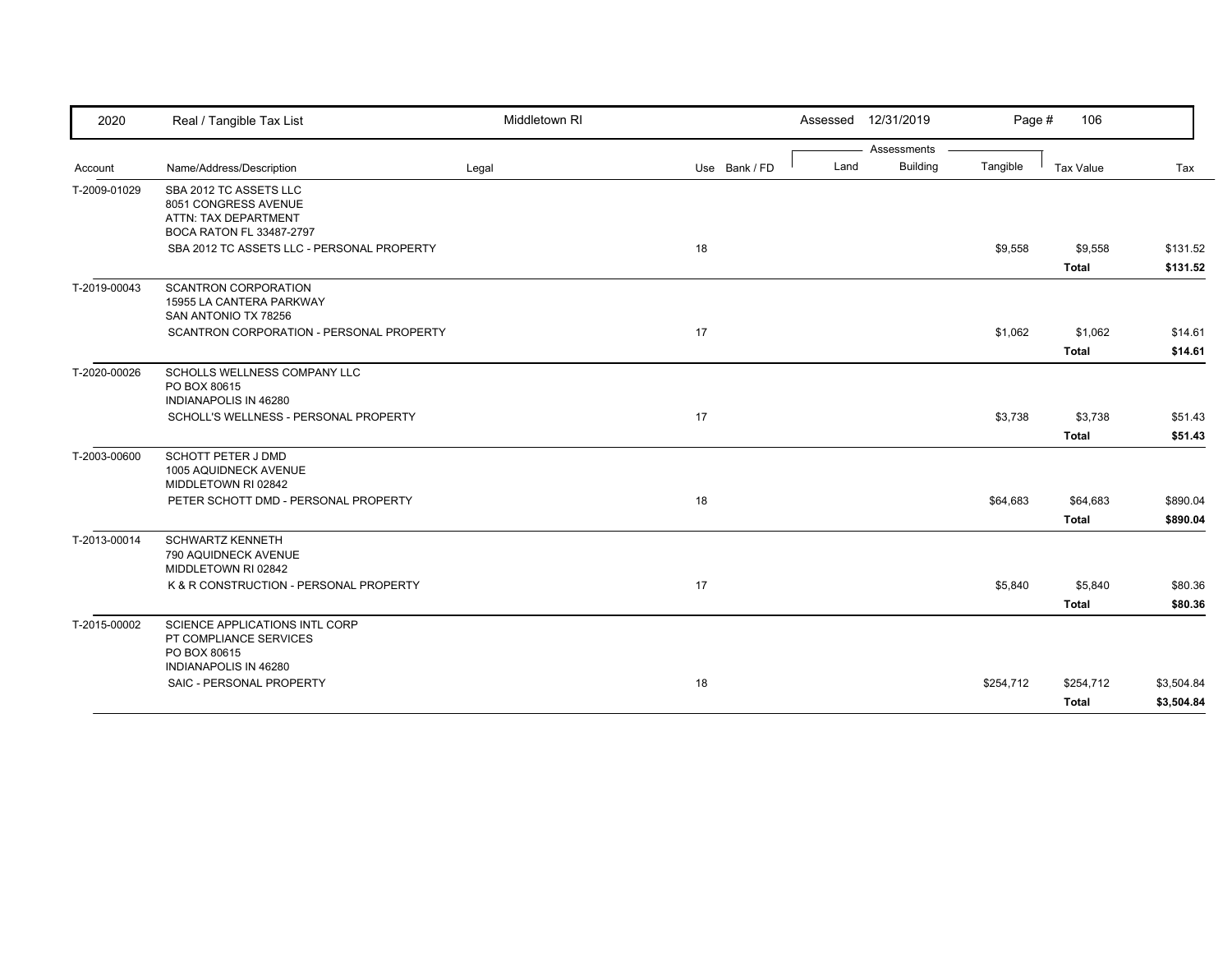| 2020         | Real / Tangible Tax List                                                    | Middletown RI |    |               |      | Assessed 12/31/2019 | Page #    | 107              |            |
|--------------|-----------------------------------------------------------------------------|---------------|----|---------------|------|---------------------|-----------|------------------|------------|
|              |                                                                             |               |    |               |      | Assessments         |           |                  |            |
| Account      | Name/Address/Description                                                    | Legal         |    | Use Bank / FD | Land | <b>Building</b>     | Tangible  | <b>Tax Value</b> | Tax        |
| T-1992-02630 | SCOTT JAMES IAN & ERNA JEAN<br>1259 WEST MAIN ROAD<br>MIDDLETOWN RI 02842   |               |    |               |      |                     |           |                  |            |
|              | CRYSTAL SPRING WATER CO - PERSONAL PROPERTY                                 |               | 18 |               |      |                     | \$137,715 | \$137,715        | \$1,894.96 |
|              |                                                                             |               |    |               |      |                     |           | <b>Total</b>     | \$1,894.96 |
| T-2007-00272 | <b>SCSJR RESTAURANT CORP</b><br>4 CHESTNUT HILL ROAD<br>MIDDLETOWN RI 02842 |               |    |               |      |                     |           |                  |            |
|              | SCOTTY'S BIG DAWG'S PUB & REST - PERSONAL                                   |               | 18 |               |      |                     | \$28,420  | \$28,420         | \$391.06   |
|              |                                                                             |               |    |               |      |                     |           | <b>Total</b>     | \$391.06   |
| T-2020-00037 | SEAVIEW INN LLC<br>151 ADMIRAL KALBFUS RD<br>NEWPORT RI 02840               |               |    |               |      |                     |           |                  |            |
|              | SEAVIEW INN LLC - PERSONAL PROPERTY                                         |               | 18 |               |      |                     | \$62,800  | \$62,800         | \$864.13   |
|              |                                                                             |               |    |               |      |                     |           | <b>Total</b>     | \$864.13   |
| T-1999-09019 | <b>SEKING LLC</b><br>850 AQUIDNECK AVENUE<br>SUITE A10                      |               |    |               |      |                     |           |                  |            |
|              | MIDDLETOWN RI 02842<br>BODY MATTERS DAY SPA - PERSONAL PROPERTY             |               | 17 |               |      |                     | \$8,440   | \$8,440          | \$116.13   |
|              |                                                                             |               |    |               |      |                     |           | <b>Total</b>     | \$116.13   |
| T-2003-00602 | SEMCO ROBERT S DMD MS<br>58 EAST MAIN ROAD<br>MIDDLETOWN RI 02842           |               |    |               |      |                     |           |                  |            |
|              | SEMCO ORTHODONTICS - PERSONAL PROPERTY                                      |               | 17 |               |      |                     | \$14,683  | \$14,683         | \$202.04   |
|              |                                                                             |               |    |               |      |                     |           | <b>Total</b>     | \$202.04   |
| T-2001-00650 | SETTIPANE RUSSELL A MD<br>850 AQUIDNECK AVENUE - B3A<br>MIDDLETOWN RI 02842 |               |    |               |      |                     |           |                  |            |
|              | SETTIPANE RUSSELL A MD - PERSONAL PROPERTY                                  |               | 18 |               |      |                     | \$10,585  | \$10,585         | \$145.65   |
|              |                                                                             |               |    |               |      |                     |           | <b>Total</b>     | \$145.65   |
| T-1992-10369 | <b>SHAMROCK ELECTRIC INC</b><br>800 AQUIDNECK AVENUE<br>STE 9R              |               |    |               |      |                     |           |                  |            |
|              | MIDDLETOWN RI 02842                                                         |               |    |               |      |                     |           |                  |            |
|              | SHAMROCK ELECTRIC - PERSONAL PROPERTY                                       |               | 17 |               |      |                     | \$7,897   | \$7,897          | \$108.66   |
|              |                                                                             |               |    |               |      |                     |           | <b>Total</b>     | \$108.66   |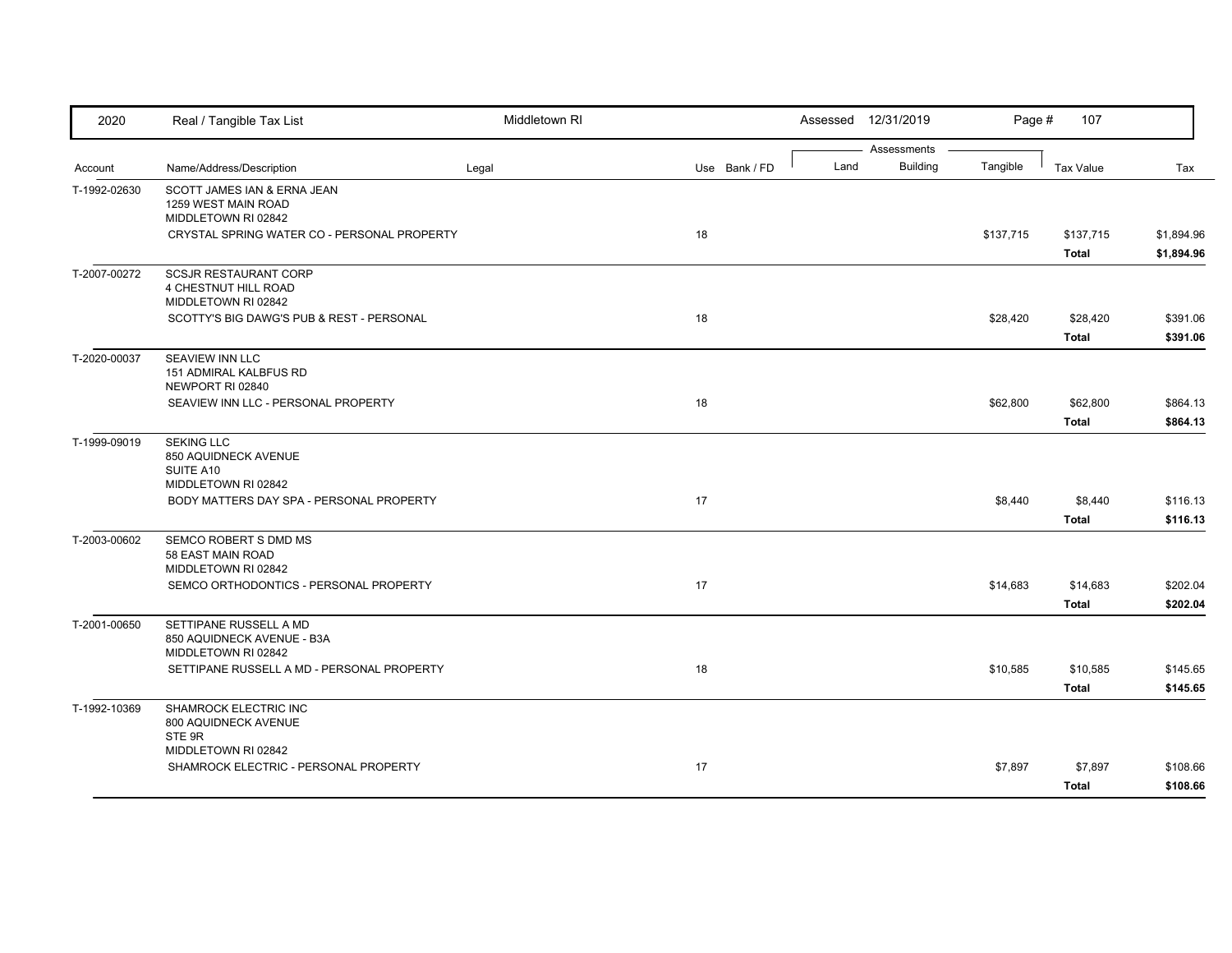| 2020         | Real / Tangible Tax List                          | Middletown RI |               |      | Assessed 12/31/2019 | Page #      | 108          |             |
|--------------|---------------------------------------------------|---------------|---------------|------|---------------------|-------------|--------------|-------------|
|              |                                                   |               |               |      | Assessments         |             |              |             |
| Account      | Name/Address/Description                          | Legal         | Use Bank / FD | Land | <b>Building</b>     | Tangible    | Tax Value    | Tax         |
| T-1994-00343 | SHAWS SUPERMARKETS INC                            |               |               |      |                     |             |              |             |
|              | 1371 OAKLAND BLVD<br><b>STE 200</b>               |               |               |      |                     |             |              |             |
|              | WALNUT CREEK CA 94596                             |               |               |      |                     |             |              |             |
|              | SHAWS SUPERMARKETS 442 - PERSONAL PROPERTY        |               | 18            |      |                     | \$1,354,195 | \$1,354,195  | \$18,633.72 |
|              |                                                   |               |               |      |                     |             | <b>Total</b> | \$18,633.72 |
| T-1992-08005 | SHEAR DOUGLAS C                                   |               |               |      |                     |             |              |             |
|              | PO BOX 4009                                       |               |               |      |                     |             |              |             |
|              | MIDDLETOWN RI 02842                               |               |               |      |                     |             |              |             |
|              | NEWPORT HOUSEWRIGHTS - PERSONAL PROPERTY          |               | 17            |      |                     | \$4,950     | \$4,950      | \$68.11     |
|              |                                                   |               |               |      |                     |             | Total        | \$68.11     |
| T-2003-00630 | SHEEHAN DEBRA DC<br>477 EAST MAIN ROAD            |               |               |      |                     |             |              |             |
|              | MIDDLETOWN RI 02842                               |               |               |      |                     |             |              |             |
|              | ISLAND CHIROPRACTIC - PERSONAL PROPERTY           |               | 17            |      |                     | \$8,496     | \$8,496      | \$116.90    |
|              |                                                   |               |               |      |                     |             | <b>Total</b> | \$116.90    |
| T-2002-00572 | SHINING STAR PRESCHOOL INC                        |               |               |      |                     |             |              |             |
|              | 365 VALLEY ROAD                                   |               |               |      |                     |             |              |             |
|              | MIDDLETOWN RI 02842                               |               |               |      |                     |             |              |             |
|              | SHINING STAR PRESCHOOL - PERSONAL PROPERTY        |               | 18            |      |                     | \$14,377    | \$14,377     | \$197.83    |
|              |                                                   |               |               |      |                     |             | <b>Total</b> | \$197.83    |
| T-2018-00051 | SHUSTER ELIZABETH C                               |               |               |      |                     |             |              |             |
|              | 1151 AQUIDNECK AVENUE - 1A<br>MIDDLETOWN RI 02842 |               |               |      |                     |             |              |             |
|              | FAST PICTURE FRAMING - PERSONAL PROPERTY          |               | 17            |      |                     | \$6,732     | \$6,732      | \$92.63     |
|              |                                                   |               |               |      |                     |             | <b>Total</b> | \$92.63     |
|              | SILVA & ASSOCIATES LTD                            |               |               |      |                     |             |              |             |
| T-1992-10507 | 1100 AQUIDNECK AVENUE                             |               |               |      |                     |             |              |             |
|              | MIDDLETOWN RI 02842                               |               |               |      |                     |             |              |             |
|              | SILVA & ASSOCIATES - PERSONAL PROPERTY            |               | 18            |      |                     | \$66,655    | \$66,655     | \$917.17    |
|              |                                                   |               |               |      |                     |             | <b>Total</b> | \$917.17    |
| T-1992-10558 | SILVEIRA THOMAS D                                 |               |               |      |                     |             |              |             |
|              | 1195 WAPPING ROAD                                 |               |               |      |                     |             |              |             |
|              | MIDDLETOWN RI 02842                               |               |               |      |                     |             |              |             |
|              | M D SILVEIRA & SON CONST CO - PERSONAL            |               | 17            |      |                     | \$3,481     | \$3,481      | \$47.90     |
|              |                                                   |               |               |      |                     |             | <b>Total</b> | \$47.90     |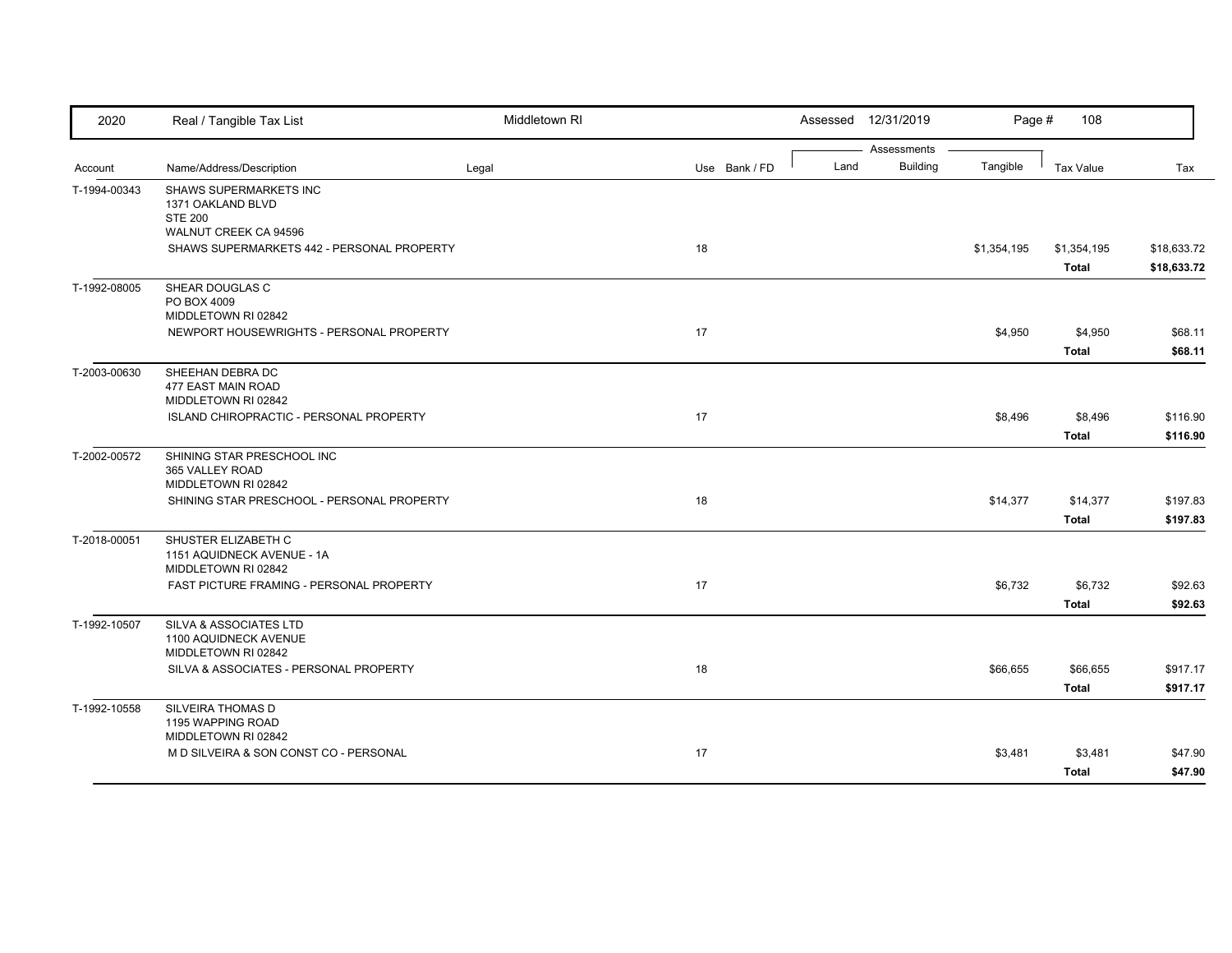| 2020         | Real / Tangible Tax List                                                     | Middletown RI |               |      | Assessed 12/31/2019            | Page #   | 109                      |                      |
|--------------|------------------------------------------------------------------------------|---------------|---------------|------|--------------------------------|----------|--------------------------|----------------------|
| Account      | Name/Address/Description                                                     | Legal         | Use Bank / FD | Land | Assessments<br><b>Building</b> | Tangible | <b>Tax Value</b>         | Tax                  |
| T-2020-00010 | SILVER FERN PRACTICE LLC<br>4 RICHMOND SQUARE STE 200<br>PROVIDENCE RI 02906 |               |               |      |                                |          |                          |                      |
|              | PERFORMANCE PHYSICAL THERAPY - PERSONAL                                      |               | 18            |      |                                | \$10,230 | \$10,230<br><b>Total</b> | \$140.76<br>\$140.76 |
| T-2004-00604 | <b>SILVIA DORIS</b><br>1341 WEST ROAD<br>STE <sub>4</sub>                    |               |               |      |                                |          |                          |                      |
|              | MIDDLETOWN RI 02842<br>QUIC KUTZ - PERSONAL PROPERTY                         |               | 18            |      |                                | \$13,398 | \$13,398<br><b>Total</b> | \$184.36<br>\$184.36 |
| T-1992-10661 | SILVIA LAWRENCE & FIDELIS M<br>24 OLD MILL LANE<br>PORTSMOUTH RI 02871       |               |               |      |                                |          |                          |                      |
|              | WATCHES ETC - PERSONAL PROPERTY                                              |               | 17            |      |                                | \$7,680  | \$7,680<br><b>Total</b>  | \$105.68<br>\$105.68 |
| T-2012-00001 | <b>SIMPSON MELISSA</b><br>999 WEST MAIN ROAD<br>MIDDLETOWN RI 02842          |               |               |      |                                |          |                          |                      |
|              | QUALITY CUTS - PERSONAL PROPERTY                                             |               | 17            |      |                                | \$2,760  | \$2,760<br><b>Total</b>  | \$37.98<br>\$37.98   |
| T-2012-00052 | SITE DESIGN ENGINEERING LLC<br>11 CUSHMAN STREET<br>MIDDLEBORO MA 02346      |               |               |      |                                |          |                          |                      |
|              | LAND DEV ENG & CONSULTING - PERSONAL PROPERTY                                |               | 17            |      |                                | \$1,156  | \$1,156<br><b>Total</b>  | \$15.91<br>\$15.91   |
| T-2001-00673 | SK INDUSTRIES INC<br>164 PASTURE FARM DRIVE<br>MIDDLETOWN RI 02842           |               |               |      |                                |          |                          |                      |
|              | RUSTY'S - PERSONAL PROPERTY                                                  |               | 18            |      |                                | \$51,500 | \$51,500<br><b>Total</b> | \$708.64<br>\$708.64 |
| T-1998-00642 | <b>SKEES REALTY INC</b><br>1850 WARWICK AVENUE<br>WARWICK RI 02889           |               |               |      |                                |          |                          |                      |
|              | FAST GAS - PERSONAL PROPERTY                                                 |               | 18            |      |                                | \$14,210 | \$14,210<br><b>Total</b> | \$195.53<br>\$195.53 |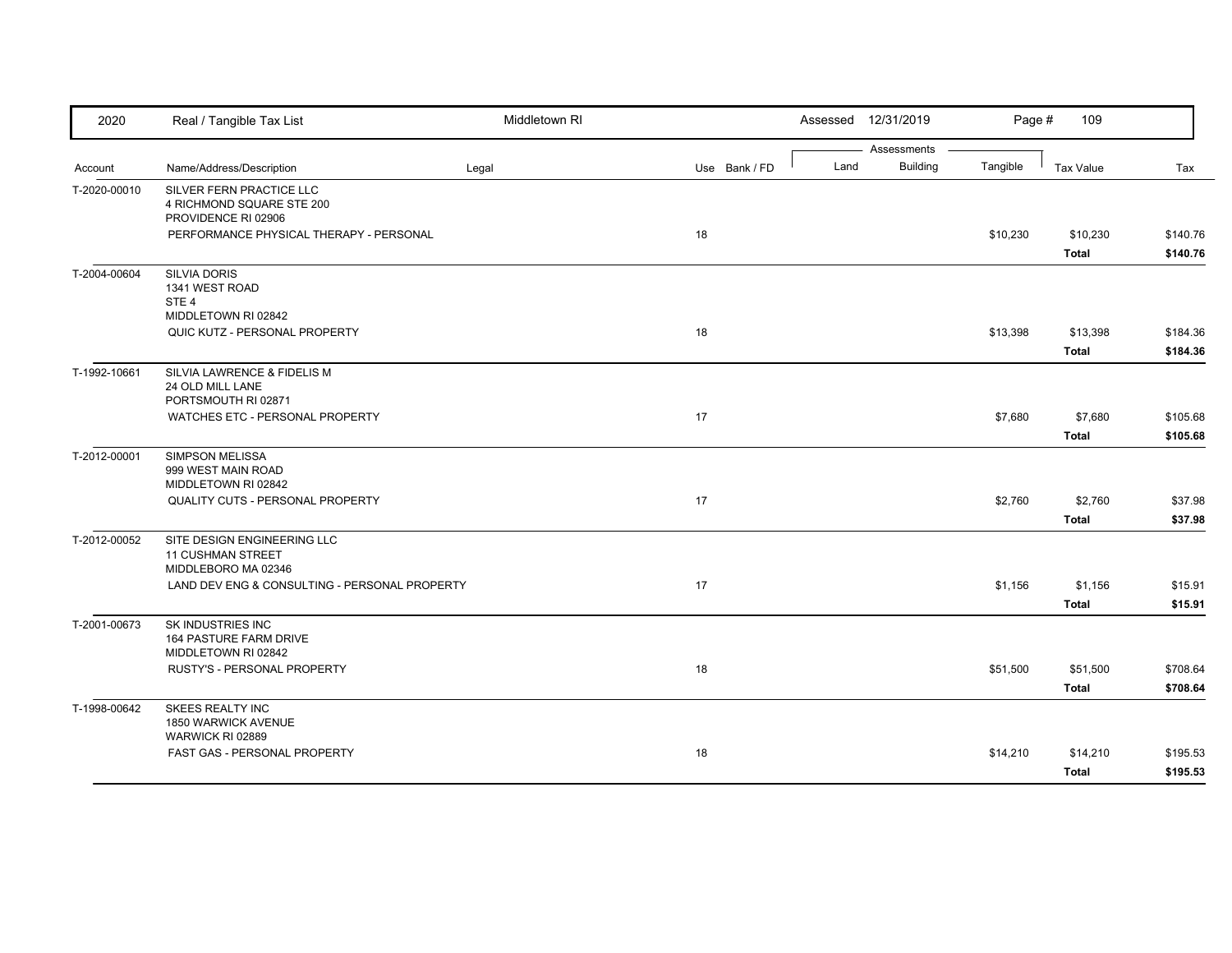| 2020         | Real / Tangible Tax List                                                                          | Middletown RI |               |      | Assessed 12/31/2019 | Page #   | 110          |          |
|--------------|---------------------------------------------------------------------------------------------------|---------------|---------------|------|---------------------|----------|--------------|----------|
|              |                                                                                                   |               |               |      | Assessments         |          |              |          |
| Account      | Name/Address/Description                                                                          | Legal         | Use Bank / FD | Land | <b>Building</b>     | Tangible | Tax Value    | Tax      |
| T-2017-00020 | SMART START INC<br>C/O PARADIGM TAX GROUP<br>PO BOX 800729                                        |               |               |      |                     |          |              |          |
|              | DALLAS TX 75380<br>SMART START INC - PERSONAL PROPERTY                                            |               | 17            |      |                     | \$574    | \$574        | \$7.90   |
|              |                                                                                                   |               |               |      |                     |          | <b>Total</b> | \$7.90   |
| T-2019-00019 | <b>SMARTE CARTE INC</b><br>4455 WHITE BEAR PARKWAY<br>ST PAUL MN 55110                            |               |               |      |                     |          |              |          |
|              | SMARTE CARTE - PERSONAL PROPERTY                                                                  |               | 17            |      |                     | \$2,293  | \$2,293      | \$31.55  |
|              |                                                                                                   |               |               |      |                     |          | <b>Total</b> | \$31.55  |
| T-2019-00026 | <b>SMARTPAY LEASING</b><br>C/O DUCHARME MCMILLEN & ASSOC<br>PO BOX 80615<br>INDIANAPOLIS IN 46280 |               |               |      |                     |          |              |          |
|              | SMARTPAY LEASING - PERSONAL PROPERTY                                                              |               | 17            |      |                     | \$14,140 | \$14,140     | \$194.57 |
|              |                                                                                                   |               |               |      |                     |          | <b>Total</b> | \$194.57 |
| T-2009-01044 | <b>SMITH GLENN</b><br>1 SUNSET HILL ROAD<br>MIDDLETOWN RI 02842                                   |               |               |      |                     |          |              |          |
|              | GLENN SMITH CONSTRUCTION - PERSONAL PROPERTY                                                      |               | 17            |      |                     | \$3,687  | \$3,687      | \$50.73  |
|              |                                                                                                   |               |               |      |                     |          | <b>Total</b> | \$50.73  |
| T-2010-02114 | SMUCKER FOODSERVICE INC<br>PO BOX 3576<br>CHICAGO IL 60654                                        |               |               |      |                     |          |              |          |
|              | SMUCKER FOODSERVICE INC - PERSONAL PROPERTY                                                       |               | 94            |      |                     | \$2,347  | \$2,347      | \$32.29  |
|              |                                                                                                   |               |               |      |                     |          | <b>Total</b> | \$32.29  |
| T-2012-00073 | <b>SMYTH DOUGLAS</b><br>1015 AQUIDNECK AVENUE<br>SUITE 6<br>MIDDLETOWN RI 02842                   |               |               |      |                     |          |              |          |
|              | SMYTH PAINTING CO LLC - PERSONAL PROPERTY                                                         |               | 18            |      |                     | \$13,764 | \$13,764     | \$189.39 |
|              |                                                                                                   |               |               |      |                     |          | <b>Total</b> | \$189.39 |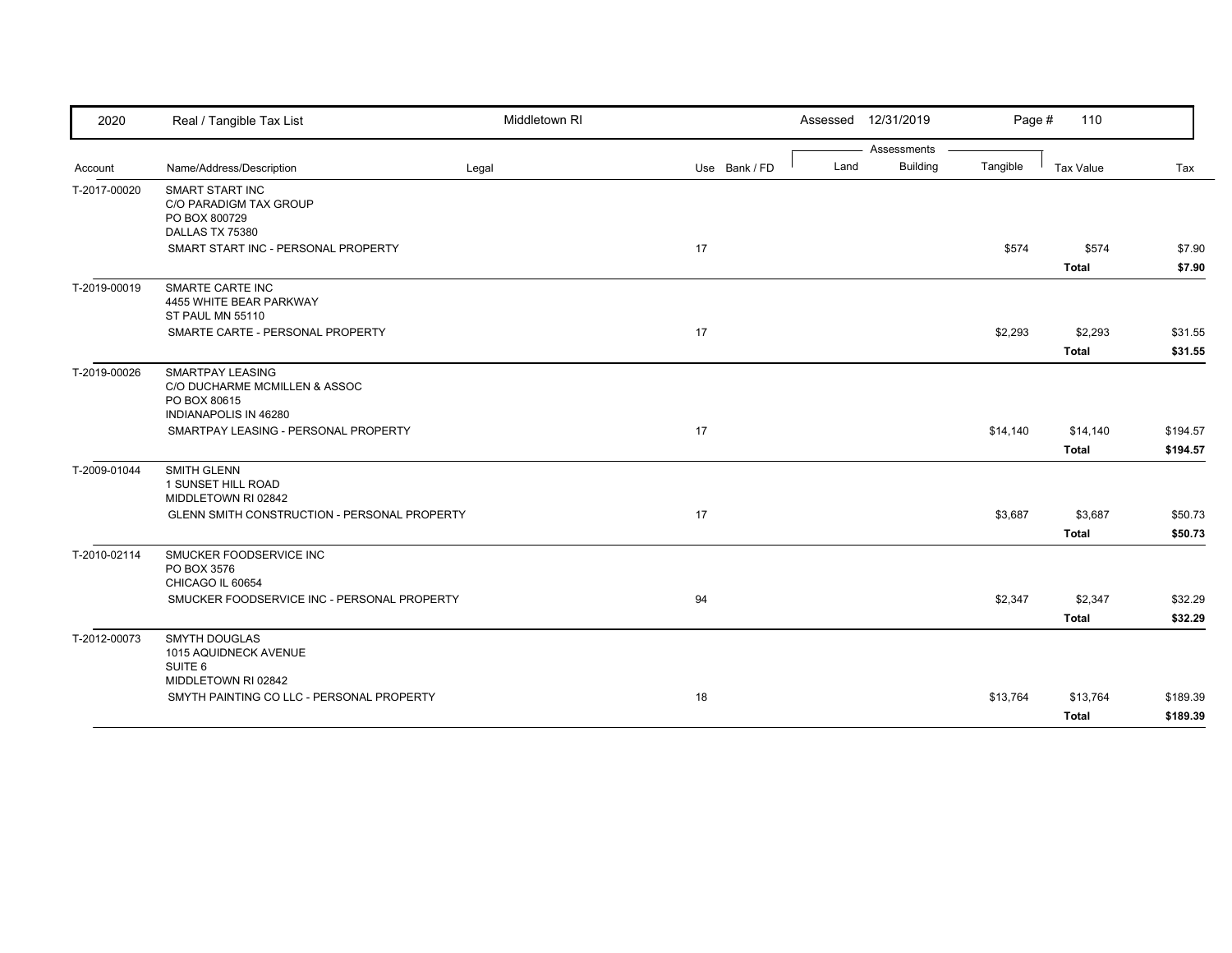| 2020         | Real / Tangible Tax List                                                                              | Middletown RI |               |      | Assessed 12/31/2019 | Page #    | 111              |            |
|--------------|-------------------------------------------------------------------------------------------------------|---------------|---------------|------|---------------------|-----------|------------------|------------|
|              |                                                                                                       |               |               |      | Assessments         |           |                  |            |
| Account      | Name/Address/Description                                                                              | Legal         | Use Bank / FD | Land | <b>Building</b>     | Tangible  | <b>Tax Value</b> | Tax        |
| T-2001-00651 | SOMERSET CAPITAL GROUP LTD<br>612 WHEELERS FARMS ROAD<br>MILFORD CT 06461                             |               |               |      |                     |           |                  |            |
|              | SOMERSET CAPITAL GROUP LTD - PERSONAL                                                                 |               | 94            |      |                     | \$7,172   | \$7,172          | \$98.69    |
|              |                                                                                                       |               |               |      |                     |           | <b>Total</b>     | \$98.69    |
| T-1992-10945 | SONALYSTS INC<br><b>PO BOX 280</b>                                                                    |               |               |      |                     |           |                  |            |
|              | WATERFORD CT 06385                                                                                    |               |               |      |                     |           |                  |            |
|              | SONALYSTS INC - PERSONAL PROPERTY                                                                     |               | 18            |      |                     | \$78,047  | \$78,047         | \$1,073.93 |
|              |                                                                                                       |               |               |      |                     |           | <b>Total</b>     | \$1,073.93 |
| T-2012-00067 | SOUSA KEVIN P<br>1216 EAST MAIN ROAD<br>UNIT <sub>#3</sub>                                            |               |               |      |                     |           |                  |            |
|              | PORTSMOUTH RI 02871                                                                                   |               |               |      |                     |           |                  |            |
|              | KPS WOODWORKING - PERSONAL PROPERTY                                                                   |               | 18            |      |                     | \$1,907   | \$1,907          | \$26.24    |
|              |                                                                                                       |               |               |      |                     |           | <b>Total</b>     | \$26.24    |
| T-1993-00057 | SOUTHCOAST PHYSICIANS GROUP<br>ATTN: ACCOUNTING DEPT<br>200 MILL ROAD - STE 230<br>FAIRHAVEN MA 02719 |               |               |      |                     |           |                  |            |
|              | FAMILY MEDICENTER AND URGENT C - PERSONAL                                                             |               | 18            |      |                     | \$594,376 | \$594,376        | \$8,178.61 |
|              |                                                                                                       |               |               |      |                     |           | <b>Total</b>     | \$8,178.61 |
| T-2017-00042 | SOUTHCOAST PHYSICIANS GROUP<br>ATTN: ACCOUNTING DEPT<br>200 MILL ROAD - STE 230<br>FAIRHAVEN MA 02719 |               |               |      |                     |           |                  |            |
|              | FAMILY MEDICINE MIDDLETOWN - PERSONAL                                                                 |               | 18            |      |                     | \$169,620 | \$169,620        | \$2,333.97 |
|              |                                                                                                       |               |               |      |                     |           | <b>Total</b>     | \$2,333.97 |
| T-2017-00041 | SOUTHCOAST PHYSICIANS GROUP IN<br>200 MILL ROAD<br><b>SUITE 230</b><br>FAIRHAVEN MA 02717             |               |               |      |                     |           |                  |            |
|              | CARDIOLOGY ASSOC OF RI - PERSONAL PROPERTY                                                            |               | 18            |      |                     | \$99,747  | \$99,747         | \$1,372.52 |
|              |                                                                                                       |               |               |      |                     |           |                  |            |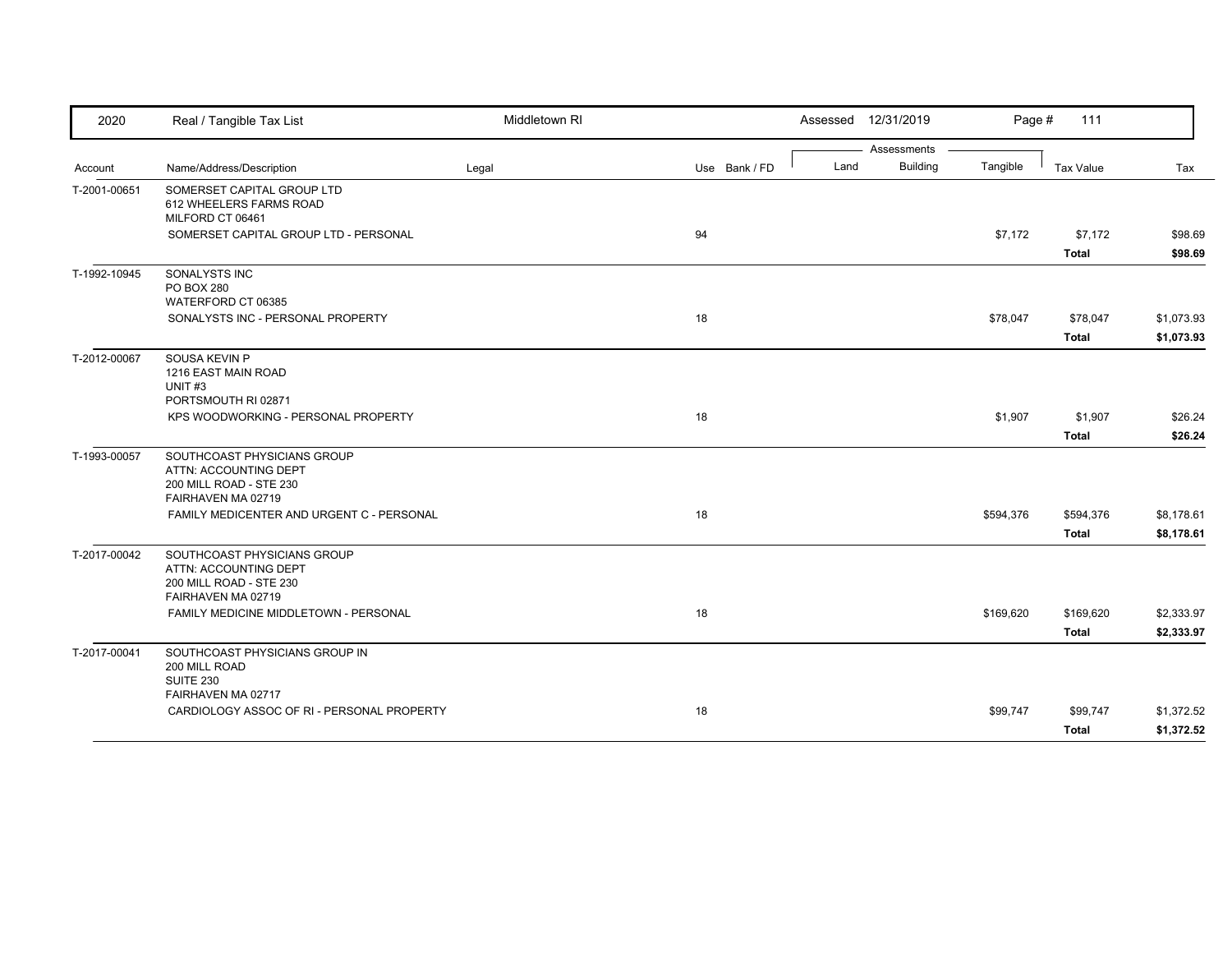| 2020         | Real / Tangible Tax List                                                                   | Middletown RI |               |      | Assessed 12/31/2019            | Page #    | 112                      |                          |
|--------------|--------------------------------------------------------------------------------------------|---------------|---------------|------|--------------------------------|-----------|--------------------------|--------------------------|
| Account      | Name/Address/Description                                                                   | Legal         | Use Bank / FD | Land | Assessments<br><b>Building</b> | Tangible  | <b>Tax Value</b>         | Tax                      |
| T-2018-00011 | SPARTAN FITNESS 360<br>1315 WEST MAIN ROAD - UNIT 1<br>MIDDLETOWN RI 02842                 |               |               |      |                                |           |                          |                          |
|              | SPARTAN FITNESS 360 - PERSONAL PROPERTY                                                    |               | 18            |      |                                | \$7,000   | \$7,000<br>Total         | \$96.32<br>\$96.32       |
| T-1993-00402 | SPECS EYECARE INC<br>70 CORPORATE PLACE<br>MIDDLETOWN RI 02842                             |               |               |      |                                |           |                          |                          |
|              | SPECS EYEWEAR INC - PERSONAL PROPERTY                                                      |               | 18            |      |                                | \$42,904  | \$42,904<br><b>Total</b> | \$590.36<br>\$590.36     |
| T-2016-00022 | SPEEDWAY LLC<br>539 SOUTH MAIN STREET<br>PROPERTY TAX DEPT RM K-07-021<br>FINDLAY OH 45840 |               |               |      |                                |           |                          |                          |
|              | SPEEDWAY #02822 - PERSONAL PROPERTY                                                        |               | 18            |      |                                | \$175,658 | \$175,658<br>Total       | \$2,417.05<br>\$2,417.05 |
| T-1992-10542 | SPENGLER THERESA<br>143 PECKHAM LANE<br>MIDDLETOWN RI 02842                                |               |               |      |                                |           |                          |                          |
|              | SILVEIRA KINDERGARTEN - PERSONAL PROPERTY                                                  |               | 17            |      |                                | \$5,190   | \$5,190<br><b>Total</b>  | \$71.41<br>\$71.41       |
| T-1992-11086 | SPIRATOS ANTHONY G & MARY<br><b>6 SUNNYSIDE PL</b><br>NEWPORT RI 02840-3378                |               |               |      |                                |           |                          |                          |
|              | SEA VIEW VILLA - PERSONAL PROPERTY                                                         |               | 17            |      |                                | \$2,736   | \$2,736<br><b>Total</b>  | \$37.65<br>\$37.65       |
| T-2016-00004 | SPLASH E-CIG & VAPOR EMPORIUM<br>PO BOX 4400<br>MIDDLETOWN RI 02842                        |               |               |      |                                |           |                          |                          |
|              | SPLASH - PERSONAL PROPERTY                                                                 |               | 17            |      |                                | \$5,000   | \$5,000<br>Total         | \$68.80<br>\$68.80       |
| T-2010-02130 | <b>SPRINT</b><br>1364 WEST MAIN ROAD<br>MIDDLETOWN RI 02842                                |               |               |      |                                |           |                          |                          |
|              | SPRINT - PERSONAL PROPERTY                                                                 |               | 17            |      |                                | \$1,150   | \$1,150<br><b>Total</b>  | \$15.82<br>\$15.82       |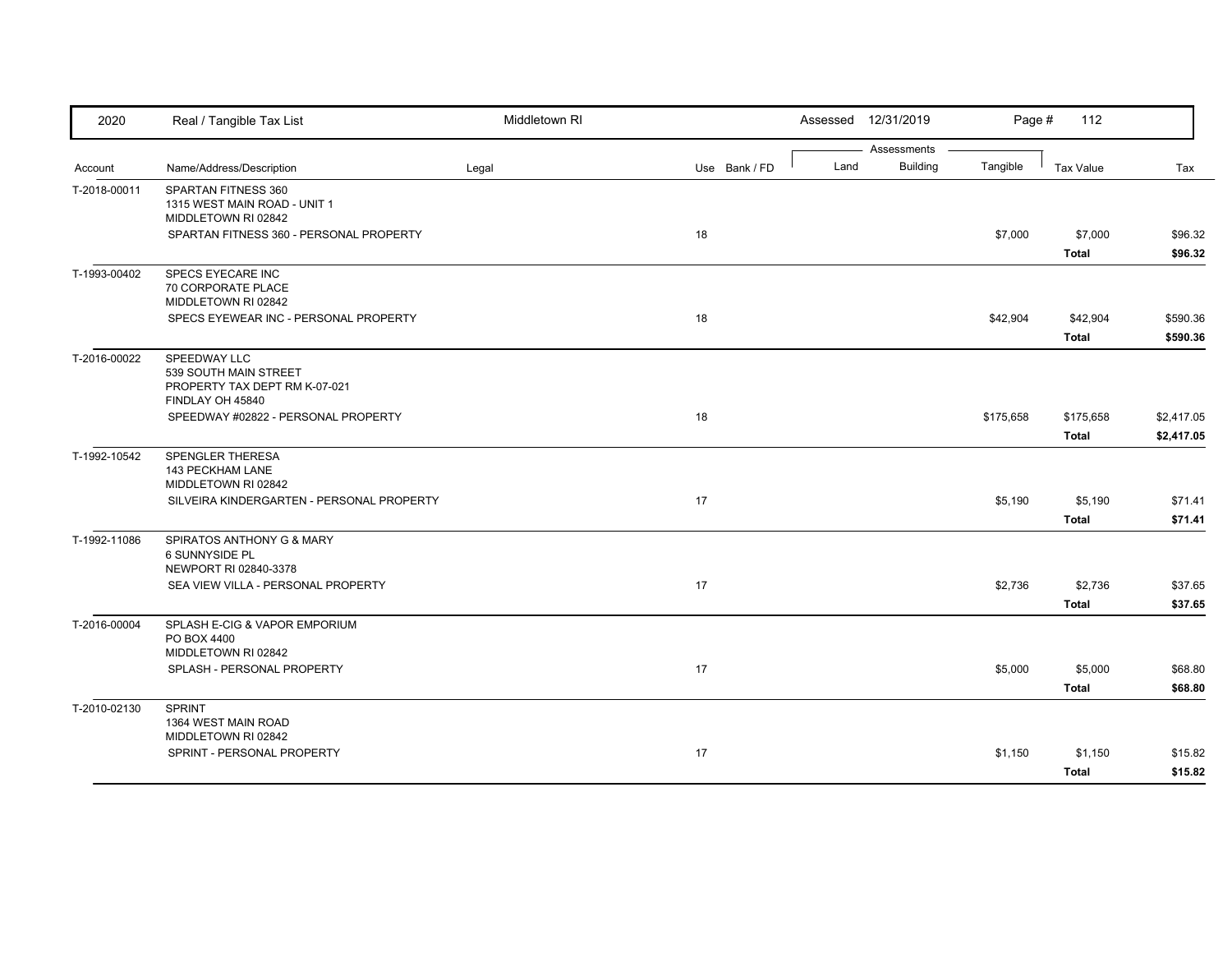| Assessments<br><b>Building</b><br>Land<br>Tangible<br>Name/Address/Description<br><b>Tax Value</b><br>Tax<br>Account<br>Legal<br>Use Bank / FD<br><b>SS MIDDLETOWN LLC</b><br>PO BOX 800729<br>DALLAS TX 75380<br>SIMPLY SELF STORAGE - PERSONAL PROPERTY<br>18<br>\$12,625<br>\$12,625<br>\$173.72<br><b>Total</b><br><b>ST ONGE VIRINIA</b><br>T-1992-06651<br>605 IRON MINE HILL ROAD<br>NORTH SMITHFIELD RI 02895<br>45<br>\$5,091<br>2003 33' KEYSTONE HORNET - PERSONAL PROPERTY<br>\$5,091<br><b>Total</b><br>STAPLES THE OFFICE SUPERSTORE<br>500 STAPLES DR<br>FRAMINGHAM MA 01702<br>18<br>STAPLES 01108 - PERSONAL PROPERTY<br>\$227,341<br>\$227,341<br><b>Total</b><br>T-2004-00583<br>STARBUCKS CORPORATION<br>PO BOX 34442<br>M/S S-TAX 3<br>SEATTLE WA 98124-1442<br>18<br>\$94,782<br>STARBUCKS COFFEE #7599 - PERSONAL PROPERTY<br>\$94,782<br><b>Total</b><br>STEBENNE JAMIE<br>88 VALLEY ROAD<br>MIDDLETOWN RI 02842<br>18<br>JPS CONSTRUCTION & DESIGN LLC - PERSONAL<br>\$15,900<br>\$15,900<br><b>Total</b><br>T-2001-00654<br>STEELE DAVID E<br>916 WEST MAIN ROAD<br>MIDDLETOWN RI 02842<br>17<br>STEELE & STEELE ANTIQUES LLC - PERSONAL<br>\$900<br>\$900<br><b>Total</b><br>STONEMOR RHODE ISLAND LLC<br>3600 HORIZON BLVD SUITE 100<br>TREVOSE PA 19053<br>NEWPORT MEMORIAL PARK - PERSONAL PROPERTY<br>18<br>\$84,315<br>\$84,315 | 2020         | Real / Tangible Tax List | Middletown RI |  | Assessed 12/31/2019 | Page # | 113          |            |
|-----------------------------------------------------------------------------------------------------------------------------------------------------------------------------------------------------------------------------------------------------------------------------------------------------------------------------------------------------------------------------------------------------------------------------------------------------------------------------------------------------------------------------------------------------------------------------------------------------------------------------------------------------------------------------------------------------------------------------------------------------------------------------------------------------------------------------------------------------------------------------------------------------------------------------------------------------------------------------------------------------------------------------------------------------------------------------------------------------------------------------------------------------------------------------------------------------------------------------------------------------------------------------------------------------------------------------------------------------------------|--------------|--------------------------|---------------|--|---------------------|--------|--------------|------------|
|                                                                                                                                                                                                                                                                                                                                                                                                                                                                                                                                                                                                                                                                                                                                                                                                                                                                                                                                                                                                                                                                                                                                                                                                                                                                                                                                                                 |              |                          |               |  |                     |        |              |            |
|                                                                                                                                                                                                                                                                                                                                                                                                                                                                                                                                                                                                                                                                                                                                                                                                                                                                                                                                                                                                                                                                                                                                                                                                                                                                                                                                                                 | T-2015-00009 |                          |               |  |                     |        |              |            |
|                                                                                                                                                                                                                                                                                                                                                                                                                                                                                                                                                                                                                                                                                                                                                                                                                                                                                                                                                                                                                                                                                                                                                                                                                                                                                                                                                                 |              |                          |               |  |                     |        |              |            |
| \$173.72                                                                                                                                                                                                                                                                                                                                                                                                                                                                                                                                                                                                                                                                                                                                                                                                                                                                                                                                                                                                                                                                                                                                                                                                                                                                                                                                                        |              |                          |               |  |                     |        |              |            |
|                                                                                                                                                                                                                                                                                                                                                                                                                                                                                                                                                                                                                                                                                                                                                                                                                                                                                                                                                                                                                                                                                                                                                                                                                                                                                                                                                                 |              |                          |               |  |                     |        |              |            |
| \$70.05<br>\$70.05<br>\$3,128.21<br>\$3,128.21<br>\$1,304.20<br>\$1,304.20<br>\$218.78<br>\$218.78<br>\$12.38<br>\$12.38<br>\$1,160.17                                                                                                                                                                                                                                                                                                                                                                                                                                                                                                                                                                                                                                                                                                                                                                                                                                                                                                                                                                                                                                                                                                                                                                                                                          |              |                          |               |  |                     |        |              |            |
|                                                                                                                                                                                                                                                                                                                                                                                                                                                                                                                                                                                                                                                                                                                                                                                                                                                                                                                                                                                                                                                                                                                                                                                                                                                                                                                                                                 |              |                          |               |  |                     |        |              |            |
|                                                                                                                                                                                                                                                                                                                                                                                                                                                                                                                                                                                                                                                                                                                                                                                                                                                                                                                                                                                                                                                                                                                                                                                                                                                                                                                                                                 |              |                          |               |  |                     |        |              |            |
|                                                                                                                                                                                                                                                                                                                                                                                                                                                                                                                                                                                                                                                                                                                                                                                                                                                                                                                                                                                                                                                                                                                                                                                                                                                                                                                                                                 |              |                          |               |  |                     |        |              |            |
|                                                                                                                                                                                                                                                                                                                                                                                                                                                                                                                                                                                                                                                                                                                                                                                                                                                                                                                                                                                                                                                                                                                                                                                                                                                                                                                                                                 |              |                          |               |  |                     |        |              |            |
|                                                                                                                                                                                                                                                                                                                                                                                                                                                                                                                                                                                                                                                                                                                                                                                                                                                                                                                                                                                                                                                                                                                                                                                                                                                                                                                                                                 | T-2001-00250 |                          |               |  |                     |        |              |            |
|                                                                                                                                                                                                                                                                                                                                                                                                                                                                                                                                                                                                                                                                                                                                                                                                                                                                                                                                                                                                                                                                                                                                                                                                                                                                                                                                                                 |              |                          |               |  |                     |        |              |            |
|                                                                                                                                                                                                                                                                                                                                                                                                                                                                                                                                                                                                                                                                                                                                                                                                                                                                                                                                                                                                                                                                                                                                                                                                                                                                                                                                                                 |              |                          |               |  |                     |        |              |            |
|                                                                                                                                                                                                                                                                                                                                                                                                                                                                                                                                                                                                                                                                                                                                                                                                                                                                                                                                                                                                                                                                                                                                                                                                                                                                                                                                                                 |              |                          |               |  |                     |        |              |            |
|                                                                                                                                                                                                                                                                                                                                                                                                                                                                                                                                                                                                                                                                                                                                                                                                                                                                                                                                                                                                                                                                                                                                                                                                                                                                                                                                                                 |              |                          |               |  |                     |        |              |            |
|                                                                                                                                                                                                                                                                                                                                                                                                                                                                                                                                                                                                                                                                                                                                                                                                                                                                                                                                                                                                                                                                                                                                                                                                                                                                                                                                                                 |              |                          |               |  |                     |        |              |            |
|                                                                                                                                                                                                                                                                                                                                                                                                                                                                                                                                                                                                                                                                                                                                                                                                                                                                                                                                                                                                                                                                                                                                                                                                                                                                                                                                                                 |              |                          |               |  |                     |        |              |            |
|                                                                                                                                                                                                                                                                                                                                                                                                                                                                                                                                                                                                                                                                                                                                                                                                                                                                                                                                                                                                                                                                                                                                                                                                                                                                                                                                                                 |              |                          |               |  |                     |        |              |            |
|                                                                                                                                                                                                                                                                                                                                                                                                                                                                                                                                                                                                                                                                                                                                                                                                                                                                                                                                                                                                                                                                                                                                                                                                                                                                                                                                                                 |              |                          |               |  |                     |        |              |            |
|                                                                                                                                                                                                                                                                                                                                                                                                                                                                                                                                                                                                                                                                                                                                                                                                                                                                                                                                                                                                                                                                                                                                                                                                                                                                                                                                                                 |              |                          |               |  |                     |        |              |            |
|                                                                                                                                                                                                                                                                                                                                                                                                                                                                                                                                                                                                                                                                                                                                                                                                                                                                                                                                                                                                                                                                                                                                                                                                                                                                                                                                                                 | T-2014-00043 |                          |               |  |                     |        |              |            |
|                                                                                                                                                                                                                                                                                                                                                                                                                                                                                                                                                                                                                                                                                                                                                                                                                                                                                                                                                                                                                                                                                                                                                                                                                                                                                                                                                                 |              |                          |               |  |                     |        |              |            |
|                                                                                                                                                                                                                                                                                                                                                                                                                                                                                                                                                                                                                                                                                                                                                                                                                                                                                                                                                                                                                                                                                                                                                                                                                                                                                                                                                                 |              |                          |               |  |                     |        |              |            |
|                                                                                                                                                                                                                                                                                                                                                                                                                                                                                                                                                                                                                                                                                                                                                                                                                                                                                                                                                                                                                                                                                                                                                                                                                                                                                                                                                                 |              |                          |               |  |                     |        |              |            |
|                                                                                                                                                                                                                                                                                                                                                                                                                                                                                                                                                                                                                                                                                                                                                                                                                                                                                                                                                                                                                                                                                                                                                                                                                                                                                                                                                                 |              |                          |               |  |                     |        |              |            |
|                                                                                                                                                                                                                                                                                                                                                                                                                                                                                                                                                                                                                                                                                                                                                                                                                                                                                                                                                                                                                                                                                                                                                                                                                                                                                                                                                                 |              |                          |               |  |                     |        |              |            |
|                                                                                                                                                                                                                                                                                                                                                                                                                                                                                                                                                                                                                                                                                                                                                                                                                                                                                                                                                                                                                                                                                                                                                                                                                                                                                                                                                                 |              |                          |               |  |                     |        |              |            |
|                                                                                                                                                                                                                                                                                                                                                                                                                                                                                                                                                                                                                                                                                                                                                                                                                                                                                                                                                                                                                                                                                                                                                                                                                                                                                                                                                                 |              |                          |               |  |                     |        |              |            |
|                                                                                                                                                                                                                                                                                                                                                                                                                                                                                                                                                                                                                                                                                                                                                                                                                                                                                                                                                                                                                                                                                                                                                                                                                                                                                                                                                                 |              |                          |               |  |                     |        |              |            |
|                                                                                                                                                                                                                                                                                                                                                                                                                                                                                                                                                                                                                                                                                                                                                                                                                                                                                                                                                                                                                                                                                                                                                                                                                                                                                                                                                                 | T-2000-00341 |                          |               |  |                     |        |              |            |
|                                                                                                                                                                                                                                                                                                                                                                                                                                                                                                                                                                                                                                                                                                                                                                                                                                                                                                                                                                                                                                                                                                                                                                                                                                                                                                                                                                 |              |                          |               |  |                     |        |              |            |
|                                                                                                                                                                                                                                                                                                                                                                                                                                                                                                                                                                                                                                                                                                                                                                                                                                                                                                                                                                                                                                                                                                                                                                                                                                                                                                                                                                 |              |                          |               |  |                     |        |              |            |
|                                                                                                                                                                                                                                                                                                                                                                                                                                                                                                                                                                                                                                                                                                                                                                                                                                                                                                                                                                                                                                                                                                                                                                                                                                                                                                                                                                 |              |                          |               |  |                     |        | <b>Total</b> | \$1,160.17 |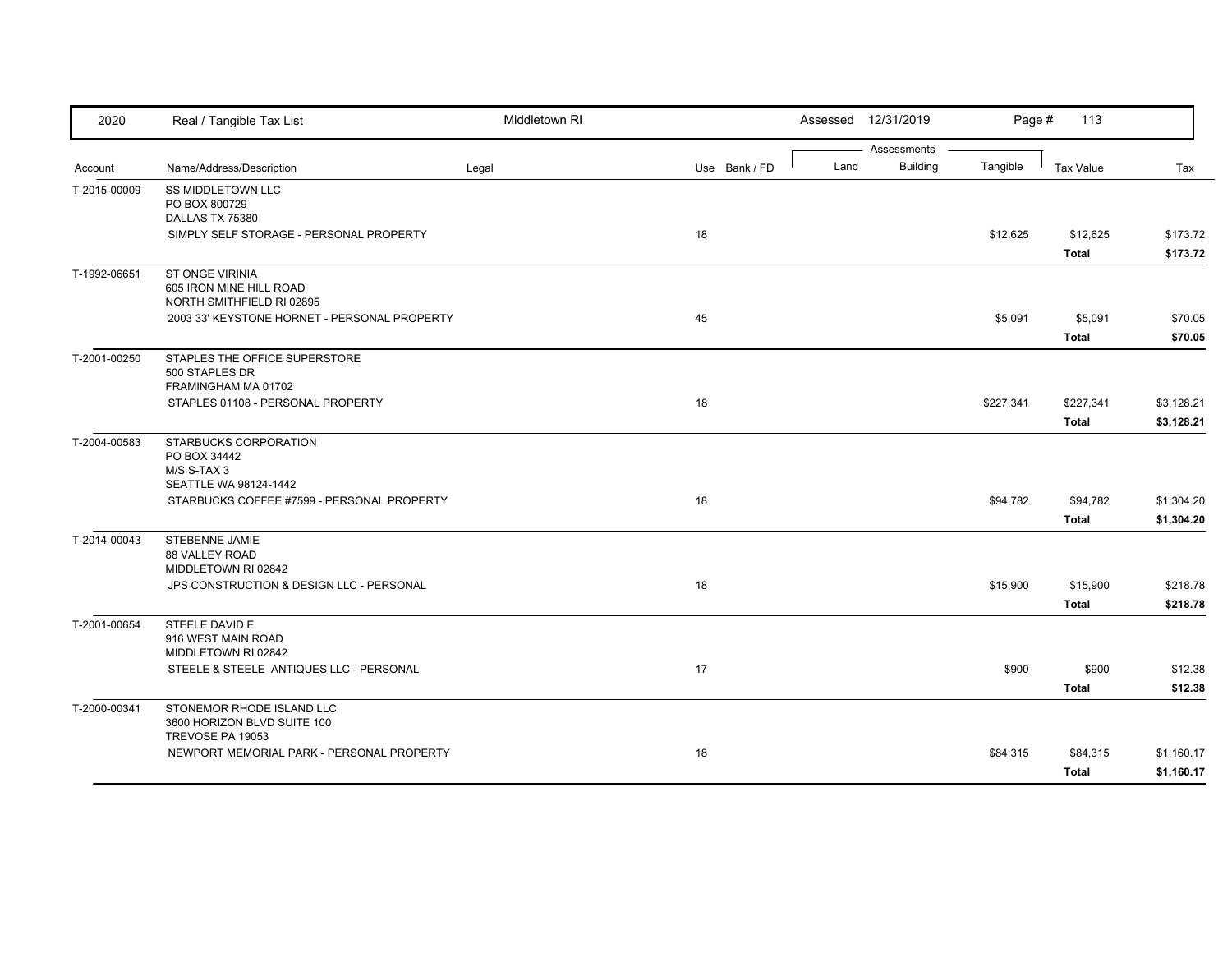| 2020         | Real / Tangible Tax List                                                                               | Middletown RI |               |      | Assessed 12/31/2019 | Page #      | 114                         |                            |
|--------------|--------------------------------------------------------------------------------------------------------|---------------|---------------|------|---------------------|-------------|-----------------------------|----------------------------|
|              |                                                                                                        |               |               |      | Assessments         |             |                             |                            |
| Account      | Name/Address/Description                                                                               | Legal         | Use Bank / FD | Land | <b>Building</b>     | Tangible    | Tax Value                   | Tax                        |
| T-1992-11249 | STOP & SHOP SUPERMARKET CO INC<br>ATTN: PROPERTY TAX DEPT<br>1149 HARRISBURG PIKE<br>CARLISLE PA 17013 |               |               |      |                     |             |                             |                            |
|              | STOP & SHOP - PERSONAL PROPERTY                                                                        |               | 18            |      |                     | \$2,326,236 | \$2,326,236<br><b>Total</b> | \$32,009.01<br>\$32,009.01 |
| T-2007-01963 | <b>STUDER CAROLYN M</b><br><b>17 BOULEVARD TERRACE</b><br>MIDDLETOWN RI 02842                          |               |               |      |                     |             |                             |                            |
|              | THE BOULEVARD BED & BREAKFAST - PERSONAL                                                               |               | 18            |      |                     | \$10,000    | \$10,000<br><b>Total</b>    | \$137.60<br>\$137.60       |
| T-1992-11308 | SUBURBAN PROPANE L P<br><b>TAX DEPT</b><br>PO BOX 206<br>WHIPPANY NJ 07981                             |               |               |      |                     |             |                             |                            |
|              | SUBURBAN PROPANE LP - PERSONAL PROPERTY                                                                |               | 94            |      |                     | \$11,690    | \$11,690<br><b>Total</b>    | \$160.85<br>\$160.85       |
| T-2011-00109 | SULLIVAN DENNIS P<br>140 MEADOW LN<br>MIDDLETOWN RI 02842                                              |               |               |      |                     |             |                             |                            |
|              | SULLIVAN CONSTRUCTION & DEV - PERSONAL                                                                 |               | 17            |      |                     | \$2,000     | \$2,000<br><b>Total</b>     | \$27.52<br>\$27.52         |
| T-2012-00023 | SUPERIOR CONSTRUCTION GRP INC<br>55 JOHN CLARKE ROAD<br>MIDDLETOWN RI 02842                            |               |               |      |                     |             |                             |                            |
|              | SUPERIOR CONSTRUCTION GRP INC - PERSONAL                                                               |               | 17            |      |                     | \$450       | \$450<br><b>Total</b>       | \$6.19<br>\$6.19           |
| T-1992-09300 | SUPPLY NEW ENGLAND INC<br>PO BOX 838<br>ATTLEBORO MA 02703                                             |               |               |      |                     |             |                             |                            |
|              | SUPPLY NEW ENGLAND INC - PERSONAL PROPERTY                                                             |               | 18            |      |                     | \$91,381    | \$91,381<br><b>Total</b>    | \$1,257.40<br>\$1,257.40   |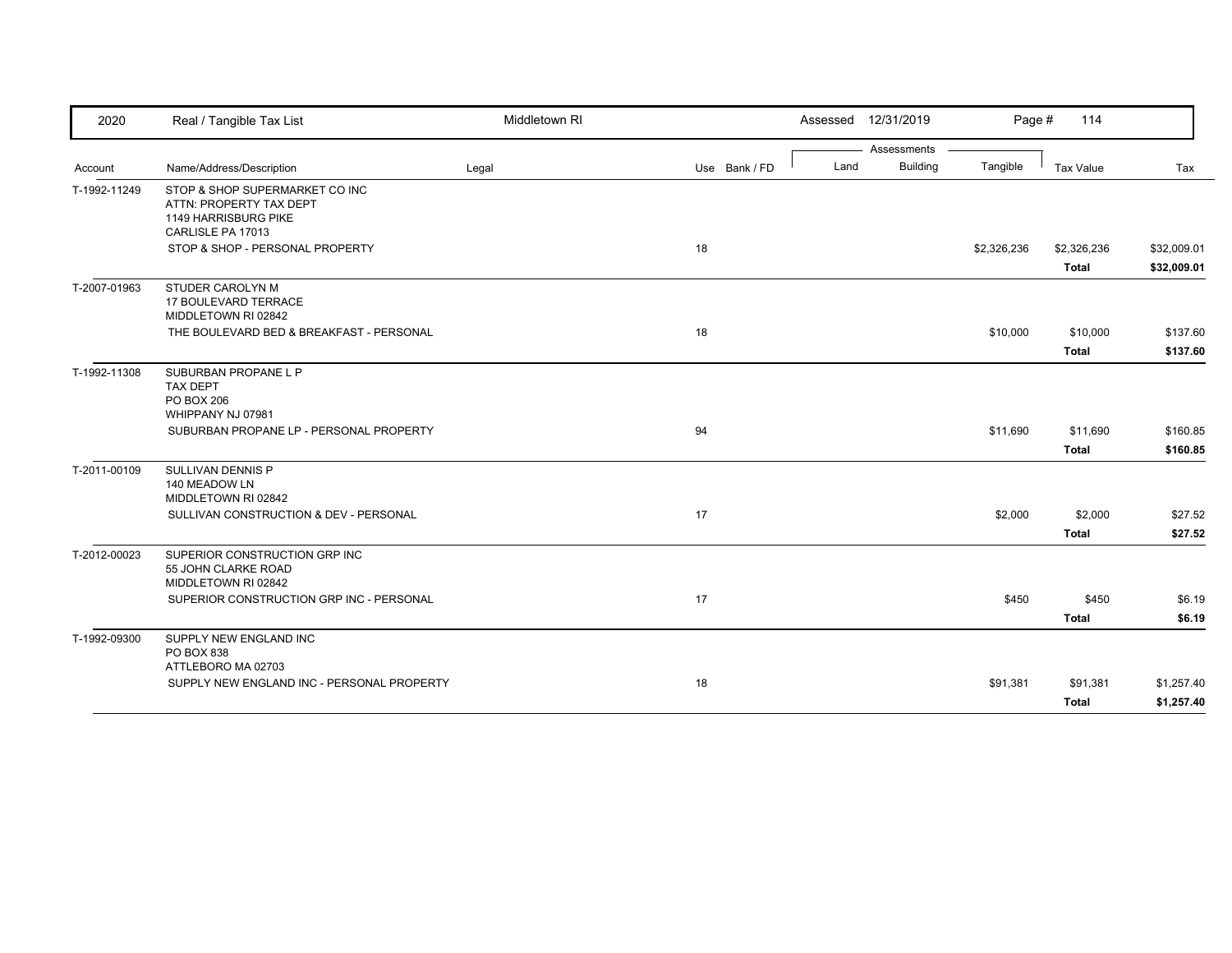| 2020         | Real / Tangible Tax List                                                         | Middletown RI |               |      | Assessed 12/31/2019 | Page #      | 115          |             |
|--------------|----------------------------------------------------------------------------------|---------------|---------------|------|---------------------|-------------|--------------|-------------|
|              |                                                                                  |               |               |      | Assessments         |             |              |             |
| Account      | Name/Address/Description                                                         | Legal         | Use Bank / FD | Land | <b>Building</b>     | Tangible    | Tax Value    | Tax         |
| T-1999-09057 | SYNERGY PROPERTIES INC<br>1272 WEST MAIN ROAD<br>MIDDLETOWN RI 02842             |               |               |      |                     |             |              |             |
|              | SYNERGY PROPERTIES INC - PERSONAL PROPERTY                                       |               | 17            |      |                     | \$5,277     | \$5,277      | \$72.61     |
|              |                                                                                  |               |               |      |                     |             | <b>Total</b> | \$72.61     |
| T-2007-01925 | <b>SYNERGY REALTY LLC</b><br>47 VALLEY RD<br>MIDDLETOWN RI 02842                 |               |               |      |                     |             |              |             |
|              | KELLER WILLIAMS REALTY - PERSONAL PROPERTY                                       |               | 18            |      |                     | \$82,274    | \$82,274     | \$1,132.09  |
|              |                                                                                  |               |               |      |                     |             | <b>Total</b> | \$1,132.09  |
| T-2020-00015 | <b>SYNNOTT JAMES</b><br>50 OCEAN VIEW DRIVE<br>MIDDLETOWN RI 02842               |               |               |      |                     |             |              |             |
|              | 2002 32' JAYCO EAGLE - PERSONAL PROPERTY                                         |               | 45            |      |                     | \$4,446     | \$4,446      | \$61.18     |
|              |                                                                                  |               |               |      |                     |             | <b>Total</b> | \$61.18     |
| T-1999-09227 | SYSTEMS ENGINEERING ASSOCIATES<br>62 JOHNNYCAKE HILL ROAD<br>MIDDLETOWN RI 02842 |               |               |      |                     |             |              |             |
|              | SEA CORP - PERSONAL PROPERTY                                                     |               | 18            |      |                     | \$3,658,328 | \$3,658,328  | \$50,338.59 |
|              |                                                                                  |               |               |      |                     |             | <b>Total</b> | \$50,338.59 |
| T-1992-11497 | <b>SYSTEMS RESOURCE MGMT INC</b><br>42 VALLEY ROAD #2<br>MIDDLETOWN RI 02842     |               |               |      |                     |             |              |             |
|              | SYSTEMS RESOURCE MANAGEMENT - PERSONAL                                           |               | 18            |      |                     | \$45,525    | \$45,525     | \$626.42    |
|              |                                                                                  |               |               |      |                     |             | <b>Total</b> | \$626.42    |
| T-1995-00550 | <b>SZYMANSKI DANIEL</b><br>9 VALLEY ROAD                                         |               |               |      |                     |             |              |             |
|              | MIDDLETOWN RI 02842<br>NORTHEAST ENGINEERS & CONSULT - PERSONAL                  |               | 18            |      |                     |             |              |             |
|              |                                                                                  |               |               |      |                     | \$67,856    | \$67,856     | \$933.70    |
|              |                                                                                  |               |               |      |                     |             | <b>Total</b> | \$933.70    |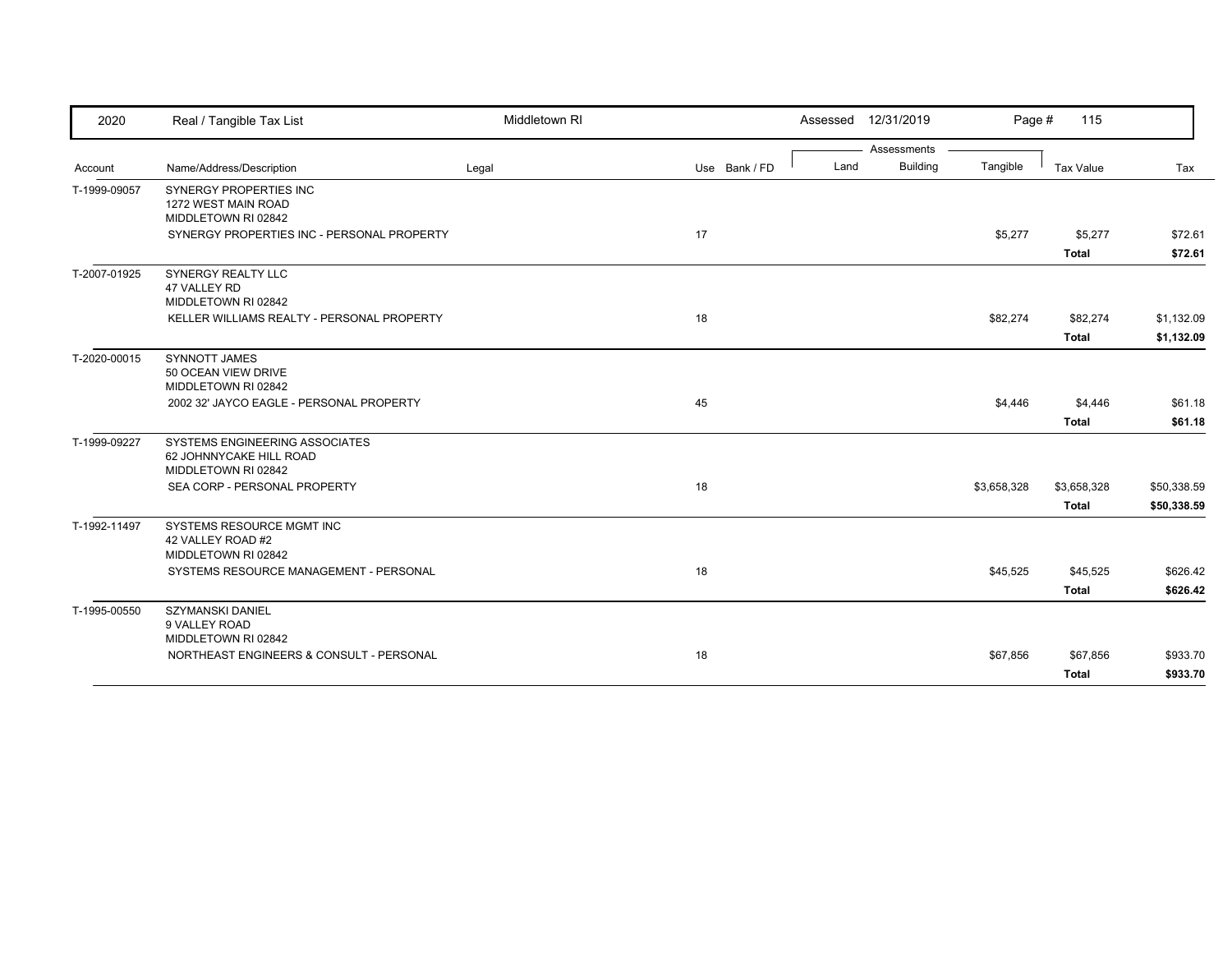| 2020         | Real / Tangible Tax List                                                                  | Middletown RI |               | Assessed 12/31/2019     | Page #    | 116              |            |
|--------------|-------------------------------------------------------------------------------------------|---------------|---------------|-------------------------|-----------|------------------|------------|
|              |                                                                                           |               |               | Assessments             |           |                  |            |
| Account      | Name/Address/Description                                                                  | Legal         | Use Bank / FD | <b>Building</b><br>Land | Tangible  | <b>Tax Value</b> | Tax        |
| T-2003-00588 | T-MOBILE NORTHEAST LLC<br>ATTN PROP TAX DEPT<br>12920 SE 38TH ST<br>BELLEVUE WA 98006     |               |               |                         |           |                  |            |
|              | T-MOBILE - PERSONAL PROPERTY                                                              |               | 18            |                         | \$179,072 | \$179,072        | \$2,464.03 |
|              |                                                                                           |               |               |                         |           | <b>Total</b>     | \$2,464.03 |
| T-2006-03144 | <b>TABER MICHAEL</b><br>106 WYNDHAM HILL ROAD<br>MIDDLETOWN RI 02842                      |               |               |                         |           |                  |            |
|              | TABER OIL COMPANY INC - PERSONAL PROPERTY                                                 |               | 17            |                         | \$1,650   | \$1,650          | \$22.70    |
|              |                                                                                           |               |               |                         |           | <b>Total</b>     | \$22.70    |
| T-2019-00007 | TD BANK NA<br>1006 ASTORIA BLVD<br>ATTN: B DITANNO<br>CHERRY HILL NJ 08034                |               |               |                         |           |                  |            |
|              | TD BANK - PERSONAL PROPERTY                                                               |               | 18            |                         | \$493,812 | \$493,812        | \$6,794.85 |
|              |                                                                                           |               |               |                         |           | <b>Total</b>     | \$6,794.85 |
| T-2000-00645 | TEAM ONE NEWPORT INC<br>1005 AQUIDNECK AVENUE<br>UNIT <sub>4</sub><br>MIDDLETOWN RI 02842 |               |               |                         |           |                  |            |
|              | TEAM ONE NEWPORT - PERSONAL PROPERTY                                                      |               | 18            |                         | \$58,286  | \$58,286         | \$802.02   |
|              |                                                                                           |               |               |                         |           | <b>Total</b>     | \$802.02   |
| T-2018-00031 | TEARLAB RESEARCH INC<br>PO BOX 80615<br>INDIANAPOLIS IN 46280                             |               |               |                         |           |                  |            |
|              | TEARLAB RESEARCH INC - PERSONAL PROPERTY                                                  |               | 17            |                         | \$1,578   | \$1,578          | \$21.71    |
|              |                                                                                           |               |               |                         |           | <b>Total</b>     | \$21.71    |
| T-2012-00085 | TECS DONUTS INC - SAT 3<br><b>159 EAST MAIN ROAD</b><br>MIDDLETOWN RI 02842               |               |               |                         |           |                  |            |
|              | DUNKIN DONUTS - PERSONAL PROPERTY                                                         |               | 18            |                         | \$82,529  | \$82,529         | \$1,135.60 |
|              |                                                                                           |               |               |                         |           | <b>Total</b>     | \$1,135.60 |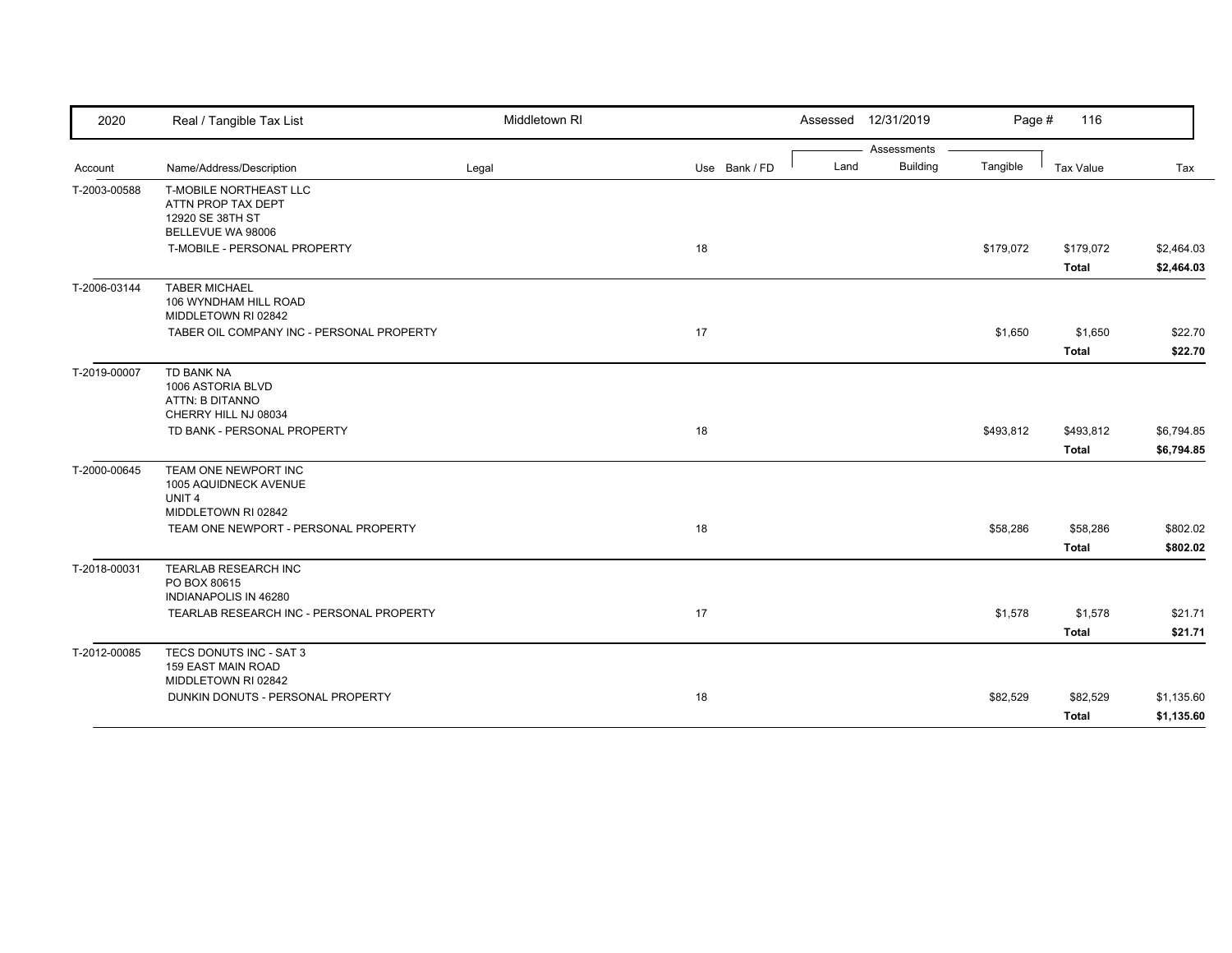| 2020         | Real / Tangible Tax List                                                                  | Middletown RI |               |      | Assessed 12/31/2019            | Page #   | 117              |          |
|--------------|-------------------------------------------------------------------------------------------|---------------|---------------|------|--------------------------------|----------|------------------|----------|
|              | Name/Address/Description                                                                  |               | Use Bank / FD | Land | Assessments<br><b>Building</b> | Tangible | <b>Tax Value</b> | Tax      |
| Account      |                                                                                           | Legal         |               |      |                                |          |                  |          |
| T-2008-02080 | TELE CONSULTANTS INC<br>4080 MCGINNIS FERRY RD<br><b>SUITE 903</b>                        |               |               |      |                                |          |                  |          |
|              | ALPHARETTA GA 30005                                                                       |               |               |      |                                |          |                  |          |
|              | TELE CONSULTANTS INC - PERSONAL PROPERTY                                                  |               | 18            |      |                                | \$15,242 | \$15,242         | \$209.73 |
|              |                                                                                           |               |               |      |                                |          | <b>Total</b>     | \$209.73 |
| T-1992-00273 | <b>TELINC</b><br>147 AQUIDNECK AVENUE<br>MIDDLETOWN RI 02842                              |               |               |      |                                |          |                  |          |
|              | SEABREEZE INN - PERSONAL PROPERTY                                                         |               | 18            |      |                                | \$32,993 | \$32,993         | \$453.98 |
|              |                                                                                           |               |               |      |                                |          | <b>Total</b>     | \$453.98 |
| T-2018-00029 | THE COCA-COLA COMPANY<br>FOUNTAIN PROPERTY TAX- USA 12<br>PO BOX 1734<br>ATLANTA GA 30301 |               |               |      |                                |          |                  |          |
|              | THE COCA-COLA COMPANY - PERSONAL PROPERTY                                                 |               | 18            |      |                                | \$28,521 | \$28,521         | \$392.45 |
|              |                                                                                           |               |               |      |                                |          | <b>Total</b>     | \$392.45 |
| T-2019-00044 | THE COLOR HOUSE INC<br>8190 POST ROAD<br>NORTH KINGSTON RI 02852                          |               |               |      |                                |          |                  |          |
|              | COLOR HOUSE INC - PERSONAL PROPERTY                                                       |               | 18            |      |                                | \$11,088 | \$11,088         | \$152.57 |
|              |                                                                                           |               |               |      |                                |          | <b>Total</b>     | \$152.57 |
| T-2008-02005 | THE HILLMAN GROUP INC<br>8990 S KYRENE ROAD<br><b>TEMPE AZ 85284</b>                      |               |               |      |                                |          |                  |          |
|              | THE HILLMAN GROUP INC - PERSONAL PROPERTY                                                 |               | 94            |      |                                | \$7,890  | \$7,890          | \$108.57 |
|              |                                                                                           |               |               |      |                                |          | <b>Total</b>     | \$108.57 |
| T-2020-00005 | THE JOURNEY TO HOPE HEALTH & H<br>26 VALLEY ROAD SUITE 202<br>MIDDLETOWN RI 02842         |               |               |      |                                |          |                  |          |
|              | JOURNEY TO HOPE HEALTH & HEALI - PERSONAL                                                 |               | 17            |      |                                | \$6,887  | \$6,887          | \$94.77  |
|              |                                                                                           |               |               |      |                                |          | <b>Total</b>     | \$94.77  |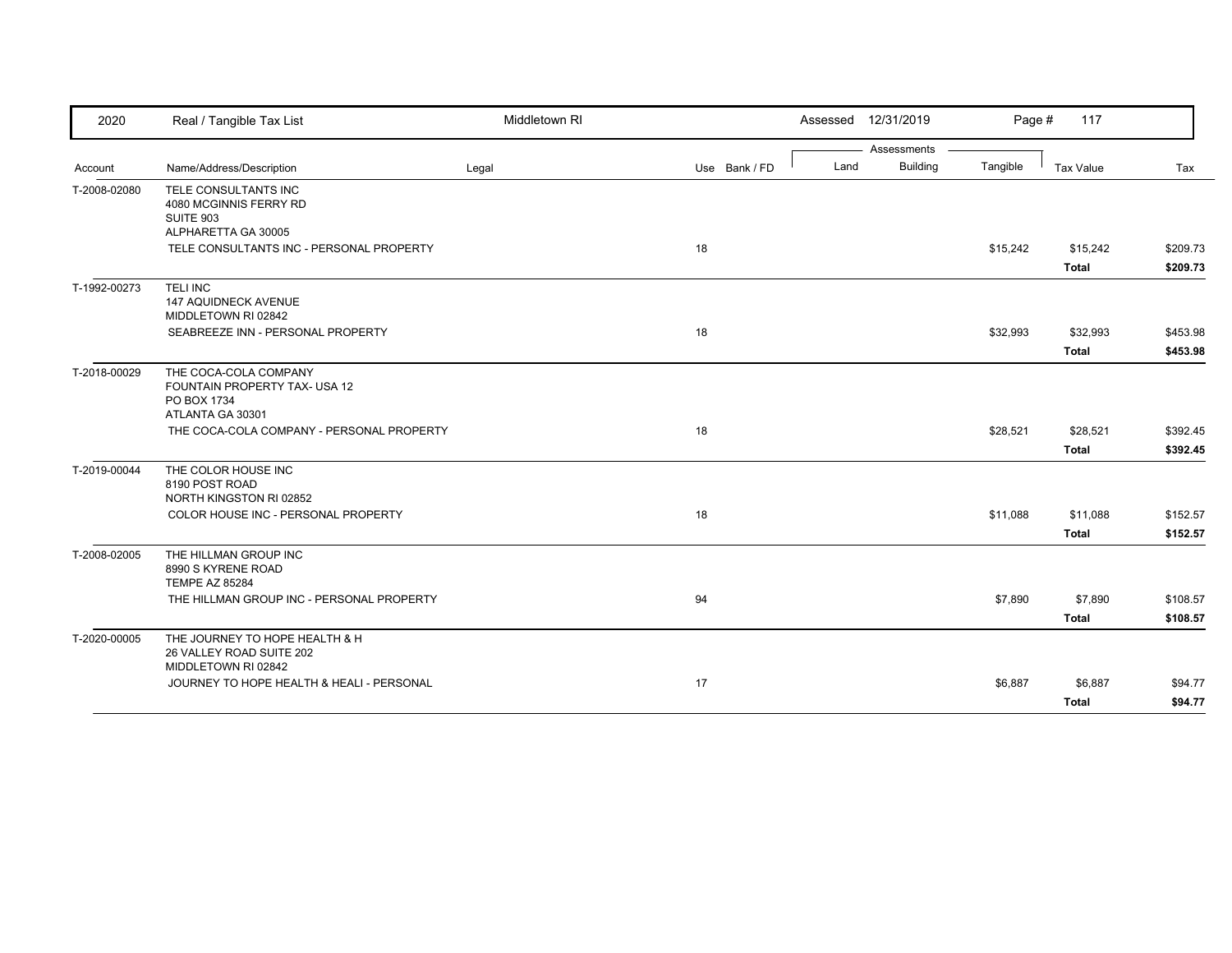| 2020         | Real / Tangible Tax List                                                    | Middletown RI |               | Assessed 12/31/2019 |                 | Page #    | 118              |            |
|--------------|-----------------------------------------------------------------------------|---------------|---------------|---------------------|-----------------|-----------|------------------|------------|
|              |                                                                             |               |               |                     | Assessments     |           |                  |            |
| Account      | Name/Address/Description                                                    | Legal         | Use Bank / FD | Land                | <b>Building</b> | Tangible  | <b>Tax Value</b> | Tax        |
| T-1999-09011 | THE OUTER LOOK INC<br>850 AQUIDNECK AVENUE<br>SUITE 7A                      |               |               |                     |                 |           |                  |            |
|              | MIDDLETOWN RI 02842<br>THE OUTER LOOK - PERSONAL PROPERTY                   |               | 18            |                     |                 | \$15,367  | \$15,367         | \$211.45   |
|              |                                                                             |               |               |                     |                 |           | <b>Total</b>     | \$211.45   |
| T-2018-00006 | THE PAPER STORE<br>20 MAIN STREET<br>ACTON MA 01720                         |               |               |                     |                 |           |                  |            |
|              | THE PAPER STORE - PERSONAL PROPERTY                                         |               | 18            |                     |                 | \$221,227 | \$221,227        | \$3,044.08 |
|              |                                                                             |               |               |                     |                 |           | <b>Total</b>     | \$3,044.08 |
|              | THE PUB AT TWO MILE CORNER<br>10 MAPLE AVENUE<br>MIDDLETOWN RI 02842        |               |               |                     |                 |           |                  |            |
|              | THE PUB AT TWO MILE CORNER - PERSONAL                                       |               | 18            |                     |                 | \$10,500  | \$10,500         | \$144.48   |
|              |                                                                             |               |               |                     |                 |           | <b>Total</b>     | \$144.48   |
| T-1992-09512 | THE RHODE ISLAND NURSERIES INC<br>736 EAST MAIN ROAD<br>MIDDLETOWN RI 02842 |               |               |                     |                 |           |                  |            |
|              | RHODE ISLAND NURSERIES INC - PERSONAL                                       |               | 18            |                     |                 | \$135,496 | \$135,496        | \$1,864.42 |
|              |                                                                             |               |               |                     |                 |           | <b>Total</b>     | \$1,864.42 |
| T-2009-01061 | THE SALON N BARBERSHOP<br>1700 WEST MAIN ROAD<br>MIDDLETOWN RI 02842        |               |               |                     |                 |           |                  |            |
|              | THE SALON & BARBER SHOP - PERSONAL PROPERTY                                 |               | 18            |                     |                 | \$7,000   | \$7,000          | \$96.32    |
|              |                                                                             |               |               |                     |                 |           | <b>Total</b>     | \$96.32    |
| T-1992-10467 | THE SHERWIN WILLIAMS COMPANY<br><b>TAX DEPT</b><br>PO BOX 6027              |               |               |                     |                 |           |                  |            |
|              | CLEVELAND OH 44101<br>SHERWIN WILLIAMS #705418 - PERSONAL PROPERTY          |               | 18            |                     |                 | \$55,191  | \$55,191         | \$759.43   |
| T-2019-00013 |                                                                             |               |               |                     |                 |           | <b>Total</b>     | \$759.43   |
|              |                                                                             |               |               |                     |                 |           |                  |            |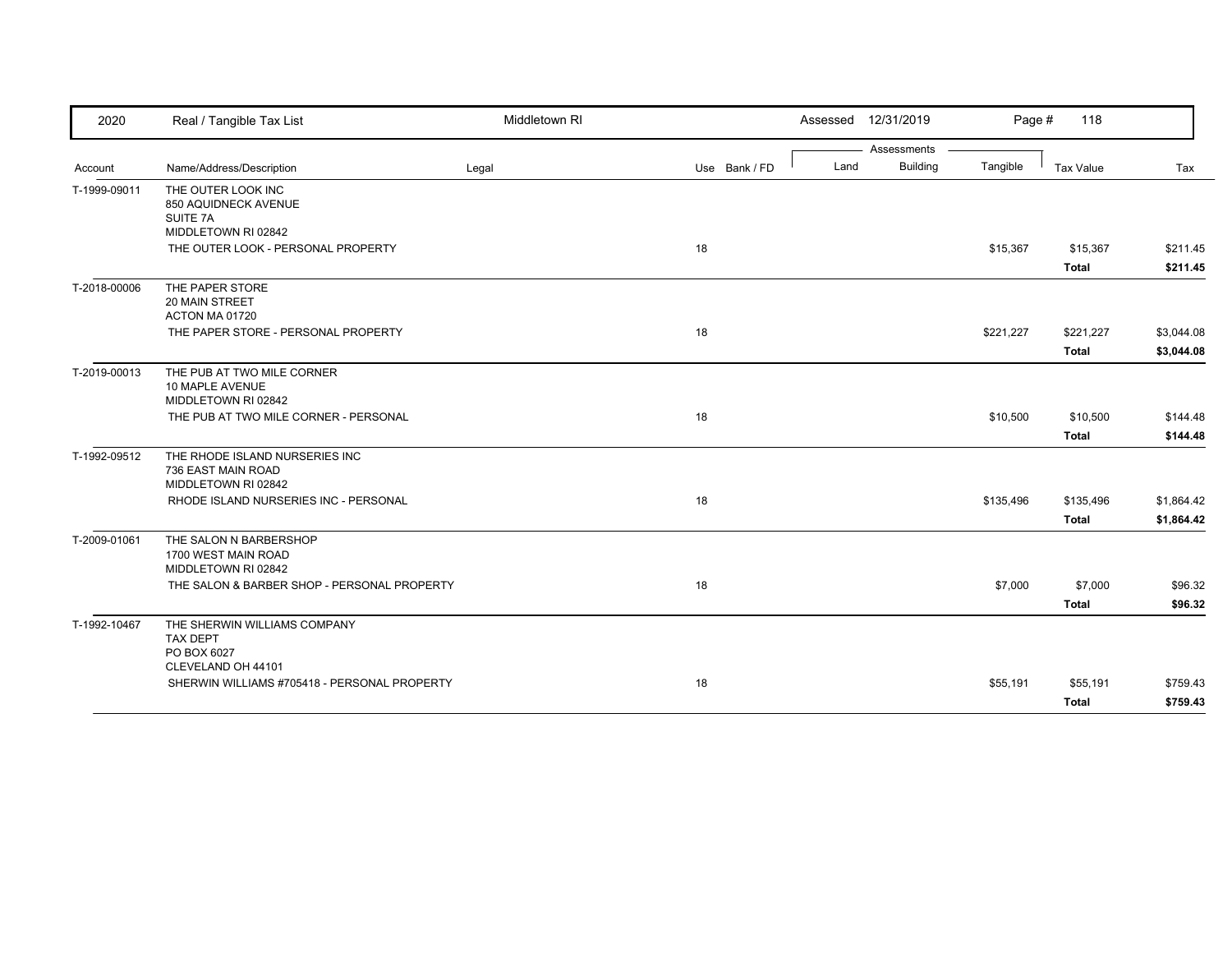| 2020         | Real / Tangible Tax List                                                        | Middletown RI |               |      | Assessed 12/31/2019            | Page #    | 119                       |                          |
|--------------|---------------------------------------------------------------------------------|---------------|---------------|------|--------------------------------|-----------|---------------------------|--------------------------|
| Account      | Name/Address/Description                                                        | Legal         | Use Bank / FD | Land | Assessments<br><b>Building</b> | Tangible  | <b>Tax Value</b>          | Tax                      |
| T-2012-00053 | THE TALARIA COMPANY LLC<br>ONE LITTLE HARBOR LANDING<br>PORTSMOUTH RI 02871     |               |               |      |                                |           |                           |                          |
|              | THE HINCKLEY COMPANY - PERSONAL PROPERTY                                        |               | 18            |      |                                | \$281,436 | \$281,436<br><b>Total</b> | \$3,872.56<br>\$3,872.56 |
| T-1992-11748 | THE TOPPA COMPANY<br>PO BOX 6008<br>MIDDLETOWN RI 02842                         |               |               |      |                                |           |                           |                          |
|              | THE TOPPA COMPANY INC - PERSONAL PROPERTY                                       |               | 18            |      |                                | \$52,464  | \$52,464<br><b>Total</b>  | \$721.90<br>\$721.90     |
| T-1992-12865 | THINK CLEAN ENTERPRISES LLC<br>232 WEST MAIN ROAD<br>MIDDLETOWN RI 02842        |               |               |      |                                |           |                           |                          |
|              | OCEAN STATE LAUNDRY - PERSONAL PROPERTY                                         |               | 18            |      |                                | \$48,090  | \$48,090<br><b>Total</b>  | \$661.72<br>\$661.72     |
| T-1999-09166 | THOMAS FOOD SERVICE<br>141 NARRAGANSETT PARK<br>E PROVIDENCE RI 02916           |               |               |      |                                |           |                           |                          |
|              | THOMAS FOOD SERVICE - PERSONAL PROPERTY                                         |               | 94            |      |                                | \$804     | \$804<br><b>Total</b>     | \$11.06<br>\$11.06       |
| T-2012-02001 | <b>THOMBS DANIEL</b><br>238 EAST MAIN ROAD<br>UNIT 1A<br>MIDDLETOWN RI 02842    |               |               |      |                                |           |                           |                          |
|              | OCEANA TANNING SALON LLC - PERSONAL PROPERTY                                    |               | 18            |      |                                | \$29,407  | \$29,407<br>Total         | \$404.64<br>\$404.64     |
| T-2018-00046 | THOMSON JONATHAN & CHERYL<br>239 STATE ROAD<br><b>GREAT BARRINGTON MA 01230</b> |               |               |      |                                |           |                           |                          |
|              | 2013 34' STARCRAFT AUTUMN RIDG - PERSONAL                                       |               | 45            |      |                                | \$14,169  | \$14,169<br><b>Total</b>  | \$194.97<br>\$194.97     |
| T-2005-00660 | THOW SUSAN & PHILLIP<br>1425 GREEN END AVENUE<br>MIDDLETOWN RI 02842            |               |               |      |                                |           |                           |                          |
|              | THOW ASSOCIATES - PERSONAL PROPERTY                                             |               | 17            |      |                                | \$1,585   | \$1,585<br><b>Total</b>   | \$21.81<br>\$21.81       |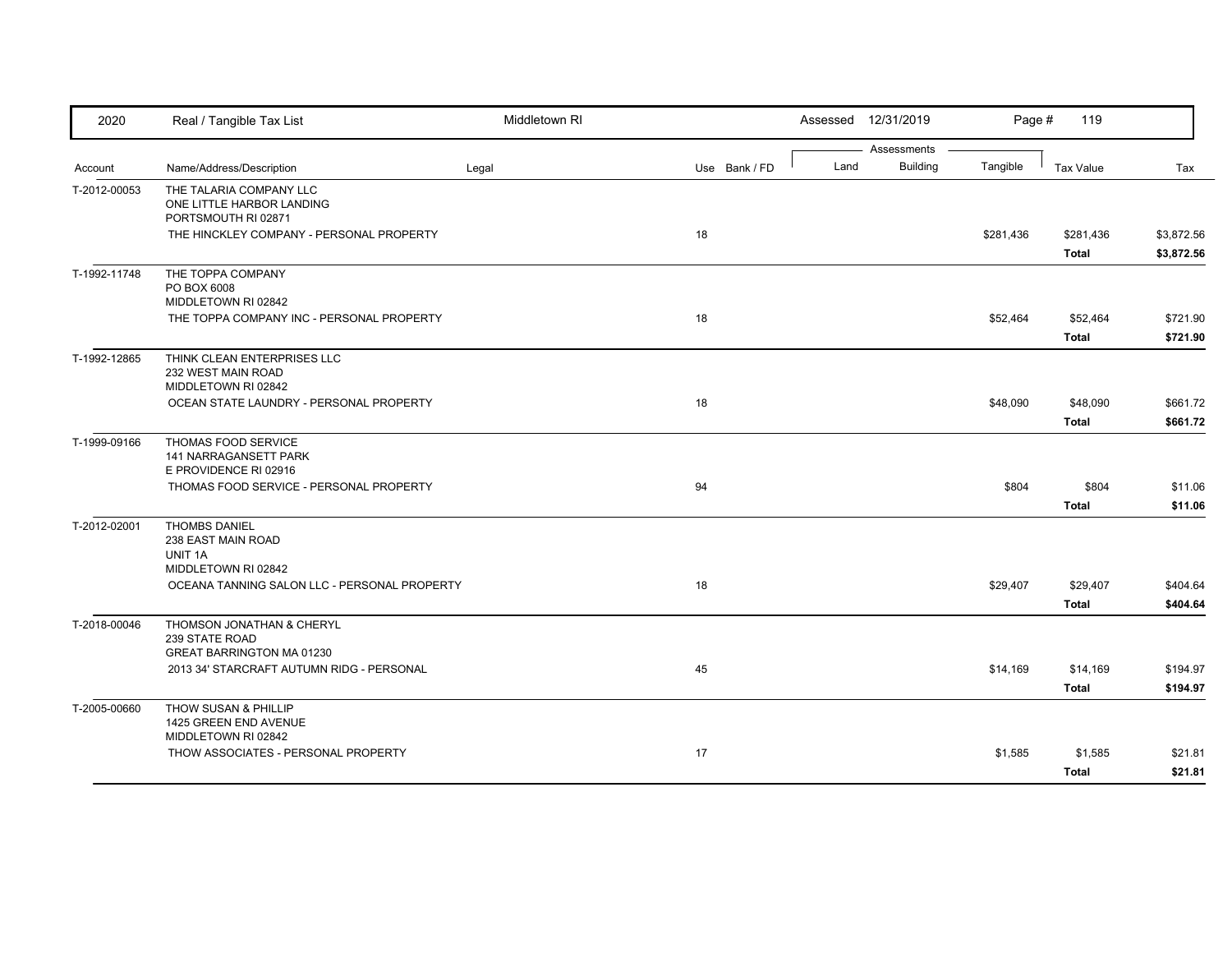| 2020         | Real / Tangible Tax List                                                                   | Middletown RI |               |      | Assessed 12/31/2019 | Page #    | 120              |            |
|--------------|--------------------------------------------------------------------------------------------|---------------|---------------|------|---------------------|-----------|------------------|------------|
|              |                                                                                            |               |               |      | Assessments         |           |                  |            |
| Account      | Name/Address/Description                                                                   | Legal         | Use Bank / FD | Land | <b>Building</b>     | Tangible  | <b>Tax Value</b> | Tax        |
| T-2018-00034 | TIAA COMMERCIAL FINANCE INC<br>630 N CENTRAL EXPRESSWAY<br>STE A<br><b>PLANO TX 75074</b>  |               |               |      |                     |           |                  |            |
|              | TIAA COMMERCIAL FINANCE INC - PERSONAL                                                     |               | 94            |      |                     | \$5,600   | \$5,600          | \$77.06    |
|              |                                                                                            |               |               |      |                     |           | <b>Total</b>     | \$77.06    |
| T-2019-00021 | TIAA COMMERCIAL FINANCE INC<br>630 N CENTRAL EXPRESSWAY<br>STE A<br><b>PLANO TX 75074</b>  |               |               |      |                     |           |                  |            |
|              | TIAA COMMERCIAL FINANCE INC - PERSONAL                                                     |               | 94            |      |                     | \$31,462  | \$31,462         | \$432.92   |
|              |                                                                                            |               |               |      |                     |           | <b>Total</b>     | \$432.92   |
| T-2008-02059 | TIERNO HENRY J III<br>28 HARVEY ROAD<br>MIDDLETOWN RI 02842                                |               |               |      |                     |           |                  |            |
|              | PRIME COMPUTER SERVICES - PERSONAL PROPERTY                                                |               | 18            |      |                     | \$5,318   | \$5,318          | \$73.18    |
|              |                                                                                            |               |               |      |                     |           | <b>Total</b>     | \$73.18    |
| T-2008-02020 | <b>TIMEPAYMENT CORP</b><br>1600 DISTRICT AVENUE<br><b>SUITE 200</b><br>BURLINGTON MA 01803 |               |               |      |                     |           |                  |            |
|              | TIMEPAYMENT CORP - PERSONAL PROPERTY                                                       |               | 94            |      |                     | \$4,963   | \$4,963          | \$68.29    |
|              |                                                                                            |               |               |      |                     |           | <b>Total</b>     | \$68.29    |
| T-1992-09309 | TITOS CANTINA INC<br>651 WEST MAIN ROAD<br>MIDDLETOWN RI 02842                             |               |               |      |                     |           |                  |            |
|              | TITOS TACOS - PERSONAL PROPERTY                                                            |               | 18            |      |                     | \$33,444  | \$33,444         | \$460.19   |
|              |                                                                                            |               |               |      |                     |           | <b>Total</b>     | \$460.19   |
| T-2002-00569 | <b>TJX COMPANIES INC</b><br>110 PLEASANT AVENUE<br>UPPER SADDLE RIVER NJ 07458             |               |               |      |                     |           |                  |            |
|              | MARSHALLS #798 - PERSONAL PROPERTY                                                         |               | 18            |      |                     | \$349,036 | \$349,036        | \$4,802.74 |
|              |                                                                                            |               |               |      |                     |           | Total            | \$4,802.74 |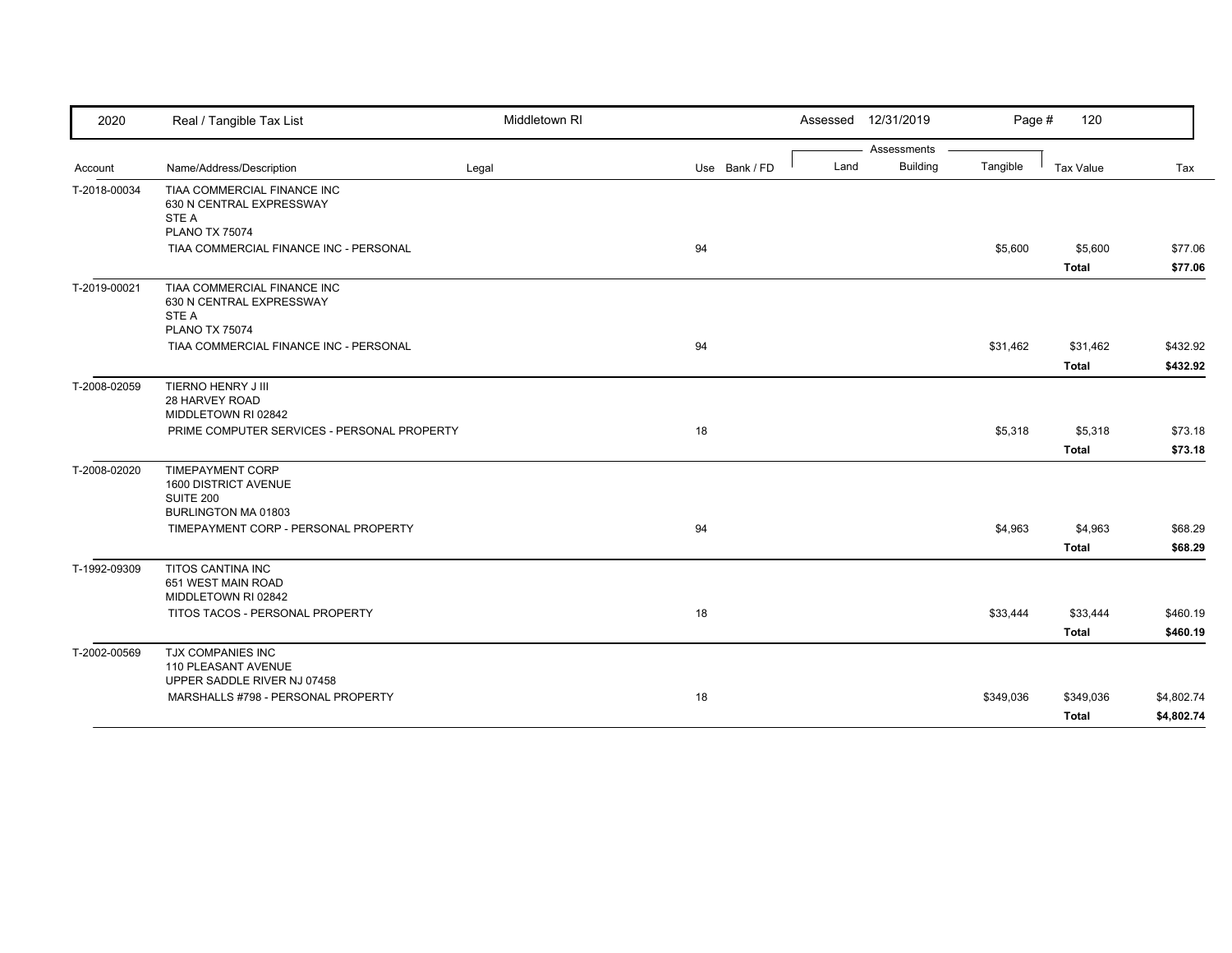| 2020         | Real / Tangible Tax List                                                            | Middletown RI |               | Assessed 12/31/2019 |                 | Page #    | 121                       |                          |
|--------------|-------------------------------------------------------------------------------------|---------------|---------------|---------------------|-----------------|-----------|---------------------------|--------------------------|
|              |                                                                                     |               |               |                     | Assessments     |           |                           |                          |
| Account      | Name/Address/Description                                                            | Legal         | Use Bank / FD | Land                | <b>Building</b> | Tangible  | Tax Value                 | Tax                      |
| T-1999-09074 | <b>TOGERO INC</b><br>796 AQUIDNECK AVENUE<br>MIDDLETOWN RI 02842                    |               |               |                     |                 |           |                           |                          |
|              | PIZZA HOLLYWOOD - PERSONAL PROPERTY                                                 |               | 18            |                     |                 | \$22,130  | \$22,130<br><b>Total</b>  | \$304.51<br>\$304.51     |
| T-1992-11693 | <b>TOLAND SAM</b><br>936 AQUIDNECK AVENUE<br>MIDDLETOWN RI 02842                    |               |               |                     |                 |           |                           |                          |
|              | SAM'S BAIT & TACKLE - PERSONAL PROPERTY                                             |               | 17            |                     |                 | \$3,814   | \$3,814<br><b>Total</b>   | \$52.48<br>\$52.48       |
| T-1992-11712 | TONER FRANK A<br>305 OLIPHANT LANE<br><b>UNIT 110</b><br>MIDDLETOWN RI 02842        |               |               |                     |                 |           |                           |                          |
|              | FRANK A TONER ELECTRIC CO INC - PERSONAL                                            |               | 17            |                     |                 | \$6,272   | \$6,272<br><b>Total</b>   | \$86.30<br>\$86.30       |
| T-1992-11721 | TONI MARINE SALES & SERVC INC<br>759 WEST MAIN ROAD<br>MIDDLETOWN RI 02842          |               |               |                     |                 |           |                           |                          |
|              | TONI MARINE - PERSONAL PROPERTY                                                     |               | 18            |                     |                 | \$19,701  | \$19,701<br><b>Total</b>  | \$271.09<br>\$271.09     |
| T-2020-00016 | <b>TORKOMIAN GARY &amp; KELLEY</b><br>14 WOOD ROAD<br>MIDDLETOWN RI 02842           |               |               |                     |                 |           |                           |                          |
|              | 2017 12' BRAVO - PERSONAL PROPERTY                                                  |               | 45            |                     |                 | \$5,695   | \$5,695<br><b>Total</b>   | \$78.36<br>\$78.36       |
| T-2004-00606 | TOWERSTREAM CORPORATION<br>88 SILVA LANE<br>TECH IV BUILDING<br>MIDDLETOWN RI 02842 |               |               |                     |                 |           |                           |                          |
|              | TOWERSTREAM - PERSONAL PROPERTY                                                     |               | 18            |                     |                 | \$350,842 | \$350,842<br><b>Total</b> | \$4,827.59<br>\$4,827.59 |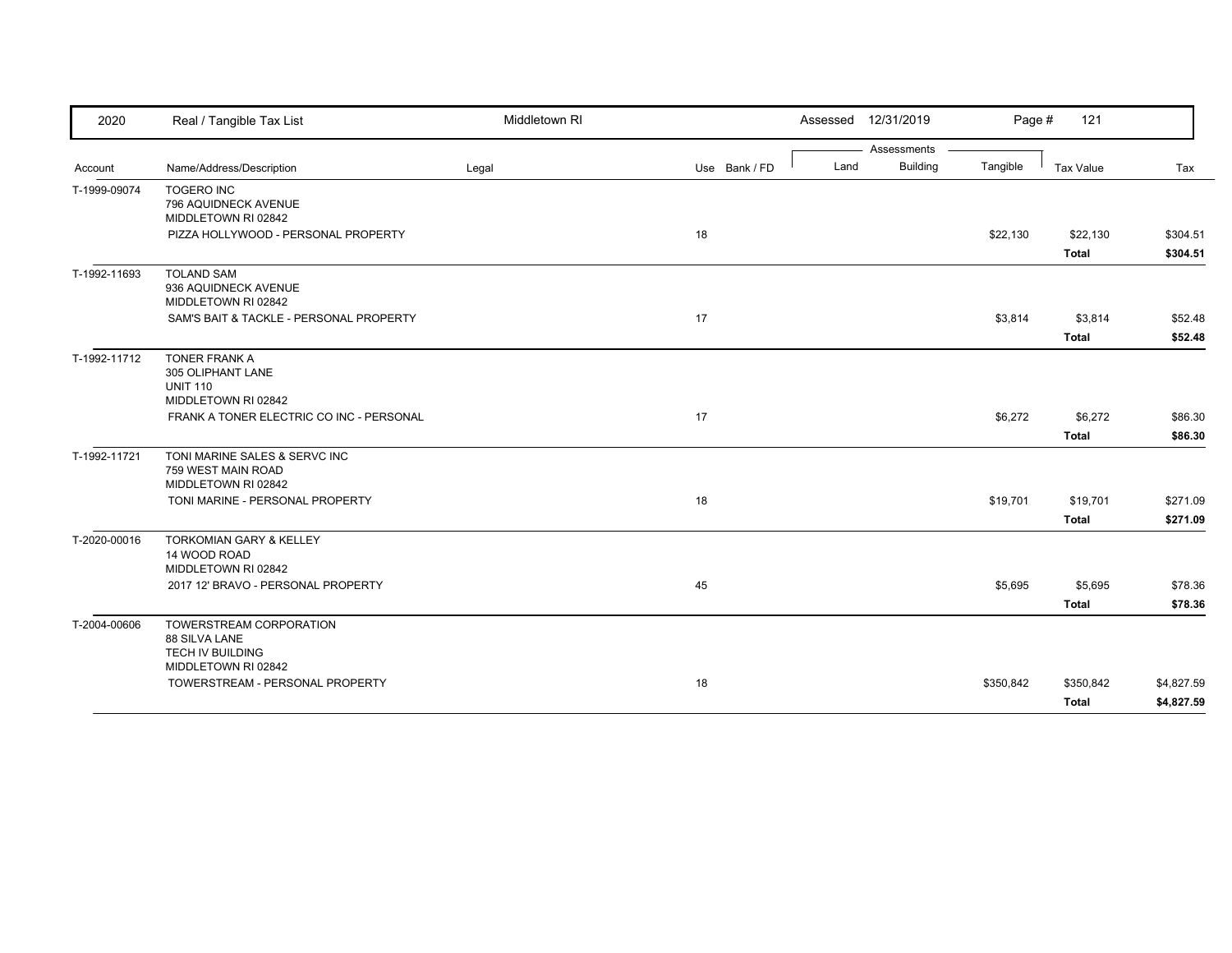| 2020         | Real / Tangible Tax List                                                 | Middletown RI |               | 12/31/2019<br>Assessed  | Page #    | 122                       |                          |
|--------------|--------------------------------------------------------------------------|---------------|---------------|-------------------------|-----------|---------------------------|--------------------------|
|              |                                                                          |               |               | Assessments             |           |                           |                          |
| Account      | Name/Address/Description                                                 | Legal         | Use Bank / FD | <b>Building</b><br>Land | Tangible  | Tax Value                 | Tax                      |
| T-1992-11762 | TOWN ELECTRIC INC<br>38 SMYTHE STREET<br>MIDDLETOWN RI 02842             |               |               |                         |           |                           |                          |
|              | TOWN ELECTRIC INC - PERSONAL PROPERTY                                    |               | 17            |                         | \$1,080   | \$1,080<br><b>Total</b>   | \$14.86<br>\$14.86       |
| T-2012-00050 | TOWN FAIR TIRE CENTERS INC<br>460 COE AVENUE<br>EAST HAVEN CT 06512      |               |               |                         |           |                           |                          |
|              | TOWN FAIR TIRE CENTERS INC - PERSONAL PROPERTY                           |               | 18            |                         | \$200,960 | \$200,960<br><b>Total</b> | \$2,765.21<br>\$2,765.21 |
| T-2016-00008 | TROUBLED SOUL & COMPANY LLC<br>999 WEST MAIN ROAD<br>MIDDLETOWN RI 02842 |               |               |                         |           |                           |                          |
|              | TROUBLED SOUL - PERSONAL PROPERTY                                        |               | 17            |                         | \$2,506   | \$2,506<br><b>Total</b>   | \$34.48<br>\$34.48       |
| T-2005-00657 | TUMBLEWEED LANDSCAPING<br>833 AQUIDNECK AVENUE<br>MIDDLETOWN RI 02842    |               |               |                         |           |                           |                          |
|              | TUMBLEWEED LANDSCAPING - PERSONAL PROPERTY                               |               | 17            |                         | \$5,583   | \$5,583                   | \$76.82                  |
| T-2003-00606 | <b>TWOMEY MARIE</b><br>PO BOX 4038                                       |               |               |                         |           | <b>Total</b>              | \$76.82                  |
|              | MIDDLETOWN RI 02842<br>SPORTS SECTION OF RI - PERSONAL PROPERTY          |               | 17            |                         | \$3,350   | \$3,350                   | \$46.10                  |
|              |                                                                          |               |               |                         |           | <b>Total</b>              | \$46.10                  |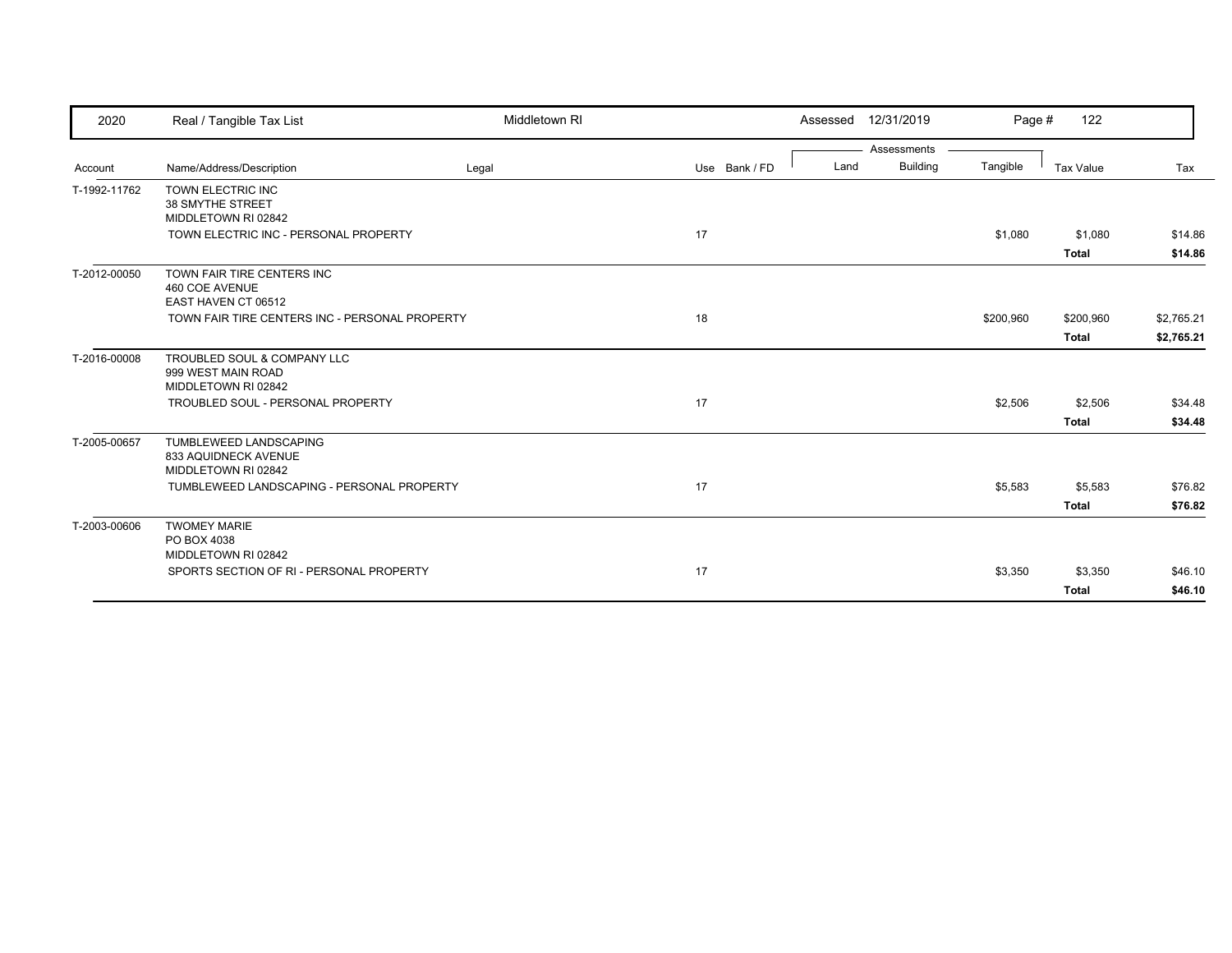| 2020         | Real / Tangible Tax List                                        | Middletown RI |               |      | Assessed 12/31/2019 | Page #    | 123          |            |
|--------------|-----------------------------------------------------------------|---------------|---------------|------|---------------------|-----------|--------------|------------|
|              |                                                                 |               |               |      | Assessments         |           |              |            |
| Account      | Name/Address/Description                                        | Legal         | Use Bank / FD | Land | <b>Building</b>     | Tangible  | Tax Value    | Tax        |
| T-2018-00005 | ULTA SALON COSMETICS & FRG INC<br>1000 REMINGTON BLVD           |               |               |      |                     |           |              |            |
|              | STE 120 TAX DEPT<br>BOLINGBROOK IL 60440                        |               |               |      |                     |           |              |            |
|              | ULTA BEAUTY - PERSONAL PROPERTY                                 |               | 18            |      |                     | \$650,573 | \$650,573    | \$8,951.88 |
|              |                                                                 |               |               |      |                     |           | <b>Total</b> | \$8,951.88 |
| T-2008-02087 | UNIVERSITY ORTHOPEDICS<br>PO BOX 1119                           |               |               |      |                     |           |              |            |
|              | PROVIDENCE RI 02901                                             |               |               |      |                     |           |              |            |
|              | UNIVERSITY ORTHOPEDICS - PERSONAL PROPERTY                      |               | 17            |      |                     | \$59,506  | \$59,506     | \$818.80   |
|              |                                                                 |               |               |      |                     |           | <b>Total</b> | \$818.80   |
| T-2020-00002 | UNIVEST CAPITAL INC<br>1611 N INTERSTATE 35E                    |               |               |      |                     |           |              |            |
|              | CARROLLTON TX 75006-8616                                        |               |               |      |                     |           |              |            |
|              | UNIVEST CAPITAL INC - PERSONAL PROPERTY                         |               | 94            |      |                     | \$140,792 | \$140,792    | \$1,937.30 |
|              |                                                                 |               |               |      |                     |           | <b>Total</b> | \$1,937.30 |
| T-1992-04356 | UPDEGROVE LAW<br>314 OLIPHANT LANE                              |               |               |      |                     |           |              |            |
|              | MIDDLETOWN RI 02842                                             |               |               |      |                     |           |              |            |
|              | UPDEGROVE LAW - PERSONAL PROPERTY                               |               | 17            |      |                     | \$10,315  | \$10,315     | \$141.93   |
|              |                                                                 |               |               |      |                     |           | <b>Total</b> | \$141.93   |
| T-1995-00544 | US BANK NATIONAL ASSOCIATION<br>1310 MADRID ST                  |               |               |      |                     |           |              |            |
|              | SUITE 100                                                       |               |               |      |                     |           |              |            |
|              | MARSHALL MN 56258                                               |               |               |      |                     |           |              |            |
|              | US BANK NATIONAL ASSOCIATION - PERSONAL                         |               | 94            |      |                     | \$16,692  | \$16,692     | \$229.68   |
|              |                                                                 |               |               |      |                     |           | <b>Total</b> | \$229.68   |
| T-2016-00029 | US BANK NATIONAL ASSOCIATION<br>1310 MADRID STREET<br>SUITE 100 |               |               |      |                     |           |              |            |
|              | MARSHALL MN 56258                                               |               |               |      |                     |           |              |            |
|              | US BANK NATIONAL ASSOCIATION - PERSONAL                         |               | 94            |      |                     | \$97,815  | \$97,815     | \$1,345.93 |
|              |                                                                 |               |               |      |                     |           | Total        | \$1,345.93 |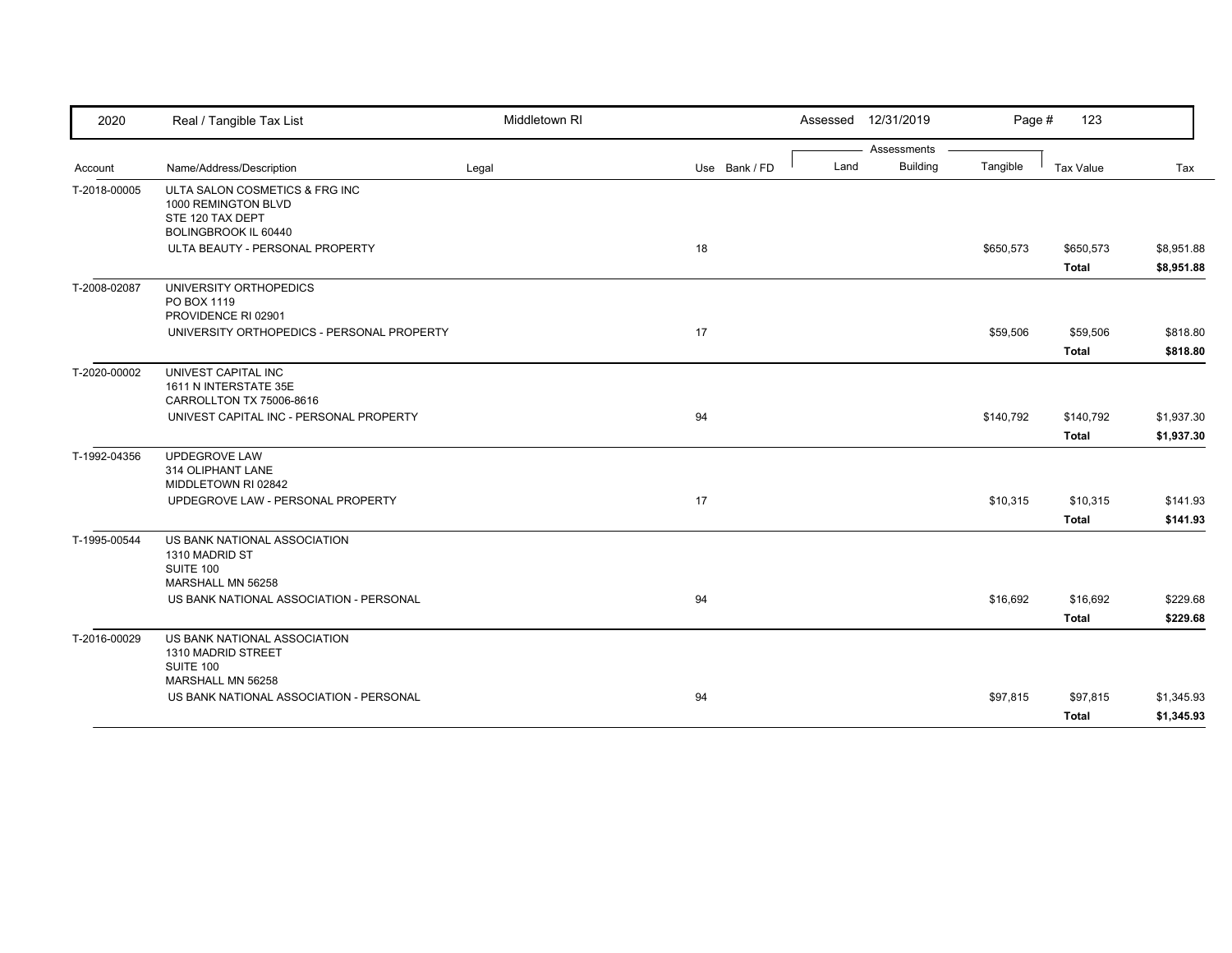| 2020         | Real / Tangible Tax List                                                                  | Middletown RI |               |      | Assessed 12/31/2019            | Page #   | 124                      |                      |
|--------------|-------------------------------------------------------------------------------------------|---------------|---------------|------|--------------------------------|----------|--------------------------|----------------------|
| Account      | Name/Address/Description                                                                  | Legal         | Use Bank / FD | Land | Assessments<br><b>Building</b> | Tangible | <b>Tax Value</b>         | Tax                  |
| T-2016-00037 | US BANK NATIONAL ASSOCIATION<br>1310 MADRID STREET<br><b>STE 100</b><br>MARSHALL MN 56258 |               |               |      |                                |          |                          |                      |
|              | US BANK NATIONAL ASSOCIATION - PERSONAL                                                   |               | 94            |      |                                | \$1,053  | \$1,053<br><b>Total</b>  | \$14.49<br>\$14.49   |
| T-2017-00022 | US BANK NATIONAL ASSOCIATION<br>1310 MADRID STREET<br><b>STE 100</b><br>MARSHALL MN 56258 |               |               |      |                                |          |                          |                      |
|              | US BANK NATIONAL ASSOCIATION - PERSONAL                                                   |               | 17            |      |                                | \$6,024  | \$6,024<br><b>Total</b>  | \$82.89<br>\$82.89   |
| T-2017-00023 | US BANK NATIONAL ASSOCIATION<br>1310 MADRID STREET<br><b>STE 100</b>                      |               |               |      |                                |          |                          |                      |
|              | MARSHALL MN 56258<br>US BANK NATIONAL ASSSOCIATION - PERSONAL                             |               | 18            |      |                                | \$44,624 | \$44,624<br><b>Total</b> | \$614.03<br>\$614.03 |
| T-2018-00015 | US BANK NATIONAL ASSOCIATION<br>1310 MADRID STREET<br><b>STE 100</b><br>MARSHALL MN 56258 |               |               |      |                                |          |                          |                      |
|              | US BANK NATIONAL ASSOCIATION - PERSONAL                                                   |               | 17            |      |                                | \$6,229  | \$6,229<br>Total         | \$85.71<br>\$85.71   |
| T-2019-00016 | US BANK NATIONAL ASSOCIATION<br>1319 MADRID STREET<br><b>STE 100</b>                      |               |               |      |                                |          |                          |                      |
|              | MARSHALL MN 56258<br>US BANK NATIONAL ASSOCIATION - PERSONAL                              |               | 18            |      |                                | \$12,840 | \$12,840<br><b>Total</b> | \$176.68<br>\$176.68 |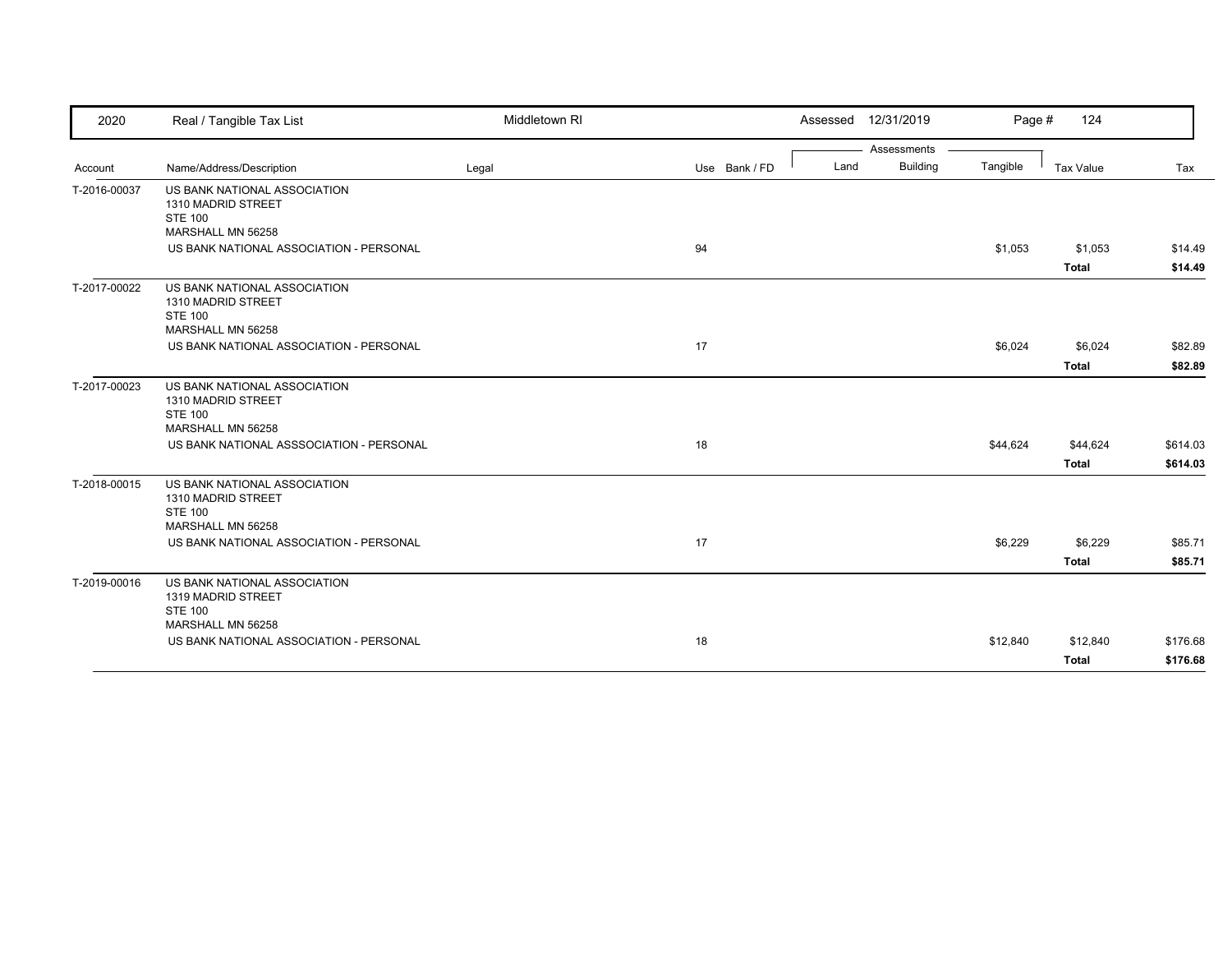| 2020         | Real / Tangible Tax List                                                                   | Middletown RI |               |      | Assessed 12/31/2019            | Page #   | 125                      |                      |
|--------------|--------------------------------------------------------------------------------------------|---------------|---------------|------|--------------------------------|----------|--------------------------|----------------------|
| Account      | Name/Address/Description                                                                   | Legal         | Use Bank / FD | Land | Assessments<br><b>Building</b> | Tangible | <b>Tax Value</b>         | Tax                  |
| T-2007-01941 | <b>VALENTE MARLENE</b><br>7 ZIEMKE FARM LANE<br>COHOES NY 12047                            |               |               |      |                                |          |                          |                      |
|              | 2006 33' FLEETWOOD WILDERNESS - PERSONAL                                                   |               | 45            |      |                                | \$9,025  | \$9,025<br><b>Total</b>  | \$124.18<br>\$124.18 |
| T-2018-00050 | VALLEY APPLIANCE & MERCH<br><b>40 SYLVAN ROAD</b><br>WALTHAM MA 02451-1120                 |               |               |      |                                |          |                          |                      |
|              | VALLEY APPLIANCE & MERCH - PERSONAL PROPERTY                                               |               | 17            |      |                                | \$949    | \$949<br><b>Total</b>    | \$13.06<br>\$13.06   |
| T-2005-00684 | VENTURA CONSTRUCTION INC<br>139 HONEYMAN AVENUE<br>MIDDLETOWN RI 02842                     |               |               |      |                                |          |                          |                      |
|              | VENTURA CONSTRUCTION INC - PERSONAL PROPERTY                                               |               | 17            |      |                                | \$1,117  | \$1,117<br><b>Total</b>  | \$15.37<br>\$15.37   |
| T-2017-00003 | VERIZON CONNECT FLEET USA LLC<br>PO BOX 2749<br>ADDISON TX 75001                           |               |               |      |                                |          |                          |                      |
|              | VERIZON CONNECT FLEET USA LLC - PERSONAL                                                   |               | 17            |      |                                | \$3,821  | \$3,821<br>Total         | \$52.58<br>\$52.58   |
| T-2019-00011 | <b>VERIZON WIRELESS</b><br>11 EAST MAIN ROAD<br>MIDDLETOWN RI 02842                        |               |               |      |                                |          |                          |                      |
|              | VERIZON WIRELESS - PERSONAL PROPERTY                                                       |               | 18            |      |                                | \$50,000 | \$50,000<br><b>Total</b> | \$688.00<br>\$688.00 |
| T-2014-00025 | VIASAT INC (CPE)<br>C/O DUCHARME MCMILLEN & ASSOC<br>PO BOX 80615<br>INDIANAPOLIS IN 46280 |               |               |      |                                |          |                          |                      |
|              | VIASAT INC (CPE) - PERSONAL PROPERTY                                                       |               | 17            |      |                                | \$1,108  | \$1,108<br><b>Total</b>  | \$15.25<br>\$15.25   |
| T-2020-00024 | VITALITY FOODSERVICE INC<br>C/O RYAN LLC<br>PO BOX 4900                                    |               |               |      |                                |          |                          |                      |
|              | SCOTTSDALE FL 85261-4900<br>VITALITY FOODSERVICE INC - PERSONAL PROPERTY                   |               | 17            |      |                                | \$1,347  | \$1,347<br>Total         | \$18.53<br>\$18.53   |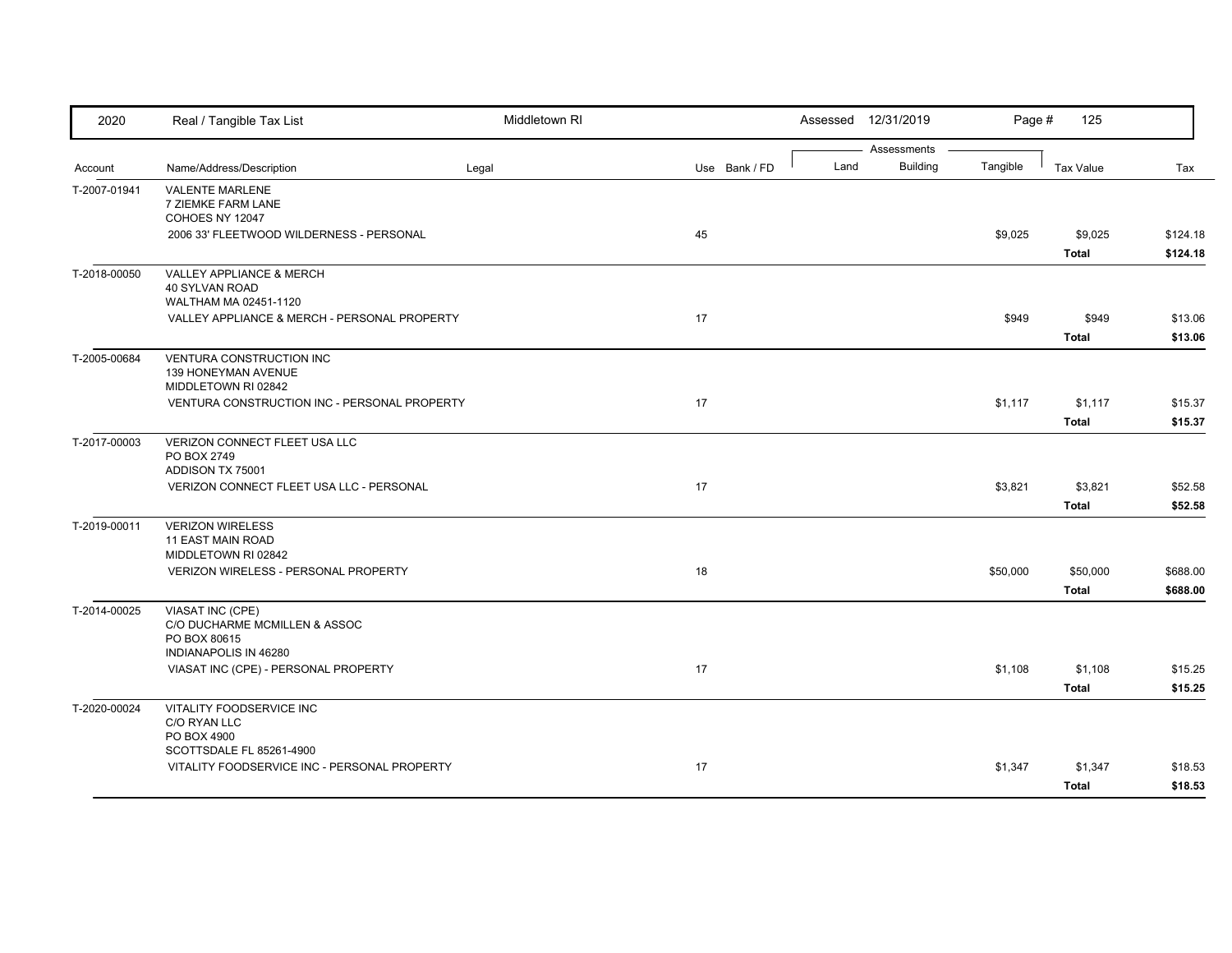| 2020         | Real / Tangible Tax List                                           | Middletown RI | Assessed              | 12/31/2019  | Page #   | 126          |         |
|--------------|--------------------------------------------------------------------|---------------|-----------------------|-------------|----------|--------------|---------|
|              |                                                                    |               |                       | Assessments |          |              |         |
| Account      | Name/Address/Description                                           | Legal         | Use Bank / FD<br>Land | Buildina    | Tangible | Tax Value    | Tax     |
| T-2015-00041 | VN HOUSING CORPORATION<br>50 WASHINGTON SQUARE<br>NEWPORT RI 02840 |               |                       |             |          |              |         |
|              | VILLA NIA - PERSONAL PROPERTY                                      |               | 18                    |             | \$1,575  | \$1,575      | \$21.67 |
|              |                                                                    |               |                       |             |          | <b>Total</b> | \$21.67 |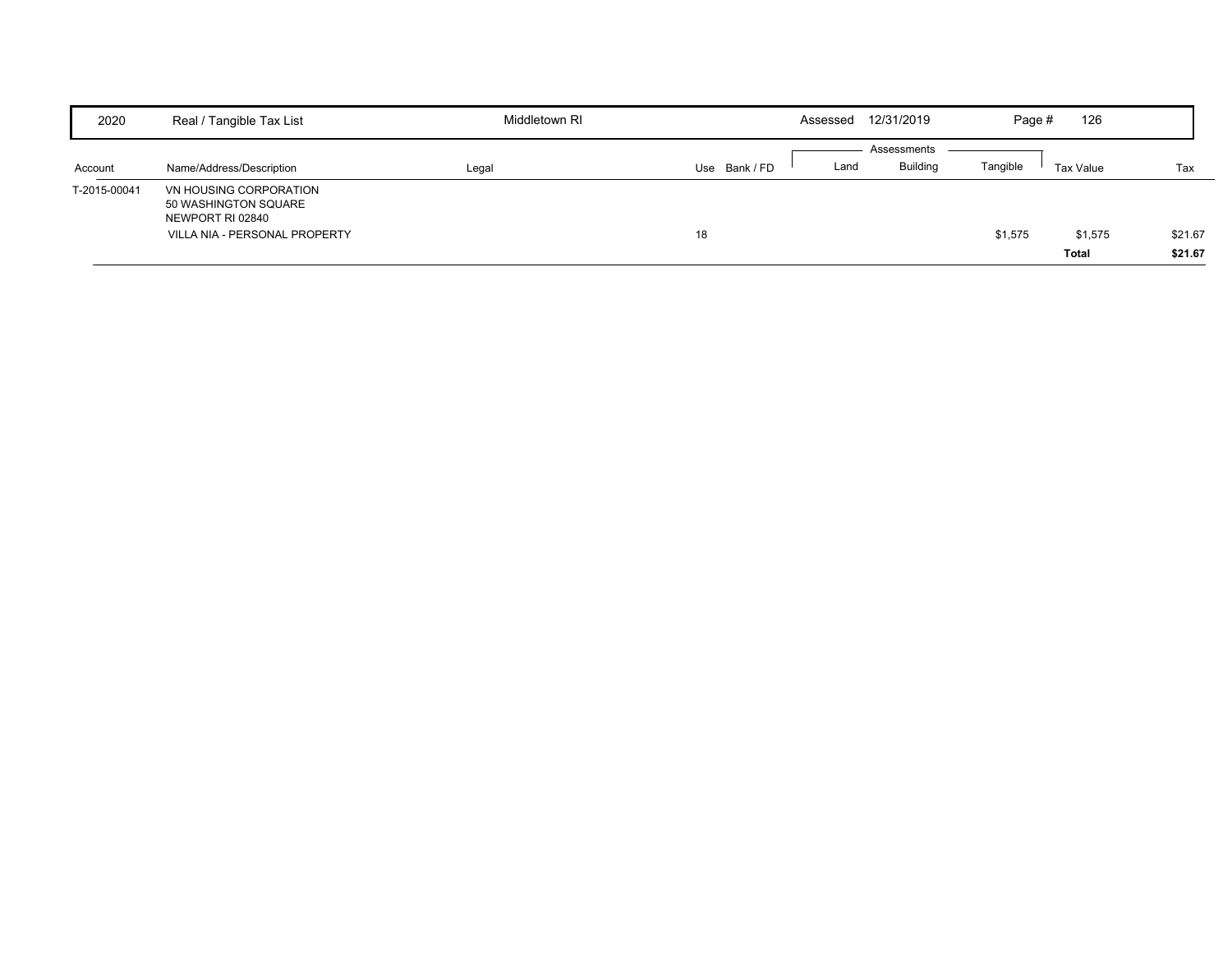| 2020         | Real / Tangible Tax List                                                                         | Middletown RI |               | Assessed 12/31/2019 |                 | Page #    | 127          |            |
|--------------|--------------------------------------------------------------------------------------------------|---------------|---------------|---------------------|-----------------|-----------|--------------|------------|
|              |                                                                                                  |               |               |                     | Assessments     |           |              |            |
| Account      | Name/Address/Description                                                                         | Legal         | Use Bank / FD | Land                | <b>Building</b> | Tangible  | Tax Value    | Tax        |
| T-2005-00567 | <b>WABASHA LEASING</b><br>C/O DUCHARME MCMILLEN & ASSOC<br>PO BOX 80615<br>INDIANAPOLIS IN 46280 |               |               |                     |                 |           |              |            |
|              | WABASHA LEASING LLC - PERSONAL PROPERTY                                                          |               | 94            |                     |                 | \$25,068  | \$25,068     | \$344.94   |
|              |                                                                                                  |               |               |                     |                 |           | <b>Total</b> | \$344.94   |
| T-2014-00002 | <b>WAKEFIELD BARRY E</b><br>600 JEPSON LN<br>MIDDLETOWN RI 02842                                 |               |               |                     |                 |           |              |            |
|              | WAKEFIELD PLUMBING - PERSONAL PROPERTY                                                           |               | 17            |                     |                 | \$15,000  | \$15,000     | \$206.40   |
|              |                                                                                                  |               |               |                     |                 |           | Total        | \$206.40   |
| T-1994-00394 | WALGREEN EASTERN CO INC 03000S<br>300 WILMOT RD<br>MS# 3301<br>DEERFIELD IL 60015                |               |               |                     |                 |           |              |            |
|              | WALGREEN EASTERN CO INC 03000S - PERSONAL                                                        |               | 18            |                     |                 | \$194,156 | \$194,156    | \$2,671.59 |
|              |                                                                                                  |               |               |                     |                 |           | <b>Total</b> | \$2,671.59 |
| T-2003-00635 | <b>WALKER INTERIORS LLC</b><br>510 EAST MAIN ROAD<br>MIDDLETOWN RI 02842                         |               |               |                     |                 |           |              |            |
|              | WALKER INTERIORS - PERSONAL PROPERTY                                                             |               | 18            |                     |                 | \$13,246  | \$13,246     | \$182.26   |
|              |                                                                                                  |               |               |                     |                 |           | <b>Total</b> | \$182.26   |
| T-1999-09185 | <b>WAMM INC</b><br>963 AQUIDNECK AVENUE<br>MIDDLETOWN RI 02842                                   |               |               |                     |                 |           |              |            |
|              | ANTHONY'S SEAFOOD - PERSONAL PROPERTY                                                            |               | 18            |                     |                 | \$74,778  | \$74,778     | \$1,028.95 |
|              |                                                                                                  |               |               |                     |                 |           | <b>Total</b> | \$1,028.95 |
| T-2008-02065 | <b>WANDER KEN</b><br>2713 BIRDSEYE LANE<br>BOWIE MD 20715-3929                                   |               |               |                     |                 |           |              |            |
|              | 2007 39' PROWLER - PERSONAL PROPERTY                                                             |               | 45            |                     |                 | \$10,243  | \$10,243     | \$140.94   |
|              |                                                                                                  |               |               |                     |                 |           | Total        | \$140.94   |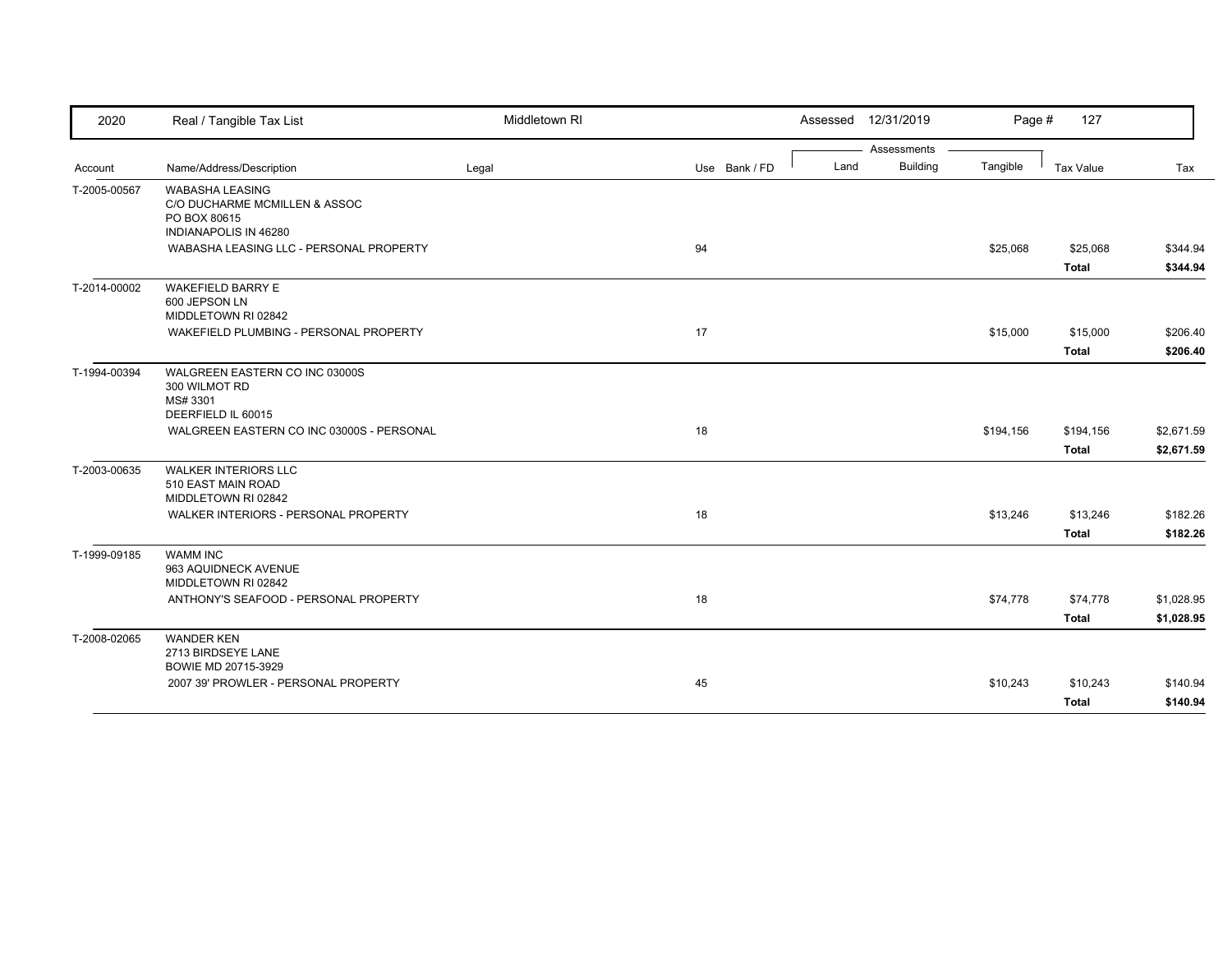| 2020         | Real / Tangible Tax List                                                                                                     | Middletown RI |               | Assessed 12/31/2019                    | Page #      | 128                      |                          |
|--------------|------------------------------------------------------------------------------------------------------------------------------|---------------|---------------|----------------------------------------|-------------|--------------------------|--------------------------|
| Account      | Name/Address/Description                                                                                                     | Legal         | Use Bank / FD | Assessments<br><b>Building</b><br>Land | Tangible    | <b>Tax Value</b>         | Tax                      |
| T-1992-12306 | WANUMETONOMY GOLF/COUNTRY CLUB<br><b>152 BROWNS LANE</b><br>MIDDLETOWN RI 02842<br>WANUMETONOMY GOLF/COUNTRY CLUB - PERSONAL |               | 18            |                                        | \$1,727,303 | \$1,727,303              | \$23,767.69              |
|              |                                                                                                                              |               |               |                                        |             | <b>Total</b>             | \$23,767.69              |
| T-1999-09085 | WANUMETONOMY PRO SHOP<br>28 SQUANTUM DRIVE<br>MIDDLETOWN RI 02842                                                            |               |               |                                        |             |                          |                          |
|              | WANUMETONOMY PRO SHOP - PERSONAL PROPERTY                                                                                    |               | 17            |                                        | \$3,258     | \$3,258<br><b>Total</b>  | \$44.83<br>\$44.83       |
| T-2011-00042 | <b>WARD DR KRISTIN</b><br>1150 AQUIDNECK AVENUE<br><b>SUITE A</b><br>MIDDLETOWN RI 02842                                     |               |               |                                        |             |                          |                          |
|              | HEALING POINT - PERSONAL PROPERTY                                                                                            |               | 17            |                                        | \$1,500     | \$1,500<br><b>Total</b>  | \$20.64<br>\$20.64       |
| T-1992-12336 | WARREN ROGERS ASSOCIATES LLC<br>5237 SUMMERLIN COMMONS BLVD<br><b>SUITE 202</b><br>FORT MEYERS FL 33907                      |               |               |                                        |             |                          |                          |
|              | WARREN ROGERS ASSOCIATES LLC - PERSONAL                                                                                      |               | 18            |                                        | \$87,469    | \$87,469<br><b>Total</b> | \$1,203.57<br>\$1,203.57 |
| T-2019-00032 | WASTE CONNECTIONS OF RIINC<br>1235 NORTH LOOP<br><b>STE 205</b><br>HOUSTON TX 77008                                          |               |               |                                        |             |                          |                          |
|              | WASTE CONNECTIONS OF RI INC - PERSONAL                                                                                       |               | 18            |                                        | \$33,572    | \$33,572<br><b>Total</b> | \$461.95<br>\$461.95     |
| T-1992-12346 | WASTE MANAGEMENT OF RI<br>C/O MARVIN F POER & CO<br>PO BOX 52427                                                             |               |               |                                        |             |                          |                          |
|              | ATLANTA GA 30355<br>WASTE MANAGEMENT OF RI INC - PERSONAL                                                                    |               | 94            |                                        | \$18,566    | \$18,566<br><b>Total</b> | \$255.47<br>\$255.47     |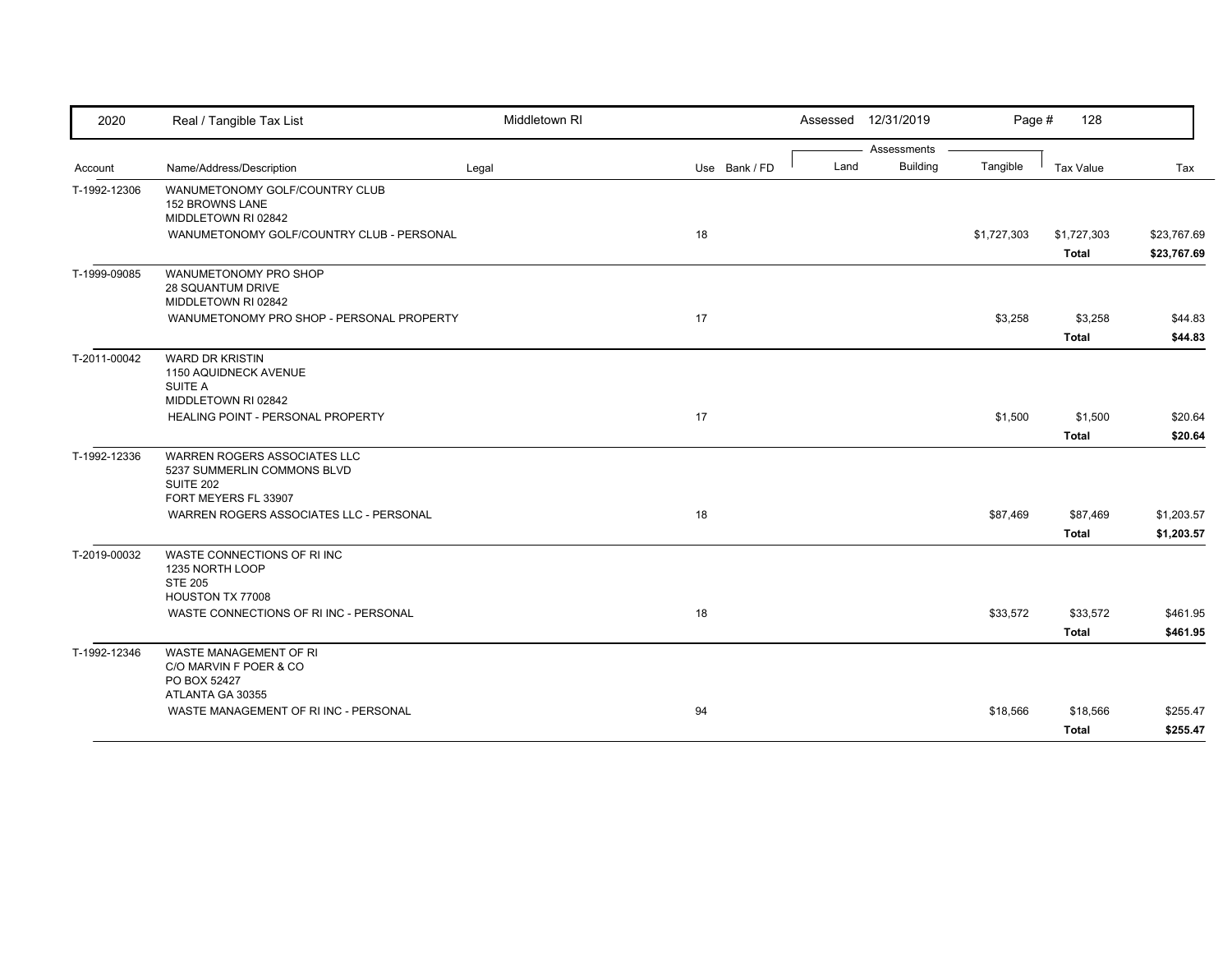| 2020         | Real / Tangible Tax List                           | Middletown RI |               |      | Assessed 12/31/2019            | Page #    | 129              |            |
|--------------|----------------------------------------------------|---------------|---------------|------|--------------------------------|-----------|------------------|------------|
|              |                                                    |               |               | Land | Assessments<br><b>Building</b> | Tangible  |                  |            |
| Account      | Name/Address/Description                           | Legal         | Use Bank / FD |      |                                |           | <b>Tax Value</b> | Tax        |
| T-2006-03131 | <b>WAYPORT INC</b><br>1010 PINE ST - 9E-L-01       |               |               |      |                                |           |                  |            |
|              | ST LOUIS MO 63101                                  |               |               |      |                                |           |                  |            |
|              | WAYPORT INC - PERSONAL PROPERTY                    |               | 94            |      |                                | \$2,413   | \$2,413          | \$33.20    |
|              |                                                    |               |               |      |                                |           | <b>Total</b>     | \$33.20    |
| T-2005-00589 | <b>WEBSTER BANK</b>                                |               |               |      |                                |           |                  |            |
|              | <b>145 BANK STREET</b>                             |               |               |      |                                |           |                  |            |
|              | FIXED ASSET DEPT - M0250<br>WATERBURY CT 06702     |               |               |      |                                |           |                  |            |
|              | WEBSTER BANK - PERSONAL PROPERTY                   |               | 18            |      |                                | \$222,421 | \$222,421        | \$3,060.51 |
|              |                                                    |               |               |      |                                |           | <b>Total</b>     | \$3,060.51 |
| T-1997-00249 | <b>WELLS FARGO FINANCIAL LEASING</b>               |               |               |      |                                |           |                  |            |
|              | PROPERTY TAX COMPLIANCE                            |               |               |      |                                |           |                  |            |
|              | PO BOX 36200                                       |               |               |      |                                |           |                  |            |
|              | <b>BILLINGS MT 59107-6200</b>                      |               |               |      |                                |           |                  |            |
|              | WELLS FARGO FINANCIAL LEASING - PERSONAL           |               | 94            |      |                                | \$412,290 | \$412,290        | \$5,673.11 |
|              |                                                    |               |               |      |                                |           | <b>Total</b>     | \$5,673.11 |
| T-1992-04152 | <b>WELLS FARGO VENDOR FINANCIAL</b>                |               |               |      |                                |           |                  |            |
|              | PROPERTY TAX COMPLIANCE<br>PO BOX 36200            |               |               |      |                                |           |                  |            |
|              | <b>BILLINGS MT 59107-6200</b>                      |               |               |      |                                |           |                  |            |
|              | WELLS FARGO VENDOR FINANCIAL - PERSONAL            |               | 94            |      |                                | \$632,218 | \$632,218        | \$8,699.32 |
|              |                                                    |               |               |      |                                |           | <b>Total</b>     | \$8,699.32 |
| T-1992-12427 | WENDYS PROPERTIES LLC                              |               |               |      |                                |           |                  |            |
|              | C/O INDIRECT TAX SOLUTIONS LLC                     |               |               |      |                                |           |                  |            |
|              | PO BOX 2580<br>WESTERVILLE OH 43082-9640           |               |               |      |                                |           |                  |            |
|              | WENDY'S #1327 - PERSONAL PROPERTY                  |               | 18            |      |                                | \$216,378 | \$216,378        | \$2,977.36 |
|              |                                                    |               |               |      |                                |           | <b>Total</b>     | \$2,977.36 |
| T-2015-00042 | WEST HOUSE CORPORATION                             |               |               |      |                                |           |                  |            |
|              | C/O PHOENIX PROPERTY MGMT                          |               |               |      |                                |           |                  |            |
|              | 250 CENTERVILLE ROAD #E11                          |               |               |      |                                |           |                  |            |
|              | WARWICK RI 02886<br>WEST HOUSE - PERSONAL PROPERTY |               |               |      |                                |           |                  |            |
|              |                                                    |               | 18            |      |                                | \$15,422  | \$15,422         | \$212.21   |
|              |                                                    |               |               |      |                                |           | <b>Total</b>     | \$212.21   |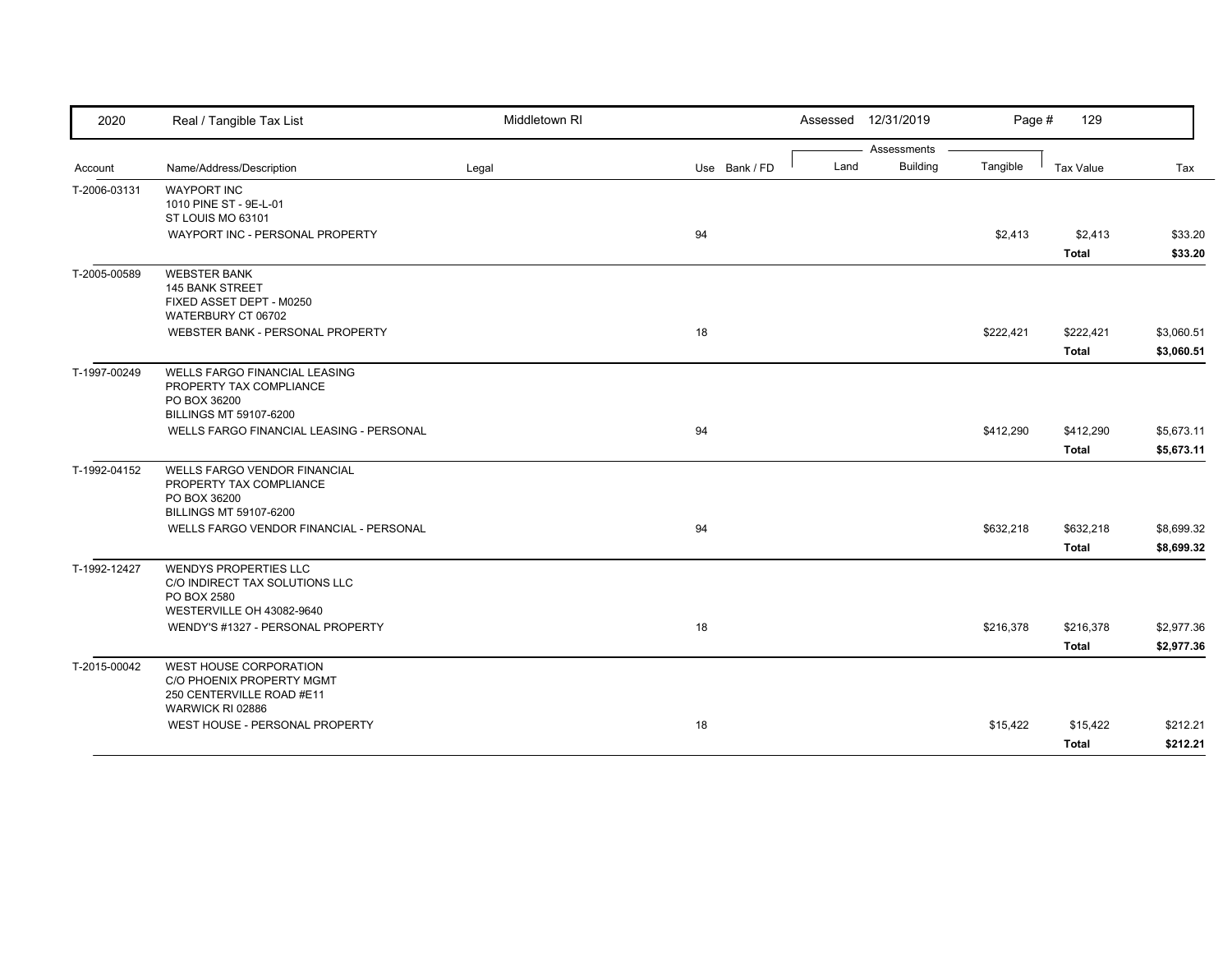| 2020         | Real / Tangible Tax List                              | Middletown RI |               |      | Assessed 12/31/2019 | Page #    | 130          |            |
|--------------|-------------------------------------------------------|---------------|---------------|------|---------------------|-----------|--------------|------------|
|              |                                                       |               |               |      | Assessments         |           |              |            |
| Account      | Name/Address/Description                              | Legal         | Use Bank / FD | Land | <b>Building</b>     | Tangible  | Tax Value    | Tax        |
| T-2011-00003 | <b>WEST MARINE PRODUCTS</b><br>C/O TAX DEPT           |               |               |      |                     |           |              |            |
|              | PO BOX 969                                            |               |               |      |                     |           |              |            |
|              | RED OAK TX 75154                                      |               |               |      |                     |           |              |            |
|              | WEST MARINE #1246 - PERSONAL PROPERTY                 |               | 18            |      |                     | \$365,017 | \$365,017    | \$5,022.63 |
|              |                                                       |               |               |      |                     |           | <b>Total</b> | \$5,022.63 |
| T-2008-02004 | <b>WESTERN UNION FINANCIAL SRVS</b>                   |               |               |      |                     |           |              |            |
|              | PROPERTY TAX - HQ11<br>7001 E BELLEVUE AVENUE - STE 6 |               |               |      |                     |           |              |            |
|              | DENVER CO 80237                                       |               |               |      |                     |           |              |            |
|              | WESTERN UNION FINANCIAL SRVS - PERSONAL               |               | 94            |      |                     | \$2,835   | \$2,835      | \$39.01    |
|              |                                                       |               |               |      |                     |           | <b>Total</b> | \$39.01    |
| T-2005-00687 | WESTVIEW PLUMBING HEATING INC                         |               |               |      |                     |           |              |            |
|              | 741 WEST MAIN ROAD                                    |               |               |      |                     |           |              |            |
|              | UNIT <sub>2</sub>                                     |               |               |      |                     |           |              |            |
|              | MIDDLETOWN RI 02842                                   |               |               |      |                     | \$1,080   |              |            |
|              | <b>WESTVIEW PLUMBING &amp; HEATING - PERSONAL</b>     |               | 17            |      |                     |           | \$1,080      | \$14.86    |
|              |                                                       |               |               |      |                     |           | <b>Total</b> | \$14.86    |
| T-2013-00038 | WICKED GOOD SHAKES LLC<br>690 AQUIDNECK AVENUE        |               |               |      |                     |           |              |            |
|              | MIDDLETOWN RI 02842                                   |               |               |      |                     |           |              |            |
|              | SLIM POSSIBLE - PERSONAL PROPERTY                     |               | 17            |      |                     | \$30,000  | \$30,000     | \$412.80   |
|              |                                                       |               |               |      |                     |           | <b>Total</b> | \$412.80   |
| T-2017-00008 | <b>WICKFORD APPLIANCE</b>                             |               |               |      |                     |           |              |            |
|              | 8236 POST ROAD                                        |               |               |      |                     |           |              |            |
|              | N KINGSTON RI 02852                                   |               |               |      |                     |           |              |            |
|              | WICKFORD APPLIANCE - PERSONAL PROPERTY                |               | 18            |      |                     | \$50,000  | \$50,000     | \$688.00   |
|              |                                                       |               |               |      |                     |           | <b>Total</b> | \$688.00   |
| T-1993-00254 | <b>WILBE CORPORATION</b>                              |               |               |      |                     |           |              |            |
|              | 1151 AQUIDNECK AVENUE                                 |               |               |      |                     |           |              |            |
|              | <b>BOX 516</b><br>MIDDLETOWN RI 02842                 |               |               |      |                     |           |              |            |
|              | WILBE CORPORATION - PERSONAL PROPERTY                 |               | 17            |      |                     | \$5,583   | \$5,583      | \$76.82    |
|              |                                                       |               |               |      |                     |           | <b>Total</b> | \$76.82    |
|              |                                                       |               |               |      |                     |           |              |            |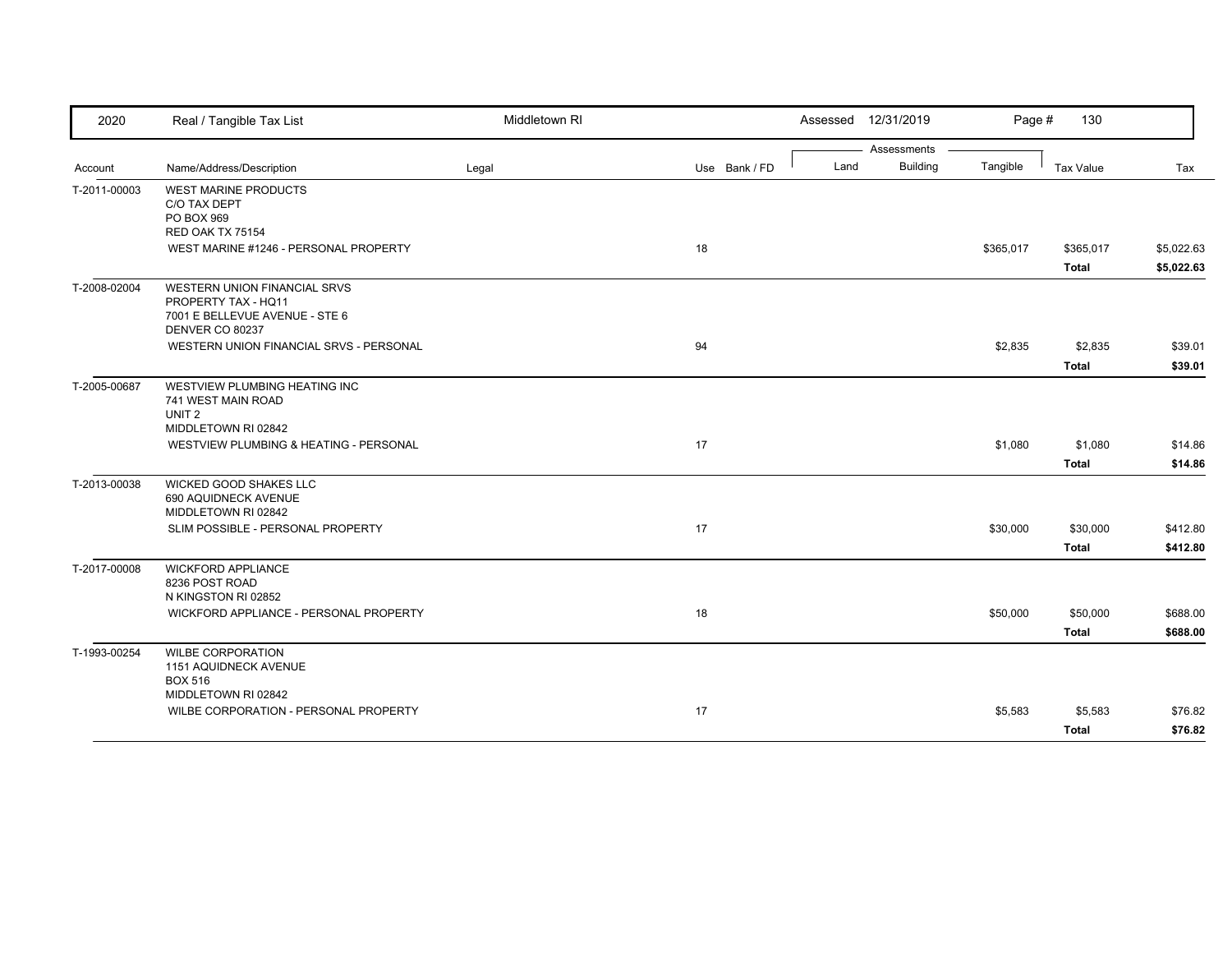| 2020         | Real / Tangible Tax List                                                                  | Middletown RI |               | Assessed 12/31/2019     | Page #    | 131                       |                          |
|--------------|-------------------------------------------------------------------------------------------|---------------|---------------|-------------------------|-----------|---------------------------|--------------------------|
|              |                                                                                           |               |               | Assessments             |           |                           |                          |
| Account      | Name/Address/Description                                                                  | Legal         | Use Bank / FD | <b>Building</b><br>Land | Tangible  | Tax Value                 | Tax                      |
| T-2005-00593 | WILLIAMS SCOTSMAN INC<br>C/O ADVANTAX<br>PO BOX 628                                       |               |               |                         |           |                           |                          |
|              | SAINT CHARLES IL 60174                                                                    |               |               |                         |           |                           |                          |
|              | WILLIAM SCOTSMAN INC - PERSONAL PROPERTY                                                  |               | 94            |                         | \$5,631   | \$5,631<br><b>Total</b>   | \$77.48<br>\$77.48       |
| T-2018-00019 | WIMBORNE & SUMMERTREE LLC<br>PO BOX 3113<br>NEWPORT RI 02840                              |               |               |                         |           |                           |                          |
|              | WIMBORNE & SUMMERTREE LLC - PERSONAL                                                      |               | 17            |                         | \$804     | \$804                     | \$11.06                  |
|              |                                                                                           |               |               |                         |           | <b>Total</b>              | \$11.06                  |
| T-2019-00008 | <b>WLD RESTAURANT LLC</b><br>510 EAST MAIN ROAD<br><b>UNIT 123</b><br>MIDDLETOWN RI 02842 |               |               |                         |           |                           |                          |
|              | PICK POCKETS DELI - PERSONAL PROPERTY                                                     |               | 18            |                         | \$47,696  | \$47,696                  | \$656.30                 |
|              |                                                                                           |               |               |                         |           | <b>Total</b>              | \$656.30                 |
| T-2016-00060 | WM B REILY & COMPANY INC<br><b>400 POYDRAS STREET</b><br>10TH FLOOR                       |               |               |                         |           |                           |                          |
|              | NEW ORLEANS LA 70130<br>REILY FOODS COMPANY - PERSONAL PROPERTY                           |               | 17            |                         |           |                           | \$61.51                  |
|              |                                                                                           |               |               |                         | \$4,470   | \$4,470<br><b>Total</b>   | \$61.51                  |
| T-2003-00571 | WM GILL LANDSCAPING INC<br>1032 EAST MAIN ROAD<br>MIDDLETOWN RI 02842                     |               |               |                         |           |                           |                          |
|              | WM GILL LANDSCAPING - PERSONAL PROPERTY                                                   |               | 18            |                         | \$27,857  | \$27,857                  | \$383.31                 |
|              |                                                                                           |               |               |                         |           | <b>Total</b>              | \$383.31                 |
| T-2004-00555 | WM HOTEL GROUP LLC<br>PO BOX 2516<br>FALL RIVER MA 02722                                  |               |               |                         |           |                           |                          |
|              | HAMPTON INN & SUITES - PERSONAL PROPERTY                                                  |               | 18            |                         | \$291,782 | \$291,782<br><b>Total</b> | \$4,014.92<br>\$4,014.92 |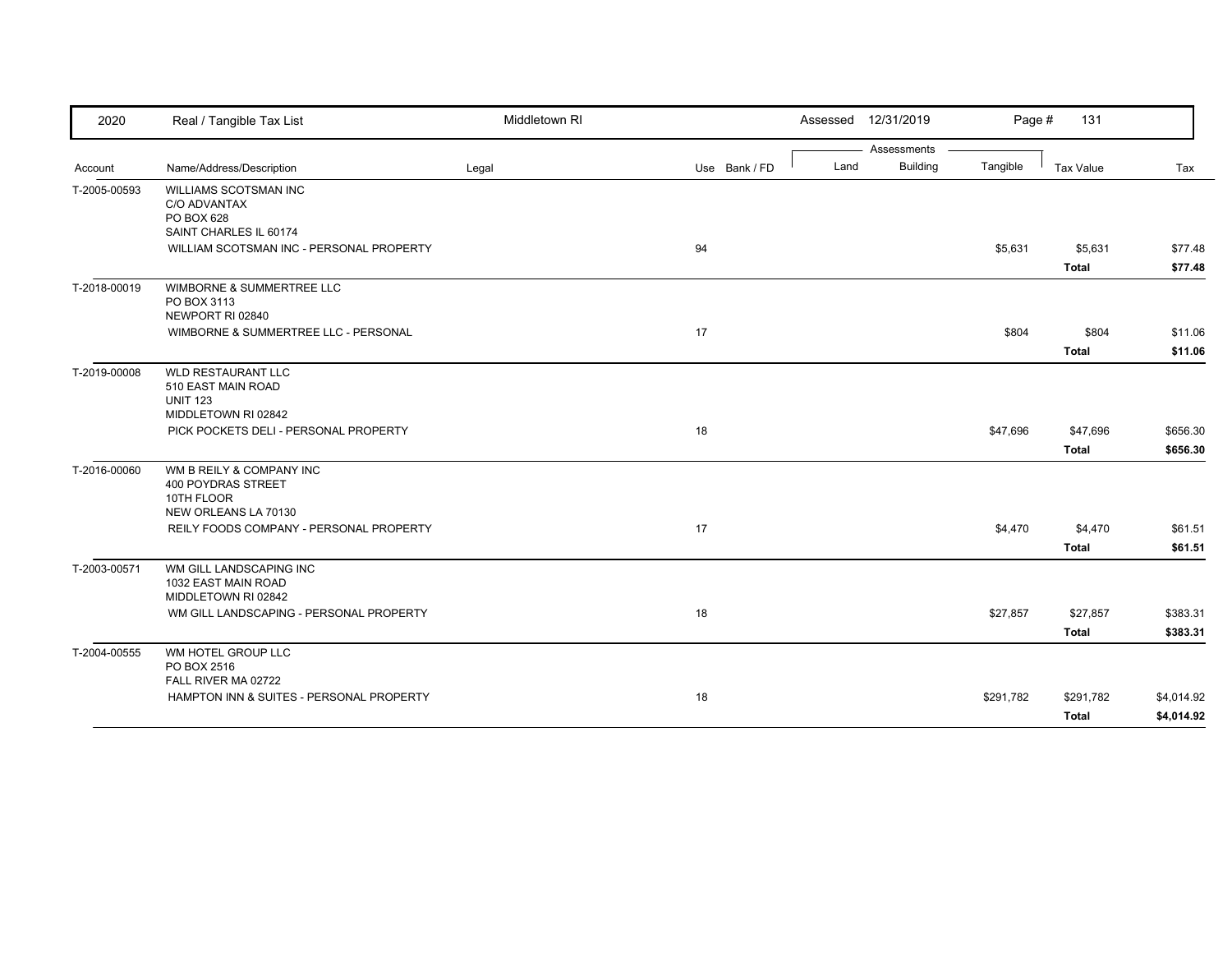| 2020         | Real / Tangible Tax List                                                                 | Middletown RI |               | Assessed | 12/31/2019      | Page #    | 132          |            |
|--------------|------------------------------------------------------------------------------------------|---------------|---------------|----------|-----------------|-----------|--------------|------------|
|              |                                                                                          |               |               |          | Assessments     |           |              |            |
| Account      | Name/Address/Description                                                                 | Legal         | Use Bank / FD | Land     | <b>Building</b> | Tangible  | Tax Value    | Tax        |
| T-2004-00587 | <b>WOODS CPA LTD</b><br>575 EAST MAIN ROAD<br>UNIT <sub>9</sub>                          |               |               |          |                 |           |              |            |
|              | MIDDLETOWN RI 02842                                                                      |               |               |          |                 |           |              |            |
|              | WOODS CPA LTD - PERSONAL PROPERTY                                                        |               | 17            |          |                 | \$1,643   | \$1,643      | \$22.61    |
|              |                                                                                          |               |               |          |                 |           | <b>Total</b> | \$22.61    |
| T-2020-00031 | <b>WOW MEDIA</b><br>114 WEST MAIN ROAD<br>MIDDLETOWN RI 02842                            |               |               |          |                 |           |              |            |
|              | WOW MEDIA - PERSONAL PROPERTY                                                            |               | 18            |          |                 | \$35,000  | \$35,000     | \$481.60   |
|              |                                                                                          |               |               |          |                 |           | <b>Total</b> | \$481.60   |
| T-2007-01908 | WPS SYSTEMS LTD OF NEW ENGLAND<br><b>TAX DEPT</b><br>PO BOX 3058<br>SPARTANBURG SC 29304 |               |               |          |                 |           |              |            |
|              | ADVANCE AMERICA #4220 - PERSONAL PROPERTY                                                |               | 18            |          |                 | \$14,410  | \$14,410     | \$198.28   |
|              |                                                                                          |               |               |          |                 |           | Total        | \$198.28   |
| T-2018-00055 | WYNDHAM NEWPORT HOTEL<br>425 EAST MAIN ROAD<br>NEWPORT RI 02840                          |               |               |          |                 |           |              |            |
|              | WYNDHAM NEWPORT HOTEL - PERSONAL PROPERTY                                                |               | 18            |          |                 | \$650,000 | \$650,000    | \$8,944.00 |
|              |                                                                                          |               |               |          |                 |           | <b>Total</b> | \$8,944.00 |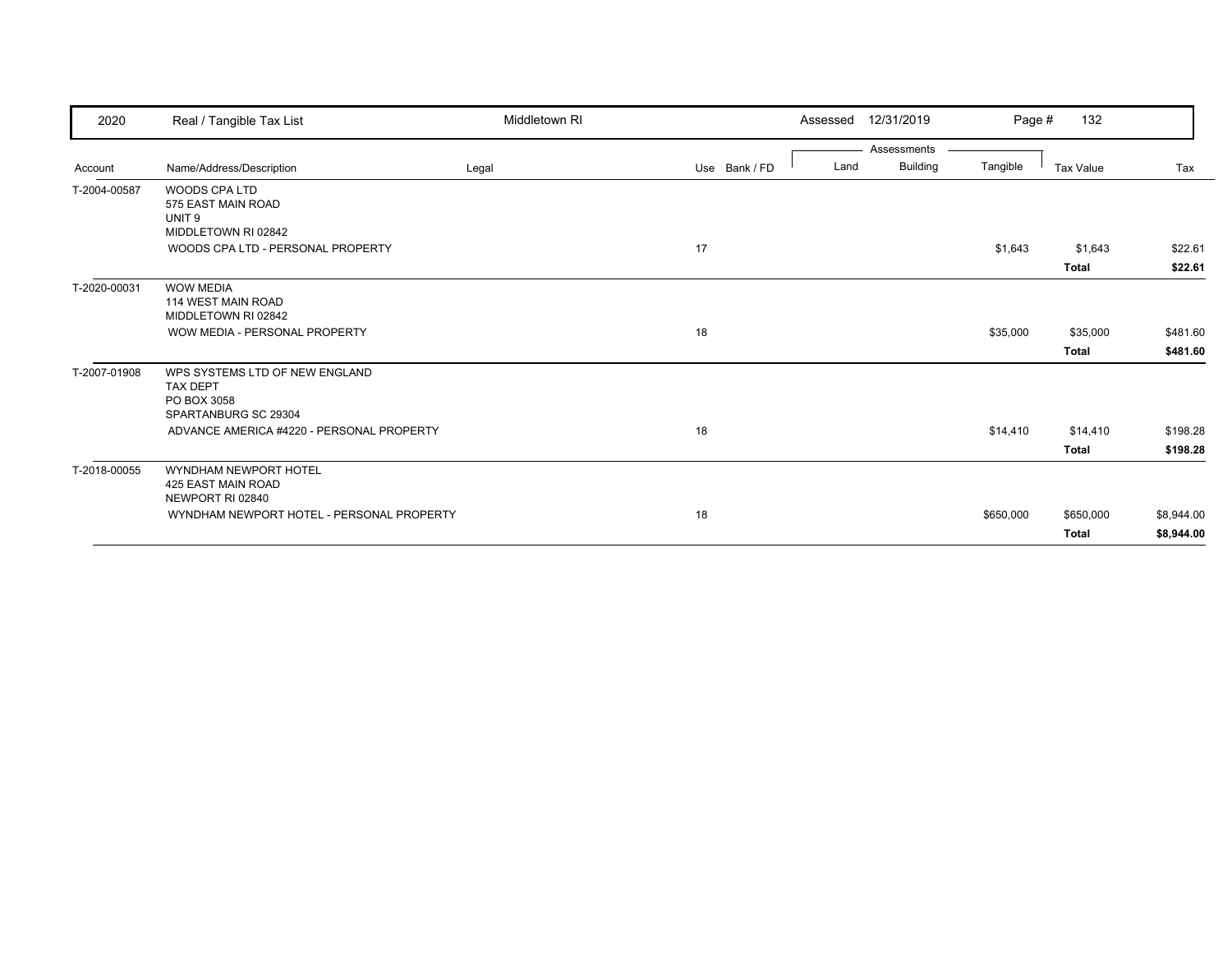| 2020         | Real / Tangible Tax List                                                                   | Middletown RI |               | 12/31/2019<br>Assessed  | Page #   | 133          |          |
|--------------|--------------------------------------------------------------------------------------------|---------------|---------------|-------------------------|----------|--------------|----------|
|              |                                                                                            |               |               | Assessments             |          |              |          |
| Account      | Name/Address/Description                                                                   | Legal         | Use Bank / FD | <b>Building</b><br>Land | Tangible | Tax Value    | Tax      |
| T-1999-09111 | <b>XA MYXUAN B</b><br>501 UNION ST<br>PORTSMOUTH RI 02871                                  |               |               |                         |          |              |          |
|              | SUNRISE RESTAURANT - PERSONAL PROPERTY                                                     |               | 18            |                         | \$32,297 | \$32,297     | \$444.41 |
|              |                                                                                            |               |               |                         |          | <b>Total</b> | \$444.41 |
| T-1992-12768 | XEROX CORPORATION<br>PROPERTY TAX DEPARTMENT<br>PO BOX 9601<br>WEBSTER NY 14580            |               |               |                         |          |              |          |
|              | XEROX CORPORATION - PERSONAL PROPERTY                                                      |               | 94            |                         | \$37,209 | \$37,209     | \$512.00 |
|              |                                                                                            |               |               |                         |          | Total        | \$512.00 |
| T-2006-00286 | <b>XEROX FINANCIAL SERVICES LLC</b><br>PROPERTY TAX DEPT<br>PO BOX 909<br>WEBSTER NY 14580 |               |               |                         |          |              |          |
|              | <b>XEROX FINANCIAL SERVICES LLC - PERSONAL</b>                                             |               | 94            |                         | \$12,022 | \$12,022     | \$165.42 |
|              |                                                                                            |               |               |                         |          | <b>Total</b> | \$165.42 |